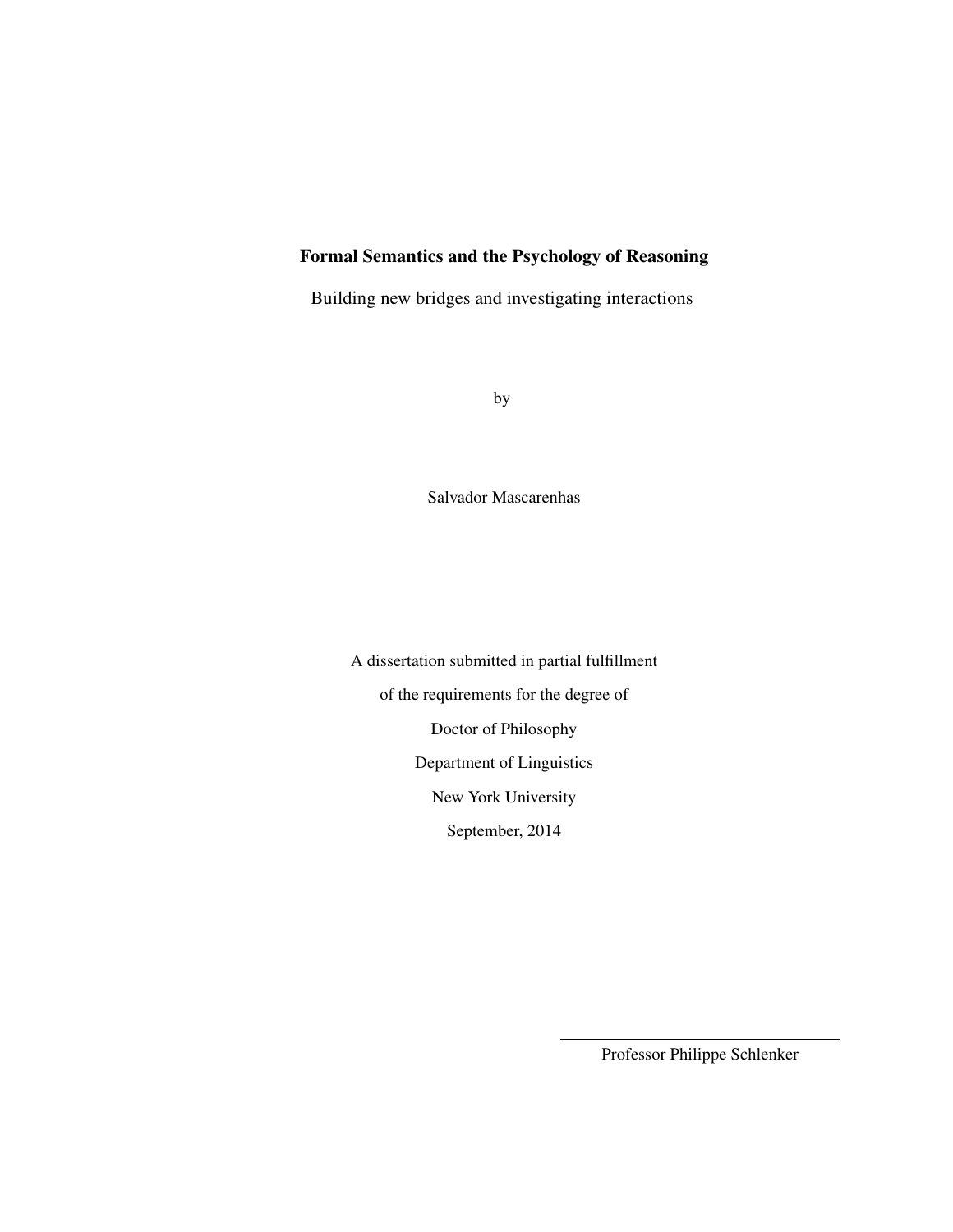## Acknowledgments

First of all I wish to thank my dissertation committee. All five members contributed greatly to the quality of the work presented here, so that it is hard to imagine what this dissertation would look like without their ideas and suggestions, their support, inspiration, and generosity toward me.

Since I took his seminar on presuppositions in the fall of 2008, Philippe Schlenker has been a major influence in my research. Most generally, and probably most importantly, Philippe's bold choices of research interests, as well as the ground breaking and careful nature of his work on those topics, played a key role in giving me the courage to dedicate my dissertation to topics not usually studied by linguists. More specifically, Philippe's contributions crucially shaped Chapters [3](#page-62-0) and [4,](#page-101-0) and his comments on Chapter [2](#page-14-0) made me see what aspects of that work need to be rethought in order to get the attention of linguists and philosophers.

Anna Szabolcsi has played a crucial role in my education and in my thinking also since the beginning of my graduate career at NYU. In particular, Anna helped me explore my earlier work on inquisitive semantics at a level of detail and linguistic responsibility that were new to me at the time. I also owe a lot of the professional skills I have acquired to conversations with Anna, often in scheduled appointments, but just as often in impromptu conversations. I am extremely grateful for her continued availability and interest in my work.

Chris Barker has given me intellectual and moral support more times than I can count. I thank him especially for his detailed comments on Chapter 2 and for multiple thought-provoking conversations about the topic of Chapter 4. I started interacting with Emmanuel Chemla and Kit Fine later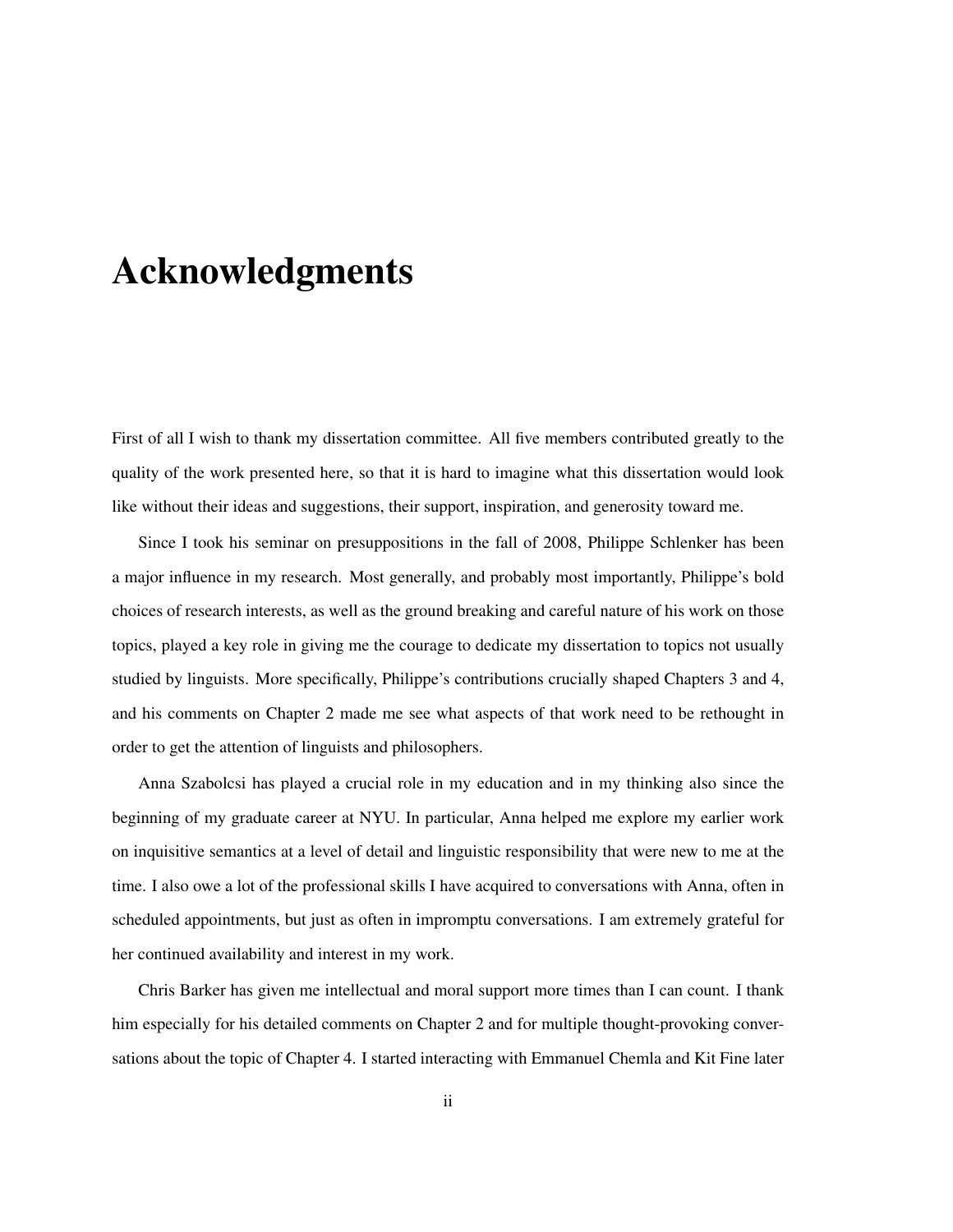in my graduate career, but their influence in this dissertation was extremely important. Emmanuel has provided detailed and game-changing comments on Chapters 3 and 4, and it was at his suggestion that I pursued the topic in section [3.4.](#page-87-0) I've been privileged to discuss my research with Kit Fine on numerous occasions since I took his seminar on truth-maker semantics in the spring of 2012. The work in Chapter 2 of this dissertation owes a huge debt to Kit's recent research.

I interacted with almost the entirety of the NYU Linguistics faculty over the last several years, virtually always to my great benefit. I am especially grateful to Richie Kayne, Stephanie Harves, Alec Marantz, and Chris Collins, who played important roles in my education and as members of my QP committees. I was extremely lucky to have been surrounded by a group of active and brilliant graduate students in semantics; in chronological order: Dan Lassiter, Simon Charlow, Tim Leffel, Mike Solomon, Jeremy Kuhn, Dylan Bumford, and Linmin Zhang. Simon Charlow's influence has been particularly great, from the moment we both joined the linguistics program at NYU. Ever since I began work on the topic of this dissertation, Dylan Bumford has been an inspirational and generous interlocutor. Other NYU graduates with whom I had many formative discussions are Neil Myler, Inna Livitz, Jim Wood, and Tricia Irwin. I also want to thank Aura Holguin and Teresa Leung for saving me from my own administrative blunders on more occasions than I can remember, as well as Lisa Davidson, Alec Marantz, and Chris Barker for providing very helpful advice as DGS, respectively department chairs. Beyond NYU Linguistics, New York City is/was home to a number of great scholars with whom I was lucky to interact: Philipp Koralus, Jim Pryor, Phil Johnson-Laird, Maria Bittner, Orin Percus, Sarah Murray, Will Starr, Andreas Stokke, Gabe Greenberg, and Karen Lewis. I was also lucky to spend a semester at Institut Jean-Nicod, in Paris. Alongside Philippe Schlenker and Emmanuel Chemla, Benjamin Spector was a constant source of inspiration and constructive criticism. I also interacted very beneficially with Paul Egré, Dan Sperber, Guy Politzer, François Récanati, Heather Burnett, Guillaume Thomas, Yasu Sudo, and Jérémy Zehr.

My research program on questions, an important component of the theory developed in Chapter 2, began in Amsterdam. I am especially grateful to my masters thesis' co-advisers Jeroen Groenendijk and Dick de Jongh. I want to thank in addition Frank Veltman, Maria Aloni, Michiel van Lambalgen, Floris Roelofsen, Ivano Ciardelli, Benedikt Loewe, and Tanja Kassenaar. From Lisbon,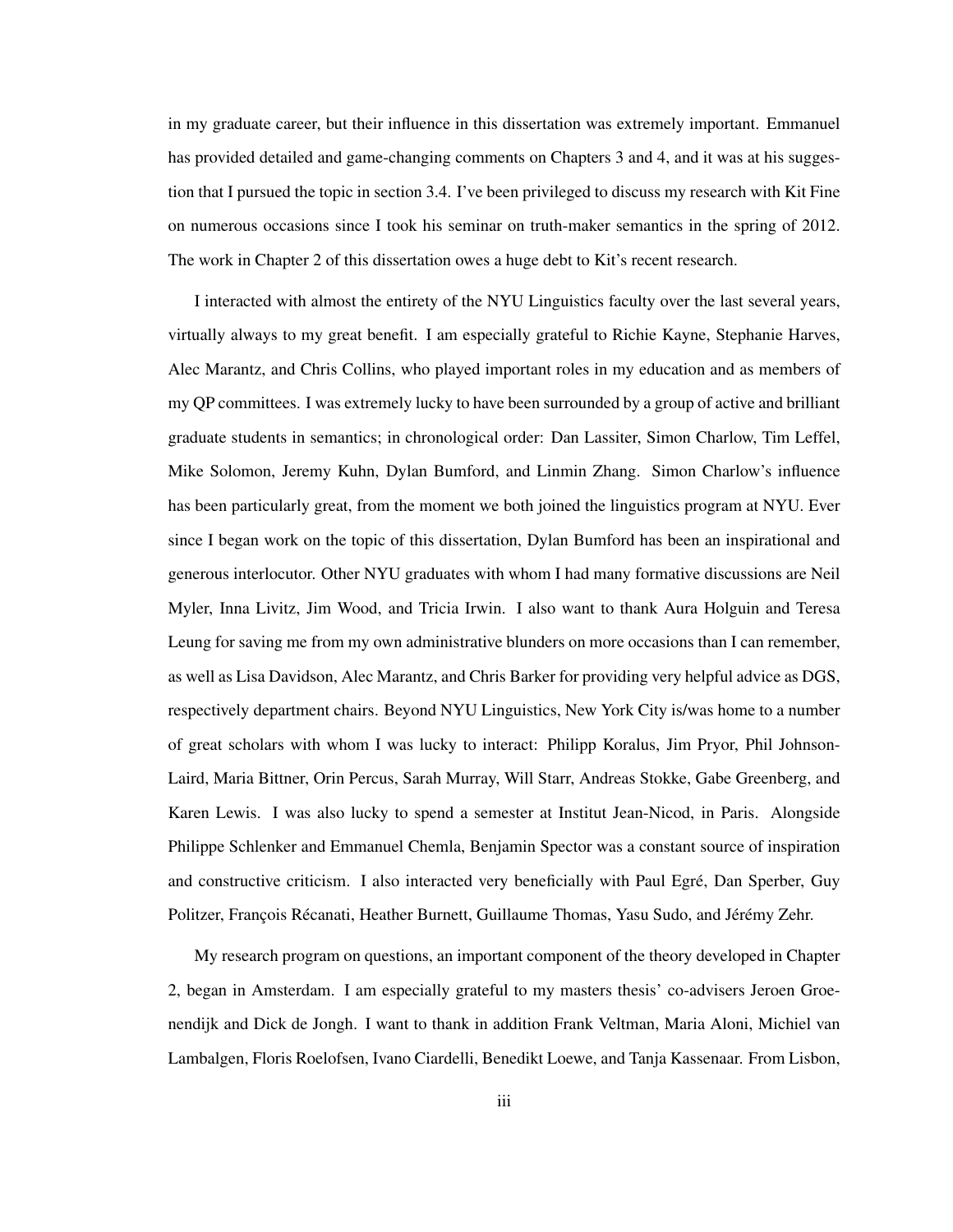where I did my undergrad, I want to thank especially João Peres and Manuela Ambar. Also influential in my education were Inês Duarte, Ernesto d'Andrade, António Zilhão, Rui Marques, Ana Maria Martins, Fernando Ferreira, Cristina Morgado, and Zé Pedro Ferreira. The following scholars do not properly fall under any of the above institutional categories, but engaged me in multiple thought-changing discussions and/or provided crucial advice at different points of my graduate career: Thomas Icard, Seth Yalcin, Martin Hackl, Igor Yanovich, Craige Roberts, Gennaro Chierchia, Anastasia Giannakidou, and Daniel Rothschild.

For making life in New York great, I thank Tuuli, Andi, Tim L., Little Kevin, Bigger Kevin, Simon Y., Dickie P., Mel, Jordan, Elizabeth, Brian K., Michael, Natasha, Kit, Kat, Jane B., and Taylor. Special thanks to K&S, for showing me all the music and a lot of the fun NY had to offer.

Most of all I want to thank my wonderful parents and my brilliant brothers for the endless support throughout these many years. Finally I thank my grandmother Milu, who left us recently after a long and rich life, and whose wise advice and unwavering support helped give me the courage to try and figure out what I really care about in life and to pursue it to the best of my ability.

> Salvador Mascarenhas Oxford, UK, September 2014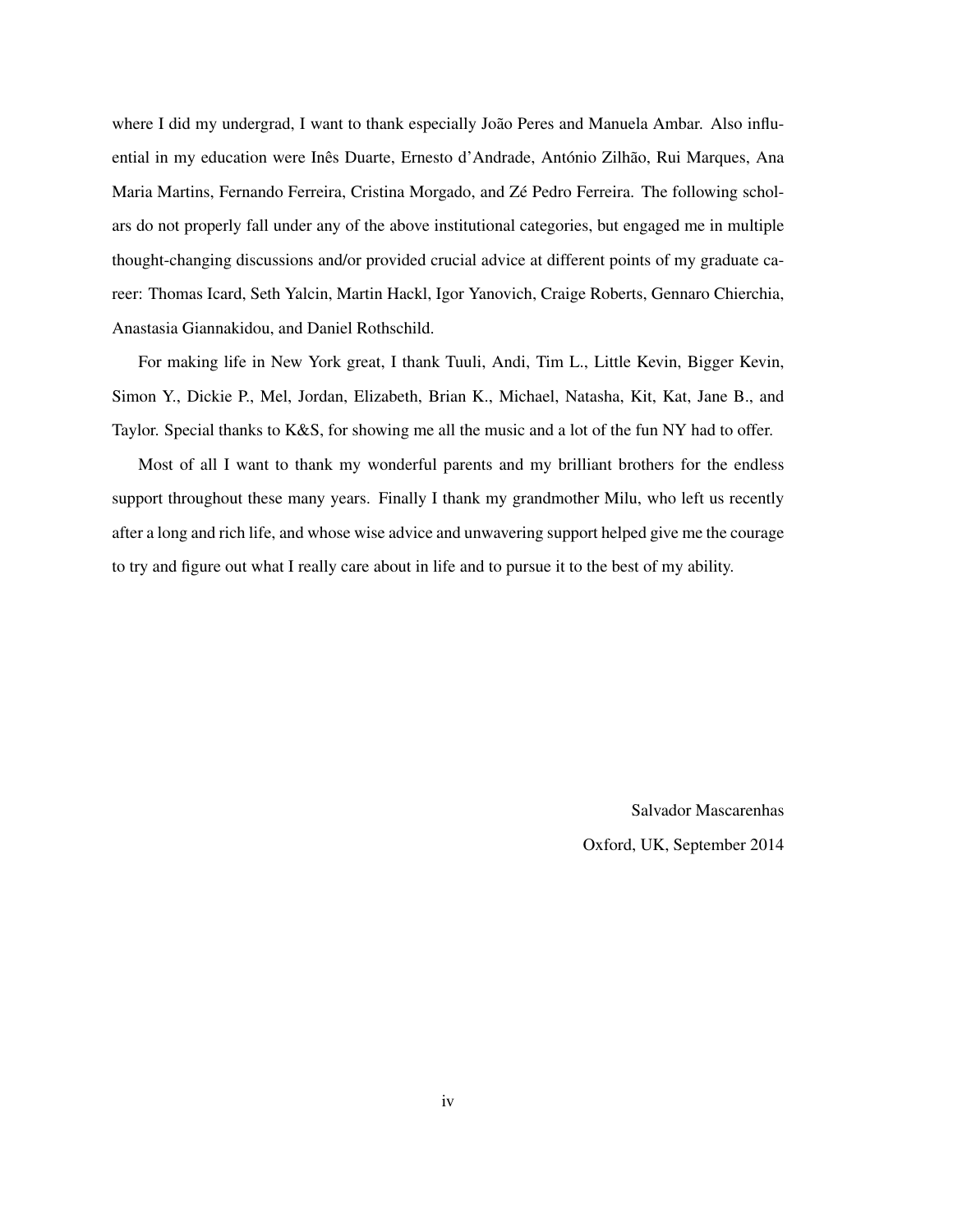## **Contents**

|                  |     | <b>Acknowledgments</b>    |                                                                                                | <b>ii</b>    |
|------------------|-----|---------------------------|------------------------------------------------------------------------------------------------|--------------|
|                  |     | <b>List of Figures</b>    |                                                                                                | vii          |
|                  |     | <b>List of Tables</b>     |                                                                                                | viii         |
|                  |     | <b>List of Appendices</b> |                                                                                                | ix           |
| 1                |     | <b>Introduction</b>       |                                                                                                | $\mathbf{1}$ |
| $\boldsymbol{2}$ |     |                           | <b>Question-semantics in propositional reasoning</b>                                           | 6            |
|                  | 2.1 |                           |                                                                                                | 6            |
|                  | 2.2 |                           |                                                                                                | 8            |
|                  |     | 2.2.1                     |                                                                                                | 8            |
|                  |     | 2.2.2                     | The erotetic principle $\ldots \ldots \ldots \ldots \ldots \ldots \ldots \ldots \ldots \ldots$ | 12           |
|                  |     | 2.2.3                     |                                                                                                | 17           |
|                  |     | 2.2.4                     | The core fragment $\ldots \ldots \ldots \ldots \ldots \ldots \ldots \ldots \ldots \ldots$      | 26           |
|                  |     | 2.2.5                     | Beyond the core fragment: Supposition and the conditional $\ldots$                             | 43           |
|                  |     | 2.2.6                     |                                                                                                | 52           |
| 3                |     |                           | Scalar implicature in propositional reasoning                                                  | 54           |
|                  | 3.1 |                           |                                                                                                | 54           |
|                  | 3.2 |                           | Toward an interpretation-based account of reasoning failures                                   | 60           |
|                  |     | 3.2.1                     | Central components of an interpretation-based account                                          | 60           |
|                  |     | 3.2.2                     |                                                                                                | 61           |
|                  |     | 3.2.3                     |                                                                                                | 64           |
|                  |     | 3.2.4                     |                                                                                                | 64           |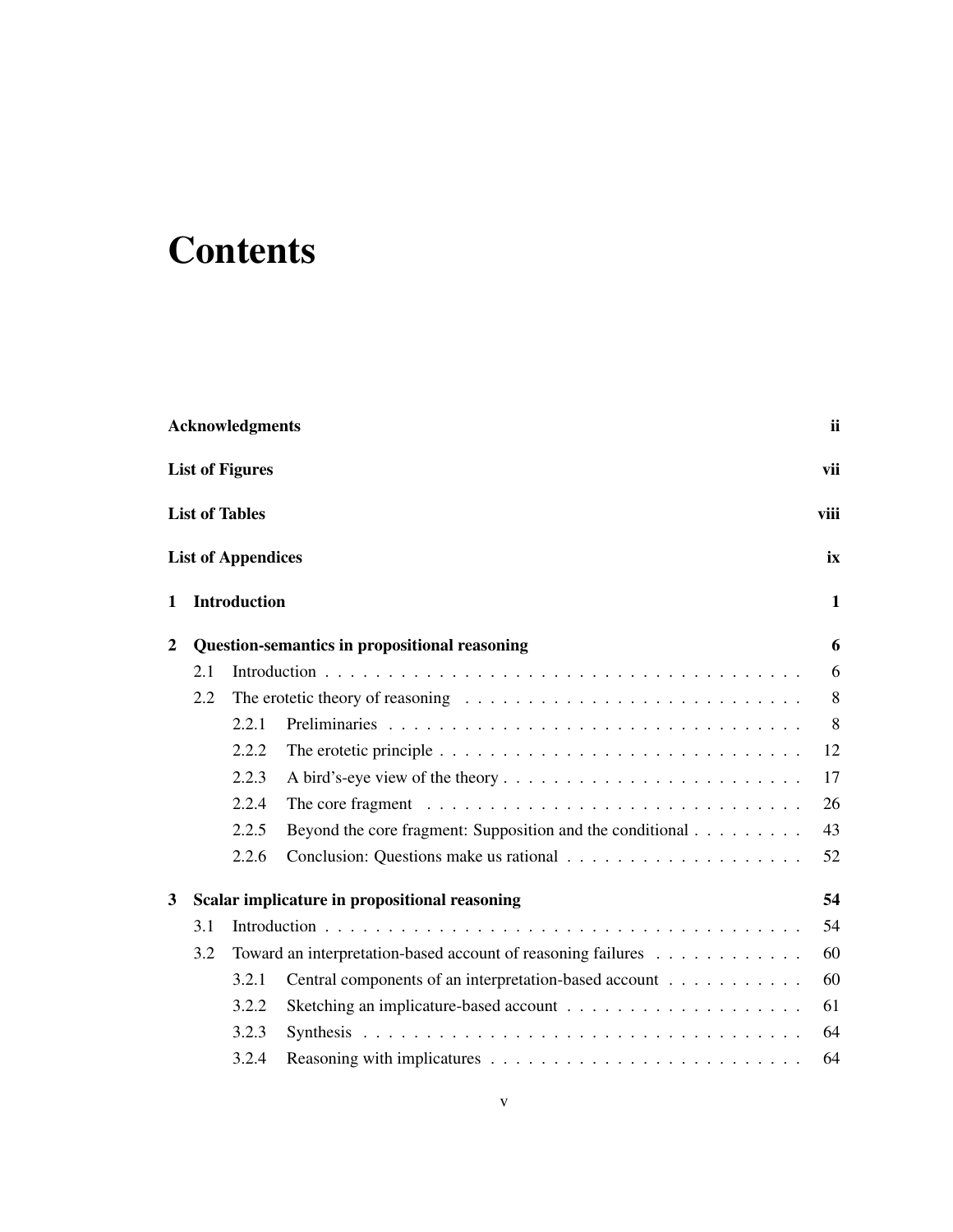|                         | 3.3               |       | An interpretation-based account of illusory inferences from disjunction                    | 66  |
|-------------------------|-------------------|-------|--------------------------------------------------------------------------------------------|-----|
|                         |                   | 3.3.1 | A reasoning-based account: mental model theory as a point of departure                     | 66  |
|                         |                   | 3.3.2 |                                                                                            | 68  |
|                         |                   | 3.3.3 |                                                                                            | 74  |
|                         |                   | 3.3.4 |                                                                                            | 79  |
|                         | 3.4               |       |                                                                                            | 79  |
|                         |                   | 3.4.1 |                                                                                            | 80  |
|                         |                   | 3.4.2 |                                                                                            | 81  |
|                         |                   | 3.4.3 |                                                                                            | 85  |
|                         |                   | 3.4.4 |                                                                                            | 91  |
| $\overline{\mathbf{4}}$ |                   |       | Reasoning about probabilities — the conjunction fallacy                                    | 93  |
|                         | 4.1               |       |                                                                                            | 93  |
|                         | 4.2               |       | The conjunction fallacy as reasoning about ignorance $\dots \dots \dots \dots \dots \dots$ | 97  |
|                         |                   | 4.2.1 | Secondary implicatures: an insufficient interpretation-based account                       | 97  |
|                         |                   | 4.2.2 |                                                                                            | 101 |
|                         |                   | 4.2.3 | The account in a theory-neutral formulation $\dots \dots \dots \dots \dots \dots$          | 104 |
|                         |                   | 4.2.4 |                                                                                            | 107 |
|                         |                   | 4.2.5 | The conjunction fallacy in Kratzer's (1991) theory of modality $\dots \dots$               | 109 |
|                         | 4.3               |       | Assessing the role of representativeness in the conjunction fallacy $\dots \dots$          | 114 |
|                         |                   | 4.3.1 | Representativeness and judgments of likelihood                                             | 114 |
|                         |                   | 4.3.2 |                                                                                            | 118 |
|                         |                   | 4.3.3 |                                                                                            | 120 |
|                         | <b>Appendices</b> |       |                                                                                            | 123 |
|                         | <b>References</b> |       |                                                                                            | 149 |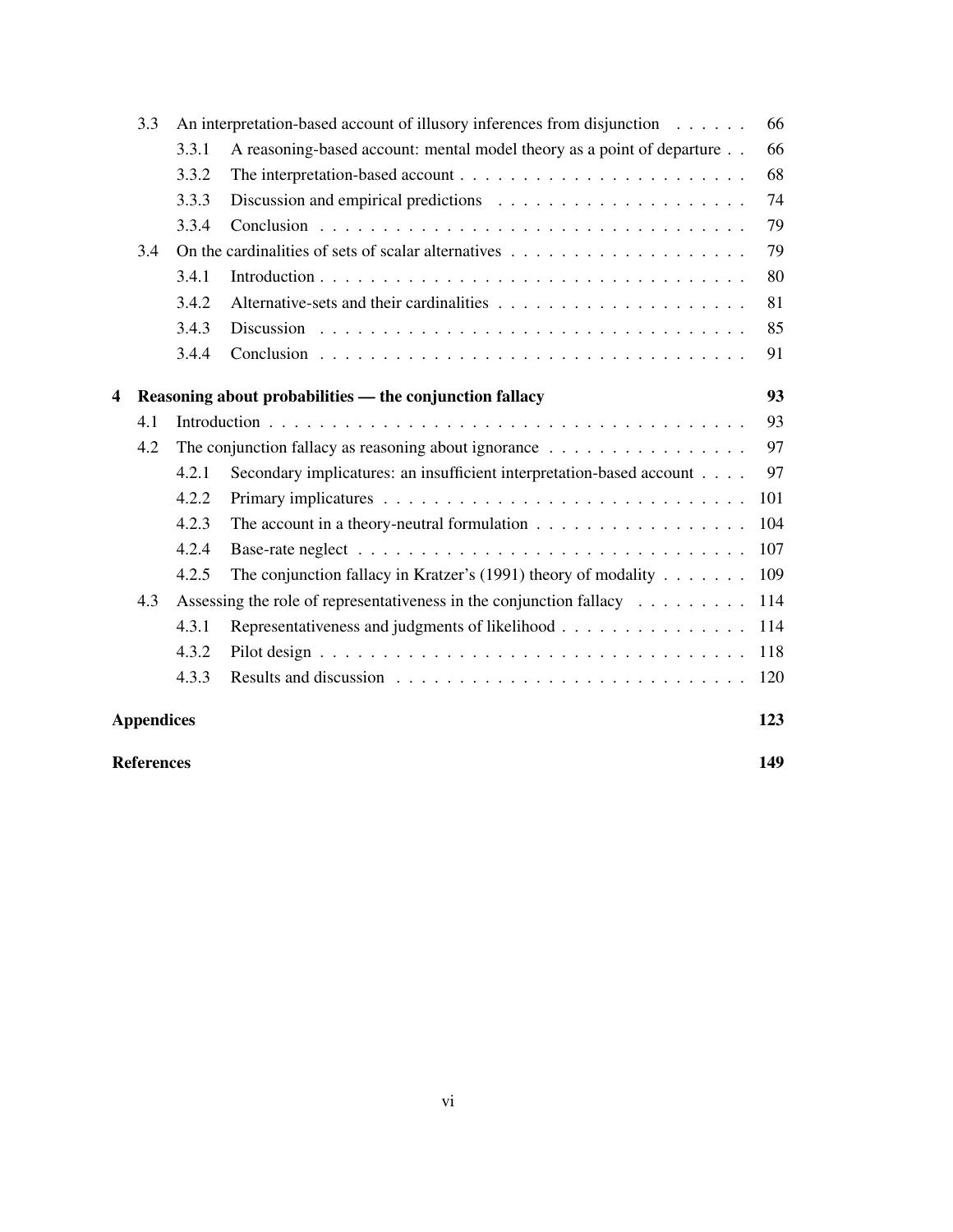## <span id="page-6-0"></span>List of Figures

|--|--|

|  | Representativeness and likelihood judgments for four conjunction-fallacy setups | 120 |
|--|---------------------------------------------------------------------------------|-----|
|  |                                                                                 |     |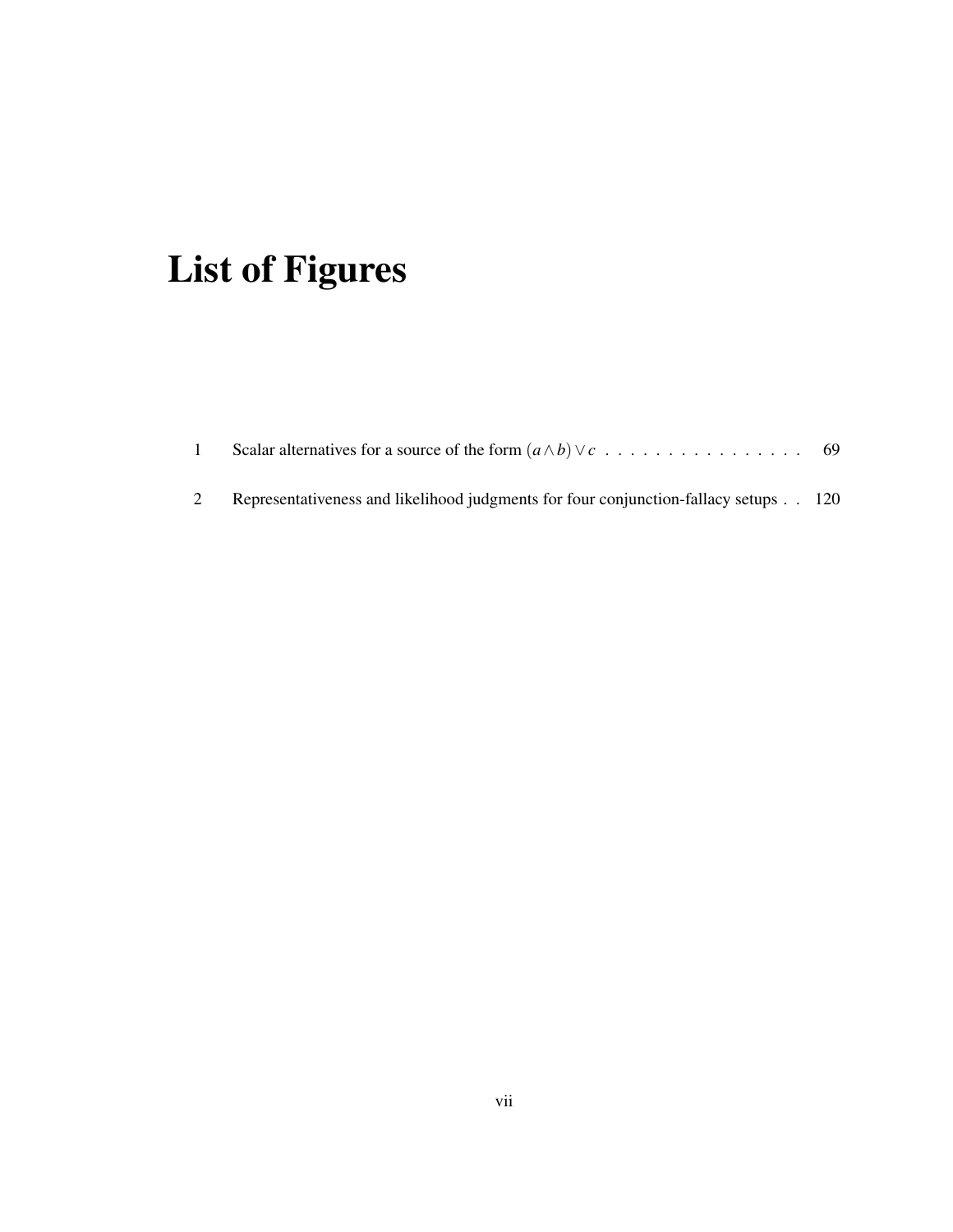## <span id="page-7-0"></span>List of Tables

| Some core data on naive reasoning captured by the erotetic theory $\dots \dots$            | - 9 |
|--------------------------------------------------------------------------------------------|-----|
|                                                                                            |     |
| Cardinalities of scalar-alternative sets by procedure and number of atoms in the source 85 |     |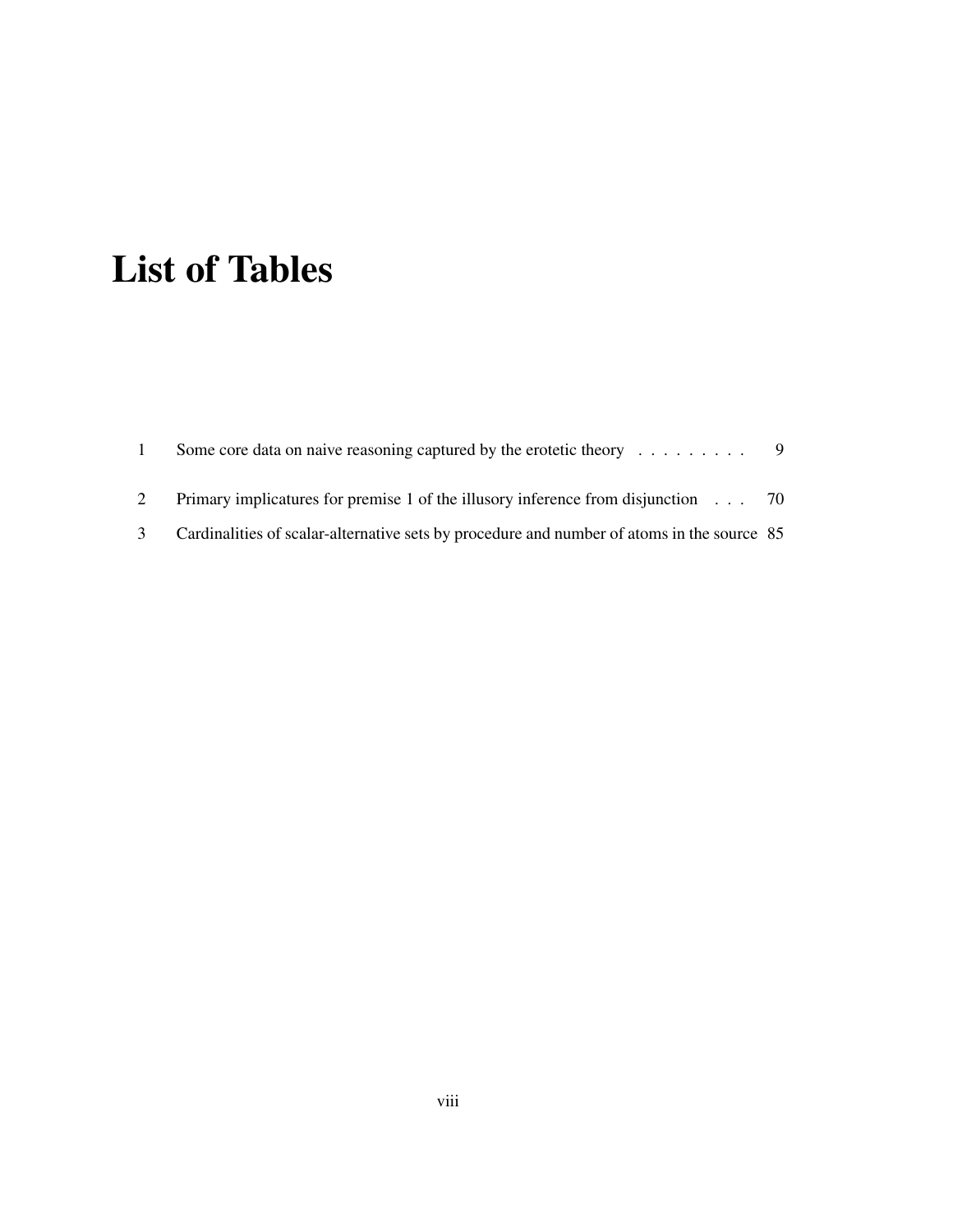## <span id="page-8-0"></span>List of Appendices

| Appendix A Getting classical reasoning on the erotetic theory 123          |  |
|----------------------------------------------------------------------------|--|
| Appendix B Supplementary examples for the erotetic theory of reasoning 133 |  |
|                                                                            |  |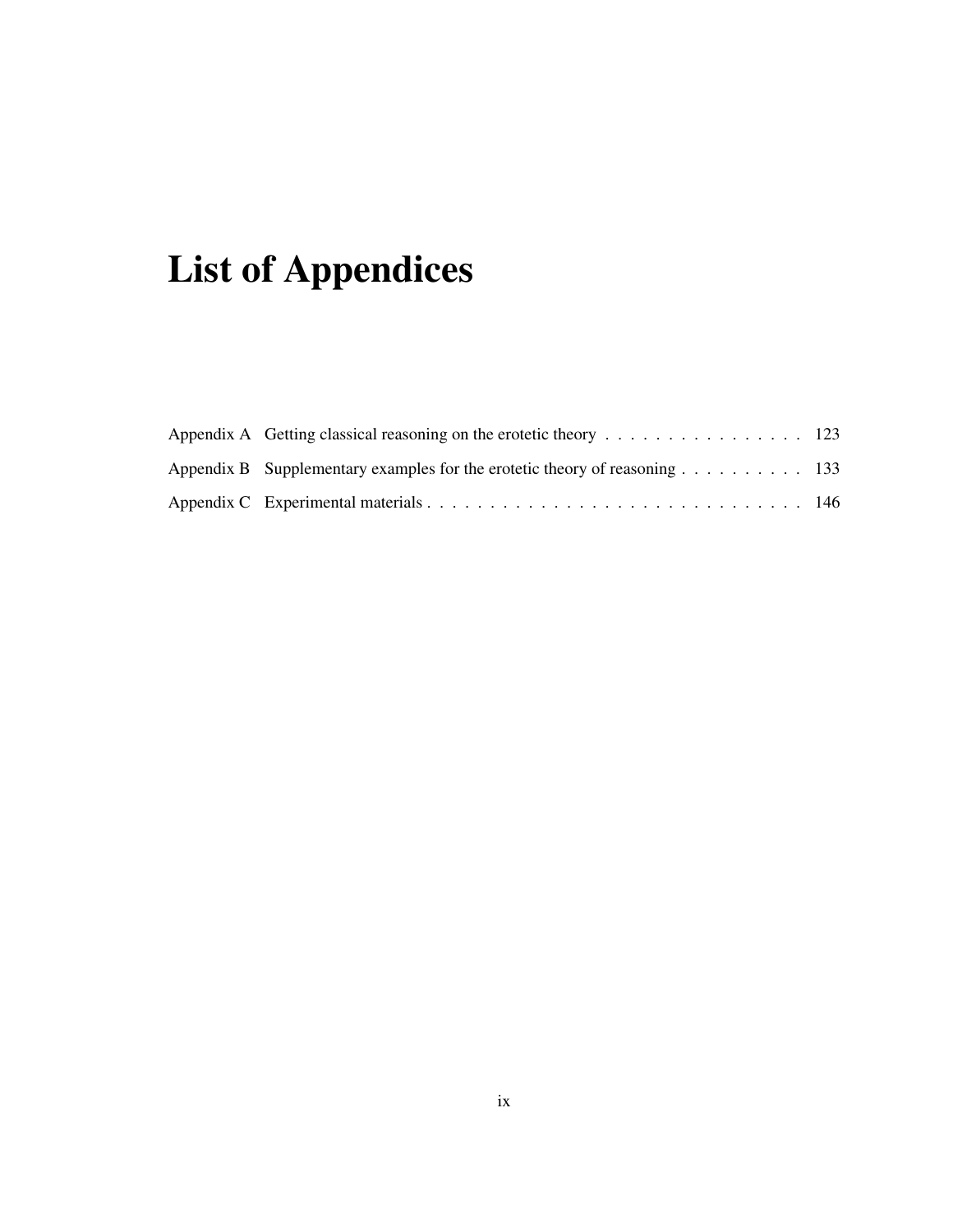### <span id="page-9-0"></span>Chapter 1

### Introduction

Research in linguistic semantics in the past forty years has produced sophisticated mathematical models that represent the meanings of natural language utterances and explain how meanings relate to one another to form entailment patterns. At the same time, research on human reasoning within psychology has discovered a wealth of fallacious inference patterns, establishing that human reasoning is fallible in highly predictable ways. The psychological study of reasoning has been characterized by extensive experimental work analyzed in terms of often informal theories focusing on the processes of reasoning. Although data on reasoning are almost always collected by means of linguistically presented stimuli, psychology has not systematically sought to ground this research in interpretive insights from linguistics. On the other hand, linguistic semantics has a longstanding tradition of focusing on normatively sanctioned inference patterns, and it has so far largely ignored fallacies. The two domains of research overlap significantly, but they have progressed almost completely in parallel, with little interaction. This dissertation contributes to furthering the connection between the two fields. The work herein aims at making contributions of two kinds toward this goal.

Mapping sentences to mental representations One of the reasons for the disconnect relates to the Platonic nature of modern work in semantics. At least since [Davidson](#page-158-0) [\(1967\)](#page-158-0), most of the research done in philosophy of language and in linguistic semantics has focused on investigating mappings between linguistic expressions and truth conditions (or constitutive elements of truth con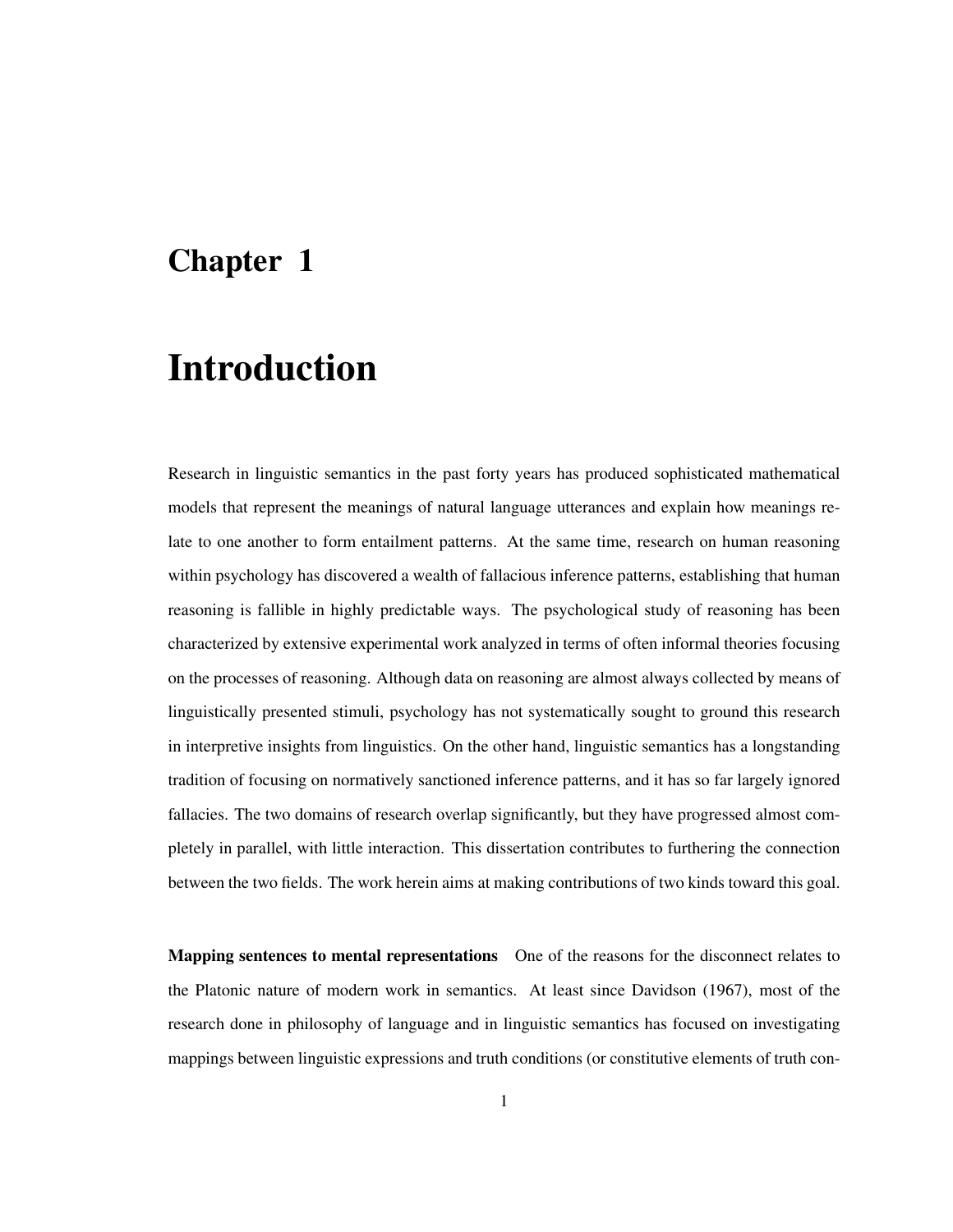ditions in the case of sub-clausal expressions). Since it is essentially established that truth and truth-preservation are best explained by classical model-theory and logic, the Davidsonian program for semantics has introduced a powerful bias in model-theoretic semantics in favor of staying close to classical models whenever possible. This program has been highly successful in producing interesting and insightful research on language. Moreover, insofar as one is interested in mapping linguistic expressions to objective externalities (e.g. entities in the Platonic world in the case of sentences, the real world in the case of most theories of reference), the Platonic program is surely on the right track. It is however a different question whether this line of research holds the most promise as a program for semantics as cognitive science, where the explanatory power of such externalities is far from obvious. I am persuaded that we can do better, and will presently outline a simple program for semantics that can help bridge the gap between semantics and psychology and that preserves the formal rigor and model-theoretic approach that characterizes mainstream Platonic natural language semantics.

I propose that, instead of mapping expressions to truth, we map expressions to mental represen-tations, whose properties can be independently elucidated using the methods of psychology.<sup>[1](#page-10-0)</sup> This more cognitive program for semantics is certainly related to the Platonic one. The past fifty years of research in psychology have shown that mental representations do not capture truth entirely faithfully, and that the mind does not put at our disposal perfectly truth-preserving operations on mental representations. But clearly those representations and operations are in some sense *attempting* to capture truth. Tracking truth closely enough offers obvious selective advantages, and thus all things being equal we expect that evolution should reward the kind of mind that does not veer very far from the truth when representing the world and manipulating representations of the world. In this sense, we expect mental representations to be *related* to classical models of truth, and the operations on mental representations to be related to truth-preserving operations. There are many insights on the psychological program to be gained from the Platonic program. But there is little reason to expect, and no reason to assume, that the mental structures in charge of representing the world should do so

<span id="page-10-0"></span><sup>&</sup>lt;sup>1</sup>Stated in these general terms, the idea is by no means novel, and finds an important precedent for example in the work of [Jackendoff](#page-161-0) [\(1983\)](#page-161-0). In fact, the specific program I will propose shortly and develop in Chapter 2 can be seen as an application of Jackendoff's general program to the specific case of interactions and overlaps between semantics and reasoning.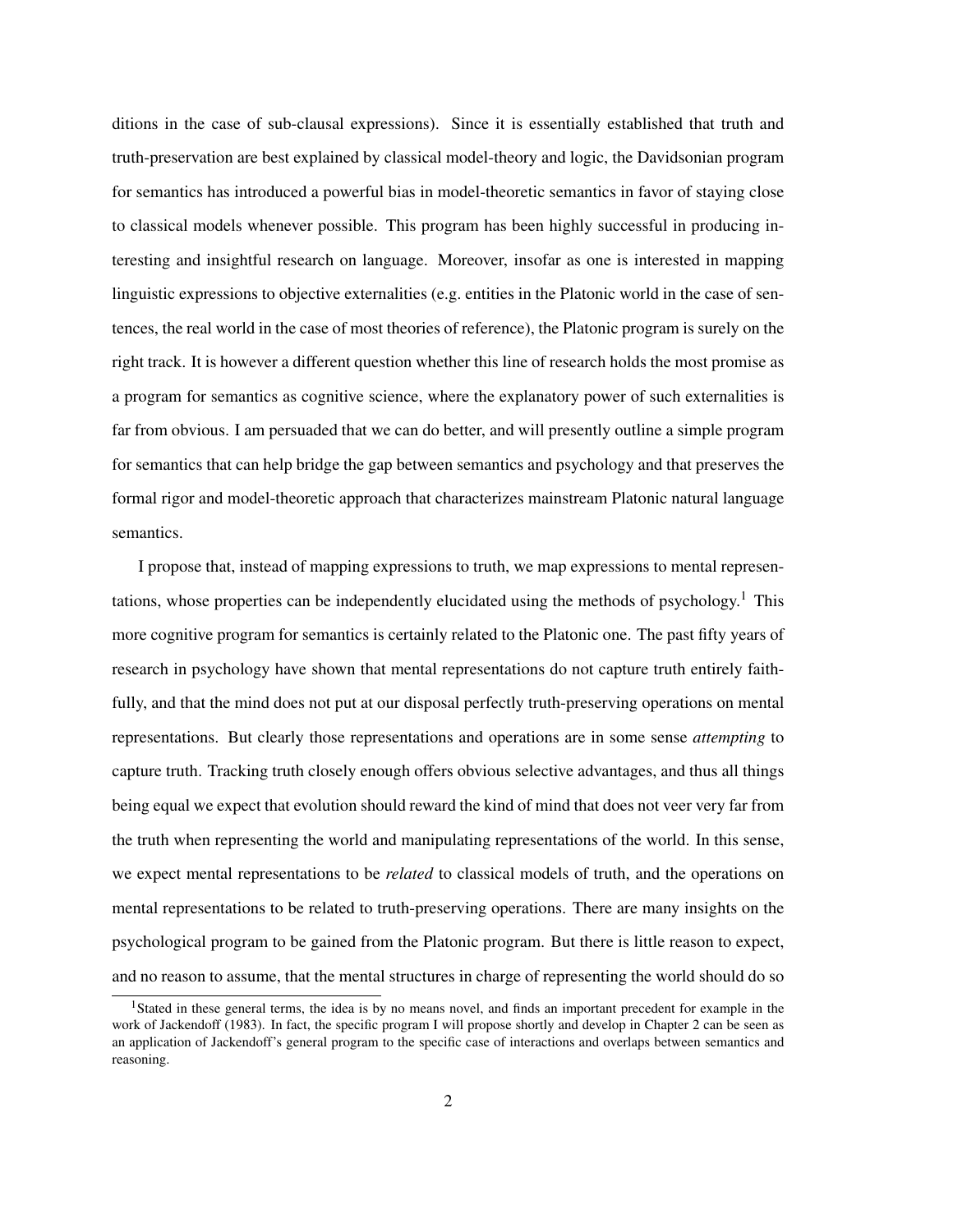completely faithfully.[2](#page-11-0)

A few words are in order to clarify further what I mean by "truth conditional" semantics and what properly falls under the Platonic heading. If by "truth conditional" I mean "classical logical," it would seem that the paragraphs above grossly misrepresent modern research in linguistic semantics. While there may well still be such a thing as a "mainstream semantics" that does not admit of non-classical representations at any level of analysis, there also exist influential frameworks that radically depart from classical logic and do not appear to display the classical bias I pointed out earlier. A prime example of such a framework is dynamic semantics [\(Heim, 1982;](#page-160-0) [Kamp, 1981;](#page-162-0) [Groenendijk and Stokhof, 1991\)](#page-160-1), which eschews certain core properties of classical logic (most notably commutativity) to gain expressive power, broadening the scope of semantic analysis to domains previously (or rather, otherwise) relegated to different modules. In my view, while dynamic semantics has produced highly informative and unique insights about language, of great relevance to any program for linguistic semantics, it is still properly Platonic. This is so for two reasons. The first reason is conceptual in nature, and the less philosophically inclined reader is welcome to skip it: most dynamic semantics are still *ultimately concerned with truth* in a classical sense. These frameworks will often start by setting up dynamic (and thus non-classical) systems specially fashioned to permit the system to be sensitive (to *see*) certain distinctions between (the meanings of) linguistic expressions that are invisible to classical systems. But classical truth conditions are usually the stated ultimate goal. Some frameworks offer explicit rules for lifting and lowering

<span id="page-11-0"></span><sup>2</sup>Most if not all psychologists working on reasoning would agree that a theory of truth-preservation (i.e., classical logic) does not constitute a meaningful level of psychological analysis, in the sense of [Marr](#page-163-0) [\(1982\)](#page-163-0). Similarly, in my view it is highly questionable whether mappings from expressions to truth conditions classically construed constitute a meaningful level of linguistic analysis under a cognitive-science program for linguistics. A good understanding of classical logic is indispensable to anyone working on a psychological theory of human reasoning, but classical logic does not offer a theory of reasoning, not even at the computational level. Similarly, a good understanding of Platonic truthconditional semantics can be of great use to anyone working on a psychological theory of human language, but classical truth-conditional semantics does not offer a theory of language at the computational (competence) level.

The reader might find this footnote an exercise in (currently) inconsequential philosophical pedantry, but I wish to make this point quite clearly: it is my view that the Platonic project, despite its great merits and usefulness, will not deliver a theory of human semantic competence. To argue properly for this point would take many more pages than the insight to be gained deserves, so I stick with my analogy in hope that it will help nudge the right intuitions in the reader's mind: classical-truth-centered semantics is to the human semantic faculties as classical logic is to the human reasoning faculties. Both are tightly and interestingly related to their respective human faculties, but neither offers a theory of competence of those faculties. Classical logic has emancipated itself entirely from the notion that it could be a psychological theory in any capacity, but classical-truth semantics still very often purports to be just that, using ill grounded appeals to the competence-performance distinction in an attempt to justify its disregard for some of the relevant psychological realities.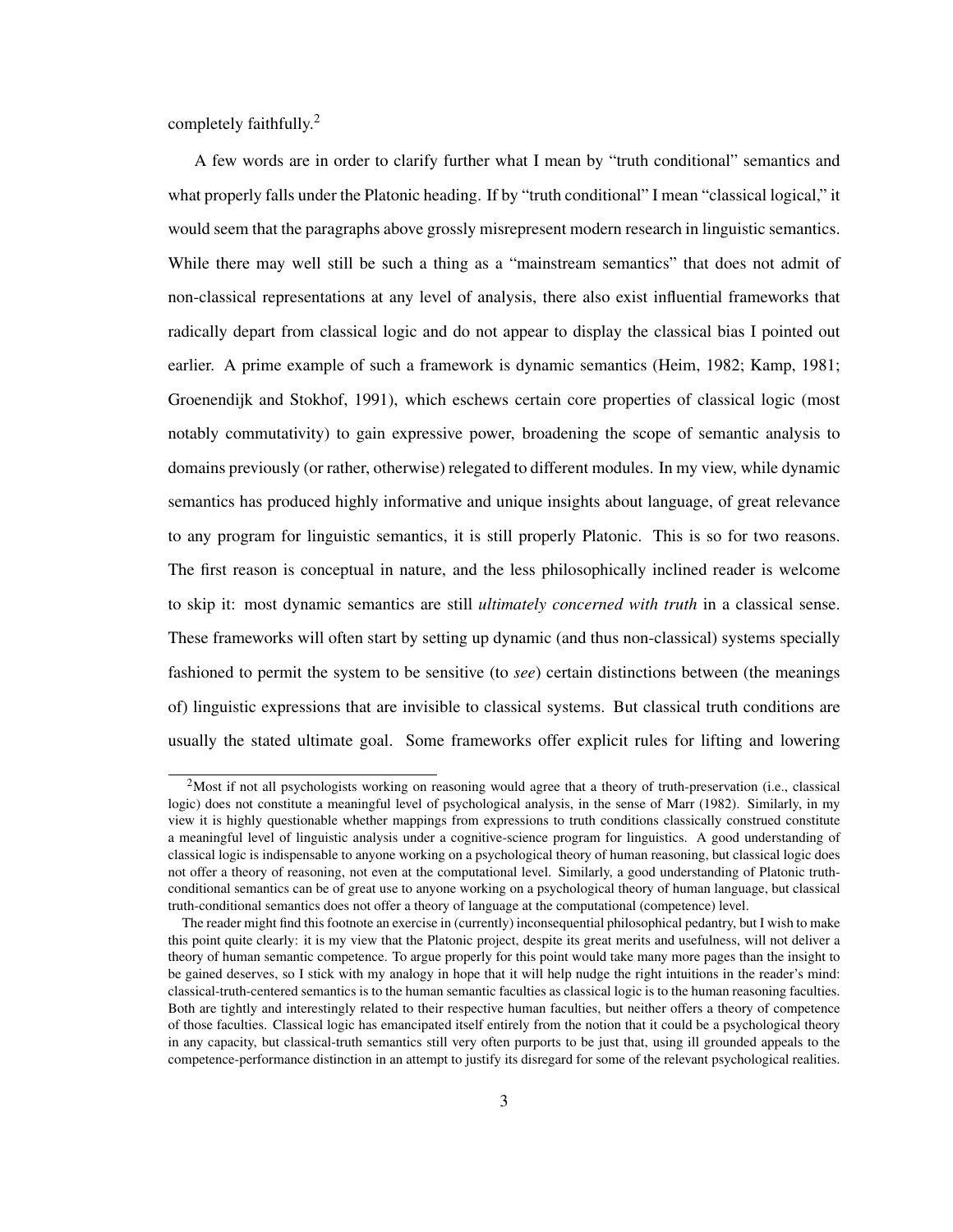expressions from and into truth conditions (e.g. [Groenendijk and Stokhof, 1990\)](#page-160-2), while others define truth criteria that are meant to reduce a rich dynamic representation to a simple classical model. But what ill, one might ask, can come from considering truth criteria *in addition* to other semantic properties of expressions? The danger, as I see it, is that this concern for classical truth is not just unwarranted under a psychological program for semantics, it is also liable to lead us in the wrong direction and to steer us away from crucial insights.

The second reason why most dynamic semantics frameworks are properly Platonic projects relates to this worry of missing insights and connections. Say we disregard talk of lowering operations and of truth criteria, preserving all the way the non-classical nature of these systems. The non-classical models proposed by most of these theories are still motivated by exclusively linguistic data, and their predictions are tested by looking at what other exclusively linguistic data are or fail to be explained in their account of interpretive processes. These are two properties characteristic of the Platonic enterprise that can and must be complemented by other, more broadly *psychological* criteria for guiding theory building and theory testing. Specifically, I propose that the properties of mental representations argued for by various theories within the psychology of reasoning should constitute a primary source of data (in the form of natural inference-making behavior) and of formal constraints for natural language semantics as a cognitive science.<sup>[3](#page-12-0)</sup>

Chapter 2 of this dissertation pursues this program, by building on the fact that certain nontruth-conditional semantics (inquisitive semantics and some of its relatives) share interesting properties with an entirely independently proposed theory of human reasoning from psychology (mental model theory). Inquisitive semantics and mental model theory both posit non-classical, non-truthconditional representations for sentences containing disjunctions, and Chapter 2 combines the two approaches in one unified theory. In the process, independent and reciprocal justifications appear for inquisitive semantics and mental model theory. The success of mental model theory in predicting observed inference-making behavior is predicated on a theory of mental representations and the relation between sentences of natural languages and those representations. This theory of mental

<span id="page-12-0"></span> $3$ I do not mean to suggest that the properties of mental representations are somehow a resolved question in the psychology of reasoning. To the contrary, different schools make different claims about mental representations, and unfortunately many schools make only tacit commitments about mental representations. There is therefore room for seeking convergence between many different pairs of semantic theory and theory of reasoning.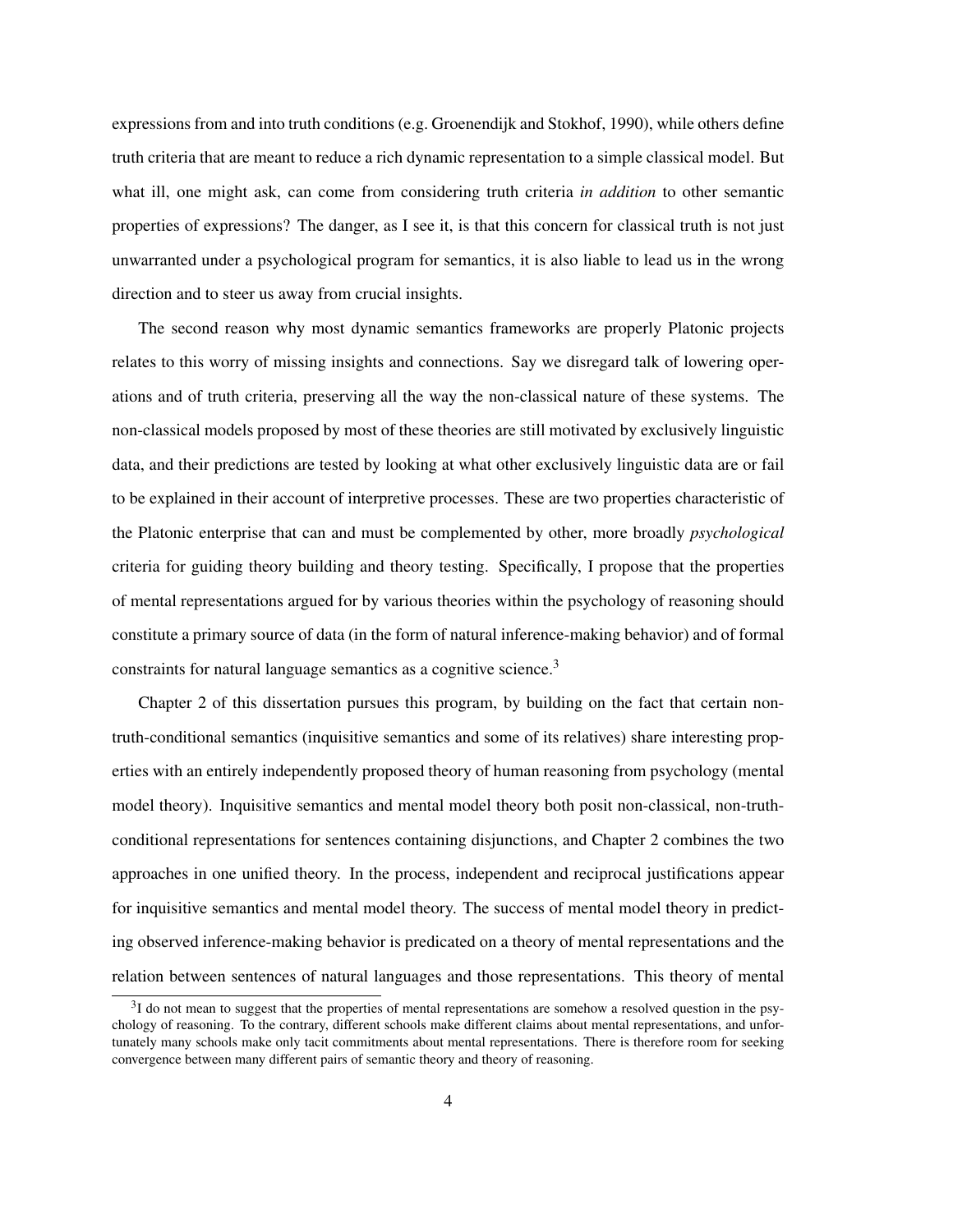representations bears striking connections to the models of inquisitive semantics, which has independent and strictly linguistic motivations. This work demonstrates how non-trivial convergences between linguistics and the psychology of reasoning are not only possible in principle, but can be attained in practice by looking at the space of theories already on the market in both fields, and seeing what theories can be combined in simple and insightful ways.

Exploring the line between reasoning and interpretation Chapters 3 and 4 explore a less original point of contact between semantics and psychology, but an absolutely indispensable and vastly understudied one. The psychology of reasoning overwhelmingly collects its data by means of experiments with linguistically presented stimuli. There are very interesting exceptions to this tendency, exploring reasoning about pictorially presented information for example, but the vast majority of research in the field uses language. Experimental subjects then have two tasks to perform. First they must decode the linguistic signal using their faculty of language, then they must manipulate the representations they arrive at using their faculty for reasoning. The two processes are distinct, and most likely also different. When we say "I understood the problem, but I arrived at the wrong answer," we feel that we are saying something substantive, rather than a contradiction.

In the second part of this dissertation I explore two cases of (superficially) fallacious inferential behavior for which there exist interpretation-based explanations. Chapter 3 looks at illusory inferences from disjunction, which were also studied in Chapter 2 from a reasoning-based perspective. Chapter 3 succeeds at formulating an interpretive account, but does not fully answer the question of which perspective is right (reasoning in Chapter 2, interpretation in Chapter 3). Chapter 3 concludes with a puzzle for the interpretive theories used earlier, arguing that a particular technical aspect of those theories is at odds with commonly accepted facts about psychology.

Chapter 4 focuses on the most well-known instance of fallacious reasoning, the conjunction fallacy. In it, I argue that the conjunction fallacy also has an alternative explanation in terms of interpretation. I conclude Chapter 4 with first steps toward a paradigm that can separate the predictions of reasoning-based and interpretation-based accounts of the conjunction fallacy.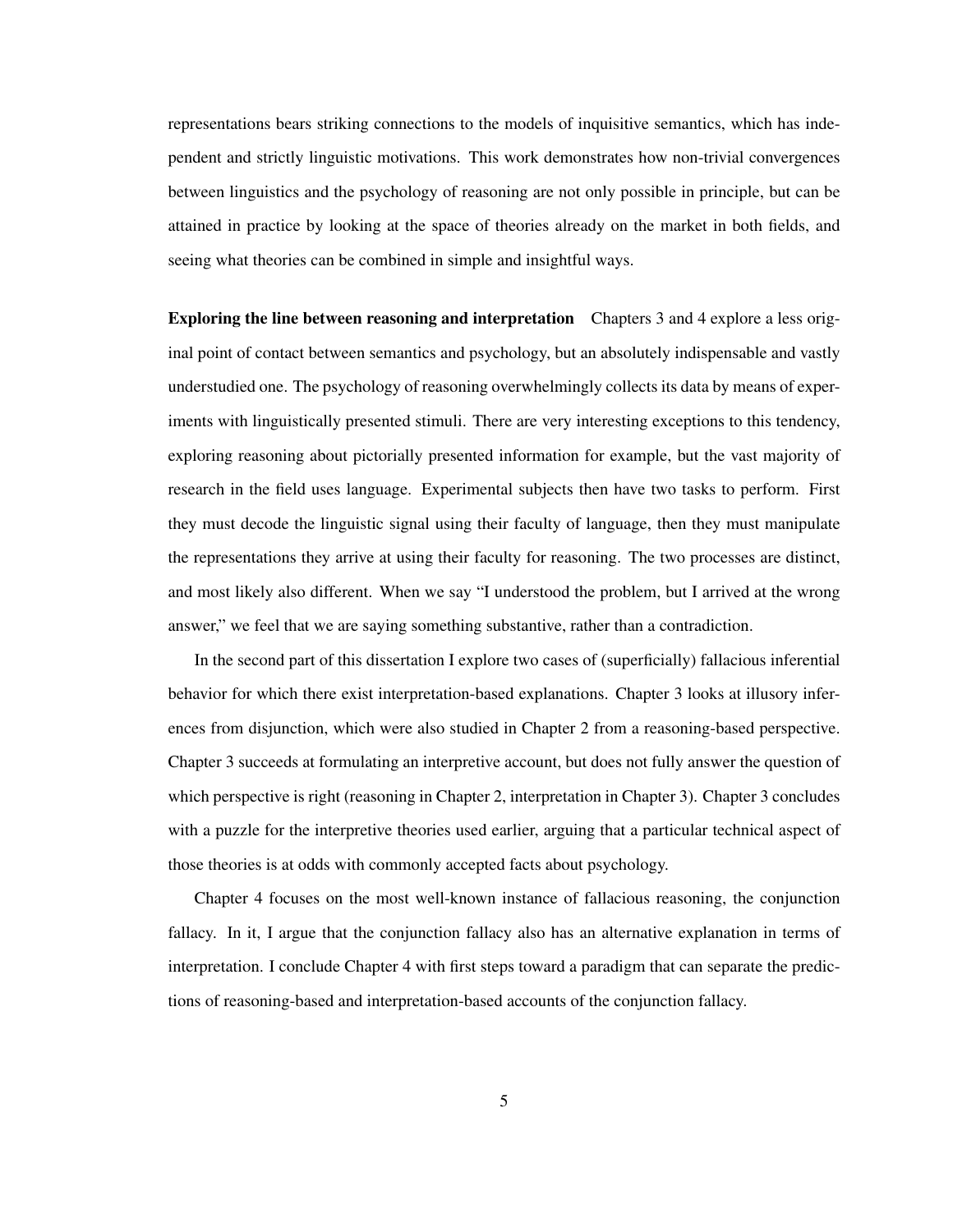### <span id="page-14-0"></span>Chapter 2

# Question-semantics in propositional reasoning

### <span id="page-14-1"></span>2.1 Introduction

I introduce in this chapter a new theory of reasoning, the *erotetic theory of reasoning*, based on the idea that the relationship between questions and answers is central to both our successes and failures of reasoning.[4](#page-14-2) The core of the proposal is the erotetic principle:

#### (1) The erotetic principle

Part I — Our natural capacity for reasoning proceeds by treating successive premises as questions and maximally strong answers to them.

*Part II* — Systematically asking a certain type of question as we interpret each new premise allows us to reason in a classically valid way.

What the erotetic principle comes to will be developed in formal detail in the rest of this chapter. The erotetic theory of reasoning based on this principle combines two classes of ideas from the philosophy of language and natural language semantics. The first one is the idea that we in-

<span id="page-14-2"></span><sup>4</sup>The material in this chapter is an abridged version of joint work with Philipp Koralus, published as [Koralus and](#page-162-1) [Mascarenhas](#page-162-1) [\(2013\)](#page-162-1). I largely keep first person plural pronouns in the prose to flag the co-authored nature of the work presented here. That said, since this is an adapted version, any errors found in this chapter should be attributed entirely to me and not to my collaborator in the original paper.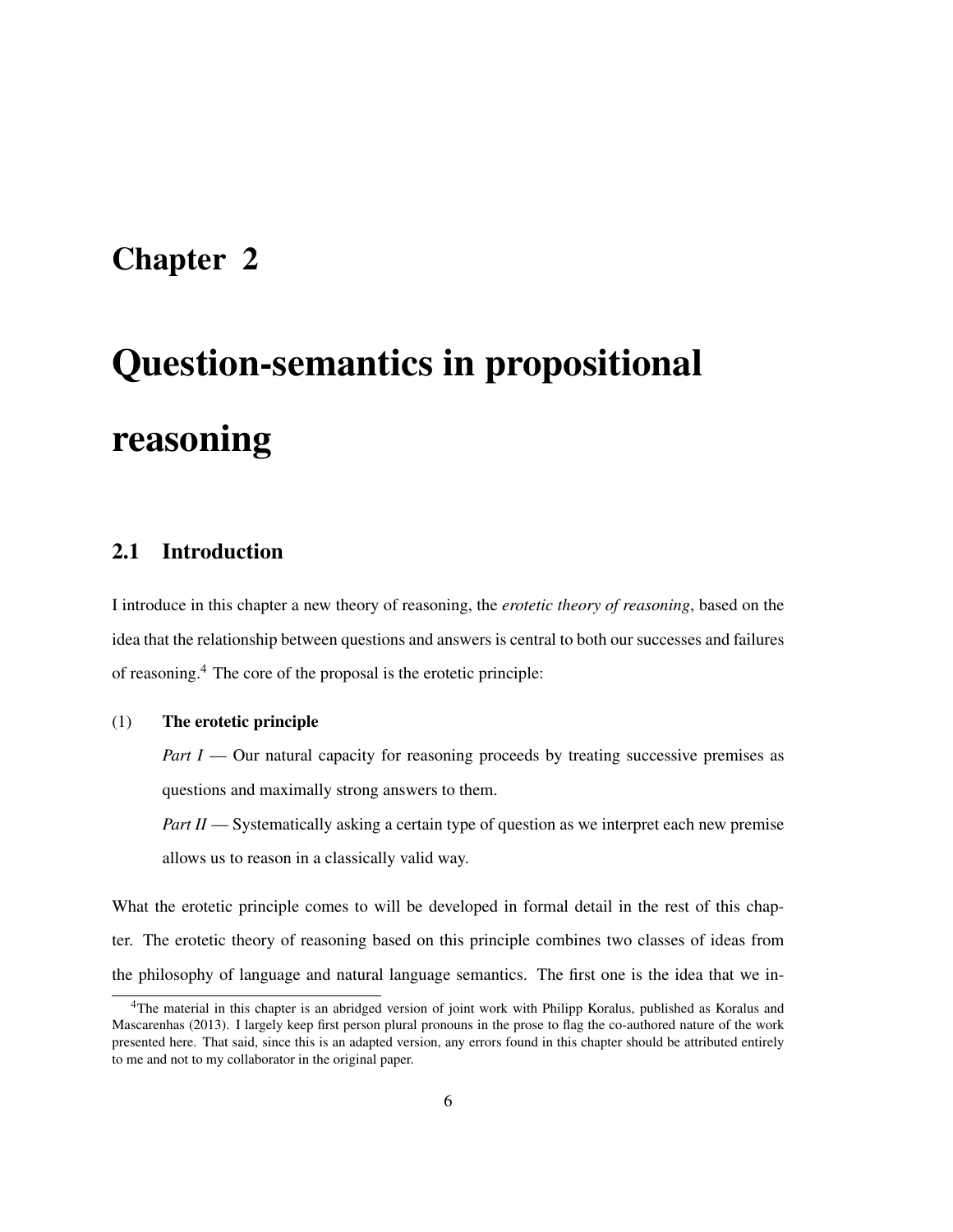terpret sentences in the context of questions, represented in the form of mental models [\(Koralus,](#page-162-2)  $2012$ ).<sup>[5](#page-15-0)</sup> The second class of ideas concerns enriched notions of linguistic content, as worked out in the frameworks of inquisitive semantics [\(Groenendijk, 2008;](#page-159-0) [Mascarenhas, 2009\)](#page-163-1) and truth-maker semantics [\(van Fraassen, 1969;](#page-159-1) [Fine, 2012\)](#page-158-1).

The intuition behind Part I of the erotetic principle is that the process of interpreting premises largely reduces to the search for answers to questions posed by other premises, regardless of whether those premises superficially look like questions. This approach will be grounded by a fresh look at the linguistic meaning of premise statements. Informally for now, a reasoner will take a disjunctive premise like "John and Bill are in the garden, or else Mary is" to pose the question of which of the disjuncts is the case. If she then accepts as a second premise that "John is in the garden," she will interpret it to be as strong an answer as possible to the question in context. As luck would have it, "John is in the garden" is part of the first possible answer to the question at hand, and not the second, so the reasoner will conclude that the question in context has been answered: "John and Bill are in the garden," deriving a well-known illusory inference [\(Walsh and Johnson-Laird, 2004\)](#page-165-0). The inference is fallacious in that we are not entitled to make it given the information provided by the premise statements, on a linguistically plausible account of the meaning of those premise statements, an issue to which I will return. This example is just one of many data points on reasoning that need to be captured and that the theory in this chapter offers an insight on.

But we cannot only be interested in systematically capturing divergences in naive reasoning from what we are entitled to conclude from given premises. We also want to account for the fact that our reasoning endowment makes correct reasoning possible, as evidenced by the simple fact that it is possible to train oneself to reason in a manner that respects classical validity. This is where Part II of the erotetic principle comes in: although our natural capacity for reasoning is not specifically aiming at classical validity, there exists a systematic strategy of using questions, made available by our natural capacities, which would guarantee that we only make inferences we are in fact entitled to make. Toward the end of the chapter, I prove that this reasoning strategy exists. In

<span id="page-15-0"></span><sup>5</sup>Koralus (2012) proposes a theory of interpretation where sentence meaning corresponds to instructions to build mental representations. These instructions are often ambiguous or underspecified, allowing for multiple candidate mental model representations. Koralus argues that hearers decide between candidate representations by finding that representation that is the most responsive to the *questions* the hearer is attending to.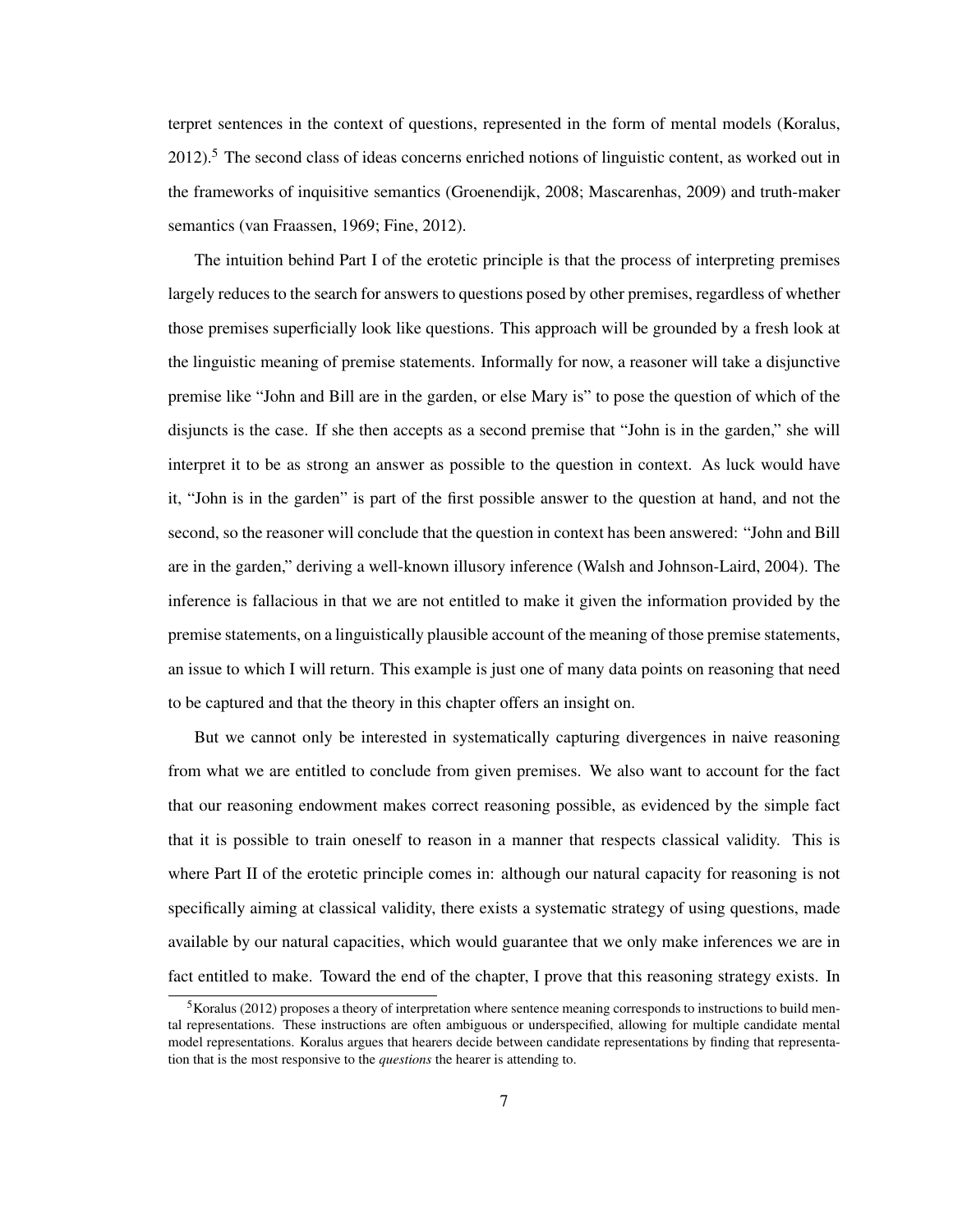a certain specific sense I will develop below, *questions make us rational*. By the erotetic principle, our desire for answers makes our reasoning fallible, but our ability to ask the right questions puts us back on track.

The text in this chapter is almost entirely imported from [Koralus and Mascarenhas](#page-162-1) [\(2013\)](#page-162-1). I have kept first person plural pronouns as in the original article given that this chapter is the product of joint work, but I made small modifications to a number of sections in order to reduce redundancy with the rest of the dissertation.

#### <span id="page-16-0"></span>2.2 The erotetic theory of reasoning

#### <span id="page-16-1"></span>2.2.1 Preliminaries

#### 2.2.1.1 The scope of this chapter

This chapter focuses on reasoning with premises involving propositional connectives, such as expressed by the English words 'or', 'and', 'not', and certain interpretations of 'if'. Within the domain of reasoning picked out, we address both the problem of failure and the problem of success. In other words, we seek to explain within a single system both how naive reasoning diverges from what we are entitled to conclude and how it is possible for us to come to reason correctly.

For these purposes, solving the problem of success means showing that there exists a reasoning strategy using our naive reasoning capacities that is classically sound, and, under performance idealizations, classically complete. The objective is to explain part of the puzzle of how science and philosophy are possible for humans. Since science and philosophy rely on classical standards of correctness, this is the standard we need to show is achievable.

Empirically, our aim is to account for what a particularly interesting set of data on propositional reasoning. The erotetic theory of reasoning developed below captures a significant catalog of empirically documented patterns of naive reasoning that diverge from classical norms, listed in Table [1](#page-17-0) (on page [9\)](#page-17-0). In addition to data from existing experimental literature, we present a novel illusory inference that no extant theory of reasoning captures.<sup>[6](#page-16-2)</sup>

<span id="page-16-2"></span><sup>6</sup>This advantage seems to be largely due to the fact that the erotetic theory is more formally systematic than other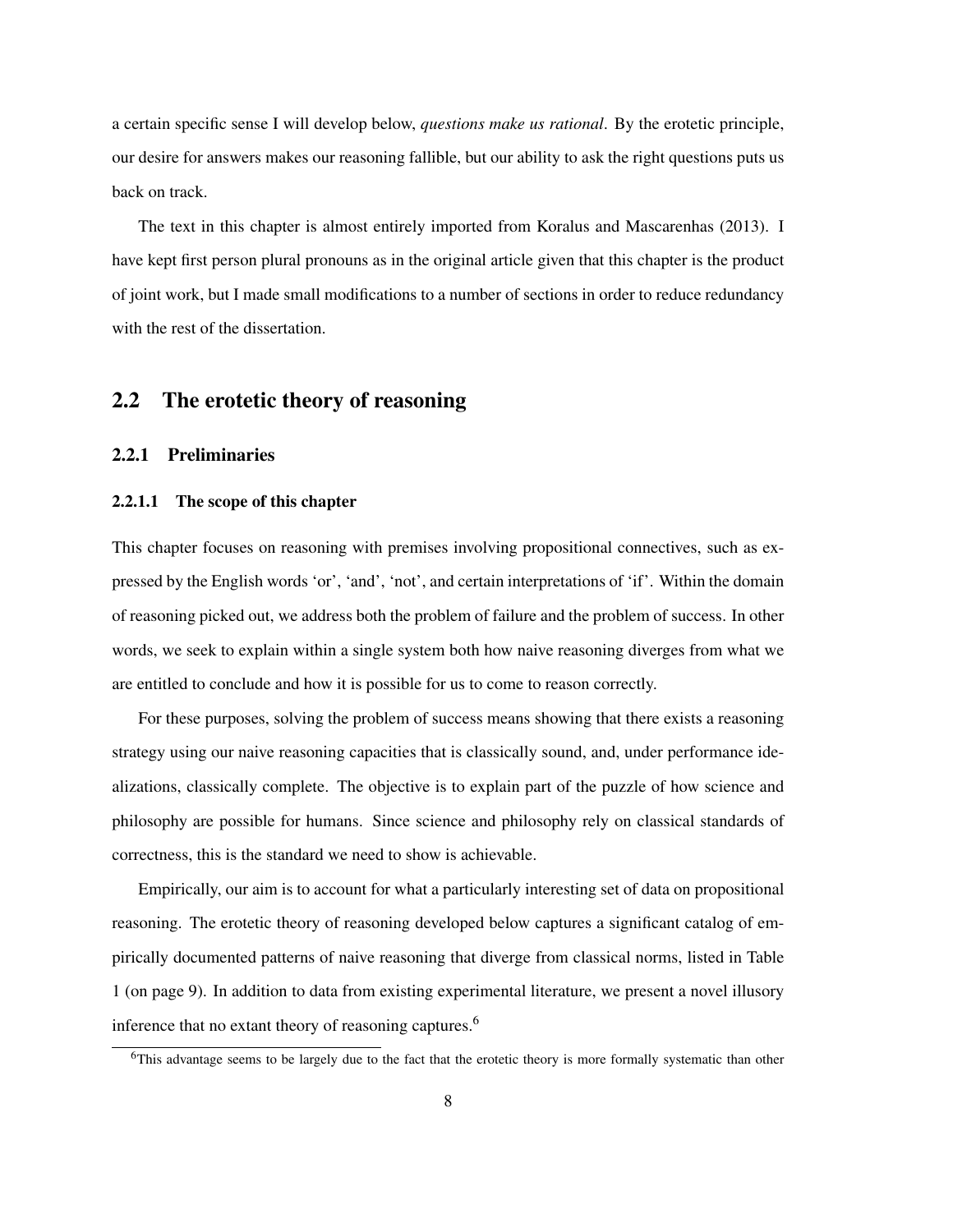<span id="page-17-0"></span>

| Conn.               | Result                                                 | Reference                       | This chapter        | Appendix       |
|---------------------|--------------------------------------------------------|---------------------------------|---------------------|----------------|
| Not                 | Few list all alternatives compatible with              | Khemlani et al. (2012)          | ехх. 16 & 17, р. 40 |                |
|                     | negated conjunction                                    |                                 |                     |                |
| Not                 | Most can list what corresponds to negated disjunction  | Khemlani et al. (2012)          |                     | ex. 24, p. 133 |
| Not                 | Easy to list a case that falsifies conditional         | Oaksford and Stenning (1992)    |                     | ex. 25, p. 134 |
|                     | "Explosion" highly counterintuitive                    | Harman (1986)                   | ex. 21, p. 47       |                |
| $\dot{\circ}$       | Disjunctive syllogism is harder than disjunctive       | Rips (1994)                     |                     | ex. 26, p. 134 |
|                     | modus ponens                                           |                                 |                     |                |
| $\dot{\delta}$      | if categorical premise<br>Disjunctive syllogism easier | García-Madruga et al. (2001)    | ex. 13 & 14, p. 37  |                |
|                     | comes first                                            |                                 |                     |                |
| $\dot{\tilde{O}}$   | Illusory inferences from disjunction                   | Walsh and Johnson-Laird (2004)  | ex. 10, p. 36       |                |
| $\dot{\mathcal{O}}$ | Control problems with disjunction                      | Walsh and Johnson-Laird (2004)  |                     | ex. 27, p. 135 |
| $\dot{\tilde{C}}$   | Supposition makes some problems easier                 | Johnson-Laird (2008)            | exx. 20 & 11, p. 46 |                |
| $\dot{\mathcal{O}}$ | Disjunction introduction is counterintuitive           | Braine et al. (1984)            | ex. 19, p. 43       |                |
| JIAO                | Fallacies with conditionals and disjunction            | Johnson-Laird (2008)            |                     | ex. 28, p. 136 |
| Orlf                | Illusory inferences with conditional embedded          | Johnson-Laird and Savary (1999) |                     | ex. 29, p. 137 |
|                     | in disjunction                                         |                                 |                     |                |
| JIMO                | Control problems with conditionals embedded            | Johnson-Laird and Savary (1999) |                     | ех. 30, р. 138 |
|                     | in disjunction                                         |                                 |                     |                |
|                     | easy<br>Modus ponens is extremely                      | Braine and Rumain (1983)        | ex. 22, p. 48       |                |
|                     | Modus ponens easier than modus tollens                 | Evans et al. $(1993)$           | ex. 22, p. 48       |                |
|                     | rapid than denying<br>Affirming consequent more        | Barrouillet et al. (2000)       |                     | ex. 32, p. 141 |
|                     | antecedent                                             |                                 |                     |                |
|                     | Order effects on modus tollens                         | Girotto et al. (1997)           |                     | ex. 33, p. 142 |
|                     | Illusions of consistency with sets of biconditional    | Johnson-Laird et al. (2004)     |                     | ex. 34, p. 143 |
|                     | statements                                             |                                 |                     |                |
|                     | Control problems for biconditional consistency         | Johnson-Laird et al. (2004)     |                     | ex. 35, p. 144 |
|                     | judgments                                              |                                 |                     |                |
|                     | Illusory inference from disjunction to conditional     | Koralus and Mascarenhas (2013)  | ex. 23, p. 50       |                |
|                     |                                                        |                                 |                     |                |

Table 1: Some core data on naive reasoning captured by the erotetic theory Table 1: Some core data on naive reasoning captured by the erotetic theory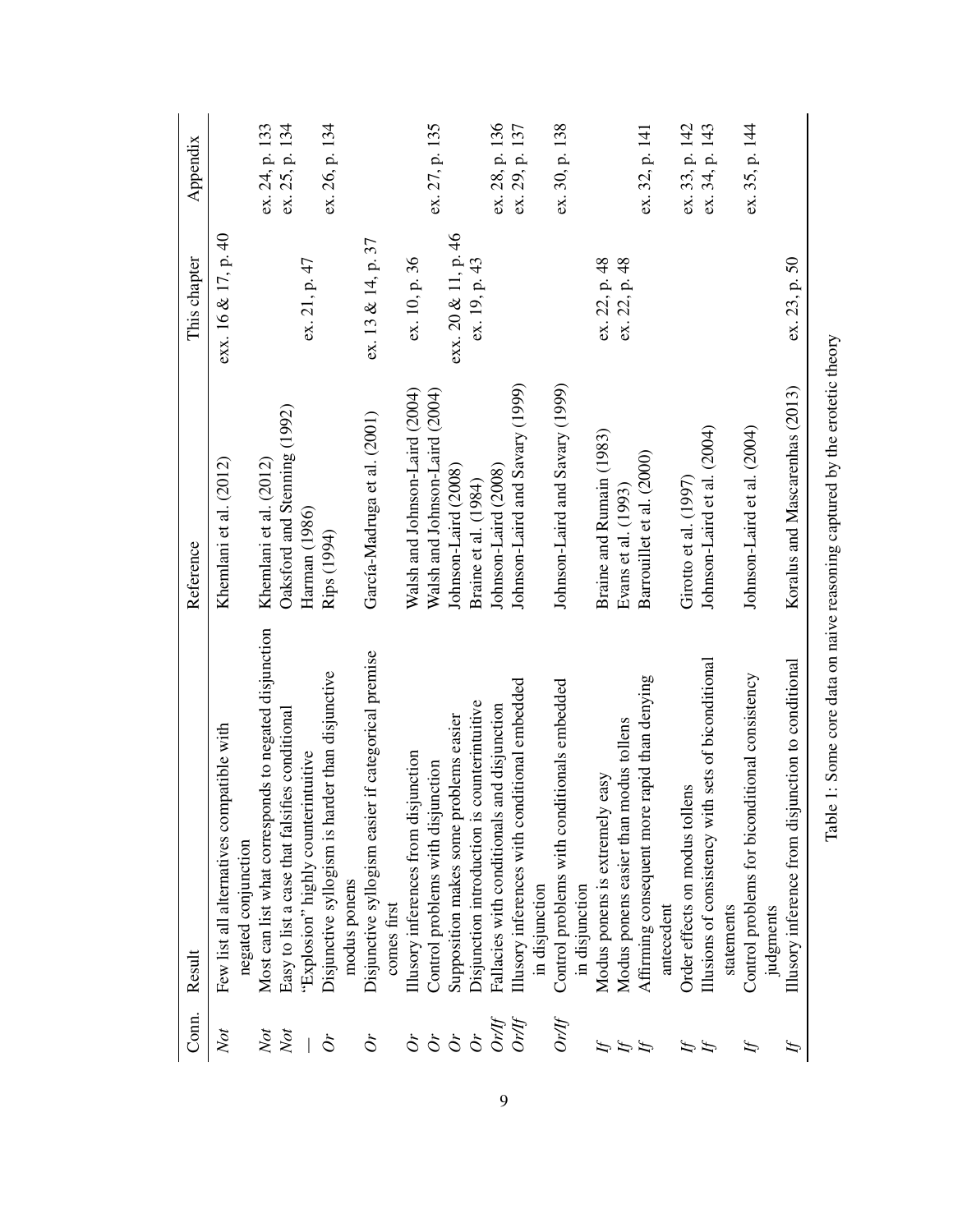#### 2.2.1.2 Points of contact with other approaches

Before presenting the erotetic theory more fully, we briefly describe how it relates to some of the most influential existing approaches. The erotetic theory includes insights from what [Oaksford and](#page-163-3) [Chater](#page-163-3) [\(2007\)](#page-163-3) have described as the "leading" formal psychological theories of reasoning, mental model theory [\(Johnson-Laird, 1983;](#page-161-4) [Johnson-Laird and Byrne, 1991\)](#page-161-5) and mental logic [\(Rips,](#page-164-0) [1994\)](#page-164-0), as well as insights from the rational analysis approaches that are gaining increasing currency [\(Oaksford and Chater, 2007;](#page-163-3) [Tenenbaum et al., 2006\)](#page-165-1).

We take mental model theory, as developed by Johnson-Laird and collaborators, as a key inspiration, since it sheds light on a particularly interesting range of propositional reasoning patterns that we wish to understand. As far as we can see, no extant alternative account does a *better* job at covering these data points and others similar to it [\(Oberauer, 2006;](#page-163-4) [Schroyens et al., 2001\)](#page-164-1), regardless of various shortcomings that have been pointed out [\(Hodges, 1993;](#page-160-4) [Stenning and van Lambalgen,](#page-164-2) [2008a\)](#page-164-2). Moreover, we wish to keep mental models, made suitably precise, as a representational framework for our theory. Thus, classical mental model theory provides the relevant standard we wish to improve upon for the particular reasoning problems on which we focus in this chapter.

We take onboard the idea that we draw conclusions from premises by conjoining the mental model generated by the first premise with the mental models generated by subsequent premises, unless something prompts the reasoner to adopt a special strategy. A conclusion is taken to follow from the premises if it is represented in the resulting integrated mental model. In contrast to classical mental model theory, we will rely on a novel linguistically motivated account of how logical constructions in English are interpreted, following inquisitive semantics [\(Groenendijk, 2008;](#page-159-0) [Mas](#page-163-1)[carenhas, 2009\)](#page-163-1) and truth-maker semantics [\(van Fraassen, 1969;](#page-159-1) [Fine, 2012\)](#page-158-1). A further difference from mental models is that on the erotetic theory, the process of integrating mental models supplied by premises has a very specific aim: posing and answering questions. Moreover, the erotetic theory, unlike classical mental model theory, is developed as a formal system, which means that predictions can be calculated mechanically, as they can, for example, in mental logic approaches [\(Rips, 1994\)](#page-164-0).

theories of propositional reasoning that also involve mental models. This vindicates criticisms of mental model theory on the grounds that it lacks formal rigor, as made by [Hodges](#page-160-4) [\(1993\)](#page-160-4).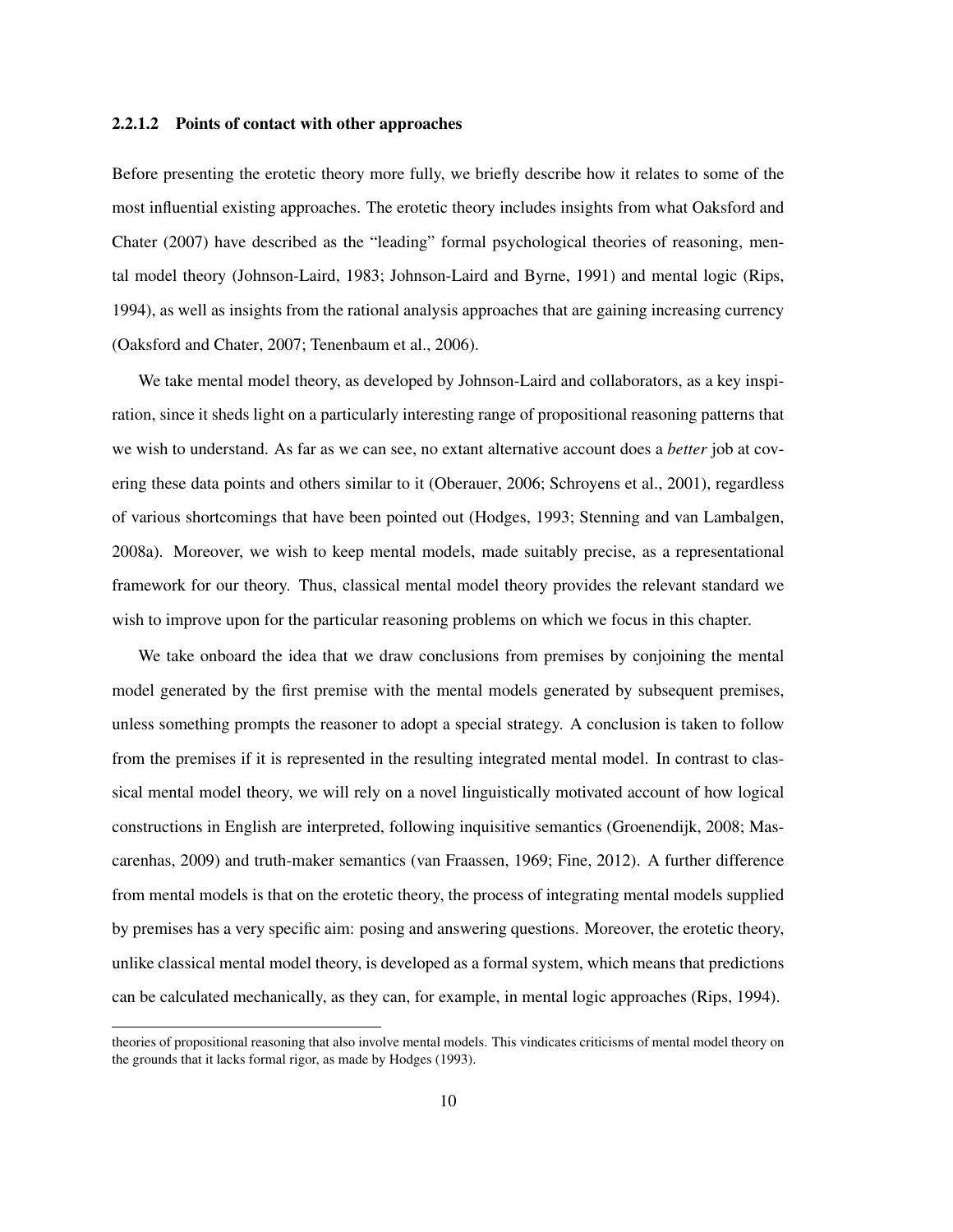We also have important points of agreement with those defending rational analysis approaches to reasoning. A point in their favor, as remarked by [Oaksford and Chater](#page-163-3) [\(2007\)](#page-163-3), is that, to the extent that they capture the data, they have an explanatory advantage over theories like classical mental model theory. An explanation in terms of Bayesian updating of probability distributions is an explanation in terms of the cognitive system's computational aim in the most fundamental sense. In other words, it is an explanation in terms of *what reasoning is*, rather than an explanation in terms of how it happens to be implemented. By contrast, algorithmic implementation accounts, like standard mental model theory, can appear less explanatorily satisfying and are under threat of appearing like "Rube Goldberg" machines where we can see what the machine is doing but do not understand why things are done this way (*ibid.*). On our view, the kind of propositional reasoning we are interested in does not in itself justify a fundamentally probabilistic approach, but we share the view that it is better to provide an explanation in terms of the computational aim of the system.<sup>[7](#page-19-0)</sup> The aim we propose for our naive reasoning capacity is answering questions.

Finally, like [Stenning and van Lambalgen](#page-164-2) [\(2008a](#page-164-2)[,b\)](#page-164-3), we take the view that a theory of reasoning has to pay careful attention to how language is interpreted. We believe that this is best done by letting the interpretation component of the theory be informed by formal semantics as studied in linguistics and philosophy. The erotetic theory is uniquely well-fitted to provide formal foundations for mutually beneficial interactions between related branches of linguistic semantics, philosophy, and psychology. Johnson-Laird [\(Johnson-Laird and Stevenson, 1970;](#page-161-6) [Johnson-Laird, 1970\)](#page-161-7) pioneered the idea that successive utterances of sentences are interpreted by updating a mental representation of discourse, which was later independently proposed in a dynamic semantics turn in linguistics and philosophy [\(Karttunen, 1976;](#page-162-4) [Heim, 1982;](#page-160-0) [Kamp, 1981\)](#page-162-0). These developments proceeded in parallel and with little to no interaction. The erotetic theory provides a preliminary but solid bridge to this gap, given the explicitly dynamic nature of the procedure that interprets new premises in the context of previous premises.

<span id="page-19-0"></span> $7$ The apparent tension between the approach in this chapter and that of probabilists like [Oaksford and Chater](#page-163-3) [\(2007\)](#page-163-3) is less acute than it might seem. First, [Oaksford and Chater](#page-163-3) [\(2007\)](#page-163-3) concede that logical reasoning is required alongside probabilistic reasoning. In particular, for the kinds of propositional reasoning problems we concentrate on in this chapter, the full power of Bayesian theory seems both unwarranted and inadequate. Second, we are entirely open to the possibility that Bayesian tools are necessary to account for certain aspects of human reasoning. As far as we can see, the two classes of theories can in principle (and perhaps *must*) be integrated.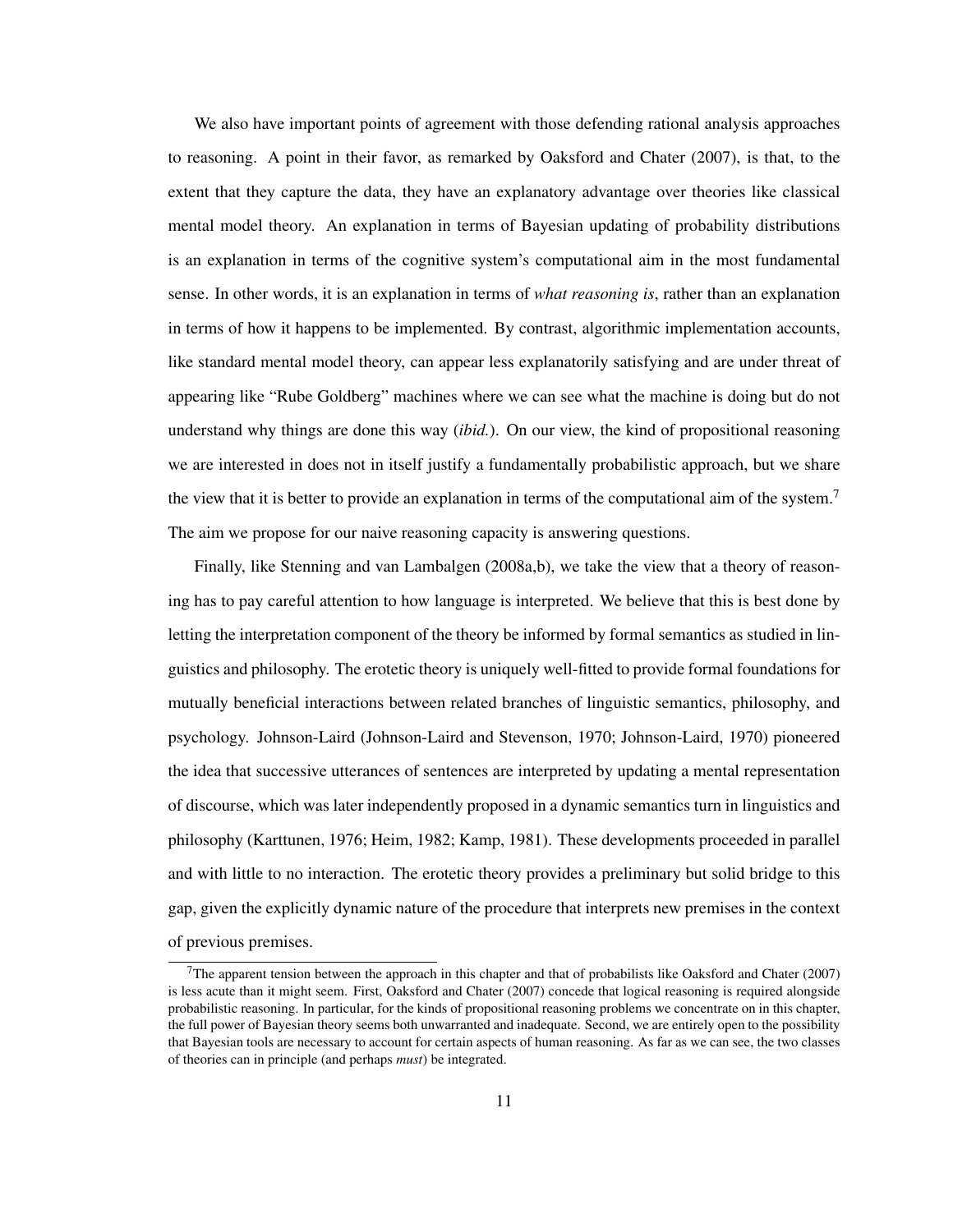We are convinced that time is ripe to explore a formal bridge to unify different research programs in semantics, philosophy, and the psychology of reasoning. Even though the erotetic theory is a novel proposal, it incorporates insights from many different approaches and, so we hope, will correspondingly find appeal among researchers from a variety of them.

#### <span id="page-20-0"></span>2.2.2 The erotetic principle

We hold that default reasoning from a sequence of premises proceeds by updating a model of *discourse* with *mental models* representing the premises. Reasoners will take whatever holds in the resulting mental model to follow from those premises. In section [2.2.3](#page-25-0) we introduce semi-formally the central components of the theory, to be fully formalized in section [2.2.4.](#page-34-0) For the present section, we concentrate on the principles whereby successive premises are combined, and explain intuitively what makes the account of reasoning in this chapter an erotetic account. Thus, the following informal definitions of mental models will suffice for our present purposes.

Mental models are the mental representations of premises. Setting aside possible contributions of background knowledge, the mental model representation of a premise is the *minimal* state of affairs compatible with that premise. Mental models are *minimal* in the sense that only the information explicitly given in the premise or specifically given by special background knowledge is represented in the mental model. Mental models are underspecified with respect to any information not given in this way [\(Johnson-Laird, 1983\)](#page-161-4).

Mental models for premises are determined by an interpretation function from a natural language into mental models. This function is in principle sensitive to the linguistic expressions used. In particular, a connective like disjunction (English 'or', among others) will give rise to a mental model with two *alternatives*, one for each disjunct, modeling the fact that there are two minimal states of affairs compatible with a disjunctive sentence. By contrast, the mental model for a conjunction has only one alternative.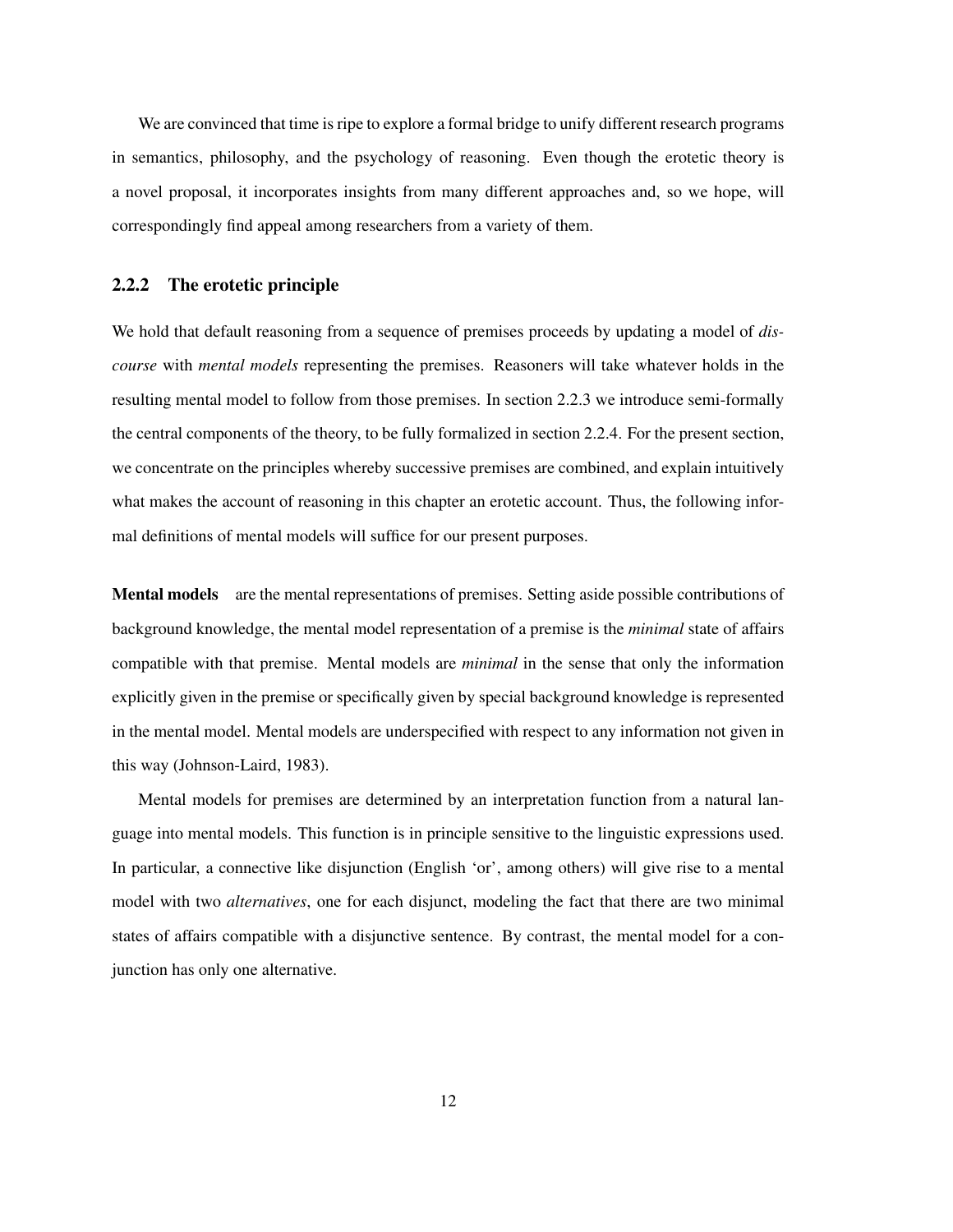(2) Informal examples of mental model interpretations

| John smokes.         | $\{John\ smokers\}$                      |
|----------------------|------------------------------------------|
| John or Mary smokes. | $\{John \, smokers, Mary \, smokers\}$   |
| John and Mary smoke. | $\{John \, smokers \& Mary \, smokers\}$ |

Mental model discourses represent the workspace of reasoning. Mental model discourses are updated successively with the mental model interpretation of each premise, and they are the input and output categories for every operation of reasoning. Mental model discourses furthermore keep track of certain background and contextual information.

Default reasoning is the default procedure that reasoners engage in when faced with a set of premises for which they want to derive (or check) conclusions. Any theory of reasoning that has more than one reasoning operation, as ours does, must define a default reasoning procedure. Ours is as follows: reasoners update their mental model discourse with each premise in the order in which it is given, following the *erotetic principle* at each update step. Reasoners may then optionally perform very elementary operations on the resulting mental model, such as (an analog of) conjunction elimination. Whatever holds in the resulting mental model will be held by the reasoners to follow from the premises.

The erotetic principle is a distillation of the central and novel hypotheses of our account of reasoning. It is our proposed answer to the questions of (1) what the functional aim of human reasoning is and (2) how it is possible for trained human beings with unlimited time to, as it were, "emulate" sound classical reasoning, in view of the observed discrepancies between naive reasoning and classical logic. The erotetic principle has two parts: Part I holds that our natural capacity for reasoning proceeds by treating successive premises as questions and maximally strong answers to them. Part II holds that systematically asking a certain type of question as we interpret each new premise allows us to reason in a classically valid way.

In the remainder of this section we unpack the two parts of the erotetic principle in an informal and hopefully intuitive fashion. In sections [2.2.3](#page-25-0) and [2.2.4](#page-34-0) we show precisely how the two parts of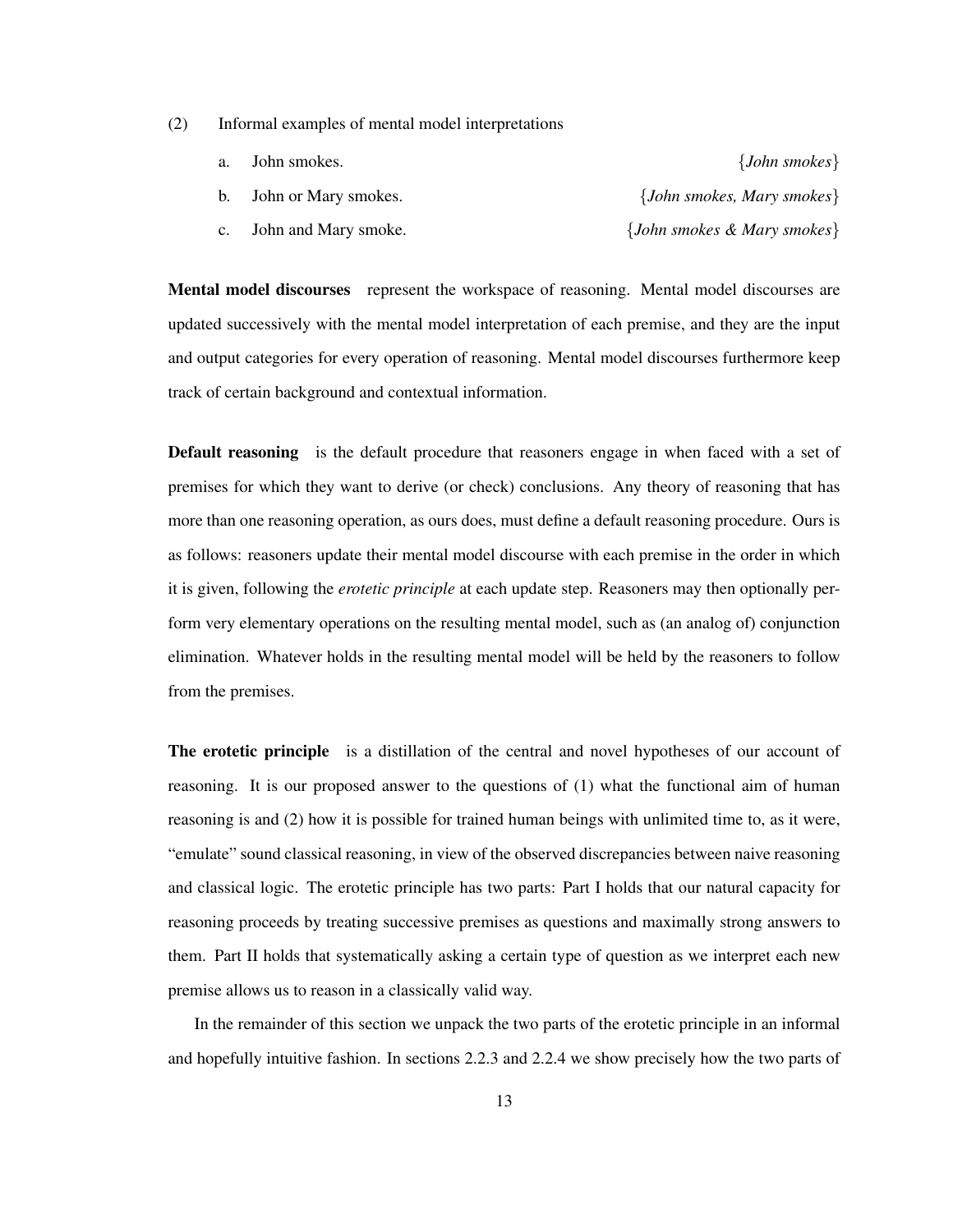the erotetic principle are implemented in our proposed formal system.

#### 2.2.2.1 Part I — Premises as questions and maximally strong answers

To illustrate the first part of the erotetic principle, consider so-called *illusory inferences from disjunction* [\(Johnson-Laird and Savary, 1999;](#page-161-2) [Walsh and Johnson-Laird, 2004\)](#page-165-0), exemplified in (3). These inferences were accepted by around 80% of subjects in a study by [Walsh and Johnson-Laird](#page-165-0)  $(2004)^8$  $(2004)^8$  $(2004)^8$ 

- <span id="page-22-1"></span>(3) *P*1: Either Jane is kneeling by the fire and she is looking at the window or otherwise Mark is standing at the window and he is peering into the garden.
	- *P*<sub>2</sub>: Jane is kneeling by the fire.
	- *C*: Jane is looking at the window.

However, (3) is a fallacy. Suppose Jane is kneeling by the fire but *not* looking at the window, while Mark is standing at the window and peering into the garden. This situation makes both premises true while falsifying the conclusion.

How is (3) accounted for with the erotetic principle? First, we observe that, according to some theories of linguistic content, disjunctive sentences such as  $P_1$  of (3) are interpreted in a way very similar to the way questions are interpreted. We present some of the independent motivation for this move in section [2.2.3.3,](#page-30-0) for now, the following heuristic will suffice.

(4) *Inquisitive postulate, freely adapted from [Groenendijk](#page-159-0) [\(2008\)](#page-159-0) and [Mascarenhas](#page-163-1) [\(2009\)](#page-163-1)*: The interpretation of a sentence of the shape  $\varphi$  *or*  $\psi$  contains the question *whether*  $\varphi$  *or*  $\psi$ .

- (i)  $P_1$ : Every boy or every girl will come to the party.<br> $P_2$ : John will come to the party.
	- *P*<sub>2</sub>: John will come to the party.<br>*C*: Bill will come to the party.
	- Bill will come to the party.

<span id="page-22-0"></span> $8$ The original sentences used by [Walsh and Johnson-Laird](#page-165-0) [\(2004\)](#page-165-0), as seen in [\(3\)](#page-22-1), were very long and syntactically awkward. But there are good reasons to believe that Walsh and Johnson-Laird were on to a perfectly ecologically valid phenomenon. Notice that the problem can be recast with universal quantifiers doing the job of conjunction, preserving the attractive character of the fallacious inference while easing the processing load (see Chapter [3,](#page-62-0) section [3.3.3\)](#page-82-0):

Just like its propositional counterpart [\(3\)](#page-22-1), (i) above is fallacious, as it might well have happened that every girl came to the party while John was the only boy that did. However, the reader is likely to agree that (i) is a very attractive inference pattern.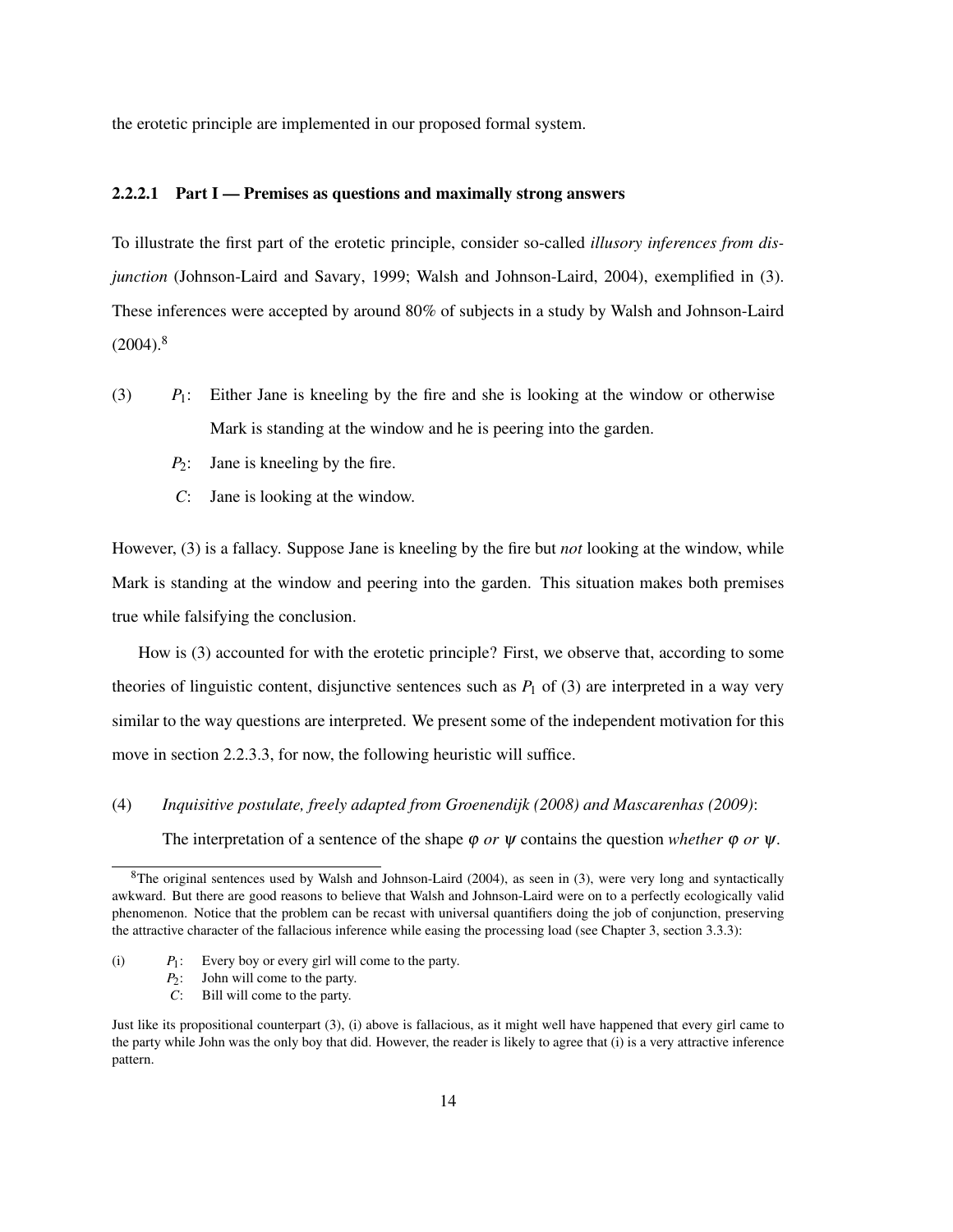By the erotetic principle, and in a way consonant with the inquisitive postulate in (4), the first premise of (3) is interpreted as a question. Informally: "are we in a Jane-kneeling-by-the-fire-andlooking-at-the-window situation, or in a Mark-standing-at-the-window-and-peering-into-the-garden situation?" Consequently, the reasoner that has just processed  $P_1$  is now attempting to answer a question.

The erotetic principle takes it that having an unanswered question in attention is an uncomfortable state of affairs. First, questions induce conversational and social pressure to find answers to them. Second, questions force reasoners to keep track of two or more distinct possibilities, all of which are possible candidates for states of affairs of the actual world. On the erotetic theory of reasoning, reasoners attending to questions will try as hard as possible to dissolve the question by finding a sufficiently adequate answer to it.

Now, comes premise  $P_2$ . This premise is purely declarative, for notice that it does not contain a disjunction. Following the erotetic principle, the reasoner attempts to interpret it as an answer to the question she is attending to. She then observes that  $P_2$  is related to the first possible answer to the question in attention, but not to the second possible answer. Together with the desire to resolve questions, this fact prompts the reasoner to overestimate the adequateness of the potential answer *P*2, considering it to be a complete answer to the question. As a result, the reasoner has now discarded the second possible answer to  $P_1$  (involving Mark), and considers it now established that the first answer was the true answer: Jane is kneeling by the fire and she is looking at the window. From here, the fallacious conclusion follows by a simple step of conjunction elimination.

#### <span id="page-23-0"></span>2.2.2.2 Part  $II$  — Certain questions make us (classically) rational

In face of the fallacies that we are subject to in naive reasoning, it is important not to lose sight of the fact that the inferential capacities of our species are quite remarkable. Factors that are irrelevant to what we are entitled to conclude from the information we have make a difference to what conclusions are naively endorsed, but our reasoning abilities are not irretrievably lost to these factors. When pressed, even naive reasoners appear to be sensitive in principle to considerations of whether our conclusions would be guaranteed by the information we have. Fallacious inferences are not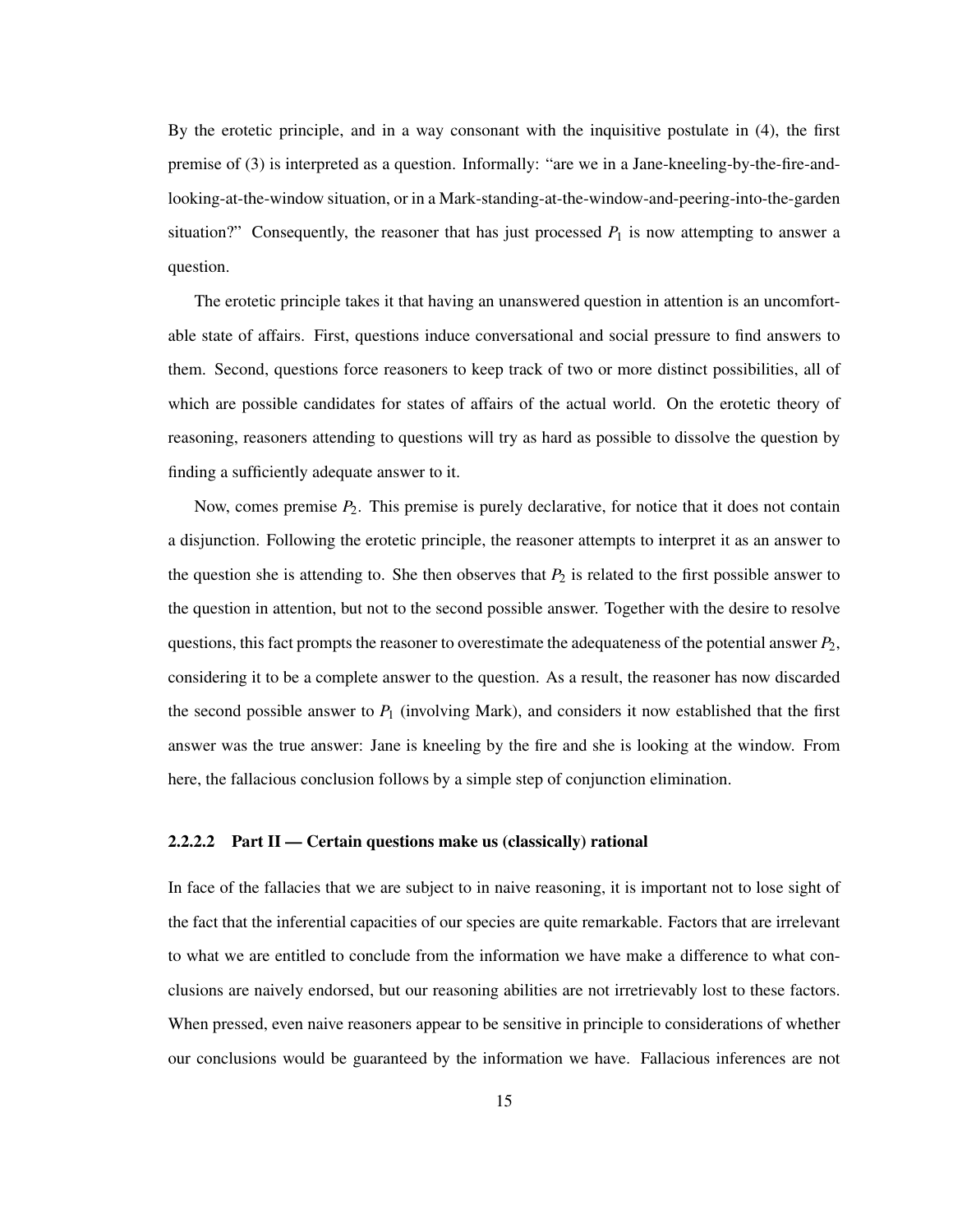always robust in the face of questioning.

Modern science and philosophy are possible and from this we can conclude that correct reasoning can be learned. Now, philosophers and scientists may rely on formalisms or invented reasoning strategies in order to go about their work. It is unlikely that all of those strategies rely on exactly the same principles and mechanisms found in naive reasoning. This may encourage some to think that it suffices to have a model of naive reasoning that is essentially fallacious and that captures the sort of data that we have discussed so far but that has nothing to say about the possibility of correct reasoning. However, this attitude is problematic. Our natural reasoning capacities should not leave us irretrievably in the dark about correct inference. If there is no way to use our natural capacities in a way that provides for correct reasoning, it is a puzzle how any reasoning technologies could be invented by us in order to ensure correctness.

From the perspective of modern science and philosophy, correct reasoning for the propositional case means classically correct reasoning. This emphatically does not mean that premises expressed in natural language would have to be interpreted in the way suggested by an introductory logic textbook. What this means is that given that we have settled on a certain representational content, however we arrived at it, by means of language or otherwise, classical logic tells us what must be true of the world given that this representational content is true of the world. Any scientific publication, even if it happens to be a philosophy paper describing a nonclassical logic, relies on a classical notion of what is entailed by the content we accept.

According to the erotetic principle, the functional aim of naive reasoning is not in the first instance to produce classically correct reasoning. However, it is possible to use the resources of naive reasoning in a way that is guaranteed to produce classically correct reasoning. The key is that we have to systematically raise the right questions as we reason.

Return to the fallacious inference in [\(3\)](#page-22-1) above. How would systematically raising the right questions block this fallacious inference? What gets us into trouble is that we are asking, "Are we in a Jane-kneeling-by-fire-and-looking-at-window situation or are we in a Mark-standing-bywindow-and-peering-into-garden situation?" effectively dismissing that there are other alternatives compatible with our first premise. When we then encounter the premise "Jane is kneeling by the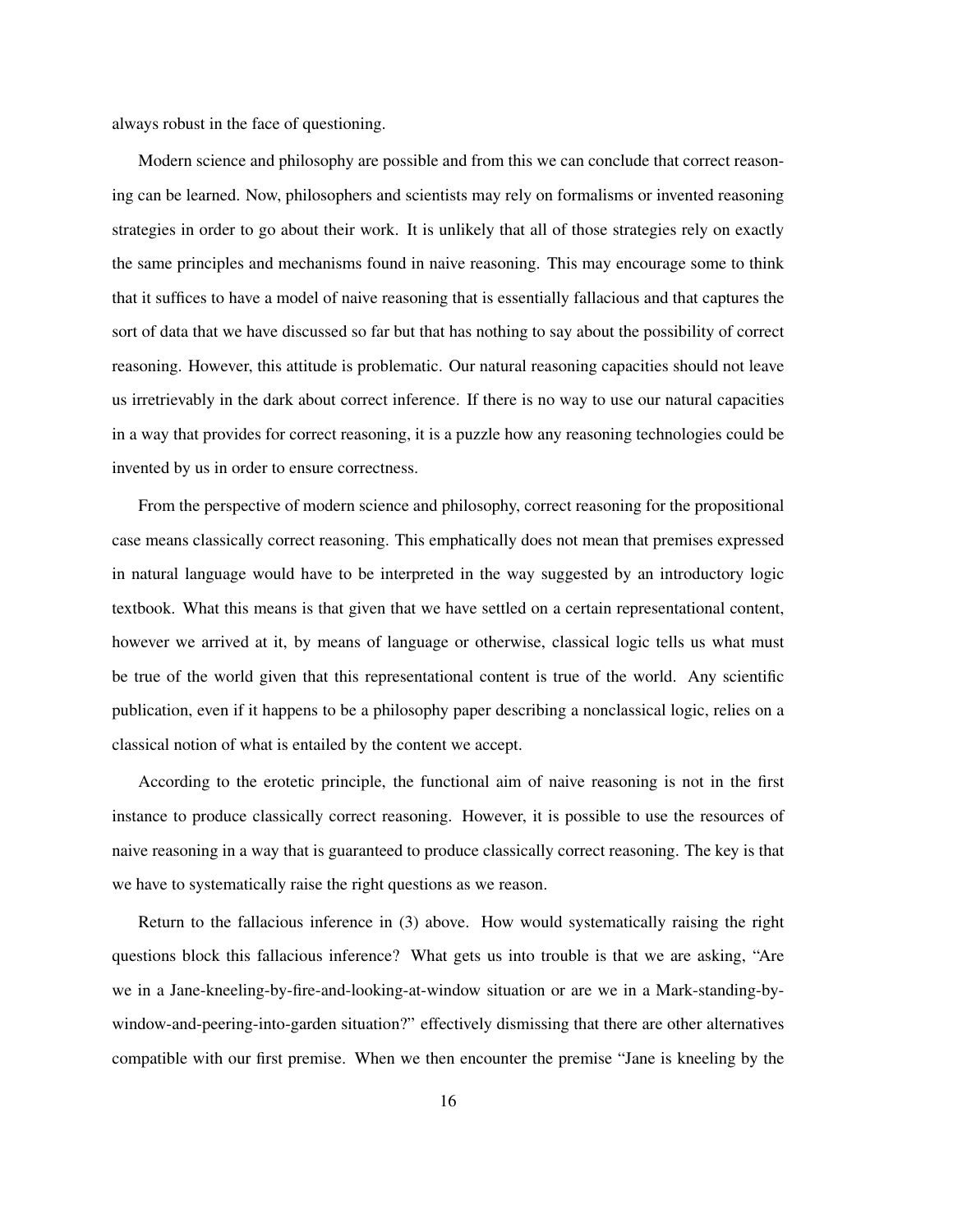fire" and treat it as a maximally strong answer to our question, we are left with the fallacious conclusion that Jane is looking at the window. Now, what can we do to realize that this inference cannot be made from the information provided by the premises? Quite simply, before we try to answer the question raised by our first premise, we raise further questions about the propositional atoms mentioned in the premise. For example, we ask "Is Jane kneeling by the fire?" As we formally envisage in our system the effect of taking this question on board, it will force us to consider a case in which Jane is kneeling by the fire, Mark is standing by the window and peering into the garden, but Jane is not looking at the window. By raising these further questions, fallacious inferences can be blocked. As we prove formally, this holds in the general case. Assuming that we inquire on all propositional atoms mentioned in our premises right before updating a discourse with those premises, the erotetic theory of propositional reasoning is classically sound.

#### <span id="page-25-0"></span>2.2.3 A bird's-eye view of the theory

In this section, we informally introduce each component of the formal system of the erotetic theory of reasoning, together with its motivation within the system and in light of the desiderata given by the erotetic principle.

#### 2.2.3.1 Components of the formal system

A theory of mental representations We need an explicit theory of what mental representations (mental models) look like. Here, there are two desiderata that must be satisfied.

First, in order to implement the erotetic principle, mental models must represent disjunctions (and ultimately other natural language constructions, such as indefinites, see for example [Mas](#page-163-5)[carenhas, 2011\)](#page-163-5) as question-like meanings. Happily, the linguistics literature offers an account of linguistic content that does precisely what we need. We will import the basic insight of inquisitive semantics [\(Groenendijk, 2008;](#page-159-0) [Mascarenhas, 2009\)](#page-163-1), where the interpretations of sentences are taken to both convey information and raise issues, as well as of *exact verification semantics* [\(Fine, 2012\)](#page-158-1), a non-classical semantic framework that shares the requisite properties with inquisitive semantics. This will be discussed in detail in section [2.2.3.3.](#page-30-0)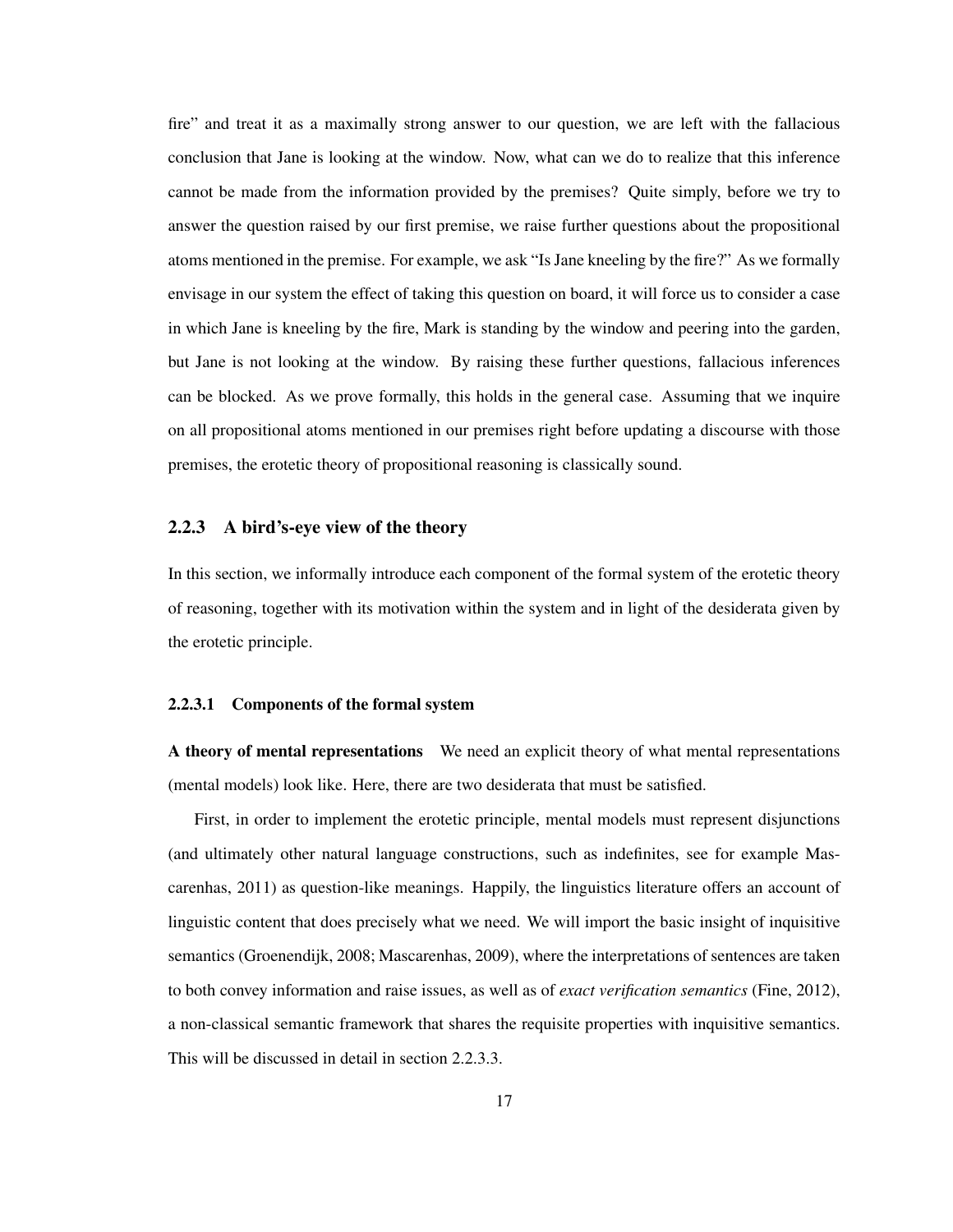Second, we need mental models to be fine-grained enough to distinguish between different contradictory representations. That is, we need mental models to distinguish the representation of *p*∧ ¬*p* from that of *q*∧ ¬*q*. This will allow us to capture and explain the fact that reasoners do not find disjunctive syllogism to be a fully straightforward inference [\(Evans et al., 1993\)](#page-158-4), while they are nonetheless capable of drawing other conclusions from the same premises. Disjunctive syllogism is schematized in (5).

$$
\begin{array}{lll}\n(5) & P_1: & p \vee q \\
& P_2: & \neg p \\
& C: & q\n\end{array}
$$

How do we block (5)? When the information in  $P_2$  is added to  $P_1$ , we distribute  $P_2$  into the disjunction, getting a mental model representation of  $(p \land \neg p) \lor (q \land \neg p)$ . Intuitively, we will want anything that follows from both disjuncts to follow from the disjunction. Assume first that *ex falso* is blocked, for with *ex falso*, *q* would follow immediately. In the next section we will explain how *ex falso* is in fact hard to get. If the contradiction in the first disjunct  $p \land \neg p$  is prevented from deriving *q*, the inference is blocked. Why not simply block *ex falso*, without committing (as we will do) to a view of content that distinguishes between contradictions? The reason is that, while we do not want  $(p \land \neg p) \lor (q \land \neg p)$  to derive (at least not immediately) *q*, one should be able to derive *some things* from it. In particular,  $\neg p$  should be derivable, since it is contained in both disjuncts. As far as we can see, assuming that contradictions are not all alike is the only way to allow for simple inferences out of premises containing contradictions, while being consistent with making *ex falso* a difficult inference pattern to accept. A further empirical reason to distinguish different contradictions representationally is that naive reasoners most likely do not realize automatically when they are entertaining contradictions [\(Morris and Hasson, 2010\)](#page-163-6).

Mental model discourses The erotetic theory is dynamic: we take it that premises are interpreted in the order that they were given, and that in principle that order can make a difference.<sup>[9](#page-26-0)</sup> This

<span id="page-26-0"></span><sup>&</sup>lt;sup>9</sup>As an anonymous reviewer points out, it is important to remark that, while our system is dynamic in that the order in which premises are updated into discourses matters, the mental model interpretations *themselves* will in fact be static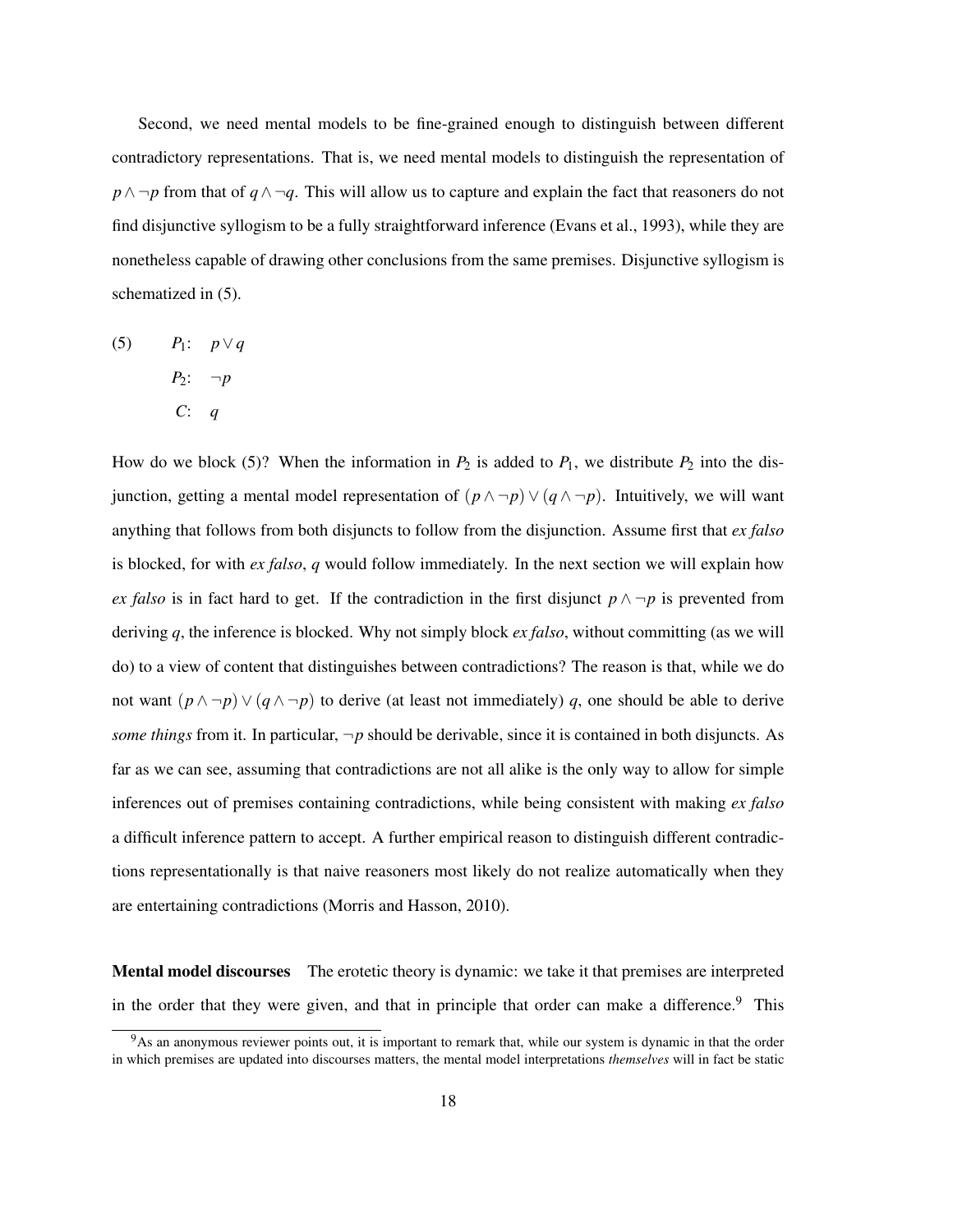much has been established in the reasoning literature. For example, the disjunctive syllogism in (5) becomes significantly more acceptable to naive reasoners if the order of the premises is switched (García-Madruga et al., 2001). Like any other dynamic theory, we will need some notion of a state (or context) to update with the premises. For us, this role will be played by what we call mental model discourses.

Updating via the erotetic principle The next ingredient is an update rule that implements Part I of the erotetic principle, treating certain premises as questions and others as maximally strong answers to questions in context whenever possible. Besides treating information as questions and answers our update rule also has to allow for cases in which we simply accumulate information, as when we are given successive categorical statements.

**Simple deduction rule** Reasoning is not just a matter of update. Once reasoners hear and process each premise, they must then be able to perform simple transformations on the resulting mental model, to check what follows. We assume that there is a rule of disjunct simplification, validating the inference  $(p \land q) \lor r \models p \lor r$ . This rule for disjunct simplification includes conjunction elimination as a special case, as the reader can see.

Eliminating contradictions We take it that reasoners do not immediately see anything wrong with contradictions. However, there must be a process allowing them to look at the representations they are entertaining and check whether they are consistent or not. This comes at a cost and is not part of default reasoning (to be defined shortly), but it must be a possibility if we want to account for the successes of our reasoning faculty. We will therefore define an operation that filters the mental model in discourse, going over each alternative and eliminating all those that are contradictory.

Expanding possibilities The mental models of the erotetic theory represent only what is minimally required to model a statement, and are therefore typically underspecified. We need an operation that expands the mental model under consideration through successive applications into one meanings.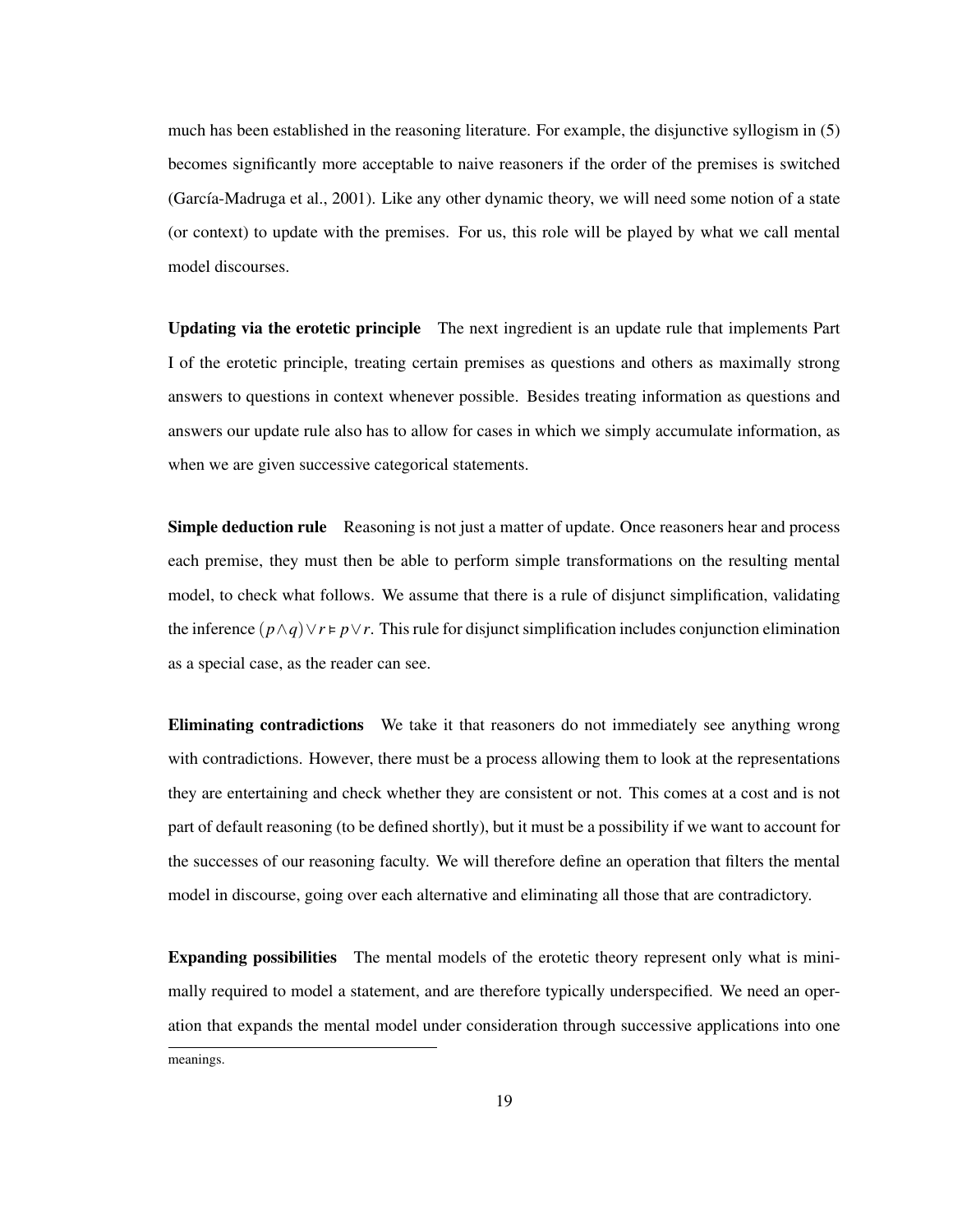that represents every possibility with respect to some propositional atom. As discussed in section [2.2.2.2,](#page-23-0) this will be a crucial ingredient of the strategy allowing for classically sound reasoning. Accordingly, it implements Part II of the erotetic principle.

**Default reasoning strategy** Finally, we need to make a simple postulate describing how reasoning problems are approached by default. We propose the following strategy. When given a reasoning problem with premises  $P_0, \ldots, P_n$  and conclusion *C*, reasoners update a blank mental model discourse with each premise, in the order the premises were given. They may then apply the simple deductive rule, targeting the conclusion *C*. If the resulting mental model in discourse is identical to *C*, then the inference is deemed valid. Otherwise, it is deemed invalid.

#### 2.2.3.2 The sources of reasoning failures

The erotetic theory of reasoning pinpoints several sources of divergences from classically correct reasoning. To get a full grasp of how these sources conspire to produce these divergences, it will be necessary to work through the formal details we present in sections [2.2.4](#page-34-0) and [2.2.5.](#page-51-0) However, it is worth considering a brief overview of the types of divergences from classical reasoning predicted by the erotetic theory and of some of the examples we will later work through.

Limits on numbers of alternatives Like other theorists, we subscribe to the view that, as more alternatives need to be represented simultaneously for a reasoning problem, it becomes less likely that reasoners arrive at an answer (fallacious or otherwise), where five to seven alternatives is the limit [\(Johnson-Laird, 1983\)](#page-161-4). We will see that because of this constraint, strategic suppositions made in reasoning that reduce the need to represent multiple alternatives at a time can make extremely difficult-seeming problems tractable (ex. [20\)](#page-54-0).

Failure to apply a creative reasoning strategy All other things being equal, given two similar inferences from similar premises, if one inference requires more creative applications of optional update rules beyond default updating, reasoners will be less likely to make the inference (fallacious or otherwise). For every optional step, there is an additional chance that reasoners fail to make it.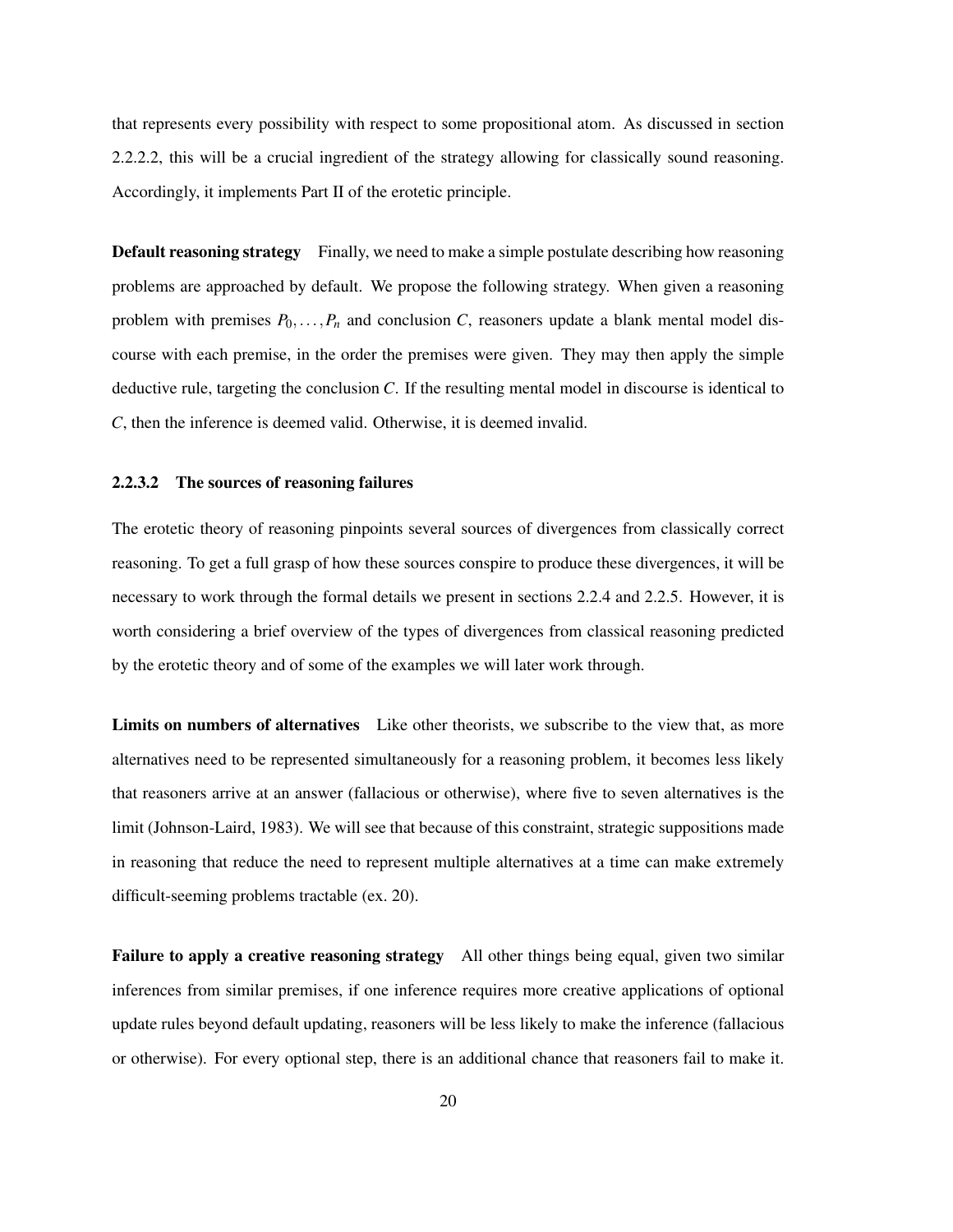For example, the erotetic theory predicts that modus tollens is harder than modus ponens [\(Evans](#page-158-4) [et al., 1993\)](#page-158-4) for this reason, as we will see in ex. [22,](#page-56-0) since the former requires an optional operation that filters out contradictory alternatives.<sup>[10](#page-29-0)</sup>

**Default but fallacious reasoning via update** Default reasoning via updating a mental model with successive premises is enough to yield fallacious inferences for various premise pairs. For example, this yields the category of fallacious inferences referred to as "illusory inferences" in [Johnson-Laird](#page-161-2) [and Savary](#page-161-2) [\(1999\)](#page-161-2) and [Walsh and Johnson-Laird](#page-165-0) [\(2004\)](#page-165-0), as seen in ex. [10](#page-44-0) and ex. [29.](#page-145-0) Default reasoning can also make contradictory statements seem consistent [\(Johnson-Laird et al., 2004\)](#page-161-3), as in ex. [34.](#page-150-1)

Order effects brought about by Part I of the erotetic principle The update procedure that treats a new premise as an answer to a previous premise immediately eliminates alternatives in the new premise that conflict with what has been established as background in the discourse. As a result, certain inferences are easier if a categorical premise comes first. This captures that there are order effects for modus tollens but not for modus ponens [\(Girotto et al., 1997\)](#page-159-3), as seen in ex. [33.](#page-150-0)

Need to creatively raise questions Certain inferences are valid but do not seem intuitive. For example, "explosion" inferences (e.g. "It is raining and it is not raining, therefore I am the Pope.") and disjunction introduction inferences (e.g. "It is hot outside, therefore it is hot outside or I am the President.") are highly counterintuitive [\(Harman, 1986;](#page-160-3) [Braine et al., 1984\)](#page-158-2). The erotetic theory predicts that these inferences should seem counterintuitive, because reasoning to those inferences would require gratuitously raising a question. The aim of naive reasoning is to answer questions as quickly as possible, but explosion and disjunction introduction would require one to diverge from the this aim, as can be seen in ex. [21,](#page-55-0) and ex. [19.](#page-51-1)

<span id="page-29-0"></span> $10$ Comparing the relative difficulty of reasoning problems along the dimensions of number and type of optional update rules required in solving them most likely only makes sense for similar inferences from similar premises. We suspect that different problems prime various possible moves one could make in reasoning to various degrees, so there may not be a useful *absolute* measure of how likely it is that a reasoner will fail to make a certain optional type of step in an arbitrary reasoning problem, that is, a measure that would apply across all types of reasoning problems.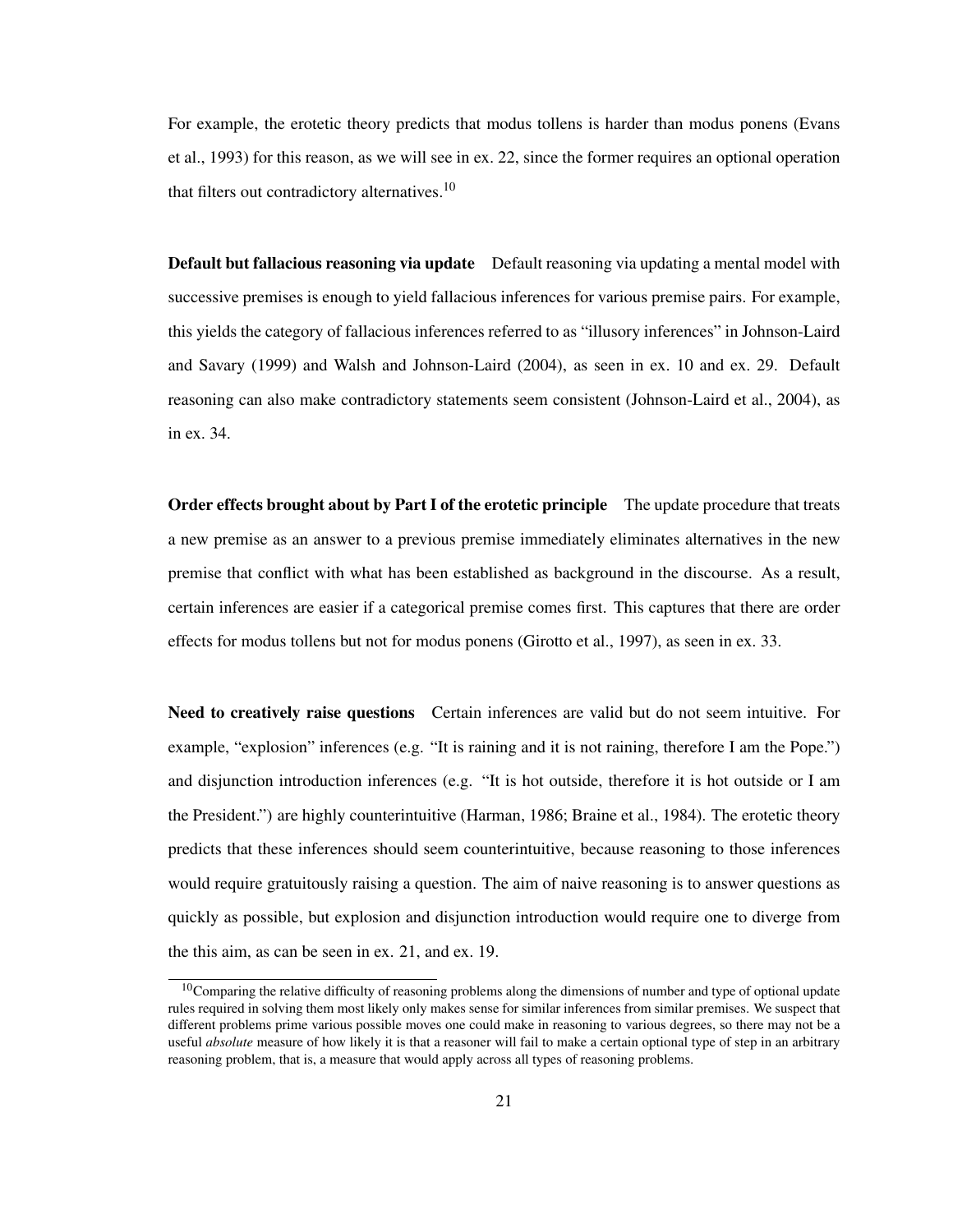Naive reasoning isn't all bad Beyond the special strategies that ensure correct reasoning that flow from Part II of the erotetic principle, the erotetic theory of reasoning also captures the fact that many classes of valid inferences are grasped even through naive reasoning. For example, modus ponens is predicted to be extremely easy (ex. [22\)](#page-56-0) and so is conditional transitivity (e.g. "If *P* then *Q* and if *Q* then *R*, therefore if *P* then *R*."), as seen in ex. [36.](#page-153-0)

Overall, the erotetic theory captures all data listed in Table 1, and various others. We later present a novel illusory inference not yet reported in the literature. To the best of our understanding, no current alternative theory systematically captures all cases in Table 1 *including* this novel case to discussed below.

#### <span id="page-30-0"></span>2.2.3.3 Interpreting premises as sets of exact verifiers

Despite being influenced by mental model theory, our approach differs from it in important respects, especially concerning interpretation. In many of these respects, we are closer in spirit to alternative approaches that have increasingly gained attention. Firstly, the erotetic theory shares with Bayesian approaches to reasoning [\(Oaksford and Chater, 2007;](#page-163-3) [Tenenbaum et al., 2006\)](#page-165-1) and with more recent non-monotonic approaches a rejection of the program of reducing human failures of reasoning to failures of reasoning *about classical interpretations*. Secondly, we share with the work of [Stenning and van Lambalgen](#page-164-2) [\(2008a](#page-164-2)[,b\)](#page-164-3) an interest in the workings of the interpretive processes themselves (what these authors refer to as *reasoning to an interpretation*). As we explain in this section, we assume a non-classical semantics for natural language, the semantics of exact verification [\(van Fraassen, 1969;](#page-159-1) [Fine, 2012,](#page-158-1) among others), together with an inquisitive semantics [\(Groenendijk, 2008;](#page-159-0) [Mascarenhas, 2009\)](#page-163-1) perspective on questions and declaratives.

Exact verifiers We propose interpretations that track the *exact verifiers of statements*.<sup>[11](#page-30-1)</sup> The concept of verification [\(Fox, 1987;](#page-159-4) [Armstrong, 2004;](#page-157-2) [Fine, 2012\)](#page-158-1) is concerned with assessing what it is in the world that makes a statement true. In the special case of *exact* verification, in which our

<span id="page-30-1"></span><sup>11</sup>More precisely, we use *minimal* exact verifiers. Minimality amounts to the assumption that there is always *one* minimal truth-maker that verifies a sentence. This assumption is warranted for the propositional case (see also footnote [12\)](#page-31-0).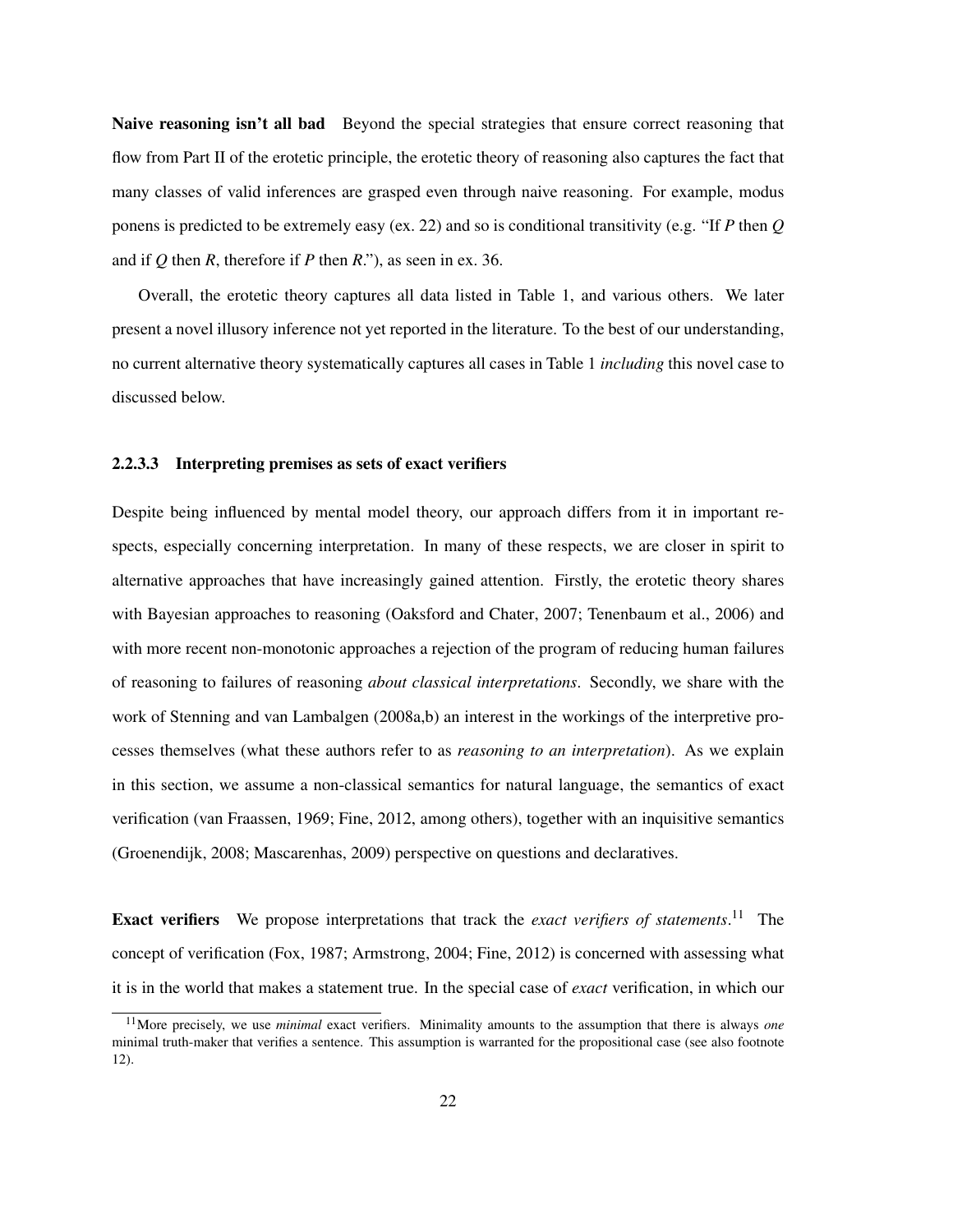account is couched, the question is what *exactly* in the world makes a statement true: the meaning of a statement is modeled as the set of those things that would exactly make it true. This is quite distinct from meanings in classical logic and classical possible-world semantics, which characterize in which fully specified possible worlds a sentence is true. In classical semantics, we consider objects (possible worlds, truth-table rows) fully specified for every propositional atom mentioned in a sentence and ask whether the sentence is true or false at those points of evaluation. An exact verification semantics takes objects only as large as must be to make a particular sentence true.

Consider a disjunction like '*P* or *Q*'. The classical truth-table analysis of connectives considers three situations where this sentence is true: both *P* and *Q* are true, *P* is true and *Q* is false, *P* is false and *Q* is true. Notice that the second and third situations include conditions irrelevant to making the disjunction true: if  $P$  is the case, that is all you need to make the disjunction true. In an exact verification semantics, a situation where *P* is true and nothing is said about other facts is one that exactly verifies the disjunction '*P* or  $Q$ '. One where *P* is true and  $Q$  is false, while *compatible* with the truth of the disjunction, does not *exactly* verify it.

The truth-makers of exact verification semantics can be seen as situations, though other con-structs (such as sets of possible worlds) achieve the same results in many important cases.<sup>[12](#page-31-0)</sup> The crucial notion however is that of the verification relation and what it says about how sentences with connectives are exactly verified. In this work, we abstract away from model-theoretic con-

<span id="page-31-0"></span> $12$ This is true notably for the case of exact verification semantics for a propositional language. Because we can assume the existence of minimal verifiers, taking the truth-maker for a sentence *P* to be the situation that exactly verifies *P* or simply the set of all possible worlds that make *P* (classically) true are both viable routes. We note that the quantified case is more complex, opening various possible avenues to extend the present system, which we leave for future work. The difficulties in the quantified case are introduced by the fact that, while first order formulas are finite objects, the models that make them true may well be infinite. For sentences whose exact verifiers are situations with some infinite cardinality, it is easy to see that no one situation will be a *minimal* exact verifier. The literature offers two kinds of solutions to this issue. In the inquisitive semantics literature, [Ciardelli](#page-158-5) [\(2009\)](#page-158-5) proposes a formal constraint on models that guarantees the existence of minimal exact verifiers for the quantified case — at the cost of some expressive power necessary to model a certain class of mathematical statements. The tenability of Ciardelli's proposal for the purposes of building a theory of reasoning is thus predicated on the importance we ascribe to providing *exactly accurate* mental model representations of mathematical statements. While the philosopher will immediately discard Ciardelli's system, we suspect that the psychologist (and to some extent the linguist) might not be too concerned with assigning mental model representations that are completely faithful models of mathematical statements (thereby including infinitely-large alternatives in their mental models). [Fine](#page-158-1) [\(2012\)](#page-158-1) proposes a philosophically and mathematically sound solution: dropping the minimality requirement. The cost incurred by this move is one of simplicity of alternatives. The minimality assumption has the welcome advantage of allowing us to point to *one* situation per alternative, rather than dividing each alternative into some larger set of situations. Choosing between these alternatives (or others that there may be) will involve doing the same work for the quantified case as we do here for the propositional case, and therefore we must leave it to future research.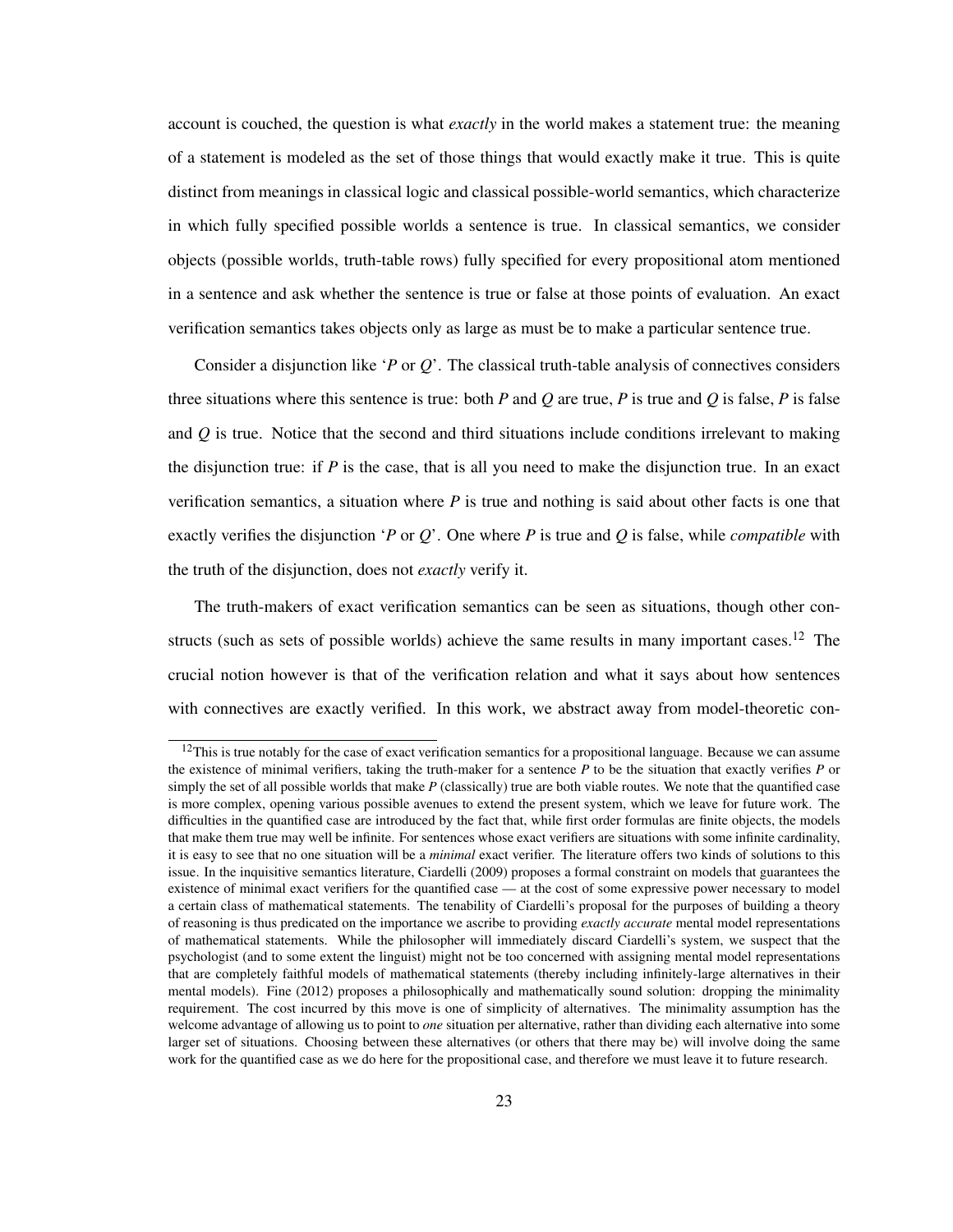siderations about verification semantics, and focus instead on the interpretation of sentences of (pseudo-)English into mental models.

Naturally, to give interpretations for connectives, we need to say what their exact verifiers are. Our analysis of all connectives except for the conditional is isomorphic to verification-semantic analyses defended by other authors on entirely independent grounds (e.g. [Fine, 2012\)](#page-158-1). We define the syntactic space of well-formed formulas within our formalization of mental models in section [2.2.4.1,](#page-34-1) but limitations of space prevent us from giving an explicit model theory for exact verification semantics.<sup>[13](#page-32-0)</sup>

We do have a set of semantical heuristics that we want to encourage the reader to keep in mind, when thinking of how sentences are interpreted in our account, given in (6) below. Two remarks are in order. First, we omit the conditional connective, as our account of it diverges significantly from exact verification semantics. It will be discussed in detail in section [2.2.5.](#page-51-0) Second, the reader will notice that in (6) we assume that only atoms are ever conjoined or negated. It will be clear why we make this move in section [2.2.4.1.](#page-34-1)

- (6) a. A propositional atomic statement like *P* is exactly verified by the situation where *P* is true is nothing else is said about any other propositions.
	- b. A negative statement like *not P* is exactly verified by the situation where *P* is false and nothing else is said about any other propositions.
	- c. A conjunctive statement like *P and Q* is exactly verified by the situation where *P* is true and *Q* is true, and nothing else is said about any other propositions.
	- d. A disjunctive statement like  $\varphi$  *or*  $\psi$  is exactly verified by the *set of situations* that exactly verify  $\varphi$  or exactly verify  $\psi$ .

Linguistic motivations — exact verification and inquisitive semantics Exact verification semantics has recently been proposed by [Fine](#page-158-1) [\(2012\)](#page-158-1) as a way to address issues in the semantics of counterfactuals and the semantics of permission. For example, the permissions given by sentences

<span id="page-32-0"></span> $13$ We refer the reader to [Fine](#page-158-1) [\(2012\)](#page-158-1) and to the very close inquisitive semantics system of [Groenendijk and Roelofsen](#page-160-5) [\(2010\)](#page-160-5), two papers that present different but almost exactly equivalent model theories.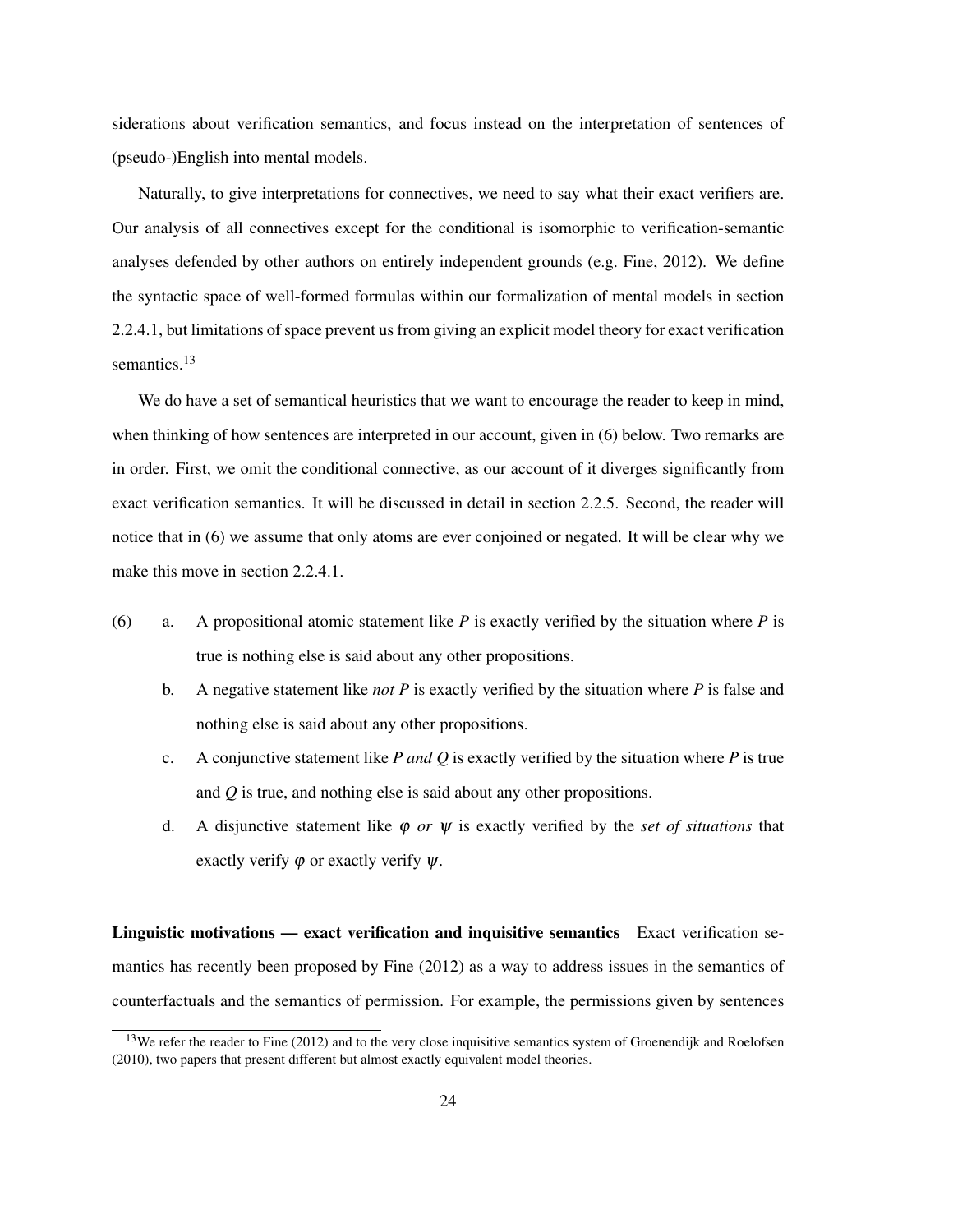(7a) and (7b) below are quite distinct. Concretely, while (7b) gives you permission to take a biscuit and some ice-cream, (7a) does not.

- (7) a. You may have a biscuit.
	- b. You may have a biscuit or a biscuit and some ice-cream.

However, in classical logic absorption is valid:  $(\varphi \lor (\varphi \land \psi)) \leftrightarrow \varphi$ . Under natural assumptions about the syntax of (7a) and (7b), it follows that in classical logic there is no way to distinguish the complements of the permission modal *may* in the two sentences. But (7a) and (7b) do not give equivalent permissions.

Exact verification provides a solution: rather than taking the meanings of the complements of *might* to be classical meanings, let them be sets of exact verifiers. In general, the exact verifiers for  $\varphi$  are distinct from the exact verifiers for  $\varphi \lor (\varphi \land \psi)$ . The exact verifiers for  $\varphi$  are all situations that exactly verify  $\varphi$ . The exact verifiers for  $\varphi \lor (\varphi \land \psi)$  are all situations that verify  $\varphi$  as well as all situations that verify  $\varphi \wedge \psi$ . Clearly, the latter set contains situations that are absent from the former set. Thus, in exact verification semantics, absorption is not valid, and the complements of *might* in (7a) and (7b) are distinguishable, as desired. This, of course, does not immediately solve all issues pertaining to permission modals. The crucial claim is that there are strong reasons to suspect that we need a notion of semantic content allowing for much more fine-grained distinctions than classical semantics gives us. A promising hypothesis is that that notion of content is exact verification semantics.

Exact verification semantics shares interesting properties with independently proposed refinements of linguistic content from the field of linguistic semantics. The exact verification logic given by [Fine](#page-158-1) [\(2012\)](#page-158-1), in the propositional case, is isomorphic to the propositional inquisitive semantics given by [Groenendijk and Roelofsen](#page-160-5) [\(2010\)](#page-160-5). Inquisitive semantics, first proposed by [Groenendijk](#page-159-0) [\(2008\)](#page-159-0) and [Mascarenhas](#page-163-1) [\(2009\)](#page-163-1) and developed by [Groenendijk and Roelofsen](#page-160-6) [\(2009\)](#page-160-6) and later work with collaborators, argues that some syntactically declarative sentences of natural languages are semantically very much like questions. The staple example is disjunction.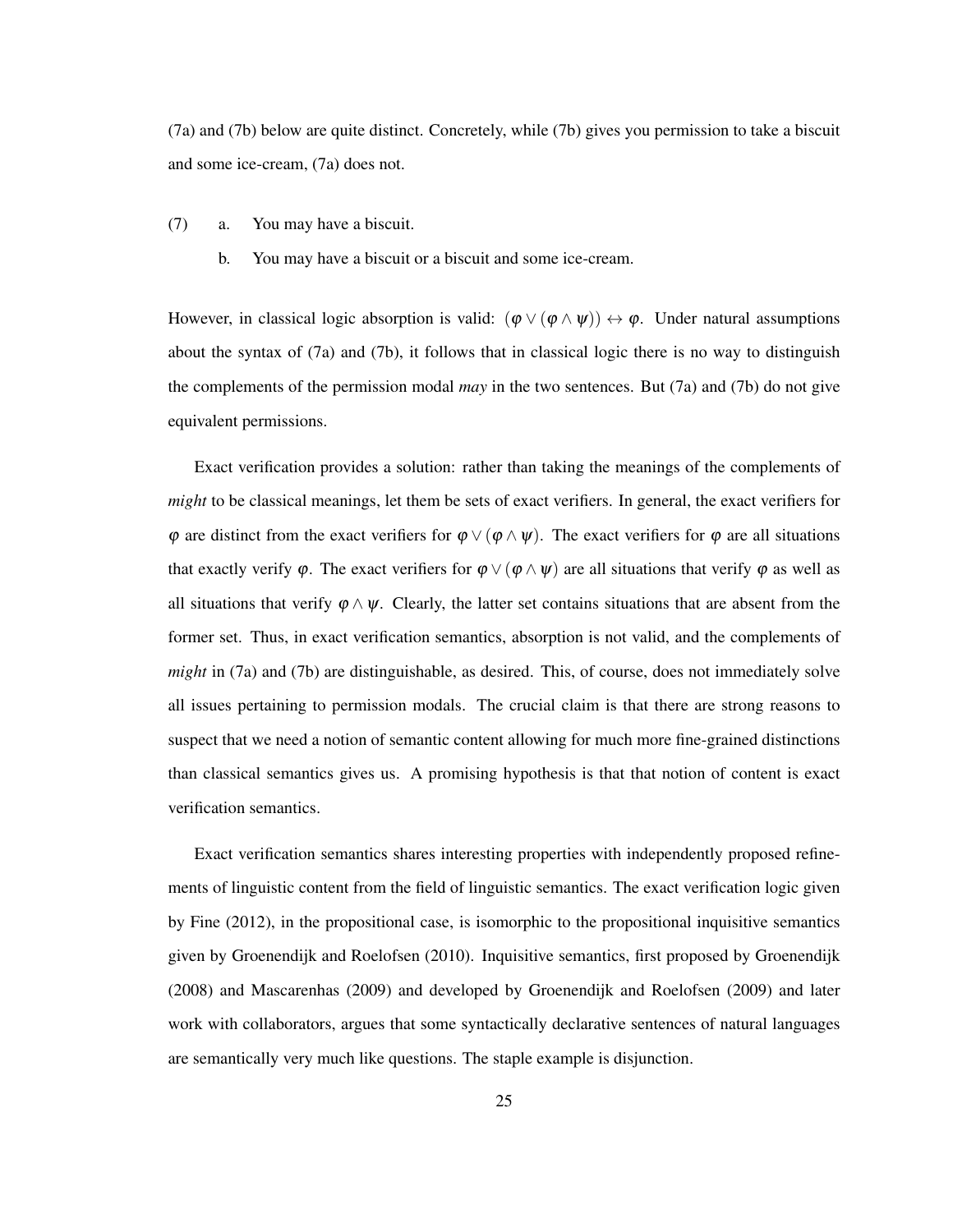(8) John or Mary will come to the party.

In inquisitive semantics, (8) provides both information (that it can't be the case that neither John nor Mary show up) and an *issue* (which one of John or Mary will come to the party). Our account of reasoning imports this insight, since it holds that sentences with disjunction pose questions that reasoners do their best to address as soon as possible.

Moreover, both exact verification semantics and inquisitive semantics are related to the alternative semantics (also known as Hamblin semantics) of [Kratzer and Shimoyama](#page-162-5) [\(2002,](#page-162-5) and a wealth of later work). Concretely, these three independently proposed frameworks all agree that the semantics of *or* cannot be the traditional Boolean join. Unfortunately, we cannot do justice in this chapter to the linguistic and philosophical appeal of these non-classical approaches to linguistic content. However, once one grants their tenability as accounts of linguistic content, the proposals we make in this chapter gain welcome independent motivation.

#### <span id="page-34-0"></span>2.2.4 The core fragment

In this section we give a rigorous implementation of the core fragment of the erotetic theory informally presented above. This core fragment contains all of the ingredients discussed in the preceding section except for the mechanism for supposition and an account of conditional premises, which we address in section [2.2.5.](#page-51-0)

#### <span id="page-34-1"></span>2.2.4.1 Defining mental models

Mental models are structured mental representations that can be generated through the workings of perception, thought, and memory [\(Johnson-Laird, 1983\)](#page-161-4). Mental models are also used to account for reasoning with visually presented information [\(Bauer and Johnson-Laird, 1993\)](#page-157-3), not just for reasoning with verbal premises. Mental models have as much structure as there are distinctions we take into account in representing something [\(Johnson-Laird, 1983;](#page-161-4) [Johnson-Laird and Byrne, 1991\)](#page-161-5). In this section, we make explicit the basic formal ingredients that, to the best of our understanding,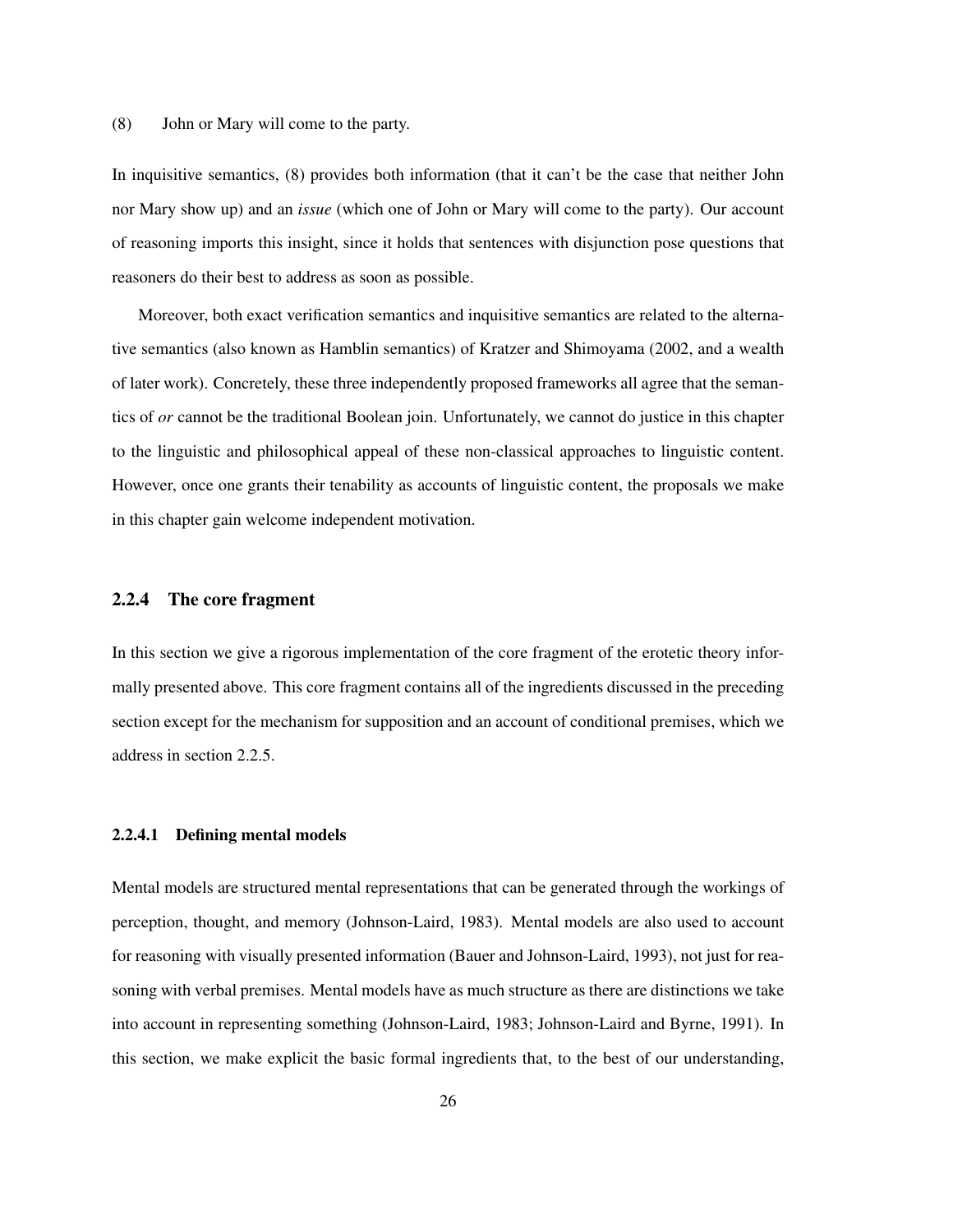must be assumed by any mental model theory of propositional reasoning.<sup>[14](#page-35-0)</sup> We offer formal definitions of these basic ingredients, upon which we will build the rest of our proposal in the sections to come. First, we need to define mental model components that stand for propositional atoms and their negations.

<span id="page-35-1"></span>**Definition 1 (Mental model nuclei).** A set  $\mathcal N$  of mental model nuclei is a non-empty set containing the smallest representational units of the system for propositional reasoning, standing for atomic propositions:

$$
\mathcal{N} = \{p,q,\ldots\}
$$

Next, for propositional reasoning, we will need negations of mental model nuclei.

**Definition 2 (Mental model nuclei closed under negation).** Given a set  $\mathcal N$  of mental model nu-clei as per Definition [1,](#page-35-1) we define the set  $\mathcal{N}^+$  as the closure of  $\mathcal N$  under  $\neg$ .

$$
\mathcal{N}^+ = \{p, \neg p, \neg \neg p, \neg \neg \neg p, \dots, q, \neg q, \neg \neg q, \dots\}
$$

The next step is to define combinations of mental model nuclei that inherit all of the representational commitments of the nuclei that compose them. Intuitively and informally, these can be thought of as "conjunctions" of mental model nuclei. We dub them *mental model molecules*, and form them from mental model nuclei with the operation  $'\sqcup'$ .

**Definition 3 (Mental model molecules).** Every mental model nucleus in  $\mathcal{N}^+$  is also a mental model molecule. If  $\alpha$  and  $\beta$  are mental model molecules, then  $\alpha \sqcup \beta$  is a mental model molecule.

We can then think of a mental model as a set of mental model molecules of this sort. Following the discussion in section [2.2.3.3,](#page-30-0) we say that the *alternatives* in a mental model are all of the mental

<span id="page-35-0"></span><sup>&</sup>lt;sup>14</sup>We adopt a slight departure in terminology from standard discussions of mental models. The mental model interpretation of a propositional atom or a conjunction, has been called a "mental model," while the interpretation of a disjunction, with two or more alternatives has been called "a set of mental models" [\(Johnson-Laird, 2008\)](#page-161-1). We suggest that it is easier to provide uniform definitions if we think of all premises in propositional reasoning as supplying "mental models" to the system and updating "mental models." Rather than speaking of mental models and sets of mental models, we will speak of mental models with only one element standing for one state of affairs and mental models with multiple elements standing for multiple alternative states of affairs.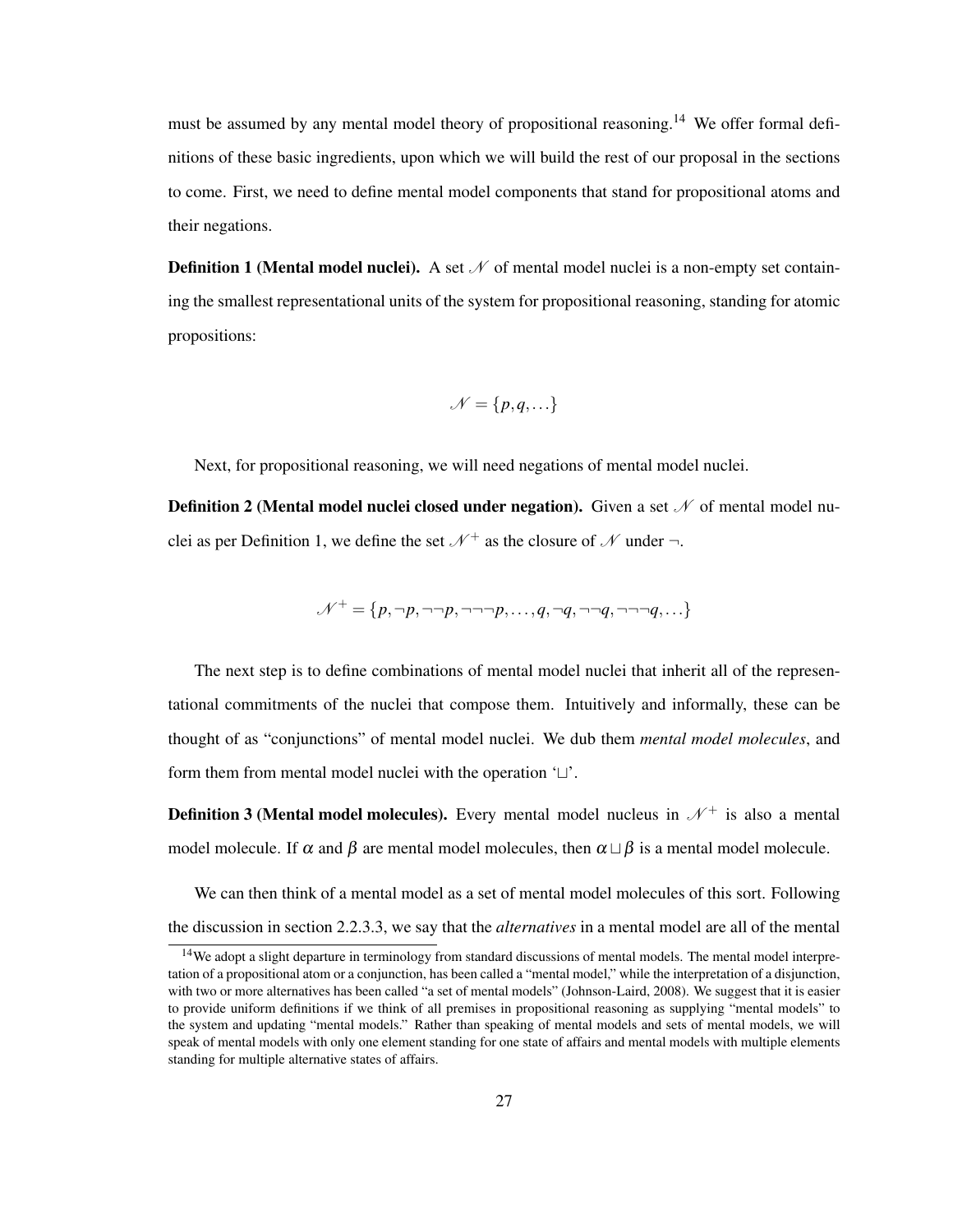model molecules contained in it. If there is more than one alternative in the set, the mental model is "inquisitive", representing a question. If there is only one combination in the set, the mental model represents a categorical statement. We give explicit definitions shortly.

In order to define operations for reasoning with mental models, we need to be able to talk about what nuclei are shared between mental model molecules that make up different representations of alternatives, and we need to be able to ask whether a molecule is part of a representation of an alternative.

We will write ' $\alpha \Box \beta$ ' to stand for the mental model molecule that two molecules  $\alpha$  and  $\beta$  have in common. For example:

**Example 1.** (i)  $(p \sqcup q) \sqcap (p \sqcup r) = p$  (ii)  $(p \sqcup q \sqcup r) \sqcap (p \sqcup q \sqcup s) = p \sqcup q$ 

We can now also formalize the situation where a mental model molecule is included in another. We use the symbol  $\subseteq$  for the relation "included in or possibly equal to."

**Example 2.** (i)  $p \sqsubseteq p \sqcup q$  (ii)  $p \sqcup q \sqsubseteq p \sqcup q$ 

<span id="page-36-0"></span>To sum up, we propose the following algebraic structure.

**Definition 4 (Molecular structures).** A structure  $\mathfrak{M} = \langle \mathcal{M}, \sqcup, \sqcap, 0 \rangle$  is a mental model molecular structure iff all of the following conditions hold: (1)  $\mathcal{N}^+ \subseteq \mathcal{M}$ . (2)  $\langle \mathcal{M}, \sqcup, \sqcap \rangle$  is a lattice, that is, the operations  $\sqcup$  and  $\sqcap$  obey the laws of commutativity, associativity, and absorption. (3) For any  $\alpha$ in  $\mathcal{M}, \alpha \sqcup 0 = \alpha$ , that is, 0 is the identity element for the join operation. The null nucleus 0 makes no representational commitments at all and can be thought of as corresponding to *truth* in classical logic. This structure gives rise to a partial order  $\langle \mathcal{M}, \sqsubseteq \rangle$ , where  $\sqsubseteq$  is defined in the usual way  $\alpha \sqsubseteq \beta$ iff  $\alpha \sqcup \beta = \beta$  or  $\alpha \sqcap \beta = \alpha$ .

Notice that this structure implements the idea that mental models can distinguish between different contradictory states of affairs. In  $\mathfrak{M}$  as defined above,  $p \sqcup \neg p$  and  $q \sqcup \neg q$  are distinct objects.

We do not require that all elements of  $\mathcal M$  be mental model nuclei standing for atomic propositions; the set of those nuclei is merely included in  $\mathcal M$ . Thus, the system can in principle be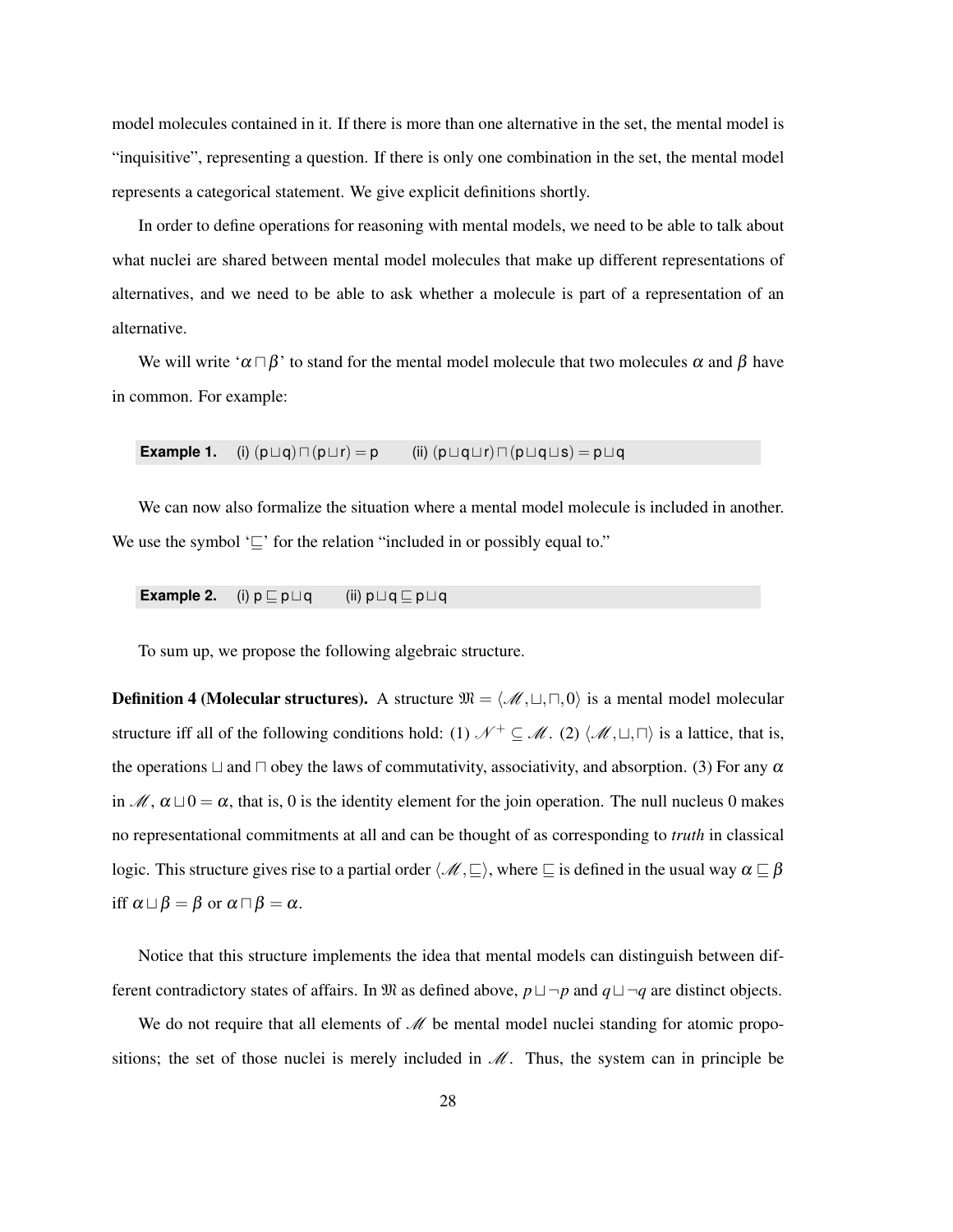expanded beyond propositional reasoning while keeping these basic structural properties. Because of this openness of the system, it will be convenient to refer to the set of *atoms* of the molecular structure. Intuitively, this is the set of all those elements of the molecular structure that are not the  $\sqcup$ -combinations of simpler elements. Notice that negative mental model nuclei count as atoms: they are not gotten by applying the operation  $\sqcup$  to simpler elements.

**Definition 5 (Atoms).** Given a mental model molecular structure  $\mathfrak{M} = \langle \mathcal{M}, \sqcup, \sqcap, 0 \rangle$ ,

$$
Atoms(\mathfrak{M}) = \{ \alpha \in \mathscr{M} : (\neg \exists \beta \in \mathscr{M}) \beta \neq \alpha \& \beta \neq 0 \& \beta \sqsubseteq \alpha \}
$$

We can now define mental models in terms of this general notion of a mental model molecular structure.

**Definition 6 (Mental models).** Given a mental model molecular structure  $\langle \mathcal{M}, \sqcup, \sqcap, 0 \rangle$ , the set M of mental models is the smallest set containing every subset of  $\mathcal M$  and the absurd mental model, notated  $\emptyset$ , corresponding to the contradiction (*falsum*) in classical logic. Further, we will call all Γ ∈ M such that |Γ| ≤ 1 *categorical* mental models, and all other mental models *inquisitive* mental models.

#### 2.2.4.2 Mental model discourses

Background knowledge can influence reasoning. As far as we can see, the simplest way to account for this in our system is to say that background knowledge itself is ultimately represented in the form of mental models. In our system, background knowledge will consist of a set of mental models with two properties: (1) the reasoner considers the facts represented in this set to be sufficiently well established, and (2) the mental models in this set are easily accessible to the reasoner, meaning she is especially aware of their content. This means that background knowledge will represent both relevant facts part of a reasoner's knowledge prior to the current reasoning task *and* especially salient facts established within the current reasoning task. Background knowledge has its natural locus within mental model discourses, the workspaces of reasoning that will be successively updated with information from premises.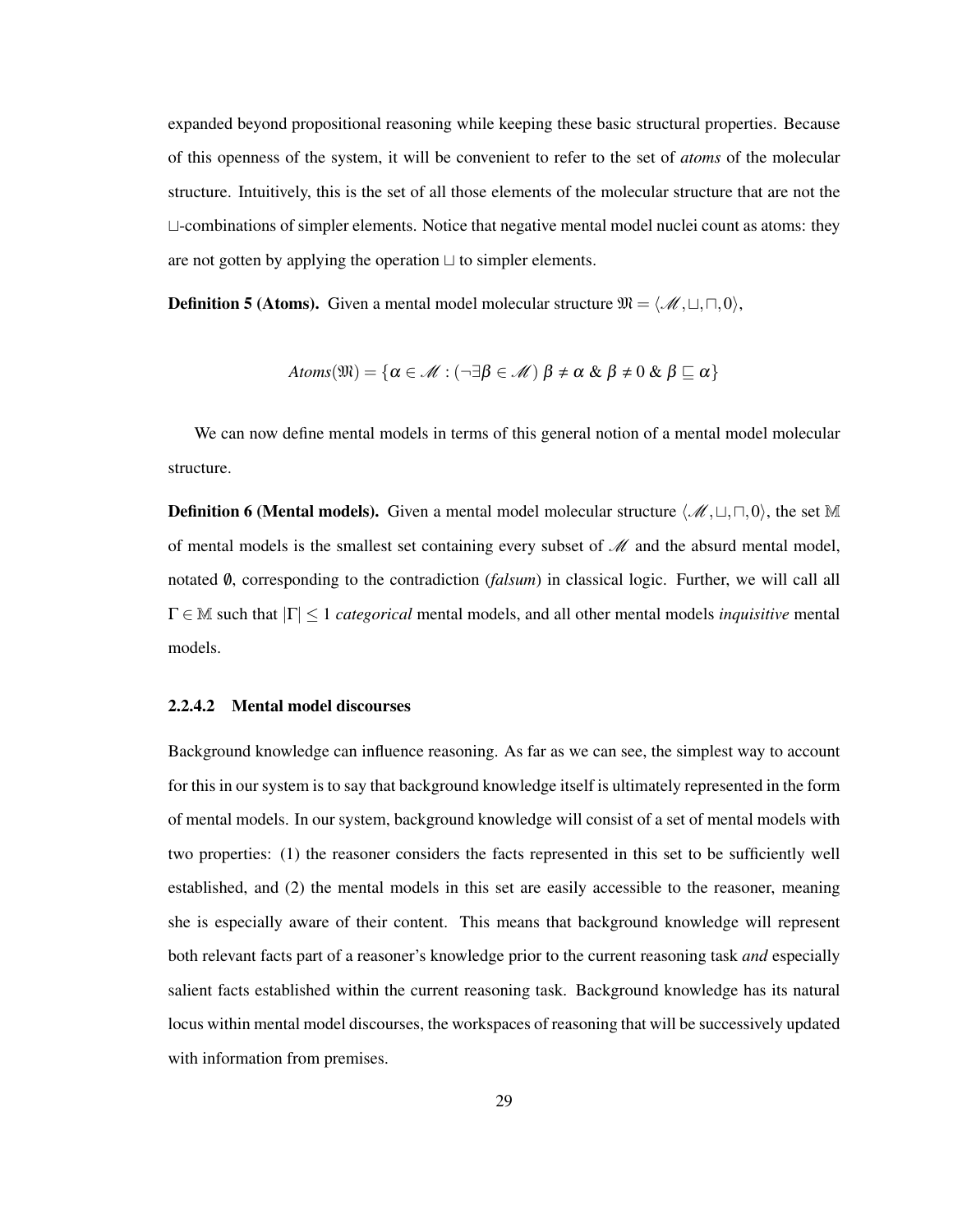In addition, we should also keep track of what mental models are taken to be about. Presumably, the same mental models could be used to represent the universe according to Brian's beliefs, according to Brian's beliefs plus a supposition, or according to Mary's dream. Drawing conclusions not only involves transforming mental models but knowing what we take them to stand for. We model this by adding an index parameter to mental model discourses, containing information about what the mental model discourse represents. This index will also be responsible for flagging mental model discourses that carry uncanceled suppositions, analogous to assumptions to be canceled by implication introduction in natural deduction systems. The index will in fact be idle for most of the formal system except for discourses with suppositions so, in order to reduce clutter in our formulas, we omit the index from the discussion in section [2.2.4](#page-34-0) and reintroduce it in section [2.2.5,](#page-51-0) where we discuss the supposition mechanism and conditional sentences. Formally, this means that the definitions of operations on mental model discourses that follow are in fact abbreviations for operations that take as input and output mental model discourses with indexes in the rightmost position. Every operation that we abbreviate in this way should be seen as standing for a definition just like it, except that the index parameter from the input discourse occurs as the index in the output discourse as well.

<span id="page-38-0"></span>**Definition 7 (Mental model discourses).** A mental model discourse is strictly a triple  $\mathfrak{D} = \langle \Gamma, B, i \rangle$ , where  $\Gamma$  is a mental model, *B* (for background) is a set of established mental models, and *i* is an index flagging what the discourse is about. For the rest of this section, we omit the idle index and abbreviate all mental model discourses as pairs  $\langle \Gamma, B \rangle$ .

#### 2.2.4.3 Mental model conjunction

Mental model conjunction combines the information and the questions in two mental models. Given two models  $\Gamma$  and  $\Delta$ , mental model conjunction looks at each pair that can be formed from one element of  $\Gamma$  together with one element from  $\Delta$ , combines the two elements via ' $\Box$ ', and collects all of the results. This procedure returns the empty set if either one of  $\Gamma$  or  $\Delta$  is empty.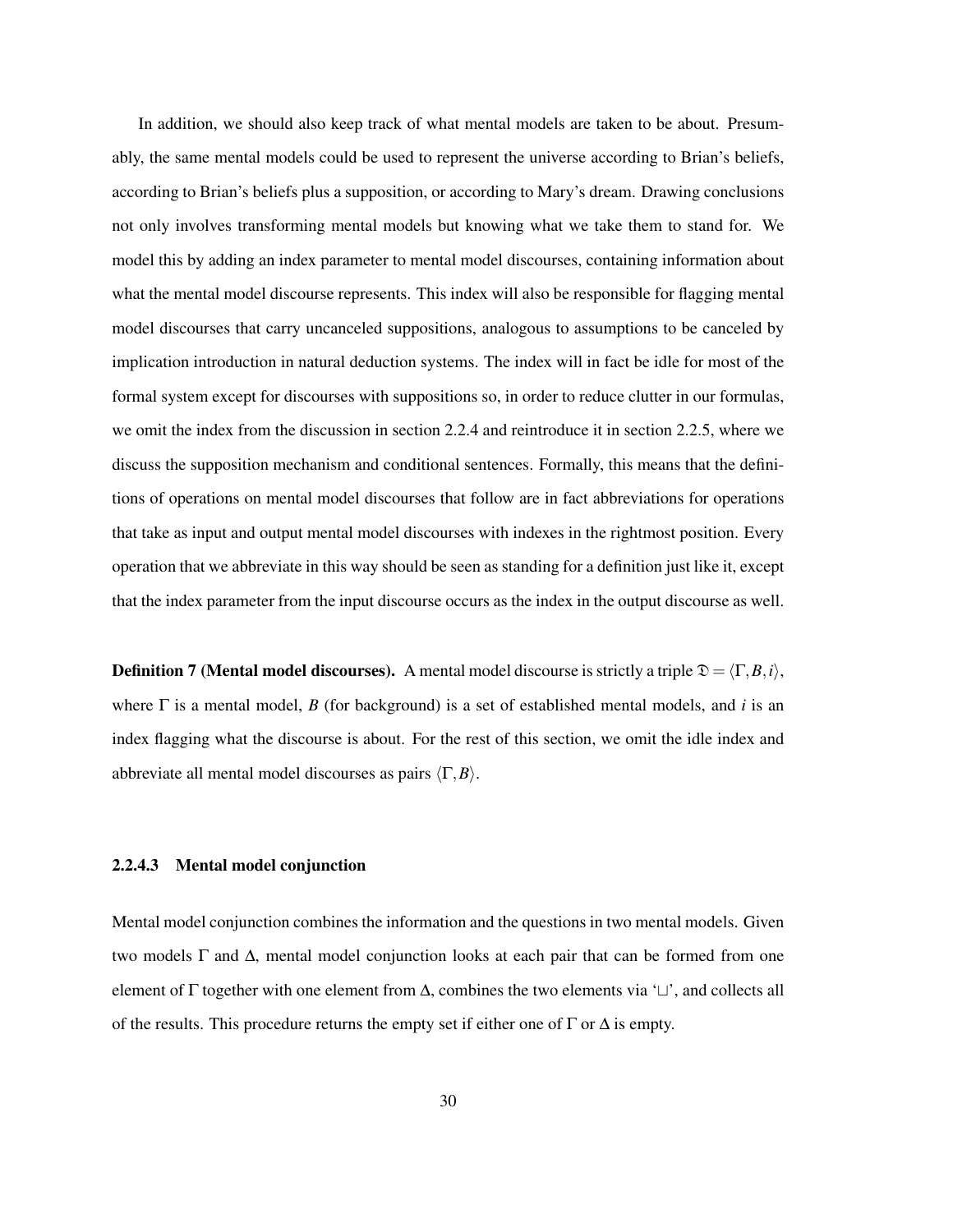**Definition 8 (Mental model conjunction).** For  $\Gamma$  and  $\Delta$  mental models:

$$
\Gamma \times \Delta = \begin{cases} \{ \gamma \sqcup \delta : \gamma \in \Gamma \& \delta \in \Delta \} & \text{if } \Gamma \neq \emptyset \text{ and } \Delta \neq \emptyset \\ \emptyset & \text{otherwise} \end{cases}
$$

**Example 3.** (i)  $\{a,b\} \times \{c,d\} = \{a \sqcup c,a \sqcup d,b \sqcup c,b \sqcup d\}$  (ii)  $\{a\} \times \{b\} = \{a \sqcup b\}.$ 

Mental model conjunction is the most elementary way in which premises can be combined, but it does nothing to implement the erotetic principle. This will be the job of mental model *update*.

#### 2.2.4.4 Update for the erotetic theory of reasoning

The update procedure in the erotetic theory has two components. One implements the erotetic principle, attempting to interpret the new premise as an answer to the question in discourse we call it Q-update. The second component, C-update, embeds whatever new information and questions are provided by the premise under consideration into the discourse, checking to see if there are additions to be made to the set of background information.

**Definition 9 (Q-update).** The Q-update of a mental model discourse  $\langle \Gamma, B \rangle$  with a mental model  $\Delta$ is defined as follows.[15](#page-39-0)

$$
\langle \Gamma, B \rangle [\Delta]^{\mathcal{Q}} = \langle \Gamma - \{ \gamma \in \Gamma : (\bigcap \Delta) \sqcap \gamma = 0 \}, B \rangle
$$

Q-update leaves only those alternatives in the question posed by Γ that include a mental model molecule that is shared by all alternatives in  $\Delta$ . In other words, Q-update leaves only those alternatives in the question posed by  $\Gamma$  that involve some conjunct *c* such that *c* could be obtained from each alternative in  $\Delta$  by the equivalent of a conjunction-reduction inference. This is how we implement the idea that Q-updating means taking the new information ∆ as the strongest possible answer to the question at hand. Here, taking the new information as the "strongest possible" answer means that we do not require *all* conjuncts in the remaining alternatives to match something explicitly

<span id="page-39-0"></span><sup>&</sup>lt;sup>15</sup>It is understood that  $\bigcap {\delta_1, ..., \delta_n} = \delta_1 \sqcap \cdots \sqcap \delta_n$ .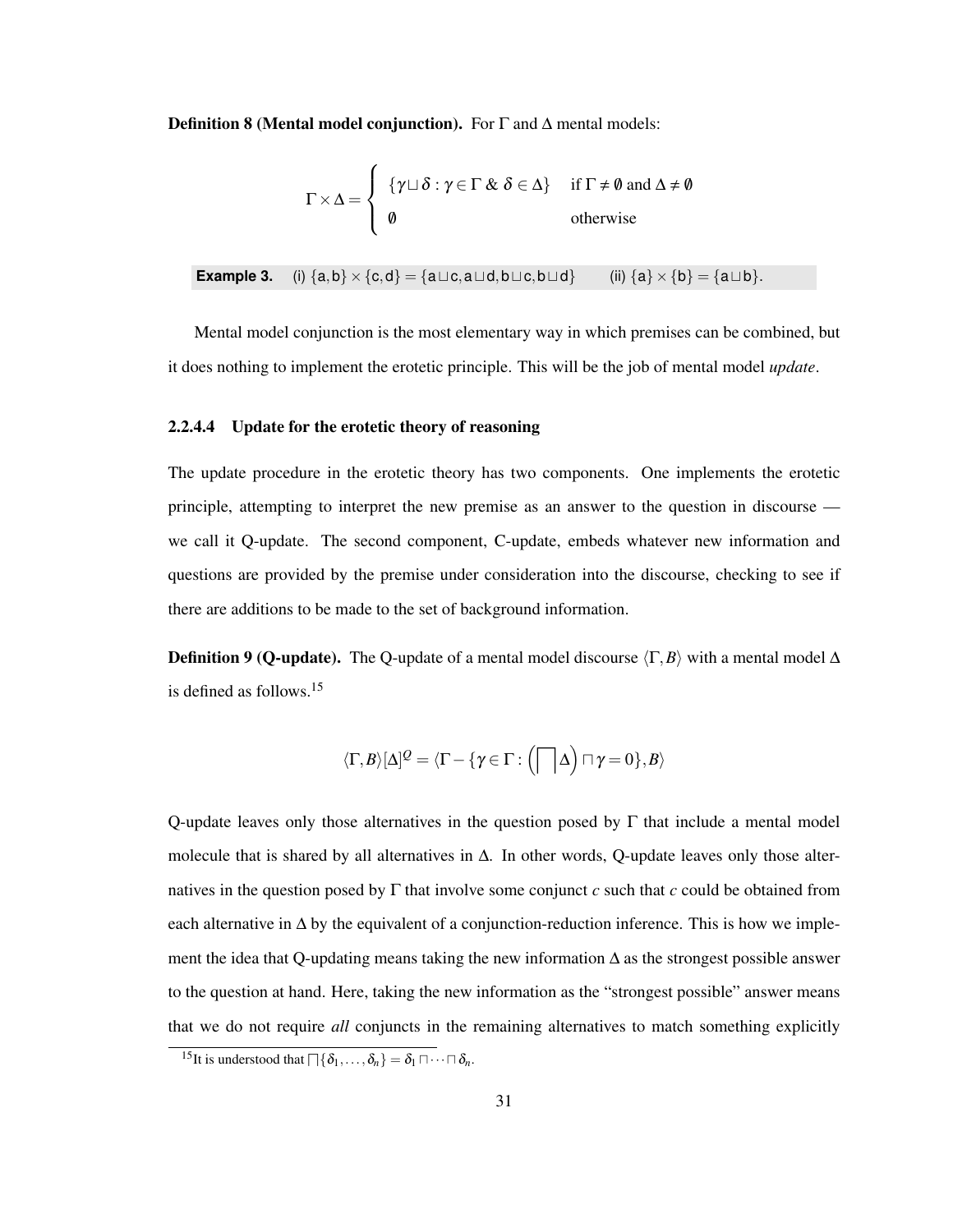represented in the answer. In the best case for this way of answering our question, only one of the alternatives in our question shares a conjunct with all alternatives in a putative answer. In this case, we take it that our question has been narrowed down to that one alternative, and hence answered. If a putative answer has nothing in common with our question but we nevertheless treat it as an answer, we end up with no remaining alternatives, and Q-update returns the empty set.<sup>[16](#page-40-0)</sup>

**Example 4.**  $\langle \{a \sqcup b, c \sqcup d, e \sqcup f\}, B \rangle |\{a\}|^{\mathsf{Q}} = \langle \{a \sqcup b\}, B \rangle$ 

**Example 5.**  $\langle \{a \sqcup b, c \sqcup d\}, B \rangle [\{a \sqcup e, a \sqcup f\}]^Q = \langle \{a \sqcup b\}, B \rangle$ 

**Example 6.**  $\langle \{a \sqcup b, c \sqcup d\}, B \rangle [\{e \sqcup f, g\}]^Q = \langle \emptyset, B \rangle$ The new premise cannot be interpreted as an answer to the question in discourse, since it is completely orthogonal to the discourse. Q-update returns the absurd mental model.

C-update does two things. First, it builds a new mental model by mental-model-conjoining  $\Gamma$ with that subset of ∆ whose elements do not contradict any element of the established background *B*. This implements the idea that reasoners are especially mindful, and find it easy, not to contradict information in the background. The reader should bear in mind that this ease in identifying contradictions is a characteristic of the established background: it does not extend to the mental model in discourse, that is Γ. This will be important to derive some of the effects of different orderings of premises. Second, C-update updates the background *B* by adding to it individual mental models for any mental model atom that ∆ establishes.

<span id="page-40-1"></span>**Definition 10 (C-update).** Let a mental model discourse  $\mathcal{D} = \langle \Gamma, B, i \rangle$  and a mental model  $\Delta$  be given. The C-update of  $\mathfrak D$  with  $\Delta$  is defined as follows.

$$
\langle \Gamma, B \rangle [\Delta]^C = \langle \Gamma', B^*(\Gamma', \Delta) \rangle
$$

<span id="page-40-0"></span><sup>&</sup>lt;sup>16</sup>The attentive reader may wonder why we did not choose a nearby alternative definition of O-update that would leave all of those γ in Γ that have something in common with *at least one* alternative in ∆ (this would simply amount to replacing  $\Box$  with  $\Box$  in the formal definition of Q-update). This nearby version of Q-update would yield a version of Update (see Definition [11](#page-42-0) below) that ultimately makes the reasoner even more credulous in treating material in successive premises as answers to questions posed by previous premises. As it happens, together without our account of conditionals in section [2.2.5.2](#page-55-0) this would predict that from 'if *P* then *Q*' and 'if *Q* then *R*', we would be strongly tempted to fallaciously infer '*P* and *Q* and *R*'. We take it that there is no temptation of this sort.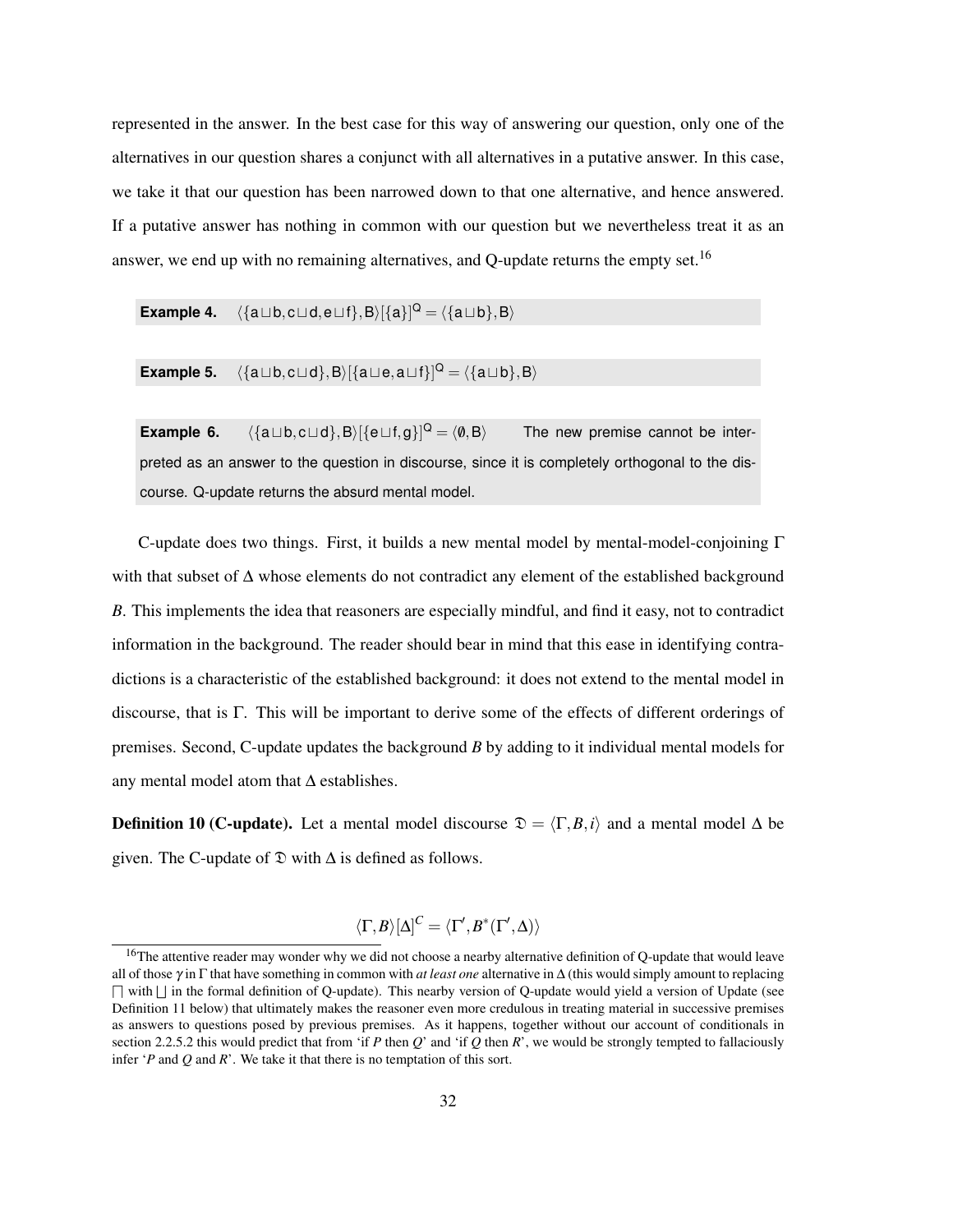Where  $\Gamma' = \Gamma \times \{ \delta \in \Delta : (\neg \exists \beta \in B) \ (\forall b \in \{ \delta \} \times \beta) \ \text{CONTR}(b) \}.$  The function  $B^*(\alpha, \beta)$  is defined as follows (recall that  $\mathfrak{M}$  is the molecular structure underlying  $\mathfrak{D}$ , as per Definition [4\)](#page-36-0).<sup>[17](#page-41-0)</sup>

$$
B^*(\alpha, \beta) = \begin{cases} B \cup \{\{p\} : p \in Atoms(\mathfrak{M}) \& (\exists a \in \alpha) \ p \sqsubseteq a\} & \text{if } \alpha \text{ is categorical} \\ B \cup \{\{p\} : p \in Atoms(\mathfrak{M}) \& (\exists b \in \beta) \ p \sqsubseteq b\} & \text{if } \alpha \text{ is inquisitive, } \beta \text{ categorical} \\ B & \text{otherwise} \end{cases}
$$

CONTR is a function from mental model molecules into truth values, returning true whenever its argument is a contradiction and false otherwise. Formally:

$$
CONTR(\alpha) = \begin{cases} \text{true} & \text{if } (\exists a \sqsubseteq \alpha) \neg a \sqsubseteq \alpha \\ \text{false} & \text{otherwise} \end{cases}
$$

We make further use of the functions CONTR and  $B^*(\alpha, \beta)$  in the definitions that follow.

**Example 7.** Taking a tabula rasa mental model discourse,  $\langle \{0\}, \emptyset \rangle$ , with no background information and a non-committal mental model as a starting point for a C-update:

$$
\langle \{0\}, \emptyset \rangle [\{a \sqcup b\}]^C = \langle \{a \sqcup b\}, \{\{a\}, \{b\}\} \rangle
$$

Notice how the discourse is updated with  $a \sqcup b$ , while the background set is updated with two categorical mental models  ${a}$  and  ${b}$ . These two mental models now count as established facts, and from this point onward reasoners will be especially good at detecting when new premises contradict them.

**Example 8.** Suppose we have a background  $B = \{(-a)\}\)$  establishing that what is represented by a is not the case:

$$
\langle \{d \sqcup e,g\}, \{\{\neg a\}\} \rangle [\{a \sqcup b,f\}]^C = \langle \{d \sqcup e,g\} \times \{f\}, \{\{\neg a\}\} \rangle = \langle \{d \sqcup e \sqcup f,g \sqcup f\}, \{\{\neg a\}\} \rangle
$$

<span id="page-41-0"></span><sup>&</sup>lt;sup>17</sup>This definition of \*, the background-updating function, adds to the background not only facts established by the new mental model ∆, but also any categorical facts in the *result* of updating the discourse with the new model ∆. The intuition is that categorical facts receive special attention, not only when they are heard but also when they are derived.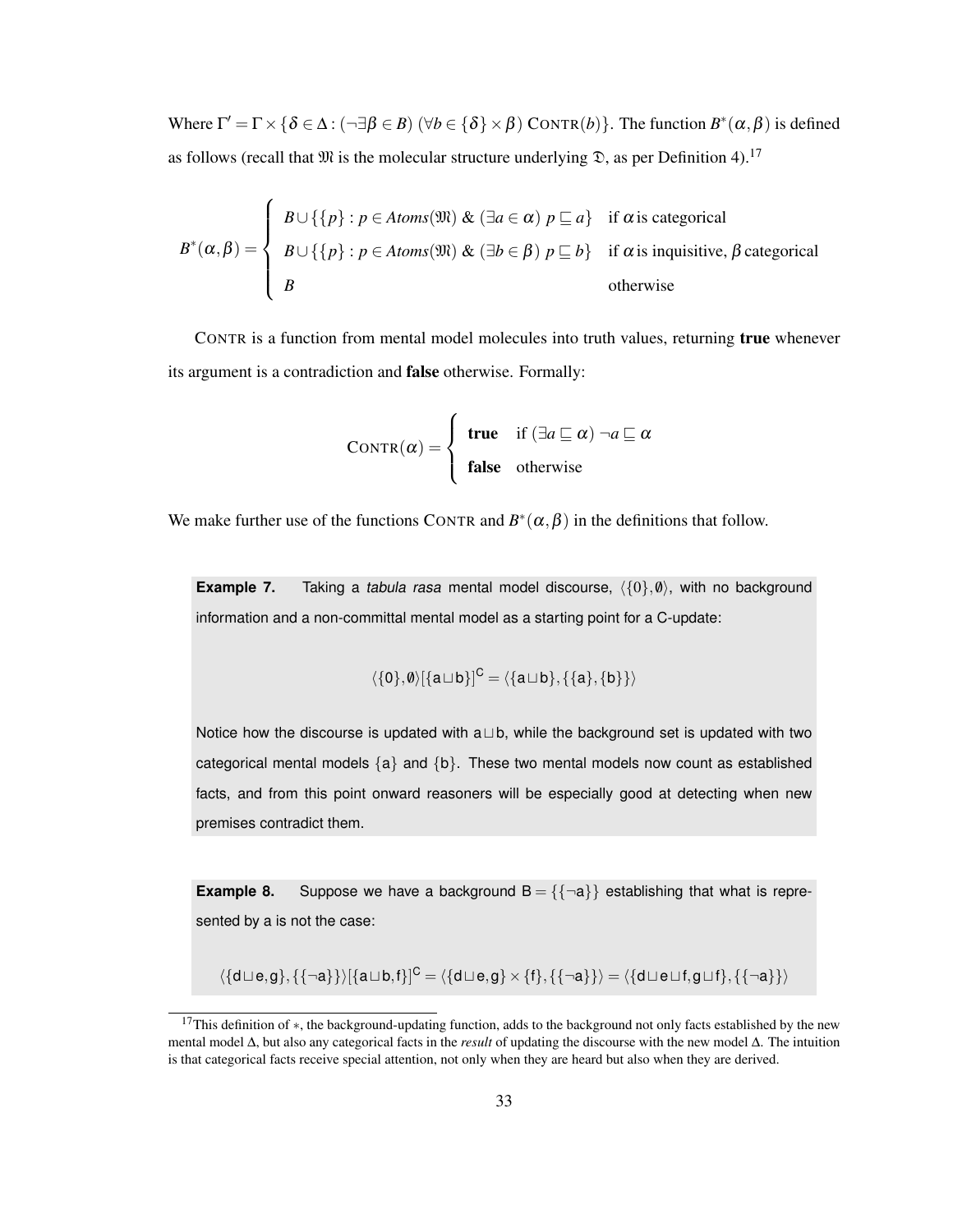Notice that the first alternative of the new premise,  $\{a \sqcup b\}$ , was discarded. It contradicted a model previously established in the background, namely  $\{\neg a\}$ .

**Example 9.**  $\langle \{a \sqcup b, c\}, \emptyset \rangle [\{d\}]^C = \langle \{a \sqcup b, c\} \times \{d\}, \{\{d\}\} \rangle = \langle \{a \sqcup b \sqcup d, c \sqcup d\}, \{\{d\}\} \rangle$ 

We can now define the general update procedure in terms of Q-update and C-update. The procedure begins with a Q-update. If Q-update returns a discourse with a non-empty mental model, that means the new premise was successfully interpreted as an answer to the question in discourse. The update procedure then performs a C-update with the same new premise, for the new premise might also provide new information beyond answering the question. On the other hand, if the initial Q-update returns a discourse with an empty mental model, this means that the new premise cannot be interpreted as an answer to the question. In this case, the update procedure just performs a C-update with the new premise, adding whatever new information it provides to the discourse.

<span id="page-42-0"></span>Definition 11 (Mental model discourse update). The result of updating a mental model discourse  $\langle \Gamma, B \rangle$  with a mental model  $\Delta$  is defined as follows.

$$
\langle \Gamma, B \rangle [\Delta]^{\mathrm{Up}} = \begin{cases} \langle \Gamma, B \rangle [\Delta]^C & \text{if } \langle \Gamma, B \rangle [\Delta]^Q = \langle \emptyset, B' \rangle \\ \langle \Gamma, B \rangle [\Delta]^Q [\Delta]^C & \text{otherwise} \end{cases}
$$

With mental model discourse update, we define the default procedure for reasoning from successive premises.

Definition 12 (Default reasoning by update). By default, reasoners take it that what holds in the mental model that results from successively updating their mental model discourse with given premises can be inferred from those premises.

<span id="page-42-1"></span>To put the notion of default reasoning to use, we need to define a basic fragment of interpretation.

**Definition 13 (Basic fragment of interpretation into mental models).** We define a function  $\|\cdot\|^{\mathfrak{D}}$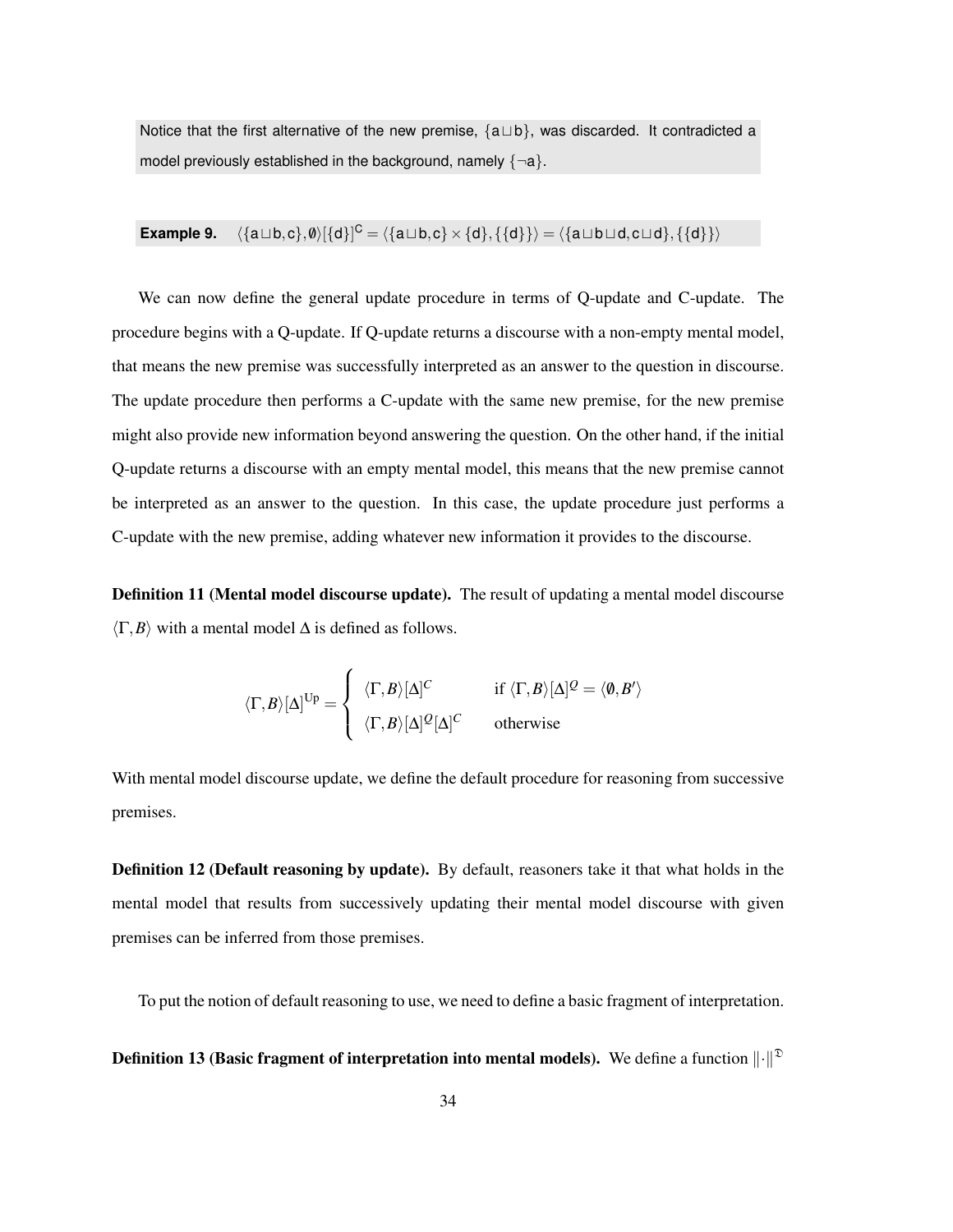from sentences *S* of a language and a mental model discourse D into mental models as follows.

$$
||p||^{\mathfrak{D}} = \{p\}, \text{ for atoms } p
$$

$$
||\varphi \text{ or } \psi||^{\mathfrak{D}} = ||\varphi||^{\mathfrak{D}} \cup ||\psi||^{\mathfrak{D}}
$$

$$
||\varphi \text{ and } \psi||^{\mathfrak{D}} = ||\varphi||^{\mathfrak{D}} \times ||\psi||^{\mathfrak{D}}
$$

$$
||\text{not } \varphi||^{\mathfrak{D}} = \text{NEG}(||\varphi||^{\mathfrak{D}})
$$

Notice that the interpretation function is parametrized to a mental model discourse, so as to allow for interpretation itself to access elements of the context where it is interpreted. While the discourse parameter is idle in the four clauses of Definition [13,](#page-42-1) it will be crucial in the interpretation of the conditional, to be addressed in section [2.2.5.](#page-51-0)

The interpretation clause for *not* in Definition [13](#page-42-1) uses a function that takes a mental model and returns its negation. Recall from our definition of mental models that negation proper  $(\neg)$  applies only to *mental model nuclei*. A definition of *external* negation that is to apply to a *mental model* should therefore return a mental model that is recognizably the negation of the original model, but that uses negation proper only at level of atoms. We accomplish this with the following function.[18](#page-43-0),[19](#page-43-1)

(i) a. It is not the case that A or B or C.  $NEG({a,b,c}) = {\neg a} \times {\neg b} \times {\neg c} = {a \sqcup b \sqcup c}$ 

b. It is not the case that A and B and C.  $\text{NEG}(\{a \sqcup b \sqcup c\}) = \{\neg a, \neg b, \neg c\}$ 

<span id="page-43-2"></span><span id="page-43-0"></span> $18$ This procedure is complex, but it is more natural than it may seem. The reader may find it helpful to consider the following analogy between mental models and the formulas of a standard propositional language. Mental model molecules can be seen as conjunctions of propositional atoms and their negations, while mental models themselves, since they represent alternatives, can be seen as disjunctions of such conjunctions. In other words, mental models can be mapped straightforwardly into propositional formulas in disjunctive normal form. Negating a mental model is just as complex a procedure as negating a propositional formula in disjunctive normal form and then converting that negated formula into a disjunctive normal form of its own. This involves not just successive applications of DeMorgan's laws, to push negation into the level of atoms, but also running a normal form algorithm on this negated formula; that is, applying distributivity the number of times necessary to produce a disjunctive normal form. While this is only an analogy, it is a perspicuous way of construing the operation defined above: we take each molecule in the original mental model, reverse the polarity of each nucleus that occurs in it, collect each of these nuclei in a mental model (a disjunction) and conjoin all of the mental models thus formed. Because of the way mental model conjunction  $(\times)$  is defined, the result is guaranteed to be in (the mental model analog of) disjunctive normal form.

<span id="page-43-1"></span><sup>&</sup>lt;sup>19</sup>While people find it easy to list the possibilities compatible with a negated *disjunction*, they fail at listing all possibilities compatible with the negation of a *conjunction* [\(Khemlani et al., 2012\)](#page-162-0). This is captured by Definition [14,](#page-43-2) for the negation of a simple disjunction returns a mental model with only one alternative, while the negation of a simple conjunction returns a mental model with as many alternatives as there were conjuncts.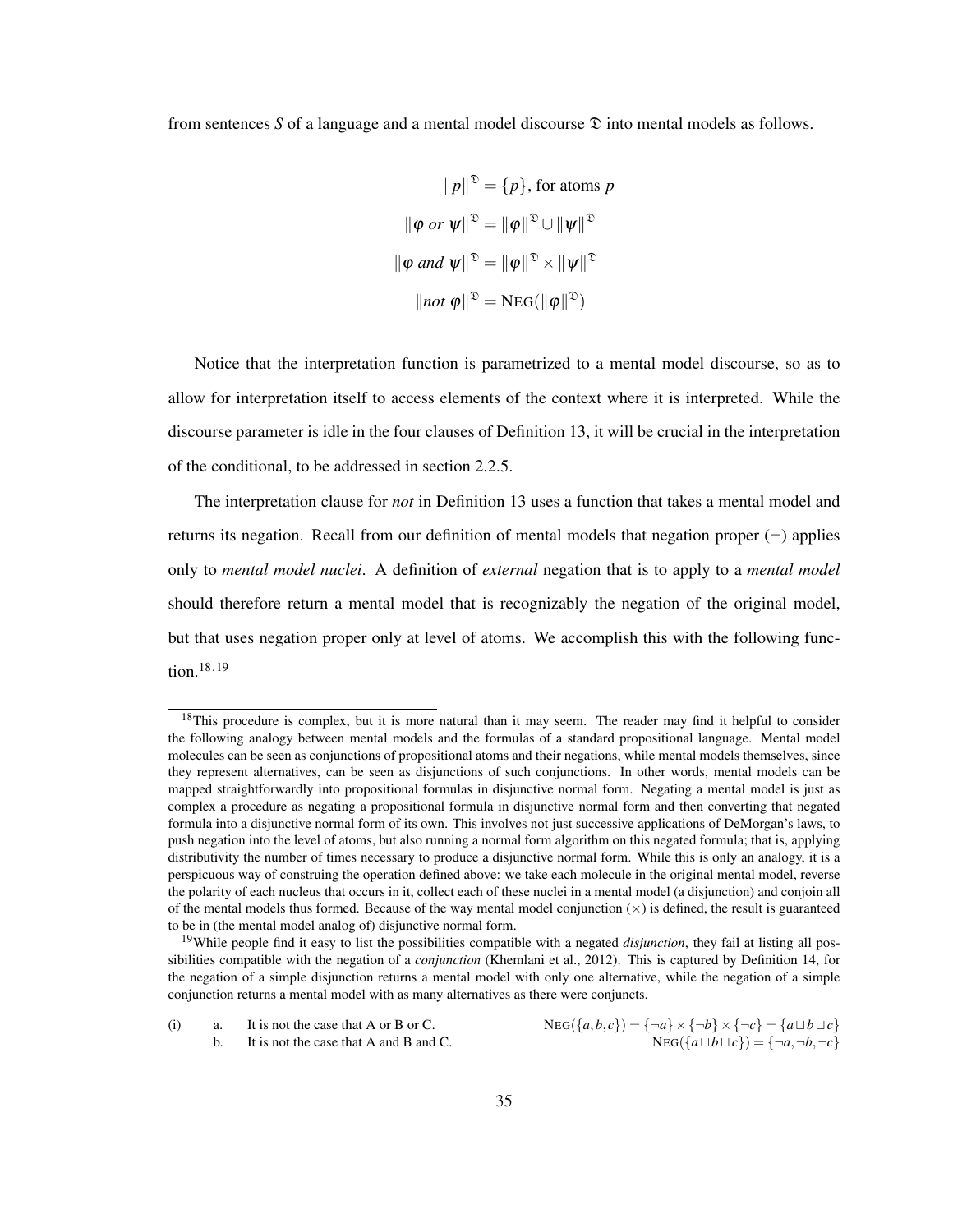**Definition 14 (External negation).** NEG is a function from mental models to mental models. For  $\Gamma$ a mental model, notice that  $\Gamma = \{\alpha_0, \ldots, \alpha_n\}$  and for each  $\alpha_i \in \Gamma$  we have that  $\alpha_i = \bigsqcup \{a_{i0}, \ldots, a_{im_i}\},$ for  $m_i + 1$  the number of mental model nuclei in  $\alpha_i$ . Now,

$$
NEG(\Gamma)=NEG(\{\alpha_0,\ldots,\alpha_n\})=\{\neg a_{00},\ldots,\neg a_{0m_0}\}\times\cdots\times\{\neg a_{n0},\ldots,\neg a_{nm_n}\}.
$$

We now have enough machinery to consider how the erotetic theory of reasoning captures disjunctive illusory inferences and disjunctive syllogism.

<span id="page-44-0"></span>**Example 10.** (Illusory inference from disjunction) [Walsh and Johnson-Laird](#page-165-0) [\(2004\)](#page-165-0)

| $P_1$ Either Jane is kneeling by the fire and she is looking at the TV or else Mark is standing at |                         |
|----------------------------------------------------------------------------------------------------|-------------------------|
| the window and he is peering into the garden.                                                      | ${k\sqcup l,s\sqcup p}$ |
| $P_2$ Jane is kneeling by the fire.                                                                | $\{k\}$                 |
| C Jane is looking at the TV.                                                                       |                         |

Assuming we begin with a non-committal tabula rasa discourse  $\langle \{0\}, \emptyset \rangle$ , the default reasoning procedure predicts the following sequence of updates:

$$
\langle \{0\}, \emptyset \rangle [\{k \sqcup l, s \sqcup p\}]^{Up} = \langle \{k \sqcup l, s \sqcup p\}, \emptyset \rangle
$$

$$
[\{k\}]^{Up} = \langle \{k \sqcup l\}, \{\{k\}\} \rangle
$$

The second update is the interesting one. Q-update succeeds at interpreting the model  $\{k\}$ as an answer to the question posed by the first premise: we are in a  $k \sqcup l$  situation. Thus, the fallacious conclusion  $\{1\}$  is "included" in the mental model that results from updating a mental model discourse with the premises. To obtain the mental model {l} as a separate conclusion, we need to define a further operation.

#### 2.2.4.5 Simplifying and concluding from alternatives: molecular reduction

Any theory of reasoning with mental models needs to specify operations that allow us to extract something that is established in a mental model and represent it as its own mental model. Similarly, we should be able to reduce individual alternatives so we can conclude simpler disjunctions from more complex ones. Both moves are made possible in the erotetic theory by molecular reduction.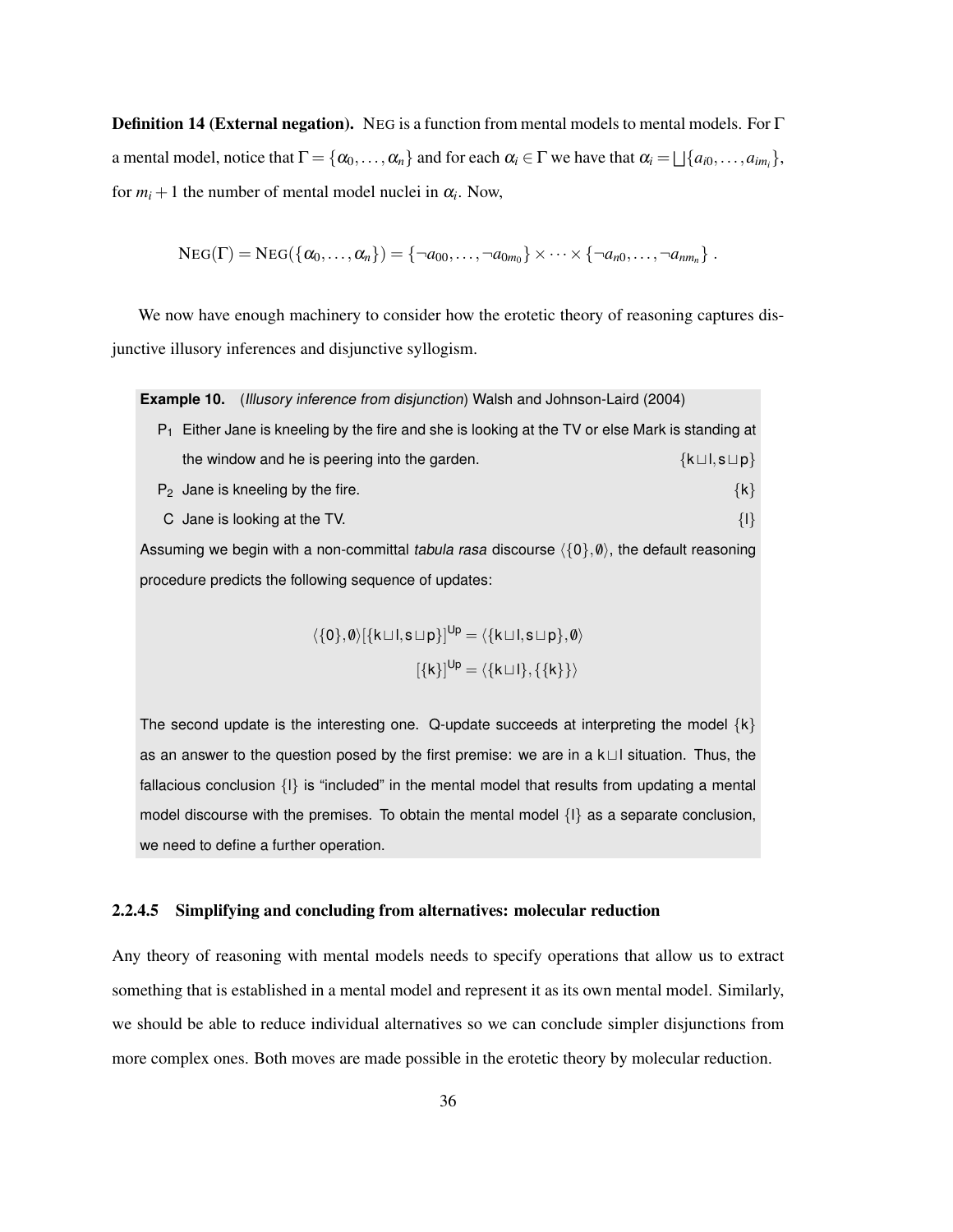**Definition 15 (Molecular reduction).** For  $\alpha$  a mental model molecule,

$$
\langle \Gamma, B \rangle [\alpha]^{MR} = \begin{cases} \langle \Gamma', B' \rangle = \langle (\Gamma - \{ \gamma \in \Gamma : \alpha \sqsubseteq \gamma \}) \cup \{ \alpha \}, B^*(\Gamma', \Gamma') \rangle & \text{if } (\exists \gamma \in \Gamma) \alpha \sqsubseteq \gamma \\ \text{undefined} & \text{otherwise} \end{cases}
$$

In words, MR removes from  $\Gamma$  every alternative that contains the molecule  $\alpha$  that is the target of the reduction, and then adds to  $\Gamma$  that molecule  $\alpha$ . MR is undefined if its argument occurs nowhere in the mental model in discourse.

**Example 11.** We can now complete the last step of Example [10](#page-44-0) with an application of MR, providing the conclusion mental model  $\{1\}$ .

$$
\langle \{k \sqcup l\}, \{\{k\}\} \rangle [l]^{\mathsf{MR}} = \langle \{l\}, \{\{k\}, \{l\}\} \rangle
$$

**Example 12.** Beside 'pulling out a conjunct' from a categorical mental model, MR also allows us to 'reduce' alternatives.

$$
\langle \{a \sqcup b, a \sqcup c, d\}, \emptyset \rangle [a]^{MR} = \langle \{a, d\}, \emptyset \rangle
$$

Disjunctive syllogism, though valid, is in fact endorsed less often than the fallacy in Example [10](#page-44-0) (García-Madruga et al., 2001). We will shortly explain how the erotetic theory accounts for this difficulty. First, it is worth considering that disjunctive syllogism is subject to an ordering effect: if the categorical premise is already established when the disjunctive premise is encountered, disjunctive syllogism becomes easier (García-Madruga et al., 2001).

#### **Example 13.** (Disjunctive syllogism with categorical premise before disjunctive premise)

| $P_1$ John won't come to the party.                   | $\{\neg i\}$ |
|-------------------------------------------------------|--------------|
| $P_2$ John will come to the party, or else Mary will. | $\{i, m\}$   |
| C Mary will come to the party.                        | $\{m\}$      |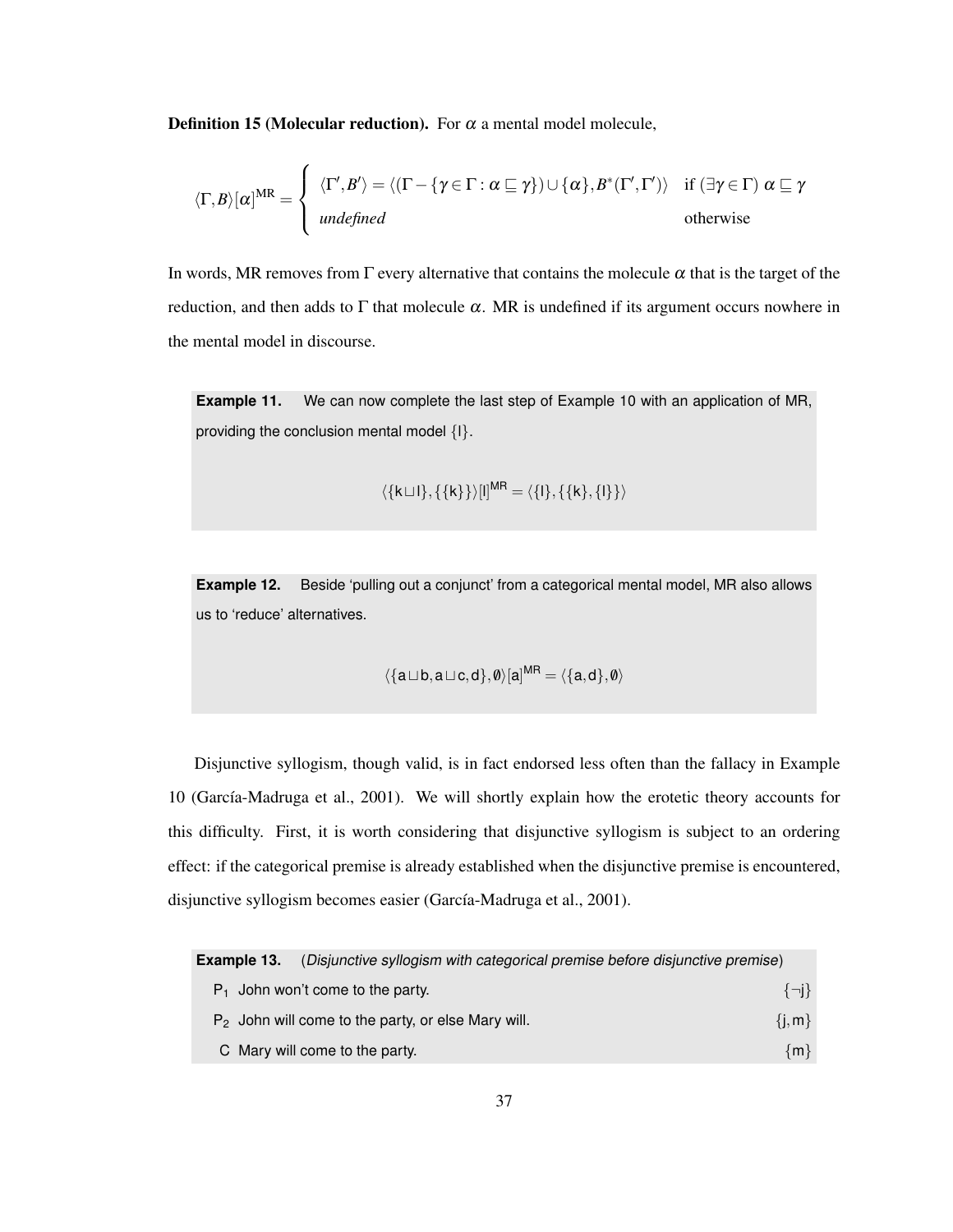Because the first premise is categorical, it is added to the background set upon the first update. The reasoner is now especially attentive to anything that might contradict this established fact in any of the following premises. This can be seen in the second update: the j alternative to model  ${j, m}$  contradicts the background, so it is discarded.

$$
\langle \{0\}, \emptyset \rangle [\{\neg j\}]^{Up} = \langle \{\neg j\}, \{\{\neg j\}\} \rangle
$$

$$
[\{j, m\}]^{Up} = \langle \{\neg j \sqcup m\}, \{\{\neg j\}\} \rangle
$$

$$
[m]^{MR} = \langle \{m\}, \{\{\neg j\}, \{m\}\} \rangle
$$

While disjunctive syllogism with a backgrounded categorical premise is predicted to be just as easy as the illusory inference from disjunction, it becomes harder in the canonical premise order, as seen in the next example.

| <b>Example 14.</b> (Canonical disjunctive syllogism)  |              |
|-------------------------------------------------------|--------------|
| $P_1$ John will come to the party, or else Mary will. | $\{j,m\}$    |
| $P_2$ John won't come to the party.                   | $\{\neg j\}$ |
| Conc. Mary will come to the party.                    | $\{m\}$      |

$$
\langle \{0\}, \emptyset \rangle [\{j, m\}]^{Up} = \langle \{j, m\}, \emptyset \rangle
$$

$$
[\{\neg j\}]^{Up} = \langle \{j \sqcup \neg j, m \sqcup \neg j\}, \{\{\neg j\}\} \rangle
$$

Notice that updating with the premises alone does not yield a categorical conclusion, since we are left with two alternatives. Moreover, applying molecular reduction to m will not help, as we will still have two alternatives in the resulting model.

Unlike in the case of disjunctive syllogism with a backgrounded categorical premise as in example [10,](#page-44-0) the update procedure does not by itself eliminate the contradictory alternative. This is because the reasoner had already processed the disjunctive premise when she heard the categorical one. Eliminating the contradictory alternative here is a separate step that requires an additional 'filter' operation  $[\ ]^{\mathsf{F}},$  to be defined below. Using the filter operation and molecular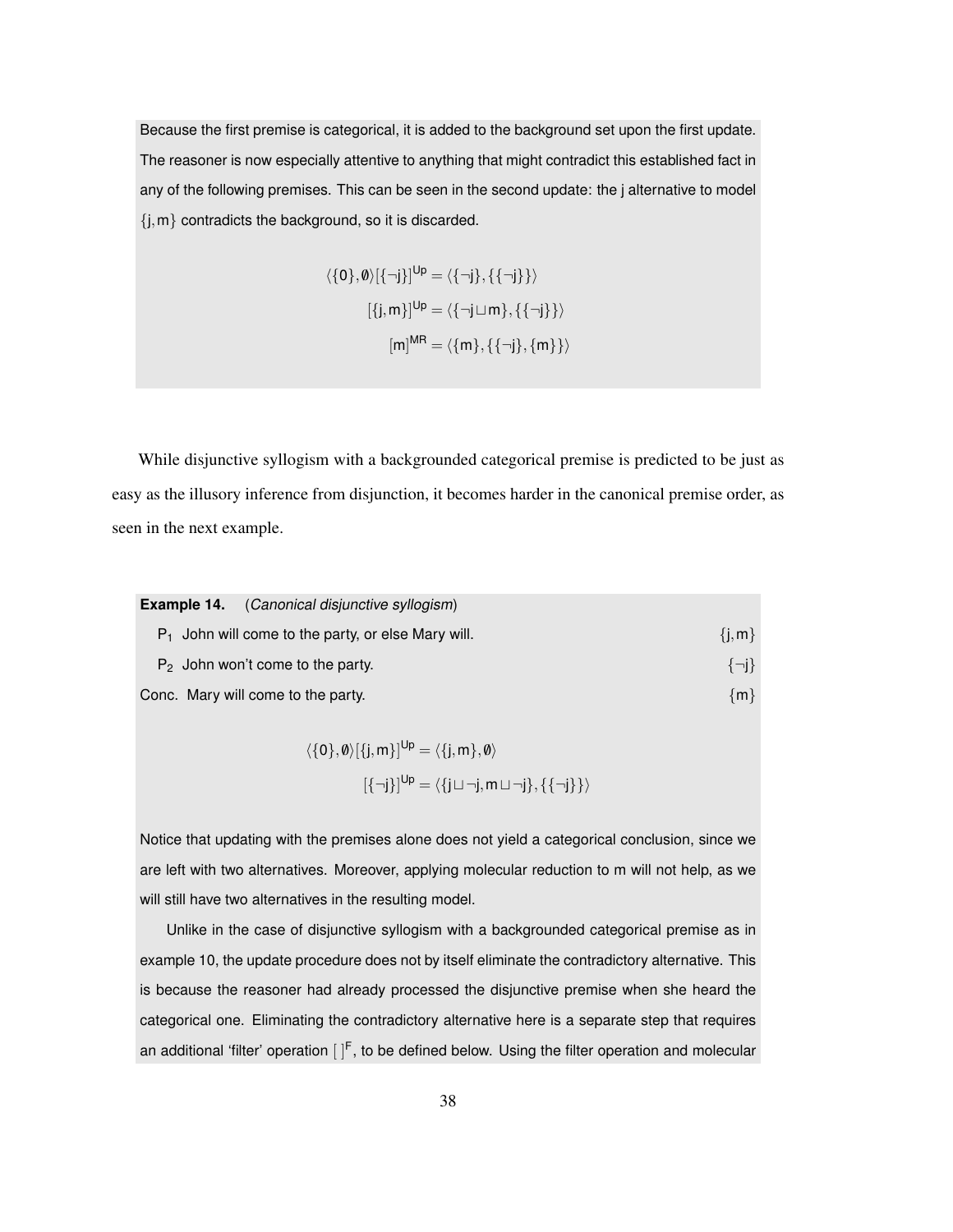reduction from before, we get disjunctive syllogism in the canonical case:

$$
\langle \{j \sqcup \neg j, m \sqcup \neg j\}, \{\{\neg j\}\} \rangle [\ ]^F = \langle \{m \sqcup \neg j\}, \{\{\neg j\}\} \rangle
$$

$$
[m]^{MR} = \langle \{m\}, \{\{\neg j\}, \{m\}\} \rangle
$$

#### 2.2.4.6 Removing contradictions and double negations: the filter operation

The lesson from disjunctive syllogism is the following. If our *successes* of reasoning are as much a part of the explananda as our failures, as we argued in section [2.2.2.2,](#page-23-0) then the erotetic theory needs a way to eliminate contradictory alternatives from mental models. Although naive reasoners most likely do not realize automatically when they are entertaining contradictions [\(Morris and Hasson,](#page-163-0) [2010\)](#page-163-0), we take it that a reasoner can go over the mental model in discourse and filter out each contradictory molecule, incurring a processing cost. We call this the Filter operation, and in addition it eliminates double negations from particular atoms such as  $\neg\neg p$ . Much like realizing that you have been considering a contradiction is by no means a trivial step, realizing that  $\neg$ *p* represents the same proposition as *p* requires an application of Filter.

**Definition 16 (Filter).** For  $\Gamma$  a mental model,

$$
\langle \Gamma, B \rangle [ ]^{\rm F} = \langle \Gamma', B^* (\Gamma', \Gamma') \rangle ,
$$

where  $\Gamma' = {\text{DNE}(\gamma) : \gamma \in \Gamma \& \neg \text{CONTR}(\gamma)}$ , and  $B^*(\Gamma', \Gamma')$  is as in Definition [10.](#page-40-1) The function DNE (for double negation elimination) is inductively defined as follows.

$$
DNE(a) = \begin{cases} b & \text{if } a = \neg \neg b \text{ for some } b \in Atoms(\mathfrak{M}) \\ a & \text{otherwise} \end{cases}
$$
  

$$
DNE(\alpha) = \bigsqcup \{DNE(a) : a \in Atoms(\mathfrak{M}) \& a \sqsubseteq \alpha\}
$$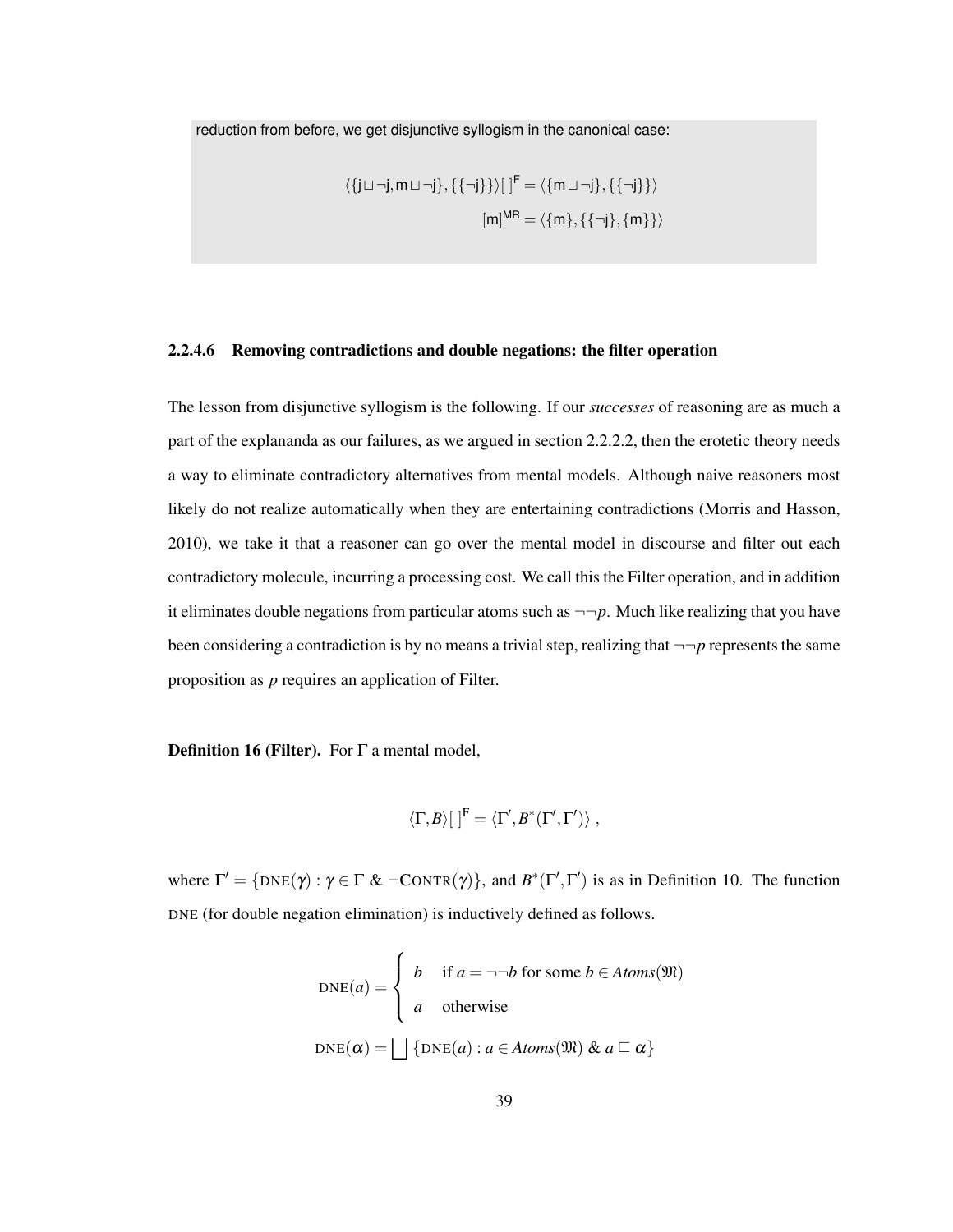Notice that a single application of the DNE function does *not* ensure that we only find nuclei like *p* and  $\neg p$  in a molecule. Indeed, to eliminate 2*n* negations from an atom in a molecule, *n* applications of DNE will be required. This is an intentional feature of the Filter operation: we take it that the more iterations of negation there are in an atom the more costly it is to find its simplest classically equivalent expression. Since application of optional reasoning operations such as Filter is costly, the greater difficulty of such cases is modelled by the fact that Filter may have to be applied multiple times.

**Example 15.** 
$$
\langle \{a \sqcup \neg \neg a\}, \emptyset \rangle [ \ ]^F [ \ ]^F = \langle \{a \sqcup \neg a\}, \{\{a\}, \{\neg a\}\} \rangle [ \ ]^F = \langle \emptyset, \{\{a\}, \{\neg a\}\} \rangle
$$

#### 2.2.4.7 Fleshing out alternatives: the inquire operation

In the erotetic theory, mental models can contain molecules that subsume more than one possibility. For example, people find it difficult to list all the possibilities compatible with the negation of a conjunction [\(Khemlani et al., 2012\)](#page-162-0).

<span id="page-48-1"></span>

| <b>Example 16.</b> (Negation of conjunction) |                                                                                                   |
|----------------------------------------------|---------------------------------------------------------------------------------------------------|
| It is not the case that A and B and C.       | $N \in \{a \sqcup b \sqcup c\}$                                                                   |
|                                              | In cases like this, evaluating the negation of a conjunction yields as many alternatives as there |
| are atomic propositions in the conjunction:  | $NEG({a \sqcup b \sqcup c}) = {\neg a, \neg b, \neg c}$                                           |

In this case,  $\neg a$ ,  $\neg b$ , and  $\neg c$  each subsume multiple *classical* alternatives (i.e., fully specified,  $\dot{a}$ *la* possible worlds):  $\neg a$  subsumes  $\neg a \sqcup b \sqcup c$ ,  $\neg a \sqcup \neg b \sqcup c$ , and so forth. We define an operation that does the job of expanding mental model molecules tracking exact truth makers by explicitly considering possibilities that those mental model molecules were tacit about. Our proposed operation in fact does nothing but allow us to ask a certain type of *questions*. [20](#page-48-0) Inquiring in our sense upon each of the atoms will yield a more complete set of explicit alternatives. This will ultimately provide the foundation for part 2 of the erotetic principle — asking certain questions makes us classically rational.

<span id="page-48-0"></span> $^{20}$ For those with an interest in classical mental model theory: here our erotetic framework allows us to do away entirely with the problematic notion of *mental model footnotes* as used by Johnson-Laird and collaborators.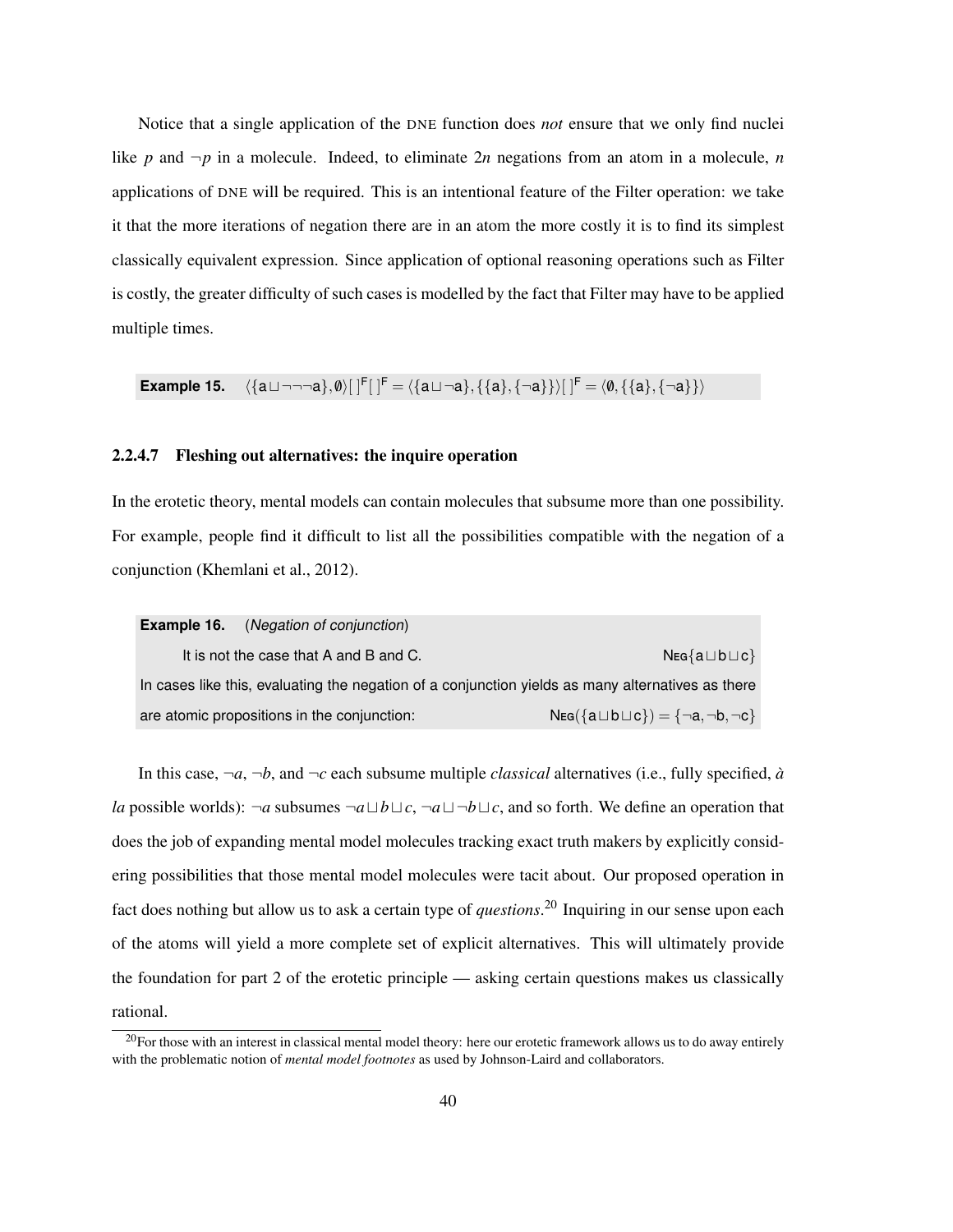Inquiring on *p* can be thought of as asking, "what possible alternatives are there with respect to *p* and its negation?" We implement this as a C-update with  $\{p, \neg p\}$  followed by an application of filter. The inquire operation may be applied freely, though a choice to apply it constitutes a creative reasoning step, as discussed in section [2.2.3.2,](#page-28-0) and is therefore costly.

**Definition 17 (Inquire).** For any mental model  $\Delta$ ,

$$
\langle \Gamma, B \rangle [\Delta]^{\text{Inq}} = \langle \Gamma, B \rangle [\Delta \,\cup \, \text{NEG}(\Delta)]^{\text{C}} [\,]^{F}
$$

Successive applications of inquire on singleton mental models for all nuclei in a mental model will yield the full set of "classical" alternatives in which a premise is true, that is alternatives corresponding to each true entry on a classical truth table. Return to the example of the negation of a conjunction.

**Example 17.** (Negation of a conjunction expanded to fully explicit alternatives). To get the full range of alternatives compatible with the negation of the conjunction, we have to inquire on each conjunct. Taking the result from Example [16](#page-48-1) as a starting point:

$$
\langle \{\neg a, \neg b, \neg c\}, \emptyset \rangle [\{a\}]^{\text{Inq}} = \langle \{\neg a, \neg b \sqcup a, \neg b \sqcup \neg a, \neg c \sqcup a, \neg c \sqcup \neg a\}, \emptyset \rangle
$$

$$
[\{b\}]^{\text{Inq}} = \langle \{\neg a \sqcup b, \neg a \sqcup \neg b, \neg b \sqcup a, \neg c \sqcup a \sqcup b, \neg c \sqcup \neg a \sqcup b, \neg c \sqcup \neg a \sqcup b, \neg c \sqcup a \sqcup \neg b, \neg c \sqcup \neg a \sqcup \neg b\}, \emptyset \rangle
$$

$$
[\{c\}]^{\text{Inq}} = \langle \{\neg a \sqcup b \sqcup c, \neg a \sqcup b \sqcup \neg c, \neg a \sqcup \neg b \sqcup c, \neg a \sqcup \neg b \sqcup c, \neg a \sqcup \neg b \sqcup c, \neg a \sqcup \neg b \sqcup c, \neg b \sqcup a \sqcup c, \neg b \sqcup a \sqcup \neg c, \neg c \sqcup a \sqcup b\}, \emptyset \rangle
$$

[Khemlani et al.](#page-162-0) [\(2012\)](#page-162-0) found that none of their participants were consistently able to produce all the alternatives compatible with the negation of conjunctions. On the present account, this is no surprise: Reasoners have to creatively apply inquire and deal with an exploding number of alternatives.

If we apply inquiry systematically, reasoning, as described by the erotetic theory, will respect classical validity. With the inquire operation, there is a well-defined mechanism on the erotetic the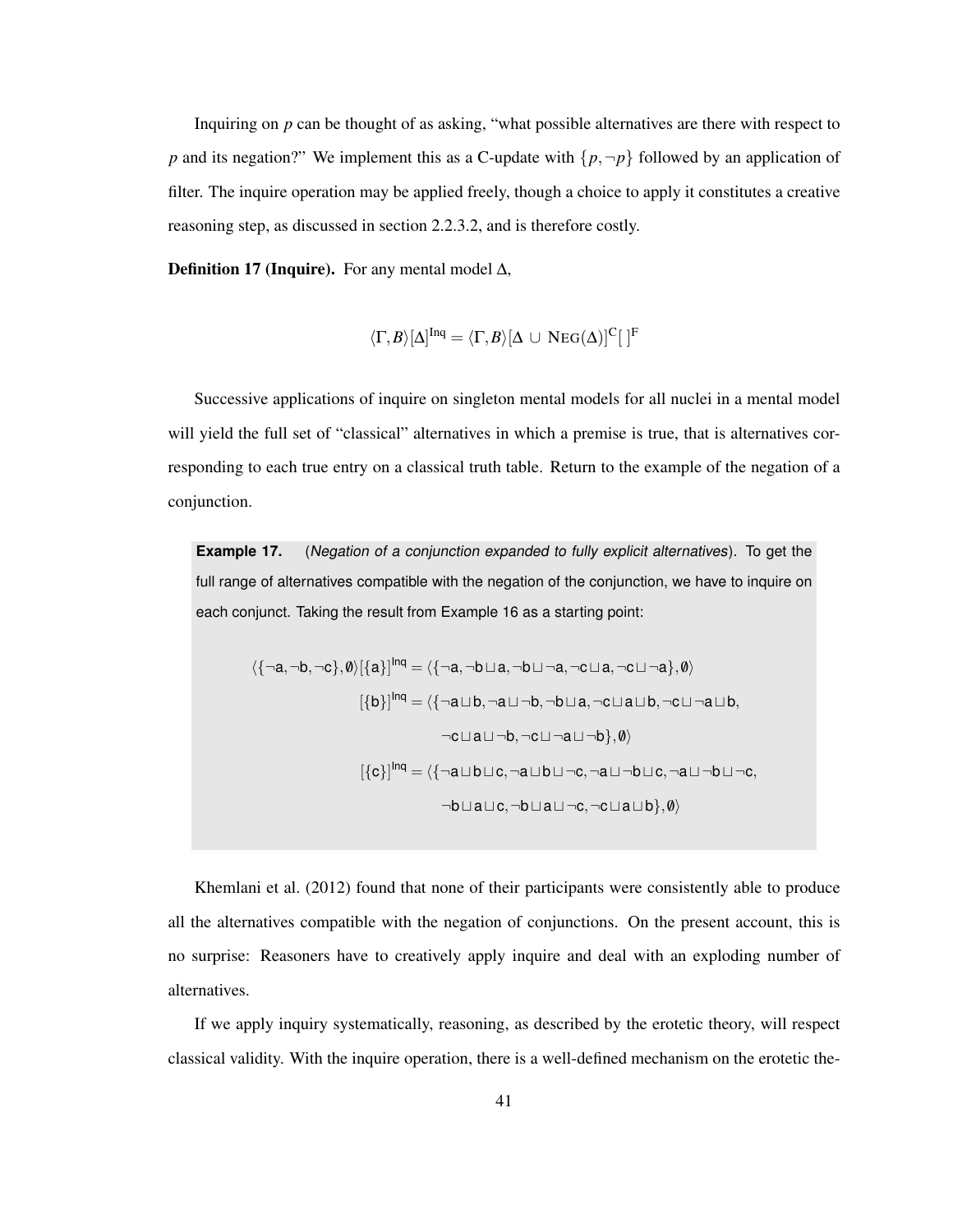ory that makes questions about what is not already explicitly considered lead to better reasoning.<sup>[21](#page-50-0)</sup> The following theorem is proved in Appendix [A.](#page-131-0)

(9) Soundness for classical logic in the erotetic theory — Assuming that we inquire on all propositional atoms mentioned in the premises right before updating a discourse with those premises, conclusions produced by the erotetic theory of propositional reasoning are classically valid.

**Example 18.** Systematic inquiry blocks the disjunctive illusory inference discussed in Example [10.](#page-44-0) The surest way to block fallacies is to inquire on every atom mentioned in a premise before updating with that premise. For simplicity, we assume here that the reasoner did this only before updating with the second premise, for that will suffice to block this fallacy.

- $P_1$  Either Jane is kneeling by the fire and she is looking at the TV or else Mark is standing at the window and he is peering into the garden.  ${k \sqcup s \sqcup p}$
- $P_2$  Jane is kneeling by the fire.  $\{k\}$ 
	- C Jane is looking at the TV.  $\{|\}$

$$
\langle \{0\}, \emptyset \rangle [\{k \sqcup l, s \sqcup p\}]^{Up} = \langle \{k \sqcup l, s \sqcup p\}, \emptyset \rangle
$$

$$
[\{k\}]^{Inq} = \langle \{k \sqcup l, s \sqcup p \sqcup k, s \sqcup p \sqcup \neg k\}, \emptyset \rangle
$$

$$
[\{k\}]^{Up} = \langle \{k \sqcup l, s \sqcup p \sqcup k\}, \{\{k\}\} \rangle
$$

Notice that there is now no way to apply Molecular Reduction and get the fallacious conclusion {l}. Indeed, reasoners should find that no obvious conclusion follows to the extent that they realize that the tempting but fallacious conclusion does not follow.

Consider another example of inquire as a promoter of classical reasoning in the case of disjunction introduction. This pattern is very counterintuitive. One study found that only 52% of participants judged the conclusion to follow from the premise in such cases. Those who did say that

<span id="page-50-0"></span> $21$ There is some empirical data supporting the notion that inquiring on what is not already explicitly represented can lead to improved reasoning. Baron noted that while asking subjects why a conclusion is correct does not yield improved accuracy, asking subjects why it might be incorrect does reduce errors [\(Baron, 1993,](#page-157-0) citing [Anderson, 1982,](#page-157-1) [Arkes et al.,](#page-157-2) [1988,](#page-157-2) [Hoch, 1985,](#page-160-0) [Koriat et al., 1980\)](#page-162-1). This sits well with the view presented here. Once could interpret the question, "why might C be incorrect?" as prompting inquiry on propositional atoms one has not made fully explicit yet, while asking about correctness might just tend to prompt a redo of reasoning steps already made.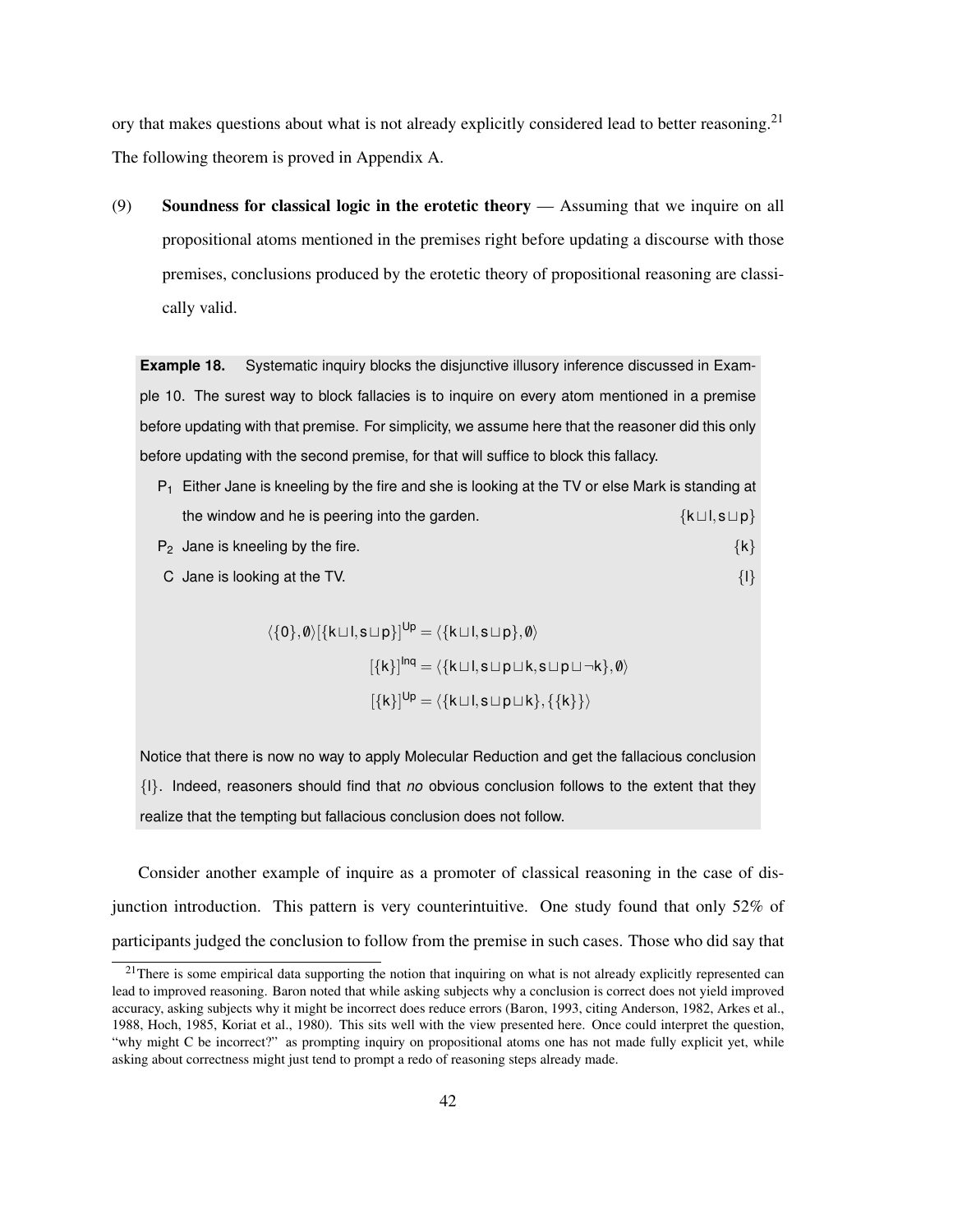the conclusion follows reported that this inference was very difficult for them to make [\(Braine et al.,](#page-158-0) [1984\)](#page-158-0). In this system, arriving at disjunction introduction is possible, but the required reasoning strategy is far from obvious. It is immediately clear that disjunction introduction is not obvious, since default reasoning via update cannot yield the conclusion. A non-default chosen reasoning strategy is required to reach the conclusion. As far as we can see, the easiest way to obtain *There is an ace or a queen* from *There is an ace* involves a strategic use of inquire followed by two applications of molecular reduction.

#### **Example 19.**

| $P_1$ There is an ace.                                                              | $\{a\}$   |
|-------------------------------------------------------------------------------------|-----------|
| C There is an ace or a queen.                                                       | $\{a,q\}$ |
| $\langle \{0\}, \emptyset \rangle [\{a\}]^{Up} = \langle \{a\}, \{\{a\}\} \rangle$  |           |
| $[\{q\}]^{\text{ln}q} = \langle \{a \sqcup q, a \sqcup \neg q\}, \{\{a\}\} \rangle$ |           |
| $[q]^{MR} = \langle \{q, a \sqcup \neg q\}, \{\{a\}\} \rangle$                      |           |
| $[a]^{MR} = \langle \{q,a\}, \{\{a\}\}\rangle$                                      |           |

The erotetic theory explains the counterintuitive nature of disjunction introduction as follows: reasoning is characteristically aiming at answering questions posed by premises. Disjunction introduction requires departing from this characteristic aim of reasoning by raising an orthogonal question 'from out of nowhere'. If the characteristic aim of the system is to answer questions, we would expect resistance to raising further questions not forced by premises.

#### <span id="page-51-0"></span>2.2.5 Beyond the core fragment: Supposition and the conditional

Evaluating what follows from multiple complex statements can seem intractable. As [Johnson-Laird](#page-161-0) [\(2008\)](#page-161-0) observes, it is very hard to see what, if anything, follows from the premises below.

- *P*<sub>1</sub> The broadcast is on network TV or it is on the radio, or both.  ${n,r,n\sqcup r}$
- *P*<sub>2</sub> The broadcast is not on the radio or it is on cable TV, or both.  $\{\neg r, c, c \sqcup \neg r\}$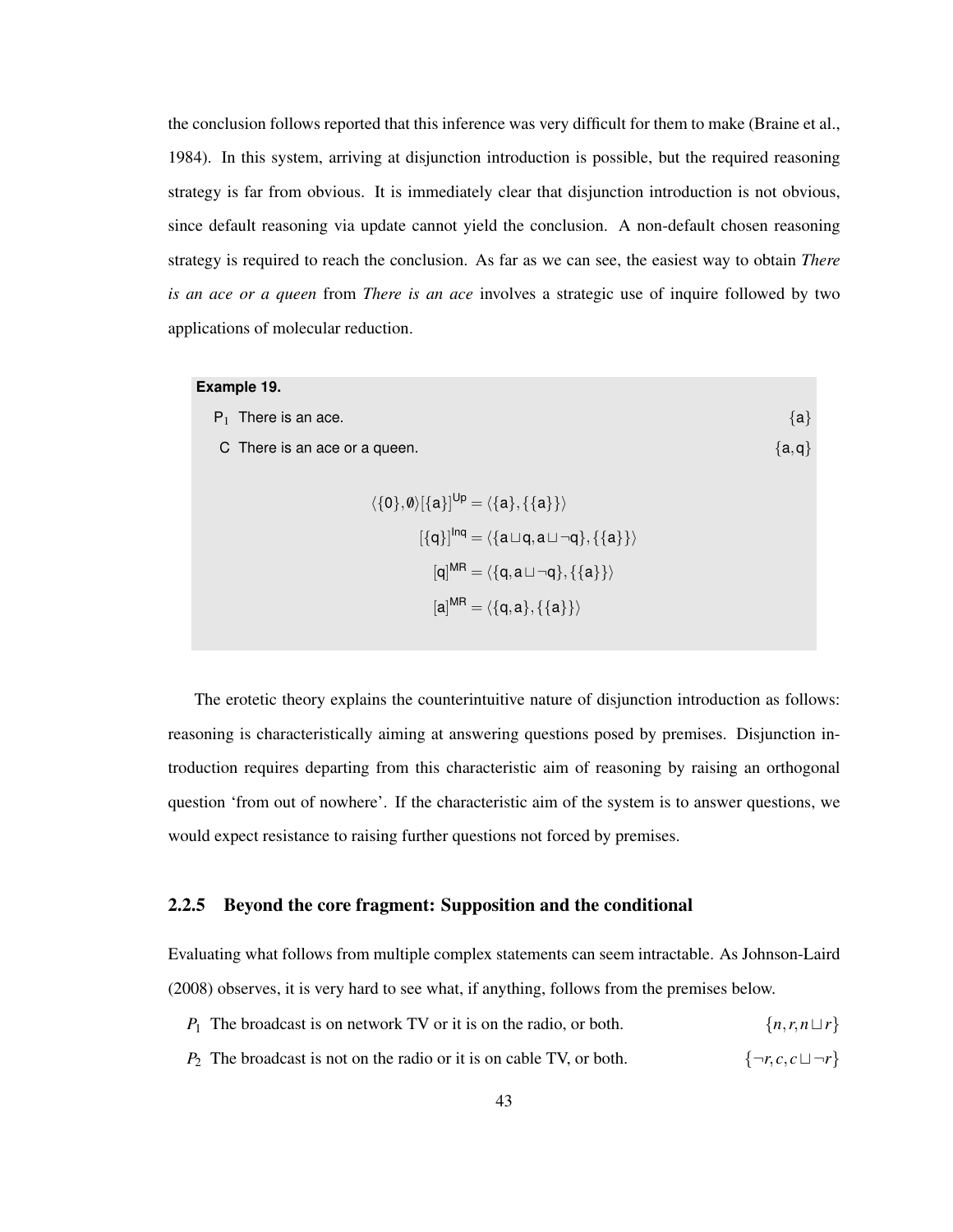[Johnson-Laird](#page-161-0) [\(2008\)](#page-161-0) has pointed out that if we begin this sort of reasoning problem with a strategically chosen supposition (that the broadcast is not on network TV, in the case at hand), the difficulty is markedly reduced. We provide a treatment of supposition within the erotetic theory that allows us to capture this. To our knowledge, this is the first systematic account of supposition within the mental model paradigm.

#### 2.2.5.1 Supposing

Just as we can have a mental model discourse that represents what we take the world to be like, we can build a mental model discourse that represents what the universe is like given certain suppositions. Recall from Definition [7](#page-38-0) (on page [30\)](#page-38-0) that we encode this information with an index. We have so far been omitting this index, because it was entirely idle and our operations were completely conservative with respect to it. We now reintroduce the index parameter and expand it to include structure that keeps track of suppositions and what the suppositions are about. The basic operation of making a supposition *S* with respect to some mental model discourse  $\langle \Gamma, B, i \rangle$  changes the index of the mental model discourse to a triple  $\langle B, i, S \rangle$ , including the background of the original mental model discourse, the index of the original mental model discourse, and the supposition mental model *S*. The extra structure is necessary because the index of the suppositional mental model discourse needs to keep track of what is established independently of the supposition, thus requiring us to keep track of the original *B* and *i*. Ultimately, we want to make sure that whatever we conclude about the world after going through the exercise of making suppositions is not sneaking in something merely supposed as established fact. Supposition of *S* creates a mental model discourse  $\langle \Gamma, B, \langle B, i, S \rangle \rangle$  and then updates it with *S*. By updating with *S* we can see what follows from the supposition and the mental model already in discourse.

What we have in mind in defining a supposition operation are suppositions that, for all we know, might be true. The use for reasoning with such suppositions, as we argue with Johnson-Laird, emerges from cognitive capacity limitations. This kind of suppositional reasoning is quite different from and much simpler than counterfactual reasoning with suppositions that have been established to be false. Counterfactual suppositional reasoning would require additional procedures to decide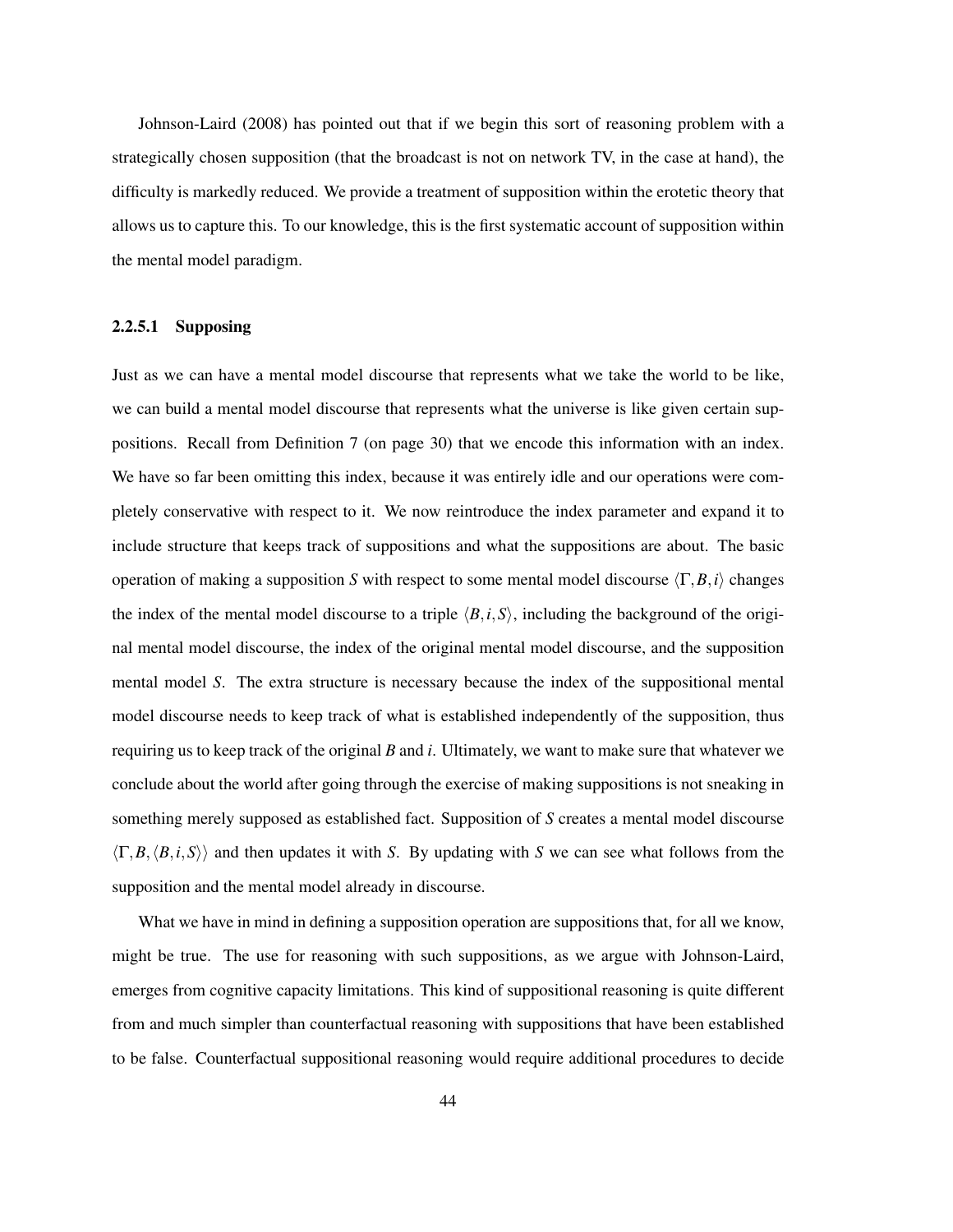what conflicting facts to drop for the sake of reasoning. The kind of suppositional reasoning we are interested in is much simpler. Thus, we define our supposition operation in a way that makes it undefined if what is to be supposed is already established as false in *B*, in recognition of the fact that a much more cognitively involved mechanism, beyond the scope of this work, has to be triggered for counterfactual suppositions.

#### <span id="page-53-1"></span>Definition 18 (Suppose).

$$
\langle \Gamma, B, i \rangle [S]^{Sup} = \begin{cases} \langle \Gamma, B, \langle B, i, S \rangle \rangle [S]^{Up} & \text{if } (\neg \exists \beta \in B) \ (\forall b \in S \times \beta) \text{ CONTR}(b) \\ \text{undefined} & \text{otherwise} \end{cases}
$$

Once we have made a supposition, we can rely on the usual mental model update procedures to see what follows on the assumption of the supposition. To make this useful for reasoning, we also need an operation that allows us to discard the supposition and draw non-suppositional conclusions based on what we learned by considering what follows on the supposition. Intuitively, the envisaged operation should allow us to conclude that either we are in a situation in which the result of pursuing our supposition holds, or we are in a situation in which the supposition is false. The operation that allows us to draw this conclusion removes the special supposition index and returns us to a mental model discourse with the original index and background (where the latter will be augmented by whatever has been definitely established by the whole exercise). We shall call this operation "depose," since it can be seen as undoing the effects of supposing. $^{22}$  $^{22}$  $^{22}$ 

<span id="page-53-2"></span>**Definition 19 (Depose).** Let  $\langle \Gamma, B', \langle B, i, S \rangle$  be a mental model with suppositions. We define

$$
\langle \Gamma, B', \langle B, i, S \rangle \rangle [ \ ]^{\text{Dep}} = \langle \Gamma \cup \text{NEG}(S), B^*(\Gamma \cup \text{NEG}(S), \Gamma \cup \text{NEG}(S)), i \rangle
$$

The idea here is that deposing the supposition characteristically yields two alternatives. In one

<span id="page-53-0"></span> $22$ To make sense of the intuitive notion that we can make a supposition in reasoning and then make a further supposition, we can let suppositional discourses have the shape  $\langle \Gamma, B', \langle B, i, \Sigma \rangle \rangle$ , where  $\Sigma$  is a set of mental models, rather than just one mental model. Definition [18](#page-53-1) would be adapted accordingly in the obvious fashion, and one would define a supplementary operation "suppose further":  $\langle \Gamma, B', \langle B, i, \Sigma \rangle \rangle [\Delta]^{SF} = \langle \Gamma, B', \langle B, i, \Sigma \cup {\Delta} \rangle \rangle [\Delta]^{Up}$ . The depose operation (Definition [19\)](#page-53-2) would also have to adapted to handle multiple suppositions, thus:  $\langle \Gamma, B', \langle B, i, \Sigma \rangle \rangle$  [  $]$ <sup>Dep</sup> =  $\langle \Gamma', B'', i \rangle = \langle \Gamma \cup \text{NEG}(S_0) \cup \text{Neg}(S_1) \rangle$ ]  $\cdots \cup \text{NEG}(S_n), B^*(\Gamma', \Gamma'), i\rangle$ , for  $\Sigma = \{S_0, \ldots, S_n\}.$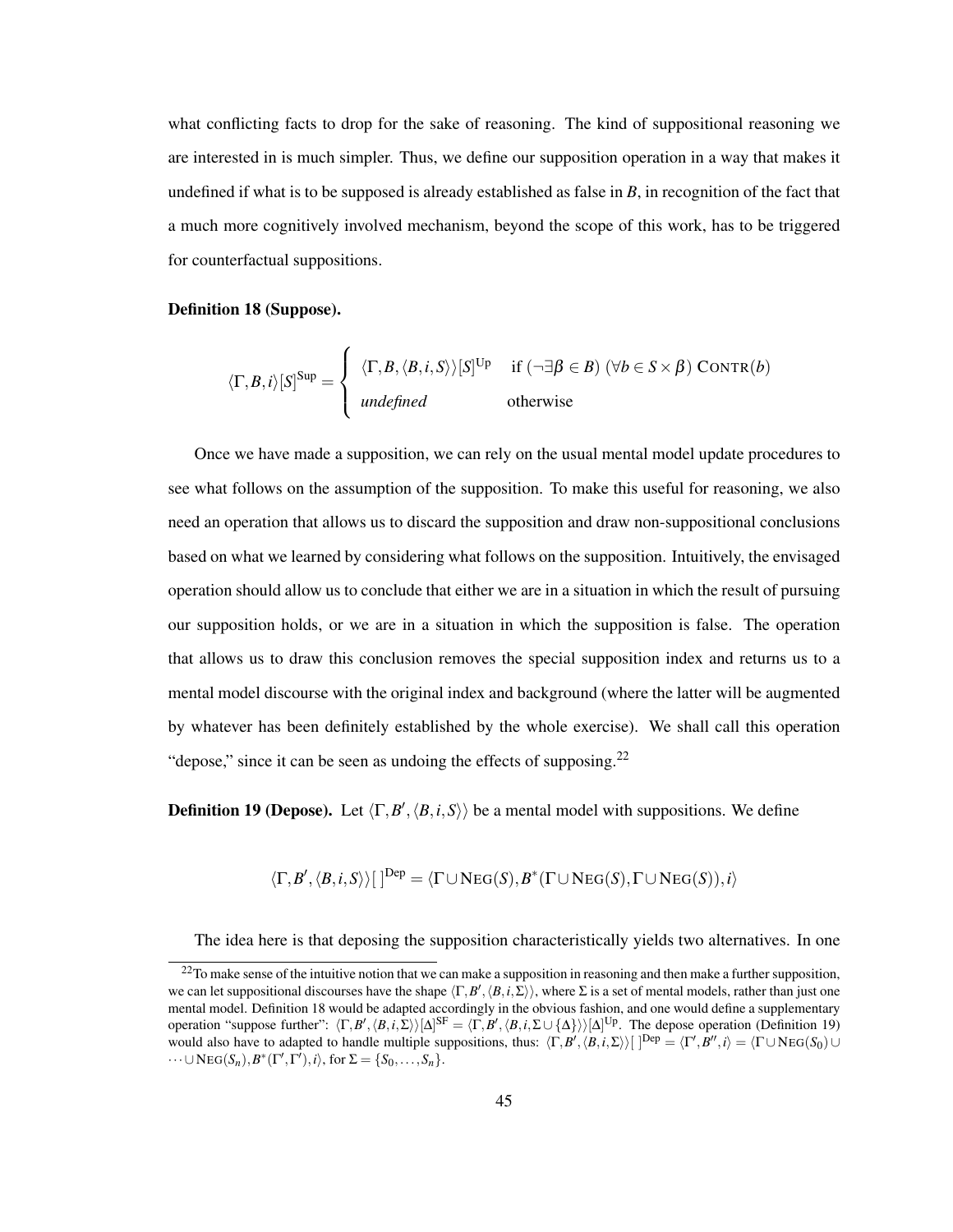alternative, we have the result of our suppositional exercise. In the other alternative, the supposition is false. As far as we can see, this is the simplest way to meet the minimal conceptual requirement for supposition within the core fragment defined earlier. We can now consider how a strategically employed supposition may simplify a reasoning problem.

**Example 20.** (Difficult reasoning problem simplified through use of supposition). Instead of simply updating a mental model discourse with the premises in the example at the beginning of section 6, we can make a supposition and update with the premises in light of it. Using this strategy, we never need to consider a large number of alternatives at a time. First, we suppose  $\{\neg n\}$ , then we update with the premises and finally depose.

$$
\langle \{0\}, \emptyset, i \rangle [\{\neg n\}]^{Sup} = \langle \{\neg n\}, \{\{\neg n\}\}, \langle \emptyset, i, \{\neg n\} \rangle \rangle
$$

$$
[\{n, r, n \sqcup r\}]^{Up} = \langle \{\neg n \sqcup r\}, \{\{\neg n\}, \{r\}\}, \langle \emptyset, i, \{\neg n\} \rangle \rangle
$$

$$
[\{\neg r, c, c \sqcup \neg r\}]^{Up} = \langle \{\neg n \sqcup r \sqcup c\}, \{\{\neg n\}, \{r\}, \{c\}\}, \langle \emptyset, i, \{\neg n\} \rangle \rangle
$$

$$
[\]^{Dep} = \langle \{\neg n \sqcup r \sqcup c\} \cup \text{Neg}(\{\neg n\}), \emptyset, i \rangle
$$

$$
= \langle \{\neg n \sqcup r \sqcup c, \neg \neg n\}, \emptyset, i \rangle
$$

$$
[\]^{F} = \langle \{\neg n \sqcup r \sqcup c, n\}, \emptyset, i \rangle
$$

With supposition, the erotetic theory of reasoning is now powerful enough to provide classical completeness (see Appendix [A\)](#page-131-0). One crucial inference pattern in classical logic is *ex falso*, or the principle of explosion: from a contradiction, any proposition follows. This inference is far from obvious to naive reasoners, as pointed out by [Harman](#page-160-1) [\(1986\)](#page-160-1), and as recognized by anyone who has ever taught an introductory logic course. Though completeness guarantees that explosion holds for our system, it is an instance of a reasoning pattern that is far from obvious and requires ingenuity on the part of the reasoner. On the erotetic theory, the aim of reasoning is to answer questions, not raise them without prompt. To get explosion, we would have to diverge from this default aim and make our mental model more "inquisitive" without prompt, in this case via a supposition operation.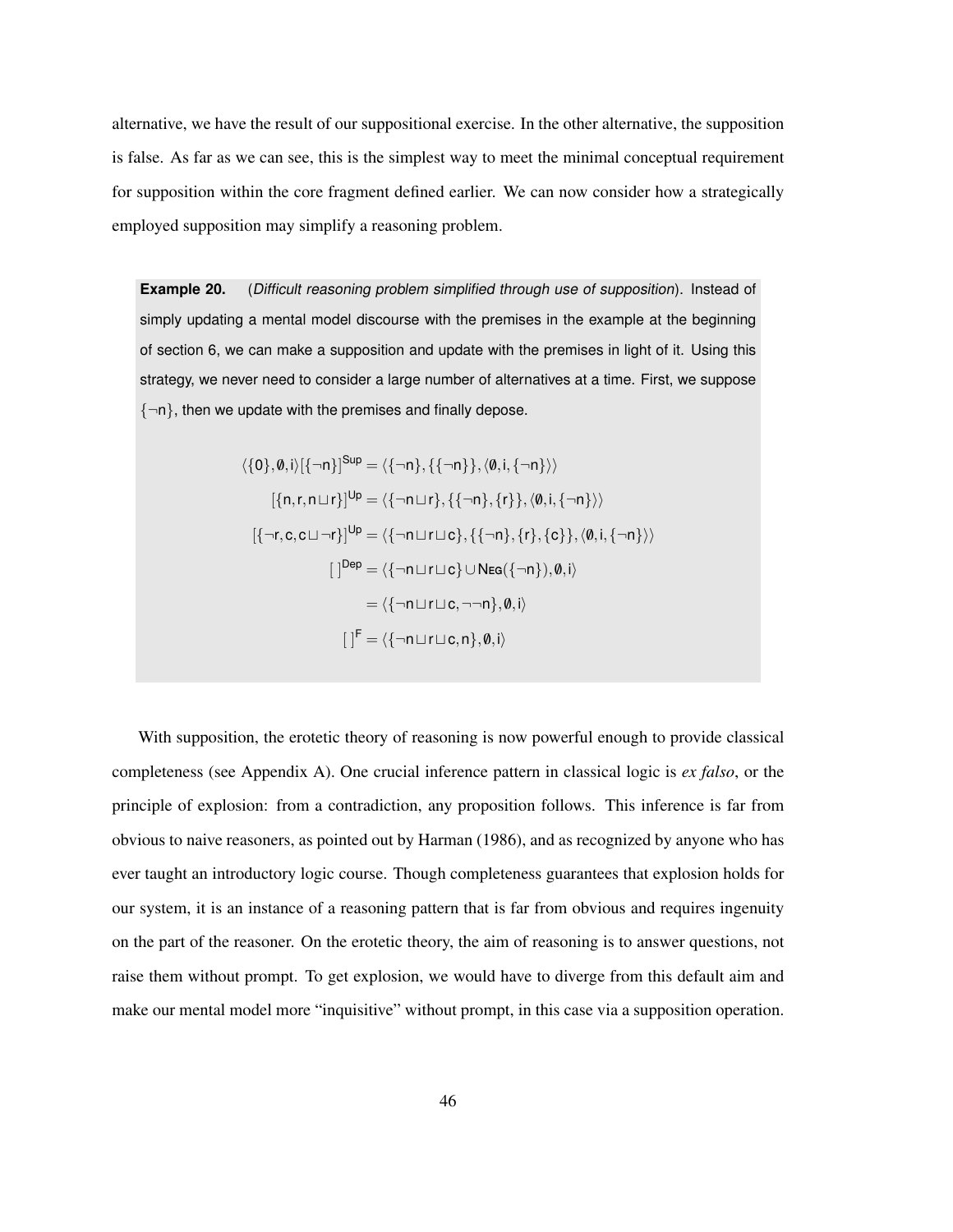**Example 21.** From P and not P any Q follows. Updating with a contradiction directly will not immediately result in the absurd model, but an application of Filter to the result of updating with a contradiction will. Updating with internally consistent but contradictory premises (say,  $\{p\}$  and  $\{\neg p\}$ ) however will directly produce the absurd model, given that C-update always checks to see if a new premise is consistent with the set B.

From the absurd mental model, we can get any arbitrary model  $\Gamma$  via supposition on  $\text{Nea}(\Gamma)$ . We illustrate this for q below.

$$
\langle \emptyset, \emptyset, i \rangle [\{-q\}]^{\text{Sup}} = \langle \emptyset, \emptyset, \langle \emptyset, i, \{-q\} \rangle \rangle
$$

$$
[\ ]^{\text{Dep}} = \langle \emptyset \cup \text{Neg}(\{-q\}), \{\{-\neg q\}\}, i \rangle
$$

$$
= \langle \{-\neg q\}, \{\{-\neg q\}\}, i \rangle
$$

$$
[\ ]^{\text{F}} = \langle \{q\}, \{\{-\neg q, q\}\}, i \rangle
$$

#### <span id="page-55-0"></span>2.2.5.2 A semantics for the indicative conditional in the erotetic theory

We postulated operations to explain how supposition can simplify reasoning. We can now use the same operations to construct an analysis of the indicative conditional that captures the intuition that the process of supposition is crucial to its meaning [\(Braine and O'Brien, 1991\)](#page-158-1). Our analysis is similar to a dynamic analysis of the indicative conditional recently proposed on linguistic grounds by [Starr](#page-164-0) (*forthcoming*; see also [Mackie, 1973,](#page-163-1) for some similarities). This convergence between an account of the conditional motivated on linguistic grounds and the present account motivated by patterns in reasoning is surely to be welcomed.

#### Definition 20 (Conditional as supposition).

$$
\|\textit{if }\varphi,\psi\|^{\mathfrak{D}}=\Gamma\text{, such that }\mathfrak{D}[\|\varphi\|^{\mathfrak{D}}]^{\text{Sup}}[\|\psi\|^{\mathfrak{D}}]^{\text{Up}}[\cdot]^{\text{Dep}}=\langle \Gamma,B,i\rangle
$$

The idea behind this analysis of the conditional is that 'if  $p$  then  $q$ ' encodes the following instruction to the interpreter: "Update your mental model discourse with the the mental model you get from supposing *p*, updating with *q*, and undoing the supposition." This analysis yields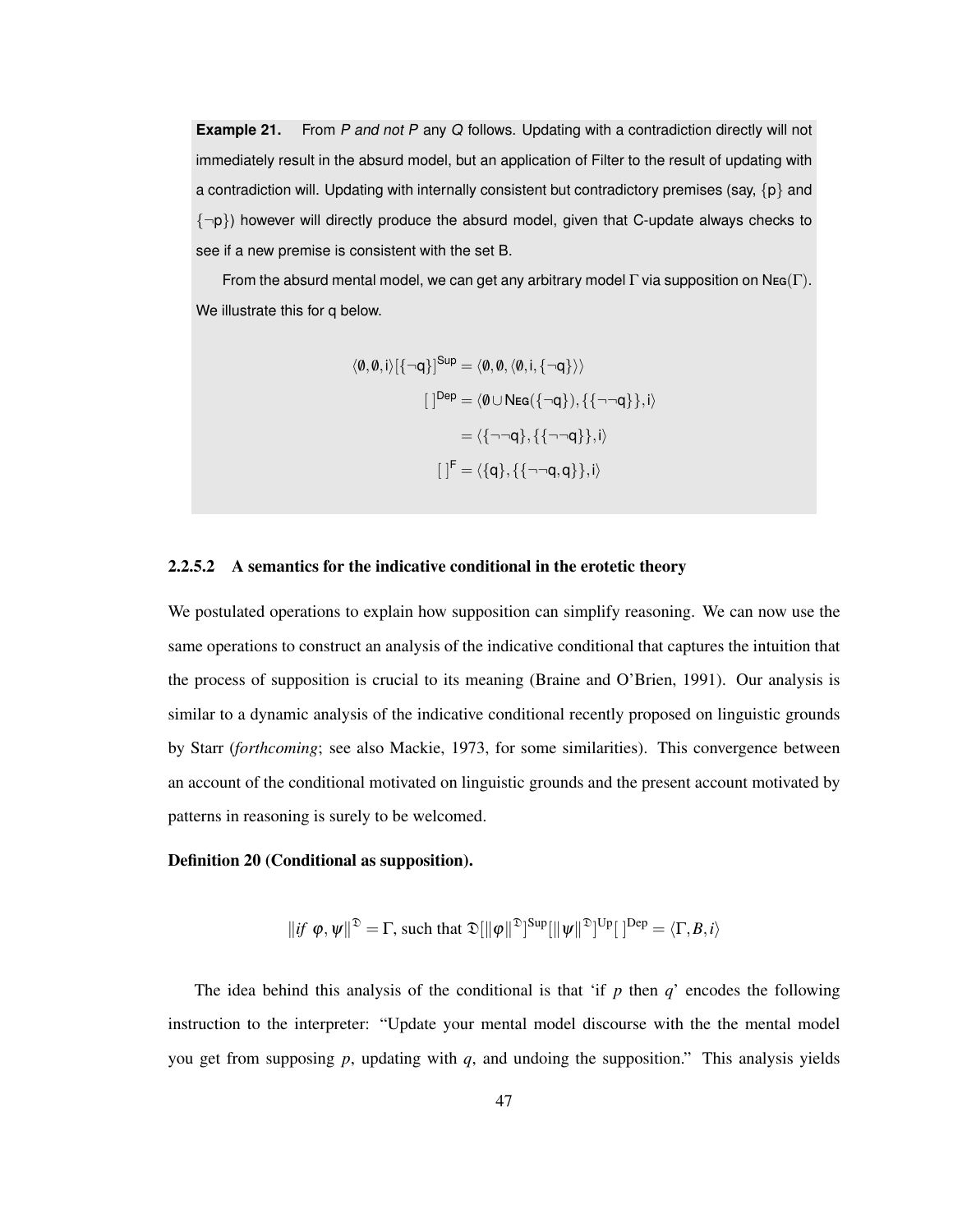${p \sqcup q, \neg p}$  for 'if *p* then *q*'. This result can be expanded to  ${p \sqcup q, \neg p \sqcup q, \neg p \sqcup \neg q}$  via inquiring on *q*. This corresponds to the full set of alternatives in a classical truth table.

We can now consider how the erotetic theory of reasoning captures patterns of conditional reasoning.

**Example 22.** (Modus ponens is easier than modus tollens). Adults find MP extremely easy [\(Braine and Rumain, 1983\)](#page-158-2). Modus tollens is harder than modus ponens [\(Evans et al., 1993;](#page-158-3) [Barrouillet et al., 2000\)](#page-157-3). On the erotetic theory, modus tollens in the canonical order of premises requires an application of contradiction filter.

#### **Modus Ponens**

| $P_1$ If the card is long then the number is even. | $\{  \sqcup e, \neg l\}$ |
|----------------------------------------------------|--------------------------|
| $P_2$ The card is long.                            |                          |
| C The number is even.                              | $\{e\}$                  |

 $\langle \{0\}, \emptyset, i\rangle [\{I \sqcup e, \neg I\}]^{Up} = \langle \{I \sqcup e, \neg I\}, \emptyset, i\rangle$  $[\{e\}]^{Up} = \langle \{I \sqcup e\}, \{\{I\}, \{e\}\}, i\rangle$  $[e]^{MR} = \langle \{e\}, \{\{l\},\{e\}\},i \rangle$ 

#### **Modus Tollens**

| $P_1$ If the card is long then the number is even. | $\{  \sqcup e, \neg l\}$ |
|----------------------------------------------------|--------------------------|
| $P_2$ The number is not even.                      | $\{\neg e\}$             |
| C The card is not long.                            | $\{\neg \mathsf{l}\}$    |

$$
\langle \{0\}, \emptyset, i \rangle [\{I \sqcup e, \neg I\}]^{Up} = \langle \{I \sqcup e, \neg I\}, \emptyset, i \rangle
$$

$$
[\{\neg e\}]^{Up} = \langle \{I \sqcup e \sqcup \neg e, \neg I \sqcup \neg e\}, \{\{\neg e\}\}, i \rangle
$$

$$
[\ ]^{F} = \langle \{\neg I \sqcup \neg e\}, \{\{\neg e\}, \{\neg I\}\}, i \rangle
$$

$$
[\neg I]^{MR} = \langle \{\neg I\}, \{\{\neg e\}, \{\neg I\}\}, i \rangle
$$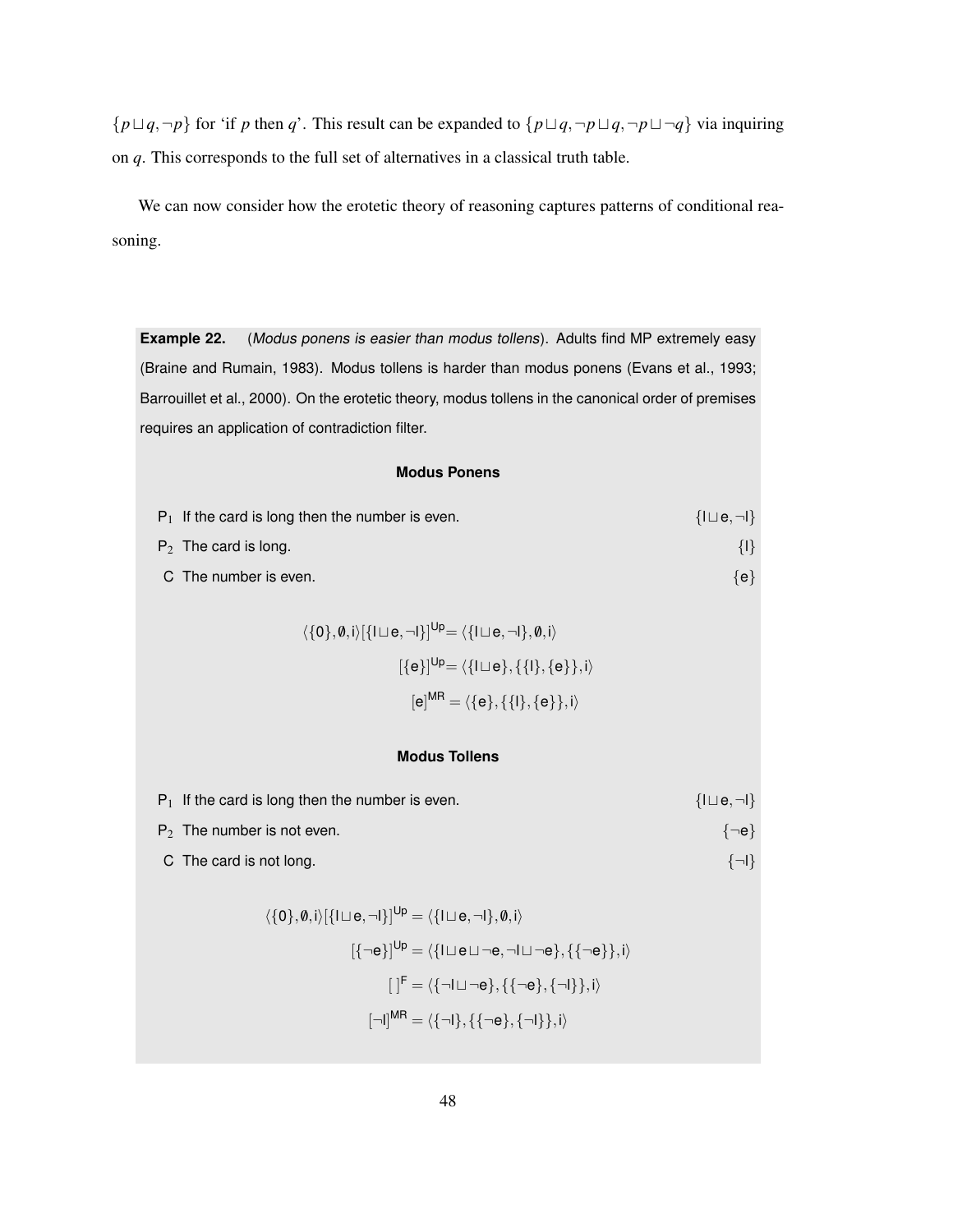In a way entirely parallel to the case of disjunctive syllogism, the present account also captures that modus tollens becomes easier if the negative premise is encountered before the conditional [\(Girotto et al., 1997\)](#page-159-1).<sup>[23](#page-57-0)</sup>

In defining the supposition operation, we noted that we were ruling out suppositions that are already established to be false since this would involve a different and more sophisticated kind of reasoning. Since we have used this definition of supposition to define a semantics for "if", we immediately get a linguistic upshot. It has been noted in the linguistics and psychology literature that the use of an indicative conditional is highly infelicitous if the antecedent is established to be false [\(Stalnaker,](#page-164-1) 1975; [von Fintel,](#page-158-4) 1999; [Gillies,](#page-159-2) 2009; [Starr,](#page-164-0) forthcoming).

(10) Bob never danced. #If Bob danced, Leland danced.

As on Starr's analysis, the present account of conditionals makes the update procedure determined by the conditional undefined in this case, accounting for the infelicity.

From a psychological perspective, the fact that the conditional is undefined if the antecedent has been established to be false accounts for an interesting empirical observation. There is an asymmetry between the tasks of listing alternatives compatible with a conditional and the task of evaluating whether a conditional is true at various given scenarios. The difference has to do with how false antecedents are treated [\(Barrouillet et al., 2008\)](#page-157-4). People have no trouble listing cases in which the antecedent is false if they are given a conditional and are asked to list alternatives that conform to the conditional [\(Barrouillet and Lecas, 1998\)](#page-157-5). However, if subjects are given scenarios and then asked if a conditional is true in those scenarios, they will omit false-antecedent cases [\(Evans et al., 1993\)](#page-158-3).

Philosophers as well as psychologists have pointed out that it is important to capture the fact that so-called "material antecedent" inferences are not intuitive to people [\(Starr,](#page-164-0) forthcoming; [Oaksford](#page-163-2) [and Chater,](#page-163-2) 2007), in other words examples like the following seem wrong:

<span id="page-57-0"></span><sup>&</sup>lt;sup>23</sup>The issue of what we look to for potential falsifiers of a conditional comes up in the famous Wason card selection task [\(Wason, 1968\)](#page-165-1) that much of the literature on reasoning with conditionals focuses on. Considerably more space would be needed to bring this task within the domain of the erotetic theory, since it involves quantification (a much harder fragment to cover with the degree of precision we aspire to here), as well as a more complex task for the participants than the "what, if anything, follows?" questions we are primarily addressing.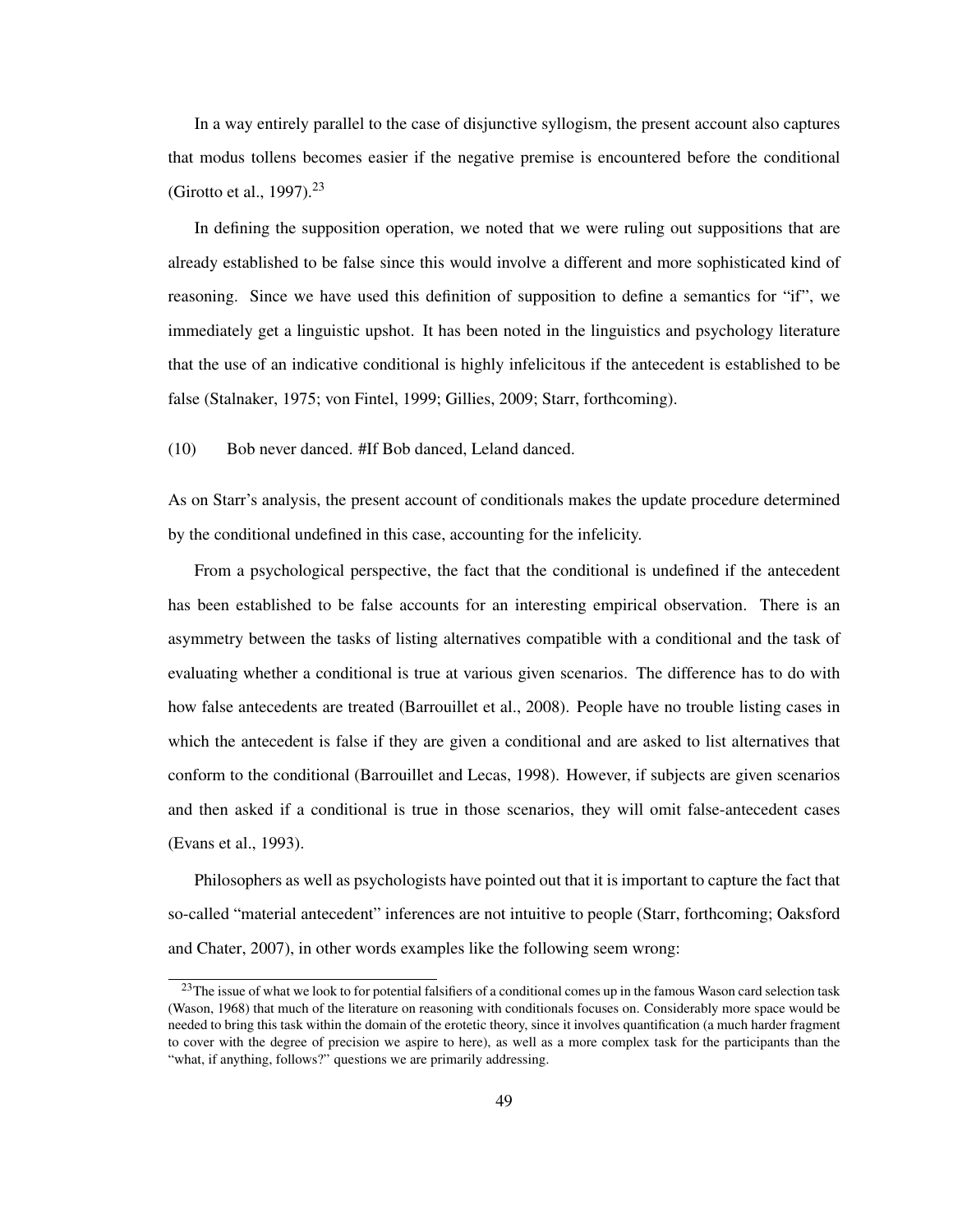(11) Bob did not dance. Therefore, if Bob danced then he will become President.

Our proposal blocks these inferences. A conditional conclusion is not interpretable if the antecedent is taken by the hearer to be false; the update procedure is undefined in this case. Probabilistic approaches like [Oaksford and Chater](#page-163-2) [\(2007\)](#page-163-2) would also block this inference, but, in virtue of having a probability-based semantics for "if . . . then", they also block various other inferences, which [Starr](#page-164-0) (forthcoming) has argued should not be blocked for relevant interpretations of "if . . . then". The issues are delicate and most likely there are multiple possible interpretations for various "if . . . then" sentences that would yield different inference patterns. For example, there plausibly are "habitual" interpretations that may be captured by something like Stenning and van Lambalgen's nonmonotonic logic proposal [\(Stenning and van Lambalgen, 2008a\)](#page-164-2), like the following:

(12) If the match is struck, it lights.

From this, we would not conclude that if the match is struck and it is wet, it will light. On the present account, this would have to be concluded. However, it is not obvious that the interpretation of "if . . . then" at issue in this example is the same that is at issue in the examples we have been primarily concerned with. One might argue that in (12) we are giving the conditional a "habitual" interpretation that is absent in the other cases. The potential for multiple interpretations here means that there is room for multiple complementary theories. That said, there are two interesting benefits for the present proposal on reasoning with conditionals that we will now turn to.

One advantage of our proposal comes from empirical data on novel illusory inference from a disjunctive premise to a conditional conclusion that previous accounts do not seem to capture.

#### **Example 23.**

| $P_1$ John and Mary will come to the party, or Bill and Sue will.                                | $\{j \sqcup m, b \sqcup s\}$ |  |
|--------------------------------------------------------------------------------------------------|------------------------------|--|
| C If John comes to the party, then Mary will come as well.                                       | $\{j \sqcup m, \neg j\}$     |  |
| We propose that reasoners would take it that they can conclude the conditional if by supposing   |                              |  |
| the antecedent and updating with the premise, they can arrive at the conditional. It is not      |                              |  |
| surprising that evaluating whether a conditional conclusion follows would prime reasoners to use |                              |  |
| supposition, since the operations involved in making suppositions are integral to the linguistic |                              |  |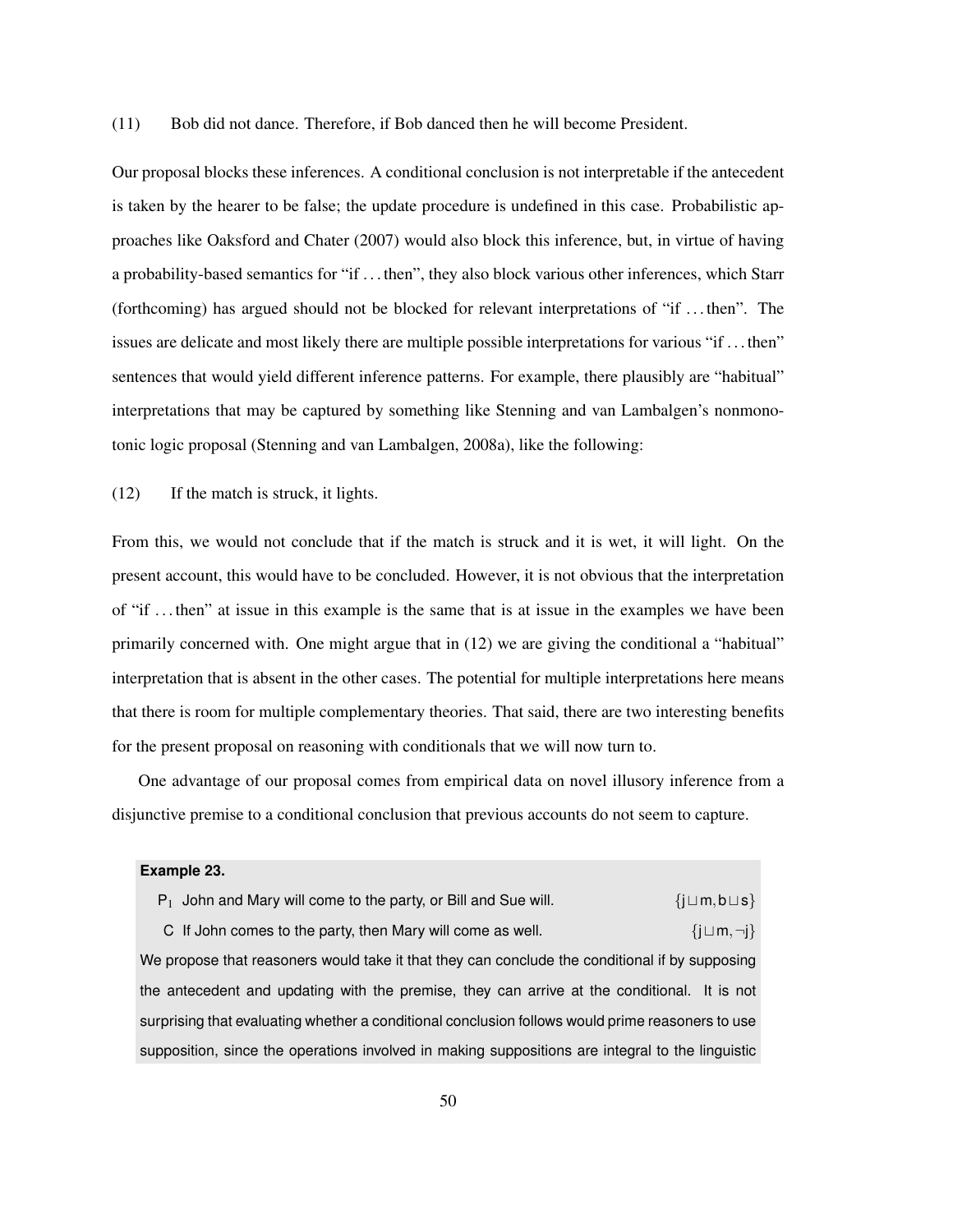meaning of the indicative conditional on our analysis (NB: the same reasoning strategy also yields non-fallacious conditional transitivity inferences, see supplementary example [36\)](#page-153-0).

$$
\langle \{0\}, \emptyset, i \rangle [\{j \sqcup m, b \sqcup s\}]^{Up} = \langle \{j \sqcup m, b \sqcup s\}, \emptyset, i \rangle
$$

$$
[\{j\}]^{Sup} = \langle \{j \sqcup m\}, \{\{j\}, \{m\}\}, \langle \emptyset, i, \{\{j\}\} \rangle \rangle
$$

$$
[m]^{MR} = \langle \{m\}, \{\{j\}, \{m\}\}, \langle \emptyset, i, \{\{j\}\} \rangle \rangle
$$

$$
[ ]^{Dep} = \langle \{j \sqcup m, \neg j\}, \emptyset, i \rangle
$$

In an experiment similar to that of [Johnson-Laird and Savary](#page-161-1) [\(1999\)](#page-161-1) using an online survey conducted, we asked participants yes/no questions about whether various inferences followed from sets of statements. We found that all of our 20 participants endorsed the illusory inference from the disjunctive premise to the conditional conclusion. Overall performance on control problems was significantly better. The subset of 13 participants with perfect performance on all control problems still uniformly endorsed the fallacious inference. All illusory and control problems in the experiment as well as proportions of responses can be found in supplementary example [31.](#page-147-0)

A further advantage of our proposal is that it captures a linguistic connection between questions and conditionals. Perhaps unsurprisingly, given the importance questions play in our theory, the present analysis is the only one beside [Starr](#page-164-0) (forthcoming) — the latter a purely semantic analysis without its own motivation in empirical reasoning data — that can account for the observation that *if*-clauses can both introduce a conditional and serve as the content clause of a question [\(Harman,](#page-160-2) [1979;](#page-160-2) [Haiman, 1978\)](#page-160-3). Consider:

- (13) a. If Jack danced, the music must have been good.
	- b. John asked if Jack danced.

The question entertained in (13b) corresponds to the set of alternatives  $\{d, \neg d\}$ , following the standard [Hamblin](#page-160-4) [\(1958\)](#page-160-4) account of the semantics of questions discussed earlier. So what is the contribution of the *if*-clause? We can simply take it that in cases like (13b), where there is no *then*-clause,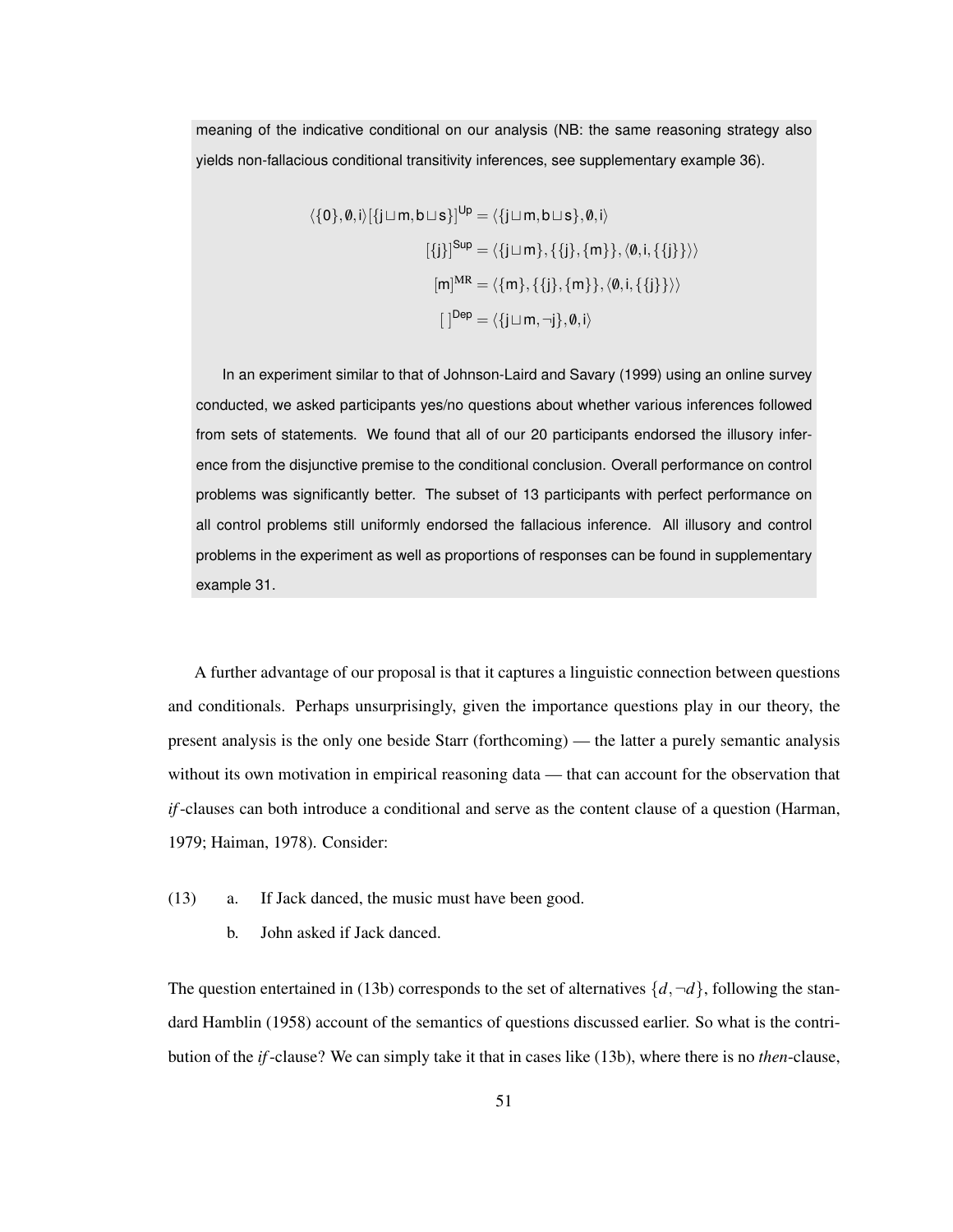the relevant argument in the conditional-as-supposition analysis is the null nucleus  $\{0\}$ .

$$
\|if \varphi\|^{\mathfrak{D}} = \Gamma, \text{ such that } \mathfrak{D}[\|\varphi\|^{\mathfrak{D}}]^{\text{Sup}}[\{0\}]^{\text{Up}}[\ ]^{\text{Dep}} = \langle \Gamma, B, i \rangle
$$

Now, updating with the null nucleus does not change anything, so we can leave it out. Alternatively, we could attribute the entire update operation sandwiched between the suppose and depose procedures to the linguistic contribution of the then-clause, which would just make the update operation "disappear" if there is no then-clause. Both avenues yield the following result:

**Definition 21 (If).**  $\|if \varphi\|^{\mathfrak{D}} = \Gamma$ , such that  $\mathfrak{D}[\|\varphi\|^{\mathfrak{D}}]^{\text{Sup}}[\]^{\text{Dep}} = \langle \Gamma, B, i \rangle$ 

Thus,  $\|\text{if Jack danced}\|^{\mathfrak{D}} = \{d, \neg d\}$ , and it falls out of our account of the conditional that *if* without a *then*-clause contributes a question.

With the core fragment and the supposition operator, we now have enough machinery to prove that the erotetic theory of reasoning allows for a reasoning strategy that is classically sound and complete. This is done in Appendix [A.](#page-131-0)

#### 2.2.6 Conclusion: Questions make us rational

We have proposed a new theory of reasoning based on the erotetic principle in [\(1\)](#page-14-0).

#### [\(1\)](#page-14-0) The erotetic principle

*Part I* — Our natural capacity for reasoning proceeds by treating successive premises as questions and maximally strong answers to them.

*Part II* — Systematically asking a certain type of question as we interpret each new premise allows us to reason in a classically valid way.

We showed how the erotetic theory of reasoning derives a large number of naive reasoning patterns described in the literature based on a dynamic update procedure that implements the principle in [\(1\)](#page-14-0). The theory accomplishes this while resorting to interpretations independently motivated in the linguistic and philosophical literatures.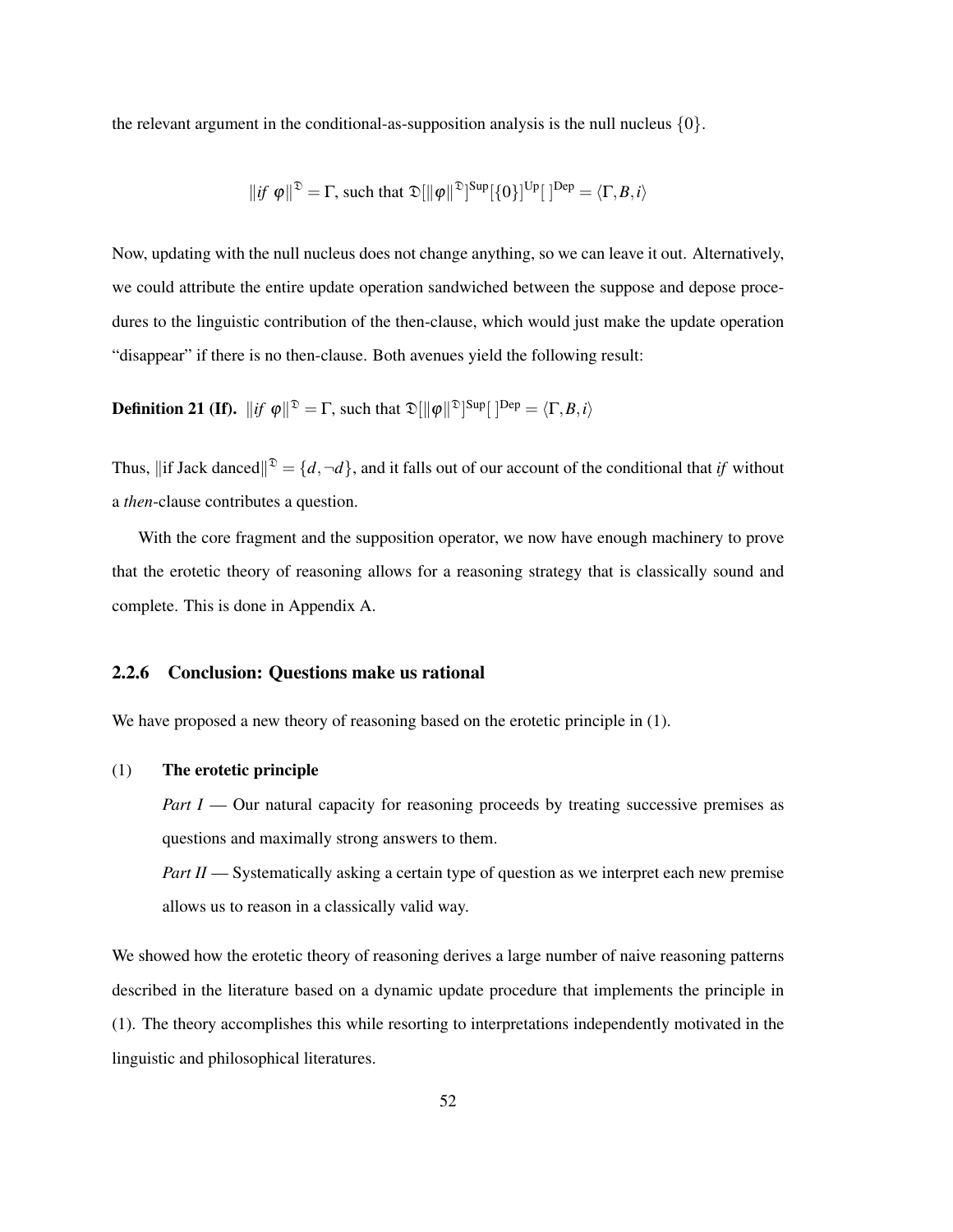We argued that the erotetic theory of reasoning accounts addresses two of the key problems for a theory of reasoning: The first problem was to account for the various systematic divergences from standards of classical correctness in naive reasoning that have been observed experimentally. The second concerned how our natural reasoning capacity can make it possible to learn how to reason correctly by classical standards.

With the formal framework of the erotetic theory, we can explore more seriously the potential for connections between semantics as studied in linguistics and philosophy and the empirical psychology of reasoning. As noted above, dynamic approaches to interpretation were independently proposed in psychology [\(Johnson-Laird and Stevenson, 1970\)](#page-161-2) on the one hand, and in linguistics [\(Karttunen, 1976;](#page-162-2) [Heim, 1982\)](#page-160-5) and philosophy [\(Kamp, 1981\)](#page-162-3) on the other, but have heretofore been developed in parallel without any significant connection between psychology and linguistics/philosophy. It is also an interesting development that the natural analysis of suppositional reasoning on the erotetic theory yielded an account of the semantics of the indicative conditional that is similar in important ways to an account recently defended on purely linguistic and philosophical grounds [\(Starr,](#page-164-0) forthcoming). A formally rigorous approach to reasoning with mental models as presented with the erotetic theory makes it possible to find independent motivation for various operators that can be used for such accounts. For example, the machinery used to analyze the conditional was independently motivated by the need to make sense of how we can use suppositions to aid reasoning that does not involve conditional premises. Moreover, within a theory of reasoning, which is not limited to reasoning with verbal premises [\(Bauer and Johnson-Laird, 1993\)](#page-157-6), the very notion of a representation of discourse that is independent from linguistic meaning is motivated.

The key proposal of the erotetic theory of reasoning is that the peculiar patterns of naive reasoning are due to the default system for reasoning treating successive premises as questions and answers. Our natural capacity for reasoning does not have its peculiar features because it aims at quasi-approximations of classically valid reasoning. Rather, the system aims at answering questions. What is remarkable is that this endowment provides resources that support the discovery of a reasoning strategy that in fact allows us to reason with classical validity. Questions, in a particular way we made precise in this chapter, make us rational.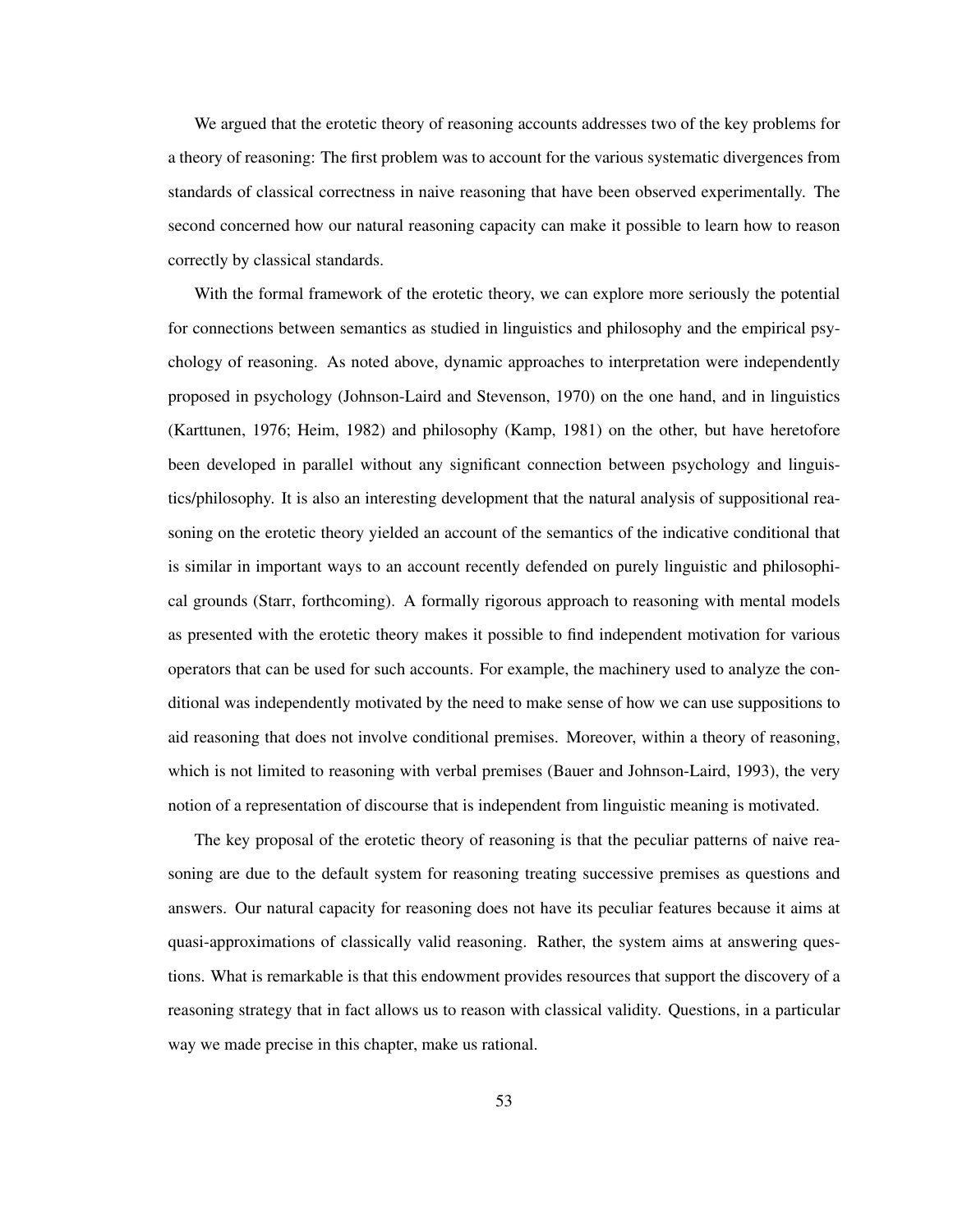# Chapter 3

# Scalar implicature in propositional reasoning

### 3.1 Introduction

Psychological accounts of human inference-making behavior for the most part consider that behav-ior to be shedding a direct light on our general-purpose reasoning faculty.<sup>[24](#page-62-0)</sup> Mental model theory [\(Johnson-Laird, 1983\)](#page-161-3), heuristics and biases [\(Tversky and Kahneman, 1974\)](#page-165-2), and probabilistic theories of reasoning [\(Oaksford and Chater, 2007\)](#page-163-2) are all examples of this kind of program for the study of reasoning. So is the erotetic theory of reasoning just presented in Chapter [2.](#page-14-1)

In this chapter, I outline an alternative source for at least some of our failures of reasoning: an interpretation-based account of some reasoning failures. On an interpretation-based view, "failures of reasoning" is a misnomer, at least for a representative class of attractive but fallacious inference patterns. Rather than being the product of classically unsound general-purpose reasoning mechanisms, some of the "mistakes" we make in fact arise from more complex interpretive processes

<span id="page-62-0"></span> $24$ There are exceptions to this tendency. The ones I am familiar with are cases where specific classes of well-known inference-making behavior (often simply specific data points) are explained away with recourse to interpretive mechanisms. For example, in the literature on the conjunction fallacy (discussed in some depth in Chapter [4\)](#page-101-0), [Dulany and](#page-158-5) [Hilton](#page-158-5) [\(1991\)](#page-158-5) rather carefully consider the contribution of pragmatic processes to the fallacy, while [Hertwig and Gigeren](#page-160-6)[zer](#page-160-6) [\(1999\)](#page-160-6) consider even more narrowly semantic alternative accounts of the phenomenon. What is lacking, to the best of my knowledge, is a framework for the study of reasoning that considers the possible effects of interpretive processes *first*, in an entirely systematic fashion.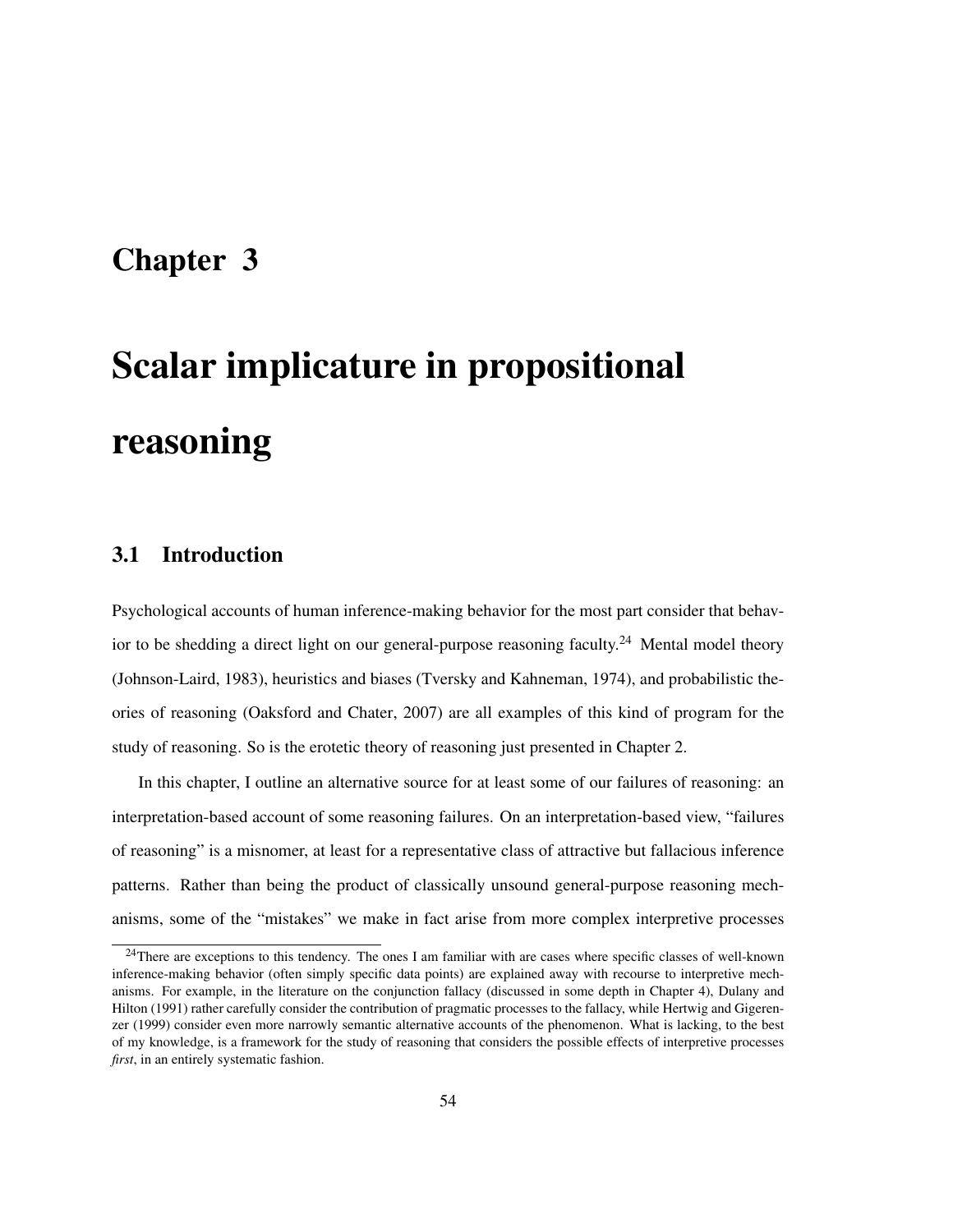than meet the eye. Specifically, I show how *illusory inferences from disjunction* [\(Johnson-Laird and](#page-161-1) [Savary, 1999;](#page-161-1) [Walsh and Johnson-Laird, 2004\)](#page-165-0), can be accounted for if we assume a classically sound reasoning module that acts upon the pragmatically strengthened meaning of premises, rather than on their literal meaning. Schematically, the illusory inference from disjunction is a conclusion of *b* from the premises  $(a \land b) \lor (c \land d)$  and *a*. This inference is fallacious, as it is proved invalid at a world where *a*, *c*, and *d* are true but *b* is false.

The account I give here is in sharp contrast with accounts of the same phenomena from psychology, which assume simple interpretive processes feeding a reasoning module specially tailored to give rise to the observed non-classical inference patterns. The interpretation-based account also makes strong predictions, distinct from the predictions of its reasoning-based competitors from psychology. These clear predictions allow for a novel experimental paradigm to be sketched, which aims at comparing the two classes of theories. I show how in principle we will be able to test these predictions and decide which kind of account (reasoning-based or interpretation-based) is right for which classes of fallacies.

#### Compelling fallacies and repugnant validities in an interpretation-based approach

It is useful to distinguish between two broad ways in which human reasoning can fail. First, we can fall prey to *compelling fallacies*. Compelling fallacies are classically invalid inference patterns that reasoners often accept. To begin with a simple and well-known example, consider the fallacy of affirming the consequent, accepted by approximately 75% of subjects in a study by [Barrouillet](#page-157-3) [et al.](#page-157-3) [\(2000\)](#page-157-3).

- <span id="page-63-0"></span>(14)  $P_1$ : If the card is long then the number is even.
	- *P*<sub>2</sub>: The number is even.
	- Concl.: The card is long.

Under the assumption that  $P_1$  is interpreted as a simple conditional, rather than a biconditional, the inference in (14) is fallacious. It is consistent with both premises that the card not be long, and therefore the conclusion does not follow. Notice that this assumption about interpretation is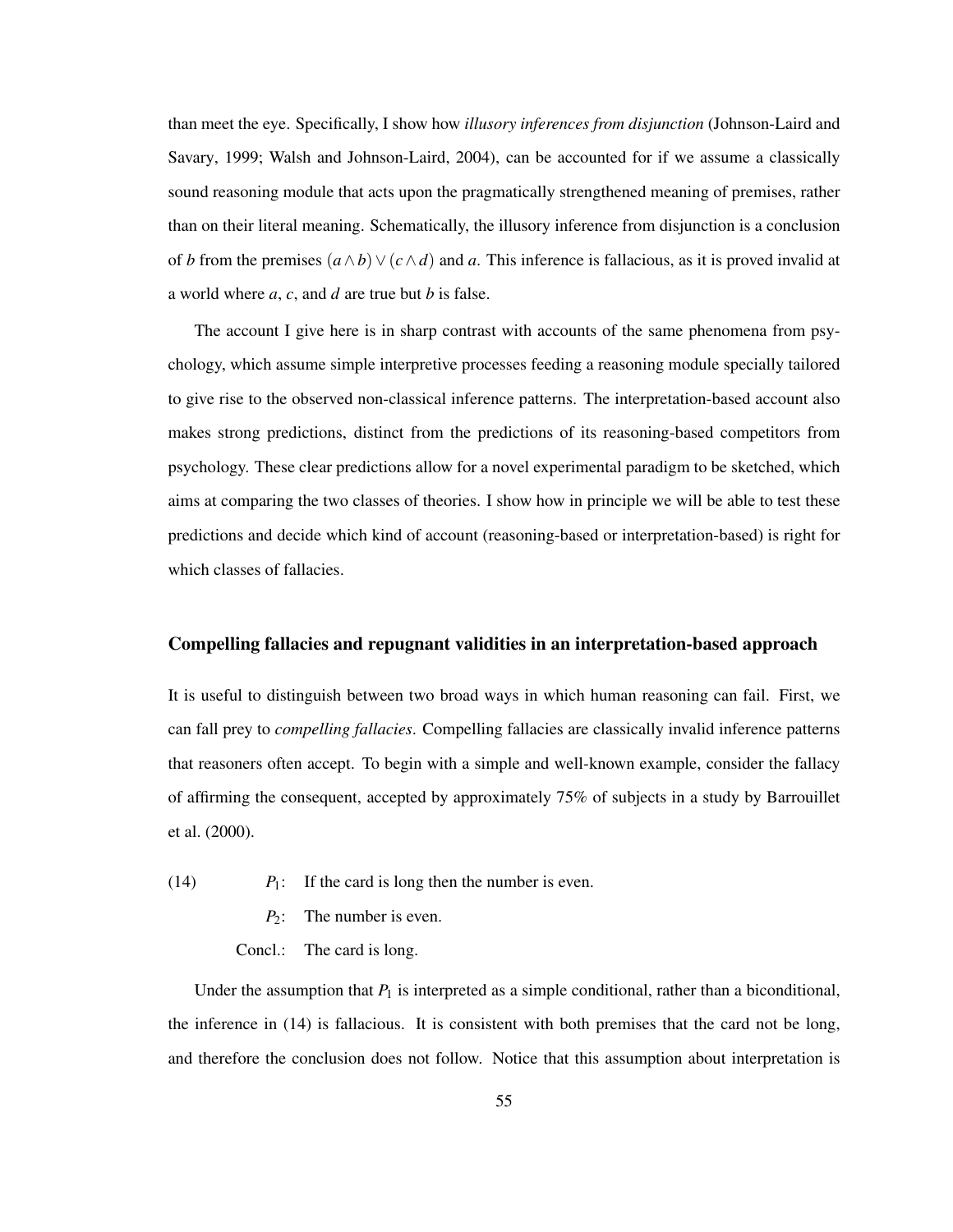crucial: if  $P_1$  is interpreted as a biconditional, then the inference does follow. Insofar as we can independently motivate the hypothesis that  $P_1$  is in fact interpreted biconditionally, the inference pattern in (14) lends itself to a simple explanation consonant with an interpretation-based program for failures of reasoning. Unsurprisingly, the fallacy of affirming the consequent has in fact received analyses in the spirit this program. For example, [Horn](#page-161-4) [\(2000\)](#page-161-4) discusses several historic accounts of the interpretive move from 'if' to 'if and only if' in terms of pragmatic strengthening. Using insights from recent work in formal pragmatics, the account can be simplified as follows.

There is ample evidence for the existence of exhaustification or strengthening operations in natural languages.<sup>[25](#page-64-0)</sup> These operations perform a job very close to what lexical items like English 'only' do.<sup>[26](#page-64-1)</sup> For example, in question answering, it is well established that term answers are most naturally interpreted exhaustively. In what follows, SMALL CAPS indicate focused material.

(15) Q: Which professors does John like? A: Mary. *Interpretation:* "John only likes MARY."

The pragmatically strengthened interpretation of an utterance can also be viewed as the result of an exhaustification operation, applying to the literal meaning of the utterance. As with the case of term answers, a paraphrase with *only* can help illustrate this intuition:

(16) a. John likes some of his professors.

*Implicature:* John does not like all of his professors.

b. John only likes SOME of his professors.

*Entailment:* John does not like all of his professors.

<span id="page-64-0"></span><sup>25</sup>I will remain largely tacit about the issue of whether exhaustification/strengthening operations are performed by (covert) *operators* part of the some level of syntactic representation, or whether these operations can be seen as the workings of a global strengthening mechanism with no corresponding operators in the syntax. The issue will in fact turn out to be immaterial for the reasoning data discussed here, though in principle it may bear on extensions of the interpretation-based theory to other reasoning data.

<span id="page-64-1"></span><sup>26</sup>There are important differences. Most notably, while 'only' *presupposes* its prejacent (the proposition expressed by the sentence without 'only'), exhaustification/strengthening operations merely *assert* it. Since I move from this informal illustration with 'only' to a fully spelled-out neo-Gricean account of pragmatic strengthening shortly, it is safe to ignore this fact about 'only' for now.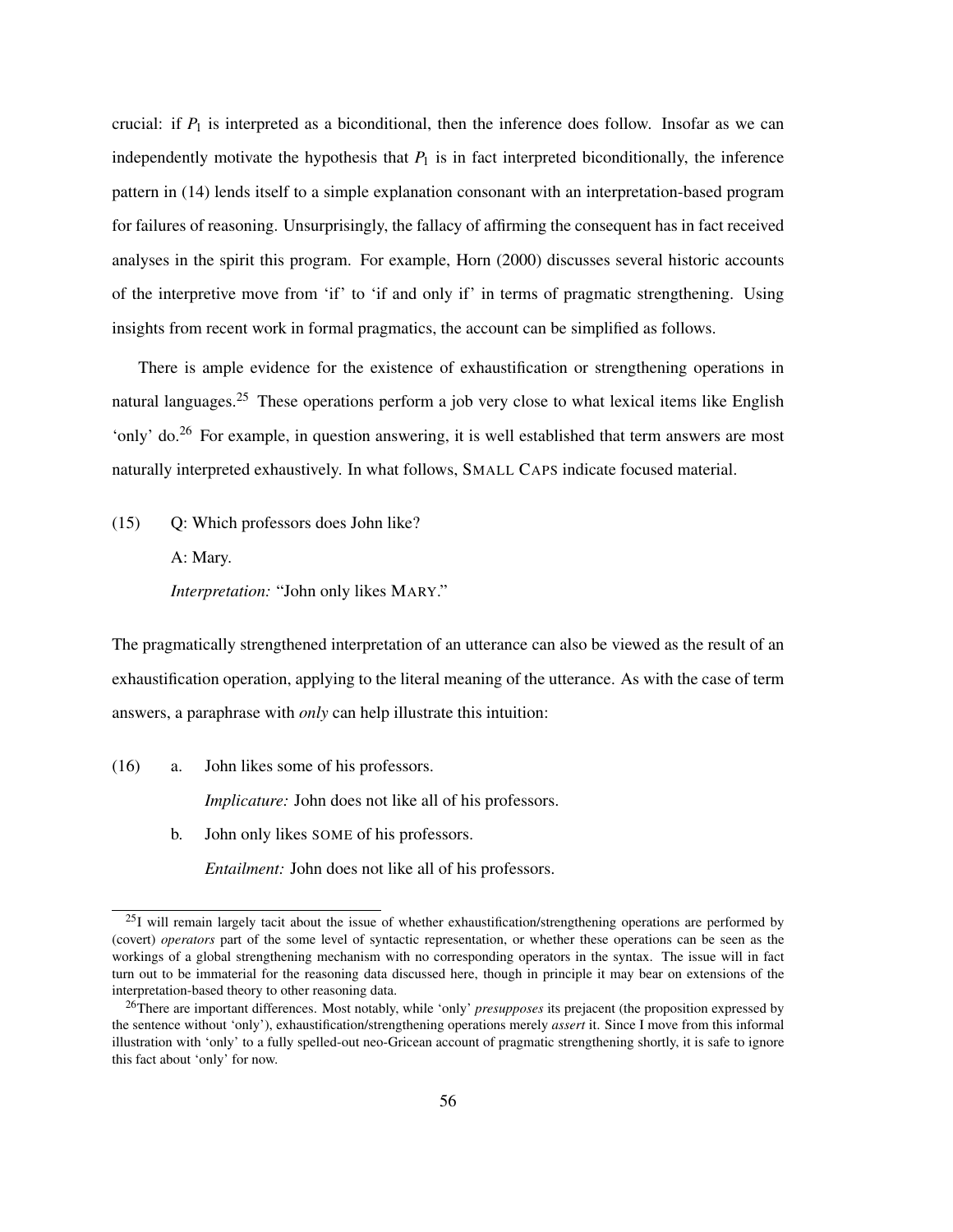Suppose now that an exhaustification operation analogous to *only* applies to the conditional premise *P*<sup>1</sup> of [14,](#page-63-0) returning its pragmatically strengthened interpretation. The exhaustive interpretation of (17a) would be as in (17b). Conjoining the literal meaning (17a) with the strengthened (17b) then gets us the interpretation in (17c) for the first premise of [\(14\)](#page-63-0).

- (17) a. If the card is long then the number is even.
	- b. *Only* if the card is long is the number even.
	- c. If, and only if, the card is long is the number even.

If (17c), rather than (17a), is the interpretation of the first premise of [\(14\)](#page-63-0), then [\(14\)](#page-63-0) is in fact classically valid. There is no fallacy, no failure of reasoning.<sup>[27](#page-65-0)</sup>

This account of affirming the consequent is a clear and important precursor to the approach I give later in this chapter. Unfortunately, to the best of my knowledge, work from within linguistic semantics on this topic is scarce and has focused entirely on a small number of fallacies discussed in philosophy and rhetoric, mostly related to inferences involving conditionals, whose existence schol-ars have been aware of since classical antiquity.<sup>[28](#page-65-1)</sup> Clearly, a viable interpretation-based program for the study of reasoning failures must extend to the more sophisticated reasoning data discussed today in the psychology of reasoning.

The sizable body of reasoning research conducted by psychologists since the 1960's has produced examples of fallacious inferences far more complex than the example of affirming the consequent in (17). This chapter focuses on the illusory inference from disjunction, exemplified in (18), and accepted by approximately 80% of subjects in an experiment by [Walsh and Johnson-Laird](#page-165-0) [\(2004\)](#page-165-0).

<span id="page-65-0"></span> $27$ There is, of course, still room for a normative perspective on human inference making. But interpretation-based accounts of "failures of reasoning" in this spirit suggest a shift in focus for normative enterprises. If this view is right, then at least *some* fallacies are the result of misunderstandings in interpretation, rather than mistakes in general-purpose reasoning. Reasoners are accommodating the existence of communicative intentions and therefore computing implicatures in contexts that *normatively* ought not to be considered communicative contexts. Concretely, subjects in a standard reasoning experiment assume that the linguistically presented reasoning problems they are given are the utterances of some speaker with communicative intentions, making it legitimate for subjects to calculate implicatures for reasoning problems.

<span id="page-65-1"></span><sup>&</sup>lt;sup>28</sup> Semanticists have generally not studied systematically relevant data from psychology, but the converse is also largely true: work on fallacies from psychology tends to assume that interpretive processes are either self-evident or inconsequential. A notable exception is the work of [Stenning and van Lambalgen](#page-164-2) [\(2008a\)](#page-164-2), who combine the methodologies and data of psychology with a deep understanding of non-classical logics and a serious concern for issues of interpretation.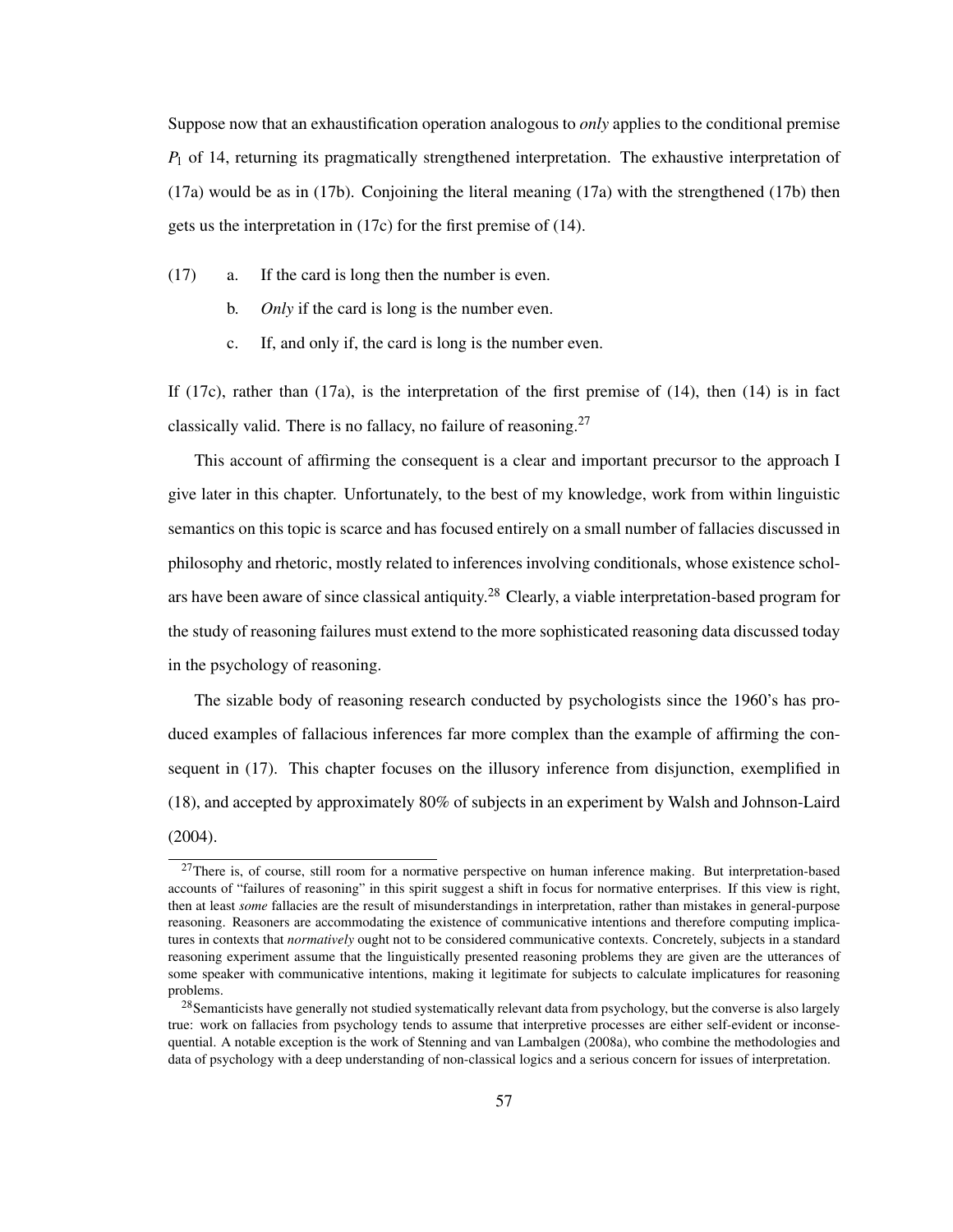(18)  $P_1$ : Either Jane is kneeling by the fire and she is looking at the window or otherwise Mark is standing at the window and he is peering into the garden.

- *P*<sub>2</sub>: Jane is kneeling by the fire.
- Concl.: Jane is looking at the window.

The inference in (18) is fallacious: suppose Jane is kneeling by the fire but *not* looking at the window, while Mark is both standing at the window and peering into the garden. This situation would model both premises but falsify the conclusion.

It is useful to abstract away from the specific content given in (18) and consider the schema behind this inference, given in a standard propositional language.<sup>[29](#page-66-0)</sup> The second premise and the conclusion have trivial propositional analyses, but  $P_1$  might be interpreted as an inclusive or an exclusive disjunction. The two options are given as  $P_1$  and  $P'_1$  in (19).

(19) 
$$
P_1
$$
:  $(a \wedge b) \vee (c \wedge d)$   $P'_1$ :  $(a \wedge b \wedge \neg (c \wedge d)) \vee (c \wedge d \wedge \neg (a \wedge b))$   
\n $P_2$ :  $a$   
\nConcl.:  $b$ 

Notice that either choice of  $P_1$  or  $P'_1$  as the interpretation arrived at by subjects in Walsh and Johnson-Laird's (2004) study results in an invalid inference pattern. Both inferences schematized in (19) are falsified at a model making *a*, *c*, and *d* true, but *b* false. Thus, and unlike the case of affirming the consequent in (18), the illusory inference from disjunction lacks an obvious interpretation-based account. This inference pattern will be the focus of section [3.3.2,](#page-76-0) where I show that in fact such an account follows surprisingly from largely uncontroversial assumptions about scalar implicature.

Compelling fallacies like the two just exemplified must be distinguished from another kind of failure of reasoning: *repugnant validities*. Repugnant validities are classically valid inference

<span id="page-66-0"></span><sup>&</sup>lt;sup>29</sup>[Walsh and Johnson-Laird](#page-165-0) [\(2004\)](#page-165-0) took care to ensure that the attractiveness of the pattern in (18) was not merely due to the close internal affinity within the contents of each disjunct—each disjunct being about the same person. Walsh and Johnson-Laird tested every permutation of the atomic (propositional) sentences in *P*<sup>1</sup> of (18), in particular the variant of (18) where each disjunct of  $P_1$  contains a conjunction whose conjuncts are about different actors. For example: "Either Jane is kneeling by the fire and Mark is standing at the window or otherwise Jane is looking at the TV and Mark is peering into the garden." They also tested examples with four distinct actors. They found a gradual decline in acceptance rates as the number of actors was increased (from only one actor to four distinct actors). However, the difference was only reliable between the one-actor problems (which I do not discuss in this chapter) and the four-actor problems.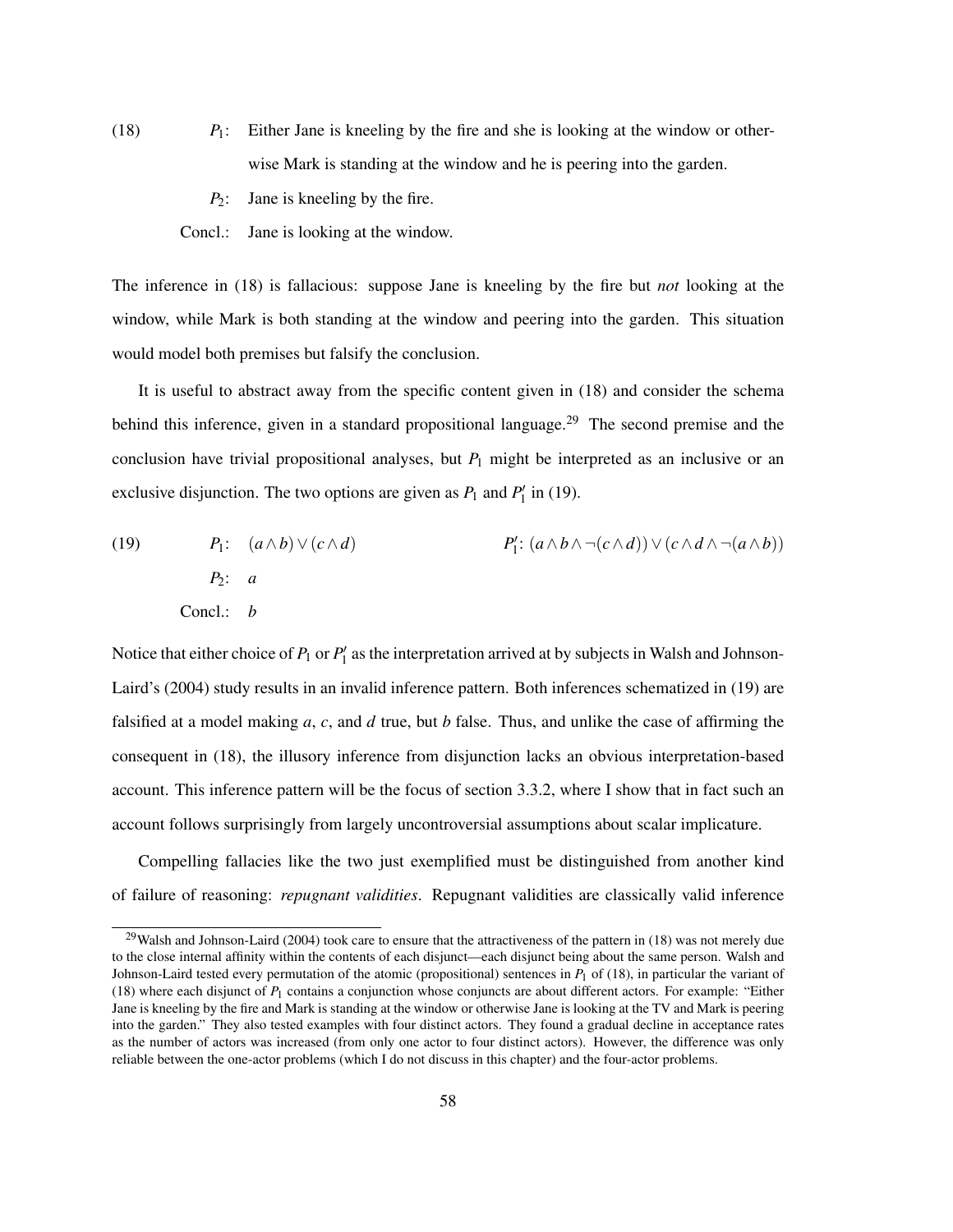patterns that reasoners often reject. For example, disjunction introduction, exemplified in (20), is notoriously hard to accept [\(Braine et al., 1984\)](#page-158-0).

(20)  $P_1$ : The card is long.

Concl.: The card is long or the number is even.

Perhaps more surprisingly, *modus tollens* (21) has an appreciably lower acceptability rate than *modus ponens* [\(Evans et al., 1993;](#page-158-3) [Girotto et al., 1997\)](#page-159-1).

- (21)  $P_1$ : If the card is long then the number is even.
	- *P*<sub>2</sub>: The number is not even.
	- Concl.: The card is not long.

A complete interpretation-based account of reasoning failures must either extend naturally to repugnant validities or provide a principled explanation for its inability to account for them. While this chapter is exclusively about compelling fallacies, I conclude this section with a remark on the repugnant validity in (20).

The most promising interpretation-based route to explaining compelling fallacies is the phenomenon of scalar implicature, but repugnant validities might require explanations using other elements of pragmatics. For example, resistance to disjunction introduction (20) receives a rather straightforward account purely in terms of primary implicatures (see section [3.2.2](#page-69-0) for a discussion of primary implicatures and their relation to scalar implicatures). By virtue of being a disjunction, the conclusion of (20) prompts an ignorance implicature to the effect that the "speaker" of the sentence is not in a position to assert either of the disjuncts. In particular, the "speaker" is not in a position to assert that the card is long. However, the proposition that the card is long is in fact asserted in the premise of (20). Consequently, the sequence Premise–Conclusion in (20) would be extremely infelicitous in a conversational context, given the primary implicatures of the conclusion.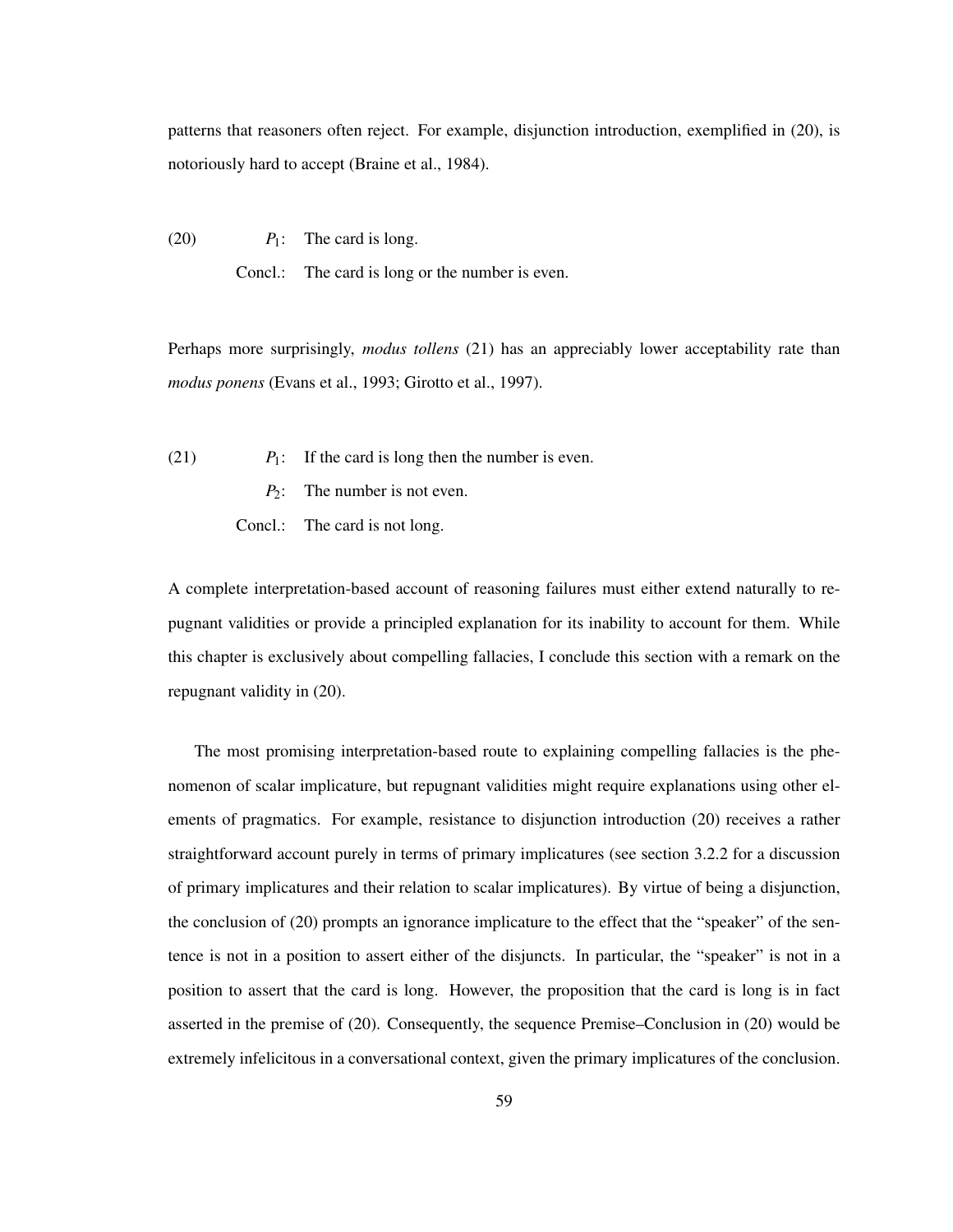## 3.2 Toward an interpretation-based account of reasoning failures

In this section, I define basic desiderata for interpretation-based accounts, focusing on the role of implicatures.

#### 3.2.1 Central components of an interpretation-based account

In the most general sense, an interpretation-based theory of our failures of reasoning has the following three central ingredients.

- 1. Commitments with respect to *literal* linguistic content presumably a unidimensional classical semantics, though nothing in the theory will hinge on this null hypothesis.
- 2. A mechanism for enriching (strengthening) the literal content in a way that
	- (a) assigns to each premise the interpretation required to get the observed reasoning patterns as a product of a classically sound reasoning module,
	- (b) can be independently motivated as a plausible interpretation of the premises by purely linguistic criteria, and
	- (c) introduces no mischief into extant accounts of enriched, non-literal meaning.
- 3. Basic commitments about reasoning processes—how do reasoners go about checking whether something follows from a set of premises?

In many if not most cases, and certainly for the data points discussed in this chapter, the crux of any interpretation-based proposal is ingredient two above: the mechanism for strengthening con-tent.<sup>[30](#page-68-0)</sup> I propose what I take to be the most natural move: to build a theory of reasoning failures based on independently motivated accounts of scalar implicatures. In an *implicature*-based theory, component two above is most naturally concretized as in (22).

<span id="page-68-0"></span><sup>&</sup>lt;sup>30</sup>Other classes of data may be susceptible to interpretation-based accounts where all or most of the "action" happens at the very first stage of interpretation, concerned with literal content. The interpretation-based analysis of the conjunction fallacy in Chapter [4](#page-101-0) of this dissertation crucially involves both the literal and the enriched interpretive stages.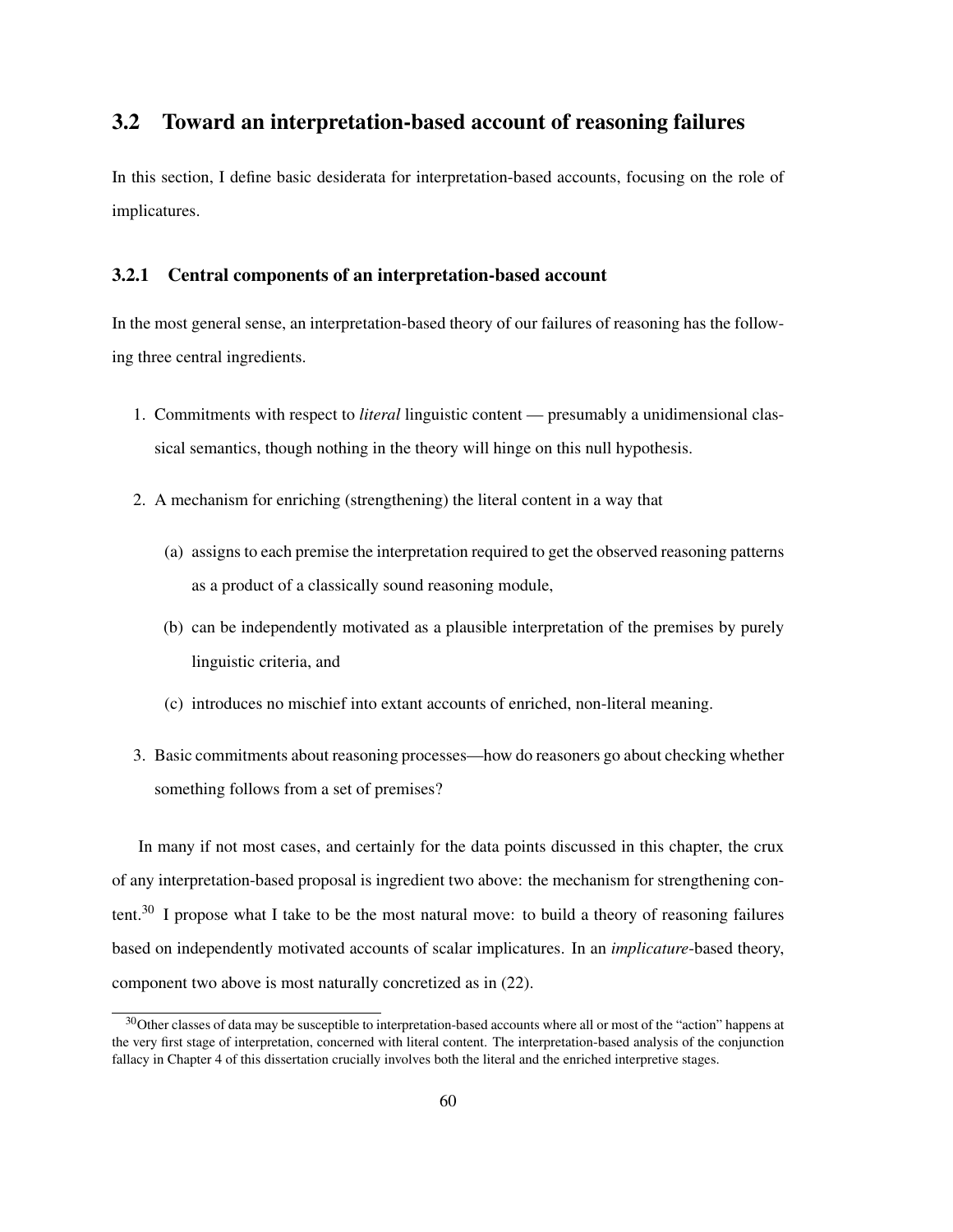# (22) Ingredient 2 of an interpretation-based theory, in the special case of a *(scalar) implicature*-based theory:

A theory of implicature that

- a. assigns to each premise the interpretation required to get the observed reasoning patterns,
- b. can provide compelling independent evidence that the interpretations obtained for a. are implicatures in the appropriate sense, and
- c. introduces no mischief into the account of implicatures that do not (obviously) bear on matters of reasoning failures.

These essential constraints on an implicature-based theory carve out a sizable space of possibilities. For example, nothing above helps us decide whether to opt for a theory of implicature operating at the global level (e.g. [Sauerland, 2004\)](#page-164-3) or one with enrichment operators that can be embedded in syntactic structure [\(Chierchia, 2004\)](#page-158-6). In what follows, I remain neutral about debates within the literature on implicature that do not seem (at the moment) to bear on the tenability of these theories as accounts of some reasoning failures.

#### <span id="page-69-0"></span>3.2.2 Sketching an implicature-based account

Since Grice's seminal work on implicature, we take it that conversational implicatures arise from processes of pragmatic reasoning on the part of the hearer of an utterance. It is customary to distinguish *primary implicatures* from *secondary implicatures*. Primary implicatures are conclusions about what the speaker *is not in a position to assert*; they are weak conclusions about the speaker's epistemic attitudes. Secondary implicatures, typically seen as deriving from primary implicatures via a strengthening procedure, are conclusions about what the speaker *believes to be false*.

Scalar implicatures are a certain kind of quantity implicatures (both primary and secondary) in which the hearer compares the speaker's utterance *S* to a certain class of statements that the speaker could have made but chose not to: those statements that result from substituting elements of *S* with members of their *scales*. The idea that (at least some) lexical items come with lexically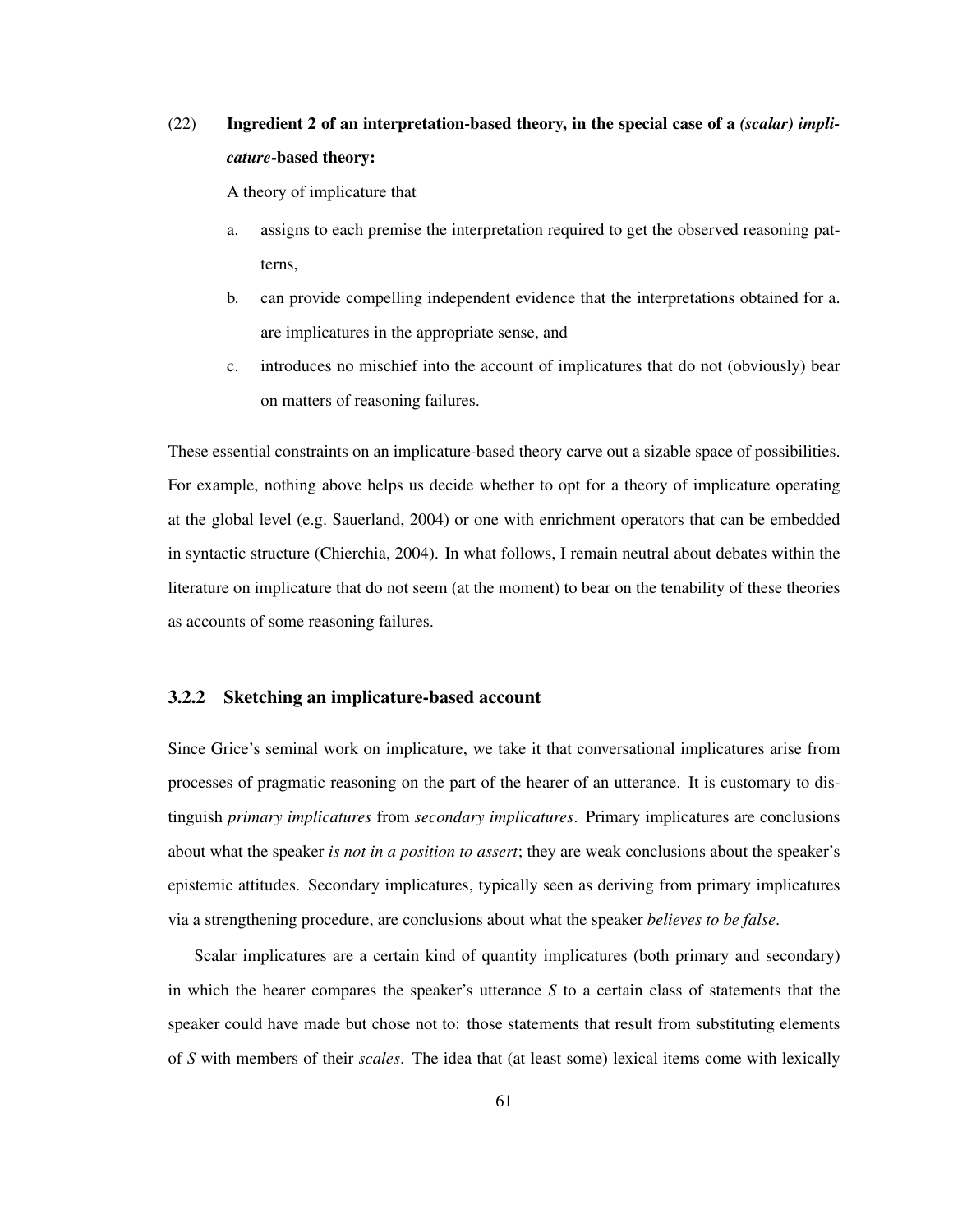stipulated scales was introduced by [Horn](#page-161-5) [\(1972\)](#page-161-5) to address the *symmetry problem* with Grice's original formulation of the process that calculates quantity implicatures. The traditional view of how scalar implicatures are calculated is as follows. When interpreting an utterance *S*, a hearer will

- 1. Compute the alternatives to *S*, by replacing scalar lexical items in *S* with elements of their scales.
- 2. Collect those propositions  $\varphi$  that are (1) alternatives to *S* and (2) stronger than *S* (that is,  $\varphi \models S$ but  $S \nvDash \varphi$ ). Call this set  $SA_S$  (for it is the set of stronger alternatives to *S*).
- 3. Compute *primary implicatures*: for each proposition  $\varphi \in SA_S$ , "the speaker does not believe (i.e. is not in a position to assert)  $\varphi$ ."
- 4. Compute *secondary implicatures*: assume that the speaker is opinionated, that is, for every (relevant)  $\varphi$  the speaker either believes  $\varphi$  or its negation. It follows by disjunctive syllogism that the primary implicatures can be strengthened from the form "the speaker does not believe  $\varphi$ " to the form "the speaker believes that  $\varphi$  is false."

For reasons we need not go into, Horn scales undergenerate, leaving out certain primary implicatures even in very simple cases, and certain secondary implicatures in more complex cases. Instead of appealing to Horn scales in step 1. above, I import the fundamentals of the theory of syntactically generated alternatives given by [Katzir](#page-162-4) [\(2007\)](#page-162-4) and [Fox and Katzir](#page-159-3) [\(2011\)](#page-159-3).

[Katzir](#page-162-4) [\(2007\)](#page-162-4) and [Fox and Katzir](#page-159-3) [\(2011\)](#page-159-3) propose to incorporate an appeal to judgments of complexity of the allowed substitutions. The intuition is that, while we want to allow for *p* to be an alternative to  $p \vee q$ , we do not want  $p \vee q$  to be an alternative to  $p^{31}$  $p^{31}$  $p^{31}$ . On this view, the difference between the two cases is that in the former we consider an alternative no more complex than the original sentence, while in the latter we consider an alternative more complex than the original sentence. If we somehow uniformly prevent more complex substitutions from being considered

<span id="page-70-0"></span><sup>&</sup>lt;sup>31</sup> [Sauerland](#page-164-3) [\(2004\)](#page-164-3) offers an alternative solution that maintains the notion of Horn scales. He proposes to add binary operators *L* and *R* as scale-mates of 'or' and 'and', where  $\varphi L \psi = \varphi$  and  $\varphi R \psi = \psi$ . It is difficult to deny that this is an inelegant solution, as there appears to be no good reason to say that the lexical items *L* and *R* thus defined are part of the lexicon of *any* natural language. Katzir's (2007) theory of alternatives altogether avoids these difficulties.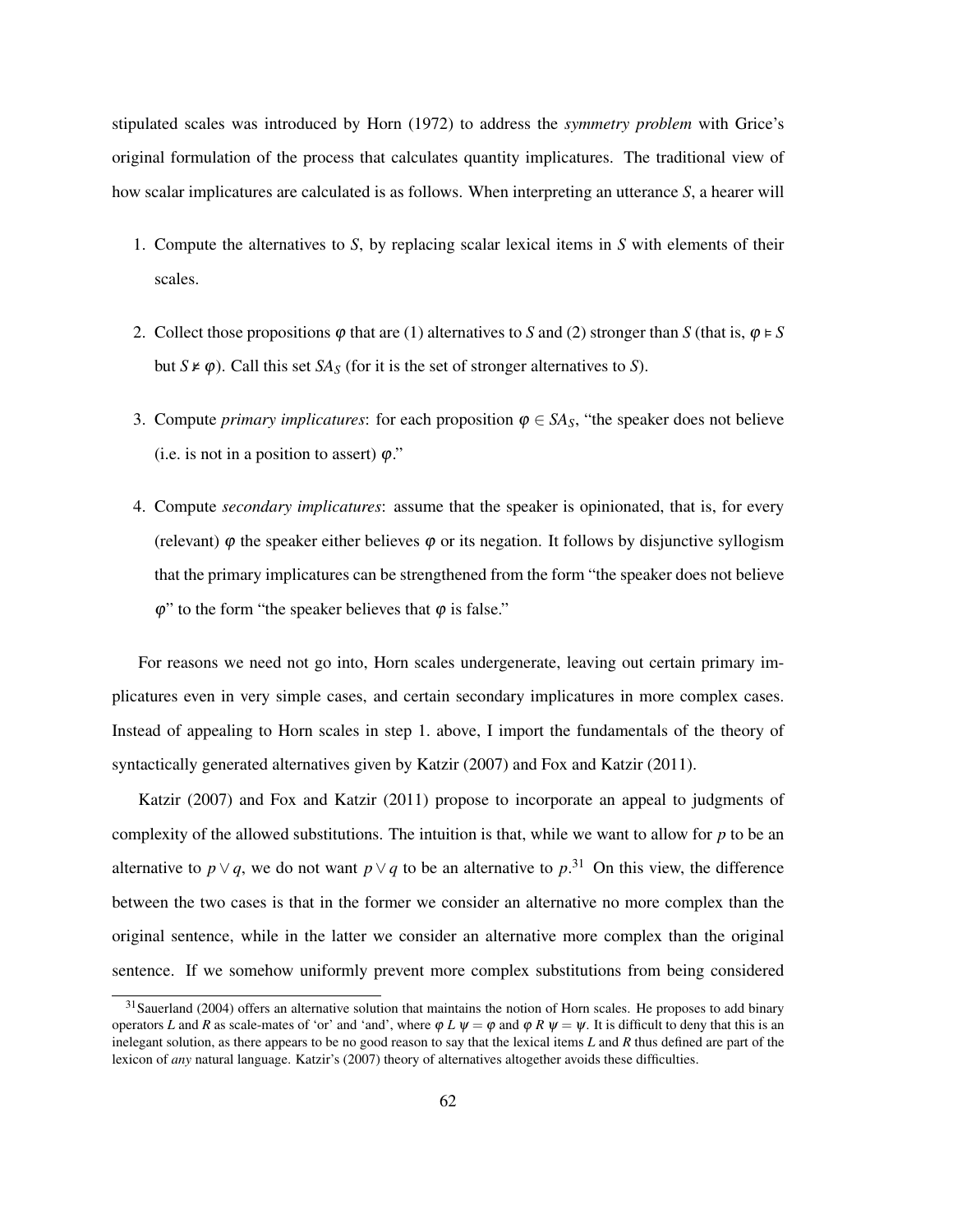alternatives, we avoid this problem. First, we must define a relation between syntactic structures, as in (23).

(23) For two syntactic structures *S* and *S'*, we say that *S'* is *no more complex* than *S*, just in case  $S'$  can be derived from *S* by successive replacements of sub-constituents of *S* with elements of the *substitution source* for *S*.

<span id="page-71-1"></span>Second, I define the substitution source for *S* as follows.<sup>[32](#page-71-0)</sup>

- <span id="page-71-3"></span><span id="page-71-2"></span>(24) For *S* a syntactic structure, the substitution source for *S* in *C* is the union of:
	- a. the lexicon, and
	- b. the sub-constituents of *S*.

I introduce one final modification of the classical procedure described above. Following [Sauer](#page-164-3)[land](#page-164-3) [\(2004\)](#page-164-3), I take it that the strengthening procedure from primary implicatures to secondary implicatures must obey the constraint in (25).

(25) No secondary implicature of a statement *S* can contradict the literal meaning of *S* or the primary implicatures of *S*.

Formally, (25) corresponds to (26):

(26) Where *S* is a statement and *SA<sup>S</sup>* is the set of alternatives of *S* that give rise to primary implicatures, the secondary implicatures of *S* are the negations of propositions  $\varphi \in SA_S$ such that  $(\forall \psi \in SA_S) \neg \phi \land S \nvDash \psi$ .

<span id="page-71-0"></span><sup>32</sup>[Fox and Katzir](#page-159-3) [\(2011\)](#page-159-3) in fact relativize the notions of complexity and of substitution sources to a context *C*. This is because they have a third contributor to the substitution source [24,](#page-71-1) namely the set of salient constituents in a context *C*. The motivation for this addition comes from data such as (i).

<sup>(</sup>i) It was warm yesterday, and it is a little bit more than warm today.

Consider the communicative content of the first conjunct: it implicates that it wasn't a little bit more than warm yesterday. On anyone's theory of implicature, this result depends on "It was a little bit more than warm yesterday" being an alternative of the first conjunct. In Fox and Katzir's account of the source of alternatives, this is an instance of substitution of a constituent of the first conjunct ('warm') with a constituent coming not from the lexicon [\(24a\)](#page-71-2) or the subconstituents of the first conjunct [\(24b\),](#page-71-3) but in fact from the second conjunct ('a little bit more than warm'), presumably a salient constituent in the context of (i). For the cases I consider in this chapter, salient constituents that are not sub-constituents will play no role.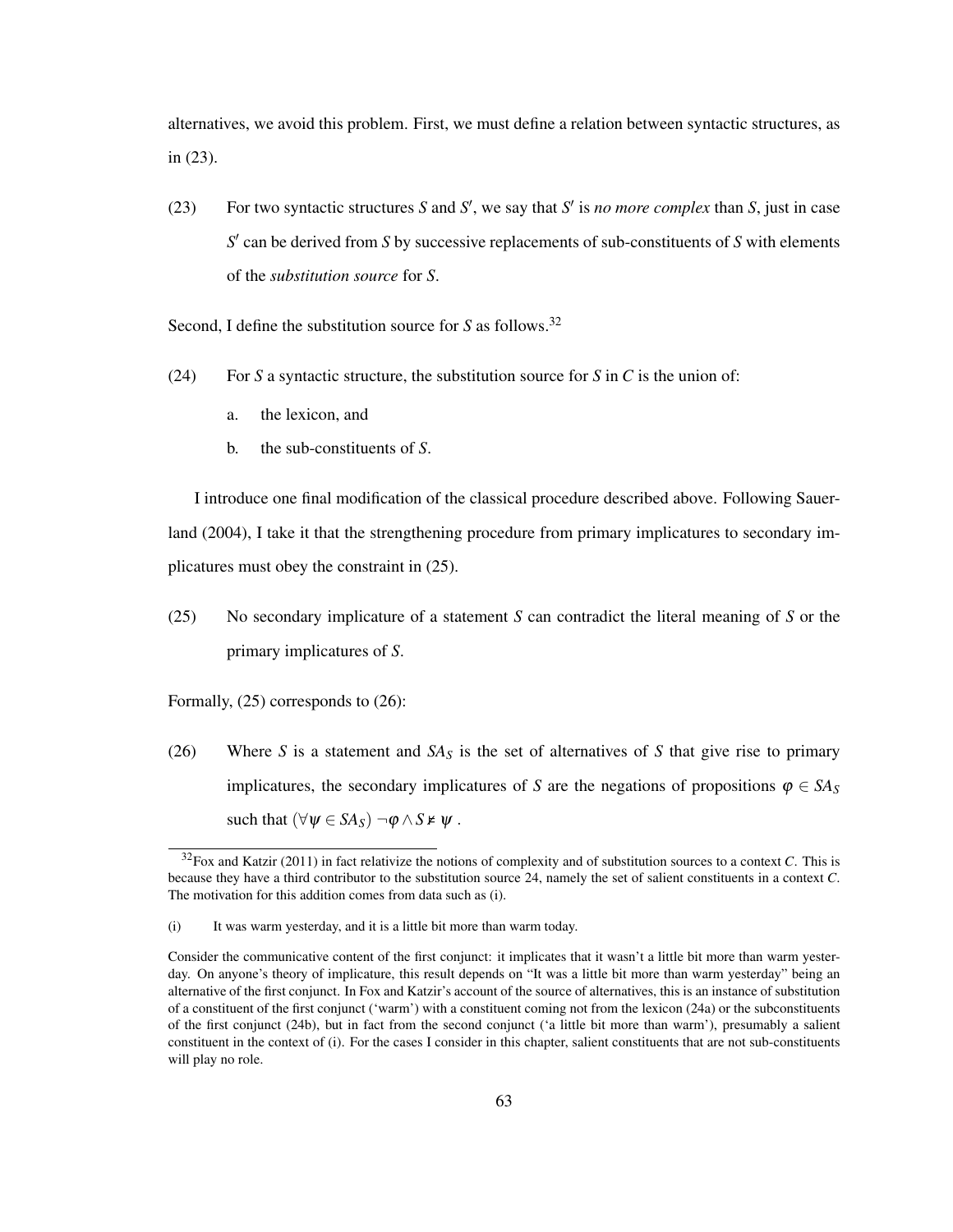#### 3.2.3 Synthesis

The theory of scalar implicature that I adopt here can be described as the following procedure.

- 1. Compute the alternatives to *S* that are at most as complex as *S* (definition in [\(23\)](#page-71-0)).
- 2. Collect those alternatives  $\varphi$  that are (1) alternatives to *S* and (2) strictly stronger than *S*. Call this set *SAS*.
- 3. Compute primary implicatures: for each  $\varphi \in SA_S$ , "the speaker does not believe that  $\varphi$ ."
- 4. Compute secondary implicatures: for each  $\varphi \in SA_S$  such that the negation of  $\varphi$  does not contradict the literal meaning of *S* or any of the primary implicatures of *S*, conclude (that the speaker believes) that  $\varphi$  is false.
- 5. Call the conjunction of the literal meaning of *S* together with all of its secondary implicatures the strengthened (exhaustive) meaning of *S*.

There are well-known issues in the literature on implicature that I did not discuss in this section. Most notably, I did not compare this neo-Gricean approach, which works at a global level, with localist approaches (such as the one proposed by [Chierchia, 2004\)](#page-158-0), which locate the mechanisms that generate scalar implicatures in the semantics or the syntax, allowing for embedded implicatures. I also did not discuss the matter of whether "strictly stronger," in step 2. above, is the right notion, rather than "not weaker" [\(Spector, 2007\)](#page-164-0). These omissions were intentional: as far as the examples discussed in this chapter, the goal of deriving reasoning data in an implicature-based account offers no criterion by which to judge these competing hypotheses on theories of implicature. That being the case, I assume a conservative account of scalar implicature while observing that the results I show here translate into equivalent results in a localist theory of scalar implicature.

#### 3.2.4 Reasoning with implicatures

The last piece of the account is an explicit proposal for how implicatures feed into reasoning processes. In order for an implicature-based theory to bear on data collected via reasoning tasks, we first need a postulate along the following lines.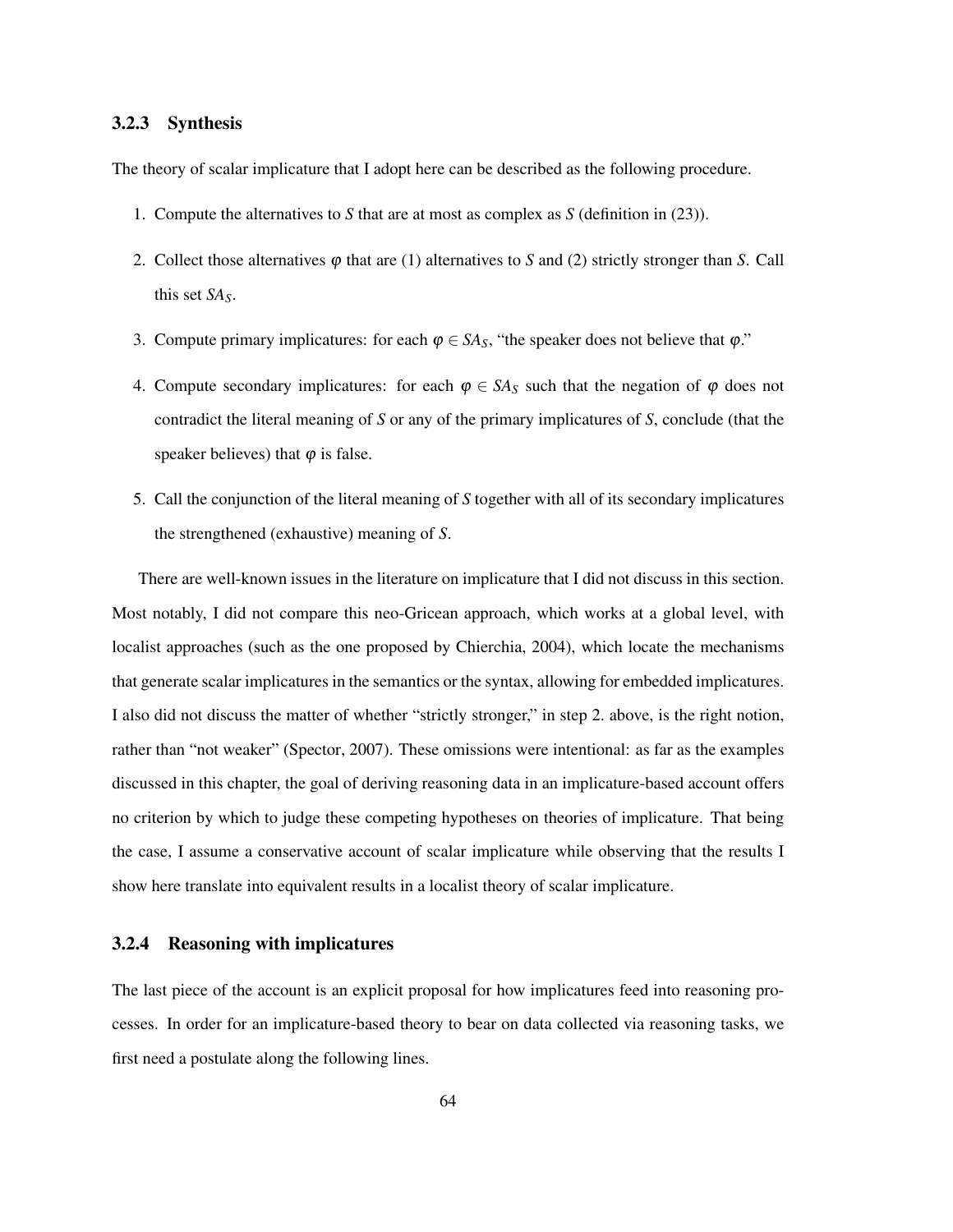(27) Even when interpreting sentences in the absence of a speaker, as in a piece of paper in the context of an experiment, reasoners accomodate the existence of some abstract speaker, the author of the sentences under evaluation.

Finally, we need to make working assumptions about how pragmatically strengthened meanings figure into reasoning.

#### (28) Reasoning in the implicature-based account

Given a sequence of premises  $P_1, \ldots, P_n$  and a conclusion *C*, begin by calculating the strengthened meaning of each premise, getting the sequence  $P_1^+$ , ...,  $P_n^+$ . Then, check to see if the conclusion *C* follows *classically* from  $P_1^+$ , ...,  $P_n^+$ .

The second step of (28) glosses over the issue of what this "checking" procedure consists of. In particular, is it model-theoretic checking, perhaps similar in spirit to mental models accounts, or is it a proof-theoretic process of trying to find a derivation of the conclusion from the premises? As far as I can see, the question is orthogonal to the account of the fallacies given in this chapter. It suffices therefore to assume that, however the general-purpose reasoning module works, it targets classically valid reasoning, succeeding if the conclusion follows classically from the premises, and failing otherwise.

One final remark is in order. Since this interpretation-based approach builds on theories of scalar implicature, it is natural to be concerned that the line between reasoning and interpretation has been dangerously blurred. After all, scalar implicatures as described above arise from a process of Gricean *reasoning*. In what sense then is this approach properly *interpretation*-based? The following demarcation line should help. I consider to be reasoning-based any account of fallacies that makes crucial use of non-classical behavior of the *general-purpose* reasoning mechanisms. The mental models approach given in Chapter [2](#page-14-0) and in section [3.3.1](#page-74-0) below falls squarely in this category, given the peculiar way in which the *conjoin* operation is defined. By contrast, I call interpretationbased any theory of fallacies that makes no assumptions about the general-purpose reasoning mechanisms, but rather locates the root of fallacies in language-specific processes. Gricean strengthening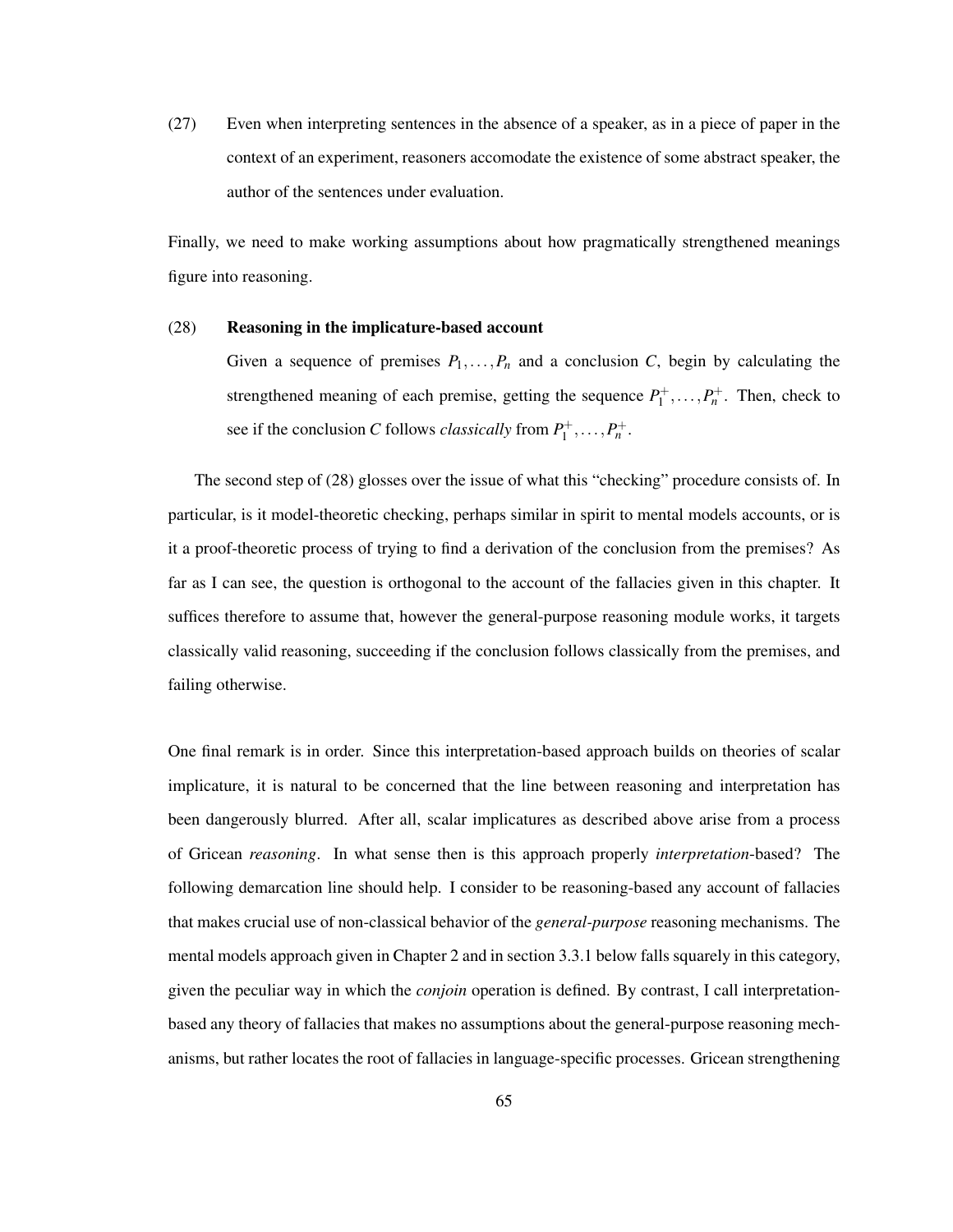procedures as described in this section are language-specific, and can therefore be distinguished from general-purpose reasoning. Accordingly, the predictions of reasoning-based accounts differ from those of interpretation-based accounts, at least in principle. For example, reasoning-based accounts, all things being equal, predict that the same errors will be made with logically equivalent linguistic statements. Interpretation-based accounts make no such prediction, among other reasons, because (otherwise) logically equivalent statements can carry very different implicatures. Predictions will also differ with respect to reasoning about premises not given in a linguistic form (e.g. reasoning about pictorially given information). I return to this issue in section [3.3.3,](#page-82-0) where I discuss concrete predictions of the interpretation-based account given here.

# 3.3 An interpretation-based account of illusory inferences from disjunction

#### <span id="page-74-0"></span>3.3.1 A reasoning-based account: mental model theory as a point of departure

The only extant account of human reasoning that predicts the illusory inference from disjunction in [\(18\)](#page-65-0) is mental model theory [\(Johnson-Laird, 1983,](#page-161-0) and a wealth of work by Johnson-Laird and collaborators). While a complete presentation of mental model theory would take us far afield, it is important to see a brief sketch of the account. This will provide a point of departure for the interpretation-based theory.

- [\(18\)](#page-65-0)  $P_1$ : Either Jane is kneeling by the fire and she is looking at the window or otherwise Mark is standing at the window and he is peering into the garden.
	- *P*<sub>2</sub>: Jane is kneeling by the fire.
	- Concl.: Jane is looking at the window.

On mental model theory, reasoners build mental representations (mental models) that verify each of the premises. Following what is known as the *principle of truth*, reasoners construct models that make *only* overtly stated material true, remaining tacit about anything else. Furthermore, certain connectives, such as disjunction, are represented as sets of alternative mental models, one for each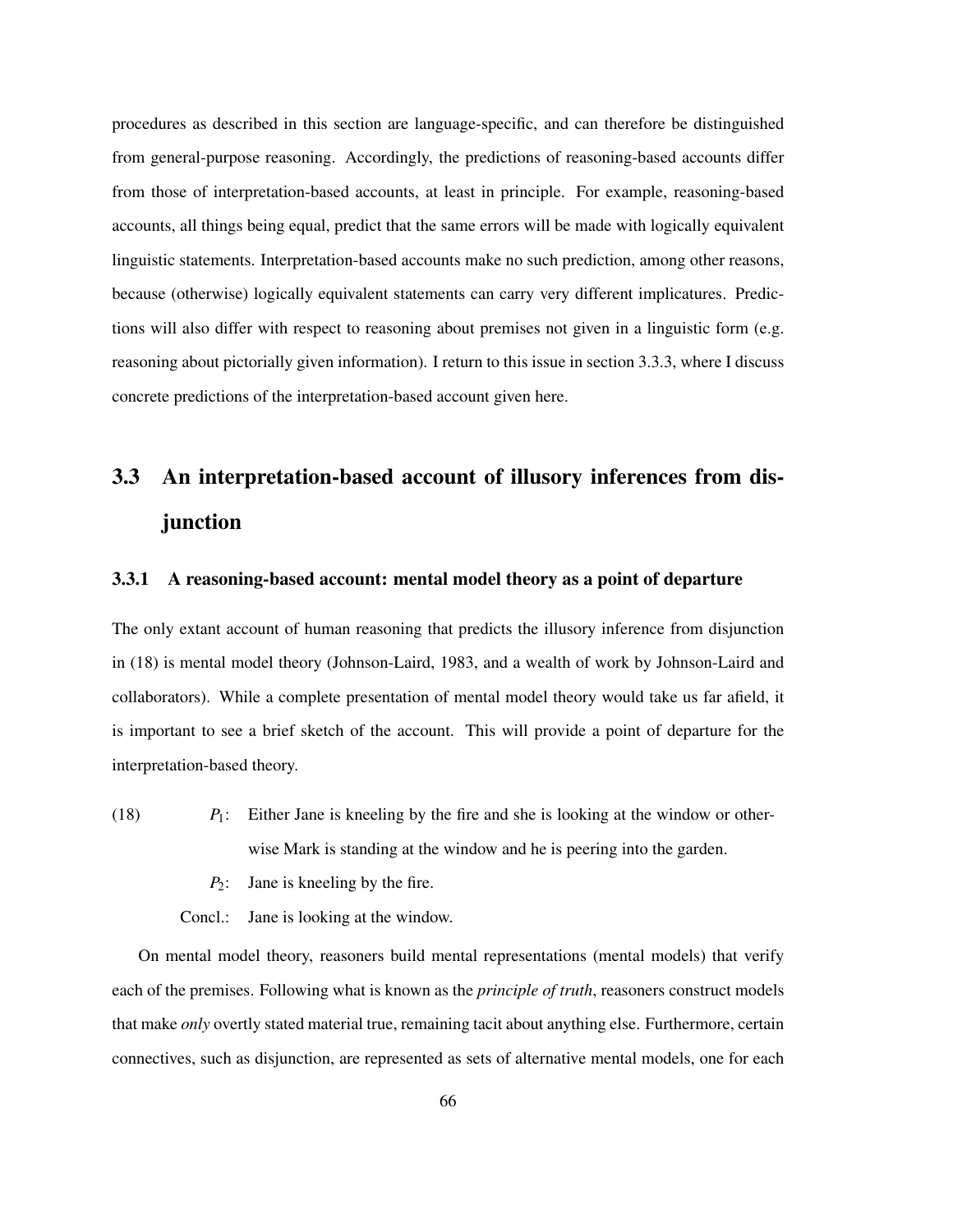disjunct. Recall the schema for the illusory inference from disjunction in (29). Since the issue of inclusive or exclusive disjunction is imaterial, I choose the simpler inclusive formulation for ease of exposition.

(29) 
$$
P_1
$$
:  $(a \wedge b) \vee (c \wedge d)$   
 $P_2$ :  $a$   
Concl.:  $b$ 

Upon processing  $P_1$ , reasoners will construct two alternative mental models, one for each disjunct. These models represent only what is overtly stated in each disjunct. *P*<sub>2</sub> receives a straightforward interpretation as a single mental model:

| a model of a and of b, tacit about c and $d$ | $P_1$ : Alternative mental model 1 | (30)      |
|----------------------------------------------|------------------------------------|-----------|
| a model of c and of d, tacit about a and b   | Alternative mental model 2         |           |
| a model of a, tacit about b, c, and d        |                                    | $P_2$ : a |

Next, the reasoning module performs a *conjoin* operation on these premises, combining the mental models. This operation is crucially non-classical. The following is one way to describe it, inspired by the corresponding operation in Koralus and Mascarenhas's [\(2013\)](#page-162-0) rethinking of mental model theory (see Chapter [2](#page-14-0) of this dissertation). Because the model for  $P_2$  is entailed by alternative mental model 1 for *P*1, but not alternative mental model 2, reasoners ignore the second alternative model for *P*1. Since alternative mental model 2 is no longer being attended to, the conjoined interpretation of the premises consists of only one mental model: a model of *a* and of *b*, tacit about everything else. The fallacious conclusion, *b*, follows immediately from a simple reasoning operation amounting to conjunction elimination.

Mental model theory can account for a large body of data on frequencies of acceptance and rejection of inferences at least as well as its competitors.<sup>[33](#page-75-0)</sup> Because of the dynamic nature of its *conjoin* operation, mental model theory provides immediate accounts of many effects of the ordering of premises on the attractiveness of fallacious conclusions (see for example [Girotto et al.,](#page-159-0)

<span id="page-75-0"></span> $33$ For example, [Oberauer](#page-163-0) [\(2006\)](#page-163-0) compares mental model theory to three of its main competitors with respect to finegrained data on inferences involving conditionals. His study concludes that a mild modification of mental model theory fares better than its competitors at capturing the observed patterns of acceptance and rejection.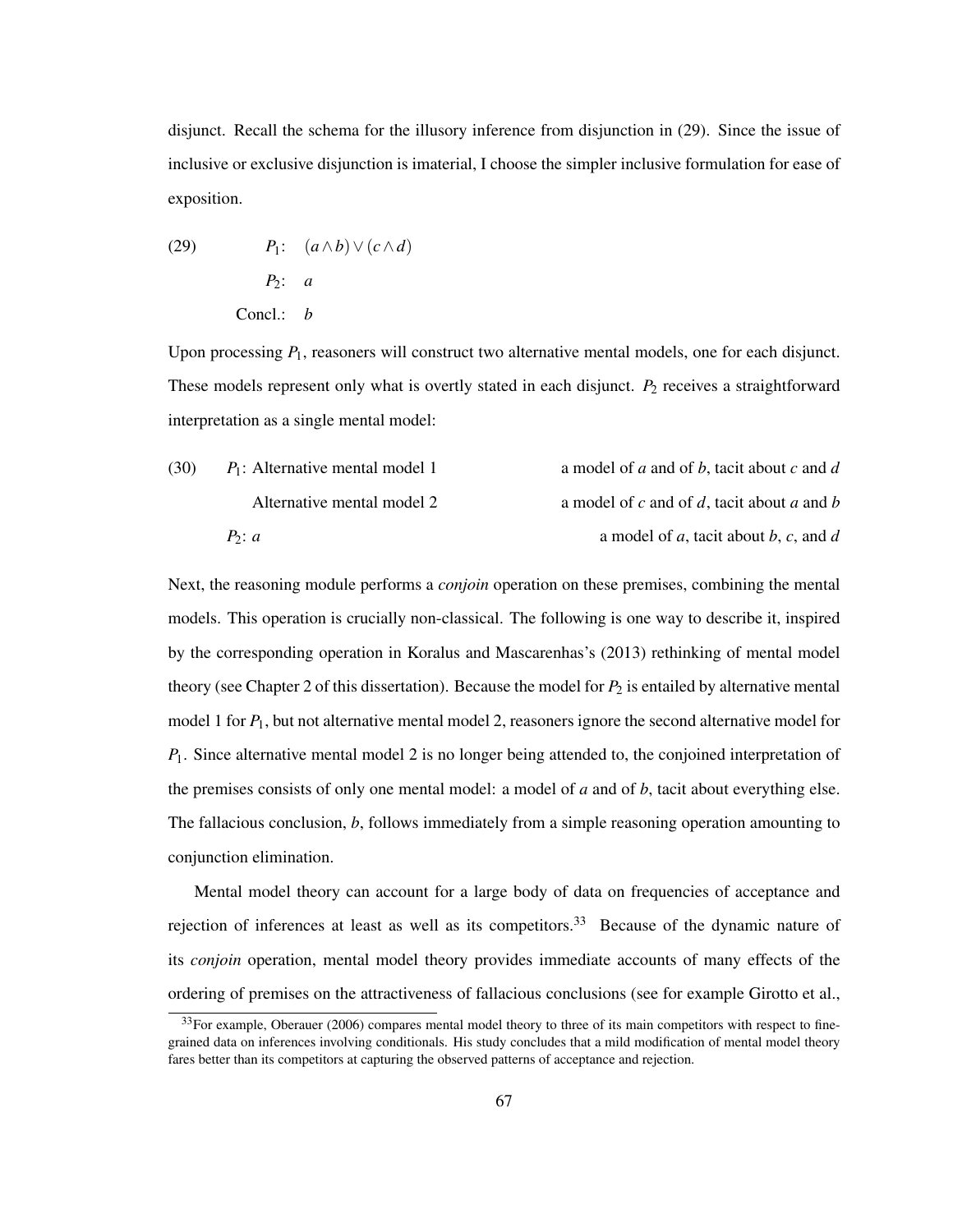[1997\)](#page-159-0). Moreover, mental model theory was the only theory of reasoning that predicted the illusory inferences discussed in this chapter [\(Johnson-Laird and Savary, 1999;](#page-161-1) [Walsh and Johnson-Laird,](#page-165-0) [2004\)](#page-165-0).

Despite being a major simplification of the mental model account, this sketch illustrates two important problems with the theory. First, mental model theory has been criticized by logicians and philosophers for not being formal enough [\(Hodges, 1993\)](#page-160-0). This introduces a problem of generality, as the theory is not precise enough to make predictions for novel inference patterns of arbitrary complexity. Second, some elements of the theory lack independent motivation [\(Koralus and Mas](#page-162-0)[carenhas, 2013\)](#page-162-0). In particular, mental model theory posits linguistically implausible interpretations for some connectives, as well as an operation for combining premises that is largely *ad hoc*. [34](#page-76-0)

#### 3.3.2 The interpretation-based account

We are now in a position to give a complete interpretation-based account of illusory inferences from disjunction. To make an in-depth presentation of the proposal possible, I begin with a slight variant of the original inference, with one fewer atomic proposition. This will make the total number of formal alternatives to consider more manageable. As we will see, even this simplification gives rise to a rather rich set of alternatives. The (presumed) fallacious inference pattern I discuss in detail in this section is the following.

<span id="page-76-1"></span>(31) 
$$
P_1
$$
:  $(a \land b) \lor c$   
\n $P_2$ :  $a$   
\nConcl.:  $b$ 

The schema in (31) is still fallacious, and it seems to include everything from the original inference pattern that is relevant. Interestingly, the exact schema in  $P_1$  of (31) (but not the more complex  $P_1$ 

<span id="page-76-0"></span><sup>34</sup>For example, the conditional connective *if*, in mental model theory, is interpreted as a mental model of the conjunction of antecedent and consequent, along with a *mental model footnote* indicating that other alternative mental models exist that are not being attended to. Put perhaps more intuitively, a conditional "if *a* then *b*" is effectively interpreted as a disjunction "*a* and *b*, or else other alternatives not worth considering for the moment." From this interpretation, the fallacy of affirming the consequent follows along the same lines as the illusory inference from disjunction above: when hearing the second premise *b*, reasoners discard the mental model footnote (the second disjunct in my informal explanation of the interpretation of conditionals) and consider only the first model for the conditional, a model of *a* and of *b*. From here, the antecedent *a* follows immediately.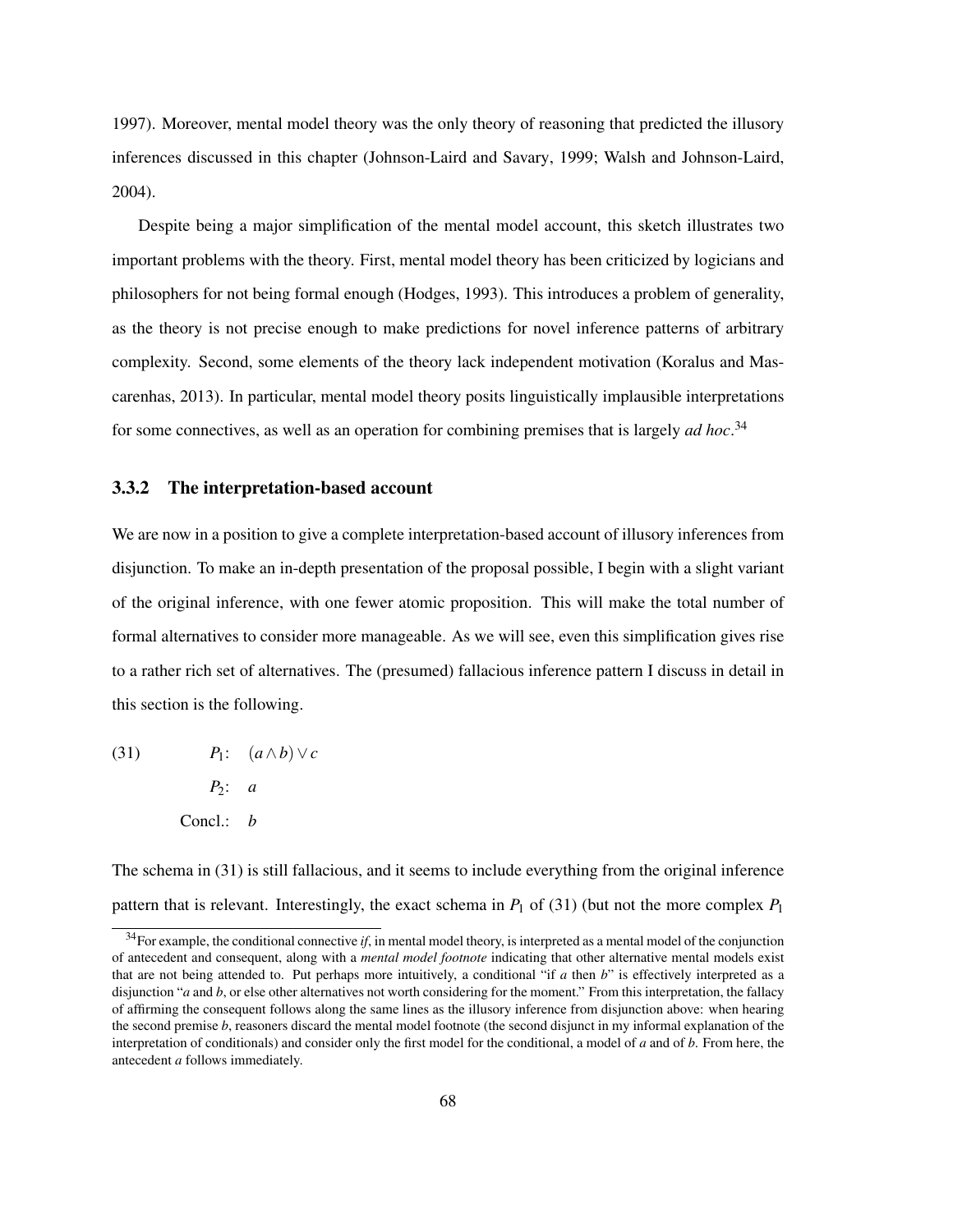

<span id="page-77-1"></span>Figure 1: All formal alternatives, up to classical equivalences, for the source  $(a \wedge b) \vee c$  (circled in the figure). Arrows between alternatives indicate entailment (transitivity and reflexivity are not represented). The lightly shaded alternatives on the left are weaker than or equivalent to  $(a \wedge b) \vee c$ . The darker alternatives on the right are strictly stronger than  $(a \wedge b) \vee c$ .

of [\(18\)](#page-65-0)) was discussed by [Spector](#page-164-0) [\(2007\)](#page-164-0) and shown to have the same implicature I will derive. The proof I give in this section differs from Spector's in several respects, but these are largely more expository than substantive.<sup>[35](#page-77-0)</sup>

According to the implicature-based theory given in section [3.2.2,](#page-69-0) we begin by calculating the enriched meanings of each premise. These are the interpretations that will feed into the reasoning component of the theory. Since  $P_2$  is (for our purposes) atomic and contains no scalar items, I take it that its enrichment  $P_2^+$  is identical to  $P_2$ . The interesting case is therefore  $P_1$ .

The first step to calculate the strengthened meaning of  $P_1$  is to calculate its set of formal alternatives. It is given in Figure [1.](#page-77-1) Each expression in this set of alternatives is the result of a licensed substitution according to the adopted theory of formal alternatives. This set is complete, up to certain equivalences we need not worry about.[36](#page-77-2)

<span id="page-77-0"></span> $35$ Spector's (2007) objectives were entirely unrelated to mine. He showed a very general correspondence result connecting neo-Gricean approaches to localist accounts of implicature. The few substantive differences between our proofs of the strengthened meaning of  $P_1$  of (31) are due to the fact that Spector had to make some assumptions which I needn't make, given our different purposes.

<span id="page-77-2"></span> $36$ The more technically minded reader will be interested in an informal proof of the completeness of this set. Explaining the procedure I followed will hopefully suffice. First, I considered every substitution of the connectives in the original formula:  $(a \wedge b) \vee c$ ,  $(a \vee b) \wedge c$ ,  $a \wedge b \wedge c$ ,  $a \vee b \vee c$ . The next step was to consider substitutions and deletions of the propositional atoms for each of these four alternatives. Substitutions of individual atoms for the last two (only ∧s and only ∨s), given commutativity and idempotence, will yield formulas equivalent to deletions of atoms, so we can disregard these substitutions. Deletions from these formulas result in all simplex disjunctions and conjunctions possible with the set of atoms  $\{a, b, c\}$ , as well as each individual atom. All three possible conjunctions and all three possible disjunctions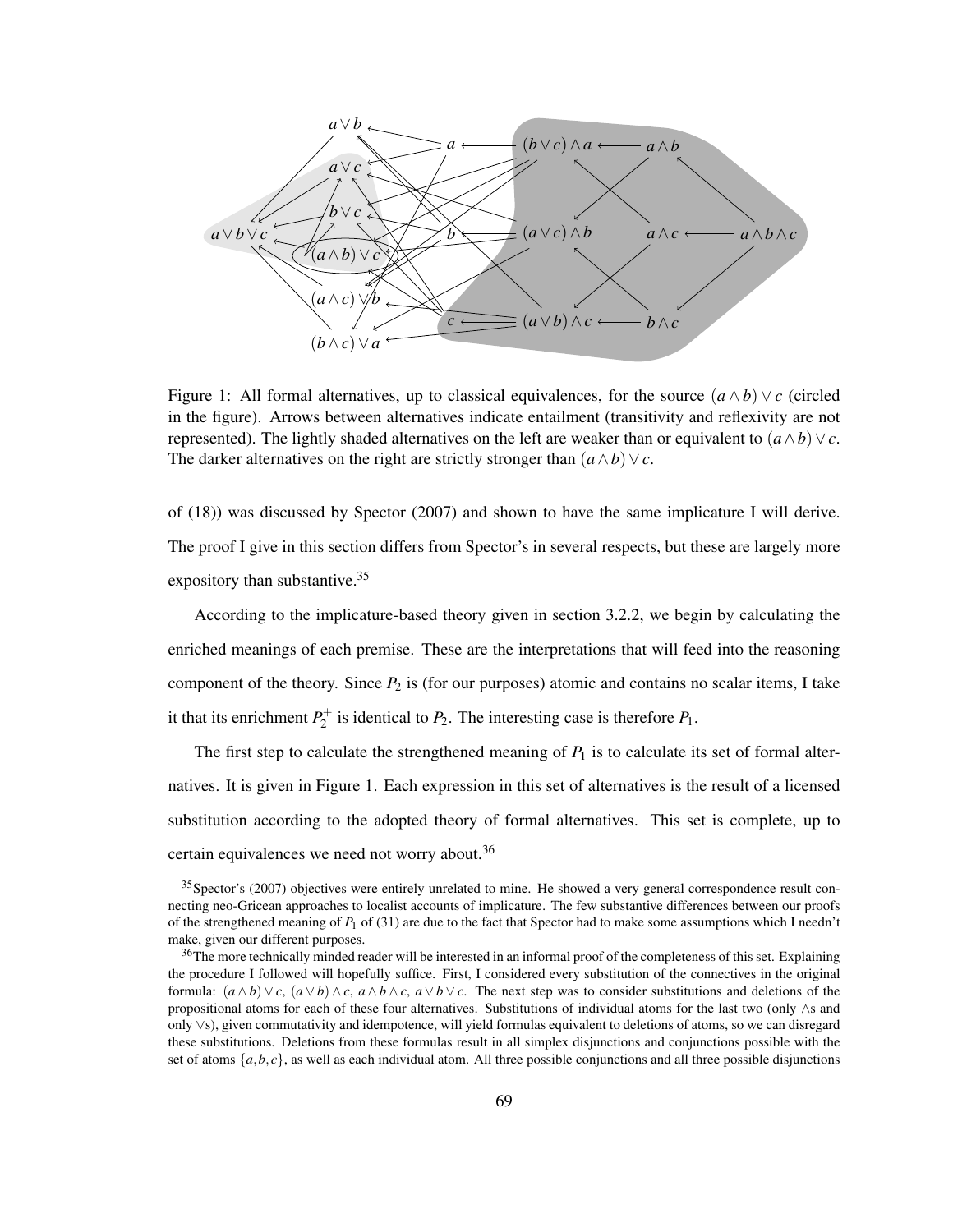| Will be a primary implicature |                       |                                                                           |  |  |  |  |
|-------------------------------|-----------------------|---------------------------------------------------------------------------|--|--|--|--|
|                               |                       | and also a sec. implic.   but not a sec. implic., because it would entail |  |  |  |  |
| $(a \vee b) \wedge c$         |                       | $(a \vee c) \wedge b$                                                     |  |  |  |  |
| $a \wedge c$                  | $(b \vee c) \wedge a$ | $\mathcal{C}$                                                             |  |  |  |  |
| $b \wedge c$                  | $(a \vee c) \wedge b$ | C                                                                         |  |  |  |  |
| $a \wedge b \wedge c$         | $a \wedge b$          | C                                                                         |  |  |  |  |

<span id="page-78-1"></span>Table 2: Alternatives that will give rise to primary implicatures. The first and second columns contain all eight alternatives that give rise to primary implicatures. Alternatives in the first column will also give rise to secondary implicatures. Those in the second column will not, due to the entailment displayed in the third column.

Next, we calculate primary implicatures for those alternatives that are strictly stronger than  $P_1$ .<sup>[37](#page-78-0)</sup> There are eight such alternatives, given in Table [2.](#page-78-1) Table [2](#page-78-1) indicates already which of these alternatives will *also* give rise to secondary implicatures and, for the ones that will not, what the relevant alternatives are that will block their strengthening into secondary implicatures. The predicted primary implicatures are therefore propositions of the form "the speaker is not in a position to assert  $\varphi$ ," for each  $\varphi$  in Table [2.](#page-78-1)

Now for secondary implicatures. For each of the eight distinct alternatives in Table [2,](#page-78-1) we ask whether we can negate that alternative without contradicting the literal meaning  $P_1$  or any of the

are included in the set of alternatives, as well as all three individual atoms. Consider now the formulas  $(a \wedge b) \vee c$  and (*a*∨*b*)∧*c*. Deletions from these formulas will result in simplex conjunctions and disjunctions, all of which are already in our list. Substitutions are more interesting in this case. Any substitutions that use an atom more than once (e.g. (*a*∧*b*)∨*a*) will be equivalent by absorption to an atom, so we can disregard them. We are therefore left with only two substitution variants for each of  $(a \wedge b) \vee c$  and  $(a \vee b) \wedge c$ , corresponding to "reshufflings" of the propositional atoms. As the reader can verify, all four of these reshufflings are represented in Figure [1.](#page-77-1)

<span id="page-78-0"></span> $37$ We could have adopted the view that the relevant alternatives are not just the ones stronger than the literal meaning, but rather all alternatives not weaker than the literal meaning. The set of alternatives giving rise to primary implicatures becomes larger (including unshaded alternatives in Figure [1\)](#page-77-1), therefore predicting a few additional primary implicatures. Interestingly, even with this larger set of primary implicatures, the secondary implicatures will be the same as with the smaller set of primary implicatures gotten by looking only at stronger alternatives. Consequently, my results and analysis of the illusory inference from disjunction are preserved under this alternative view of implicature. I give here a proof sketch. First we need to show that there are no new secondary implicatures. This amounts to proving that each of the negations of the new alternatives, when conjoined with the source of the alternatives, entails some other alternative in Figure [1.](#page-77-1) The new alternatives are  $a \vee b$ ,  $(a \wedge c) \vee b$ ,  $(b \wedge c) \vee a$ , *a*, and *b*. Each of these, when negated, entails ¬*a* or ¬*b*, and therefore, conjoined with the source of the alternatives  $(a \wedge b) \vee c$ , each will entail *c*, a minimal alternative in Figure [1.](#page-77-1) Second, we must show that the secondary implicatures we had before will be preserved when we broaden the set of primary implicatures. By [\(32\)](#page-79-0) and [\(33\)](#page-79-1), this is equivalent to proving that every element of  $\{(\neg a \land \neg b) \lor \neg c, (a \land b) \lor \neg c\}$  $c, \varphi$  :  $\varphi \in \{a \lor b, (a \land c) \lor b, (b \land c) \lor a, c\}$  is a consistent set of formulas. For  $\varphi = c$ , the set of formulas is satisfied by a model making  $c$  true and both  $a$  and  $b$  false. For the other cases of  $\varphi$ , the corresponding sets of formulas are satisfied by a model making *a* and *b* true and *c* false.

Since the data discussed so far provide no basis on which to choose between these two theories of strengthening, I opted for the more traditional view of looking only at strictly stronger alternatives. The non-weaker view will be relevant to the discussion of quantified variants of the illusory inference, in section [3.3.3.](#page-82-0)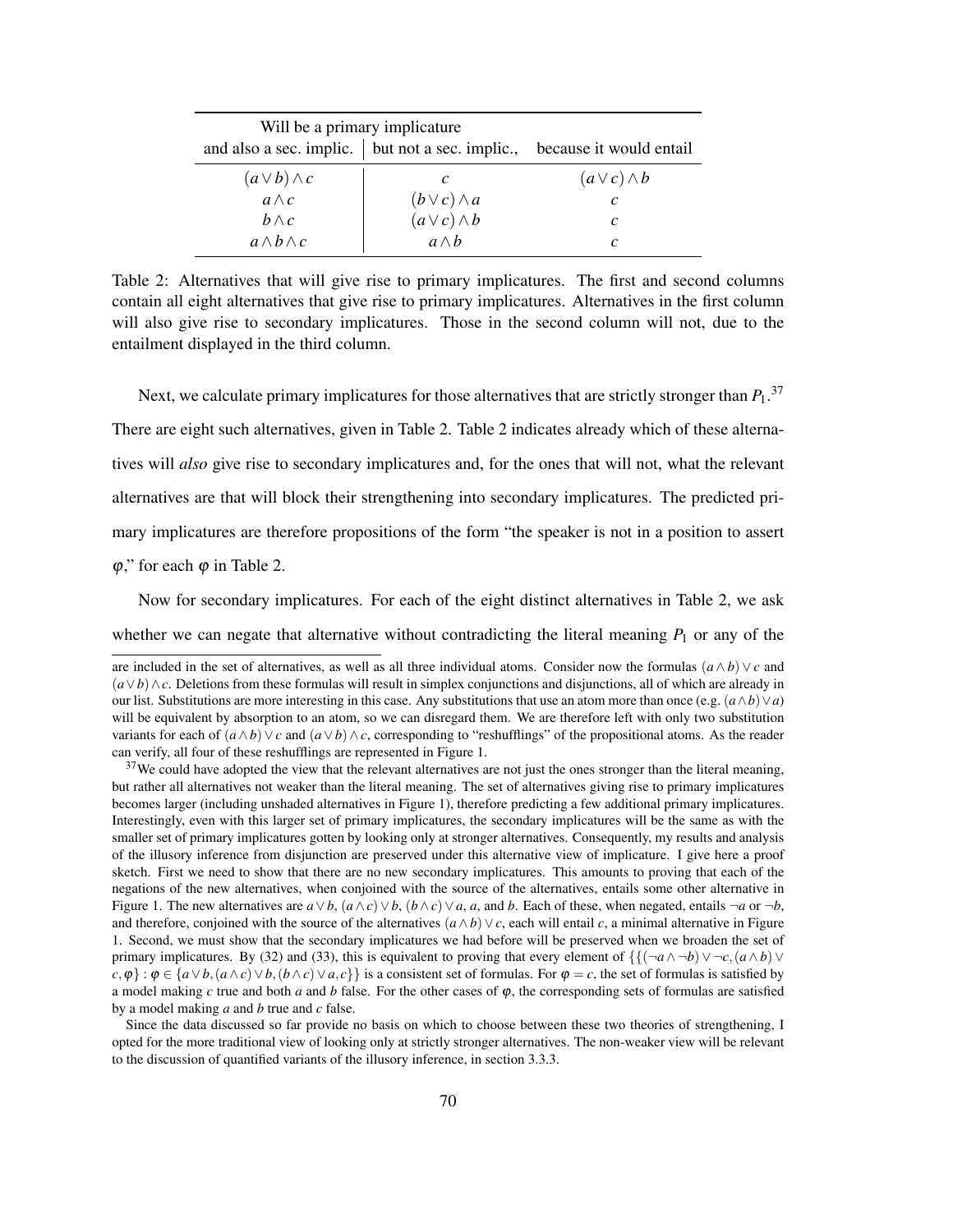primary implicatures. Formally, for  $S$  the source of the alternatives and  $S\mathcal{A}_S$  the set of alternatives stronger than *S* (the alternatives in Table [2\)](#page-78-1), we collect all formulas  $\varphi \in SA_S$  such that

$$
(\forall \psi \in SA_S) \neg \phi \wedge S \nvDash \psi .
$$

If an alternative  $\psi$  is not entailed by a (potential) secondary implicature together with the literal meaning *S*, then alternatives  $\psi'$  that are at least as strong as  $\psi$  will also not be entailed. This reduces significantly the set of primary implicatures that we need to consider.

<span id="page-79-0"></span>(32) For BOT( $\Phi$ ) a function returning all elements of  $\Phi$  that do not asymmetrically entail any other elements of  $\Phi$ ,<sup>[38](#page-79-2)</sup>, any  $\varphi \in SA_S$  will give rise to a secondary implicature just in case

$$
(\forall \psi \in \mathrm{Bor}(SA_S)) \neg \varphi \wedge S \nvDash \psi .
$$

Moreover, notice that, if an alternative  $\varphi$  satisfies the condition in (32), so will any alternatives stronger than  $\varphi$ . This fact will also simplify matters: if we can show that a very weak alternative will give rise to a secondary implicature, we will also have shown that any alternatives stronger than it will give rise to secondary implicatures.

<span id="page-79-1"></span>(33) 
$$
(\forall \psi \in \text{Bor}(SA_S)) \neg \phi \land S \nvDash \psi \Rightarrow (\forall \psi \in \text{Bor}(SA_S)) \neg \phi' \land S \nvDash \psi, \text{ for } \phi' \models \phi
$$

We are now in a position to see that Table [2](#page-78-1) draws the correct line between the alternatives that give rise to secondary implicatures and those that do not. First, alternative  $(a \vee b) \wedge c$  satisfies the condition.<sup>[39](#page-79-3)</sup> It suffices to show that its negation is consistent with the literal meaning  $(a \wedge b) \vee c$ and each of the three weakest alternatives, namely *c*,  $(a \vee c) \wedge b$ , and  $(b \vee c) \wedge a$ . In (34), I list the

<span id="page-79-3"></span><span id="page-79-2"></span><sup>&</sup>lt;sup>38</sup> Formally, for  $\Phi$  a set of formulas,  $\text{Bor}(\Phi) = \{ \varphi \in \Phi : (\forall \varphi' \in \Phi) \varphi \rightarrow \varphi' \Rightarrow \varphi \leftrightarrow \varphi' \}.$ 

 $39$ [Fox](#page-159-1) [\(2007,](#page-159-1) ft. 35) points out a case where an alternative is problematic that has been derived by two steps of substitution, one yielding a stronger formula and the other a weaker one. The crucial alternative for deriving the required implicature for the illusory inference, namely (*a*∨*b*)∧*c*, is of this "zigzagging" kind. It is however very unclear whether Fox's concern carries over to the case discussed here. First, the problematic alternative discussed by Fox contains quantifiers, which are not present in the crucial alternative discussed here. Second, every problematic case of a zigzagging alternative that I am familiar with concerns an alternative non-weaker (not stronger) than the literal meaning. The crucial alternative for my discussion of the illusory inference is in fact stronger than the literal meaning. Finally, as far as I can see, including this alternative has no pernicious effects.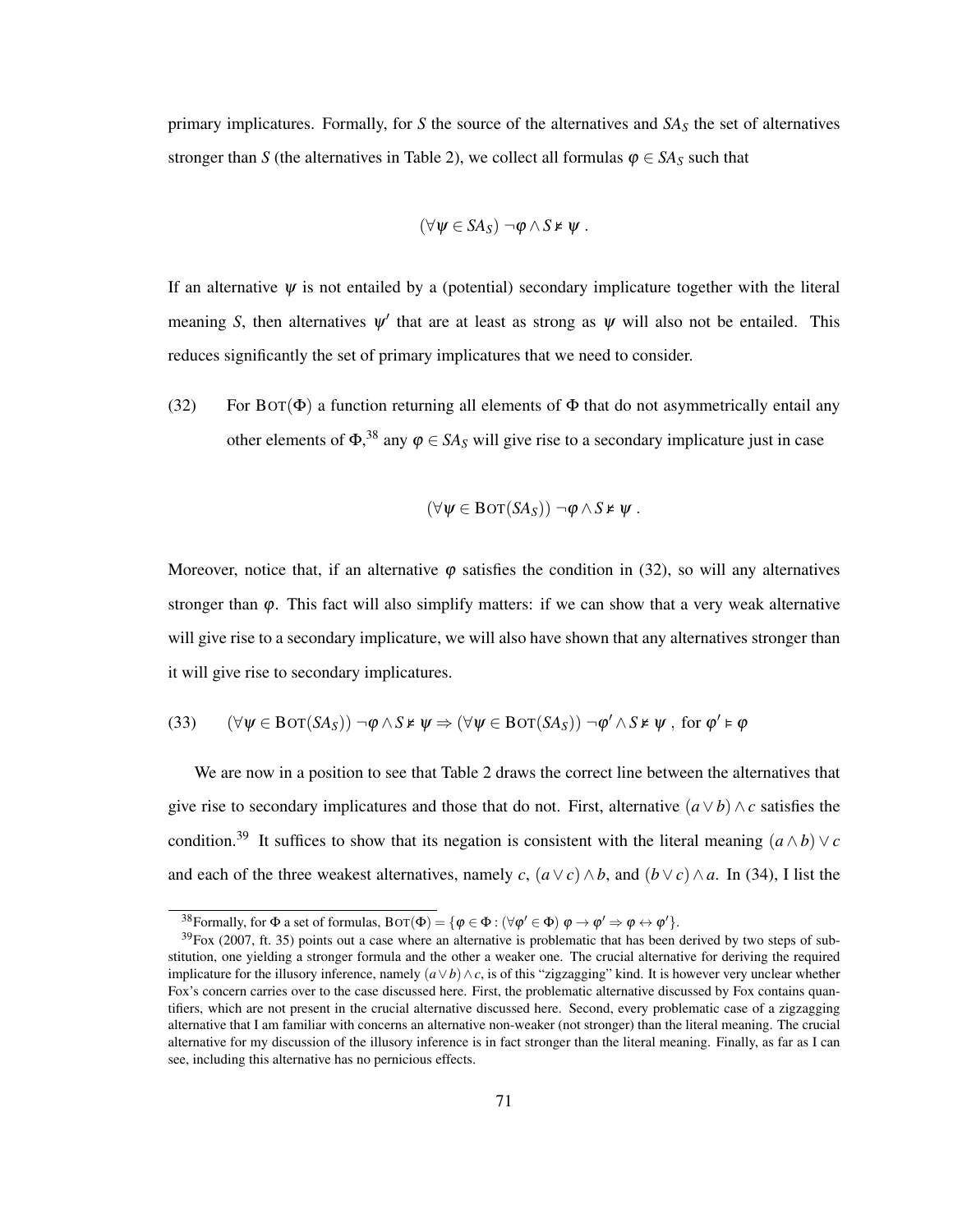three sets of formulas that must be consistent for  $(a \vee b) \wedge c$  to give rise to a secondary implicature, together with a model of each of those sets of formulas, proving their consistency.

(34) The following sets of formulas are consistent

$$
\{(\neg a \land \neg b) \lor \neg c, (a \land b) \lor c, c\}
$$
  
 
$$
\{(\neg a \land \neg b) \lor \neg c, (a \land b) \lor c, (a \lor c) \land b\}
$$
  
 
$$
a, b, \neg c
$$

$$
\{(\neg a \wedge \neg b) \vee \neg c, (a \wedge b) \vee c, (b \vee c) \wedge a\}
$$

By (34) and (33), we establish that the alternatives in the first column of Table [2](#page-78-1) will indeed give rise to secondary implicatures. We must now show that these are *all* the alternatives that will.

Consider *c*. From  $\neg c$  and the literal meaning it would follow that  $a \wedge b$  and therefore that  $(a \vee c) \wedge b$ , which is a member of BOT(*SA<sub>S</sub>*). Therefore *c*, by [\(32\)](#page-79-0), will not give rise to a secondary implicature. A similar reasoning applies to each alternative in column two of Table [2:](#page-78-1) each of these alternatives, if strengthened, would entail the member of  $BOT(SA<sub>S</sub>)$  indicated in the third column. We are left with the following set of secondary implicatures, corresponding to the negations of the formulas in the first column of Table [2.](#page-78-1)

$$
(35) \qquad \{\neg((a \lor b) \land c), \neg(a \land c), \neg(b \land c), \neg(a \land b \land c)\}\
$$

Among these, the first secondary implicature  $\neg((a \lor b) \land c)$ , equivalently  $(\neg a \land \neg b) \lor \neg c$ , entails the remaining three secondary implicatures, as the reader can easily check. We can therefore safely disregard the weaker secondary implicatures: in the presence of the stronger secondary implicature, they add nothing to the strengthened meaning of the premise  $P_1$ .

Finally, we calculate the strengthened meaning  $P_1^+$  of  $P_1$ , by conjoining the literal meaning  $P_1$ with the secondary implicature  $(\neg a \land \neg b) \lor \neg c$ :

$$
((a \wedge b) \vee c) \wedge ((\neg a \wedge \neg b) \vee \neg c).
$$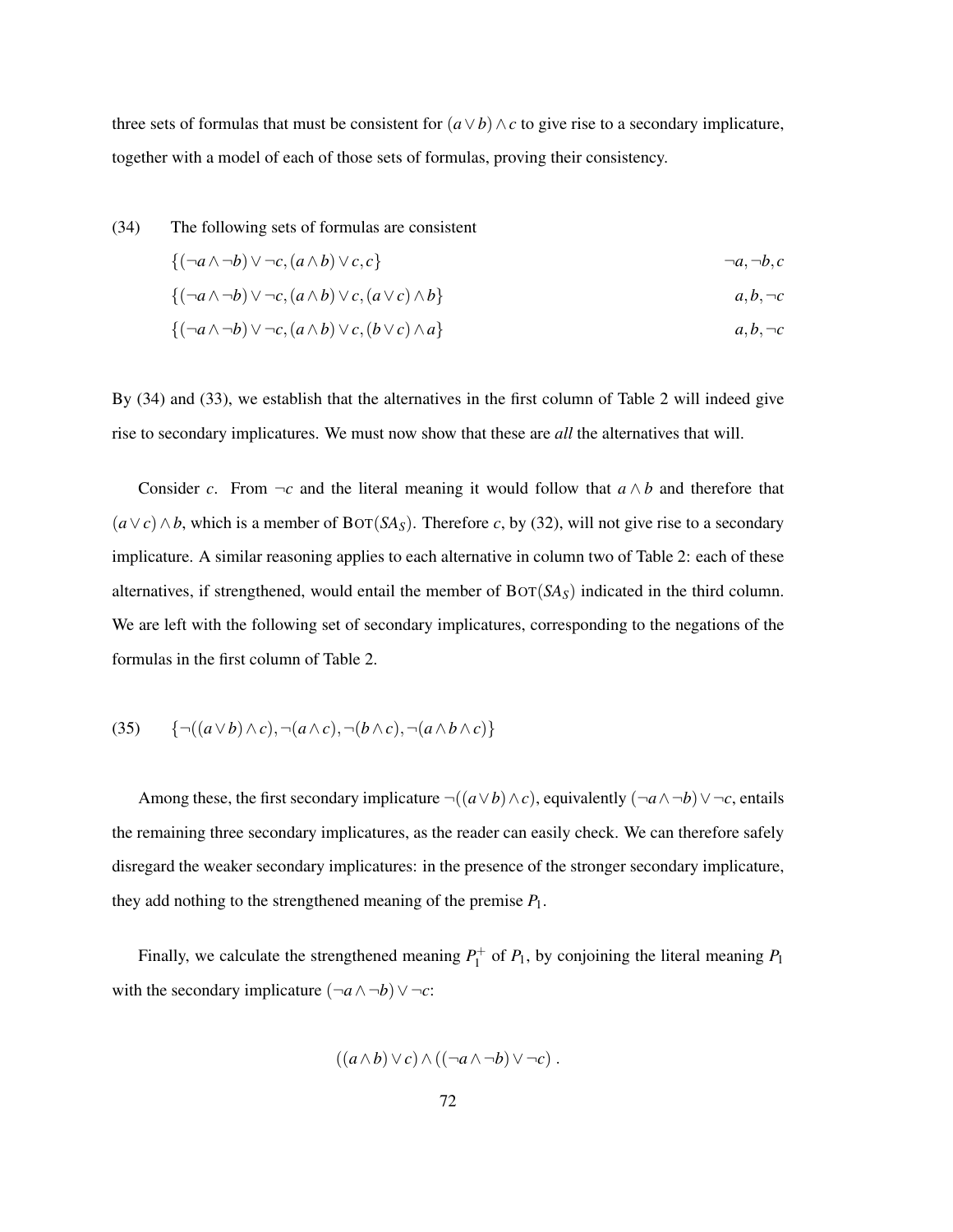By distributivity of the second conjunct into the first, this is equivalent to

$$
(a \wedge b \wedge ((\neg a \wedge \neg b) \vee \neg c)) \vee (c \wedge ((\neg a \wedge \neg b) \vee \neg c)),
$$

which is in turn equivalent to the final strengthened interpretation  $P_1^+$  in (36).

$$
(36) \qquad (a \wedge b \wedge \neg c) \vee (c \wedge \neg a \wedge \neg b)
$$

The reader can likely already see that (36) will do the required job. Under our simple assumptions about the reasoning component, the (putative) illusory inference in [\(31\)](#page-76-1) will be judged valid if (37) is classically valid.

(37) 
$$
P_1^{\dagger}
$$
:  $(a \wedge b \wedge \neg c) \vee (c \wedge \neg a \wedge \neg b)$   
 $P_2^{\dagger}$ :  $a$   
Concl.:  $b$ 

The pattern in  $(37)$  is classically valid.<sup>[40](#page-81-0)</sup> As with the simpler case of affirming the consequent, briefly discussed in section [3.1,](#page-63-0) there is no fallacy to speak of.

This result extends to the original (unsimplified) illusory inference from disjunction, schematized in (38).

<span id="page-81-1"></span>(38) 
$$
P_1
$$
:  $(a \wedge b) \vee (c \wedge d)$   
 $P_2$ :  $a$   
Concl.:  $b$ 

Simply let *c* in the demonstration above stand for  $c \wedge d$  in  $P_1$  of (38). That the inference in (38) is valid for the strengthened interpretation of its premises in (39) follows as a corollary of the discussion above.

(39) 
$$
P_1^{\dagger}
$$
:  $(a \wedge b \wedge \neg(c \wedge d)) \vee (c \wedge d \wedge \neg a \wedge \neg b)$   
 $P_2^{\dagger}$ :  $a$ 

<span id="page-81-0"></span><sup>&</sup>lt;sup>40</sup>Proof: the second disjunct of  $P_1^+$  together with  $P_2^+$  is a contradiction, so the first disjunct of  $P_1^+$  must be true. Then *b* follows immediately.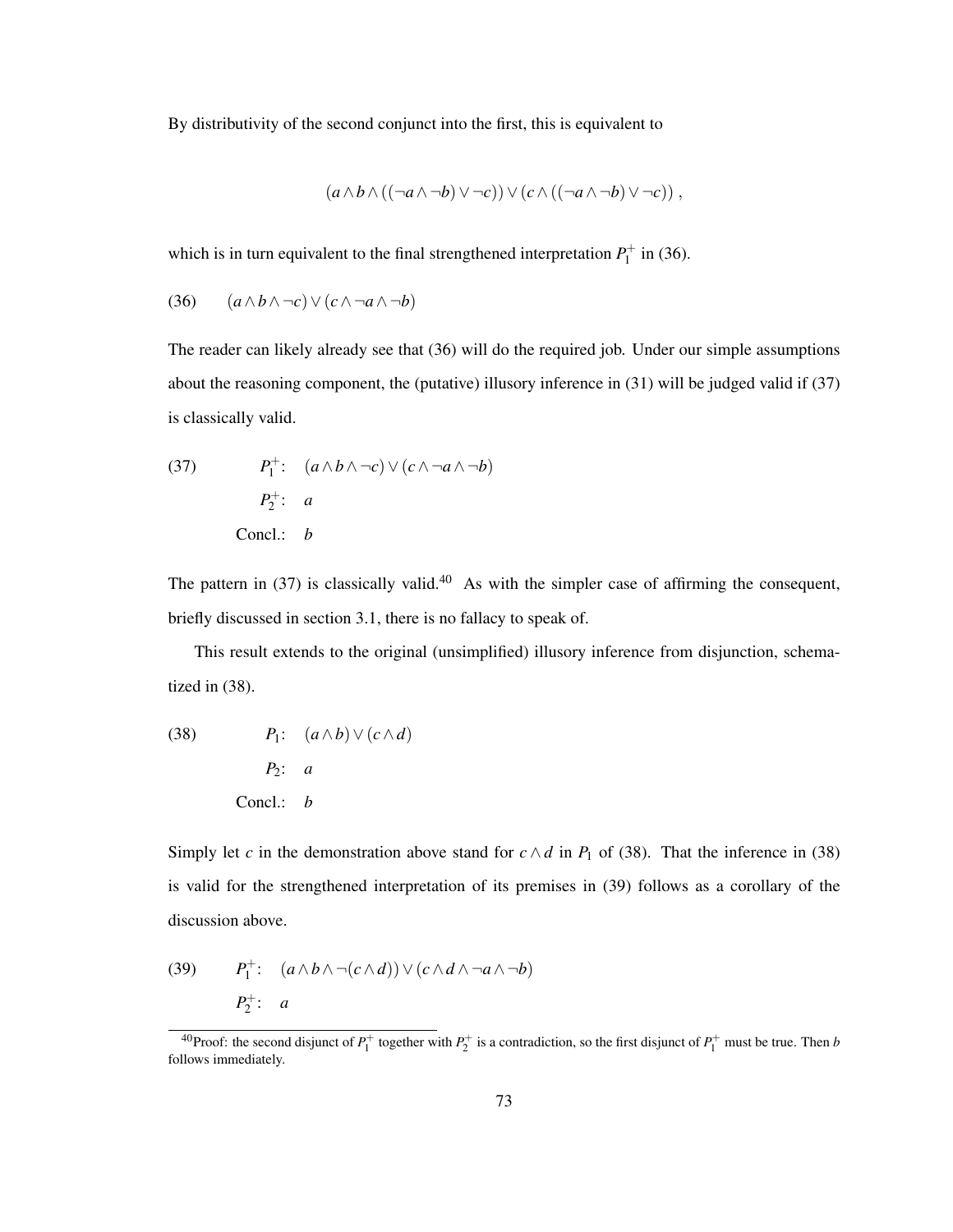In fact, something even stronger can be shown. The strengthened meaning of  $P_1$  of (38) is in fact the stronger (40).

(40) 
$$
P_1^{\dagger} : (a \wedge b \wedge \neg c \wedge \neg d) \vee (c \wedge d \wedge \neg a \wedge \neg b)
$$

Since this result is not strictly needed to derive the original illusory inference from disjunction, I radically abbreviate the proof of this claim.<sup>[41](#page-82-1)</sup> The following two stronger alternatives will be included in the alternatives for  $P_1$  of [\(38\)](#page-81-1).

(41) a. 
$$
(a \lor b) \land (c \land d)
$$
  
b.  $(a \land b) \land (c \lor d)$ 

Both (41a) and (41b) will turn out to satisfy the condition in [\(32\)](#page-79-0), and will therefore give rise to secondary implicatures. When conjoined with the literal meaning  $P_1$  of [\(38\)](#page-81-1), the negations of (41a) and (41b) give a formula equivalent to (40).

#### <span id="page-82-0"></span>3.3.3 Discussion and empirical predictions

The appeal of the implicature-based theory is undeniable. It turns out that a conservative theory of implicature, together with entirely classical assumptions about reasoning, predicts the illusory inferences from disjunction that have been taken to provide confirmation for mental model approaches [\(Walsh and Johnson-Laird, 2004\)](#page-165-0). Insofar as the account extends to a larger subset of the data that reasoning-based theories account for, while maintaining a core notion of interpretive enrichment that is independently motivated with strictly linguistic arguments, the reasoning-based theories developed in psychology have a viable competitor, likely to be a more parsimonious alternative.

But meta-theoretical criteria such as parsimony are not the only tools at our disposal, when trying to decide between a reasoning-based account or an interpretation-based account of compelling fallacies. The interpretation-based account I give in this chapter makes a prediction not shared by reasoning-based accounts. If reasoners' acceptance of a certain fallacy hinges on the reasoning

<span id="page-82-1"></span><sup>&</sup>lt;sup>41</sup>This example has one more atomic proposition than the simplified example considered above, and therefore the complete set of alternatives is appreciably larger and very hard to represent in a useful manner. This is because the output of Katzir's (2007) algorithm for generating alternatives increases exponentially as the number of syntactic nodes of the source increases. This property of the system is discussed in detail later in this chapter, in section [3.4.](#page-87-0)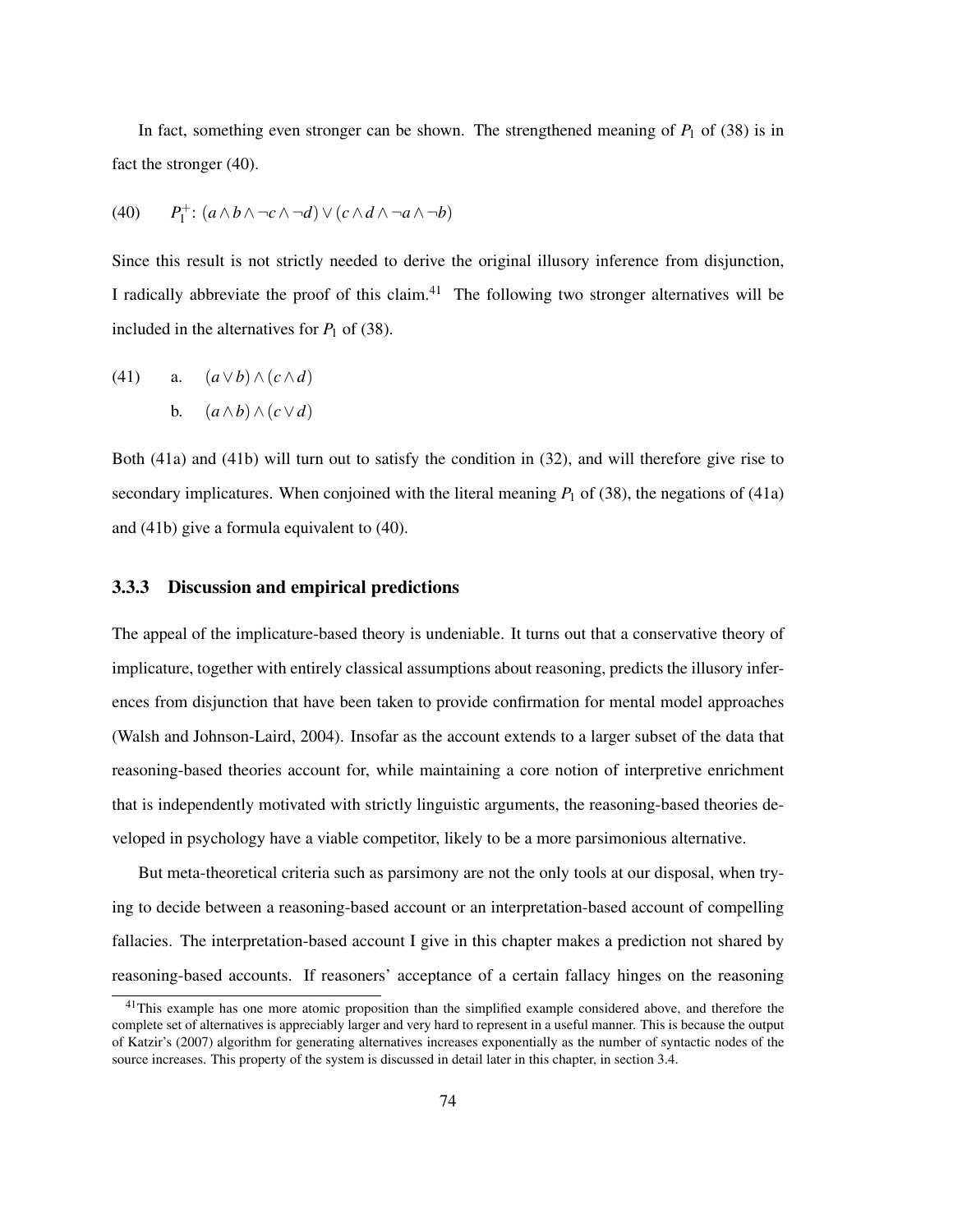module operating on the strengthened meaning of the premises, then acceptance rates should decrease significantly if we manipulate the context, syntactic or pragmatic, in ways that will reliably block the crucial implicatures.

Specifically, it is well known that a clause *S* will trigger different implicatures in upward entailing contexts than in downward entailing contexts. Indeed, the account of the illusory inference from disjunction given above relies on the crucial premise  $(P_1)$  being a matrix clause. If however this premise were presented in a downward entailing context, such as an *if*-clause, the required scalar implicature would not be predicted to arise (or at least it would be predicted to arise less often), and reasoners should be less likely to accept the inference as valid.

I propose a new experimental paradigm to test this prediction of the interpretation-based account. The trick is to convert standard reasoning problems  $(42)$  $(42)$  $(42)$  into a conditional form  $(43)$ .<sup>42</sup>

(42) Standard reasoning problem:

 $P_1,\ldots,P_n$ 

Does *C* follow from the above premises?

#### (43) Conditional format:

- a. If  $P_1$ , then if ..., then if  $P_n$ , then C. Is the above sentence true?
- b. Whenever  $P_1$  and ... and  $P_n$ ,  $C$ .
	- Is the above sentence true?

The conditional schemata in (43) are of course much more syntactically complex than the reasoning problem format in (42). This introduces important concerns about parsing difficulties and ambiguity. For example, naively translating the illusory inference from disjunction stimuli used by [Walsh](#page-165-0) [and Johnson-Laird](#page-165-0) [\(2004\)](#page-165-0) into conditional format results in ambiguous sentences that will almost certainly be extremely difficult, if not impossible, for subjects to parse in an experiment:

<span id="page-83-1"></span><span id="page-83-0"></span><sup>42</sup>Other reasoning experiments ask "what, if anything, follows" from a sequence of premises, instead of presenting a putative conclusion *C* and asking whether *C* follows. This paradigm can also be converted into conditional form, by giving subjects an incomplete conditional sentence and asking them to complete the *then*-clause in a way that makes the entire sentence true.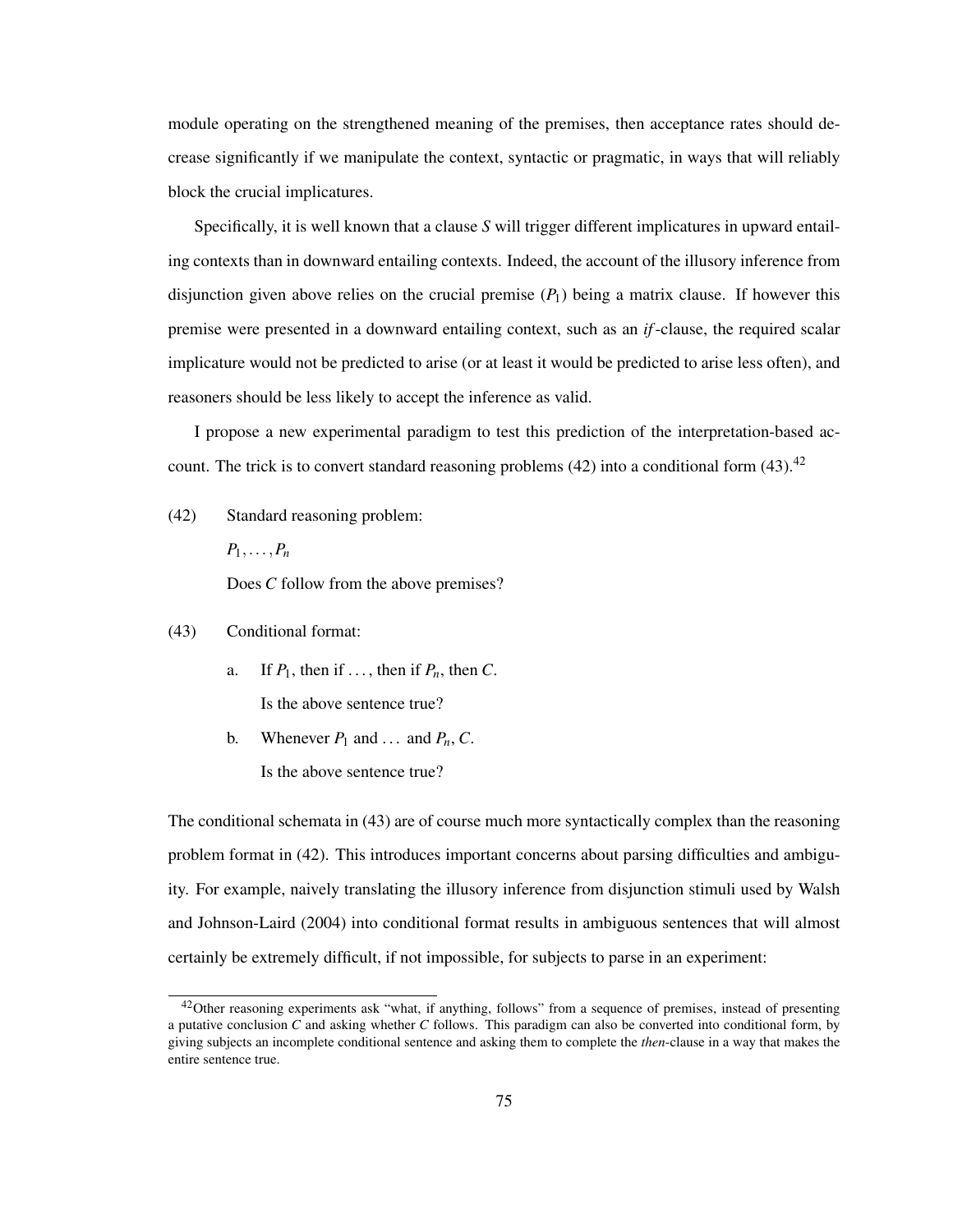(44) If either Jane is kneeling by the fire and she is looking at the window or otherwise Mark is standing at the window and he is peering into the garden, then, if Jane is kneeling by the fire, she must be looking at the window.

Happily, this problem can be significantly mitigated if we use syntactically simpler variants of this illusory inference. First, I point out that the illusory inference pattern can be recast with universal quantifiers doing the job of conjunction.

Consider (45), given in standard reasoning problem format.

 $P_1$ : Every boy or every girl is coming to the party.

<span id="page-84-0"></span>
$$
(45)
$$

*P*<sub>2</sub>: John is coming to the party.

Concl.: Bill is coming to the party.

I find this a very compelling inference, and I suspect the reader will agree. It is, however, fallacious: in a model where every girl and John come to the party, and no one else does, the premises are satisfied but the conclusion falsified.

Notice that, in the first premise of (45), the universal quantifiers are equivalent to arbitrarily large conjunctions, assuming that the domain of boys and girls is finite. In a model where  $b_1$  and  $b_2$ are the boys and  $g_1$  and  $g_2$  are the girls, the formulas in (46a) and (46b) are equivalent, and therefore equally apt representations of the literal meaning of  $P_1$  in (45).

(46) a. 
$$
((\forall x \in boy') \text{ party}'(x)) \vee ((\forall x \in girl') \text{ party}'(x))
$$
  
b.  $(\text{party}'(b_1) \wedge \text{party}'(b_2)) \vee (\text{party}'(g_1) \wedge \text{party}'(g_2))$ 

The formula in (46b) looks exactly like  $P_1$  of the illusory inference from disjunction, and similarly for the straightforward representations of *P*<sup>2</sup> and the proposed conclusion of (45). It is therefore reasonable to call (45) a *quantified variant* of the illusory inference from disjunction.

Moreover, with one modification and one assumption, the theory of implicature I adopt here predicts that (45) should indeed be considered valid by reasoners, since the predicted strengthened meaning for  $P_1$  in (45) will classically validate the inference, in a manner entirely parallel to the propositional illusory inference from disjunction. The required modification is that we consider,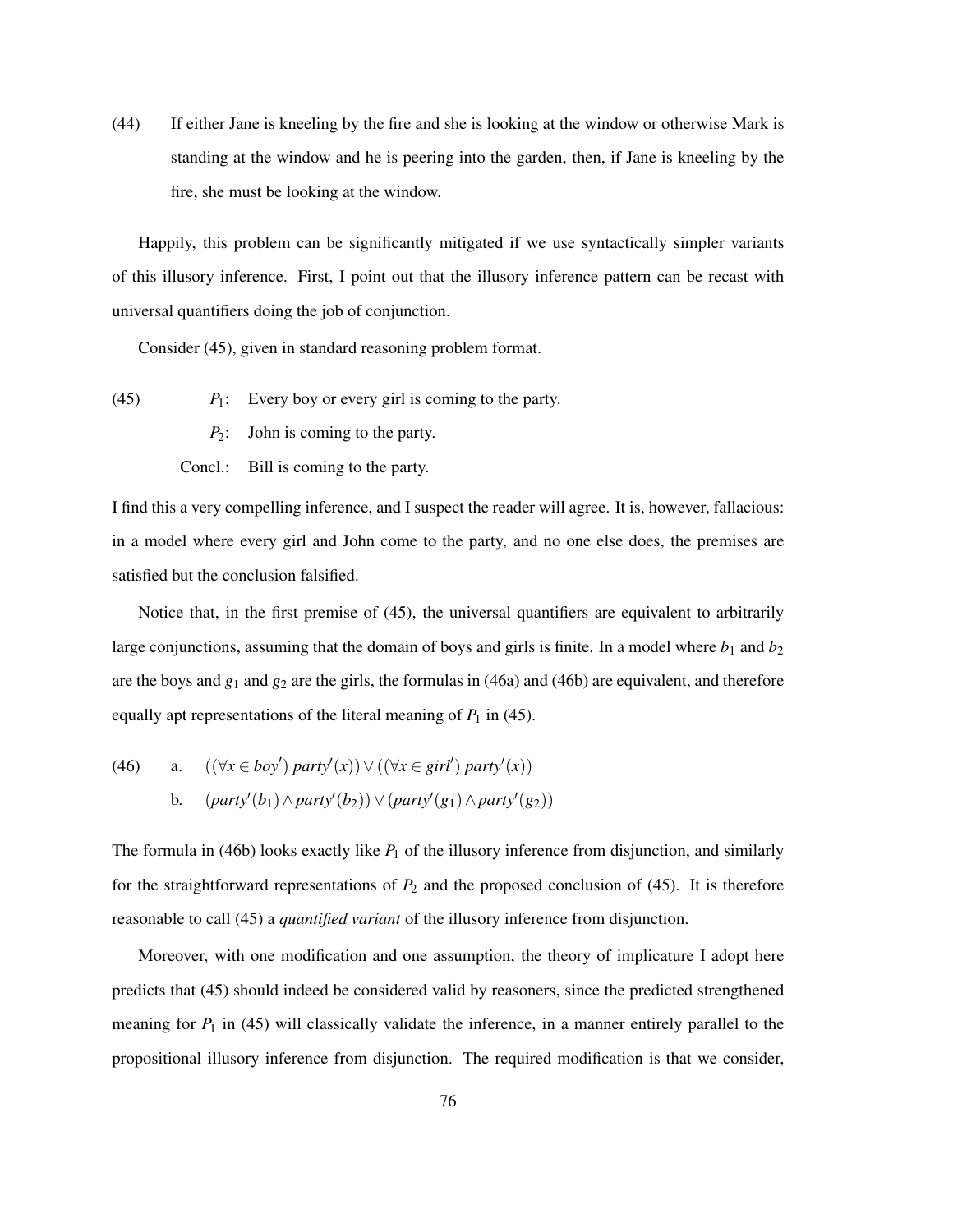rather than only alternatives *strictly stronger* than the literal meaning, alternatives that are simply *not weaker* than the literal meaning, as proposed by [Spector](#page-164-0) [\(2007\)](#page-164-0).<sup>[43](#page-85-0)</sup> With this expanded set of alternatives, we will get (47b) as an alternative to (47a).

(47) a. Source of the alternatives:

Every boy or every girl is coming to the party.

b. Substituting existential for universal quantifiers and *and* for *or*: Some boy and some girl are coming to the party.

Strengthening the alternative in (47b) into a secondary implicature, we get the formula in (48).

(48) 
$$
((\neg \exists x \in boy') \, \text{party'}(x)) \vee ((\neg \exists x \in \text{girl}') \, \text{party'}(x))
$$

From the conjunction of the secondary implicature in  $(48)$  with the literal meaning of  $P_1$  in [\(45\)](#page-84-0), we get, by distributivity of conjunction over disjunction,

$$
(((\forall x \in boy') \ part y'(x)) \land (((\neg \exists x \in boy') \ part y'(x)) \lor ((\neg \exists x \in girl') \ part y'(x))))
$$
  
 
$$
\lor (((\forall x \in girl') \ part y'(x)) \land (((\neg \exists x \in boy') \ part y'(x)) \lor ((\neg \exists x \in girl') \ part y'(x))))
$$
.

Now the required assumption: we must assume that universal quantifiers have existential import, that is, their restrictors are never empty.<sup>[44](#page-85-1)</sup> Consider the first disjunct above. If boys exist, then that disjunct is equivalent to

$$
((\forall x \in boy') \ part y'(x)) \wedge ((\neg \exists x \in girl') \ part y'(x)),
$$

<span id="page-85-0"></span><sup>&</sup>lt;sup>43</sup>See footnote [37](#page-78-0) on page [70,](#page-78-0) where I show that the results for the propositional illusory inference from disjunction are preserved under this modification of the theory. For a concise review of the independent arguments in favor of this modification, see also [Schlenker](#page-164-1) [\(2012\)](#page-164-1).

<span id="page-85-1"></span><sup>&</sup>lt;sup>44</sup>It is also possible to shift this assumption from interpretation to the domain of reasoning. Without existential import, we get (something that entails) the slightly weaker strengthening in (i).

<sup>(</sup>i) If boys and girls exist, then every boy and no girl is coming to the party, or else every girl and no boy is.

If reasoners assume that boys and girls exist on grounds entirely independent from the interpretation of the linguistic signal, as they plausibly might, then the "fallacy" can be derived in a classical logic from this interpretation of  $P_1$ .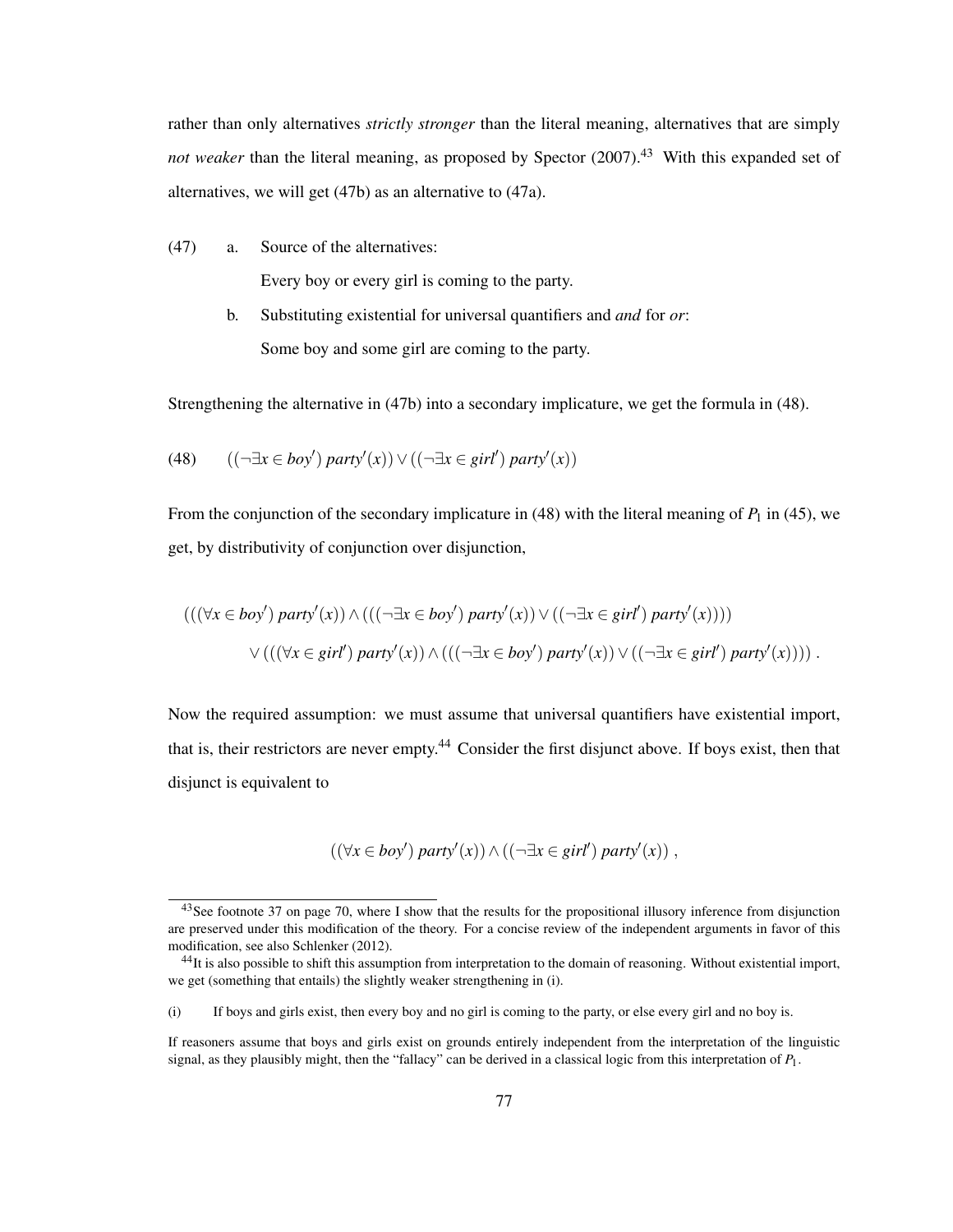and similarly for the predicate *girl'* and the second disjunct. This means that the conjunction of (48) with  $P_1$  in [\(45\)](#page-84-0) is a formula equivalent to (49a). In (49b) I give an English sentence with the interpretation in (49a), to help parse that formula.

(49) a. 
$$
(( (\forall x \in boy') \text{ party}'(x)) \land ((\neg \exists x \in girl') \text{ party}'(x))) \lor (((\forall x \in girl') \text{ party}'(x))
$$
  
 $\land ((\neg \exists x \in boy') \text{ party}'(x)))$ 

b. Every boy and no girl or every girl and no boy is coming to the party.

The reader can easily verify that, with the interpretation in  $(49a)$  for  $P_1$  of  $(45)$ , the proposed inference follows classically, by the same reasoning applied to the original illusory inference from disjunction.

Granting for the purpose of this discussion that [\(45\)](#page-84-0) is a compelling fallacy, it provides a promising way to test the predictions of the interpretation-based account in this chapter. While [\(44\)](#page-83-1) was ambiguous and very difficult to parse, (50a) and (50b), the conditional formulations of the reasoning problem in [\(45\)](#page-84-0), are perfectly tractable.

- (50) a. If every boy or every girl is coming to the party, then, if John is coming to the party, Bill will also come.
	- b. Whenever every boy or every girl is coming to the party, and John is coming to the party, Bill also comes.

Recall the prediction of the interpretation-based theory. Since, in (50), the crucial premise of [\(45\)](#page-84-0) is in the antecedent of a conditional (*if*-clause or *whenever*-clause), the strengthening required to validate the inference is either not predicted to arise or it is predicted to arise less often. Consequently, there should be a significant decrease in acceptability between the standard reasoning problem format in [\(45\)](#page-84-0) and either of the conditional formats in (50). This provides a general way to falsify any implicature-based account of compelling fallacies.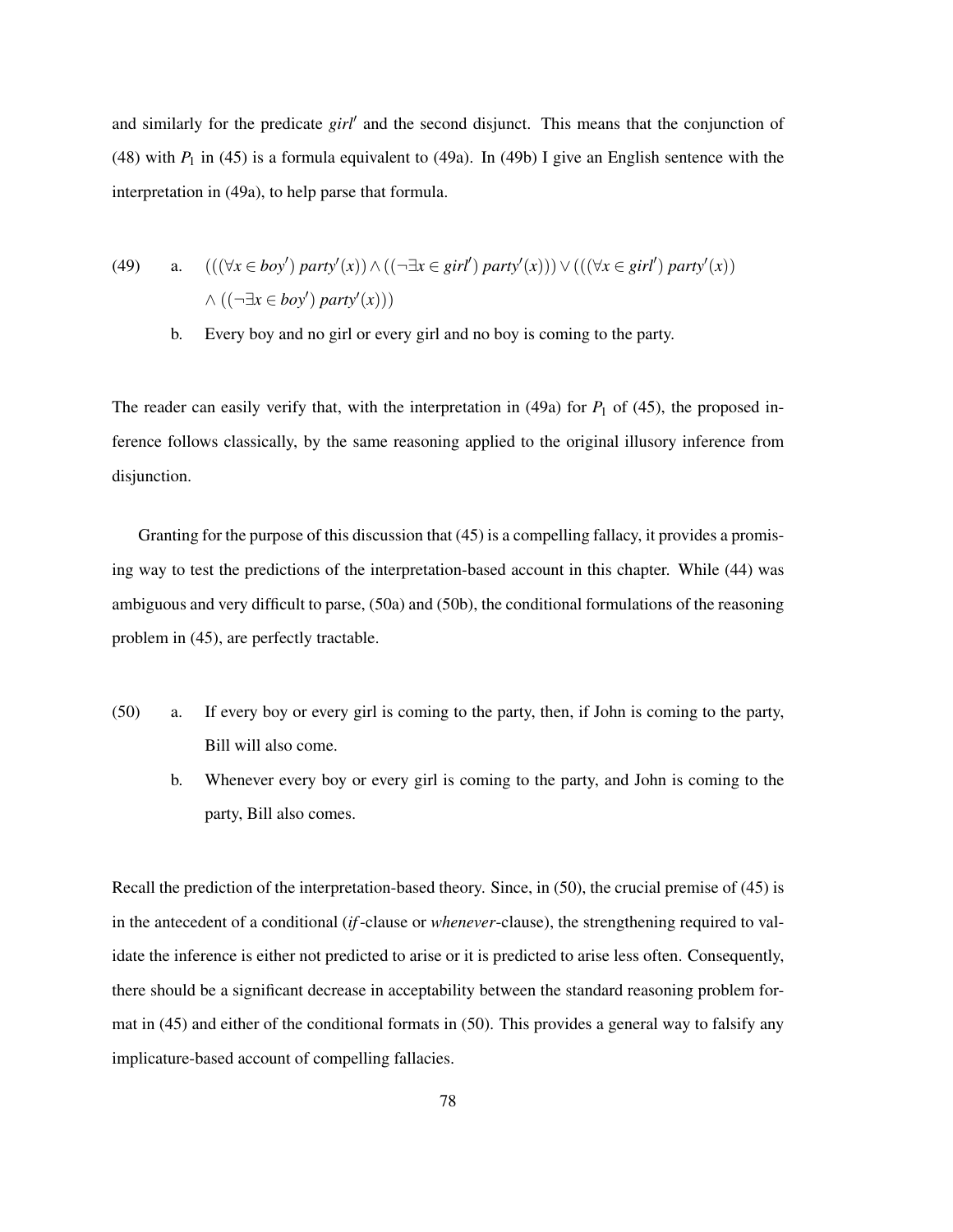#### 3.3.4 Conclusion

This chapter has so far defined a program for the study of failures of reasoning that roots compelling fallacies in interpretive processes, rather than in the general-purpose reasoning mechanisms themselves. I have shown that this program can be applied to a class of sophisticated reasoning data from the psychological literature, thus far ignored by the field of formal pragmatics, yielding a natural account that uses only independently motivated interpretive mechanisms. Finally, I showed how in principle we can test the predictions of interpretation-based theories in this spirit, helping to demarcate the line between reasoning and interpretation.

This program and the result in the foregoing sections are of significance to the psychological study of reasoning. Since most scholars of human reasoning do not have a background in linguistics and most linguists do not work on reasoning, extant theories of reasoning tend not to take advantage of the sophisticated theories of meaning that semanticists have developed over the past forty years. Consequently, the difference between general-purpose reasoning and interpretive processes is not well understood. The working hypothesis of this chapter, that human reasoning is entirely classical, is almost certainly false, at least in this strong formulation. However, most psychologists would agree that understanding how human reasoning differs from normative logic is an important step toward understanding human reasoning. Clearly, we can only trust our accounts of this intermediate step if we can also trust our understanding of the line between reasoning and interpretation. Without that, the scientist himself might be falling prey to illusions of human irrationality.

### <span id="page-87-0"></span>3.4 On the cardinalities of sets of scalar alternatives

In this section, I address an issue with modern theories of scalar implicature not discussed in the literature so far. Insofar as a theory of implicature requires a rich enough set of formal alternatives, as most modern theories of pragmatics in linguistics do, a problem of tractability arises. As it turns out, the two most precise accounts of the alternative-generating mechanism produce sets of formal alternatives whose cardinalities increase exponentially as a function of the number of atomic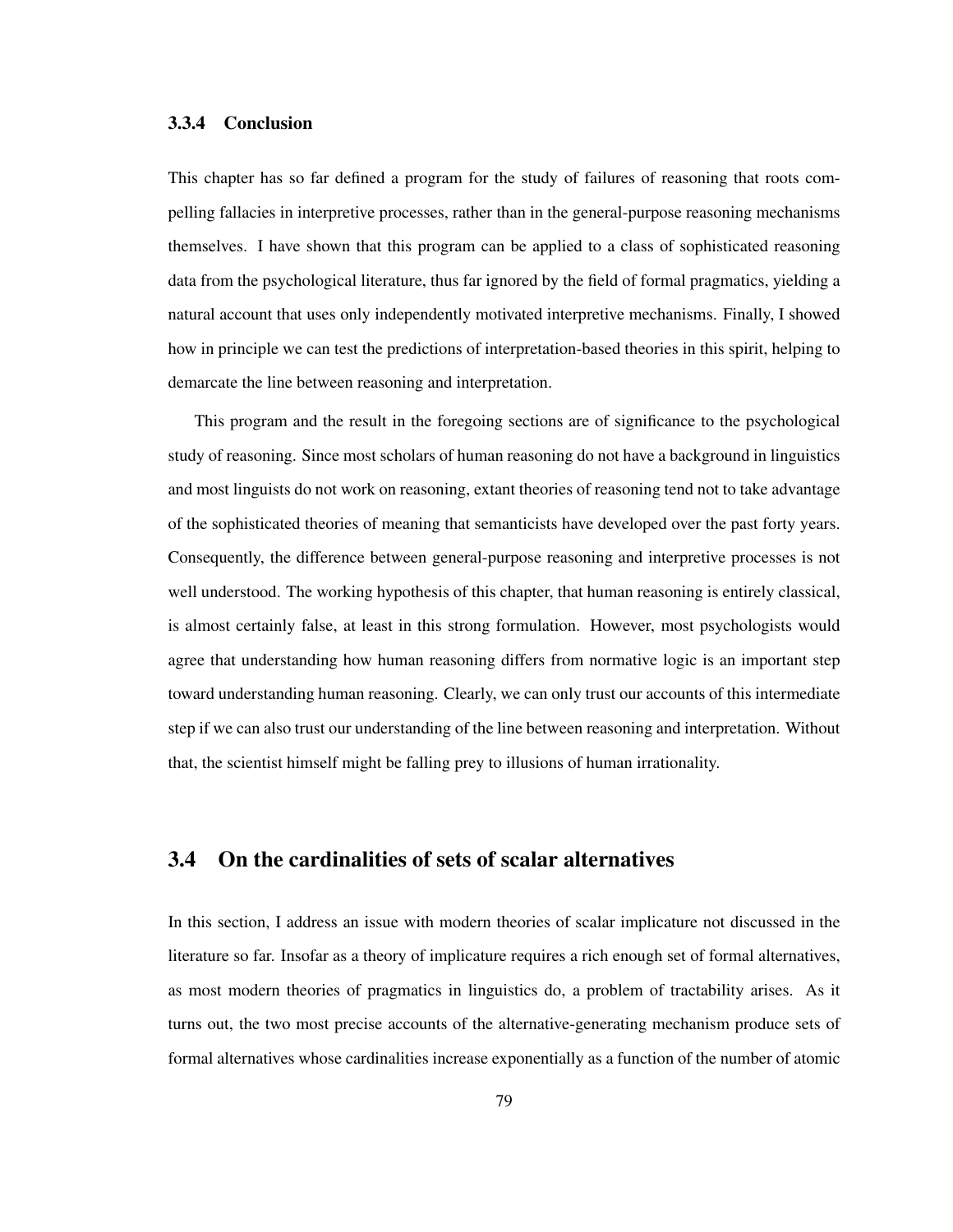propositions in the source.[45](#page-88-0)

#### 3.4.1 Introduction

Since the work of Paul Grice (1967, published in [1989\)](#page-159-2), scalar implicatures as exemplified in (51) have been taken to be the result of processes of pragmatic inference. In a nutshell: starting from what the speaker of (51a) *literally said*, the hearer will consider what stronger statements the speaker *chose not to utter*, and conclude that the speaker believes all such statements to be false, as long as their falsehood is compatible with what she literally said.

- (51) a. I saw John or Mary.
	- b. SCALAR IMPLICATURE: The speaker did not see both John and Mary.

I show that there is one technical component, universally employed in formal theories of scalar implicature, that has at least puzzling consequences under the assumption that these theories ought to be psychologically tenable. The issue can be summarized as follows. Every modern theory of scalar implicature makes crucial use of a set of scalar alternatives, sentences that are (in a precise sense) related to the sentence uttered by a speaker. These alternatives are the ones that a hearer will take into consideration when thinking of what the speaker could have said but chose not to. I point out in this section that the cardinalities of these sets increase at very fast rates, and moreover that, even for sentences with a relatively small number of coordinated clauses, the cardinalities of alternative-sets are very large numbers. If the theories of alternatives considered here are making claims about psychological processes, then these claims are very difficult to square with what we independently know about reasoning with alternatives. On the other hand, if these theories are to be taken only as mathematical idealizations or theories of pragmatic competence, then it becomes necessary to investigate what psychologically tenable heuristics might implement this competence. It does not follow from the facts I report here that modern formal approaches to scalar implicature are doomed. Instead, I aim to point out a collection of puzzling and previously unnoticed facts about formal pragmatics.

<span id="page-88-0"></span><sup>&</sup>lt;sup>45</sup>The work presented in this section is a minimally modified version of a paper currently under revision.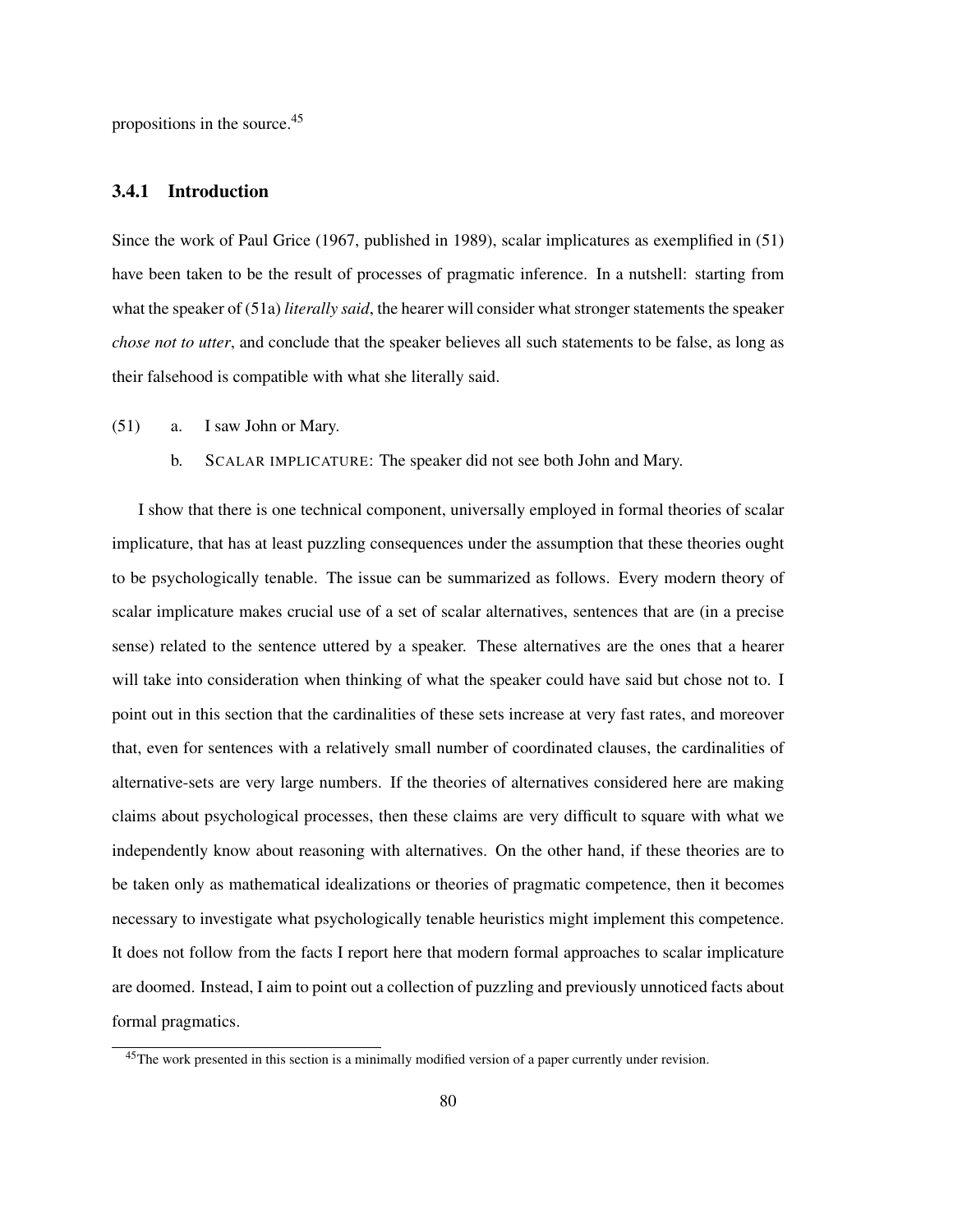#### 3.4.2 Alternative-sets and their cardinalities

I take the work of [Chierchia](#page-158-0) [\(2004\)](#page-158-0), [Sauerland](#page-164-2) [\(2004\)](#page-164-2), [Spector](#page-164-0) [\(2007\)](#page-164-0), and [Fox](#page-159-1) [\(2007\)](#page-159-1) to be representative examples of contemporary formal approaches to scalar implicature. All of these theories assume or propose some mechanism that generates formal alternatives as a function of a source and possibly a context. I restrict my attention to explicit proposals about the set of formal alternatives, for obvious reasons. There are two approaches in the literature that fit this criterion.

#### 3.4.2.1 Positive propositions

While making no commitments about the inner workings of the alternative-generating procedure, Spector's (2007) theory makes use of the set of positive propositions that can be constructed from a source *S*. The notion is simple and elegant, and is perhaps most naturally seen as a semantic concept: given a source *S* with a set *A* of atomic propositions, the set  $P^+(A)$  of positive propositions based on *A* is the closure of *A* under conjunction and disjunction. Thus, for a simple source  $S = a \lor b$ , we get the alternative set

$$
P^+(\{a,b\}) = \{a,b,a \wedge b,a \vee b\}
$$

The set of positive propositions based on a set of atoms *A* corresponds to the set of non-constant monotonic Boolean functions of |*A*|-many variables. Monotonic Boolean functions on *n* variables are precisely those that can be defined with the Boolean meet and join. The "non-constant" proviso simply excludes the *verum* and *falsum* functions from the list.

The number of monotonic Boolean functions on *n* variables *M*(*n*) was defined by Dedekind in 1897 (see for example [Kleitman, 1969\)](#page-162-1). Accordingly, the set of all  $M(n)$  for  $n \in \mathbb{N}$  is known as the set of *Dedekind numbers*. The sequence grows very rapidly. As of mid 2013, no closed-form expression for  $M(n)$  is known, and exact values for  $M(n)$  are only known for  $n \leq 8$ . The set of positive propositions with *n* atoms inherits the mathematical unwieldiness of Dedekind numbers, since, for *A* a set of atoms with  $|A| = n$ ,  $|P^+(A)| = M(n) - 2$ .<sup>[46](#page-89-0)</sup>

<span id="page-89-0"></span><sup>46</sup>We subtract 2 because positive propositions are monotonic Boolean functions excluding *verum* and *falsum*.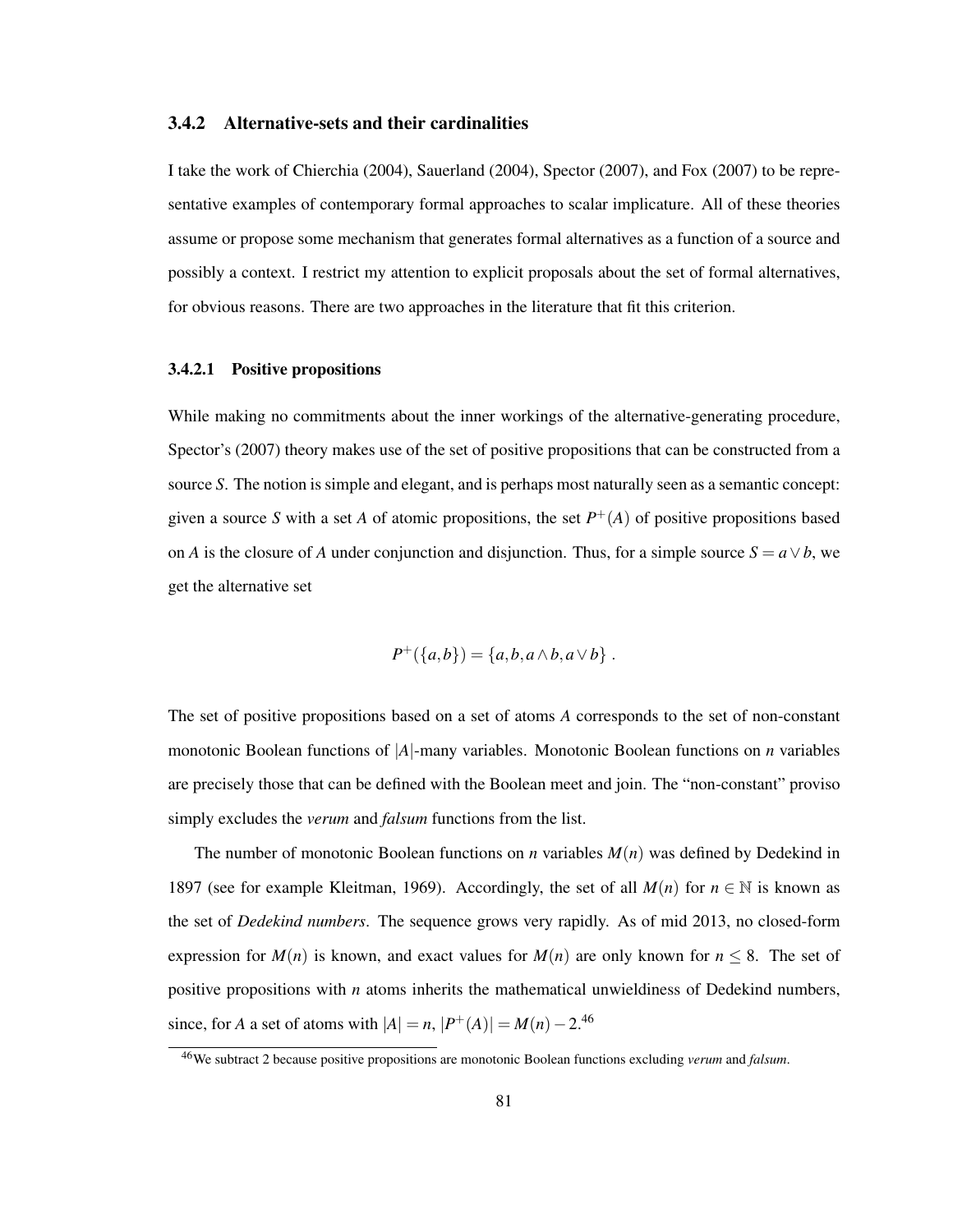#### 3.4.2.2 The syntactic substitution approach

[Katzir](#page-162-2) [\(2007\)](#page-162-2) and [Fox and Katzir](#page-159-3) [\(2011\)](#page-159-3) propose a different mechanism for generating formal alternatives based on a notion of structural complexity. As explained by Katzir (2007), there are contexts where, in order to derive the observed scalar implicatures, a non-monotonic expression must be compared with a formal alternative that is structurally simpler than it without being its scale-mate. For example:

- (52) a. I doubt that exactly three semanticists will sit in the audience.
	- b. I doubt that three semanticists will sit in the audience.

An utterance of (52a) suggests that the speaker does not find it unlikely that at least three semanticists will be in attendance. This means that (52b) must be a formal alternative to (52a). But the quantifier in (52b) is not a scale-mate of the one in (52a). The relevant relation between the two sentences seems to be one of complexity: (52b) is less complex than (52a). In the interest of space, I must refer the reader to the cited articles for a discussion of the merits of this approach.

Katzir's (2007) theory is given in a fully explicit way. First we need to define a substitution source. This will contain all elements that can legally substitute elements of the speaker's utterance when generating alternatives. The rationale is that anything in the substitution source is no more complex than the original utterance.

<span id="page-90-0"></span>(53) Substitution source:

Let  $\sigma$  be a parse tree. The substitution source for  $\sigma$  is the union of the lexicon of the language with the set of all subtrees of  $\sigma$ .

Next, we define a relation of structural complexity, defined for syntactic structures. Finally, we define the set of structural alternatives in terms of structural complexity.

#### (54) Structural complexity:

Let  $\sigma$ ,  $\sigma'$  be parse trees. If we can transform  $\sigma$  into  $\sigma'$  by a finite series of deletions and replacements of constituents in  $\sigma$  with constituents of the same category taken from the substitution source of  $\sigma$ , we say that  $\sigma'$  is at most as complex as  $\sigma$ , in symbols  $\sigma' \leq \sigma$ .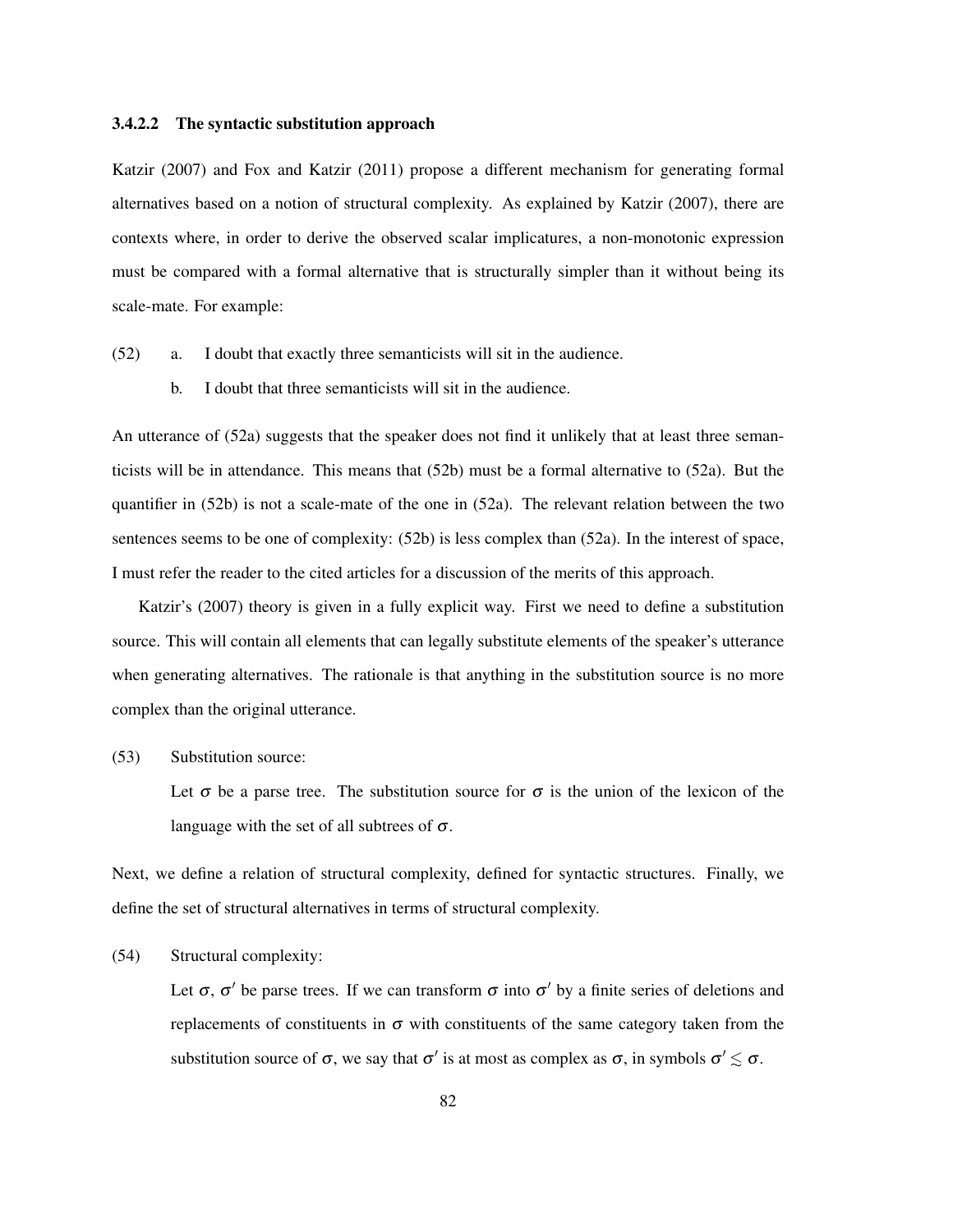#### (55) Structural alternatives:

Let  $\sigma$  be a parse tree. The set of structural alternatives for  $\sigma$  is defined as  $A(\sigma) := {\sigma'$ :  $\sigma' \lesssim \sigma$  }.

In order to compare this theory directly with Spector's (2007) positive propositions, we need to make several simplifying assumptions. First, I assume that the parse trees that constitute the input to the procedure defined in (55) only have sentence level nodes, call them IPs, and coordination phrases, as in (56a). Given this very restrictive assumption, we can simplify these structures as in (56b). I further assume that the only elements available in the substitution source [53](#page-90-0) are subtrees of the original utterance and binary connectives. Connectives have a very restricted distribution, occurring always and only between any two IP nodes. It will be useful to consider the lexical skeleton of a parse tree, that is the simplified parse-tree stripped of binary connectives, as in (56c). Finally, I assume that all parse-trees are left branching.



With these assumptions, we can find a simple closed-form expression that takes a natural number for the unique IPs in a tree and returns the number of alternatives predicted by Katzir's (2007) algorithm so constrained. The expression is the following, where *n* is the number of unique sentence-level nodes (IPs) in the source structure.

<span id="page-91-0"></span>(3.1) 
$$
\sum_{k < n} (2n-1)^{k+1} 2^k - k
$$

I explain how we get to [\(3.1\)](#page-91-0) shortly. First, it is important to remark that, whatever function [\(3.1\)](#page-91-0) is, it constitutes a rather cautious lower bound on the number of alternatives generated by the uncon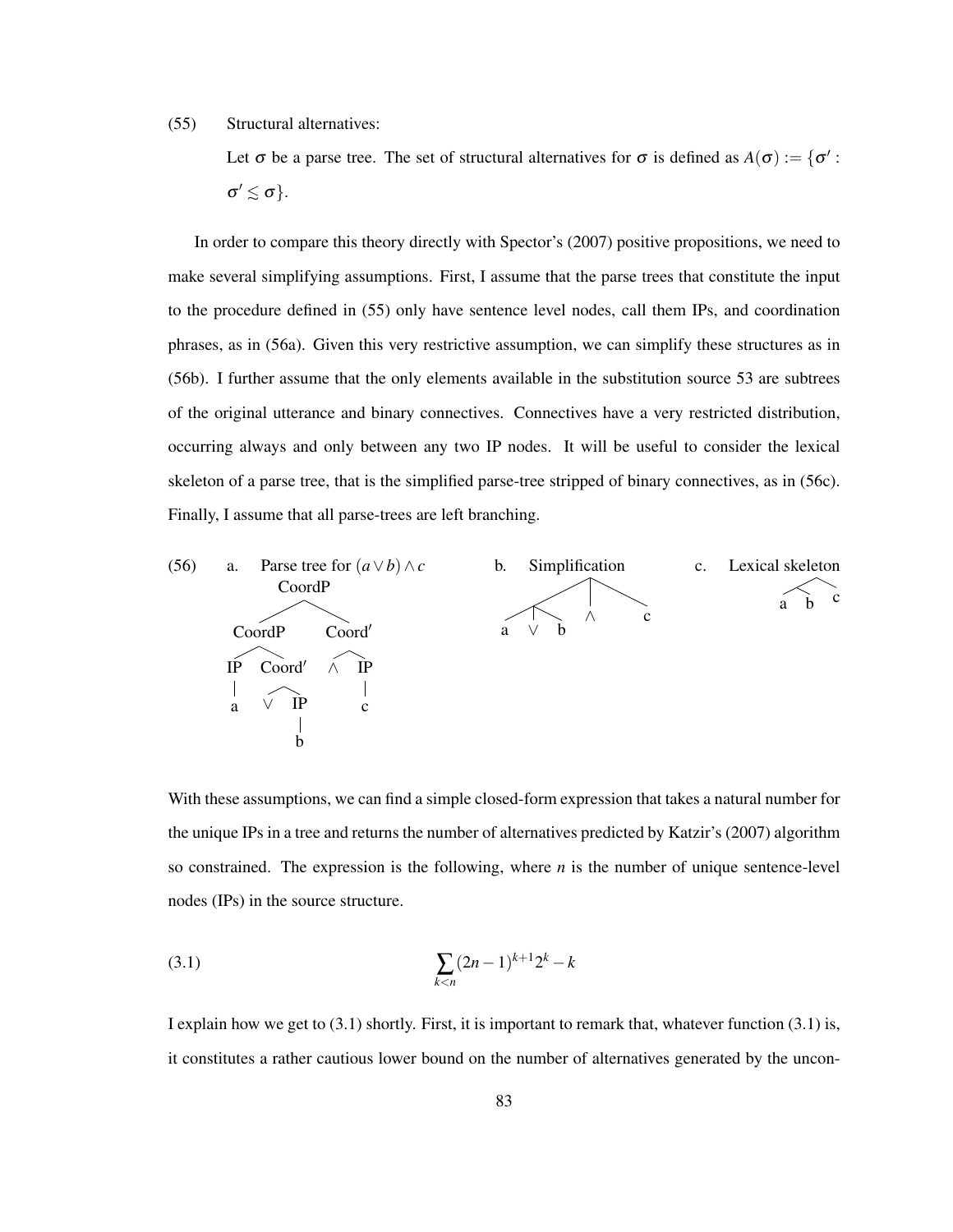strained procedure. This is because the constraints used here exclude trees with both left and right branching, which allow for more complex structures than these simple left-branching trees. As we shall see, the results are already quite interesting, even for this lower bound.

What is the function in [\(3.1\)](#page-91-0) doing? The expression  $(2n-1)$  gives us the number of subconstituents of the lexical skeleton of a parse-tree with *n* distinct propositional atoms as terminal nodes, given the assumptions above.<sup>[47](#page-92-0)</sup> Note that a lexical skeleton (so constrained) will have as many levels of embedding as there are propositional atoms. The sum in [\(3.1\)](#page-91-0) is meant to range over these levels of embedding. The reader is encouraged to consider the lexical skeletons in (57) and convince him or herself that these mathematical expressions are correct given our assumptions.

(57) a. Lexical skeleton for four propositional atoms b. for five atoms a b c d a b c d e

The sum in function [\(3.1\)](#page-91-0) starts at the level of zero embedding. How many single-node trees can we create given the substitution source? This will be simply the number of subconstituents of the original tree. For  $k = 0$ , that is what [\(3.1\)](#page-91-0) returns. How many two-node trees can we create? It will be the number of subconstituents squared, times the number of connectives in our substitution source, for remember that we are considering lexical skeletons, so that a two-node tree is omitting the connective between its two nodes. The expression in [\(3.1\)](#page-91-0), for  $k = 1$ , returns  $(2n - 1)^2 \cdot 2 -$ 1. Why "minus one?" Because at embedding-level 1 we generate a tree identical to one already generated for embedding-level 0, namely the original tree. Similar considerations apply at further levels of embedding, as summarized in (58).

- (58) In general, at embedding-level *k*, we will find
	- a. *k* + 1 positions for subconstituents of the source whence  $(2n-1)^{k+1}$
	- b. *k* positions for connectives whence  $2^k$
	- c. *k* trees that we have already counted in an earlier step whence subtraction of *k*.

<span id="page-92-0"></span><sup>47</sup>Here is one way to see that this is the case. Each atom is a constituent on its own, giving us *n*. Consider now the tree from the top. Each non-terminal constituent contains one terminal constituent and one non-terminal constituent, except for the bottom non-terminal constituent in the tree, which is formed by two terminal nodes. This gives us *n*−1.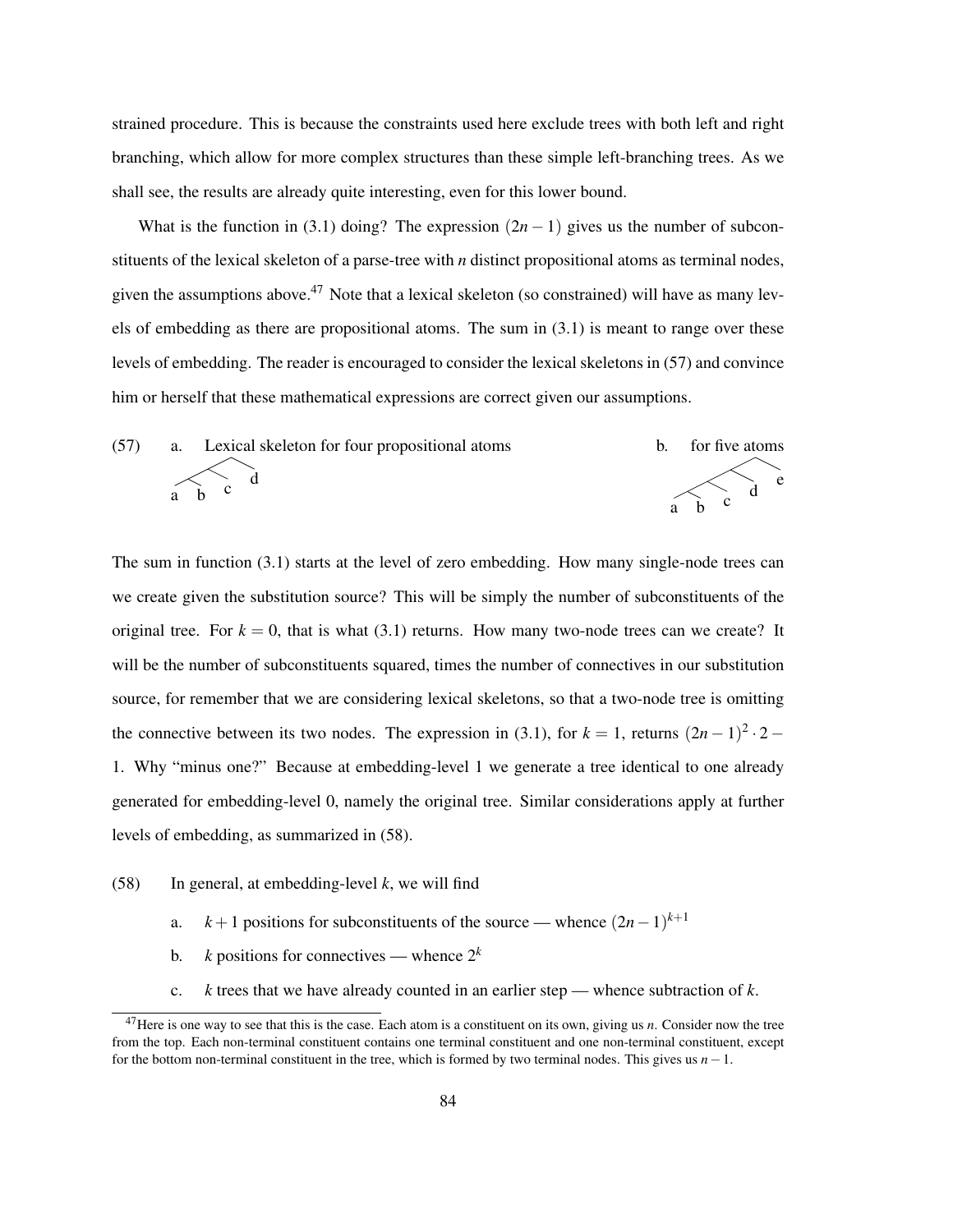| 1. Propositions          |      | 16 256 65.536 | $\mathcal{D}^{(2^n)}$               |
|--------------------------|------|---------------|-------------------------------------|
| 2. Positive propositions | 4 18 |               | 166 Dedekind numbers: $M(n) - 2$    |
| 3. Katzir (2007)         |      | 20 552 20,679 | $\sum_{k < n} (2n-1)^{k+1} 2^k - k$ |

<span id="page-93-1"></span>Table 3: Number of alternatives by procedure, for a source with 2, 3, 4, and *n* atoms.

Finally, why add up the possible trees that can be created from the substitution source for each level of embedding in the original tree? The idea is to replicate the effects of an operation of node deletion, as used in Katzir's (2007) theory. This way, we need only consider instances of substitution, which greatly simplifies the formulation of the algorithm.<sup>[48](#page-93-0)</sup> Notice that this was only possible given our simplifying assumptions about structure.

#### 3.4.3 Discussion

Table [3](#page-93-1) summarizes the findings in the preceding sections. It includes the total number of propositions made out of *n* atoms merely to provide an anchor that will be familiar to the reader.

The first interesting observation about Table [3](#page-93-1) is that, for both algorithms, the size of the output set of alternatives increases very fast as a function of the number of atoms in the input. This is visible even for small numbers in Table [3](#page-93-1) in the case of Katzir's (2007) theory. Indeed, in this theory the number of predicted alternatives grows (at least) at an exponential rate.<sup>[49](#page-93-2)</sup> Although it is not obvious from simply looking at Table [3,](#page-93-1) the positive-propositions approach fares no better. A coarse asymptotic approximation places the lower bound on Dedekind numbers at  $C(n, n/2)$ , where *C* is the binomial coefficient. This lower bound itself grows at an exponential rate.<sup>[50](#page-93-3)</sup> These facts immediately suggest that the question of the complexity of the problem of generating formal alternatives is of interest. While this dissertation does not contain a proper complexity result, I return to this issue at the end of this section. First, I discuss the absolute output values for small

<span id="page-93-0"></span><sup>&</sup>lt;sup>48</sup>Another way to replicate the effects of deletion would be to put the empty tree, call it  $\varepsilon$ , in the substitution source. The problem with this strategy is that it makes it harder to eliminate structurally identical alternatives, which ought not to be a part of the final alternative-set. For example, a simple tree with just two atoms *a b* would generate the alternative *a* in two distinct ways: ε *a* and *a* ε. The strategy adopted here allows for an accurate closed-form expression that is simpler to formulate and explain.

<span id="page-93-2"></span><sup>&</sup>lt;sup>49</sup>The closed-form expression above is a sum of exponential functions. It is also easy to show that it is in  $O(n^n)$ .

<span id="page-93-3"></span><sup>&</sup>lt;sup>50</sup>The binomial coefficient  $C(n, n/2)$  is in fact in  $\Theta(2^n n^{-0.5})$ .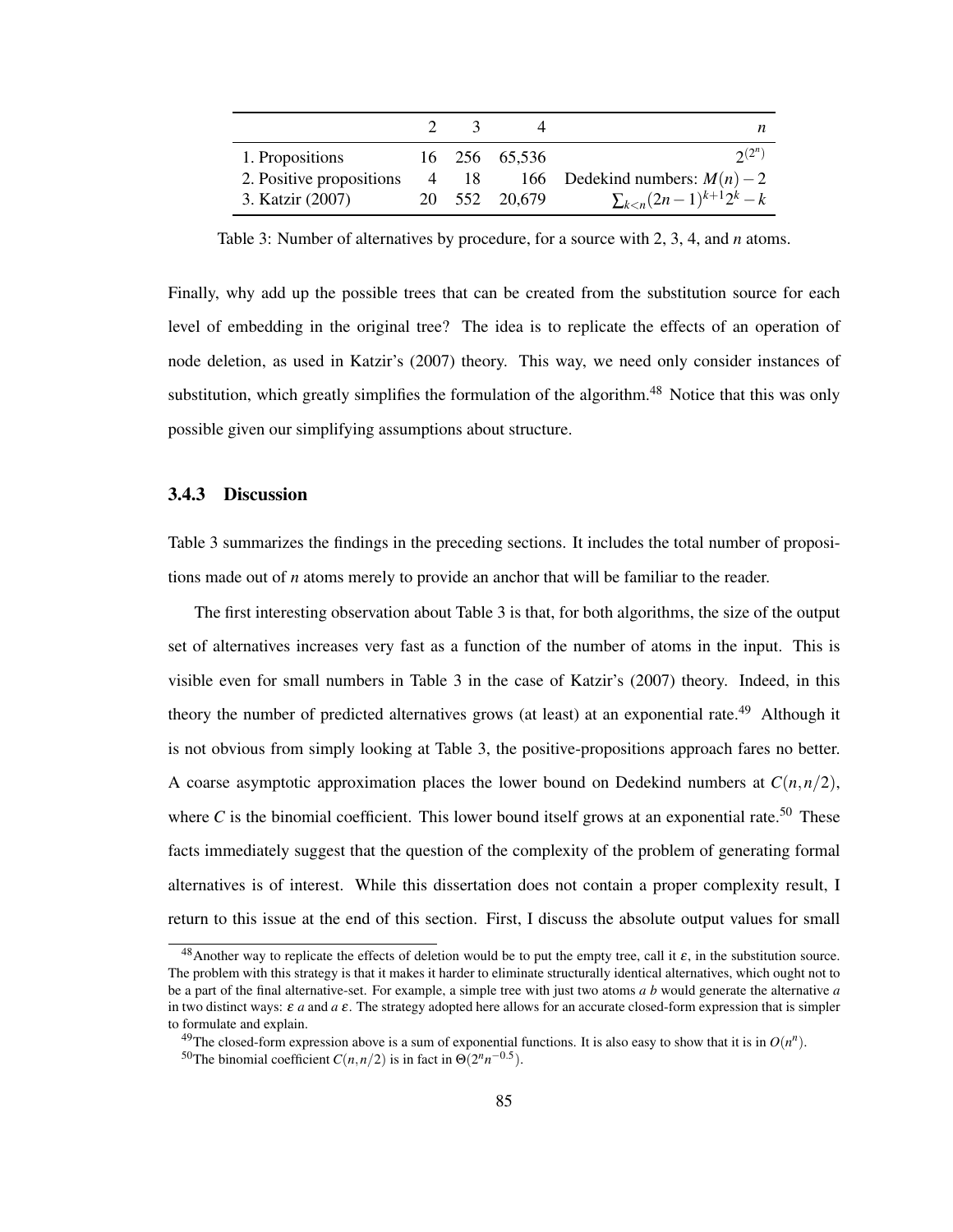numbers, as can be glanced from Table [3,](#page-93-1) as well as the differences between the two theories of formal alternatives.

#### 3.4.3.1 On the values for small numbers

The values seen in Table [3](#page-93-1) for small numbers are already rather large. This too is less obvious for the positive-propositions approach, which seems manageable even for  $n = 4$  when compared to the syntactic approach. However, at  $n = 7$ , Dedekind numbers overtake the syntactic alternatives, and both are astronomical.<sup>[51](#page-94-0)</sup> I submit that these absolute values are interesting in their own right, irrespective of considerations of relative growth.

It is a matter of debate in the literature on scalar implicature whether what are known as secondary implicatures are generated by a global process of pragmatic reasoning [\(Sauerland, 2004\)](#page-164-2) or by a narrowly grammatical process, involving unpronounced exhaustification operators [\(Chierchia,](#page-158-0) [2004;](#page-158-0) [Fox, 2007\)](#page-159-1). However, *primary* implicatures, given their weaker epistemic nature, are usually taken to be the result of proper pragmatic reasoning. For the case of grammatically generated scalar implicatures, these kinds of large numbers of alternatives are arguably of little significance, for similarly large numbers of alternatives already figure in principle in current theories of questions or of alternative-sensitive items like "only." But this move is harder to argue for, or altogether untenable, in the case of scalar implicatures generated by pragmatic reasoning rather than grammatical mechanisms. If pragmatic reasoning is a certain kind of *reasoning*, then we expect the absolute numbers of alternatives predicted to be taken into consideration to fit into what we independently know about reasoning with sets of alternative propositions.

The psychological literature on reasoning offers theories of reasoning with and about alternative propositions. In particular, mental model theory, as proposed by [Johnson-Laird](#page-161-0) [\(1983\)](#page-161-0) and collaborators, is an account of the human faculty of reasoning whose hallmark is precisely a theory of how humans entertain and manipulate alternative propositions, called alternative mental models. Now, the role of alternative mental models in reasoning is not the same as that of formal alternatives in

<span id="page-94-0"></span><sup>51</sup>To wit, the seventh Dedekind number (subtracting 2 as explained above) is greater than two trillion (2,414,682,040,996). The syntactic approach generates "only" around four billion alternatives (4,176,541,270) for the same atoms.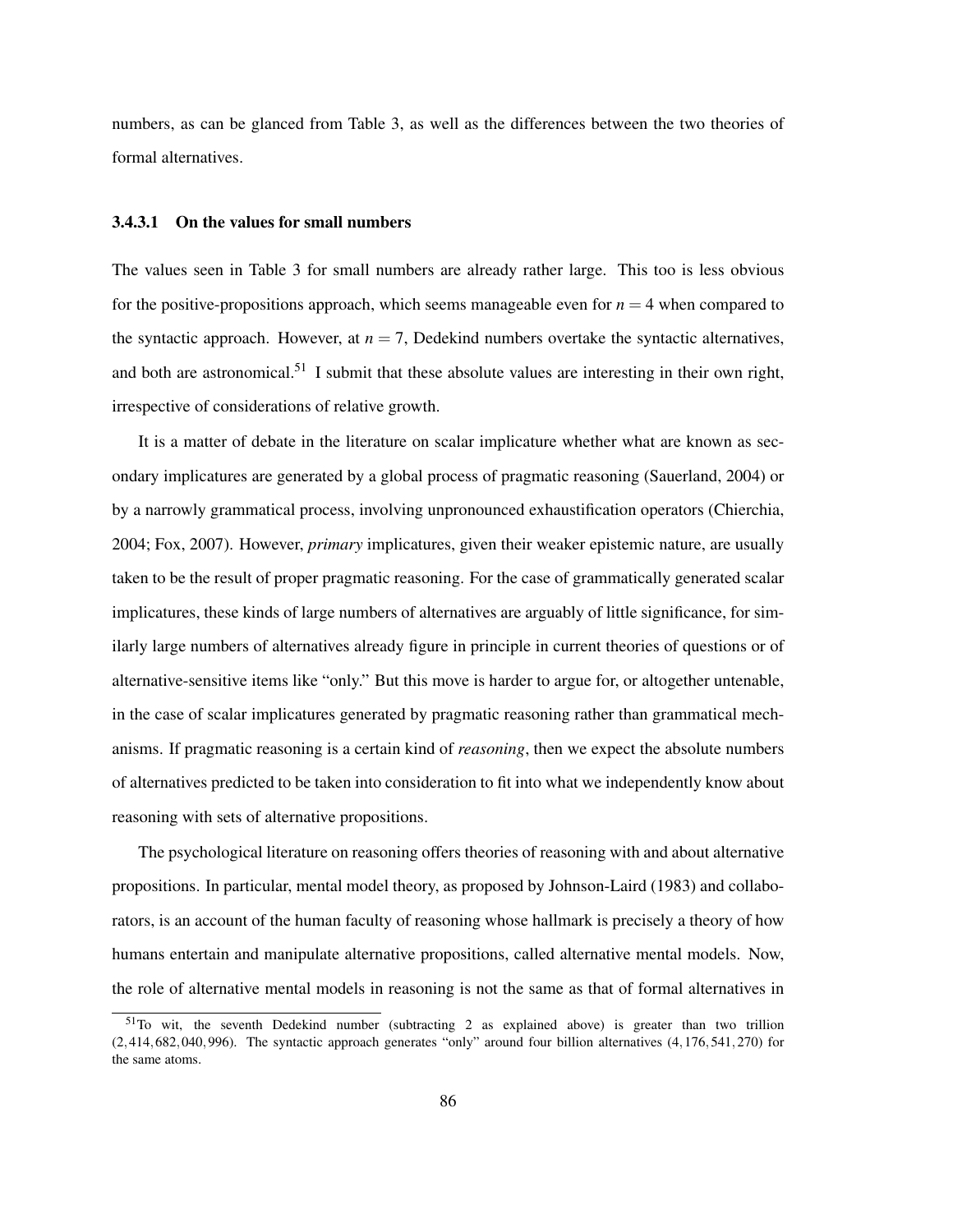pragmatic reasoning. Alternative mental models represent ways that the world could be like, according to the information being attended to by a reasoner, while formal alternatives represent utterances that a speaker could have made but chose not to. However, the kinds of manipulations of alternative mental models proposed by mental model theory are not unlike the manipulations required by theories of implicature in formal pragmatics. For example, mental model theory provides mechanisms for checking the consequences (entailments) of mental models and for excluding particular mental models from the set under consideration.

The connection I am drawing between sets of alternatives in scalar implicatures and alternative mental models is by no means perfect. But, as far as I can see, there is nothing in the reasoning literature that looks *as much* like the alternatives in formal pragmatics as the alternative mental models of mental model theory. It is therefore at least interesting to ask whether the formal alternatives in theories of scalar implicature fit into the mental models picture of reasoning with and about alternative mental models.

The short answer is no. In mental model theory, important correlations are established between the number of alternative mental models under consideration and humans' performance in reasoning tasks. Every study within this paradigm indicates that humans can efficiently reason with/about rather small numbers of alternative mental models at any given point in time, with five to seven concurrent mental models being the limit.<sup>[52](#page-95-0)</sup> These results cannot be squared with the astronomical numbers of formal alternatives predicted by the theories considered in this chapter.

This observation is of some significance. If pragmatic reasoning makes use of alternatives as numerous as predicted by current theories, then it bears no relation to other known kinds of reasoning with and about alternatives. Consequently, either pragmatic reasoning is insensitive to these astronomical numbers of alternatives, or our theories of formal alternatives are merely elements of theories of pragmatic competence, offering no principled insight into the way in which the mind computes and manipulates alternatives in pragmatic processes. Notice that both possibilities pose interesting puzzles for linguistics and psychology that deserve further investigation.

<span id="page-95-0"></span> $52$ For a recent discussion of some of these results, see [Johnson-Laird](#page-161-2) [\(2008\)](#page-161-2). For correlations between the number of mental models under consideration and reaction times for very small numbers (one vs. two models), see for example [Walsh and Johnson-Laird](#page-165-0) [\(2004\)](#page-165-0).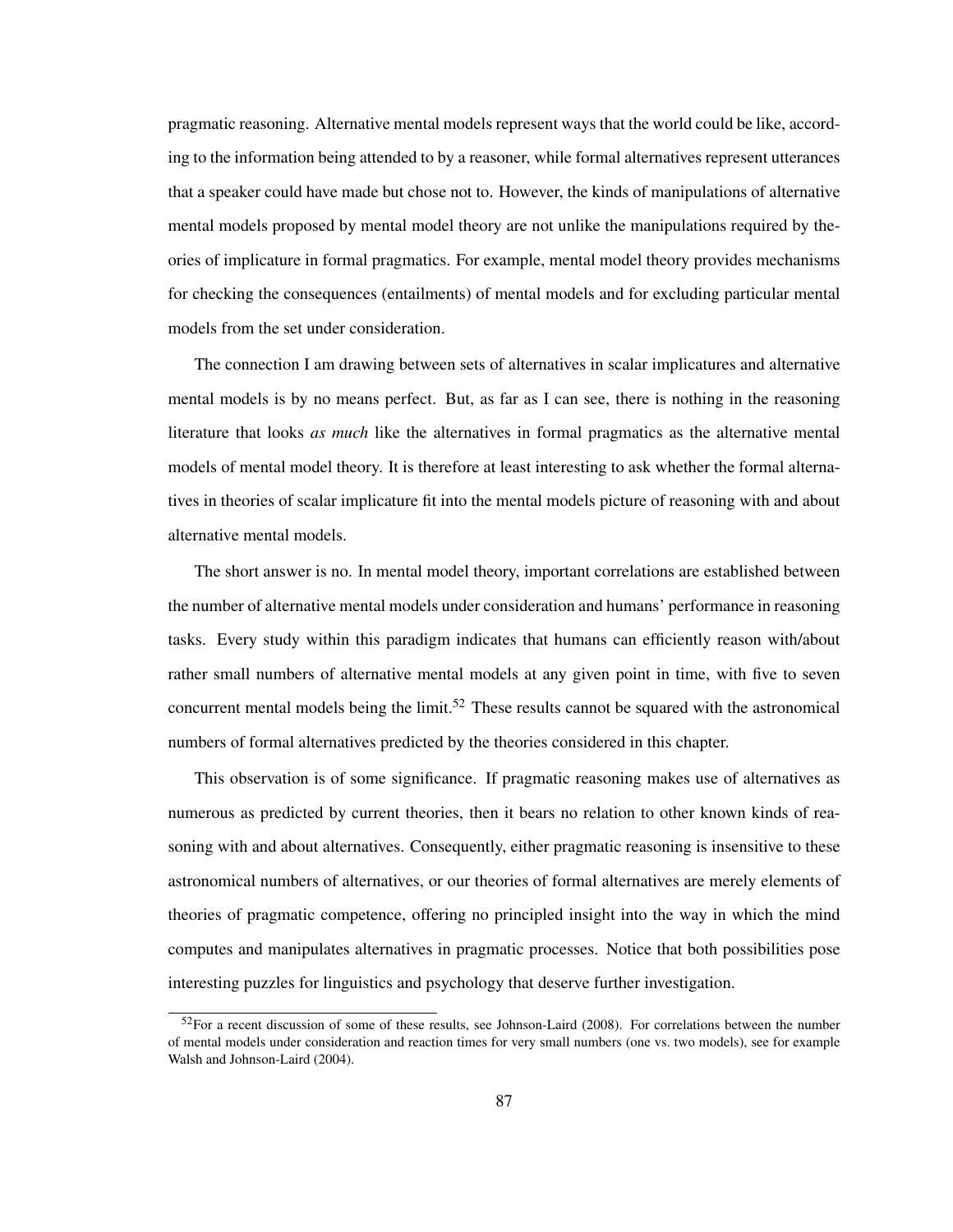- 1. If we take these theories of formal alternatives to be making claims about mental processes, we must conclude that pragmatic reasoning looks nothing like general-purpose reasoning. This is because we do not see in pragmatic reasoning the same kinds of constraints on numbers of alternatives that we see in general-purpose reasoning.
- 2. If instead we do *not* consider these theories of formal alternatives to provide an insight into actual mental processes, then there is an important gap in our understanding of pragmatic reasoning. Namely, which clever heuristics does the mind use, in the process of computing scalar implicatures, that allow it to only consider a manageable number of formal alternatives?

It is important to note that 2. may have an answer. Despite the fact that current theories of formal alternatives generate astronomical numbers of alternatives, I am familiar with no results that prove (or even argue) that these full sets of alternatives are *required* to account for the observed scalar implicatures. The syntactic approach for one will generally produce non-negligible amounts of syntactically distinct but equivalent alternatives. For example, a source like *a*∨*b*∨*c* will generate the alternatives *a*,  $a \wedge a$ , and  $a \wedge a \wedge a$ . Clearly, an account of scalar implicature ought to be able to make do with only one of these. The positive propositions approach, due to its semantic nature, does not include equivalent-but-distinct alternatives, but it still produces alternatives that are entirely idle in the computation of scalar implicatures.<sup>[53](#page-96-0)</sup> In sum, these theories of formal alternatives may well be adequate and efficacious in the context of a theory of pragmatic competence, but there is no a priori reason to think that dramatically more frugal heuristics cannot be discovered that also do the job.

#### 3.4.3.2 Comparing the two alternative-generating procedures

Katzir's (2007) substitution approach generates more alternatives than there are propositions for very small numbers. This is due to the syntactic nature of the algorithm. The procedure generates many collections of equivalent formulas such as *a* and  $a \wedge a$ , even in the case of only two atomic

<span id="page-96-0"></span><sup>53</sup>Recall how earlier in this chapter, I showed that the syntactic approach of [Katzir](#page-162-2) [\(2007\)](#page-162-2) can generate all of the required implicatures for a sentence of the shape  $(a \wedge b) \vee c$ . But the syntactic approach does not generate one of the alternatives predicted by the positive propositions approach, showing that that theory also overgenerates. I discuss this result in more detail in the next section.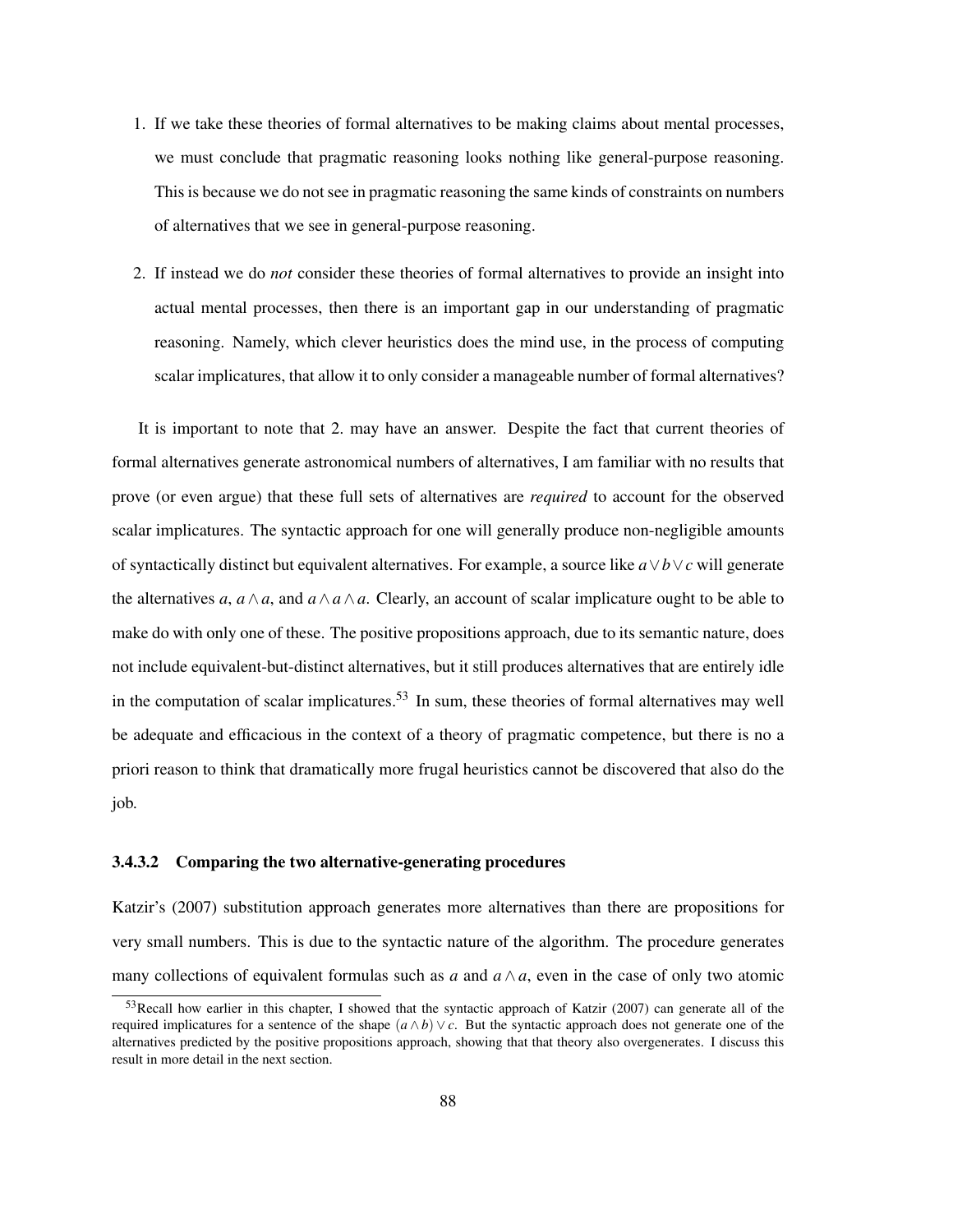propositions. This prompts the question of how many *equivalence classes* of propositions are generated by this syntactic approach.

For  $n = 2$ , the equivalence classes of Katzir's (2007) alternatives, given the assumptions made explicit above, are the same as positive propositions. However, for  $n = 3$ , we get 17 equivalence classes of formal alternatives, versus 18 for Spector's (2007) positive propositions approach. This suggests that Katzir's theory, after suitable modifications that prevent equivalent alternatives from being added to the list, might be more economical than the positive propositions approach.

It is useful to see a concrete example. I focus on secondary implicatures, since as far as I can see the pragmatic reasoning / grammar distinction is immaterial in this respect. Sentences as in (59a), first discussed in the pragmatics literature by Spector (2007), have the implicature in (59b).

- (59) a. Either John and Mary or Bill will come to the party.  $(a \wedge b) \vee c$ 
	- b. Neither John nor Mary will come, or else Bill won't come.  $(\neg a \land \neg b) \lor \neg c$

The alternative present in the positive propositions approach but not in Katzir's (2007) theory is  $(a \wedge b) \vee (a \wedge c) \vee (b \wedge c)$ ; in words "at least two of *a*, *b*, and *c*." First, I point out that this alternative is not required to derive the observed implicature in (59b). In fact, as (59b) suggests, we actually need only one alternative to derive the implicature, namely  $(a \vee b) \wedge c$ . Second, this alternative does not give rise to an observed secondary implicature. The implicature would be that only one of *a*, *b*, and  $c$  is true, which is manifestly not an implicature of  $(59a)$ .<sup>[54](#page-97-0)</sup>

These observations allow for a weak but interesting conclusion: Katzir's (2007) theory, when restricted to equivalence classes and under the simplifying assumptions made above, contains fewer unnecessary propositions than the positive propositions approach, for the case of  $n = 3$ . A general result must be left to future work, and will in fact not be easy to achieve. For the simplifying assumptions made in the foregoing sections about syntactic structure make a crucial difference for *which*, though not significantly *how many*, alternatives are generated in Katzir's (2007) theory.

<span id="page-97-0"></span> $54$ Nor is it predicted to be a an implicature of (59a) under the theories of scalar implicature I consider here. For [Sauer](#page-164-2)[land](#page-164-2) [\(2004\)](#page-164-2), it is not innocently excludable, while for Spector (2007) (59a) is not an optimal answer in an information state that entails the negation of  $(a \wedge b) \vee (a \wedge c) \vee (b \wedge c)$ . I refer the reader to both papers for the details.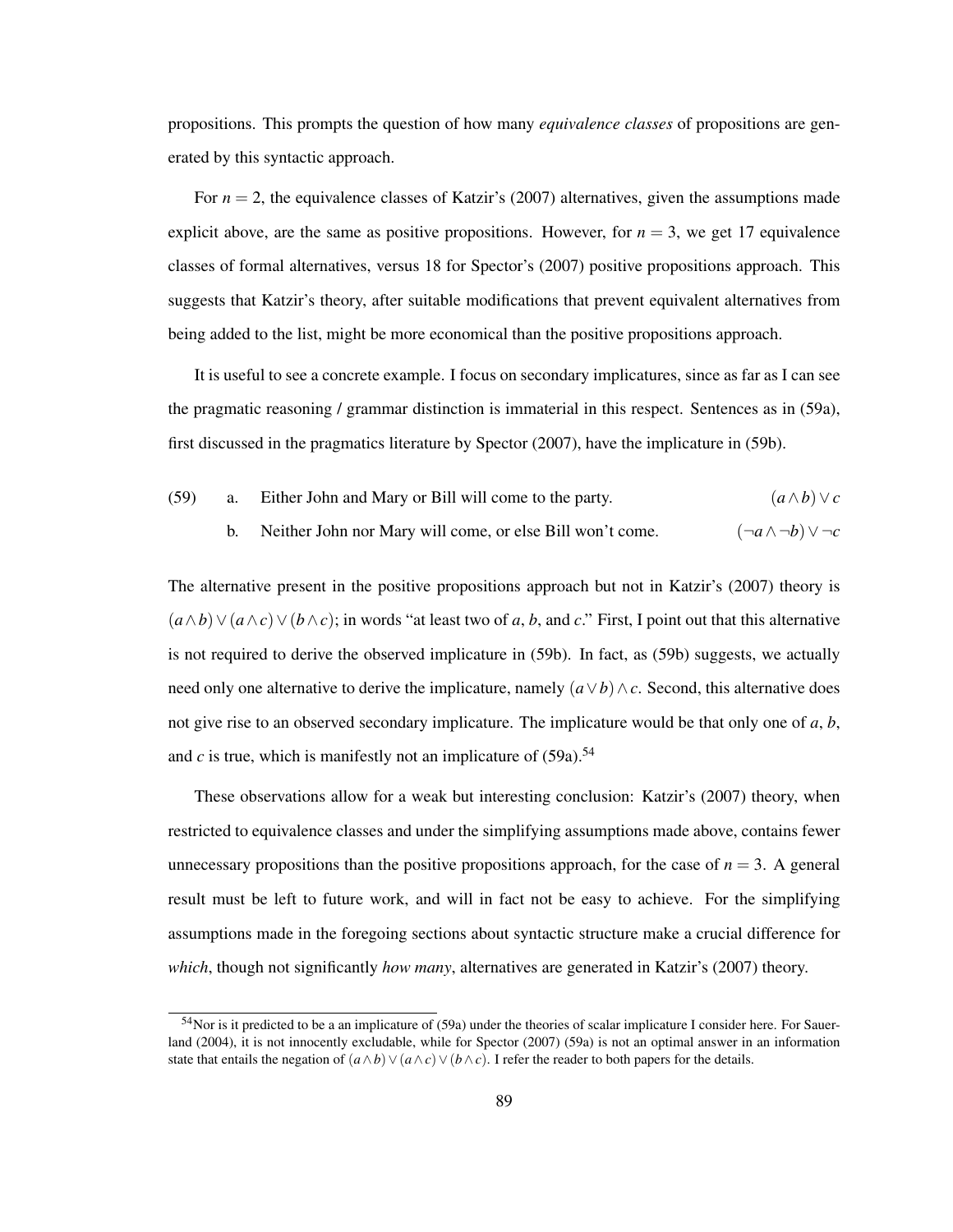#### 3.4.3.3 Implications for the complexity of pragmatic theories

The numbers and functions in Table [3](#page-93-1) do *not* directly allow us to find complexity measures for the alternative-generating algorithms considered here, or in general for the problem of generating formal alternatives. Instead, they relate a measure of structural complexity of the input (the number of atomic formulas that occur in the input) with the cardinality of the output set (the set of alternatives generated). This is not a direct measure of the complexity of the alternative-generating algorithm itself. For this reason, it was enough to take high-level mathematical descriptions of the two alternative-generating algorithms discussed here, as given by both Spector (2007) and Katzir (2007). However, we must distinguish the complexity of the problem of generating alternatives, to which the work in this chapter does not provide an answer, from the complexity of the problem of calculating scalar-implicatures. In fact, the numbers on Table [3](#page-93-1) will be crucial when investigating the *effective* complexity of calculating scalar implicatures, irrespective of actual implementations of the alternative-generating algorithms.

Any algorithmic account of scalar implicature must define a function that takes as one of its input arguments a set of formal alternatives. The scalar-implicature algorithm will then have to scan this list of formal alternatives, checking each of them for certain properties. Say the scalarimplicature algorithm itself takes merely linear time on all of its input parameters taken together, including the set of formal alternatives. Even in this case, the rate of growth of the search space will matter to the effective time the scalar-implicature algorithm will take to calculate implicatures. In other words, the rate at which sets of formal alternatives grow as a function of the source of alternatives will have a direct impact on the complexity of the broader scalar-implicature algorithm, no matter how efficient its inner computations are. In this sense, the results in this chapter offer a first glance at the effective complexity of formal theories of pragmatics that make use of these alternative-generating algorithms.

Taken as measures of search-space growth, the results in Table [3](#page-93-1) predict that calculating implicatures is computationally intractable. As observed above, both the syntactic algorithm of Katzir (2007) and the positive propositions approach grow at least at an exponential rate. Consequently, either calculating scalar implicatures is in fact an intractable problem in the general case, or the mind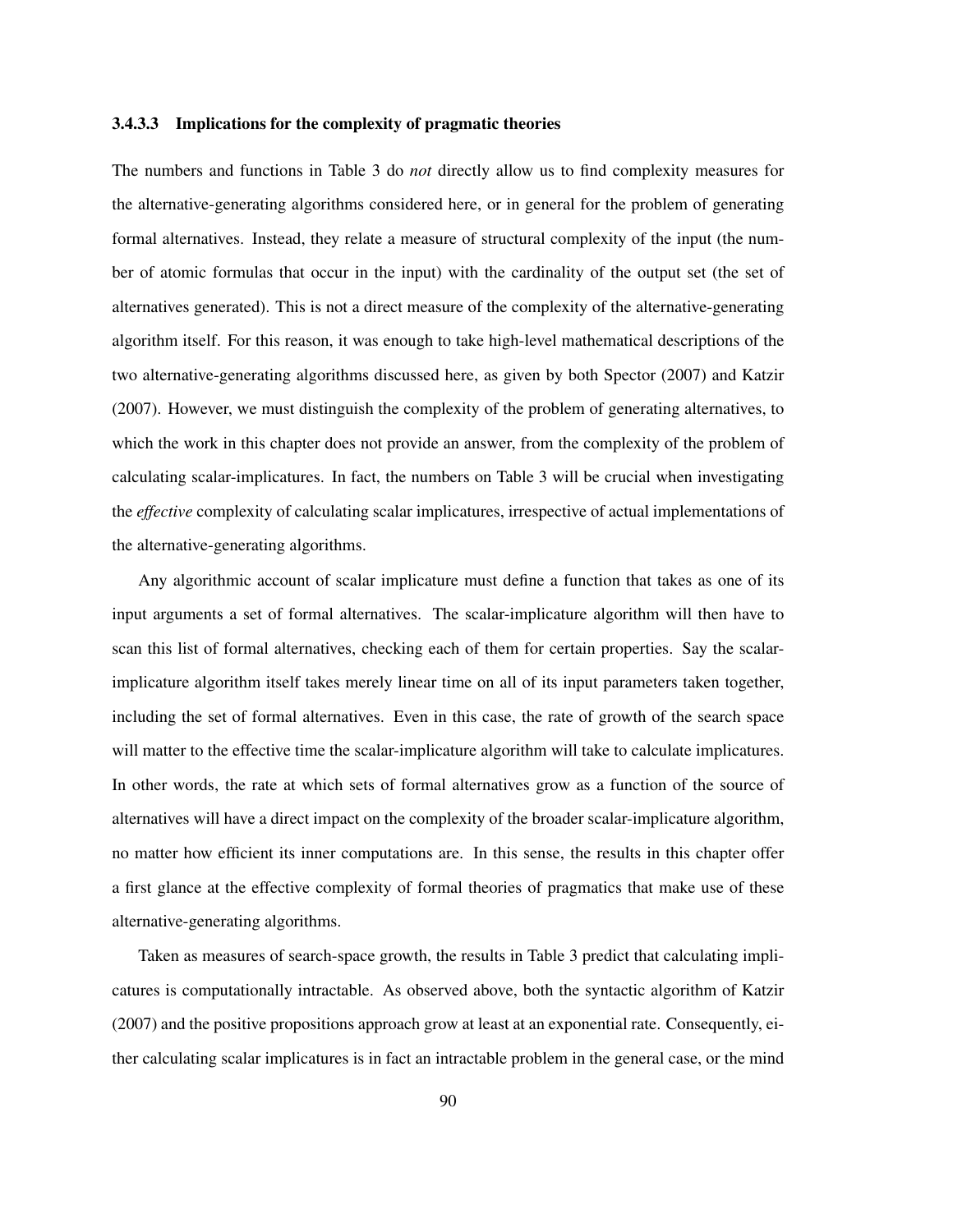is using different alternative-generating procedures that produce more manageable sets of formal alternatives.

Is it impossible that the human mind is using alternative-generating procedures that take exponential time? Unfortunately, it is very difficult to find straightforward predictions based on the assumption that the mind is working with exponentially growing alternatives as seen above. One tempting route would be to look for an exponential increase in processing time of scalar implicatures as a function of the number of atoms in the input. The difficulty with this strategy is that the mere fact that the output of alternative-generating procedures increases exponentially does not tell us *where* we would be able to see the effects of this exponential increase. All we predict is that *there are* values for the input where the processing load would increase exponentially. In other words, the human mind could be such an efficient computer that we would only see the effects of these exponentially growing sets for large numbers of atoms in the input. These numbers might well be large enough to make it impossible in practice to find processing-time results, given entirely independent restrictions on the length of sentences that humans are capable of parsing.

To summarize, looking at the rate of growth of the outputs of alternative-generating procedures gives us a preliminary insight into the effective complexity of theories of scalar implicature that use them. However, rate of growth does not offer a direct way to check for the psychological plausibility of these theories.

#### 3.4.4 Conclusion

Modern theories of scalar implicature make crucial use of sets of alternatives. In this section I showed how the two most precisely defined alternative-generating procedures in the literature (a) generate very large sets even for the case of small inputs and (b) generate sets whose size increases (at least) exponentially as a function of the input. These facts, while by no means damning to current work in formal pragmatics, highlight a puzzling state of affairs that deserves investigation. If these theories of alternative-generation should have psychological import, then one is at a loss trying to integrate them within the broader existing research on cognitive mechanisms that deal with reasoning and with alternatives. If on the other hand they are to be taken only as theories of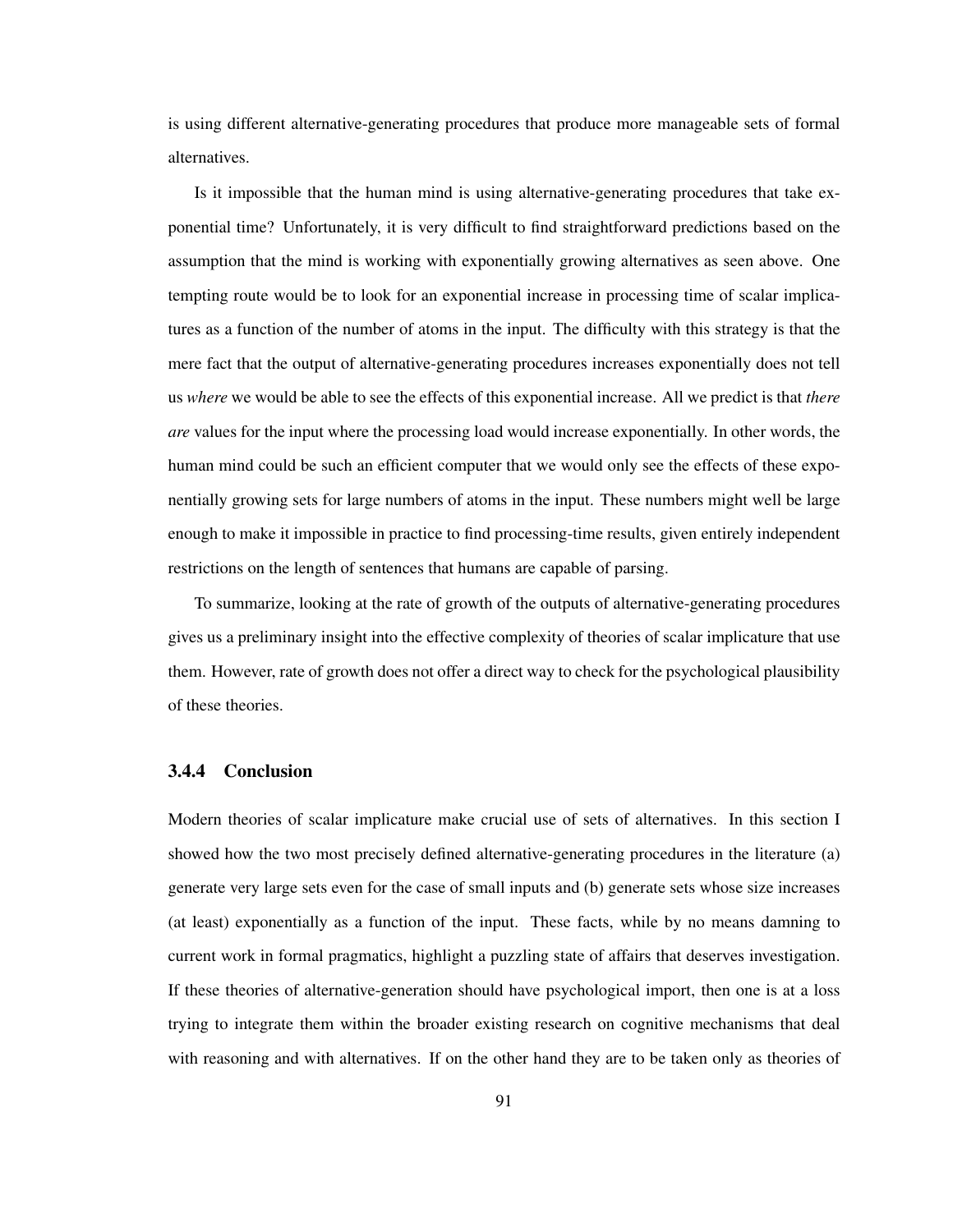pragmatic competence, then we must ask what cognitive mechanisms implement this description of competence; what heuristics does the mind use that allow it to consider only a manageable subset of these large collections of alternatives, while deriving the observed implicatures.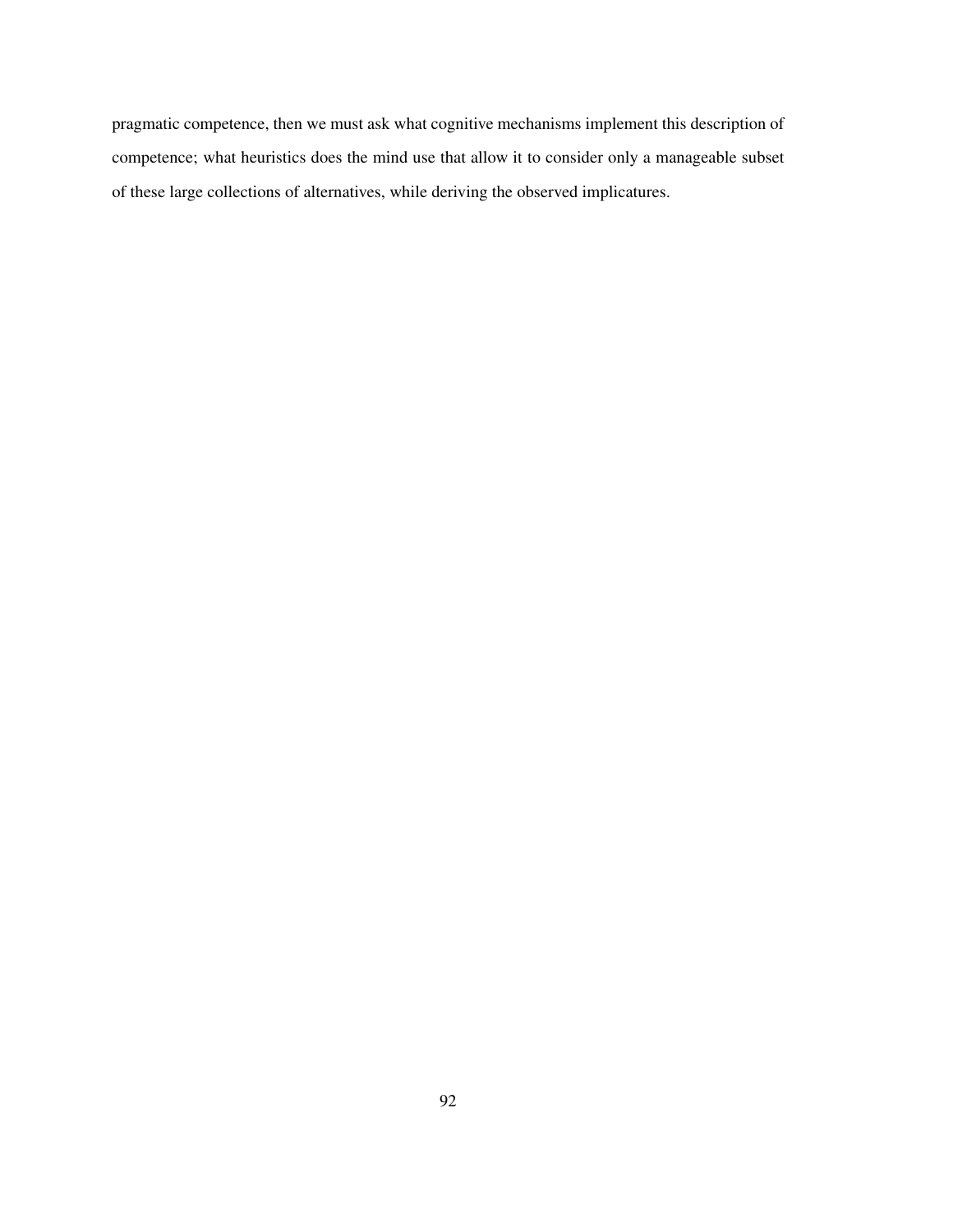# Chapter 4

# Reasoning about probabilities — the conjunction fallacy

## 4.1 Introduction

The conjunction fallacy is one of the most well-known puzzles about human reasoning. Consider the following setup and question.

Linda is 31 years old, single, outspoken, and very bright. She majored in philosophy. As a student, she was deeply concerned with issues of discrimination and social justice, and also participated in anti-nuclear demonstrations.

Which is more probable?

- 1. Linda is a bank teller.
- 2. Linda is a bank teller and is active in the feminist movement.

About 85% of subjects rank the conjunctive option 2. above the simpler option 1. This is a fallacy according to standard probability theory, for the probability of a conjunction of independent propositions cannot be higher than that of one of its conjuncts. Since [Tversky and Kahneman](#page-165-1) reported these results in a seminal (1983) paper, the conjunction fallacy has generally been taken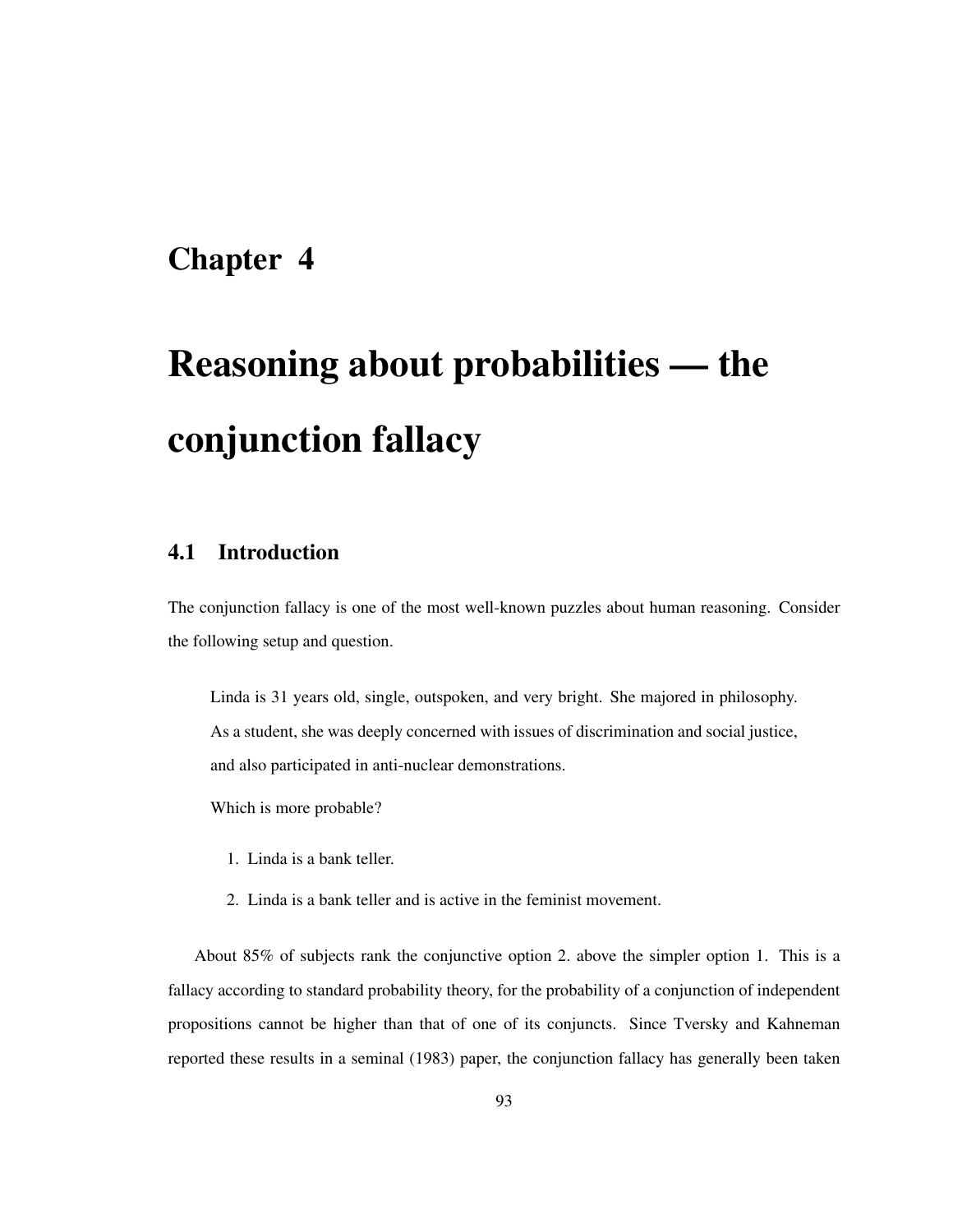to show that human reasoners, including a majority of highly educated ones,<sup>[55](#page-102-0)</sup> make choices that directly violate simple theorems of probability theory.

This chapter is divided in two parts. In section [4.2](#page-105-0) I give an account of the conjunction fallacy that explains it with recourse to two linguistic phenomena and a psychological one. First, I argue that option 1. in the problem given above is interpreted roughly as "Linda is a bank teller and she may or may not be active in the feminist movement." I derive this interpretation from the predicted primary implicatures of the original sentence.<sup>[56](#page-102-1)</sup> Second, I show that, in Kratzer's [\(1991\)](#page-162-3) theory of modality in terms of comparative probabilities, "Linda is active in the feminist movement" is a better possibility than "Linda might not be active in the feminist movement," under the assumption that "Linda is active in the feminist movement" is a better possibility than "Linda is not active in the feminist movement." Finally, I argue that subjects likely make this assumption on independent grounds, as it is an instance of what [Tversky and Kahneman](#page-165-2) [\(1974\)](#page-165-2) call base-rate neglect. Base-rate neglect is the phenomenon of human reasoning whereby people fail to take into account the prior probabilities of events, overestimating the usefulness of particularly salient chunks of information when calculating priors. In this specific case, subjects take the probability that Linda is active in the feminist movement to be higher than 50%, while most likely only a rather small percentage of women are in fact active in the feminist movement.

Section [4.3](#page-122-0) contains the second, more tentative part of this chapter. In it I take a broader look at the representativeness heuristic, Kahneman and Tversky's original explanation of the conjunction fallacy, and by and large still the dominant theory of the phenomenon. I raise novel questions about how a representativeness account is to be applied to complex sentences, an essential but rarely discussed component of the conjunction fallacy explanation in that theory. I then explore the connection between representativeness judgments and likelihood judgments, searching for cases where the two differ.

<span id="page-102-0"></span><sup>&</sup>lt;sup>55</sup>[Tversky and Kahneman](#page-165-1) [\(1983\)](#page-165-1) tested undergraduates with no background in probability or statistics, first year graduate students, and doctoral students with considerable backgrounds in statistics and decision theory. They found no effect of statistical sophistication in their indirect conjunction fallacy experiments. For the transparent case, where subjects are given exactly the two options I give above, more statistically sophisticated subjects did perform appreciably better than more naive ones: 36% committed the conjunction fallacy.

<span id="page-102-1"></span><sup>&</sup>lt;sup>56</sup>See the discussion in section [3.2.2,](#page-69-0) p. [61,](#page-69-0) for a review of the kind of pragmatic theory I assume.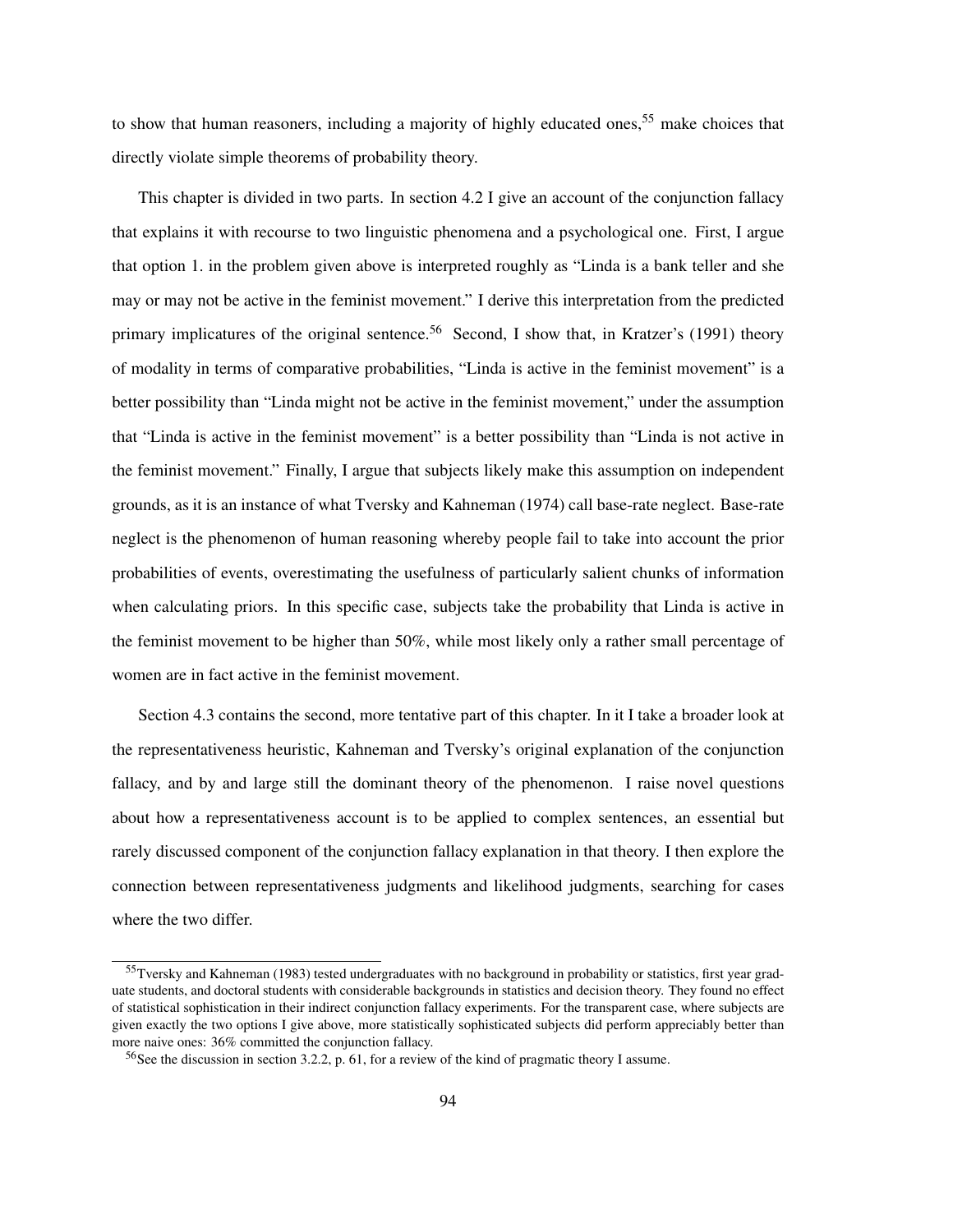I conclude this introduction with a brief review of essential background on the conjunction fallacy, representativeness, and interpretation-based accounts related to mine.

Background on the relevant experiments [Tversky and Kahneman](#page-165-1) [\(1983\)](#page-165-1) demonstrated the conjunction fallacy in three main classes of experimental situations. The version of the Linda problem just given is a *direct-transparent*, or simply transparent, test. In it, subjects are shown both and only the conjunctive option and its least intuitively likely conjunct. By contrast, in the *direct-subtle* test, subjects are given both options together with a number of fillers. Finally, in *indirect* tests, one group of subjects is given the conjunctive option and a number of fillers, while another group sees the conjuncts together with fillers. In the order I just gave them, the three tests gradually dilute the comparative element of the task, to the point where, in indirect tests, there seems to be no opportunity for comparison between the conjunction and its conjuncts (but see the discussion on page [98](#page-106-0) and footnote [59](#page-107-0) for an argument that there might be). Rates of commission of the conjunction fallacy are comparable across all three classes of experiments.

Representativeness The authors explain the conjunction fallacy in terms of their representativeness heuristic. Representativeness is "an assessment of the degree of correspondence between a sample and a population, an instance and a category, and act and an actor" [\(Tversky and Kahneman,](#page-165-1) [1983\)](#page-165-1). In the cases I look at in this chapter, representativeness effectively reduces to prototypicality. Although the notion has been criticized for being too vague and suspiciously all-explaining [\(Gigerenzer, 1996\)](#page-159-4), it has more recently been made precise in terms of prototype theory [\(Kahneman](#page-161-3) [and Frederick, 2002\)](#page-161-3) and exemplar theory [\(Nilson et al., 2008\)](#page-163-1).

The representativeness explanation of the conjunction fallacy goes as follows. Humans substitute for a difficult question about probabilities an easier question about representativeness. Instead of assessing the likelihood of certain statements in the Linda experiment, subjects are answering the question "how typical is Linda, given this description of her personality, as an example of this category of people?" The conjunctive option ranks higher on representativeness than the conjunct "Linda is a bank teller;" this is the case on the formalized versions of representativeness cited above, but it can be also be seen by directly asking subjects questions about typicality. Thus, the represen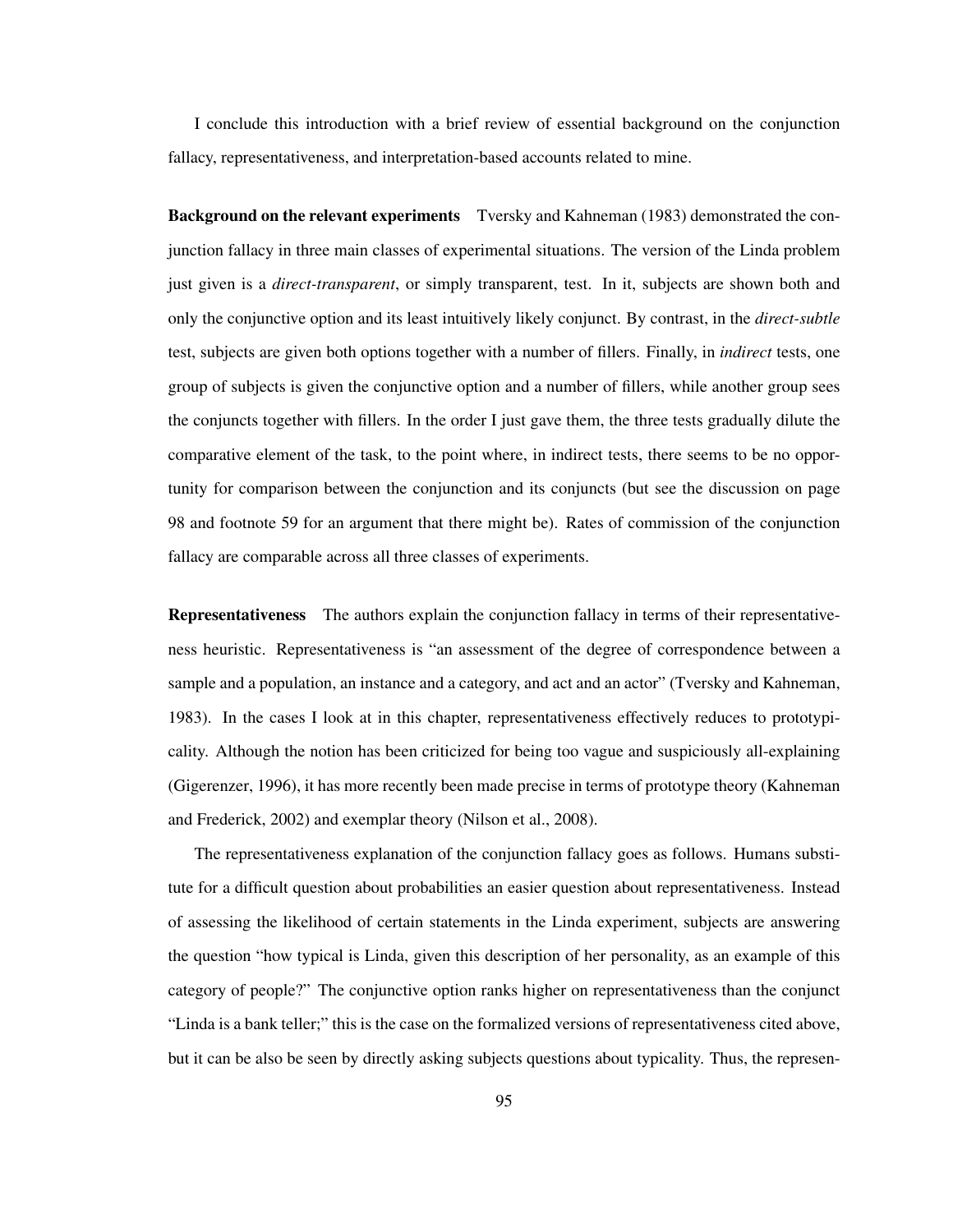tativeness heuristic predicts the fallacious ranking.

Extant interpretation-based accounts As noted in Chapter 1, a majority of research conducted on reasoning tends not to consider systematically issues of interpretation. The conjunction fallacy is a notable exception to this tendency. As [Kahneman](#page-161-4) [\(2011\)](#page-161-4) has recently observed, scholars of reasoning have criticized virtually every linguistic aspect of the experimental design, from the meaning of "likely" to that of "and." For example, [Gigerenzer](#page-159-5) [\(1991\)](#page-159-5) argues that the conjunction fallacy is an artifact of the particular experimental design used by [Tversky and Kahneman](#page-165-1) [\(1983\)](#page-165-1), based on the fact that, if one asks questions about the frequencies of the same properties over a population of say 100 individuals as opposed to a question about probabilities, the conjunction fallacy virtually disappears. The literature on the conjunction fallacy is truly vast, and no other classical piece of data on reasoning has sparked as much controversy.

The work I present in section [4.2](#page-105-0) shares important properties with one route to explaining the conjunction fallacy, pursued by [Dulany and Hilton](#page-158-1) [\(1991\)](#page-158-1) and, as far as I can tell, not revisited until now. Because this is the only piece of work on the conjunction fallacy that shares part of the spirit of mine, it is pertinent and useful to survey briefly its strengths and weaknesses.

In this article, Dulany and Hilton explore the idea that epistemic implicatures that assert ignorance can absolve from the conjunction fallacy at least those subjects that are reliably computing those implicatures. Applying Grice's work to the conjunction fallacy, they propose that some subjects may be interpreting the "bank teller" option as committing to ignorance about whether Linda is active in the feminist movement or not. They submit that it is in fact rational for reasoners to assign a low probability to the ignorance component of the non-conjunctive option, and they conduct a number of experiments attempting to discern when an experimental subject is interpreting the non-conjunctive option in this way.

This idea is crucial to my proposal in section [4.2,](#page-105-0) summarized earlier in this introduction, and the authors deserve all the credit for stating and exploring it for the first time. There are however important gaps in their account. Some of these gaps are due entirely to the state of the art of pragmatics at the time of writing (the paper was published in 1991). For example, their assumptions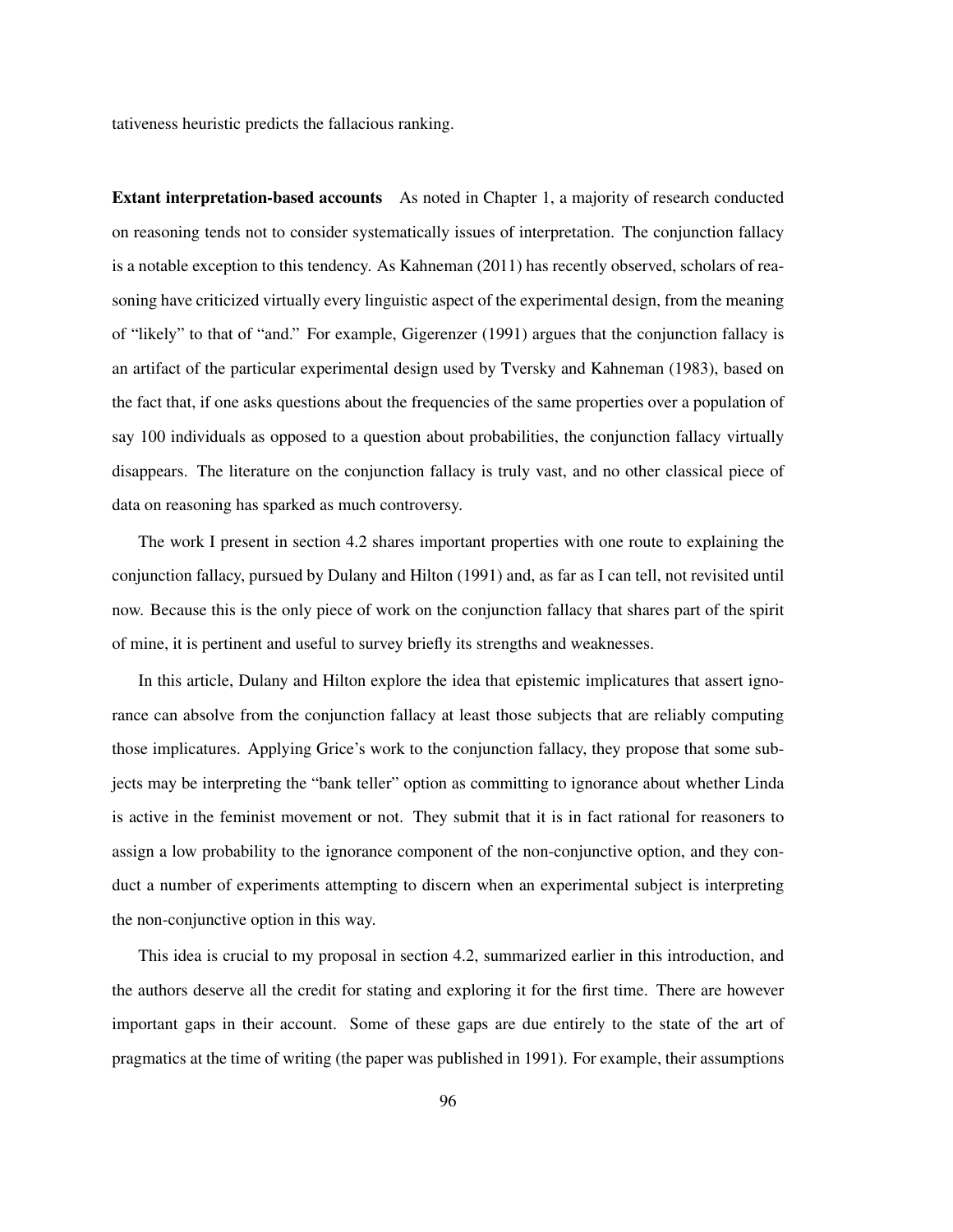about when and how the relevant implicature will arise are not quite correct, and as is natural more recent developments in formal pragmatics allow me to be much more precise about these questions. But there are also substantive gaps in their informal account which mine resolves. First, their article and their account are about the transparent cases, and the account does not extend obviously to the direct-subtle and indirect conjunction fallacy tests. Second, they do not offer an explanation of *why* it may in fact be rational to reject the relevant statements of ignorance. Third, perhaps because they do not explore this issue of rationality, they do not identify the independent biases that the conjunction fallacy can be reduced to, once one factors out the effects of interpretation.

## <span id="page-105-0"></span>4.2 The conjunction fallacy as reasoning about ignorance

#### 4.2.1 Secondary implicatures: an insufficient interpretation-based account

Consider the following very attractive explanation of the conjunction fallacy in terms of interpretive processes. I focus on the transparent task. Subjects are comparing the two options: they are being given a choice between *B* and  $B \wedge F$ , and so the two alternatives are surely salient during the process of pragmatic enrichment. Given this salient comparison and choice situation, it is expected that they should interpret the two options exclusively, where exclusivity does not lead to contradiction. Thus, the non-conjunctive option  $(B)$  is successfully strengthened as in  $(60a)$ , while the conjunctive option is not strengthened, since  $(60b)$  is a contradiction.<sup>[57](#page-105-1)</sup>

<span id="page-105-2"></span>(60) a. 
$$
(B \land \neg(B \land F)) \Leftrightarrow (B \land \neg F)
$$
  
b.  $(B \land F \land \neg B) \Leftrightarrow \bot$ 

Granting that subjects consider the probability of *F* to be higher than that of  $\neg F$  and that *B* and *F* are independent propositions, the observed ranking is no longer fallacious. This is due to the theorem

<span id="page-105-1"></span><sup>&</sup>lt;sup>57</sup>A variation on this explanation is to consider that subjects might take the experimenter to be asserting  $B ∨ (B ∧ F)$ . This disjunction is a violation of what is known as Hurford's constraint, a generalization about the felicity of disjunctions where one of the disjuncts entails the other. As [Chierchia et al.](#page-158-2) [\(2012\)](#page-158-2) point out, in such cases it is obligatory to interpret the weaker disjunct exhaustively with respect to the stronger disjunct, as in [\(60a\),](#page-105-2) while the stronger disjunct is not strengthened.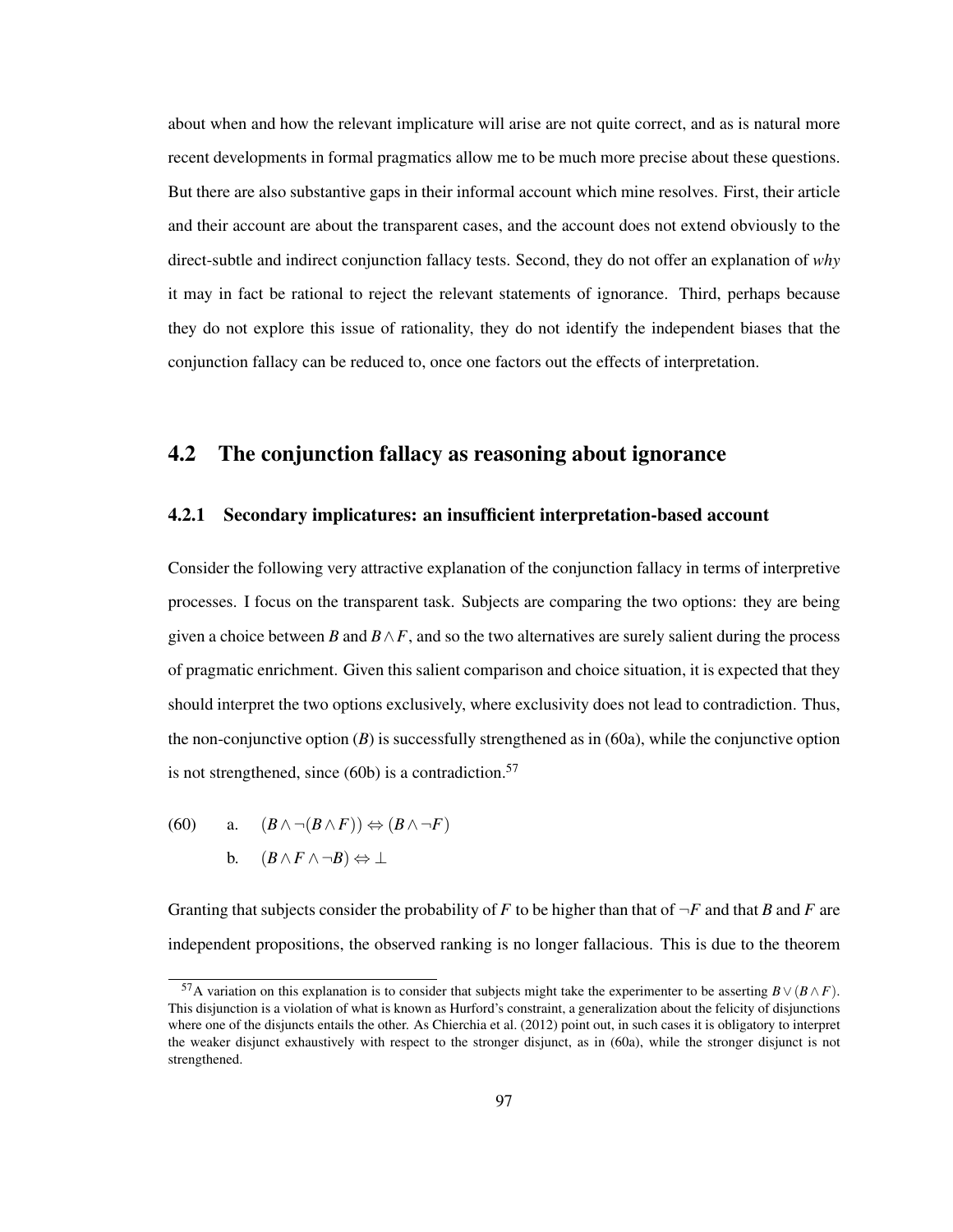<span id="page-106-0"></span>in  $(61)$ .<sup>[58](#page-106-1)</sup>

(61) An elementary theorem of probability theory:

If 
$$
\varphi \cap \theta = \psi \cap \theta = \emptyset
$$
, then  $P(\varphi) > P(\psi) \Rightarrow P(\varphi \land \theta) > P(\psi \land \theta)$ .

[Tversky and Kahneman](#page-165-1) [\(1983\)](#page-165-1) consider a version of this explanation and argue against it. Recall the *indirect* version of their experiment, where they observed that the conjunction fallacy is prevalent even if, instead of asking subjects to choose one of the two crucial options as most likely, one asks them to rank the options (more) independently on a nine point scale of likelihood. They argue that, because the conjunctive option is not being pitted against its constituent conjuncts, there is no reason to expect subjects to get an exclusive interpretation for the simpler conjuncts. Whether this follows or not depends on the specifics of their indirect experiment. According to their (1983) paper, the indirect task did not compare the conjunctive option with its individual conjuncts. Instead, one group ranked a number of options that included the conjunctive option but neither of its conjuncts, while another group ranked a list of options that included "its separate constituents" (*op. cit.*, p. 298) but not the conjunctive option. It is unclear from the cited paper whether this second group was further divided into two subgroups, each of which saw only one of the conjuncts, or whether the second group always saw *both* individual conjuncts. The question is crucial to assess whether the indirect test provides an argument against the implicature analysis just sketched above. As [Katzir](#page-162-2) [\(2007\)](#page-162-2) and [Fox and Katzir](#page-159-3) [\(2011\)](#page-159-3) point out, relevant formal alternatives can come from the larger context in which an utterance was made, incorporating content that may even be entirely absent from the target utterance itself. Thus, all that is needed to get pragmatic strengthening from *B* to  $B \wedge \neg F$  is for "active in the feminist movement" (*F*) to be a salient proposition in the context. If the second indirect-task group saw both *B* and *F* in the list that was to be ranked, then it is quite possible that they interpreted each option as being exclusive of the other. This would derive the observed ranking without need for an account that posits non-normative heuristics for judging the

<span id="page-106-1"></span><sup>&</sup>lt;sup>58</sup>Notice that both or either of these assumptions may well be unwarranted, so that this interpretation-based approach to the conjunction fallacy does *not* altogether explain away the fallacy. Instead, it reduces the conjunction fallacy to independently observed biases that can be more transparently and precisely stated.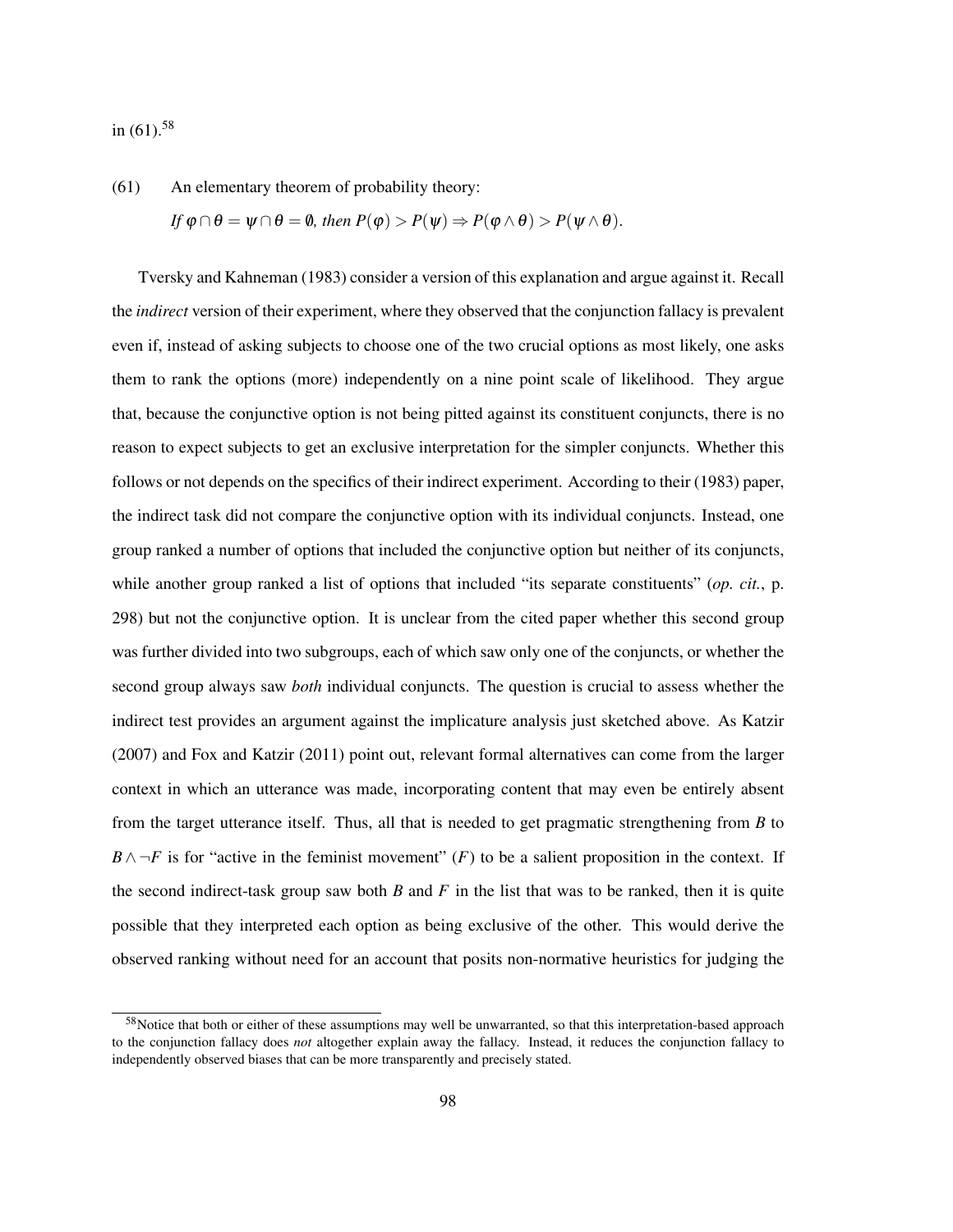probabilities of conjunctions.[59](#page-107-0)

In another experiment, [Tversky and Kahneman](#page-165-1) [\(1983\)](#page-165-1) substituted (62a) for the original "Linda is a bank teller" and ran the direct "which is more probable" target question on (62a) vs. (62b). The conjunction fallacy was still observed, despite a drop in acceptance rates from 85% in the original experiment to 57% in this followup. $60$ 

- (62) a. Linda is a bank teller whether or not she is active in the feminist movement.
	- b. Linda is a bank teller and is active in the feminist movement.

Because (62a) is explicitly noncommittal about whether Linda is active in the feminist movement, it is unlikely if not impossible that it will be strengthened pragmatically to "not active in the feminist movement." This argument is valid, for (62a) is no longer entailed by (62b), Hurford's constraint is no longer being violated, and therefore the strengthening discussed above is not obligatory. On any view of pragmatics I am familiar with, if a pragmatic process is not obligatory and its computation results in a contradiction, competent speakers are very unlikely to execute it.<sup>[61](#page-107-2)</sup>

<span id="page-107-0"></span><sup>59</sup>This strikes me as the interpretation most consonant with the letter of the cited article. But even if the experimental design was such that different people in the "separate conjuncts" condition only saw one of the conjuncts, something tantamount to the relevant strengthening could still have happened. This condition in the experiment involved a number of filler items beyond the target conjunct(s). For the Linda problem, one of the fillers was "Linda is a member of the League of Women Voters." Subjects who saw the crucial "Linda is a bank teller" conjunct definitely saw this filler as well, irrespective of whether they saw the other conjunct "Linda is active in the feminist movement." By the same reasoning given above, these subjects likely interpreted "Linda is a bank teller" in an exclusive way with respect to "Linda is a member of the League of Women Voters." Finally, if "Linda is a member of the League of Women Voters" is intuitively ranked above *the proposition* "(that) Linda is a bank teller," its exclusion from the interpretation of *the sentence* "Linda is a bank teller" would have a similar effect to exclusion of "Linda is active in the feminist movement," bringing the ranking of the single conjunct below that of the conjunction, while proving no fallacious reasoning in what concerns the conjunction.

<span id="page-107-1"></span><sup>&</sup>lt;sup>60</sup>[Tversky and Kahneman](#page-165-1) [\(1983\)](#page-165-1) report but do not discuss this improvement in performance. Interestingly, they report identical (57%) rates of conjunction fallacy in betting scenarios ("If you could win \$10 by betting on an event, which of the following would you choose to bet on?"), where it is reasonable to think that experimental subjects suspend the calculation of implicatures. The rationale for this suspension of pragmatics is that betting scenarios are not necessarily situations with normal communicative cooperativeness. That is, betters know, not just that the stakes are high, but also that it is crucial to be very cautious and therefore *literal* with respect to the interpretation of the options. Bookies do not typically reward betters who merely implied the observed outcome.

<span id="page-107-2"></span> $61$ This is not quite the argument that [Tversky and Kahneman](#page-165-1) [\(1983\)](#page-165-1) give. In their view, what is interesting about (62) is that "the extension of 'Linda is a bank teller whether or not she is active in the feminist movement' clearly includes the extension of 'Linda is a bank teller and is active in the feminist movement"' (*op. cit.*, page 299). Presumably, the authors find the inclusion obvious because they consider "whether or not she is active in the feminist movement" to be a tautology. But this is unwarranted. First, notice the simple fact that, to take that clause to be a tautology in the relevant sense is to accept that it could block the scalar implicature while *meaning*, as it were, nothing (or rather, something trivial). Second, and more importantly, appending this locution to (62b) as in (i) (footnote continued on the next page) results in a sharp contradiction, which is unexpected if it were a tautology.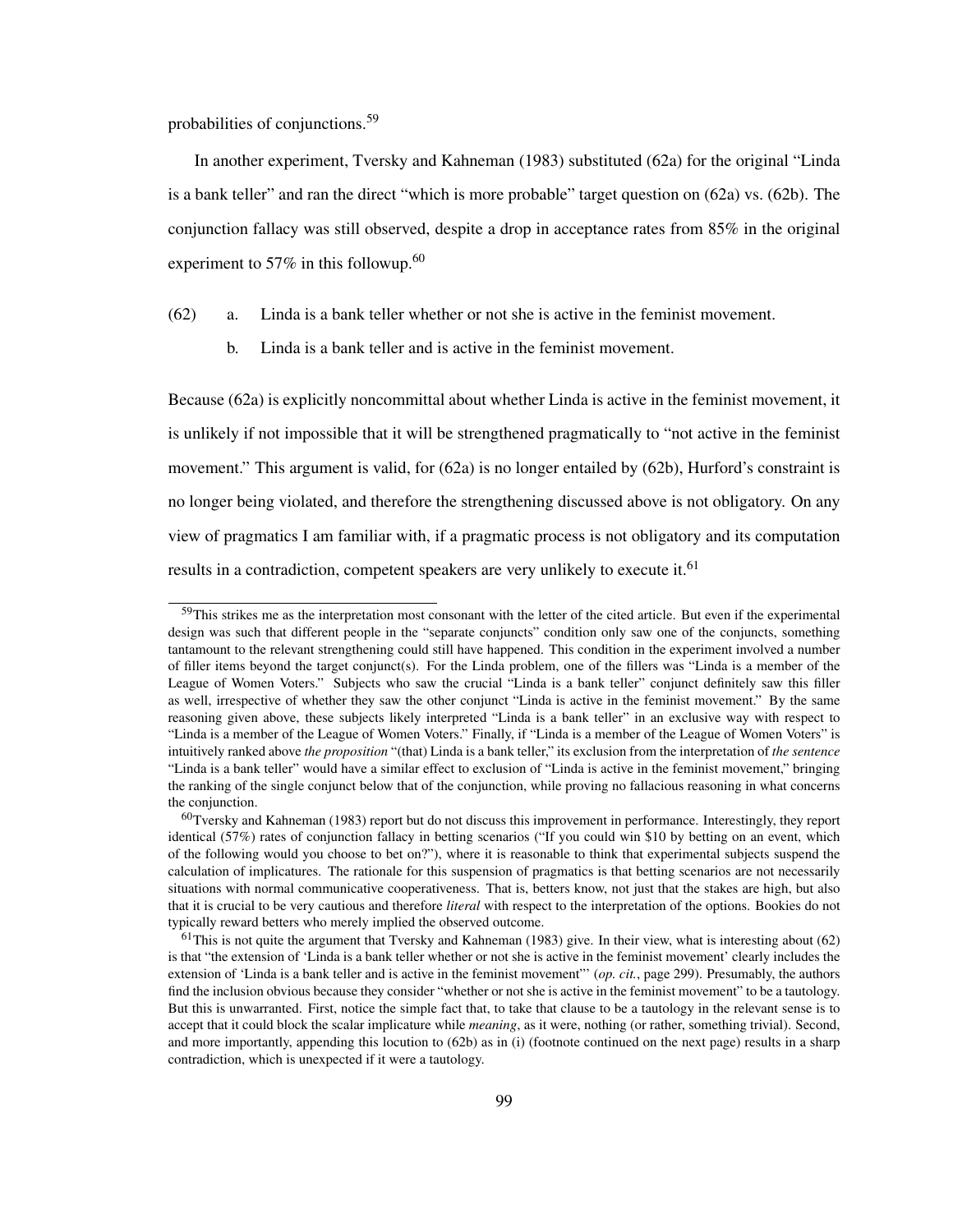While the experimental results with the stimuli in  $(62)$  show that the conjunction fallacy can be observed without the interpretation in [\(60a\),](#page-105-0) they do so by introducing a new ingredient into the mix, namely the proposition expressed by the second conjunct of (62a). Happily, the literature offers a better controlled argument making the same point.

[Tentori et al.](#page-165-0) [\(2004\)](#page-165-0) used a simple and effective experimental paradigm to show that the conjunction fallacy occurs even without the pragmatically enriched interpretation in [\(60a\).](#page-105-0) They asked subjects to choose the most probable statement from sets of three statements. The following is a representative example of their stimuli. $62$ 

The Scandinavian peninsula is the European area with the greatest percentage of people with blond hair and blue eyes. This is the case even though (as in Italy) every possible combination of hair and eye color occurs. Suppose we choose at random an individual from the Scandinavian population.

Which do you think is the most probable? (Check your choice.)

- 1. The individual has blond hair.
- 2. The individual has blond hair and blue eyes.
- 3. The individual has blond hair and does not have blue eyes.

They found that around 60% of subjects ranked option 2. as the most likely, committing the conjunction fallacy. Importantly, it is highly implausible that any of these subjects interpreted option 1. to mean "the individual has blond hair and not blue eyes," for this would make option 1. equivalent to option 3. The potential strengthening of 1. would therefore attribute uncooperativeness to the

<sup>(</sup>i) Linda is a bank teller and is active in the feminist movement, whether or not she is active in the feminist movement.  $(\Leftrightarrow \bot)$ 

Notice that it does matter whether the intuition of contradictoriness in (i) is a pragmatic or purely semantic intuition. There may well be good reasons to think that strings like "whether or not she is active in the feminist movement" are in fact tautologies as far as their literal content is concerned, in which case our intuition about (i) might be of the Mooreparadoxical kind (see for example [Hintikka, 1962\)](#page-160-0). Be that as it may, I know of no good reason to believe that subjects in these experiments are accessing only the literal content of these locutions.

<span id="page-108-0"></span> $62$ The experiment was run on students at the University of Padua. The translation I give here is the same as presented by [Tentori et al.](#page-165-0) [\(2004\)](#page-165-0).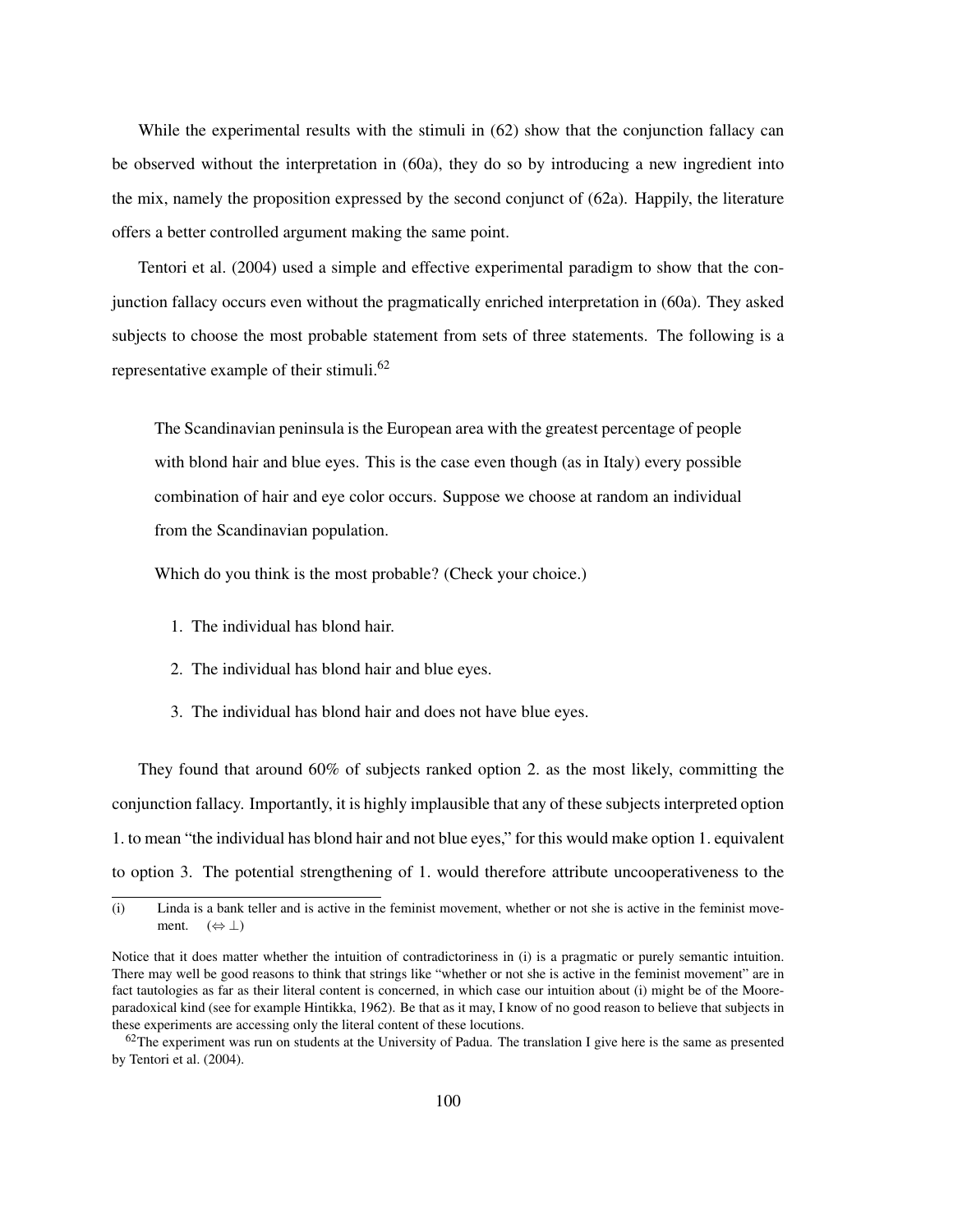experimenter. That is, to strengthen 1. above is to assume that the experimenter, who is presumably responsible for uttering the three options, offered two equivalent options for subjects to choose from.

The upshot of these experiments is the following. Pragmatic strengthening of the non-conjunctive option in the conjunction fallacy does *not* account for all observed instances of the conjunction fallacy. In other words, scalar implicatures do not immediately explain the conjunction fallacy away. This is not to say that a strengthening of this sort is not responsible *in part* for the conjunction fallacy, in the cases where the strengthening is plausible. Indeed, it is at least an interesting fact that, where we can be confident that the strengthening is blocked, we get conjunction fallacy rates around or under 60%, as opposed to 85% where the strengthening is possible and likely to occur. In the next few sections, I show how all of these data points can be accounted for by recourse to a different kind of pragmatic process.

### <span id="page-109-2"></span>4.2.2 Primary implicatures

A crucial intuition behind my account can be summarized as in (63).

(63) When the context suggests strongly that the question *whether* ϕ is resolved, speakers/reasoners reject statements that commit to ignorance about  $\varphi$ .

I discuss the rationale for (63) later in section [4.2.4.](#page-115-0) First, it is important to see how (63) explains the conjunction fallacy in the cases considered in this paper.

The first ingredient involves primary implicatures. In modern formal pragmatics (see for example [Sauerland, 2004\)](#page-164-0), primary implicatures, also known as *epistemic* implicatures, are inferences of the sort "the speaker of *S* is not in a position to assert  $\varphi$ ," or, in typical cases, "the speaker of *S* is ignorant about *whether*  $\varphi$ ," for *S* an utterance of a sentence and  $\varphi$  a relevant alternative to that sentence.<sup>[63](#page-109-0),[64](#page-109-1)</sup> For example, if a speaker utters (64a), a statement with (at least) the relevant alterna-

<span id="page-109-0"></span> $63$ The question of what precisely constitutes a "relevant alternative" in this sense is a subject of debate in the literature. The assumptions made in this chapter about the relevant alternatives are entirely uncontroversial on anyone's account, so I refrain from espousing a particular theory of formal alternatives for these purposes. My assumptions in this chapter are also perfectly compatible with the fully spelled-out theory of implicature from Chapter [3.](#page-62-0)

<span id="page-109-1"></span> $64$ It is unclear when exactly the formally generated primary implicature of the form "speaker is not in a position to assert" is interpreted in the stronger form "speaker does not know whether." The issue will not make a significant difference for the account in this chapter. Se also footnote [66,](#page-111-0) p. [103.](#page-111-0)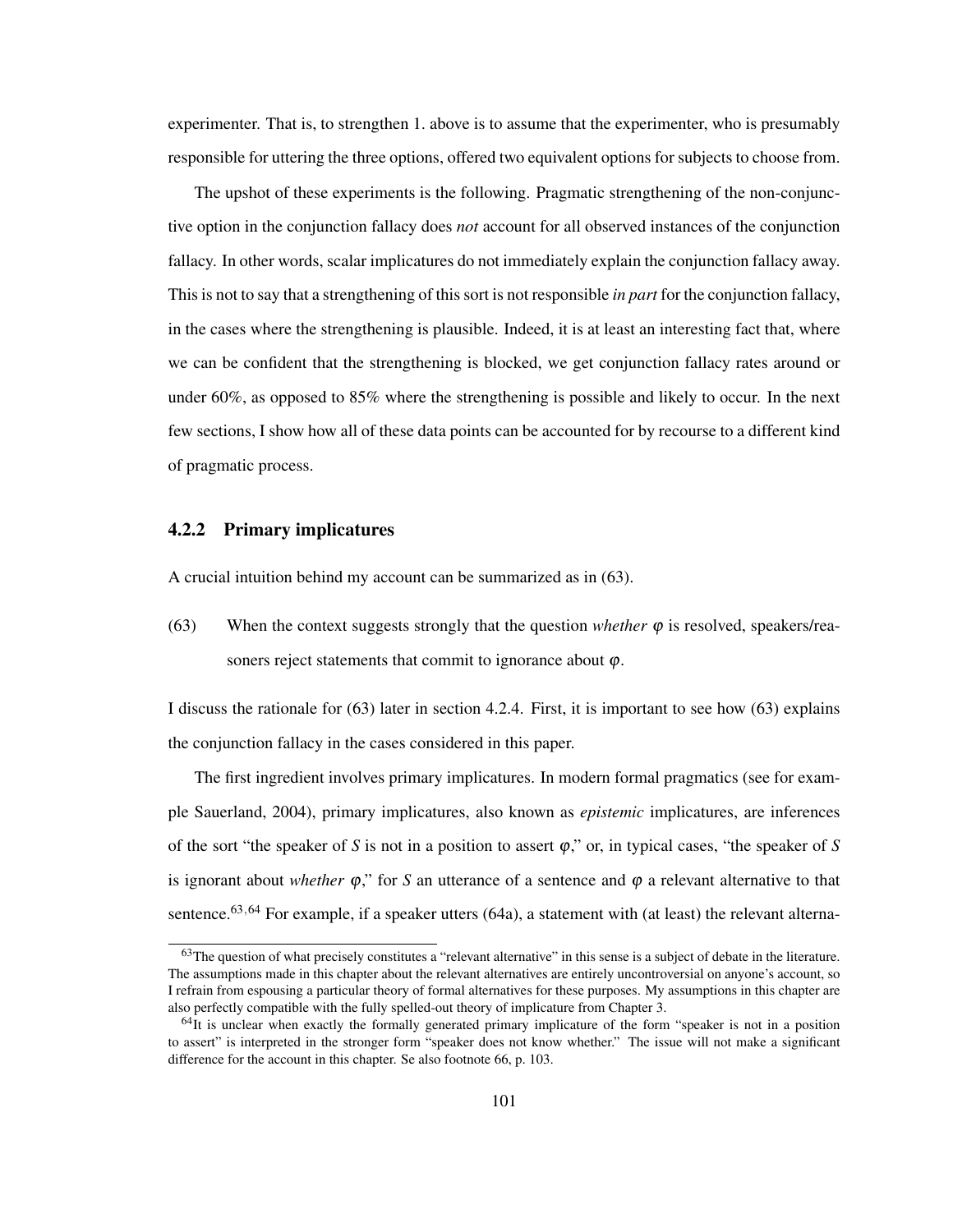tives in (64b), she will generally be committed to the primary implicatures in (64c), derived from the formal alternatives in (64b).

- (64) a. John or Mary is coming to the party.
	- b. {*John is coming to the party*, *Mary is coming to the party*}
	- c. The speaker does not know whether John is coming to the party, and the speaker does not know whether Mary is coming to the party.

In (64), the relevant alternatives with respect to which we calculate ignorance implicatures are given explicitly in the original utterance (64a). This is an interesting property of natural language disjunctions, but alternatives can also come from the broader context.

- <span id="page-110-1"></span>(65) *Mary got a terrific grade in her math exam. She also got a comparable grade in her chemistry exam.*
	- a. Mary told John she had aced her math exam.
	- b. Mary didn't tell John she had aced her chemistry exam.
	- c. The speaker of a. does not know whether Mary told John that she had aced her chemistry exam.

<span id="page-110-2"></span>The contextual information (in *italics*) given in (65) makes Mary's math exam *and* her chemistry exam salient, but the utterance in (65a) speaks only of her math exam. In this situation, it is natural for a hearer of (65a) to derive the *secondary* implicature in (65b). This shows that the alternative "Mary told John that she had aced her chemistry exam" must be available to pragmatic computations. This can only be the case if, when computing the implicatures of (65a), hearers have access to the phrase "chemistry exam," which in turn can only happen if hearers have access to salient al-ternatives from a context larger than simply the sentence whose implicatures are being calculated.<sup>[65](#page-110-0)</sup>

It follows that this contextually supplied alternative will also be available to pragmatic computations of primary implicatures, responsible for deriving (65c). Now, whenever (65b) is derived as an implicature of (65a), the ignorance implicature in (65c) will be blocked, for the speaker is in fact

<span id="page-110-0"></span> $65$ This point is related to that made in section [4.2.1,](#page-105-1) starting on p. [98,](#page-106-0) regarding access to contextual alternatives in Katzir's (2007) theory of formal alternatives. See also footnote [32](#page-71-0) in Chapter [3,](#page-62-0) p. [63.](#page-71-0)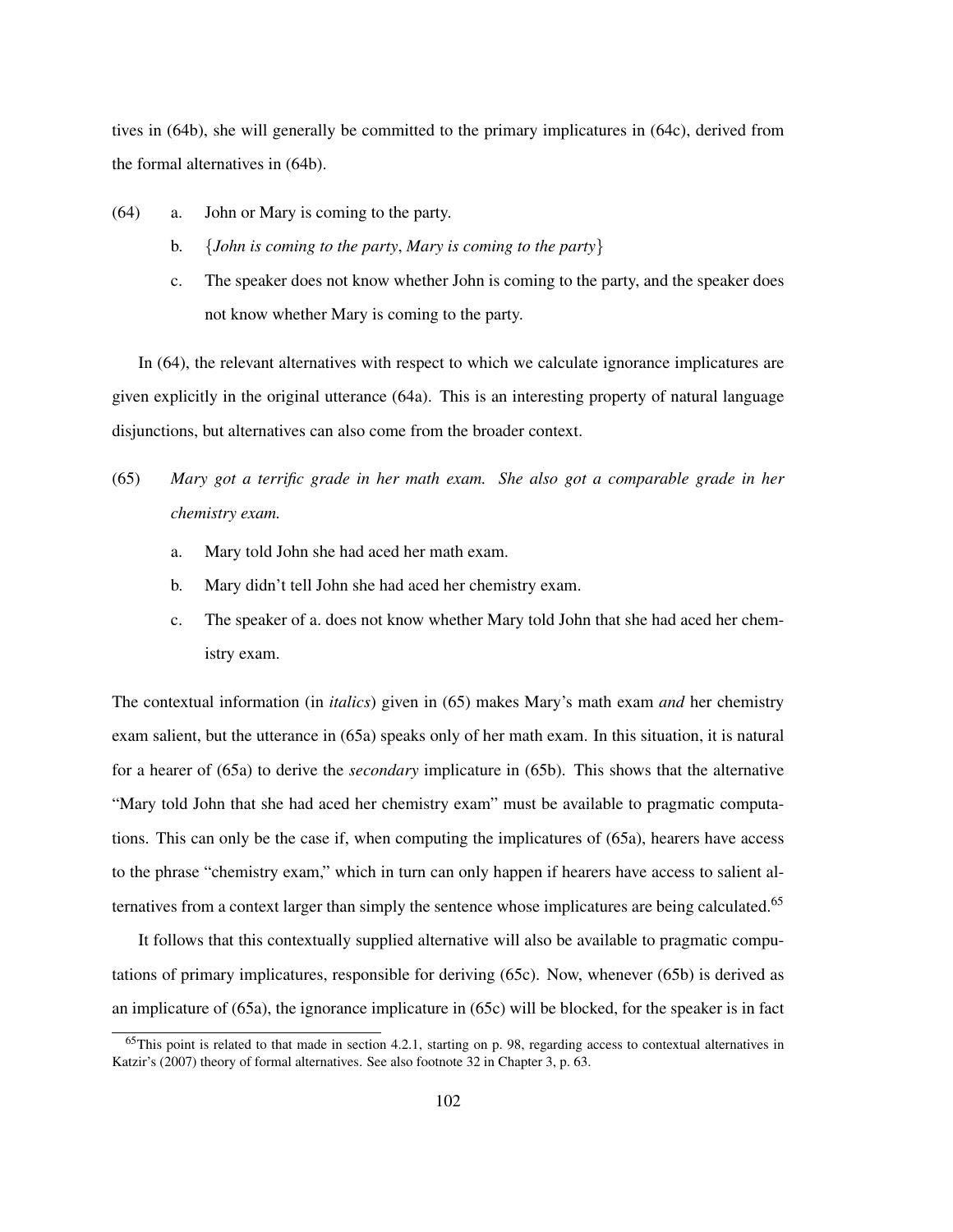assumed to have an opinion about the salient question of whether Mary told John that she aced her chemistry exam.<sup>[66](#page-111-0)</sup>

But if the strong secondary implicature in (65b) is somehow blocked, the weaker primary implicature in (65c) will surface. This process, I argue, is also operative in the conjunction fallacy cases discussed above, where we can be confident that the strong "not active in the feminist movement" (respectively, "does not have blue eyes") implicature is being blocked. Consequently, I predict that, whenever the relevant secondary implicature is blocked, hearers will still calculate a relevant, though weaker, primary implicature, provided that the crucial alternative is present in the context of the target sentence, under a reasonably broad view of context. Specifically, for the Linda problem and the Scandinavian individual problem discussed above, we get primary implicatures that can be roughly paraphrased as follows.

(66) a. Linda is a bank teller.

STRENGTHENING: Linda is a bank teller and one does not have a position on whether she is a feminist or not.

b. The individual has blond hair.

STRENGTHENING: The individual has blond hair and one does not have a position on whether he/she has blue eyes or not.

<span id="page-111-0"></span><sup>&</sup>lt;sup>66</sup>I substantially simplify the issue of how primary implicatures interact with secondary implicatures, in order to present the spirit of my account in a theory-neutral way. Technically, within the class of theories of implicature espoused in Chapter [3,](#page-62-0) the primary implicature for (65a) is as in (i).

<sup>(</sup>i) The speaker of [\(65a\)](#page-110-1) does not believe that Mary told John that she had aced her chemistry exam.

This is weaker than what I give in [\(65c\),](#page-110-2) which entails that the speaker does not believe that Mary did *not* tell John either. The primary implicature in (i) is in fact compatible with the speaker believing that Mary did not tell John, so that the primary (ignorance) implicature does not need to be "blocked" in any meaningful way to accommodate the secondary implicature. But now we must ask what happens when the secondary implicature is blocked. Do we get the stronger ignorance inference in [\(65c\),](#page-110-2) or are we left with the weaker (i)? As far as I know, the literature does not address this specific question. My introspective judgment is that we do get the stronger ignorance inference, whence the (simplified) paraphrase in [\(65c\)](#page-110-2) and elsewhere in this section. Happily, this question will not matter. I turn to the original Linda problem: all that is required in my formal account is that the option "Linda is a bank teller" entail that (the speaker believes that) she *may not* be active in the feminist movement. In the absence of the secondary implicature (that she is not active in the feminist movement), the required epistemic proposition is surely entailed by the technically predicted primary implicature "the speaker does not believe that Linda is active in the feminist movement."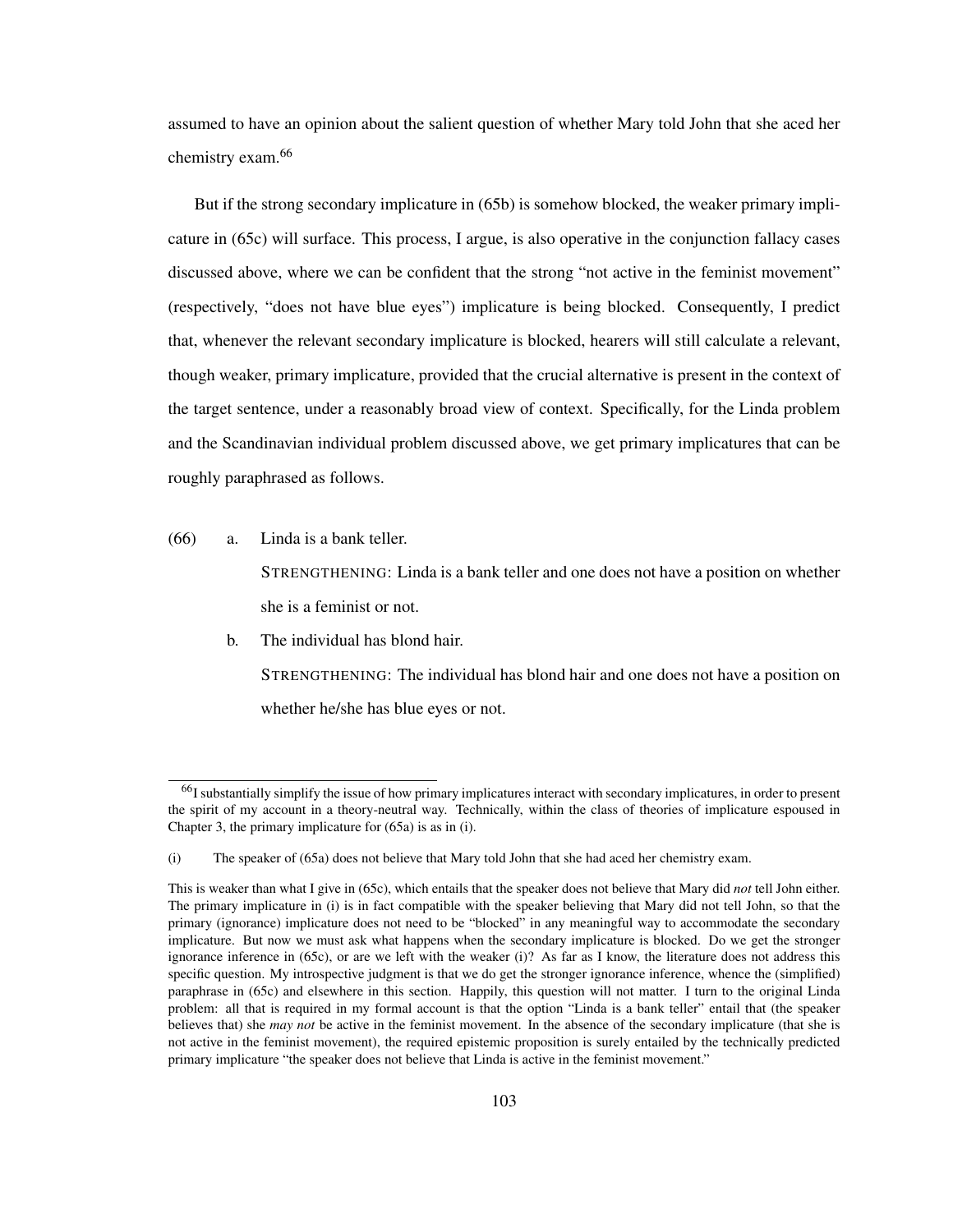Primary implicatures are about epistemic states, they comment on the speaker's ignorance about certain facts. With that in mind, it would seem that (67) gives more accurate paraphrases of the predicted strengthened meaning of the sentences in question.

(67) a. Linda is a bank teller.

STRENGTHENING: Linda is a bank teller and the speaker does not have a position on whether she is a feminist or not.

b. The individual has blond hair. STRENGTHENING: The individual has blond hair and the speaker does not have a position on whether he/she has blue eyes or not.

But who is "the speaker?" There are in principle two immediate possibilities. The holder of this epistemic attitude might be some speaker distinct from the experimental subject, whose existence is accommodated by the subject, perhaps even identified with the experimenter herself. $67$  But it is also plausible that subjects consider the sentences in question not as assertions by some loosely identified speaker, but rather as potential assertions of their own. In other words, experimental subjects in these tasks may consider the act of picking one of the sentences as most likely over its alternatives to be tantamount to uttering that sentence. They may be asking themselves "what am I committing to by choosing this sentence, thereby uttering it?" In this case, the relevant "speaker" in (67) is in fact the experimental subject, rather than a second or a third party.

This question is an interesting one, but it is only of relative importance to my account which of these views is correct. Thus, I opt for the more neutral paraphrase "one does not have a position" as in (66), simply to draw attention away from the issue of who the relevant "speaker" is. I return to the issue briefly in the next section.

# <span id="page-112-1"></span>4.2.3 The account in a theory-neutral formulation

My account of the conjunction fallacy in cases where the relevant secondary implicatures are blocked builds on the above facts about primary implicatures. It goes as follows, using the setup

<span id="page-112-0"></span><sup>67</sup>In Chapter [3,](#page-62-0) section [3.2,](#page-68-0) I assume that secondary implicatures figure into reasoning in this way. Nothing in that account hinges on this assumption, and the choice was made only to allow me to spell out the account fully.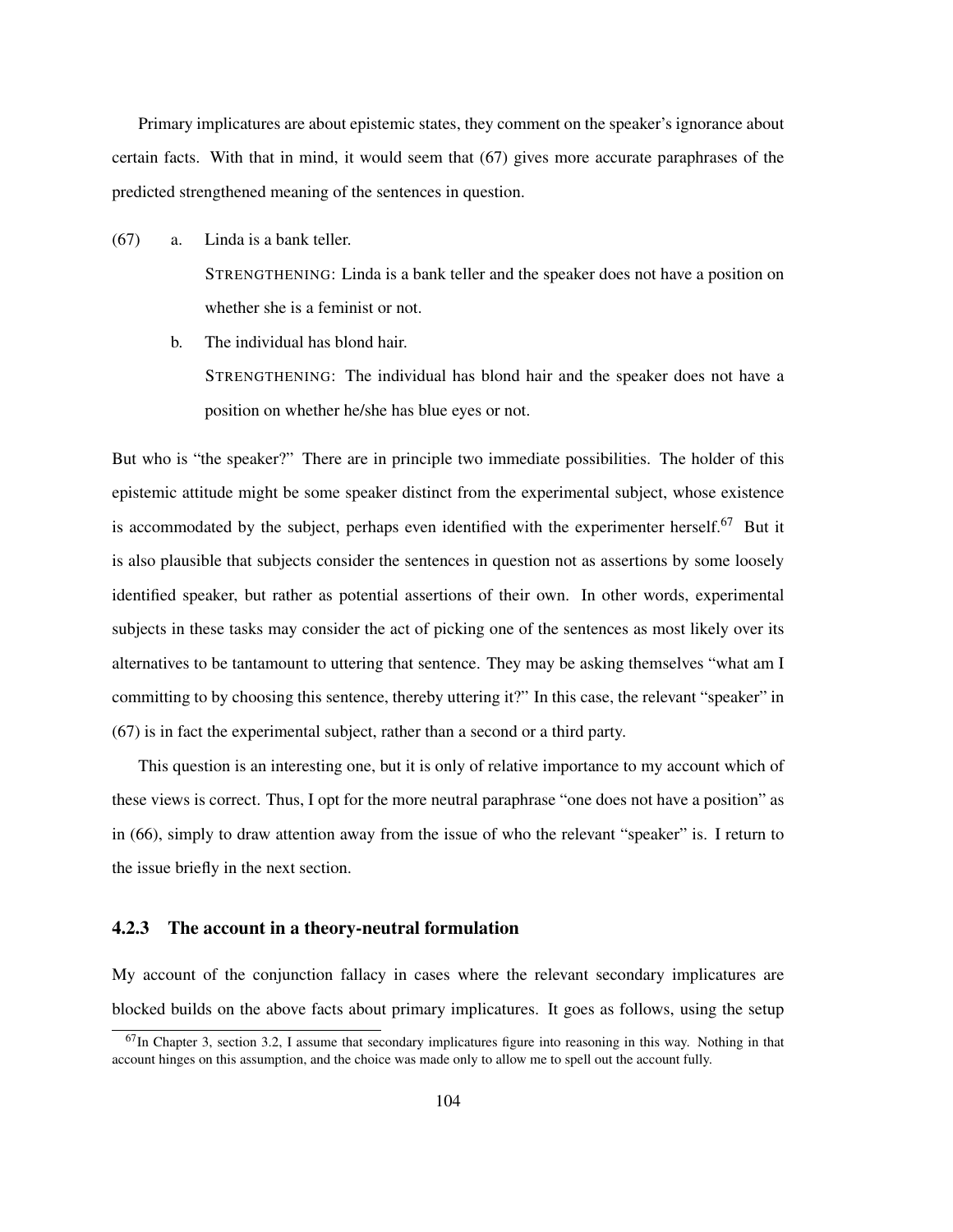from the Linda problem for concreteness.

First, reasoners erroneously assign a probability to Linda's being active in the feminist movement that is rather high, above 50% in any event. I provide some independent reasons to believe that this is the case in the next section. Second, reasoners calculate primary implicatures committing "the speaker" to ignorance about relevant contextual propositions. For the Linda problem, and abstracting away from the particular way in which the relevant secondary implicatures get blocked, this means that the two options given in the transparent test are interpreted as follows.

- <span id="page-113-2"></span><span id="page-113-1"></span><span id="page-113-0"></span>(68) a. Linda is a bank teller, and one does not have a position on whether she is active in the feminist movement.
	- b. Linda is a bank teller and she is active in the feminist movement.

What is the normative ranking of the propositions in (68) with respect to their probability, granting that the probability that Linda is active in the feminist movement is higher than 50%? This will be given by the conjunction rule in (69).

(69) 
$$
P(\varphi \wedge \psi) = P(\varphi) \cdot P(\psi)
$$

Notice that the two options given in (68) are of the form  $\varphi \land \psi$ , respectively  $\varphi \land \theta$ . Notice also the simple arithmetic fact that, for  $a \ne 0$ , we will have  $a \cdot b > a \cdot c$  just in case  $b > c$ . Consequently, and given that both options in (68) include as a conjunct "Linda is a bank teller," which presumably is not assigned probability zero, we can factor out this first conjunct when comparing the probabilities of the two conjunctions. All that matters, then, is what probabilities reasoners assign to the second conjuncts of each option in (68):

- (70) a. One does not have a position on whether Linda is active in the feminist movement.
	- b. Linda is active in the feminist movement.

By assumption, reasoners believe that Linda is likely active in the feminist movement (70b). But then they cannot consistently assign a higher probability to (70a), which asserts ignorance about a proposition they in fact consider rather likely. The only internally consistent ranking of the propo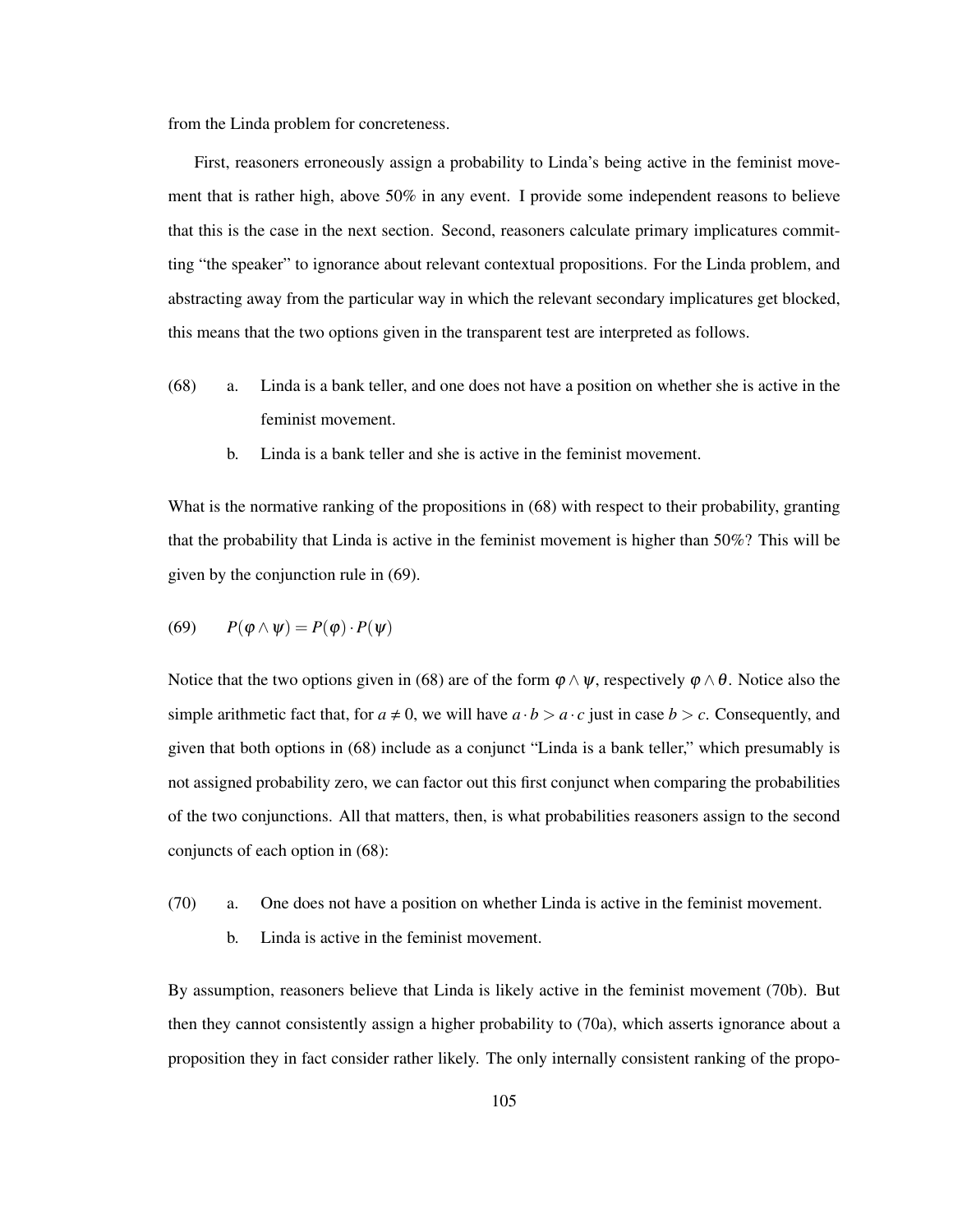sitions in (70) is therefore (70b)  $>$  (70a). It follows that the internally consistent ranking of [\(68\)](#page-113-0) is  $(68b)$  >  $(68a)$ . Insofar as  $(68a)$  is (roughly) the way in which reasoners interpret the non-conjunctive option they saw ("Linda is a bank teller"), as I argued in the preceding section, the consistent ranking reasoners ought to choose assigns a higher probability to the conjunctive option than to the non-conjunctive option.

Crucially, this is not a violation of the conjunction rule in (69). For the non-conjunctive option "Linda is a bank teller" only *appears* to be properly entailed by the conjunctive option. Instead, the two options are incompatible with each other. On this view, reasoners are not violating the norm on combining the individual probabilities assigned to events, so that the inferential behavior we observe should not properly be described as a conjunction fallacy. There may be other fallacies reasoners are committing when solving the Linda problem, and in fact I will argue shortly that they are making a mistake when they assign a high probability to the proposition that Linda is active in the feminist movement. But those mistakes will be distinct from, and entirely independent of, conjunction errors.

It is useful at this point to distil the account into its essential components.

- (71) For a transparent Linda-type problem whose options are *A* and  $A \wedge B$ ,
	- a. reasoners calculate primary (ignorance) implicatures for the *A* option, committing "the speaker" to ignorance about *B*;
	- b. reasoners consider that  $P(B) > .5$ ;
	- c. option *A* pays a hefty price in the currency of probabilities because it asserts ignorance about a proposition reasoners do not believe one is ignorant about.

Component (71a) was argued for in detail in the preceding section, and (71b) will me motivated in the next section. (71c) however remains somewhat underspecified. Depending on who is "the speaker" who is said to be ignorant, (71c) can have one of two distinct rationales.

If "the speaker" is the subject of experiment himself, (71c) can be understood as entirely rational behavior, as spelled out above. The subject believes that Linda is indeed active in the feminist movement, so that his belief that *he* is not opinionated about that proposition has to be extremely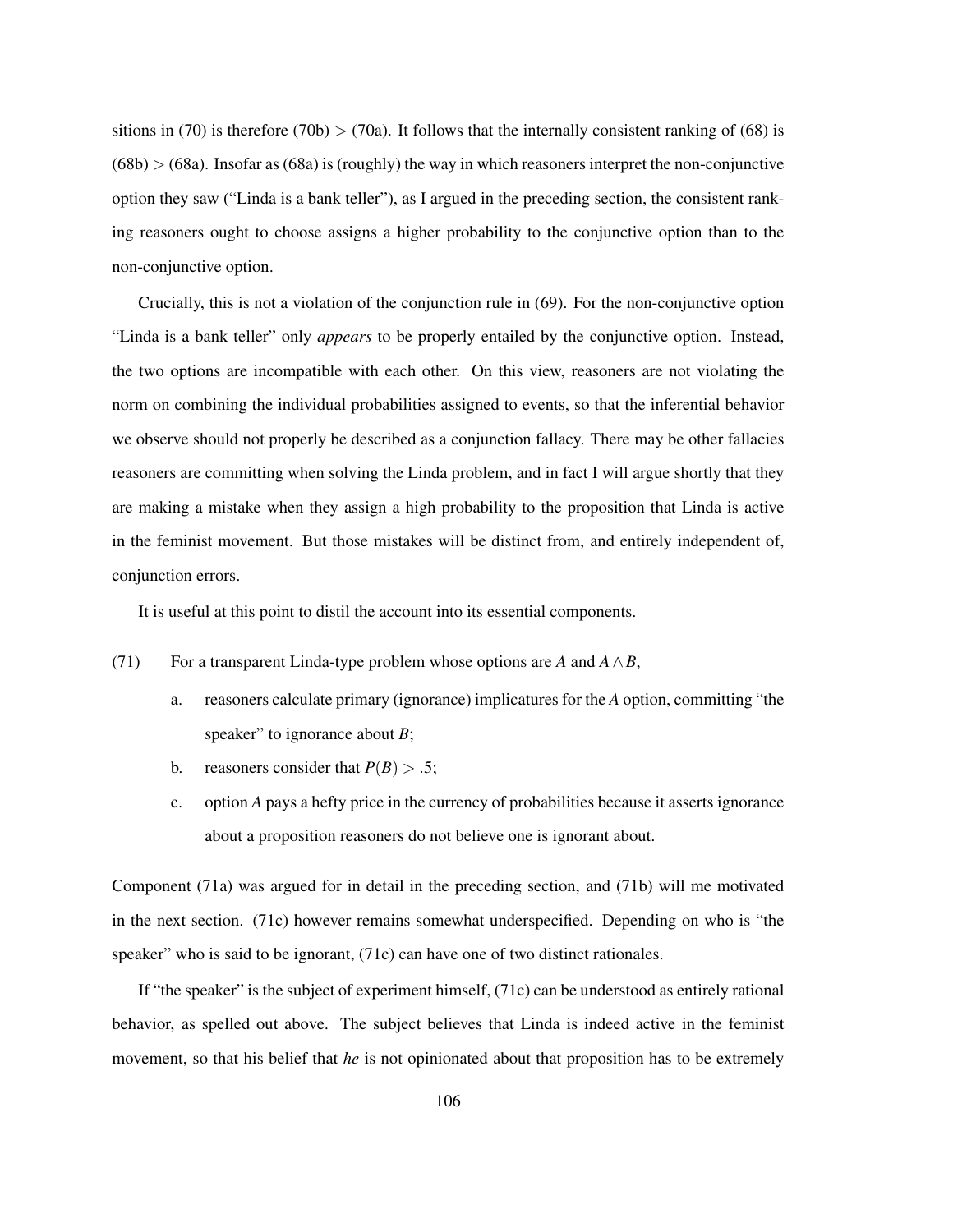low. But if "the speaker" is the experimenter, a little more needs to be said, as self-consistency becomes at least a less immediate rationale for (71c).

One possibility is that subjects take the experimenter to be drawing the same conclusions they are. I return to the Linda example again, for concreteness. The experimenter has access to the same evidence as I, the subject, so she must have also concluded that Linda is likely to be active in the feminist movement. From there, we can reason in a way similar to the self-consistency route explored above. But there is another class of possibilities. Perhaps subjects do not assume that the experimenter reasoned in the same way as they; subjects might even recognize that they have no idea what the experimenter's position on Linda's activity in the feminist movement is. Even in that case, there is a plausible rationale for (71c). Subjects might take the experimenter to be in a privileged epistemic position, given that she is responsible for concocting / reporting the story they just read. Though subjects may not know what the experimenter thinks about Linda's activity in the feminist movement, they would seem justified to believe that the experimenter either knows the facts or at least has a position on those facts. In this case, option *A* pays a price for contradicting an independent assumption of experimental subjects, namely that whoever administers a psychological experiment is in possession of all the relevant knowledge. I do not settle this question in the present work, and must leave these possibilities open for future research.

### <span id="page-115-0"></span>4.2.4 Base-rate neglect

In the superb [\(1974\)](#page-165-1) paper on judgment under uncertainty, [Tversky and Kahneman](#page-165-1) list a rich inventory of heuristics and biases operative in humans' reasoning about probabilities. The representativeness heuristic was first articulated in this article. One of the manifestations of representativeness that Tversky and Kahneman discuss is what they called "insensitivity to prior probability of outcomes," or base-rate neglect. The essence of this bias is that reasoners effectively ignore the prior probabilities of outcomes when assessing the probabilities of those outcomes.

In an experiment reported in that article, subjects were shown personality descriptions of several individuals and were tasked with assessing, for each description, the probability that it belonged to an engineer and the probability that it belonged to a lawyer. Subjects were split into two condi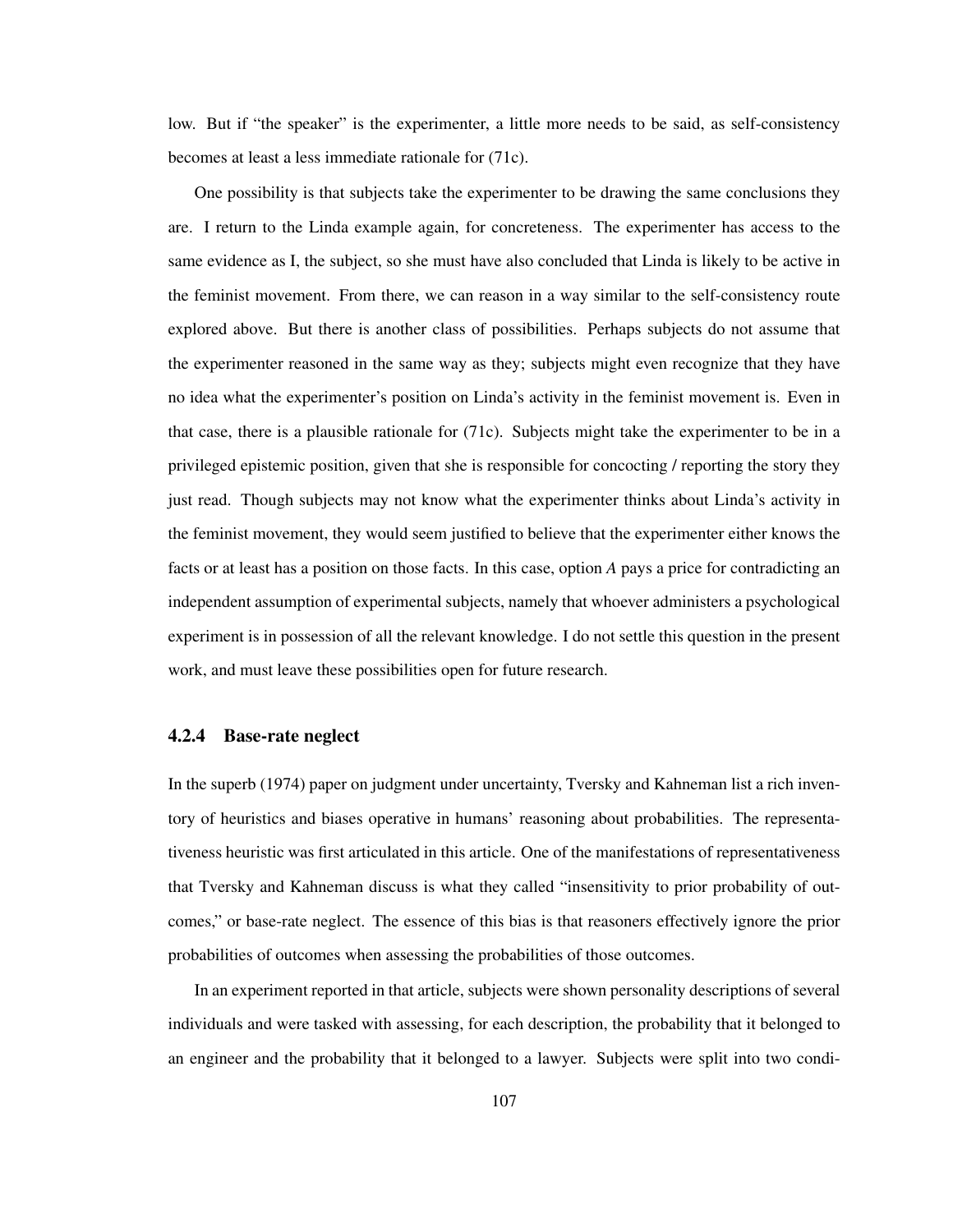tions. In one, they were told that the group of individuals from which the descriptions came was comprised of 100 people, of which 70 were engineers and 30 were lawyers. In the other condition, they were told the group had 30 engineers and 70 lawyers. Thus, the prior probabilities that any given description belonged say to an engineer were very different in the two conditions. The normative standard of probability theory demands that, for the same description, a higher probability be assigned to the probability that it belongs to an engineer in condition one (70% engineers in the group) than in condition two (30% engineers in the group). Instead, Tversky and Kahneman found no significant difference between the probabilities assigned by subjects in each condition. Subjects' answers appeared to be ignoring the base-rate frequencies of the two professions altogether, as was expected if they were substituting a question about representativeness for a question about (normative) probabilities.[68](#page-116-0)

I propose that base-rate neglect of this kind is operative in the conjunction fallacy experiments I discussed above. I turn to Linda again for concreteness. The base-rate frequency of women ac-tive in the feminist movement is almost certainly rather low.<sup>[69](#page-116-1)</sup> Let us say two out of every ten Ivy-league-educated women (for recall that Linda went to Harvard) are active in the feminist movement. No matter how well the description given of Linda matches that of someone active in the feminist movement, the low prior probability should have an important impact on the probability assessment about Linda's involvement in the feminist movement. The account given above assumes instead that subjects are assigning a rather high probability to the relevant propositions. Application of the representativeness heuristic in the form of base-rate neglect makes this a perfectly warranted

<span id="page-116-0"></span><sup>&</sup>lt;sup>68</sup>[Tversky and Kahneman](#page-165-1) [\(1974\)](#page-165-1) showed also that humans are perfectly capable of using prior probabilities in a normative way, it simply has to be the case that there is no other information available to them. The authors gave an almost identical task to a different group of subjects, except that these subjects did not see personality sketches, and were instead asked to judge the probability that a randomly selected individual from those two groups of 100 people would be an engineer. Here, the answers were the correct .7 for condition one and .3 for condition two. The representativeness heuristic has a very strong draw, but in the absence of the required property descriptions with respect to which to assess representativeness, humans suddenly show an ability to apply basic principles of probability theory correctly. Unfortunately though, this effect consonant with the norm disappears once descriptions are introduced, even if they are entirely *irrelevant* to the question at hand. Given the opportunity, it seems like humans will always prefer to use representativeness judgments, quite possibly as a way to maximize the relevance of the information given in the experiment: "if I was given a description of an individual *beside* some numerical probabilities, surely I am meant to focus on that description as I answer this question."

<span id="page-116-1"></span><sup>69</sup>According to a HuffPost/YouGov poll from 2013, only 23% of American women consider themselves feminists (http://big.assets.huffingtonpost.com/tabs gender 0411122013.pdf). I submit that probably an even smaller percentage would say they are active in the feminist movement.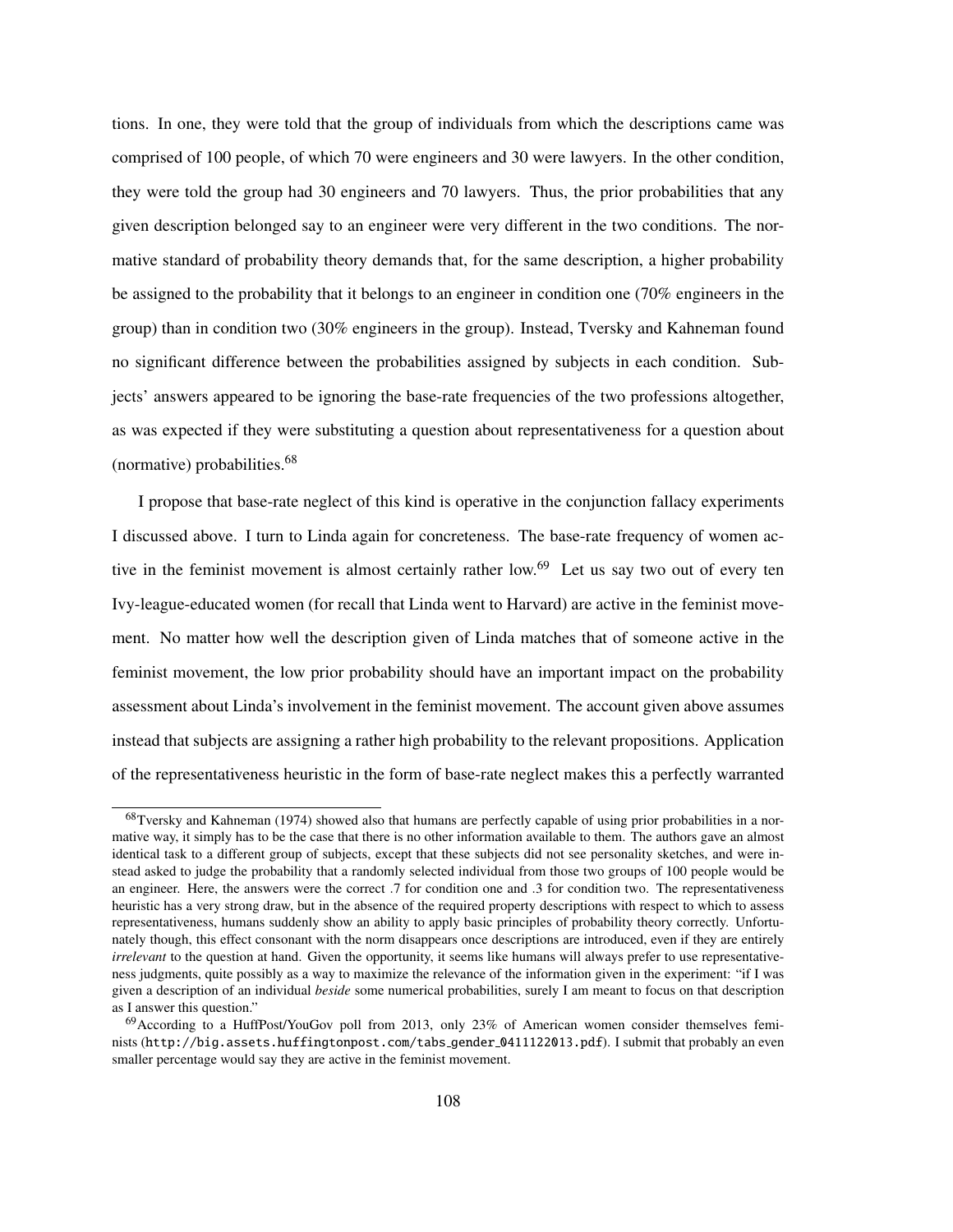assumption. If, as [Tversky and Kahneman](#page-165-1) [\(1974\)](#page-165-1) argue, humans substitute questions about representativeness for questions about probabilities whenever possible, then we expect these base-rates not to figure into their assessment of the likelihoods of the relevant atomic propositions in the Linda experiment. A low base-rate frequency of individuals with the *Q* property will affect the normative judgment of the probability that *a* has the *Q* property, but it will not affect a judgment about how representative of property *Q* individual *a* is.

This is not to say that we need to accept the representativeness heuristic wholesale, as given by [Tversky and Kahneman](#page-165-1) [\(1974\)](#page-165-1). Representativeness offers an appealing explanation of *why* baserate frequencies are so often ignored in favor of information from individual descriptions. But whatever one thinks of that explanation, *that* people tend to ignore base-rate frequencies is a very well established fact about human reasoning. That fact, whatever its cause, is all that is needed to motivate this particular component of my account.

# 4.2.5 The conjunction fallacy in Kratzer's (1991) theory of modality

In this section I give a formal account of how ignorance figures into reasoning in the conjunction fallacy, in the context of a well-known theory of modality from linguistic semantics.

#### 4.2.5.1 Motivations for the formal account

My explanation of the conjunction fallacy in terms of reasoning about ignorance was stated informally above. I believe that this is a useful move given that the spirit of the account is of value irrespective of specific implementations. Conversely, there is also value in spelling out fully the more novel aspects of the account. In particular, the issue of how exactly ignorance figures into reasoning was left largely open. I argued that the two options in the transparent Linda problem are interpreted roughly as follows.

- [\(68\)](#page-113-0) a. Linda is a bank teller, and one does not have a position on whether she is active in the feminist movement.
	- b. Linda is a bank teller and she is active in the feminist movement.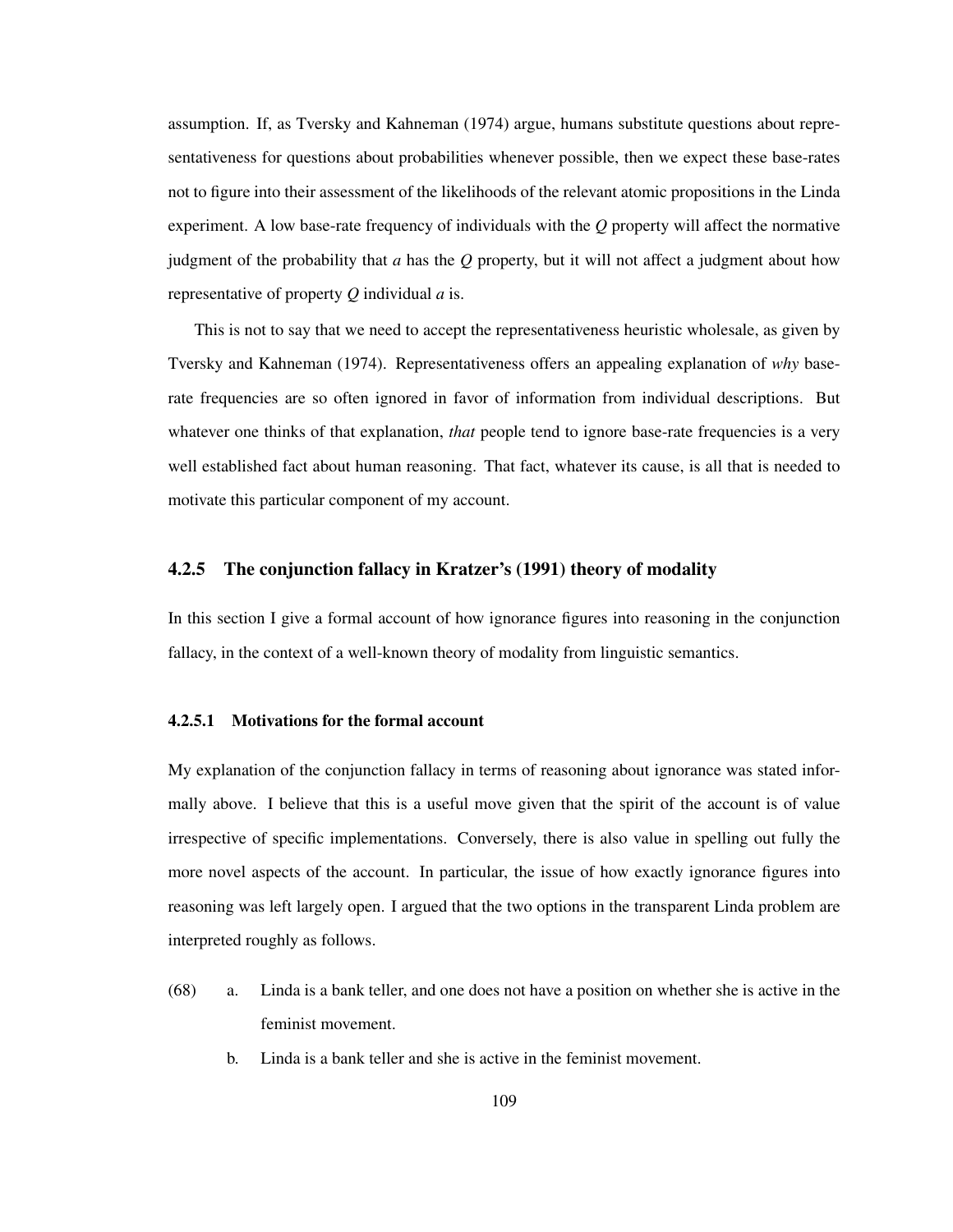The probabilities of each of the second conjunctions in [\(68\)](#page-113-0) are what is crucial. But how exactly do we assess the probability of propositions of the form "one does not have a position on ..."? One reasonable way to find an answer to that question is to look at semantic theories that assign precise truth-conditions to epistemic and probability talk.

[Kratzer](#page-162-0) [\(1991\)](#page-162-0) offers a theory of modals like "might" and "must," as well as locutions such as "it is likely that." Kratzer's proposal does so while maintaining a semantic ontology that is in principle compatible with humans' poor performance in reasoning tasks involving probabilities. The theory is built not on measure functions that map propositions onto a bounded continuum of probability values, but rather on a notion of *comparative possibility*. The idea is that the contents of sentences of English do not receive real-valued probabilities, instead they are assigned qualitative rankings based on underlying qualitative rankings on possible worlds (in one version of the theory). This system is strictly less expressive than probability theory, but it allows one to give empirically adequate accounts of almost the entirety of probability talk.<sup>[70](#page-118-0)</sup> Interestingly, it turns out to derive the observed ranking of options in Linda-style problems, given an analysis of their interpretation in the spirit of the one I give above, and making a few reasonable assumptions.

The first assumption, perhaps better described as a simplification, is that the content of the crucial primary implicature can be sufficiently faithfully paraphrased as (72), to be compared with  $(71a).^{71}$  $(71a).^{71}$  $(71a).^{71}$ 

<span id="page-118-2"></span>(72) Linda is a bank teller, and she may or may not be a feminist.

<span id="page-118-0"></span><sup>&</sup>lt;sup>70</sup>Recent work, in particular by [Yalcin](#page-165-2) [\(2010\)](#page-165-2) and [Lassiter](#page-163-0) [\(2011\)](#page-163-0), has shown that Kratzer's original (1991) theory validates certain normatively and intuitively invalid inference patterns involving probabilities and disjunction. This has motivated some scholars to abandon qualitative theories such as Kratzer's in favor of the full expressive power of probability theory. But the debate is still ongoing; in a talk presented at Harvard in November 2012, Paul Portner showed that it is possible to block the undesired inference patterns in Kratzer's theory by assigning a bigger role to context in determining the ordering source, allowing it to vary between premises in an argument. Moreover, even if Kratzer's (1991) theory turns out to have deeper and unsolvable issues, there exist other theories in logical space that preserve the attractive qualitative character of Kratzer's approach but validate all of the right inference patterns [\(Holliday and Icard, 2013\)](#page-161-0).

<span id="page-118-1"></span><sup>&</sup>lt;sup>71</sup>Strictly speaking, all that is needed for the account to work is the weaker (i). In keeping with the stronger paraphrases I used in preceding sections I will prove the result for the stronger [\(72\)](#page-118-2).

<sup>(</sup>i) Linda is a bank teller, and she may not be a feminist.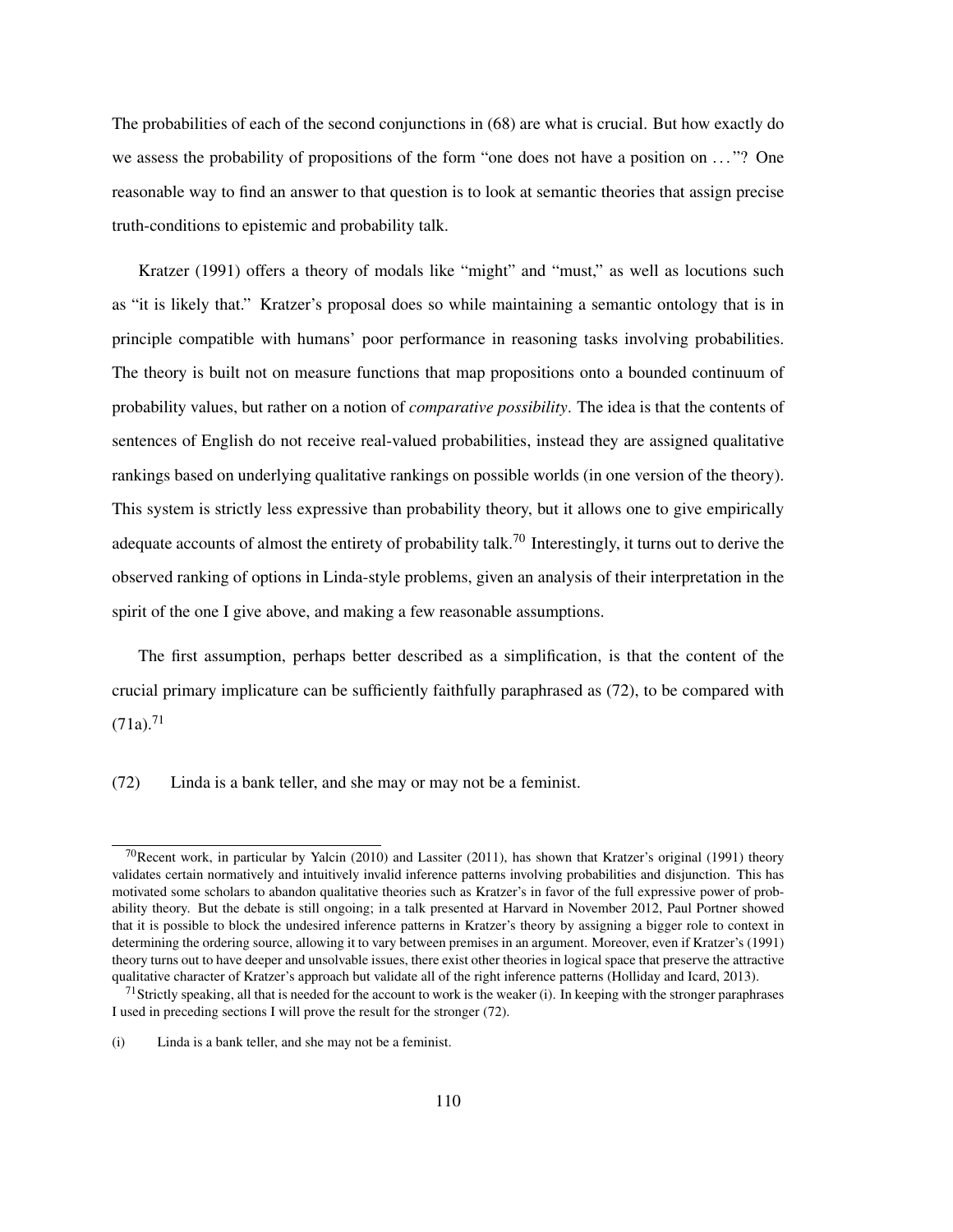This assumption is required because Kratzer does not give a semantics for locutions like "one does not have a position on." As far as I can see, (72) offers what is intuitively a close-enough paraphrase. I now give the technical elements from Kratzer's theory necessary to derive the desired result. My discussion of these technical aspects includes only what is absolutely required, and I do not provide any of the motivations for these technical components. I refer the reader to Kratzer's body of work for those details.

### 4.2.5.2 Technical background and the result

This theory of modality relativizes modal statements to an *ordering source* and a *modal base*. The ordering source is a partial ordering on possible worlds, the nature of which will depend on the kind of modality. For the case of epistemic modality, the ordering source makes sure that more "normal," less "surprising" worlds are ranked higher than more bizarre worlds with respect to a world of evaluation. This epistemic ordering is related to the notion of similarity introduced by [Stalnaker](#page-164-1) [\(1968,](#page-164-1) [1975\)](#page-164-2).

**Definition 22 (Ordering source).** I write  $u \geq_{g(w)} v$  iff *u* is at least as close as *v* is to the ideal provided by the ordering source *g* at the world of evaluation *w*. Since the ordering source will remain constant, I omit the subscript and write simply  $u \ge v$ .

The modal base consists of a body of modally relevant propositions, and it can in principle vary between worlds. For epistemic modality, modal bases are bodies of information, or information states, representing what is believed at each given world.<sup>[72](#page-119-0)</sup>

**Definition 23 (Modal base).** The function  $f : W \to \mathcal{P}(W)$  takes a world and returns an information state, modeled as a proposition. It represents what is believed at a certain world.

<span id="page-119-1"></span>We can now define the central notion of comparative possibility in the theory.

<span id="page-119-0"></span><sup>&</sup>lt;sup>72</sup>Believed by whom? As in the informal exposition of the account in section [4.2.3,](#page-112-1) I gloss over the issue of whose information state is at stake, the experimental subject or some other party.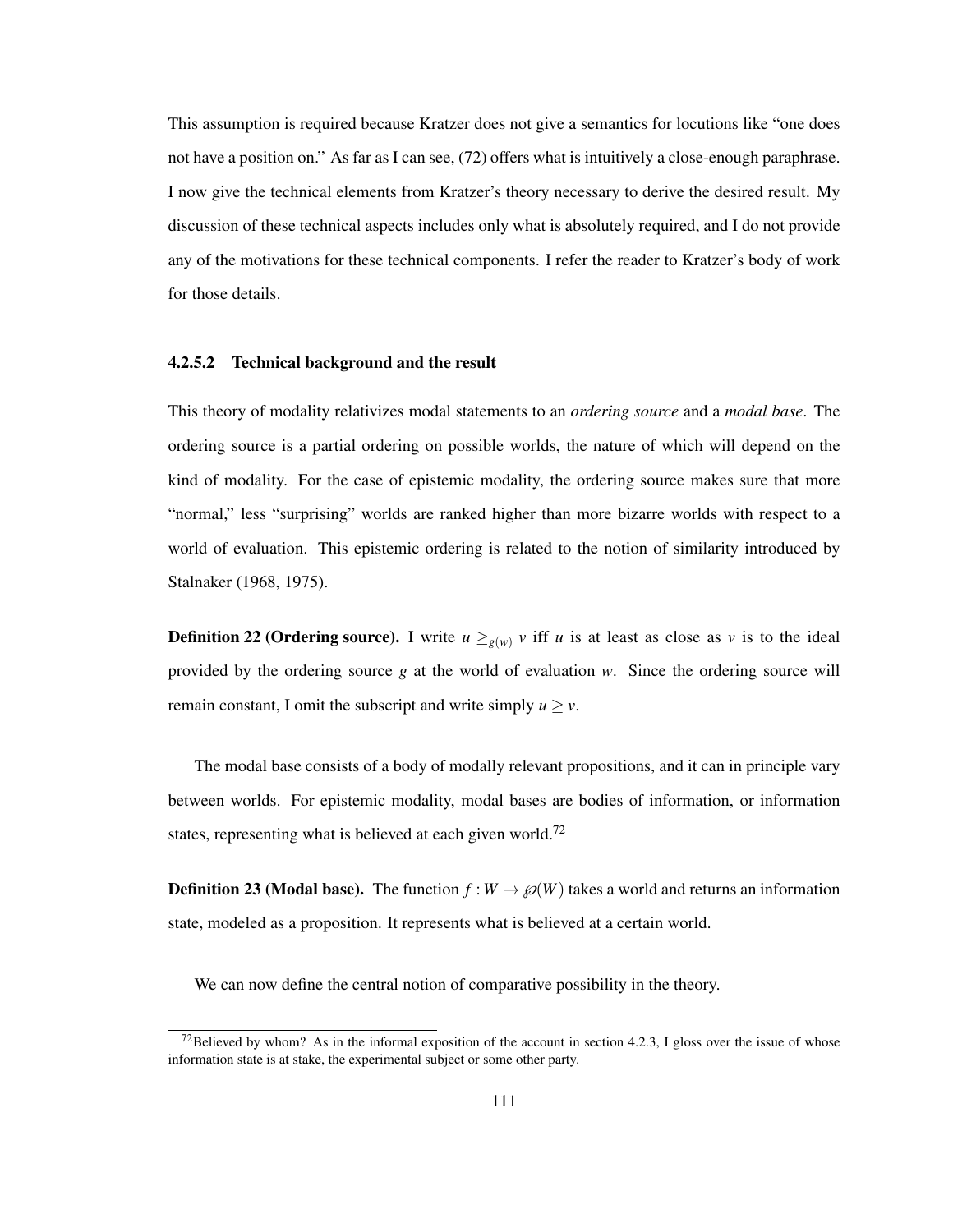**Definition 24 (Better possibilities).** A proposition  $\varphi$  is a better possibility than  $\psi$  at a world w relative to a modal base *f* (I omit the ordering source for simplicity), in symbols  $\varphi \succ_w \psi$ , iff  $(\exists u \in f(w) \cap (\varphi - \psi))$   $(\forall v \in f(w) \cap (\psi - \varphi))$   $u > v$ .

In words,  $\varphi$  is better than  $\psi$  at *w* if there is an accessible world *u* that is a  $\varphi$  and not  $\psi$  world that is better than any accessible world that is a  $\psi$  and not  $\phi$  world. To apply this account of modality to the sentences we are interested in, we must now give a definition for the modal "may/might," which I represent as  $\diamond$ .

It is a matter of some debate in the literature on this class of semantics whether one can safely assume that any set of worlds will always contain >-maximal worlds. A world is >-maximal with respect to a set of worlds *F* if there is no world that outranks it in *F*.

Definition 25 (Maxima). A world *w* is a maximum relative to a set of worlds *F*, in symbols  $\text{MAX}_F(w)$ , iff  $(\neg \exists u \in F)$   $u > w$ .

This *limit assumption* is endorsed, among others, by [Stalnaker](#page-164-3) [\(1981\)](#page-164-3), and it simplifies both def-initions and proofs significantly.<sup>[73](#page-120-0)</sup> Armed with it, we can define the required modal in a reasonably simple fashion.

<span id="page-120-1"></span>**Definition 26 (Might).** A statement of the form "might  $\varphi$ ," in symbols  $\diamond \varphi$ , is true at a world *w* relative to a modal base *f*, and under the limit assumption, iff  $(\exists u \in f(w))$  MAX $_{f(w)}(u)$  &  $u \in \varphi$ .

The full list of technical assumptions required to derive the result in this section is the following. All of these assumptions are rather common in the literature, but none is trivial.

- 1. Limit assumption: for any set of worlds, there will always be one or more maxima.
- 2. Correctness of the modal base:  $w \in f(w)$ .
- 3. Monotonicity of the modal base:  $u \in f(v) \implies f(u) \subseteq f(v)$ .

First, I note that correctness and monotonicity have obvious counterparts in standard modal logic, respectively reflexivity and transitivity. Second, it is interesting to reflect on what these assumptions commit us to regarding how humans reason about epistemic possibilities.

<span id="page-120-0"></span> $^{73}$ The limit assumption has an important dissenter in [Lewis](#page-163-1) [\(1981\)](#page-163-1), who shows that for certain sentences involving quantification over infinite domains the limit assumption is incoherent. The debate is very much outside the scope of this dissertation.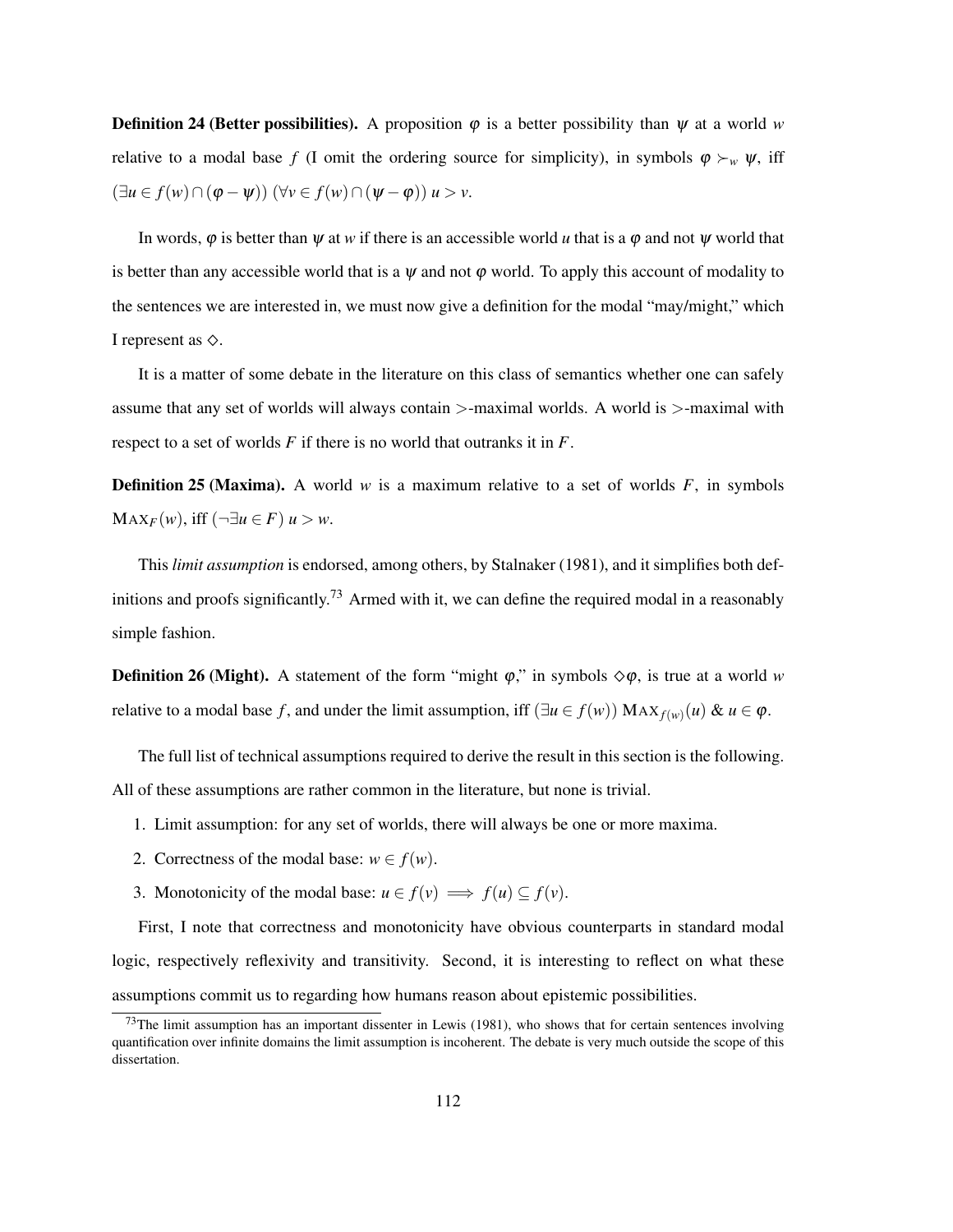Correctness essentially means that reasoners assume that, while they may be ignorant about some facts, they are not mistaken. On the other hand, monotonicity says that, while reasoners can imagine their information states being different in different situations (worlds), they assume that they can only gain information, never lose information. These two informal glosses are related, expressing a certain form of epistemic optimism (or hybris).

These observations are of interest because this formal account should not simply be a way to derive a formal result about the conjunction fallacy. Ideally, it would offer some insight into what is behind the phenomenon. I suggest, though I cannot explore the issue further in this dissertation, that the correspondence between the assumptions and epistemic optimism I just drew is the insight offered by this technical account. In other words, this account does not explain the fallacy away, instead it reduces it to (A) a particular interpretation of the predicate "be likely" in terms of comparative possibilities, and (B) the two related cognitive biases I dub epistemic optimism.

I conclude this section with the theorem required to derive the conjunction fallacy. Together with the interpretive considerations on primary implicatures that I argued for in section [4.2.2,](#page-109-2) this theorem predicts the inferential behavior observed in the conjunction fallacy literature.

**Theorem 1.** *If*  $\varphi \succ_w \neg \varphi$ *, then*  $\varphi \succ_w \Diamond \varphi \land \Diamond \neg \varphi$ *. In words, if*  $\varphi$  *is a better possibility than*  $\neg \varphi$  *at w, then* ϕ *is also a better possibility than "maybe* ϕ*, maybe not* ϕ*."*

*Proof.* By assumption and Definition [24](#page-119-1) we have a world, call it *a*, such that  $a \in \varphi$ ,  $a \in f(w)$ , and  $(\forall v \in f(w))$   $v \notin \varphi \implies a > v$ . We must now show that there is some world in  $\varphi - (\Diamond \varphi \land \Diamond \neg \varphi)$ that is better than any world in  $(\Diamond \varphi \land \Diamond \neg \varphi) - \varphi$ . Since the second set contains only  $\neg \varphi$  worlds, it suffices to show that  $a \in \varphi - (\Diamond \varphi \land \Diamond \neg \varphi)$ . Since  $a \in \varphi$ , we get that  $a \in \varphi - (\Diamond \varphi \land \Diamond \neg \varphi)$  just in case  $a \notin \Diamond \varphi \land \Diamond \neg \varphi$ . Assume that  $a \in \Diamond \varphi \land \Diamond \neg \varphi$ , to derive a contradiction. By Definition [26,](#page-120-1) this entails that  $(\exists u \in f(a))$   $MAX_{f(a)}(u)$  &  $u \notin \varphi$ . Call this element *b*; we then have  $MAX_{f(a)}(b)$  and  $b \notin \varphi$ . By monotonicity of the modal base,  $b \in f(w)$ . Since  $b \notin \varphi$  and  $\varphi \succ_w \neg \varphi$ , we get  $a > b$ . By correctness of the modal base,  $a \in f(a)$ , so ¬MAX $f(a)(b)$ . This is a contradiction.  $□$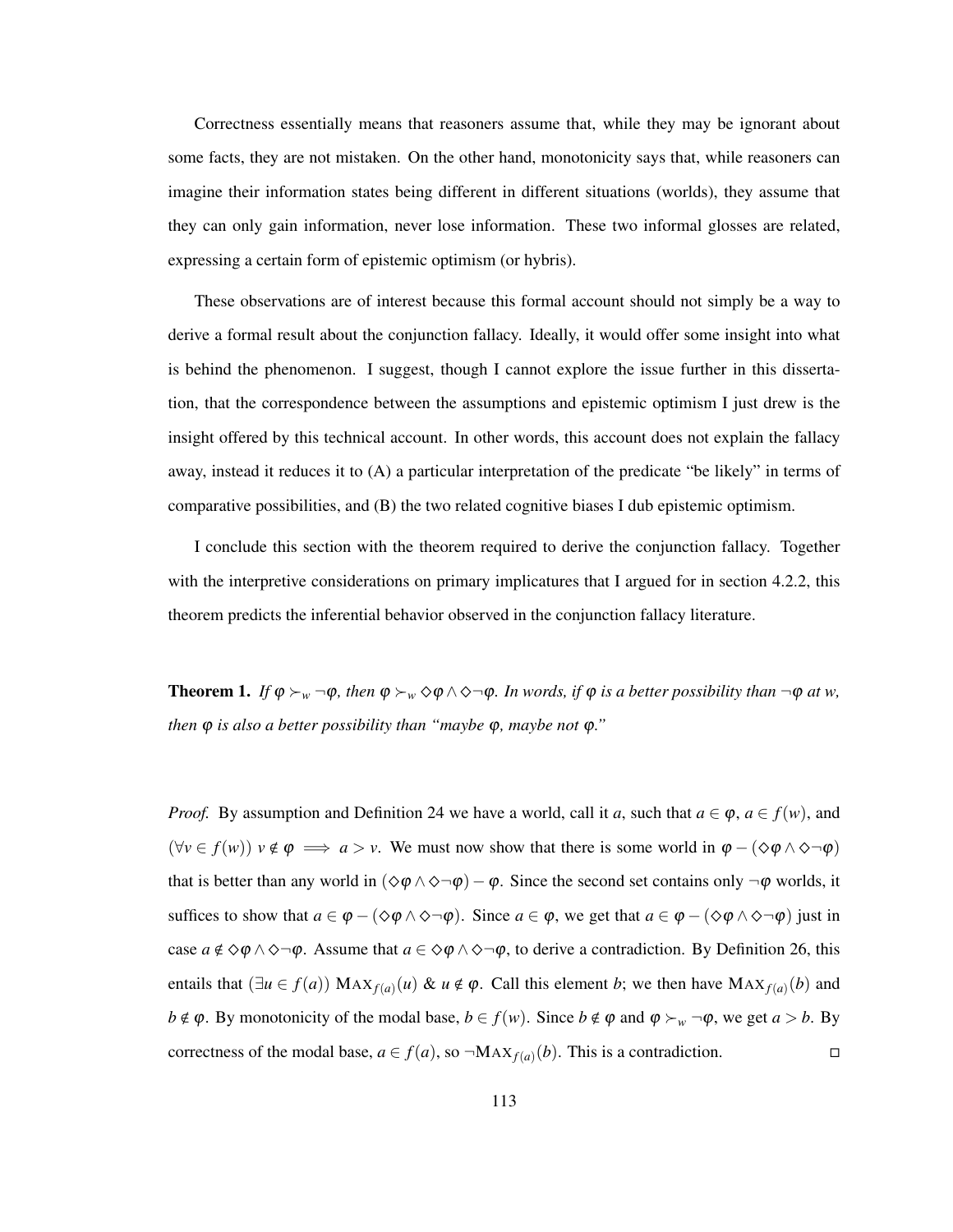# 4.3 Assessing the role of representativeness in the conjunction fallacy

[Tversky and Kahneman](#page-165-3) [\(1983\)](#page-165-3) argue that, when asked about probabilities, humans substitute for the actual question they are asked a similar question about *representativeness* rather than about likelihood. I conclude this chapter with a preliminary study on the conjunction fallacy that attempts to tease likelihood and representativeness apart, so as to compare their contributions to the conjunction fallacy.

# 4.3.1 Representativeness and judgments of likelihood

As discussed in connection with base-rate neglect (section [4.2.4\)](#page-115-0), the strategies that humans tend to deploy to assess the likelihoods of statements do not conform to the norms of probability theory. [Tversky and Kahneman](#page-165-3) [\(1983\)](#page-165-3) offer an explanation for this fact: instead of asking themselves a question about probabilities, humans ask questions about representativeness. For example, in the case of the Linda problem, humans ask themselves question (73b) instead of the targeted (73a).

- (73) a. How likely is it that Linda is a bank teller?
	- b. How typical an example of a bank teller is Linda?

Representativeness substitutions as in (73) allow the authors to give an elegant account of several important classes of facts. The conjunction fallacy, as discussed in the preceding sections, is a good example, but it is not the only one.

In a relatively recent article, [Kahneman and Frederick](#page-161-1) [\(2002\)](#page-161-1) revisit the representativeness heuristic, responding to some of the criticism leveled against the original heuristics and biases approach [\(Tversky and Kahneman, 1974\)](#page-165-1) and giving a more explicit account of what is meant by representativeness in terms of prototype theory. The authors point out that, while the transparent Linda problem may well be amenable to analyses alternative to representativeness, three classes of closely related facts were left unexplained by these alternative accounts at the time of writing of that paper (2002).

1. Subtle comparisons — conjunction fallacy cases where subjects are given a number of fillers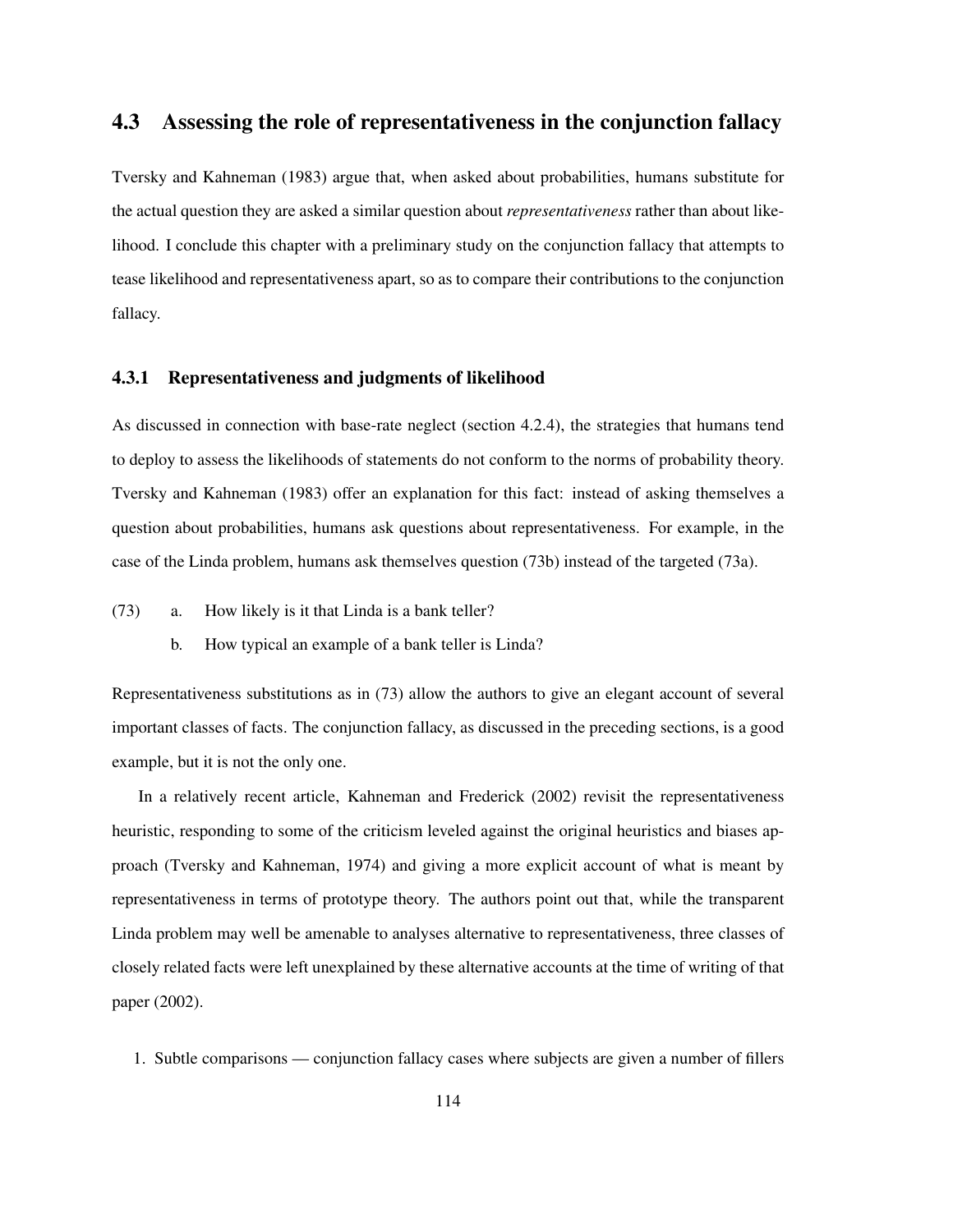along with the crucial *A* and *A*&*B* options,

- 2. Between-subjects comparisons where no subject sees *both* of the crucial options *A* and *A*&*B*,
- 3. The virtually perfect correspondence between judgments of likelihood and judgments of rep-resentativeness for particular statements, irrespective of conjunction effects.<sup>[74](#page-123-0)</sup>

Points 1. and 2. were addressed earlier in this chapter, where I offered a direct account of 1. and argued that 2. either reduces to 1. or needs more study, depending on particulars of the experiments carried out by [Tversky and Kahneman](#page-165-3)  $(1983)$ .<sup>[75](#page-123-1)</sup> The discussion in this dissertation so far does not apply to point 3. above, which is left entirely open. Indeed, if humans' judgments of probability always track their judgments of representativeness, then the representativeness heuristic seems to be on the right track, no matter how many attractive alternative explanations there may be for certain subclasses of data, like the conjunction fallacy.

The question then arises: can we tease the two notions apart? That is, can we find sentences that rank high on likelihood but low on representativeness? If so, we have found potential ways of falsifying the representativeness heuristic in a strong way. The most immediate strategy for finding such cases is to explore the asymmetry between the predicates "representative" and "likely." To wit, "likely" takes a clausal complement, while "representative" takes an individual and a property. For example, it is hard to concoct bona fide representativeness questions to correspond to likelihood questions as in (74). When asked about (74a) or (74b), what representativeness question do we substitute for the likelihood questions we see?

- (74) a. How likely is it that it is raining?
	- b. How likely is it that the Goldbach conjecture is true?

This seems like a difficult question, but it is perhaps not impossible. One could argue that (74a) contains an event or situation argument and that that argument has a topical role in the sentence,

<span id="page-123-0"></span><sup>74</sup>For the case of the Linda data, this is the fact that the mean *likelihood* rankings of (non-conjunctive) descriptions of Linda are virtually identical to the mean *representativeness* rankings of those descriptions. For example, different groups of subjects were asked to give an answer to (73a) and (73b). The rankings turned out to be identical.

<span id="page-123-1"></span><sup>&</sup>lt;sup>75</sup>See the beginning of section [4.2.1](#page-105-1) (p. [97\)](#page-105-1), as well as footnote [59](#page-107-0) (p. [99\)](#page-107-0).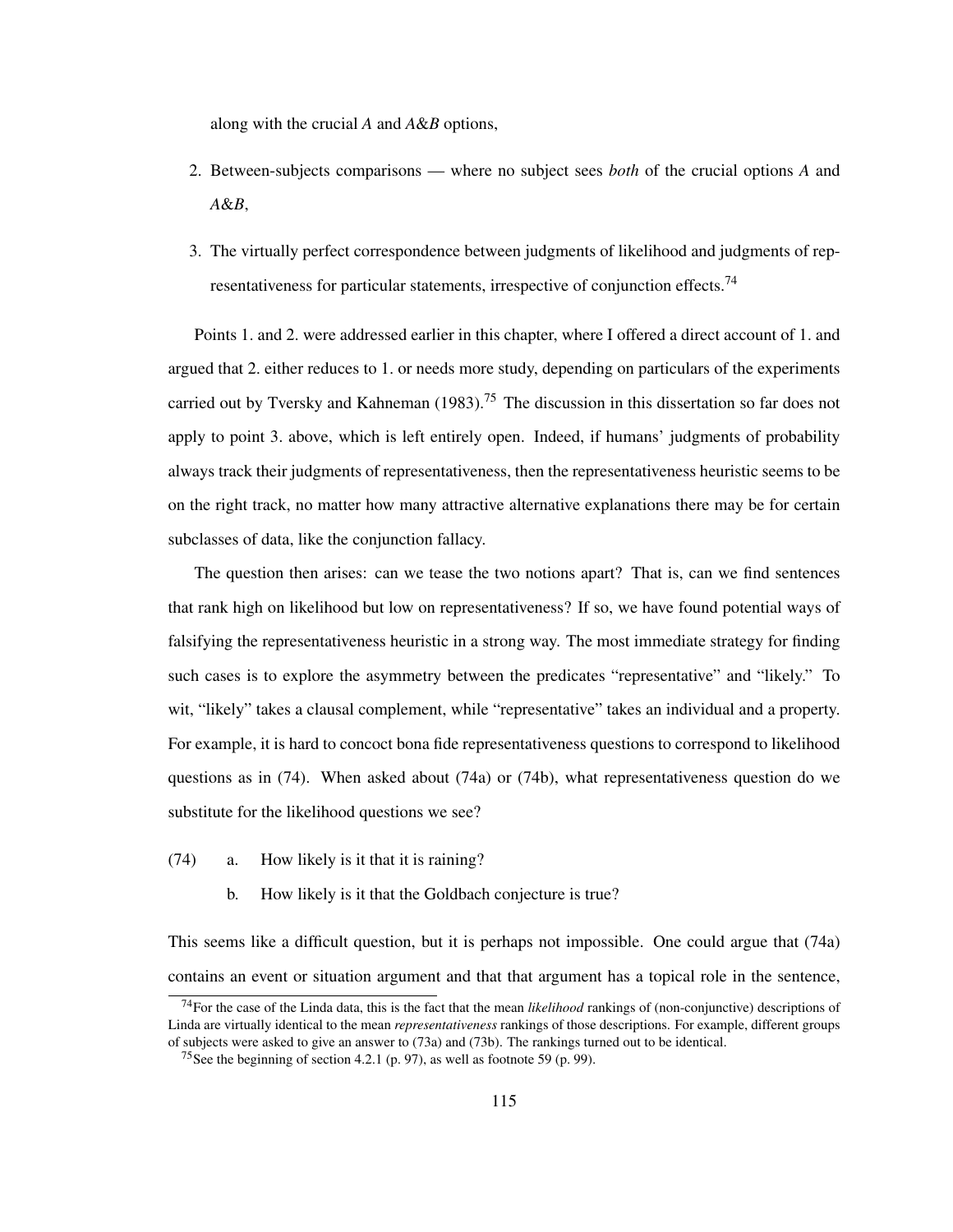so that the representativeness question is "To what extent is the current situation a typical example of a raining situation?" Let us grant that this analysis is reasonable. Can we find other ways of making representativeness assessments impossible? I propose that conjunction-fallacy problems offer a promising alternative route.

One interesting property that the data from [Tversky and Kahneman](#page-165-3) [\(1983\)](#page-165-3) have is that every item subjects had to rank was about the same individual. In fact the individual was the syntactic subject of every sentence subjects were asked about. For the Linda story, the items were as in (75).

(75) a. Linda is a teacher in elementary school.

- b. Linda works in a bookstore and takes Yoga classes.
- c. Linda is active in the feminist movement.
- d. Linda is a psychiatric social worker.
- e. Linda is a member of the League of Women Voters.
- f. Linda is a bank teller.
- g. Linda is an insurance salesperson.
- h. Linda is a bank teller and is active in the feminist movement.

What happens if we introduce an item into the fray that is *not* about Linda? Unfortunately, none of the articles cited in this dissertation's bibliography reports an experiment with this property. That is, every conjunction fallacy (or more generally representativeness) study I have reviewed uses collections of sentences that are clearly about the same topical individual, usually the sentential subject. Now, simply adding a sentence about "Mary" to the list in (75) does not make for a particularly interesting experiment. A cost might be incurred for throwing off subjects by giving them a sentence so different from the others, but presumably subjects would take whatever information they have about Mary and ask themselves a simple representativeness question about Mary. That assessment would produce a ranking, allowing them to place the new sentence in an appropriate position relative to the other sentences. The representativeness heuristic would account for this immediately.

Consider now what happens when we conjoin two sentences about different individuals. For concreteness, compare the standard (76a) with (76b).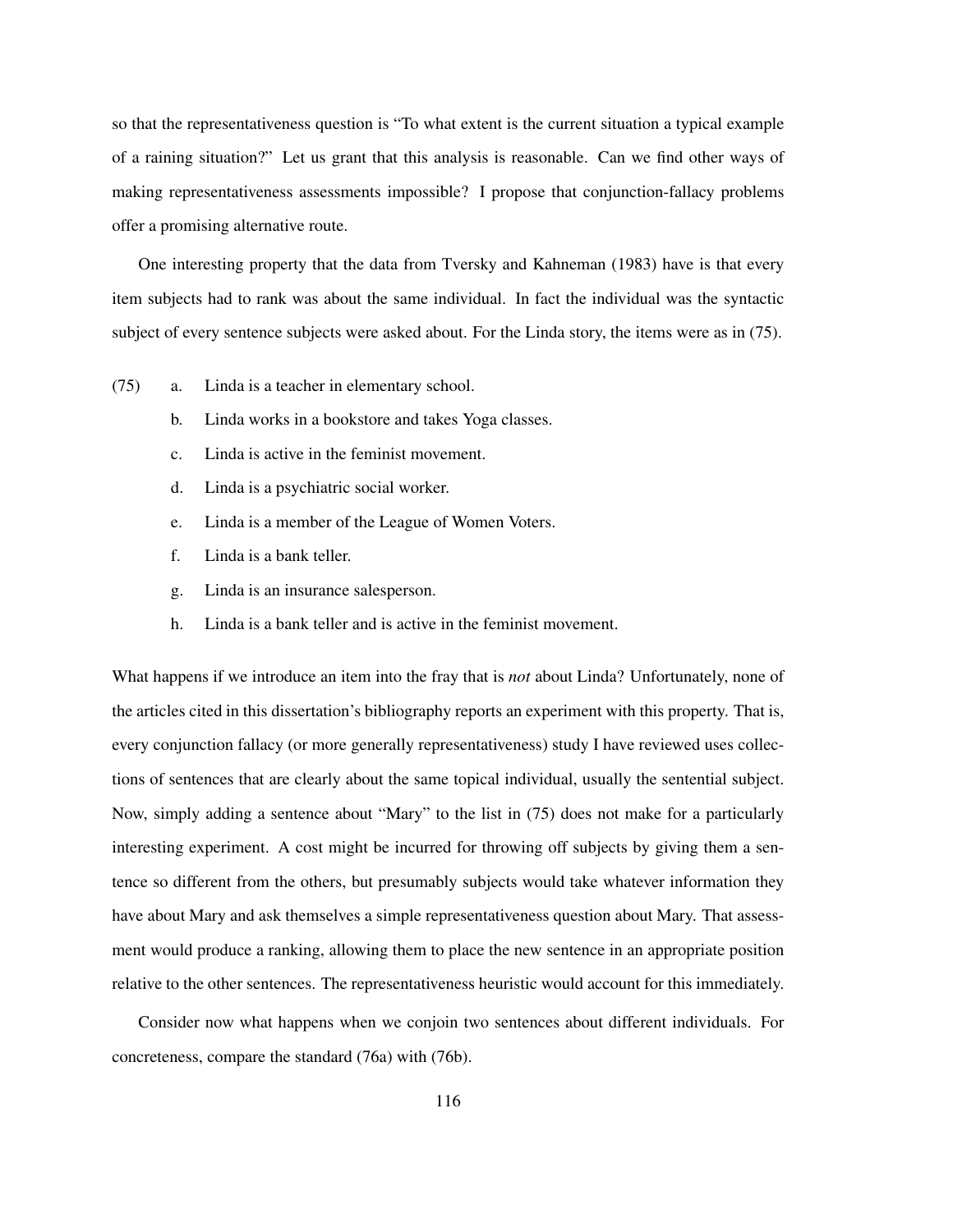- (76) a. Linda is a bank teller and is active in the feminist movement.
	- b. Linda is a bank teller and Mary is a school teacher.

It is clear what the representativeness analysis of (76a) is, for the representativeness question is simply "to what extent is Linda a typical example of someone who is a bank teller and active in the feminist movement." But what is the representativeness question for (76b)? One might think that the question will involve asking how good an example of a bank teller Linda is, how good an example of a school teacher Mary is, and by some arithmetic process combining the two degrees of representativeness. First, notice that this would require the representativeness heuristic to be sensitive to the structure of the sentences under consideration, a rather substantive move that has not been suggested in the literature. Regardless, what would be the result of this operation of combination? It ought to be a degree of representativeness for the *conjunction* (76b), but one is at a loss trying to decide what the category and individual required for a well-formed statement about representativeness would be.

Again, the literature as far as I can tell does not provide an answer to this question.<sup>[76](#page-125-0)</sup> It seems that, whatever the degree of representativeness one assigns to (76b), one will have to make a choice about the relevant individual and the relevant category. I do not see a straightforward way to generalize extant formalizations of representativeness so as to make a coherent prediction about the ranking of  $(76b)$ .<sup>[77](#page-125-1)</sup>

<span id="page-125-0"></span> $^{76}$ This is true not only of the early, informal expositions of the representativeness heuristic [\(Tversky and Kahneman,](#page-165-1) [1974,](#page-165-1) [1983\)](#page-165-3), but also of [Kahneman and Frederick'](#page-161-1)s (2002) formal account in terms of prototype theory. Alternative formalizations in terms of exemplar theory (see for example [Nilson et al., 2008\)](#page-163-2) also do not offer an answer.

<span id="page-125-1"></span> $^{77}$ This is not to say that it is impossible to rescue the representativeness account, especially if one formalizes the heuristic itself from scratch, using standard formal-language theory tools.

One strategy would be to make the higher-level heuristic more complex and sensitive to the linguistic structure of its argument. The original representativeness account already required, though this was never made explicit, that some amount of linguistic structure be accessed. For example: instead of assessing the likelihood of a sentence *S*, one assesses how representative the subject of *S* is of the predicate of *S*. This much already prompts difficult questions, the most salient of which being whether subjects and predicates are the relevant categories, as opposed to say topics and comments. But the challenge from composite representativeness assessments I outline above requires more access to structure. One possibility would be to define a function *L* from sentences of English into degrees of likelihood inductively, so that in the base case *L* is representativeness. For concreteness,  $L(\varphi \wedge \psi) = L(\varphi) \circ L(\psi)$ , for some arithmetic operation  $\circ$ , but for monoclausal structures (the base case)  $L(P(x)) = R(P)(x)$ .

Again, I have no reason to think that this question cannot be answered correctly and elegantly. Instead, I am pointing out that the question is open, and that one promising route to an answer seems to involve a significant rethinking of how the representativeness heuristic itself works, requiring the use of formal linguistic methods.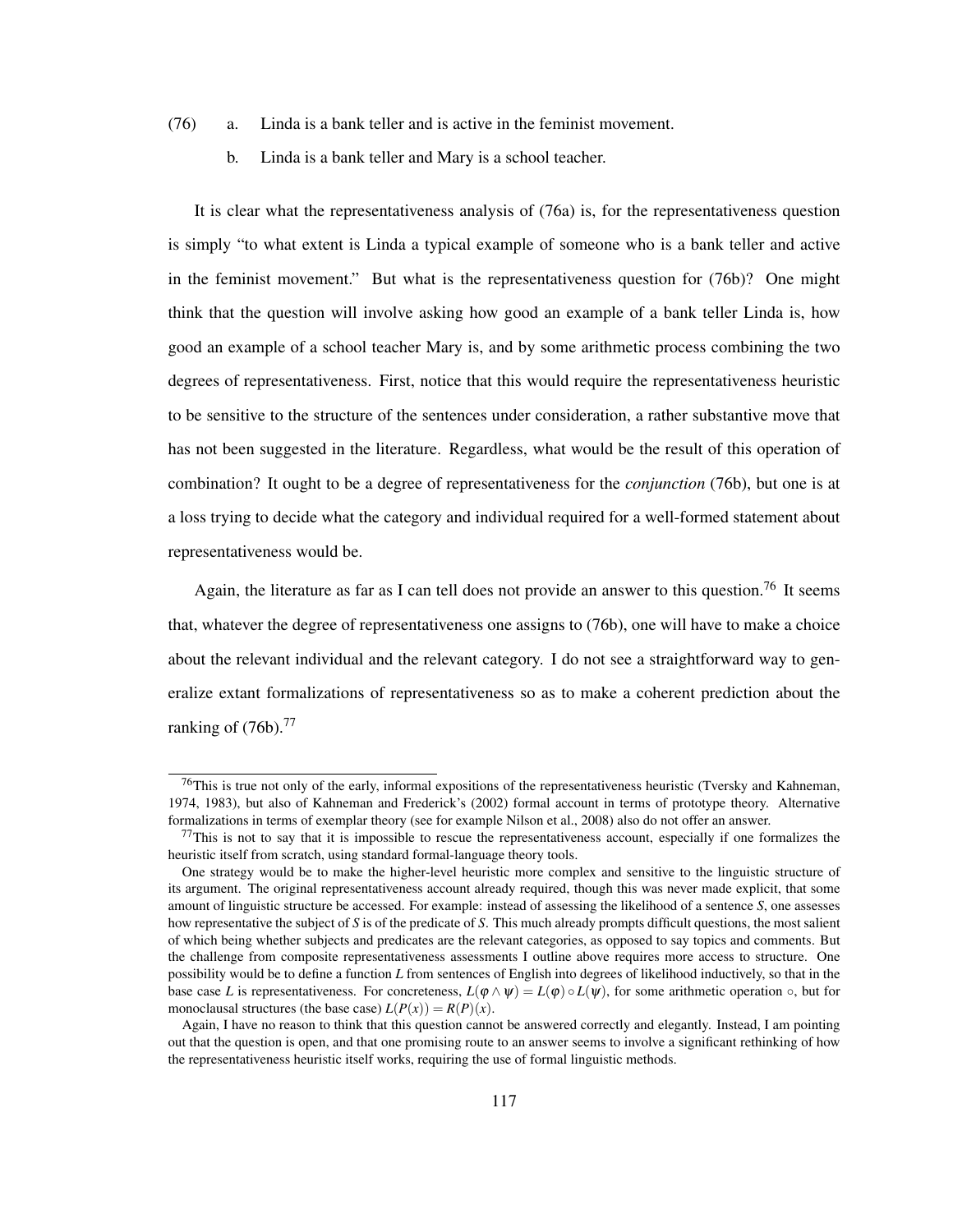In the next section, I present a pilot experiment I conducted in an attempt to separate representativeness from probability. The experiment builds on the challenge to representativeness accounts that is introduced by conjunctions with entirely distinct topical individuals. The results of this pilot are very tentative, but I believe suggestive that this line of research holds promise. If the design of this study is on the right track, some development of it may allow us to answer more ambitious questions about the role of representativeness in judgments of likelihood.

## 4.3.2 Pilot design

I selected and slightly adapted four conjunction-fallacy setups from the literature, all included in Appendix [C.](#page-154-0) Each story was clearly about some individual *a*. I composed three statements following the guidelines in (77).

- (77) A A statement about *d* but not especially representative of *d*,
	- B A statement *not* about *d* and independently likely.
	- C The conjunction of A and B.

For concreteness, the following was one of my sets of stimuli.

In what follows, assume that BNC is a major US bank.

Linda is 31 years old, single, outspoken, and very bright. She majored in philosophy. As a student, she was deeply concerned with issues of discrimination and social justice, and also participated in anti-nuclear demonstrations.

- (78) Target sentences:
	- A Linda is a bank teller.
	- B BNC engaged in risky trading in the mid 2000's.
	- C Linda is a bank teller, and BNC engaged in risky trading in the mid 2000's.

Notice that, while (78B) is not representative of the topical individual (Linda), it is reasonable to think that subjects will rank it high on a likelihood scale, assuming rather minimal familiarity with recent events in the American economy.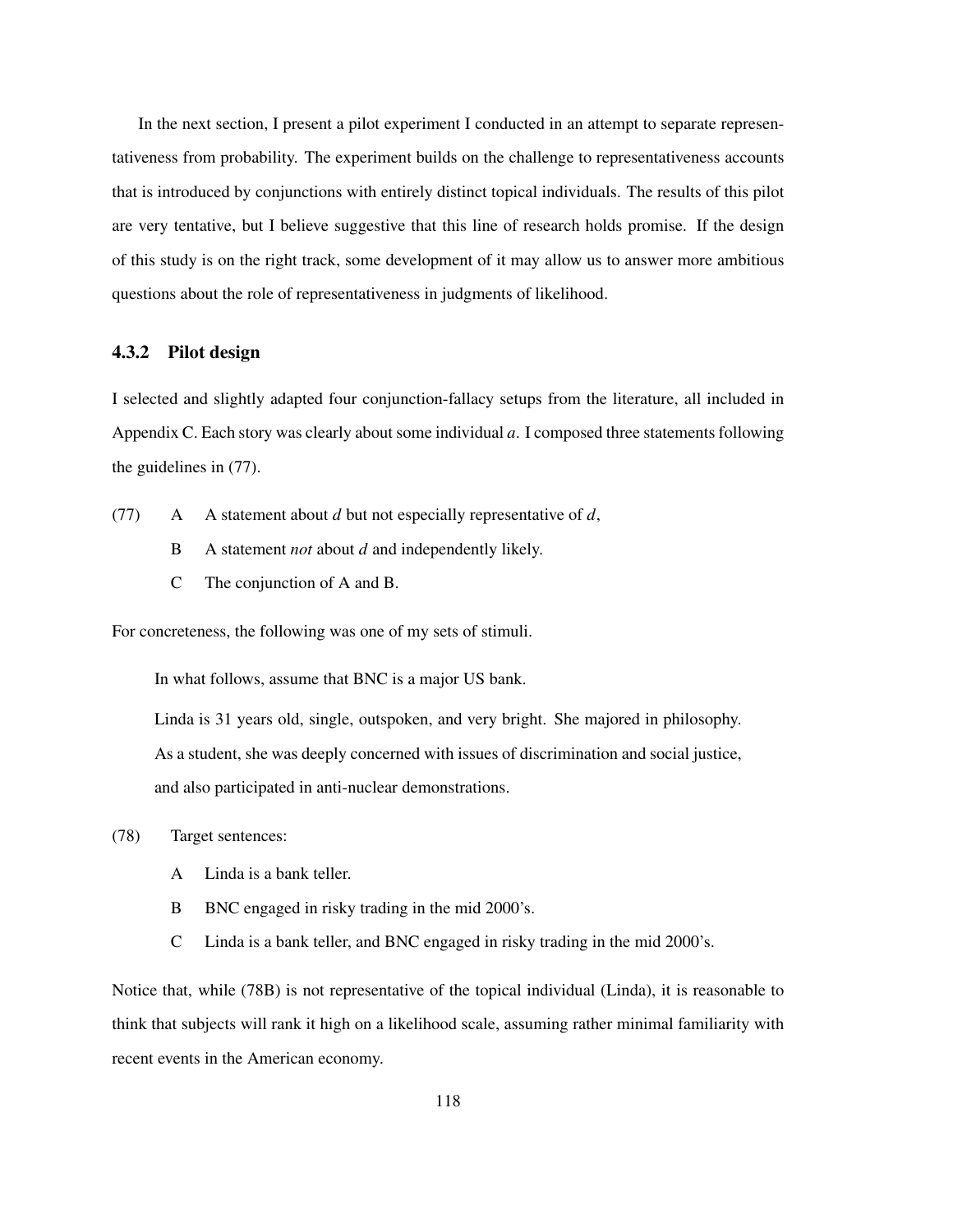For each statement in each setup, I asked a question about likelihood and a question about representativeness.

### (79) Questions:

- a. To what degree does Linda represent a typical example of the following statement?
- b. How likely do you think the following statement is?

In total there were 24 conditions: 4 setups with 3 sentences each, 2 target questions about each sentence. Each subject was assigned either to a representativeness task or a likelihood task, so that no individual had to switch gears between the two question-types exemplified in (79). Each subject saw all four setups in a random order and answered only one randomly selected question about each of the four setups. Thus, each subject provided four data points. I collected minimal demographic information about each subject, so as to control for possible effects of education.

Subjects rated the sentences they saw on a scale of 0 to 5, and they were given the option to answer "cannot answer / not applicable" if they wanted to. I gave subjects this option due to the unavoidable awkwardness resulting from asking subjects about representativeness on a target that wasn't about the topic individual. For example, the representativeness tasks for sentence (78B) looked like the following.

In what follows, assume that BNC is a major US bank.

Linda is 31 years old, single, outspoken, and very bright. She majored in philosophy. As a student, she was deeply concerned with issues of discrimination and social justice, and also participated in anti-nuclear demonstrations.

#### To what degree does Linda represent a typical example of the following statement?

### *BNC engaged in risky trading in the mid 2000's.*

The rationale for offering a "cannot answer / not applicable" choice was that in principle it was possible that some subjects simply couldn't make sense of the question, while others could. I wanted to be able to discern between these two possible reactions to questions of this sort.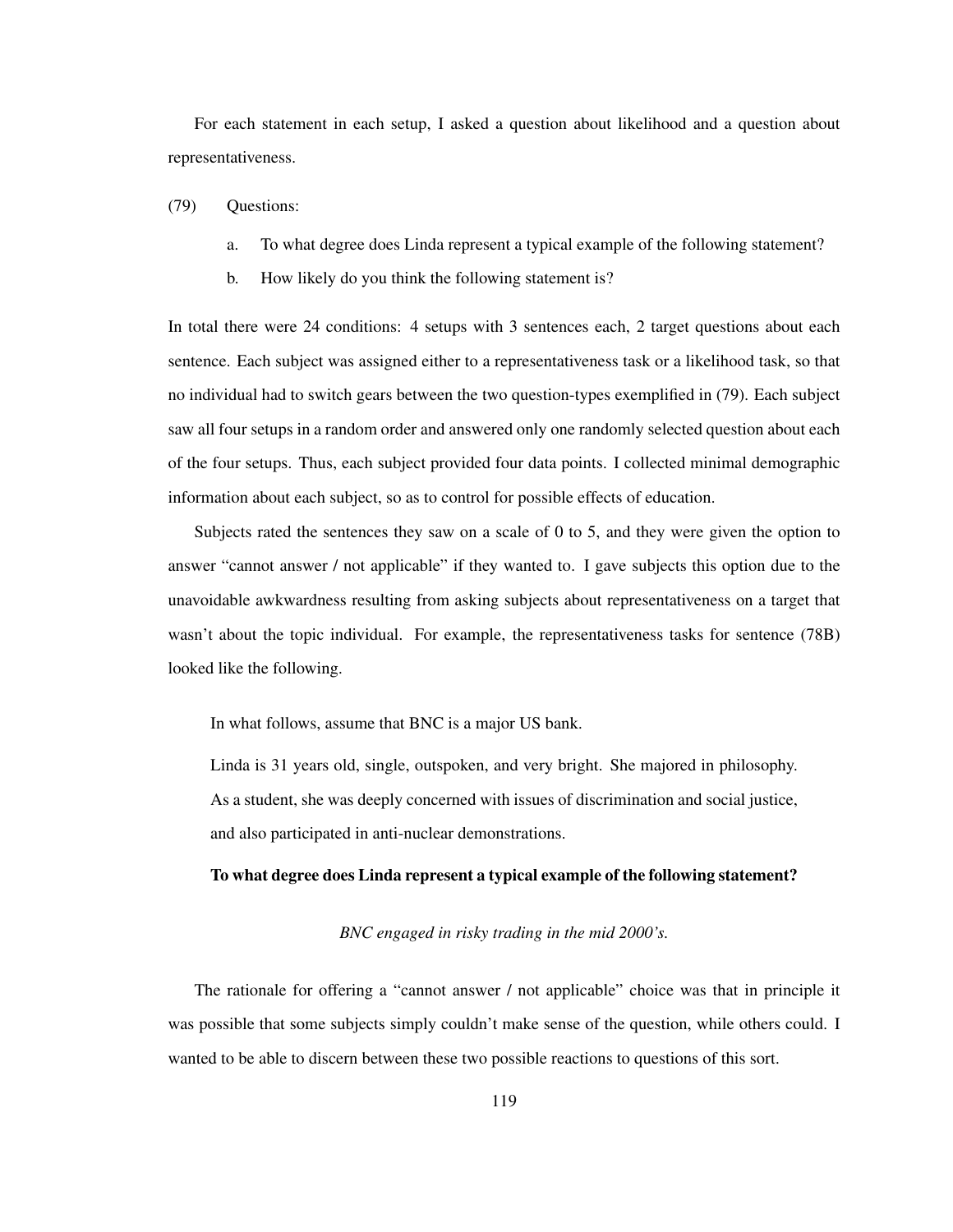

<span id="page-128-1"></span>Figure 2: Representativeness and likelihood by conjunction-fallacy setup, with 95% confidence intervals. Stories A–D are as given in Appendix [C.](#page-154-0)

The experiment was run on Amazon's Mechanical Turk (MTurk) crowdsourcing platform. Twohundred subjects based in the US whose first language was English took the experiment. No special effort was made to recruit participants, nor was the experiment advertised beyond the standard ad that every MTurk task gets. Subjects were given seven minutes to complete the experiment and received a USD \$0.20 compensation. They took on average just under three minutes to complete the experiment. No subject took more than five minutes.

# 4.3.3 Results and discussion

The data from one subject were unusable, as this individual did not answer any of the questions.<sup>[78](#page-128-0)</sup> Of the remaining 199, all answered every question. Somewhat surprisingly, very few subjects responded to any questions with "cannot answer / not applicable," and indeed the distribution of this answer was rather uniformly scattered through all conditions. I chose to remove these responses from the analysis. Figure [2](#page-128-1) shows the results by item (that is by setup). Some interesting tendencies are apparent from Figure [2.](#page-128-1)

<span id="page-128-0"></span><sup>&</sup>lt;sup>78</sup>The implementation of the experimental design was such that subjects had to select each answer actively, including the "cannot answer / not applicable" option. We can thus be sure that the unresponsive subject either clicked through the experiment without selecting any options, or experienced some mysterious technical problem.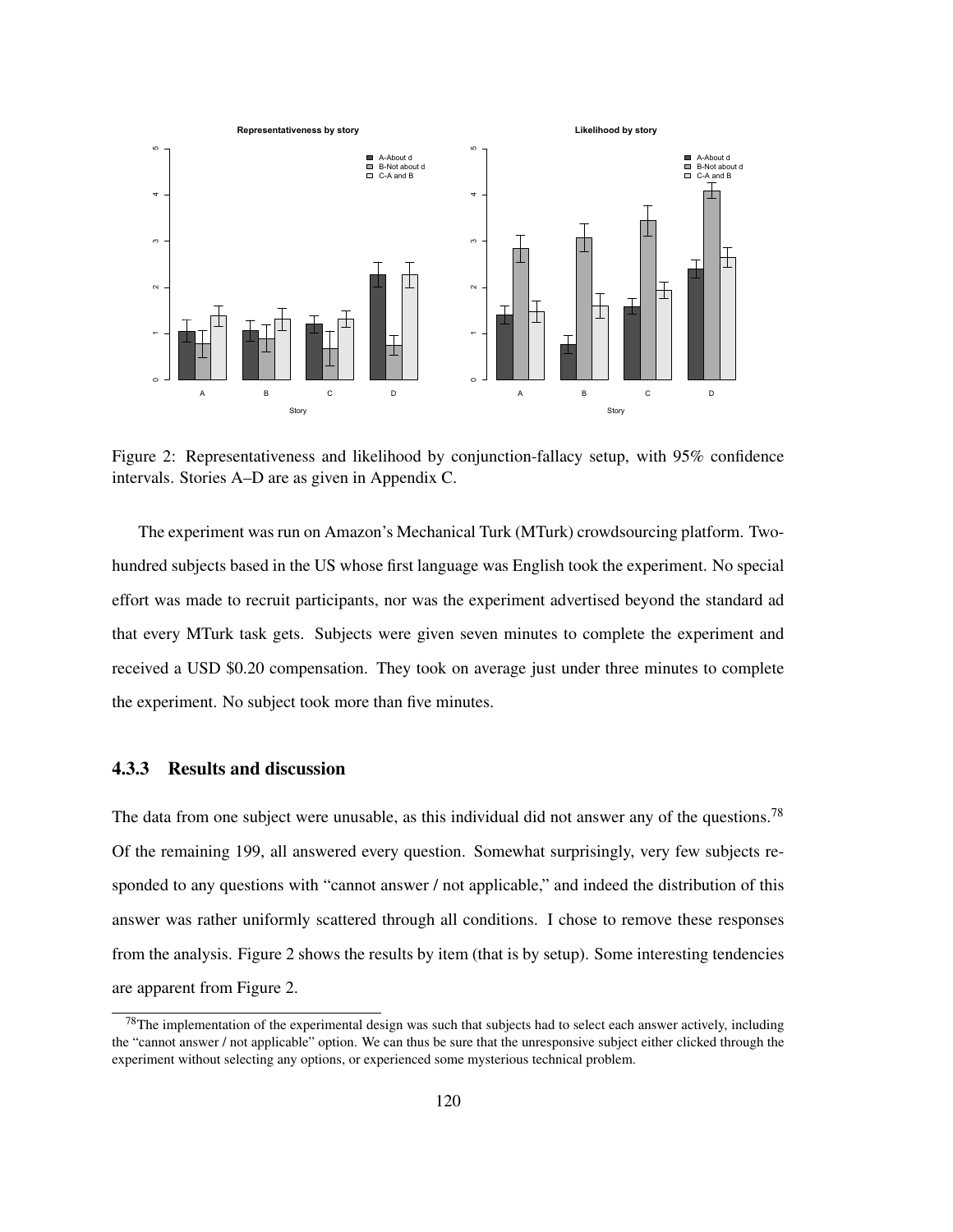First, B sentences rank significantly higher on likelihood than on representativeness. This was as intended, for recall that B sentences are not about the topical individual, but were designed to be considered independently likely. Second, in the likelihood task, there appears to be a tendency for C sentences to rank higher than A sentences, a conjunction effect. This tendency seems overall less pronounced in the representativeness task.

A by-subjects analysis of the results proved difficult to make due to the specific design of this experiment. The items (the four setups) were quite different from each other and not enough data was collected from each subject. Consequently, it was difficult to determine the best way to collapse the items and get meaningful by-subject data. The most straightforward strategy is to take averages for those targets for which more than one item was seen, but this yielded only one significant result: representativeness ratings were very significantly lower than likelihood ratings for B sentences. Conjunction fallacy effects did not come out significant, nor did other differences between the targets.<sup>[79](#page-129-0)</sup>

It is difficult to assess how seriously one should take this fact, given that this method of aggregating by-subject data involves very disparate comparisons between subjects and targets. For some pairs of subject-target one is looking at exactly one data point, for others one is looking at an average of two or three, for others there are no data points. The possible combinations were numerous enough, and the subject pool small enough, that further aggregating the by-subject data by say the number and type of data-points being averaged over scattered the data significantly.<sup>[80](#page-129-1)</sup>

A less sophisticated but at least as reasonable by-subject analysis showed a new interesting result. Taking only the first item and question each subject saw (approximately eight data points per condition), I found that representativeness and likelihood assessments were not different for A targets and very significantly different for B targets, as before. But I also found that these ratings were significantly different for C targets ( $p < .04$ ).<sup>[81](#page-129-2)</sup> This is a promising result.

<span id="page-129-0"></span> $<sup>79</sup>$ The by-item analysis also only showed a significant result for B sentences. This too should be taken with a grain of</sup> salt, since the sample was so small (four items).

<span id="page-129-1"></span> $80$ In future research, I will address this difficulty by collecting more data from each subject and in a more systematic way, to make sure that I get comparable numbers of data points to average over for each subject. Along with more items to ask questions about, this will allow for a straightforward enough way to organize the data by subject.

<span id="page-129-2"></span> $81$ I found the same effect in a somewhat hybrid analysis, where I looked at each of the four data-points provided by each subject as independent responses. This gave me 796 data points. Not only were representativeness and likelihood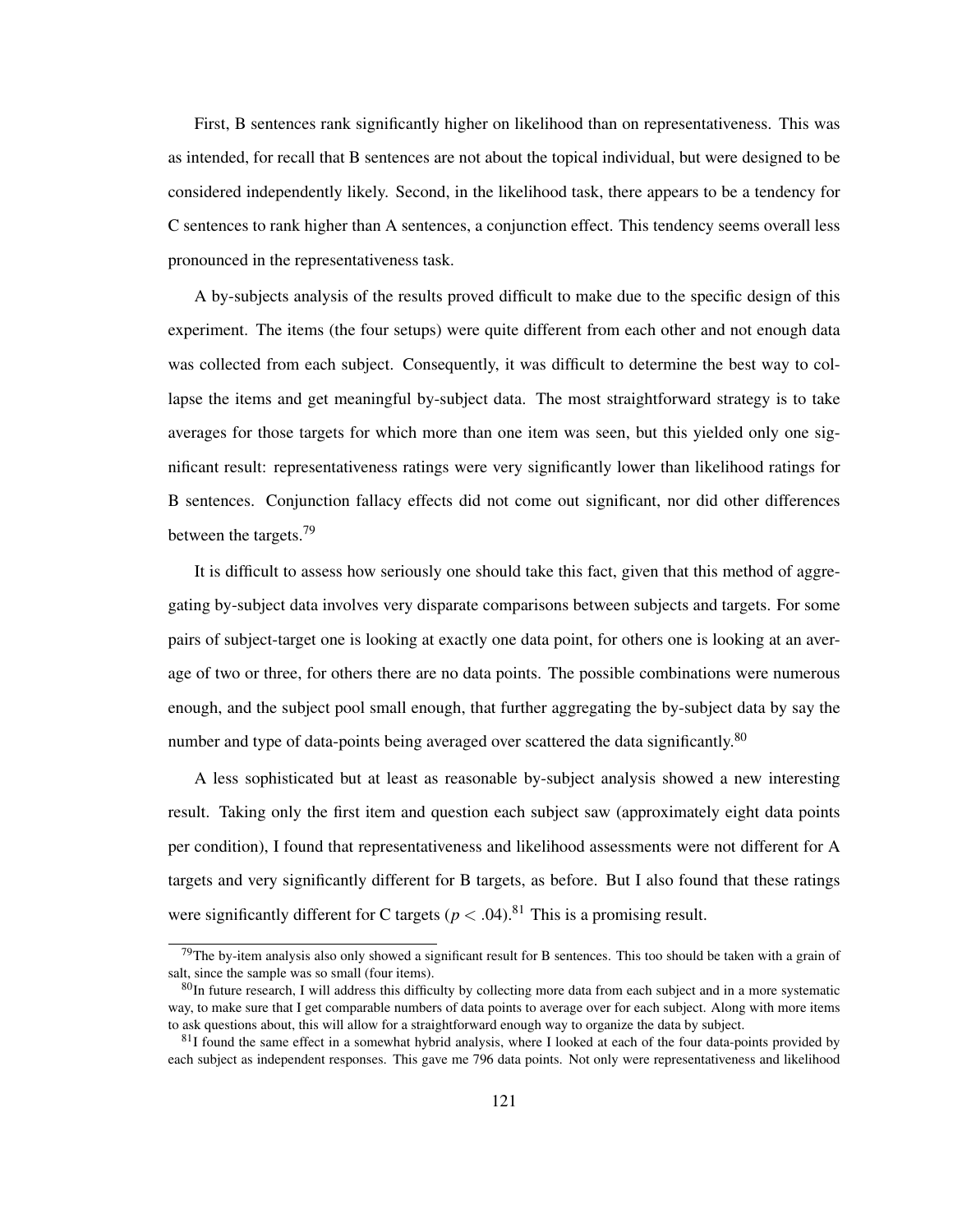It is not surprising that representativeness and likelihood differ for B targets, since these were precisely the ones that are entirely unrelated to the topical individual. Moreover, the representativeness question about these targets was very awkwardly phrased, as discussed above, so that one would imagine the representativeness assessment could be brought down to some extent simply by virtue of that awkwardness. More interesting is the fact that C sentences also ranked higher on likelihood than on representativeness. Here, the representativeness question was far less awkward, if at all, so that the divergence between likelihood and representativeness rankings cannot be immediately explained away on a representativeness heuristic view.

This demonstrates the potential of the paradigm. The representativeness heuristic predicts that asking humans about likelihood will amount to asking them about representativeness, but this pilot study found that in conjunctions of statements with different topical individuals the representativeness heuristic as presented in the literature makes inadequate predictions, since representativeness and likelihood no longer go hand in hand.

significantly different for C targets, I also found a significant conjunction fallacy effect ( $p < .05$ ) on the likelihood scale, but not on the representativeness scale. That is, C targets ranked significantly higher than A targets on likelihood, but not on representativeness. The non-standard nature of this method of aggregating data should give us pause, but not too much. All of the other methods of looking at this data by subject showed this very tendency. That is, C sentences were always ranked higher than A sentences on likelihood, while this tendency was appreciably less pronounced on the representativeness scale. Insofar as this analysis is indicative of a real phenomenon, a further challenge is posed for the representativeness heuristic. These are conjunction fallacy effects in radical indirect form where representativeness assessments predict no effect.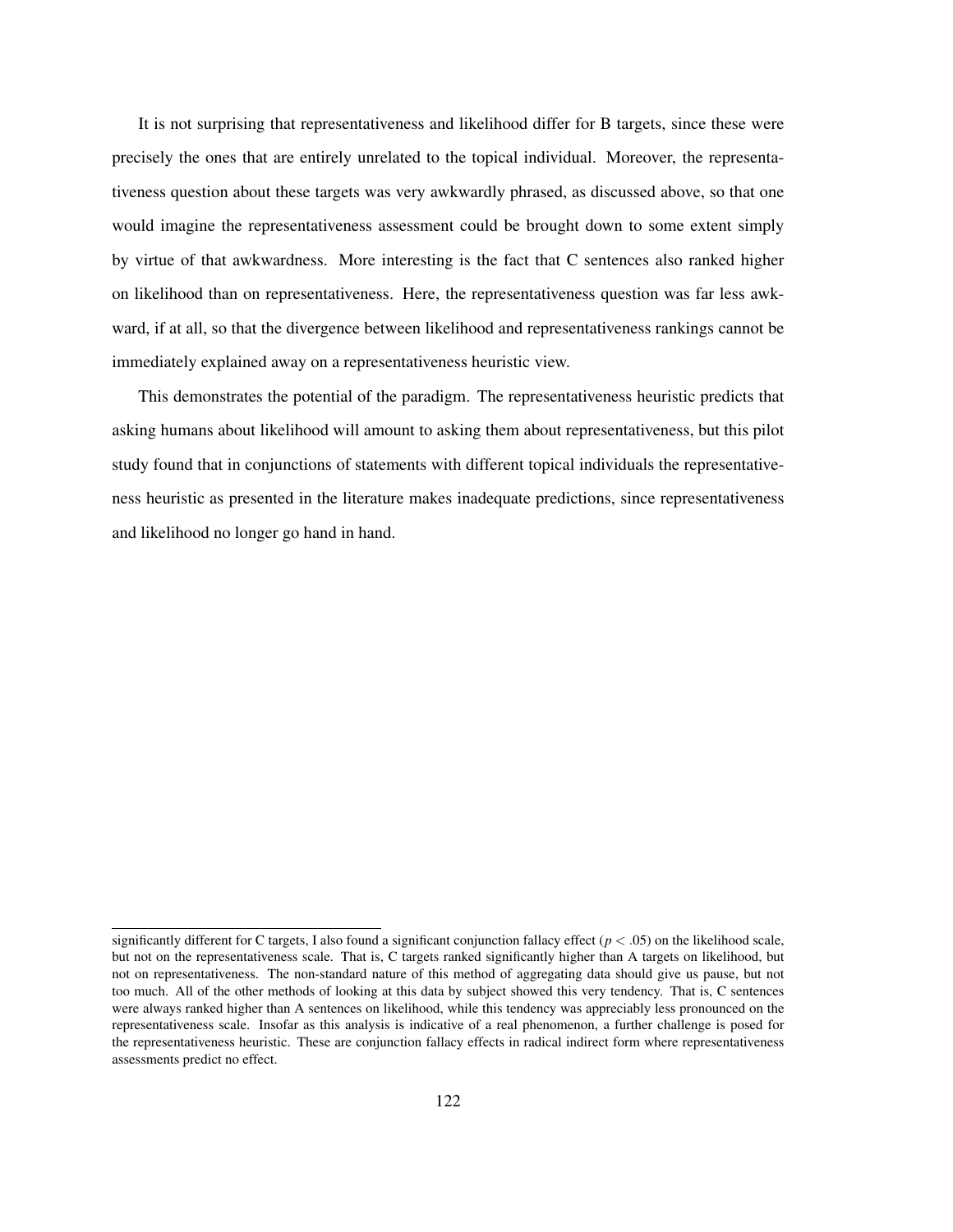# Appendix A

# Getting classical reasoning on the erotetic theory

# A.1 Preliminaries

The central results of this appendix are soundness and completeness of a special case of the erotetic theory of reasoning for classical propositional semantics. Specifically, I show that the particular class of erotetic reasoning strategies that use Inquire on every propositional atom mentioned in discourse is sound and complete for classical propositional semantics. To accomplish this, I must first give a precise definition of derivations within the (unqualified) erotetic theory of reasoning. In what follows, I abbreviate Erotetic Theory of Reasoning as ETR. Also in the interest of readability, I omit outer square brackets when talking about operations on mental model discourses, absent an input mental model discourse. That is, instead of  $[\Delta]^{Up}$ , I write  $\Delta^{Up}$ , to refer to Update with the argument ∆.

<span id="page-131-0"></span>**Definition 27 (Derivations in ETR).** A derivation  $\mathscr{D}$  is a non-empty sequence of operations on mental model discourses, such that  $\langle \{0\}, \emptyset, i\rangle \mathcal{D} = \langle \Gamma, B, i \rangle$ , for *i* not a suppositional index. We call Γ the *conclusion* of  $\mathscr{D}$ , and the smallest set containing every  $\Delta$  such that  $\Delta^{Up}$  occurs somewhere in D the set of *hypotheses* of D.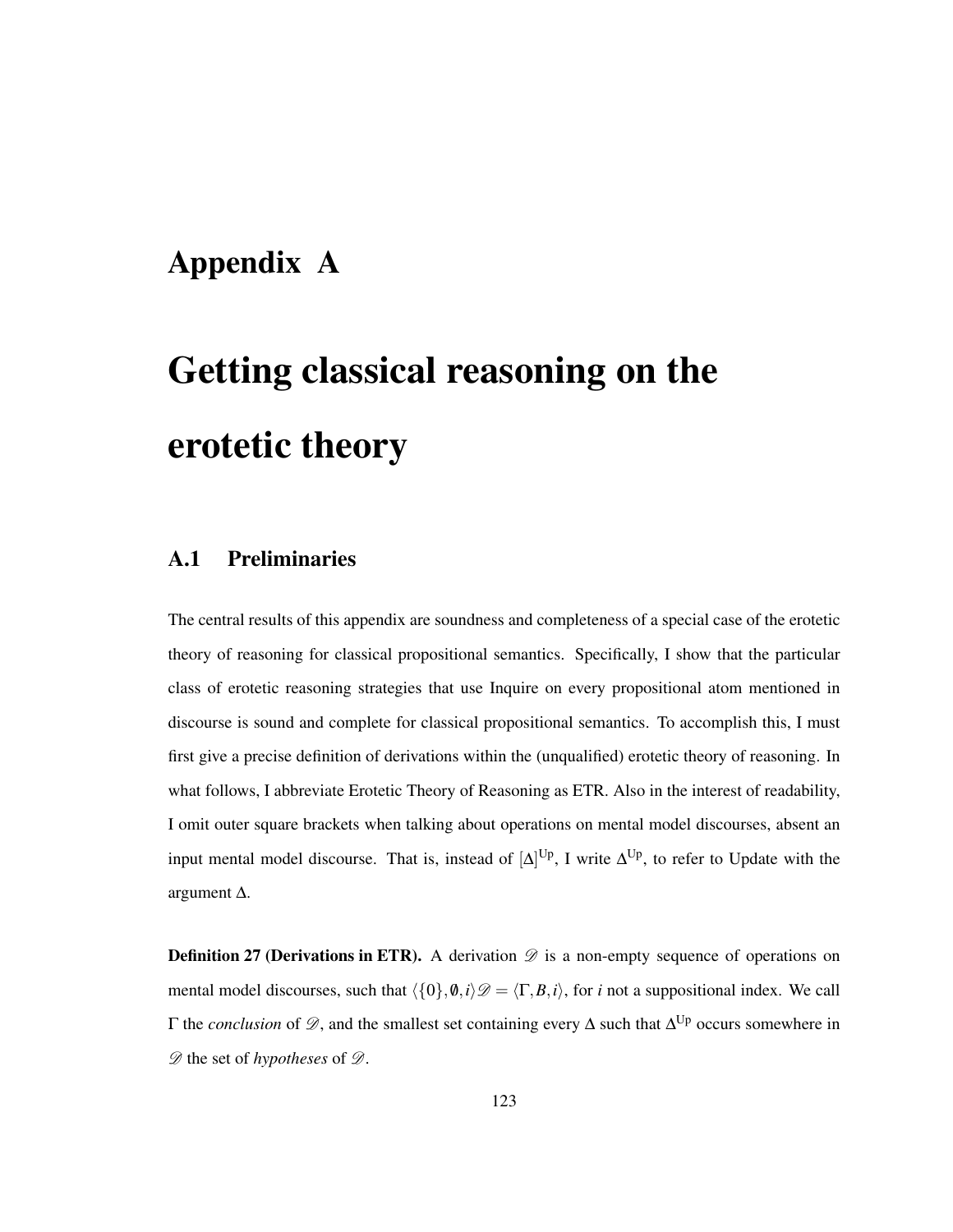<span id="page-132-0"></span>Armed with this notion of derivation, we can now define derivability in the usual way.

**Definition 28 (Derivability in ETR).** For  $\Gamma$  a mental model and  $\Sigma$  a set of mental models, we say that Γ is derivable from Σ, in symbols  $\Sigma \big|_{\overline{\text{ETR}}} \Gamma$ , iff there is a derivation  $\mathscr{D}$  with all of its hypotheses in  $\Sigma$  and with conclusion Γ. When no confusion arises, we omit the subscript 'ETR' and write simply  $\Sigma \vdash \Gamma$ .

For example, it is true that  $\{\{p \sqcup q, \neg p\}, \{p\}\}\vdash \{q\}$ . Proof: let  $\mathscr{D} = \{\{p \sqcup q, \neg p\}^{\text{Up}}, \{p\}^{\text{Up}}, q^{\text{MR}}\}$ . Notice also that  $\{\{p \sqcup q, \neg p\}, \{q\} \} \vdash \{p\}$ , for consider  $\mathscr{D} = \{\{p \sqcup q, \neg p\}^{\text{Up}}, \{q\}^{\text{Up}}, p^{\text{MR}}\}$ . Definition [28](#page-132-0) thus tracks derivability in the system in the most general way, not simply classical derivability. We need to define a more constrained notion of derivability which considers only that subset of the ETR derivations in Definition [27](#page-131-0) that is sound for classical propositional semantics. I do this in the next section.

Before moving on to soundness, I define and discuss an indispensable translation from the language of mental models to the language of propositional formulas. Because the two languages are different, soundness and completeness for classical logic must be stated via a translation.

Definition 29 (Translating mental models into propositional formulas). Let a molecular structure  $\mathfrak M$  be given. We first define  $\mathfrak{G}$ , a function from mental molecules to propositional formulas as follows, for  $a \in Atoms(\mathfrak{M})$  and  $\alpha, \beta$  molecules of arbitrary complexity.

$$
0^{\circledast} = \top
$$

$$
a^{\circledast} = a
$$

$$
(\alpha \sqcup \beta)^{\circledast} = \alpha^{\circledast} \wedge \beta^{\circledast}
$$

The translation  $∗$  from mental models based on  $\mathfrak{M}$  into propositional formulas is defined thus:

$$
\emptyset^* = \bot
$$

$$
\{\alpha\}^* = \alpha^\text{@}
$$

$$
(\Gamma \cup \Delta)^* = \Gamma^* \vee \Delta^*
$$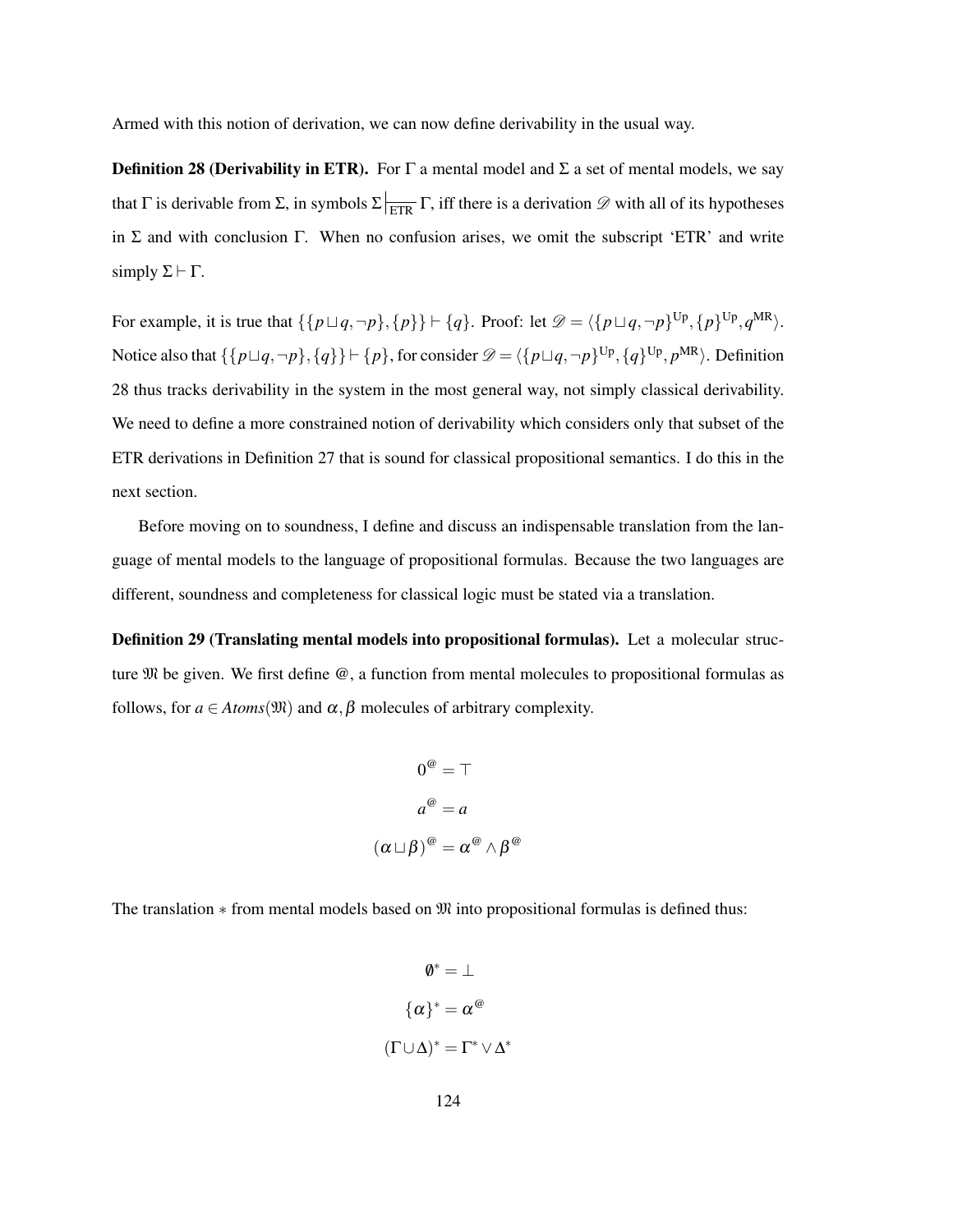For convenience when stating the relevant theorems, we generalize ∗ to apply to sets of mental models. For  $\Sigma = \bigcup_{i \leq n} {\{\Gamma_i\}}$ , let  $\Sigma^* = \bigcup_{i \leq n} {\{\Gamma_i^*\}}$ .

The precise results shown here make crucial use of this translation. Specifically, I will show that, whenever there is *a certain well defined kind* of ETR derivation of some mental model Γ from set of premises  $\Sigma$ , then the translation  $\Gamma^*$  will classically follow from the translation of the premises  $\Sigma^*$  (soundness).

Conversely, I will also show that, whenever the translation  $\Gamma^*$  of some mental model  $\Gamma$  classically follows from  $\Sigma^*$ , then there is an ETR derivation (again, within a particular well defined class) of Γ from Σ. For the special case in which we have an empty set of premises (i.e.  $\Sigma = \emptyset$ ), this means that a certain well-defined set of ETR theorems coincides with the set of classical tautologies. This result almost constitutes classical completeness, but one last step is required: every propositional formula  $\varphi$  has a classically equivalent formula  $\varphi^{\vee}$  such that there is some mental model  $\Gamma$  with  $\Gamma^* = \varphi^{\vee}$ . This is true because every formula in the class of formulas in *disjunctive normal form* is the translation of some mental model.<sup>[82](#page-133-0)</sup> Given the disjunctive normal form theorem for classical propositional logic, every formula is equivalent to a formula in disjunctive normal form. Therefore, while apparently less expressive, the language of mental models contains all that is needed to cover classical reasoning completely.

I now give detailed proof-sketches of soundness and completeness.

# A.2 Soundness

As explained above, we need to characterize the class of ETR derivations that guarantee classical validity. The required definition of classical ETR derivations is the following.<sup>[83](#page-133-1)</sup>

<span id="page-133-2"></span><span id="page-133-0"></span><sup>82</sup>I simplify matters in this discussion. Strictly speaking, every DNF formula *up to certain equivalences* (e.g. idempotence) is the translation of some mental model. For example, in a propositional language, the formulas *p* and  $p \vee p$ , while equivalent, are distinct objects in the language. In the mental model language defined in this dissertation however the objects  $\{p\}$  and  $\{p, p\}$  are properly identical and therefore indistinguishable. Thus, the formula  $p \vee p$  is *not* the translation of any mental model. However, there is a formula equivalent to it, namely *p*, that is the translation of a mental model, namely  $\{p\}$ .

<span id="page-133-1"></span> $83$ It is important to remark that, while every derivation that falls under Definition [30](#page-133-2) will be classically sound, not all classically sound derivations will be classical derivations according to Definition [30.](#page-133-2) This is because we wanted to give a definition of classical derivations that guaranteed soundness but that was simple enough, for the purposes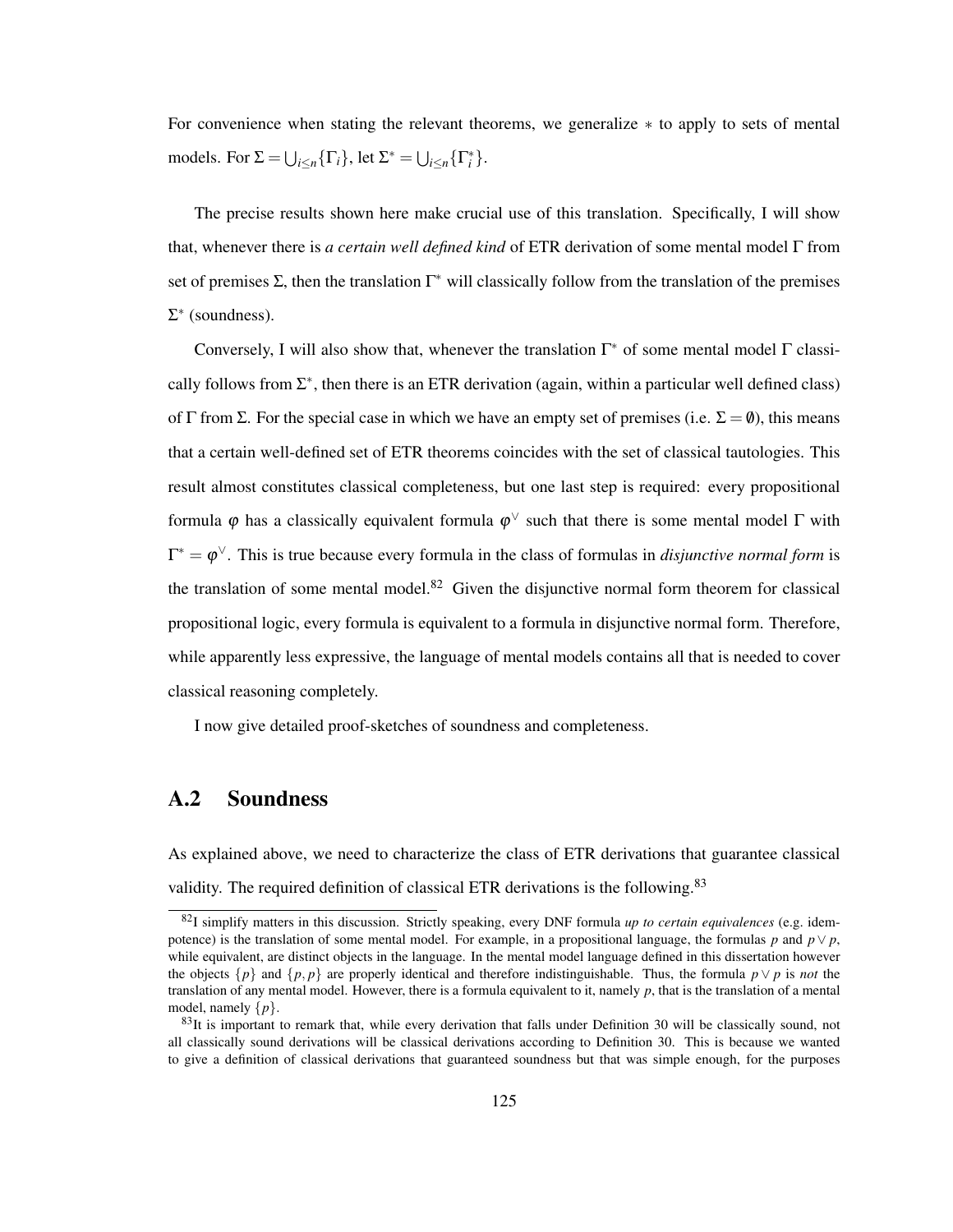**Definition 30 (Classical derivations).** A non-empty sequence of operations on mental models  $\mathcal{D}^C$ is a classical ETR derivation just in case (1) it is a derivation in the sense of Definition [27](#page-131-0) and (2) every occurrence of  $\Delta^{Up}$  and  $\Delta^{Sup}$  in  $\mathscr{D}^C$  is immediately preceded by a sequence of  $p^{Inq}$ , for each atom *p* that occurs somewhere in  $\Delta$ . We will write  $\Sigma \vert_{\overline{\text{CETR}}} \Gamma$  iff there is a classical derivation  $\mathcal{D}^C$ with conclusion  $\Gamma$  and all its hypotheses in  $\Sigma$ .

What characterizes classical ETR derivations is the careful application of Inquire to each propositional atom occuring in a model ∆ *right before* the update (or supposition-update) with ∆. It is useful to get an intuitive grasp on why this is the central ingredient for achieving classical reasoning with the erotetic system given here. The more logically experienced reader can probably skip the next few paragraphs and move to the statement of Lemma [2](#page-136-0) on the next page.

Mental models in the erotetic theory of reasoning are in a sense typically underspecified. This was discussed in detail in Chapter [2,](#page-14-0) section [2.2.3.3:](#page-30-0) mental models on the erotetic theory of reasoning represent only the exact verifiers for complex propositions. Interestingly, this property of mental models does not *per se* give us the (welcome and intended) non-classical inference patterns of ETR. Rather, it is the way in which Q-update treats these mental models as *questions* and extremely strong *answers* to those questions that gives rise to non-classical reasoning patterns that are valid in ETR.<sup>[84](#page-134-0)</sup> Consider as an example the fallacy of Affirming the Consequent (AC), which as discussed above is derivable in ETR. When the premise  $\{q\}$  is interpreted in the context of  $\{p \sqcup q, \neg p\}$ , it is Q-update that is responsible for the output  $\{p \sqcup q\}$ : the molecule *q* has a non-empty intersection with the molecule  $p \sqcup q$ , and an empty intersection with molecule  $\neg p$ , so only the former molecule survives;

of expository clarity as well as mathematical elegance. Consequently, alternative definitions exist that still guarantee classical soundness and that more exactly characterize the class of such derivations. For present purposes, this is of little importance: I want to show that *there is* a subset of derivations guaranteed to be classically sound and that implement Part II of the erotetic principle.

<span id="page-134-0"></span><sup>&</sup>lt;sup>84</sup>ETR captures certain other non-classical properties of naive reasoning in ways unrelated to Q-update, but these are no obstacle to soundness or completeness. For example, recall that in ETR the order in which premises are updated will in principle make a difference. This dynamic feature of the system was explored in the account of the order effect on modus tollens and disjunctive syllogism inferences: when the categorical premise is processed first, the inferences go through more easily. Crucially, this dynamic property only has an effect on the complexity of the derivation. It is not that in ETR modus tollens cannot be derived if the categorical premise is processed at the end. Rather, deriving a modus tollens inference with this order of premises is more complex, as it involves an application of Filter. This contrasts with modus tollens with the categorical premise processed first, where there is no need for Filter. Since the dynamic properties of the system only have an effect on the complexity of derivations, never on whether something is derivable or not, they will not present any difficulties in proving soundness and completeness.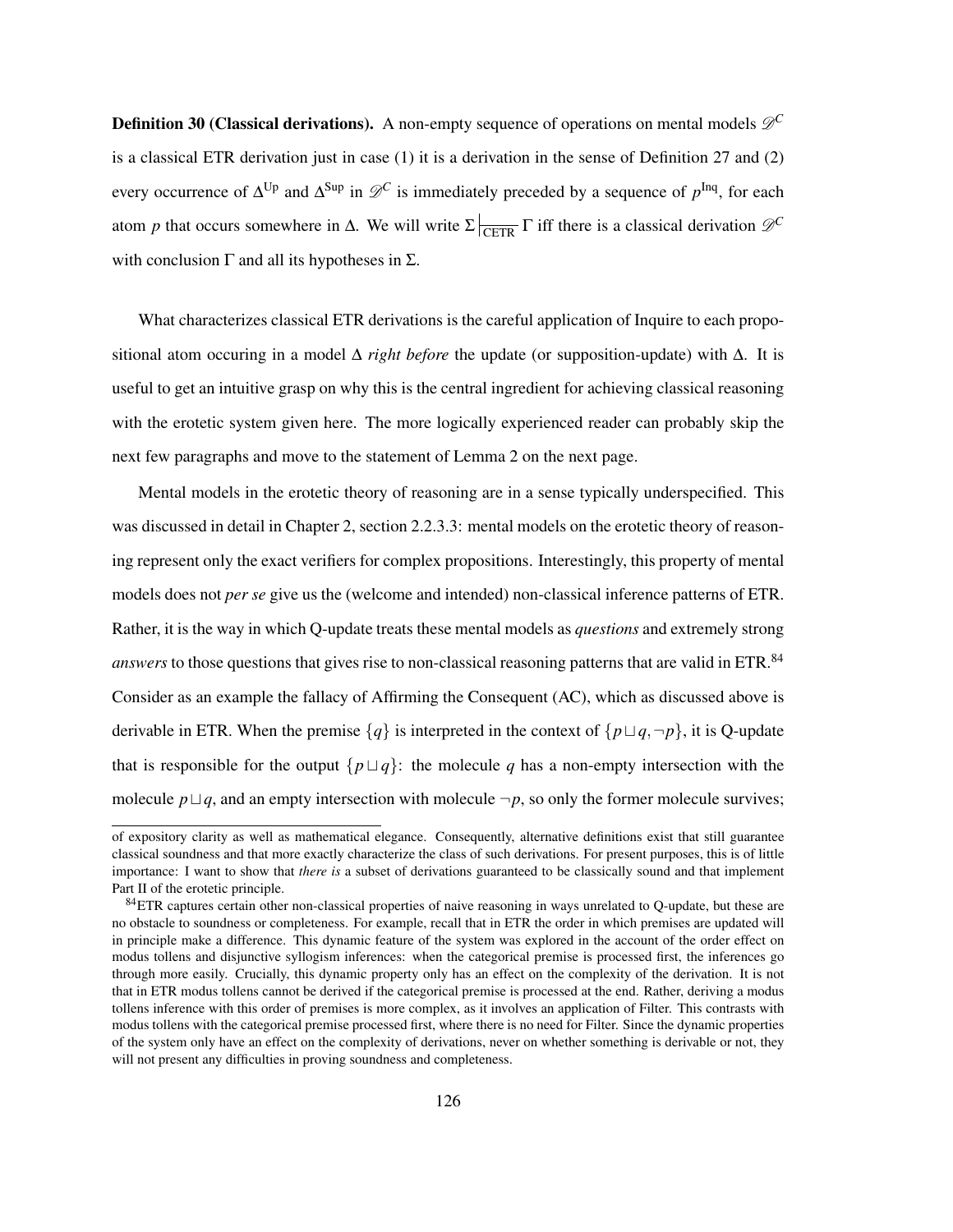following this update with molecular reduction on *p* gives us AC. Imagine now that we somehow blocked the effects of Q-update. Then the update with  ${q}$  in the context of  ${p \sqcup q, \neg p}$  would amount to the C-update, returning a simple conjunction of mental models (I disregard the effects of the background set *B* and the index *i* in this explanation), namely the model  $\{p \sqcup q, \neg p \sqcup q\}$ . From this resulting model there is no application of molecular reduction that could possibly return  $\{p\}$ , so we no longer validate AC. This example generalizes: if we somehow block the Q-portion of Update, reducing its effects to those of C-update, we get classical reasoning.

A possible way to get classical reasoning would thus be to define a special Update operation that used only C-update and never Q-update. However, this strategy would amount to introducing a novel rule of update exclusively dedicated to classical reasoning, which would undermine the strength of claims of generality and systematicity of the erotetic theory of reasoning: if it is possible to define a new rule of update that behaves classically, and if that new rule of update is actually strictly simpler than the non-classical one, it ought to be extremely easy to learn. We thus reject this possibility, and maintain that the rule of mental model update is exactly as defined earlier in this chapter, in terms of Q-update and C-update.

Happily, there is another strategy: we can block the effects of Q-update *without* changing the definition of Update, simply by making sure that every new update is interpreted against a mental model context that has been systematically extended with respect to the propositional atoms that occur in the new update. The relevant form of extension in preparation for a new update amounts to asking all atomic yes-no questions on atoms in the new update. Intuitively, this means that a reasoner is paying full attention to every single possibility compatible with the information given: this kind of attention comes at a big cost of (potential) exponential blowup of alternatives, but it has as its central benefit the guarantee of classical results. I illustrate this strategy by showing how it blocks AC.

Suppose a reasoner has just heard  $\{q\}$  in the context of  $\{p \sqcup q, \neg p\}$ . She now chooses to Inquire on *q* in the same context, before the update with  $\{q\}$ . The expanded context is then  $\{p \sqcup q, \neg p \sqcup q\}$  $q, \neg p \sqcup \neg q$ } (for recall that by definition Inquire on *q* amounts to updating with  $\{q, \neg q\}$  followed by Filter). What will be the effect of updating with {*q*}, the second premise? Recall that Q-update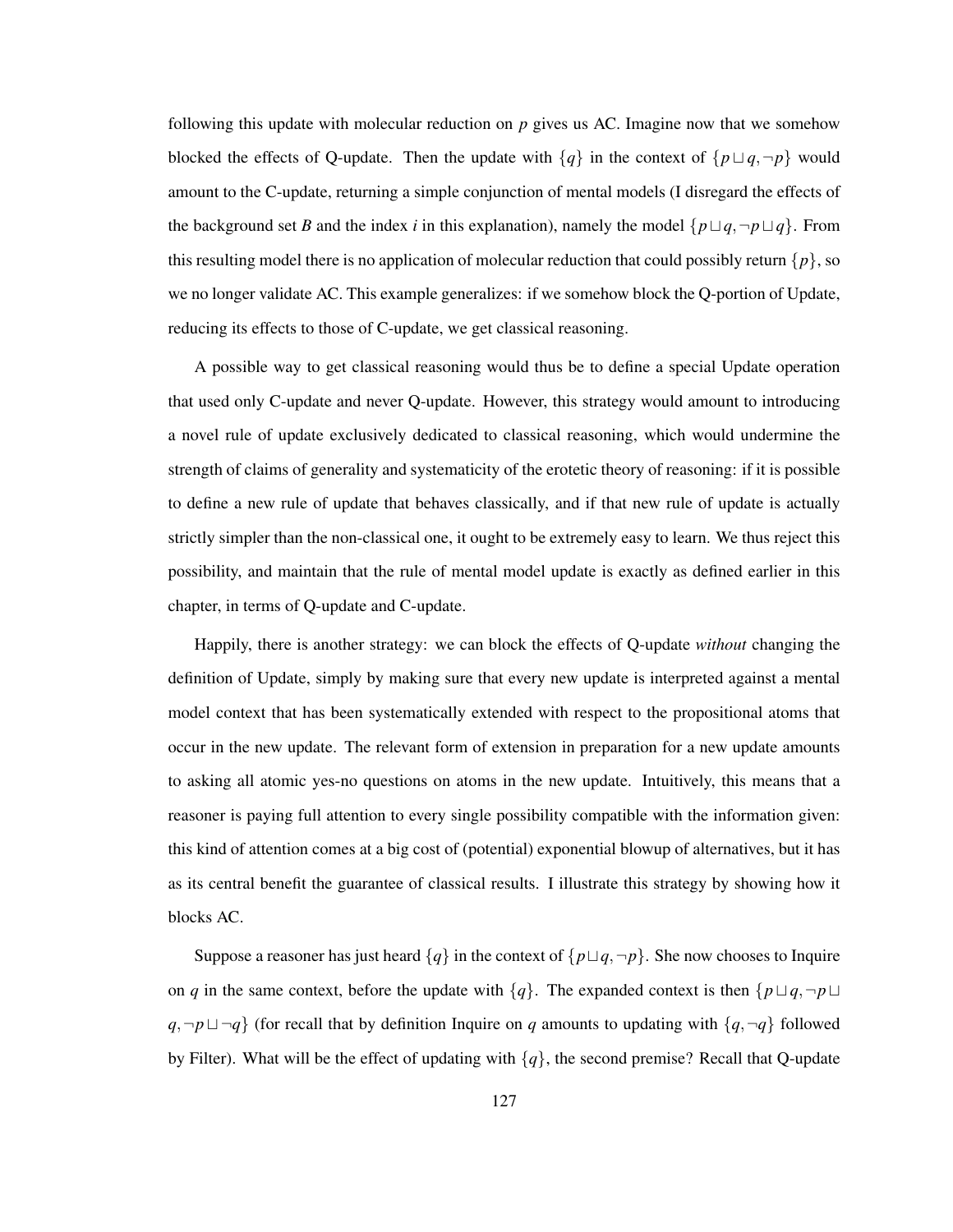will eliminate every element of the context that has an empty intersection with  $\{q\}$ . But in the new expanded context, each molecule contains either  $q$  or  $\neg q$ , and therefore the only molecules with empty intersections with  ${q}$  will be those molecules in the context that contain  $\neg q$ . These molecules we would have wanted to eliminate anyway after the update with  $\{q\}$ , since they would include both  $\neg q$  and *q* and thus be contradictions. The result of updating the expanded context with  $\{q\}$  is thus  $\{p \sqcup q, \neg p \sqcup q\}$ . Clearly, there is no way of getting  $\{p\}$  from this model, and thus we have blocked AC. As before, this example generalizes, and the effects of Q-update in a context that is expanded with respect to the relevant atoms are completely harmless for the purposes of classically sound reasoning. Thus:

<span id="page-136-0"></span>**Lemma 2.** Let a mental model discourse  $\langle \Gamma, B, i \rangle$  and a mental model  $\Delta$  be given, and let  $\langle \Gamma', B', i \rangle$ *be the result of inquiring in* hΓ,*B*,*i*i *on each propositional atom that occurs somewhere in* ∆*. Then*  $\langle \Gamma', B', i \rangle [\Delta]^{\text{Up}}[\ ]^{\text{F}} = \langle \Gamma', B', i \rangle [\Delta]^C[\ ]^{\text{F}}.$ 

*Proof sketch.* Let  $\langle \Gamma', B', i \rangle \Delta \}^{\mathcal{Q}} = \langle \Gamma'', B', i \rangle$ . By definition of Q-update,  $\Gamma'' = \Gamma' - E$ , where  $E =$  $\{\gamma \in \Gamma': (\square \Delta) \cap \gamma = 0\}$ . Notice that  $\square \Delta$  is either 0 or some other mental model molecule. If  $\Box \Delta = 0$ , then  $E = \Gamma'$ ,  $\Gamma'' = \emptyset$ , and the lemma follows immediately from the definition of Update. For recall that when Q-update returns  $\emptyset$  Update is by definition C-update.

Suppose then that  $\Box \Delta \neq 0$ , and call it  $\delta$  to reduce clutter in our formulas. Each  $\gamma \in \Gamma'$  will be in *E* just in case  $\gamma \cap \delta = 0$ . For any  $\gamma \in \Gamma'$ , it will have an empty intersection with  $\delta$  just in case for all  $p \sqsubseteq \delta$ ,  $p \not\sqsubseteq \gamma$ . Choose any such  $p \sqsubseteq \delta$ . Because  $\gamma \in \Gamma'$  and  $\Gamma'$  is the result of inquiring on each atom that occurs somewhere in  $\Delta$ , it must be that  $\neg p \sqsubseteq \gamma$ , or that  $p = \neg q$  and  $q \sqsubseteq \gamma$ . Either way,  $\gamma \sqcup \delta$  contains an atom and its negation and is therefore contradictory. Consequently,  $\gamma \in E$  just in case  $\gamma \in \Gamma'$  and  $\{\gamma\} \times \Delta$  contains only contradictions. Clearly, these are  $\gamma$ s whose counterparts would not be present in  $\langle \Gamma', B', i \rangle [\Delta]^C$  |<sup>F</sup> anyway, given the definition of C-update as  $\times$  (together with manipulations of *B*) and the definition of Filter, so nothing valuable is lost in  $\Gamma' - E$  and the lemma follows.

With this intermediate result, I can now give a sketch of soundness via the ∗ translation.

**Theorem 3 (Soundness via translation).**  $\Sigma \Big|_{\overline{\text{CETR}}} \Gamma \implies \Sigma^* \Big|_{\overline{\text{CPL}}} \Gamma^*.$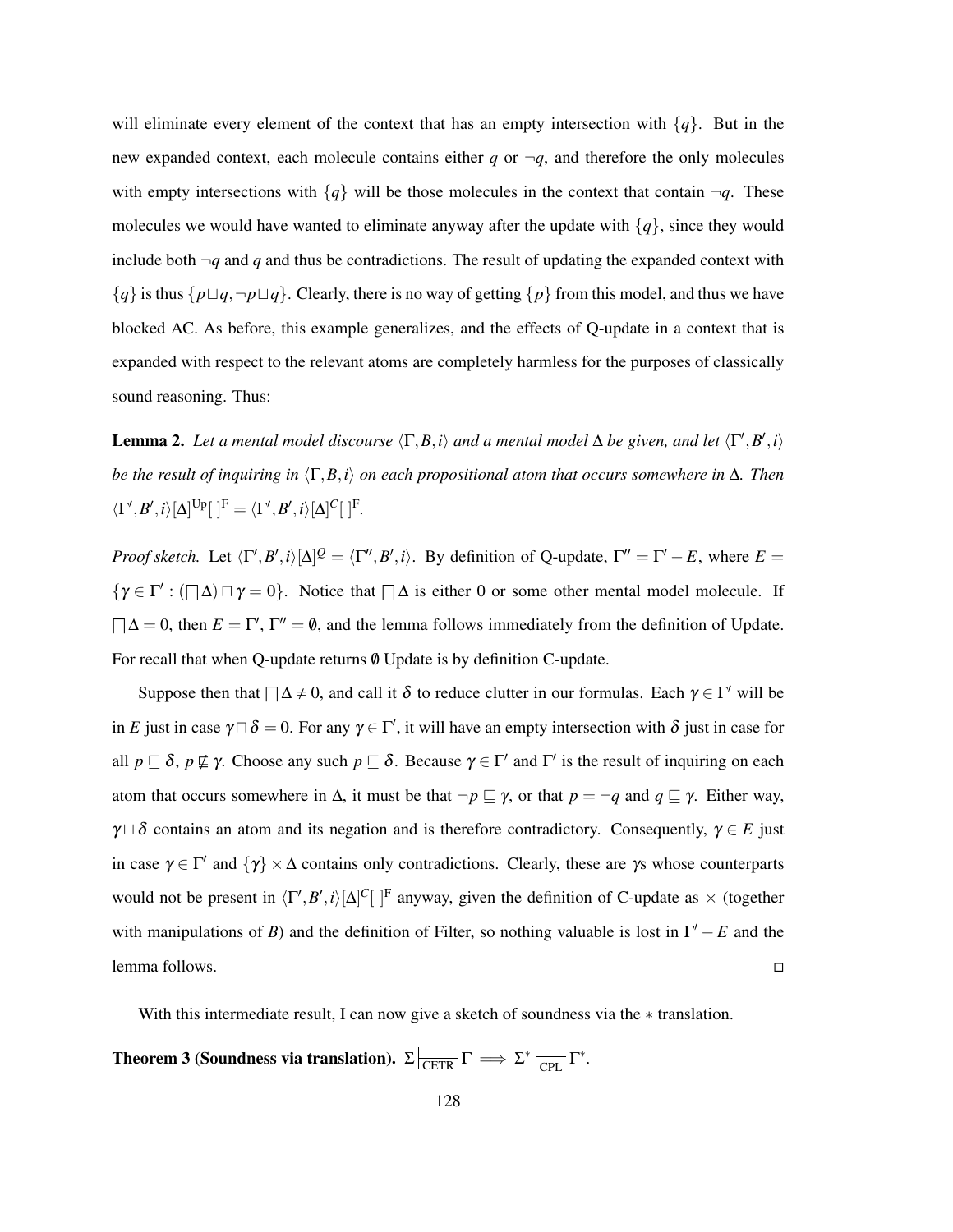*Proof sketch.* I prove by induction on the length of classical ETR derivations. The base case is trivial, since  $\{0\}$  is translated as the tautology.

The inductive step uses the hypothesis that a derivation of length *n* is classically sound, to show for each operation that, if that operation occurs at step  $n + 1$ , classical validity will be preserved. Inquire and Filter are trivial: Inquire amounts to excluded middle, and Filter to  $\varphi \lor \bot \leftrightarrow \varphi$  and double negation elimination for literals. The effects of Molecular Reduction amount to weakening of disjuncts, which is classically valid. For  $\Delta^{Up}$ , we must use Lemma [2](#page-136-0) and show that C-update preserves classical validity, as follows.

C-update is the mental model conjunction of the old  $\Gamma$  with a certain subset of the new  $\Delta$ , namely the set containing only those  $\delta \in \Delta$  that do not contradict any of the mental models in the background of established facts *B*. Notice that *B* contains only (though not necessarily all) models that could be classically gotten from  $\Sigma$ . This means that, if a  $\delta \in \Delta$  contradicts some model in *B*, then there is some  $\Gamma$ *in* $\Sigma$  such that all of its counterparts in  $\Gamma \times {\delta}$  would be contradictions. Therefore, it is safe to exclude from  $\Delta$  all such  $\delta$ , and the background set *B* is well-behaved with respect to classical soundness. Finally, I observe that mental model conjunction is analogous to conjunction introduction followed by some finite number of applications of the law of distributivity, to get to a disjunctive normal form.

Showing the validity of the suppositional operations  $\Delta^{\text{Sup}}$  and Dep requires a few intermediate steps. First, one must show that any application of  $\Delta^{\text{Sup}}$  will be followed (not necessarily immediately) by an application of Dep. This falls out of our definition of derivations, which makes sure there are no uncanceled suppositions. Now,  $\Gamma$  in a discourse with supposition (that is  $\langle \Gamma, B, \langle B', i, S \rangle$ ) will not necessarily classically follow from the hypotheses in Σ. What we do have is that Γ in a suppositional discourse classically follows from the supposed mental model *S*, stored in the index slot of the suppositional discourse, together with the hypotheses in  $\Sigma$ . In symbols,  $\Sigma^* \cup \{S^*\}\vert_{\overline{\text{CPL}}}$  Γ<sup>\*</sup>. Given (the semantic correlate of) the deduction principle in classical logic, we also have  $\Sigma^* \downarrow \to \Gamma^*$ . But  $S^* \to \Gamma^*$  is classically equivalent to  $\Gamma^* \vee (\text{Neg}(S))^*$ . This last formula is simply the ∗-translation of the result of the operation Dep, so Dep preserves classical validity. Given that ∆<sup>Sup</sup> must always be followed by Dep later in the derivation, suppositional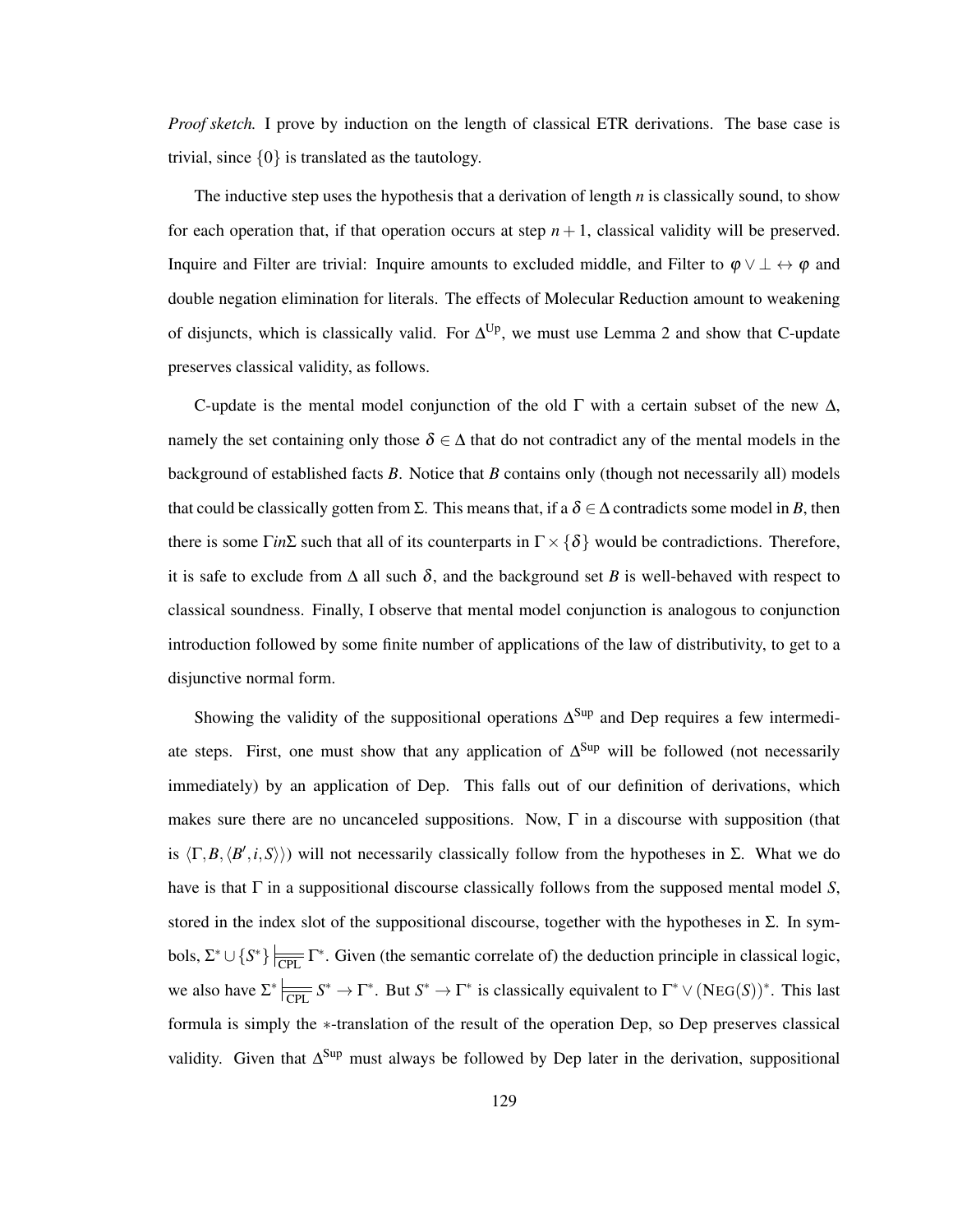discourses introduce no complications for soundness.

# A.3 Completeness

That ETR derivations are complete for classical semantics may not seem particularly surprising. The erotetic theory of reasoning captures inference patterns that are too strong for the standards of classical logic, so the surprising result would be if some classical inferences were lost in the process. Nevertheless, I outline in this section the proof of classical completeness for the classical erotetic theory of reasoning. The proof strategy used here will be familiar to readers acquainted with standard completeness proofs for classical propositional logic.

Since I use the traditional proof-technique of maximally consistent sets, I start by recasting consistency for the classical erotetic theory in the most natural way.

**Definition 31 (CETR-consistency).** A set of mental models  $\Sigma$  is CETR-consistent just in case  $\Sigma \ge \frac{1}{\sqrt{\epsilon_{\text{ETR}}}}$  (0. In what follows, we omit the prefix CETR and refer to this property simply as "consistency."

A crucial fact for completeness is that double negation elimination holds, both in the classical version of the erotetic theory and in the unqualified version.

# <span id="page-138-0"></span>**Theorem 4.** NEG(NEG(Γ))  $\frac{\overline{C_{\text{CTR}}}}{\overline{C_{\text{CTR}}}}$  Γ.

Interestingly, the proof of Theorem [4](#page-138-0) is quite complex. Contrary to what one might have thought, it follows by no means *immediately* from the definition of Filter and its double negation elimination effects. This is because Filter eliminates double negations from literals, and therefore some work needs to be done to show that the operation NEG, which applies to mental models, introduces no surprises. The proof of Theorem [4](#page-138-0) is rendered quite complex by the fact that it not true in general that  $NEG(NEG(\Gamma)) = \Gamma$ , which in turn is due to the fact that each application of NEG may involve more than one application of (the mental model correlate of) distribution of conjunction over disjunction. Consequently,  $NEG(NEG(\Gamma))$  will often contain redundant material absent from the original  $\Gamma$ , and is therefore often distinct from it.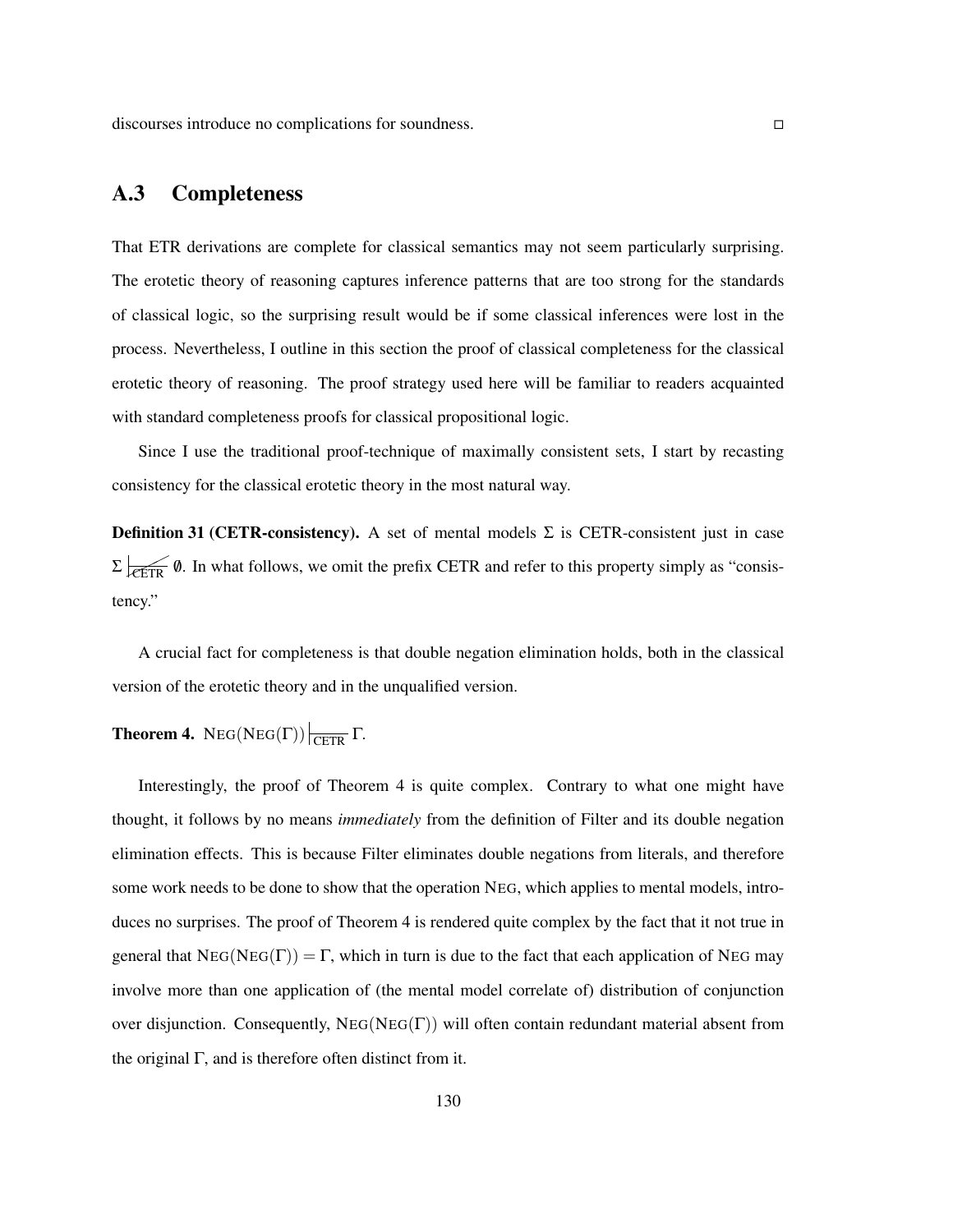The first lemma required for completeness notes that, if a mental model Γ cannot be derived from some set of models  $\Sigma$ , then  $\Sigma$  can be put together with the negation of  $\Gamma$ , preserving consistency.

# <span id="page-139-0"></span>**Lemma 5.**  $\Sigma$   $\overline{\mathcal{E}}$   $\overline{\mathcal{E}}$   $\Gamma \implies \Sigma \cup \{\text{NEG}(\Gamma)\}\$  *is consistent.*

*Proof sketch.* The equivalent claim  $\Sigma \cup \{NEG(\Gamma)\}\$ is inconsistent  $\implies \Sigma\vert_{\overline{\text{CETR}}}$  Γ follows with a simple suppositional derivation in ETR, together with Theorem [4.](#page-138-0)  $\Box$ 

The required model existence lemma is given below, via the translation ∗. It states that we can always find a classical model for the translations of CETR-consistent sets of mental models. Recall that classical models are valuation functions  $\nu$  from propositional atoms into truth values, 0 for false and 1 for true. Classical models are extended to full valuations  $\llbracket \cdot \rrbracket_v$  that are defined for formulas of arbitrary complexity. Full valuations assign truth values to complex formulas as a function of the valuation  $\nu$  and the (standard) definitions of the propositional connectives. The existence of maximally consistent sets of mental models, as well as the useful properties of maximally consistent sets, is shown in the usual way. Because there are no ETR-specific elements in these proofs, I omit them.

<span id="page-139-1"></span>**Lemma 6 (Model existence).** *If*  $\Sigma$  *is consistent, then there is a classical valuation v such that*  $[\![\Delta^*]\!]_v = 1$  *for each*  $\Delta \in \Sigma$ *.* 

*Proof sketch.* Find a maximally consistent extension  $\Sigma'$  of  $\Sigma$ , put  $v(p) = 1$  iff  $\{p\} \in \Sigma'$ , for atomic (in the classical propositional sense) p, and extend v to a full valuation  $[\![\cdot]\!]_v$ . Next, show by induction on  $\Delta$  that  $[\![\Delta^*]\!]_v = 1$  iff  $\Delta \in \Sigma'$ . The atomic case follows by definition.

Suppose  $\Delta = {\alpha \sqcup \beta}$ . By the \*-translation,  $\llbracket {\alpha \sqcup \beta} \rrbracket_v = 1$  iff  $\llbracket \alpha \rrbracket_v = \llbracket \beta \rrbracket_v = 1$ , so the claim follows by the induction hypothesis together with maximal consistency of  $\Sigma'$ . The converse direction uses the fact that  $\{\alpha \sqcup \beta\}$   $\boxed{\text{cerr}}$   $\{\alpha\}$ ,  $\{\beta\}$  (a simple molecular reduction). If  $\{\alpha \sqcup \beta\} \in \Sigma'$  then by the properties of maximally consistent sets  $\{\alpha\} \in \Sigma'$  and  $\{\beta\} \in \Sigma'$ . The result then follows from the induction hypothesis.

Suppose that  $\Delta = \Delta' \cup \Delta''$ .  $[\![ (\Delta' \cup \Delta'')^* ]\!]_v = 1$  iff  $[\![ \Delta'^* ]\!]_v = 1$  or  $[\![ \Delta''^* ]\!]_v = 1$ . By induction hypothesis  $\Delta' \in \Sigma'$  or  $\Delta'' \in \Sigma$ . By maximal consistency of  $\Sigma'$  we get  $\Delta' \cup \Delta'' \in \Sigma'$ . Conversely, if  $\Delta' \cup \Delta'' \in \Sigma'$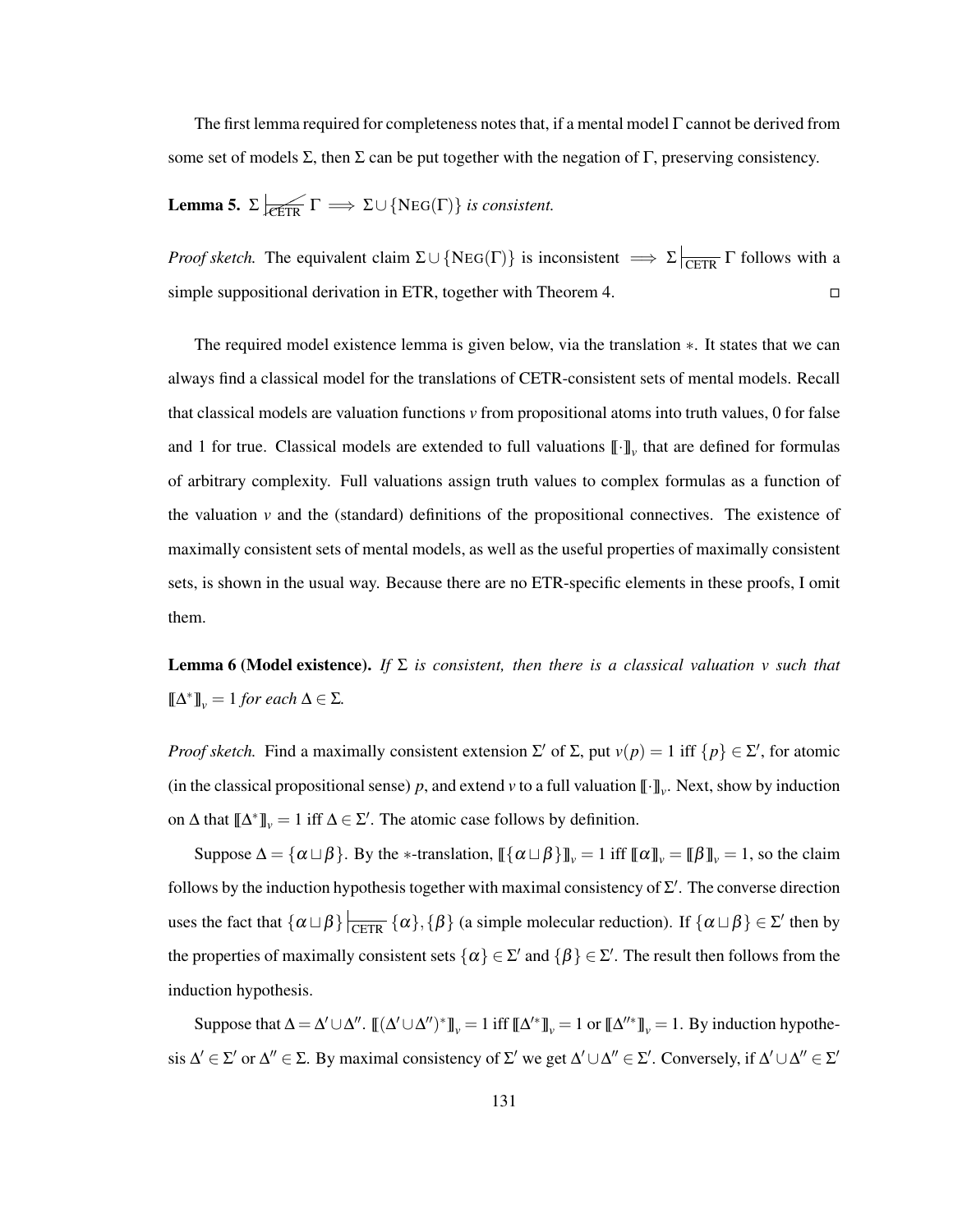then by maximal consistency of  $\Sigma'$  we get  $\Delta' \in \Sigma'$  or  $\Delta'' \in \Sigma'$ . The result then follows from the induction hypothesis.

Finally, since 
$$
\Sigma \subseteq \Sigma'
$$
, we have  $[\![\Delta^*]\!]_v = 1$  for each  $\Delta \in \Sigma$ .

**Theorem 7** (Completeness via translation).  $\Sigma^*$   $\overline{\bigcap_{\text{CPL}}} \Gamma^* \implies \Sigma \vert_{\overline{\text{CETR}}} \Gamma$ .

*Proof sketch.* We prove the contrapositive  $\Sigma \downarrow \leq \Gamma \implies \Sigma^* \downarrow \geq$  $\frac{1}{\sqrt{\epsilon_{\text{F}}}} \Gamma$ . Assume  $\Sigma \sqrt{\epsilon_{\text{ETR}}} \Gamma$ . By Lemma [5](#page-139-0)  $\Sigma \cup \{ \text{NEG}(\Gamma) \}$  is consistent. By Lemma [6](#page-139-1) there must be a classical valuation such that  $\llbracket \Delta^* \rrbracket = 1$  for each  $\Delta \in \Sigma$  and  $\llbracket (\text{NEG}(\Gamma))^* \rrbracket = 1$ , which entails that  $\llbracket \Gamma^* \rrbracket = 0$ . This is equivalent to  $\Sigma^*$   $\frac{1}{\mathcal{L}}$  $\overline{\overline{\epsilon_{\texttt{PL}}}}$   $\Gamma^*$ .

$$
\Box
$$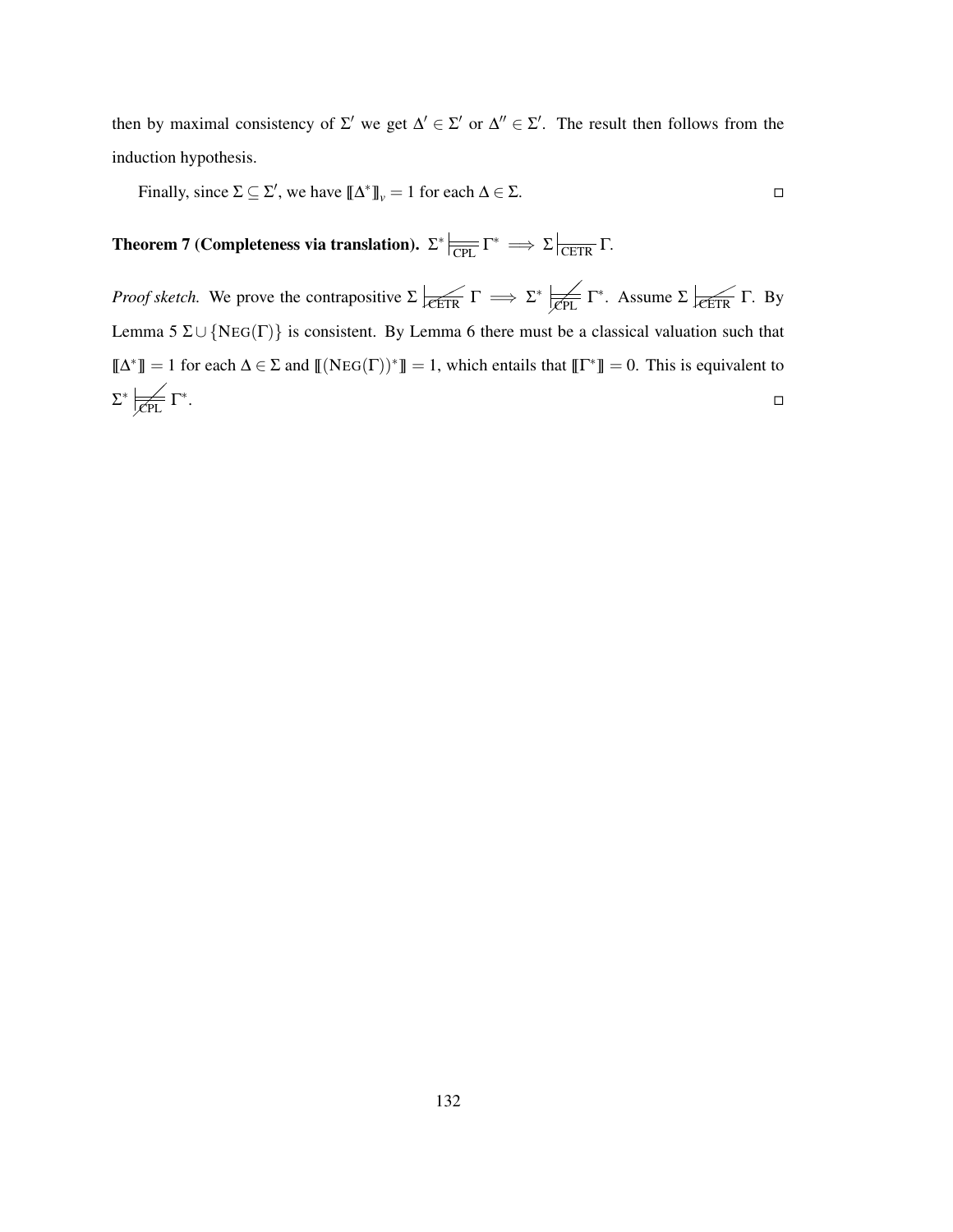# Appendix B

# Supplementary examples for the erotetic theory of reasoning

# B.1 Negation

Example 24. (*Negation of inclusive disjunction is easier than negation of conjunction*). Khemlani et al. (2012) report that when participants had to state what was possible given denials of conjunctions and disjunctions, the negated conjunctions yielded 18% correct responses whereas the negated disjunctions yielded 89% correct responses. Likewise, when they had to formulate denials of conjunctions and disjunctions, they made correct denials for 0% of conjunctions but for 67% of inclusive disjunctions. Denying a conjunction require a large number of alternatives, generating the full range of alternatives requires extensive creative use of inquire. This is not the case for denying a disjunction.

It is not the case that A or B or C  $NEG({a,b,c})$ 

$$
NEG({a,b,c}) = {\neg a} \times {\neg b} \times {\neg c} = {\neg a \sqcup \neg b \sqcup \neg c}
$$

Notice that inquiring on any of the disjuncts does not yield any new alternatives. In other words, the default interpretation already yields the full range of alternatives (exactly one).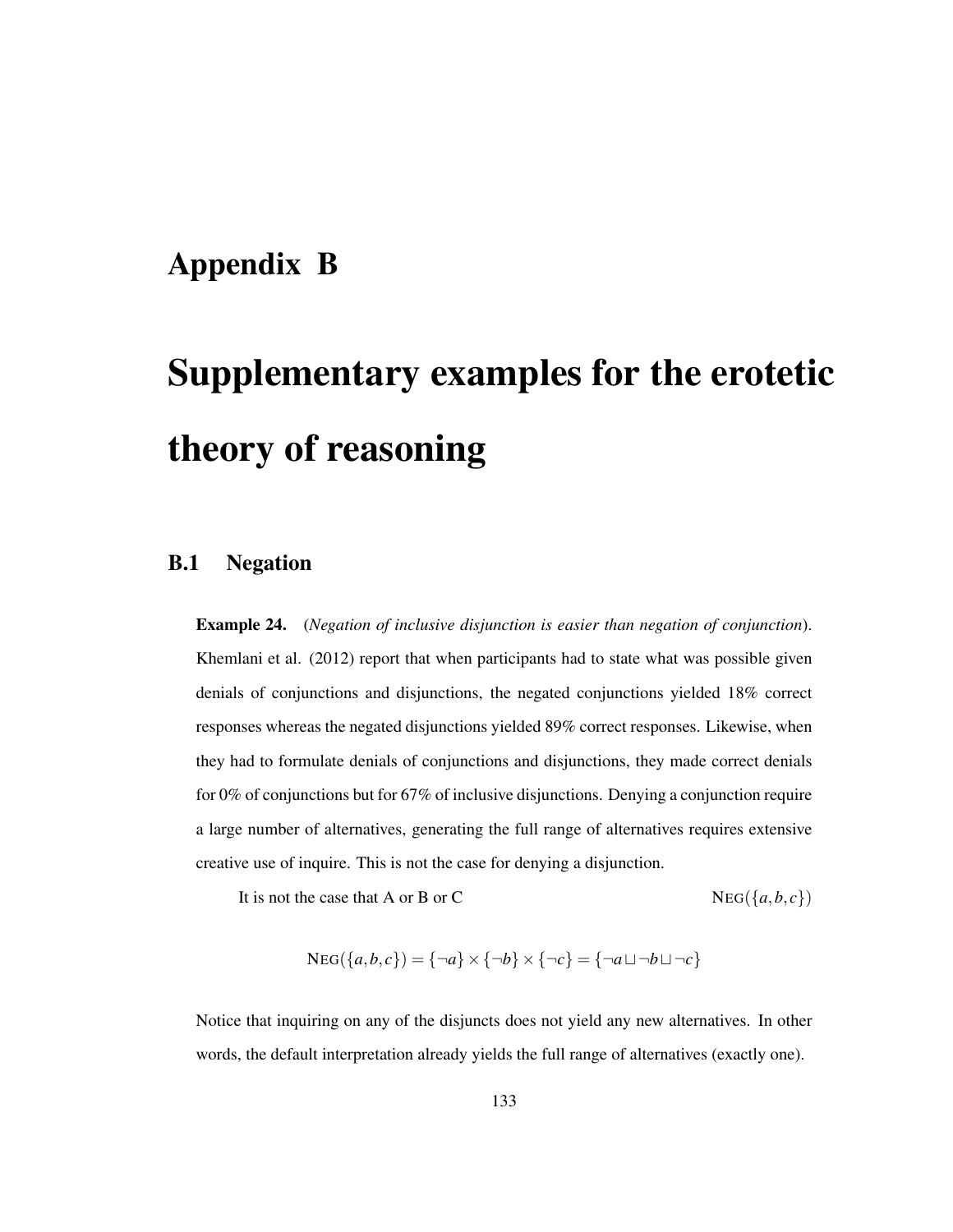Example 25. (*Negation of the conditional*). If asked to falsify the conditional people manage to produce the *P and not Q* case (Oaksford & Stenning 1992). On the erotetic theory of reasoning, only a very small amount of creativity is predicted to be required.

What do you need to make "if *p* then *q*" false? NEG({ $p \sqcup q, \neg p$ })

$$
NEG({p \sqcup q, \neg p}) = {\neg p, \neg q} \times {\neg \neg p}
$$

$$
= {\neg p \sqcup \neg \neg p, \neg q \sqcup \neg \neg p}
$$

Updating an empty mental model discourse with this result and filtering contradictions, we easily obtain *P and not Q*:

$$
\langle \{\neg p \sqcup \neg \neg p, \neg q \sqcup \neg \neg p\}, \emptyset, i \rangle [\ ]^{\mathrm{F}} = \langle \{p \sqcup \neg q\}, \{\{p\}, \{\neg q\}\}, i \rangle
$$

# B.2 Disjunction

Example 26. (*Disjunctive syllogism is harder than disjunctive modus ponens*). An interesting observation is that inferring the truth of one conjunct from the falsity of another, although manageable, is in fact harder than inferring the truth of the consequent of a conditional with a disjunctive antecedent from the truth of one of the disjuncts. This is a surprising fact, since the premises in the latter case are more complex (Rips 1994). On the erotetic theory, disjunctive syllogism requires an application of the contradiction filter, while disjunctive modus ponens is immediate.

# Disjunctive syllogism

| $P_1$ John will come to the party, or else Mary will. | $\{j,m\}$    |
|-------------------------------------------------------|--------------|
| $P_2$ John won't come to the party.                   | $\{\neg j\}$ |
| C Mary will come to the party.                        | $\{m\}$      |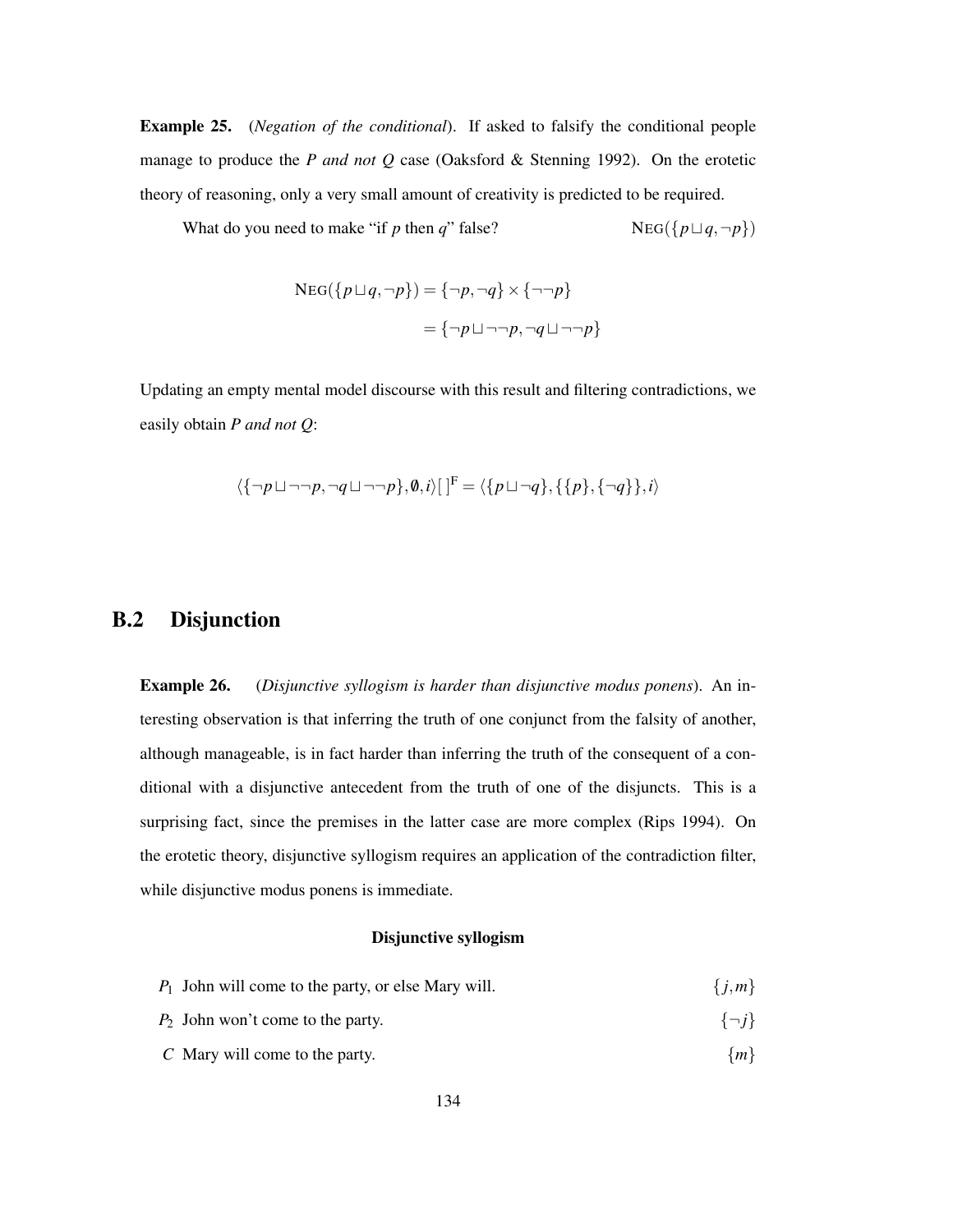$$
\langle \{0\}, \emptyset, i \rangle [\{j, m\}]^{Up} = \langle \{j, m\}, \emptyset, i \rangle
$$

$$
[\{\neg j\}]^{Up} = \langle \{j \sqcup \neg j, m \sqcup \neg j\}, \{\{\neg j\}\}, i \rangle
$$

$$
[\ ]^{F} = \langle \{m \sqcup \neg j\}, \{\{\neg j\}, \{m\}\}, i \rangle
$$

$$
[m]^{MR} = \langle \{m\}, \{\{\neg j\}, \{m\}\}, i \rangle
$$

### Disjunctive modus ponens

| $P_1$ If there is an ace or a king then there is a queen. | ${a \sqcup q, k \sqcup q, \neg a \sqcup \neg k}$ |
|-----------------------------------------------------------|--------------------------------------------------|
| $P_2$ There is an ace.                                    | $\{a\}$                                          |
| C There is a queen.                                       | ${a}$                                            |

$$
\langle \{0\}, \emptyset, i \rangle [\{a \sqcup q, k \sqcup q, \neg a \sqcup \neg k\}]^{Up} = \langle \{a \sqcup q, k \sqcup q, \neg a \sqcup \neg k\}, \emptyset, i \rangle
$$

$$
[\{a\}]^{Up} = \langle \{a \sqcup q\}, \{\{a\}, \{q\}\}, i \rangle
$$

$$
[q]^{MR} = \langle \{q\}, \{\{a\}, \{q\}\}, i \rangle
$$

Example 27. (*Illusory inference from disjunction and categorical premise*). Walsh & Johnson-Laird (2004) report that 90% of participants make the fallacious illusory inference below, while 78% draw the correct conclusion in the control problem. Thus, making the illusory inference is in fact slightly easier than making the correct control inference. On the erotetic theory, this is captured by the fact that the control problem requires an additional application of filter.

### Illusory inference

| $P_1$ Either Jane is kneeling by the fire and she is looking at the TV or else Mark is standing |                         |
|-------------------------------------------------------------------------------------------------|-------------------------|
| at the window and he is peering into the garden.                                                | ${k\sqcup l,s\sqcup p}$ |
| $P_2$ Jane is kneeling by the fire.                                                             | $\{k\}$                 |
| C Jane is looking at the TV.                                                                    | $\{l\}$                 |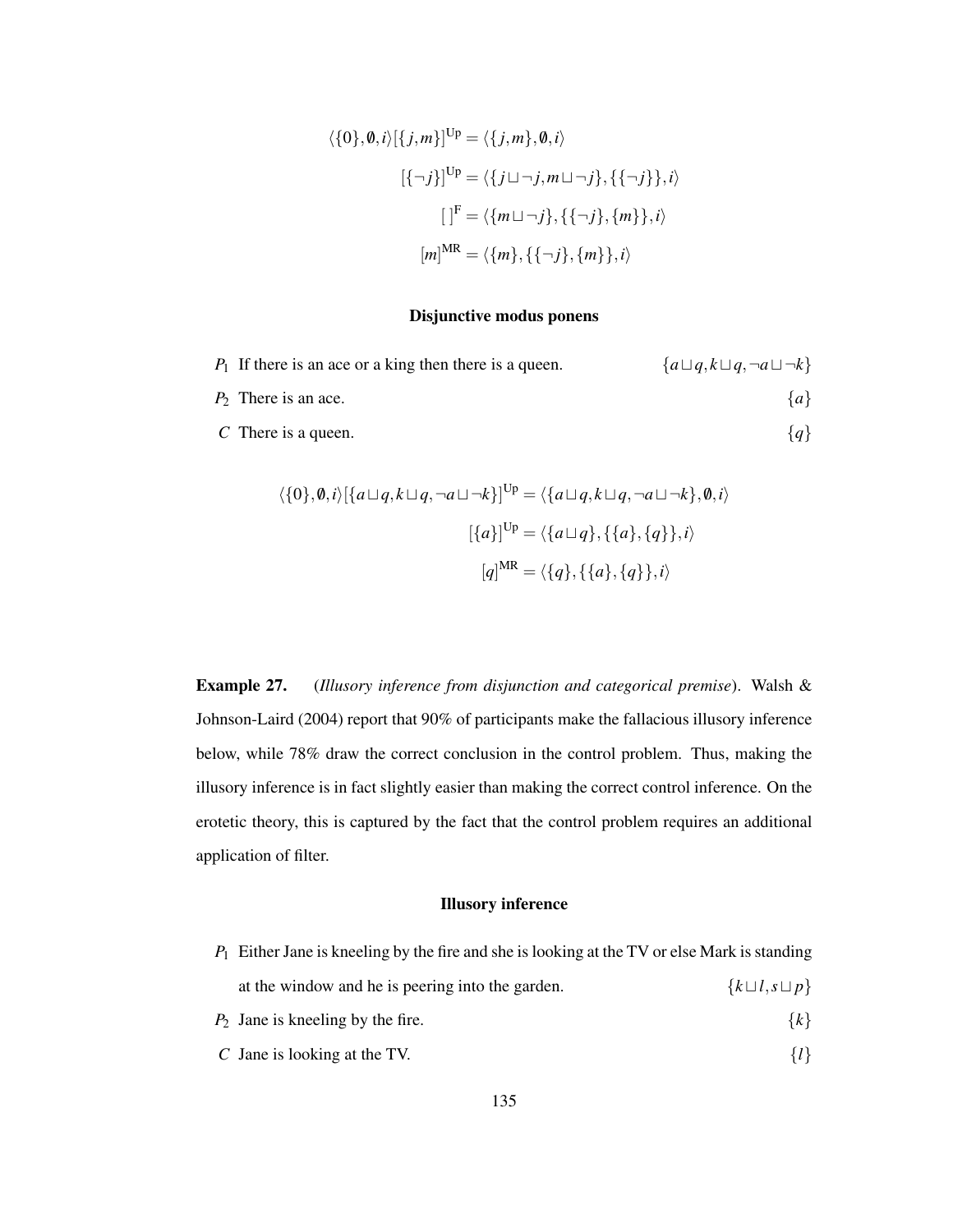$$
\langle \{0\}, \emptyset, i \rangle [\{k \sqcup l, s \sqcup p\}]^{Up} = \langle \{k \sqcup l, s \sqcup p\}, \emptyset, i \rangle
$$

$$
[\{k\}]^{Up} = \langle \{k \sqcup l\}, \{\{k\}, \{l\}\}, i \rangle
$$

$$
[l]^{MR} = \langle \{l\}, \{\{k\}, \{l\}\}, i \rangle
$$

### Control

| $P_1$ Either Jane is kneeling by the fire and she is looking at the TV or else Mark is standing |                              |
|-------------------------------------------------------------------------------------------------|------------------------------|
| at the window and he is peering into the garden.                                                | $\{k \sqcup l, s \sqcup p\}$ |
| $P_2$ Jane is not kneeling by the fire.                                                         | $\{\neg k\}$                 |
| C Mark is standing by the window.                                                               | $\{s\}$                      |

$$
\langle \{0\}, \emptyset, i \rangle [\{k \sqcup l, s \sqcup p\}]^{Up} = \langle \{k \sqcup l, s \sqcup p\}, \emptyset, i \rangle
$$

$$
[\{\neg k\}]^{Up} = \langle \{k \sqcup l \sqcup \neg k, s \sqcup p \sqcup \neg k\}, \{\neg k\}, i \rangle
$$

$$
[\ ]^{F} = \langle \{s \sqcup p \sqcup \neg k\}, \{\{\neg k\}, \{s\}, \{p\}\}, i \rangle
$$

$$
[s]^{MR} = \langle \{s\}, \{\{\neg k\}, \{s\}, \{p\}\}, i \rangle
$$

### B.3 Conditionals

Example 28. (*Fallacies with conditionals and disjunction*). Conditionals together with disjunctions can yield fallacious inferences (Johnson-Laird 2008).

| $P_1$ If Pat is here then Viv is here.              | $\{p \sqcup v, \neg p\}$               |
|-----------------------------------------------------|----------------------------------------|
| $P_2$ Mo is here or else Pat is here, but not both. | $\{m \sqcup \neg p, p \sqcup \neg m\}$ |
| C Pat and Viv are here, or else Mo is here.         | $\{p \sqcup v, m\}$                    |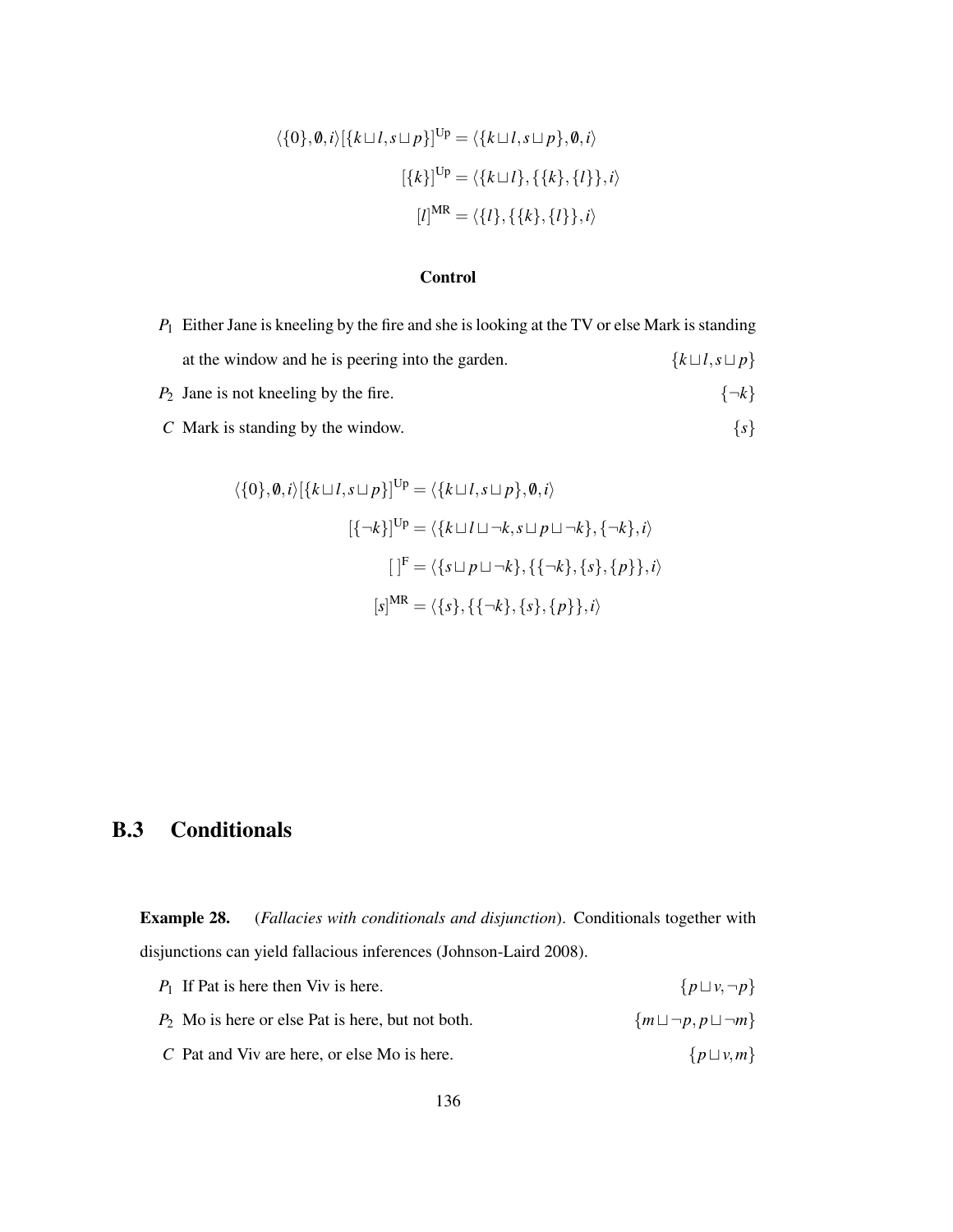$$
\langle \{0\}, \emptyset, i \rangle [\{p \sqcup v, \neg p\}]^{\text{Up}} = \langle \{p \sqcup v, \neg p\}, \emptyset, i \rangle
$$

$$
[\{m \sqcup \neg p, p \sqcup \neg m\}]^{\text{Up}} = \langle \{p \sqcup v \sqcup m \sqcup \neg p, p \sqcup v \sqcup \neg m, \neg p \sqcup m, \neg p \sqcup p \sqcup \neg m\}, \emptyset, i \rangle
$$

$$
[\ ]^{\text{F}} = \langle \{p \sqcup v \sqcup \neg m, \neg p \sqcup m\}, \emptyset, i \rangle
$$

$$
[p \sqcup v]^{\text{MR}} = \langle \{p \sqcup v, \neg p \sqcup m\}, \emptyset, i \rangle
$$

$$
[m]^{\text{MR}} = \langle \{p \sqcup v, m\}, \emptyset, i \rangle
$$

Example 29. (*Illusory inference with conditional embedded in disjunction*). Illusory inferences can also be obtained with a conditional in a disjunction (Johnson-Laird & Savary 1999).

#### Illusion 0

 $P_1$  If there is a king in the hand then there is an ace in the hand, or else if there is a queen in the hand then there is an ace in the hand.  ${k \sqcup a, \neg k, q \sqcup a, \neg q}$  $P_2$  There is a king in the hand.  $\{k\}$ *C* There is an ace in the hand.  $\{a\}$ 

$$
\langle \{0\}, \emptyset, i \rangle [\{k \sqcup a, \neg k, q \sqcup a, \neg q\}]^{Up} = \langle \{k \sqcup a, \neg k, q \sqcup a, \neg q\}, \emptyset, i \rangle
$$

$$
[\{k\}]^{Up} = \langle \{k \sqcup a\}, \{\{k\}, \{a\}\}, i \rangle
$$

$$
[a]^{MR} = \langle \{a\}, \{\{k\}, \{a\}\}, i \rangle
$$

#### Illusion 1

| $P_1$ If there is a king in the hand then there is an ace in the hand, or else if there isn't a |                                                  |
|-------------------------------------------------------------------------------------------------|--------------------------------------------------|
| king in the hand then there is an ace in the hand.                                              | $\{k\sqcup a,\neg k,\neg k\sqcup a,\neg\neg k\}$ |
| $P_2$ There is a king in the hand.                                                              | $\{k\}$                                          |
| C There is an ace in the hand                                                                   | $\{a\}$                                          |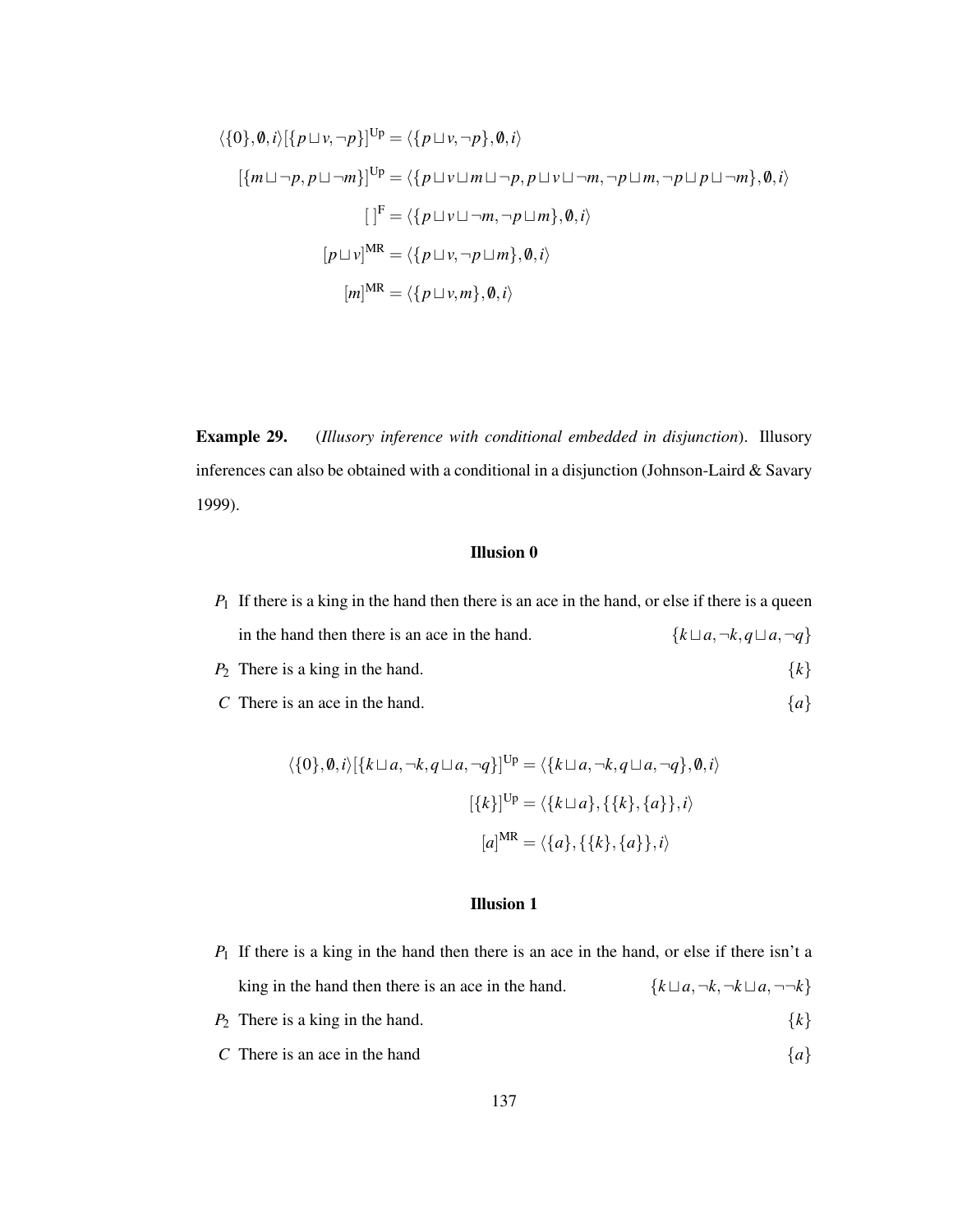$$
\langle \{0\}, \emptyset, i \rangle [\{k \sqcup a, \neg k, \neg k \sqcup a, \neg \neg k\}]^{Up} = \langle \{k \sqcup a, \neg k, \neg k \sqcup a, \neg \neg k\}, \emptyset, i \rangle
$$

$$
[\{k\}]^{Up} = \langle \{k \sqcup a\}, \{\{k\}, \{a\}\}, i \rangle
$$

$$
[a]^{MR} = \langle \{a\}, \{\{k\}, \{a\}\}, i \rangle
$$

#### (Pseudo-)Illusion 2

The inference in this problem is not an illusion in the same sense in which the previous problems are, which are fallacies in classical logic. If we take *or* as inclusive, the conclusion follows. If we take *or* as exclusive, the premises are contradictory, in which case the conclusion classically follows as well.

- *P*<sub>1</sub> If there is a king in the hand then there is an ace, or else there is an ace in the hand.  ${k \sqcup a, \neg k, a}$
- $P_2$  There is a king in the hand.  $\{k\}$
- *C* There is an ace in the hand.  ${a}$

$$
\langle \{0\}, \emptyset, i \rangle [\{k \sqcup \neg a, a \sqcup \neg k\}]^{Up} = \langle \{k \sqcup a, \neg k, a\}, \emptyset, i \rangle
$$

$$
[\{k\}]^{Up} = \langle \{k \sqcup a\}, \{\{k\}, \{a\}\}, i \rangle
$$

$$
[a]^{MR} = \langle \{a\}, \{\{k\}, \{a\}\}, i \rangle
$$

Example 30. (*Control problems are predicted to yield correct inferences*).

#### Control 1

| $P_1$ There is a king in the hand and there is not an ace in the hand, or else there is an ace |                                      |
|------------------------------------------------------------------------------------------------|--------------------------------------|
| in the hand and there is not a king in the hand.                                               | $\{k\sqcup \neg a, a\sqcup \neg k\}$ |
| $P_2$ There is a king in the hand.                                                             | $\{k\}$                              |
| C There isn't an ace in the hand.                                                              | $\{\neg a\}$                         |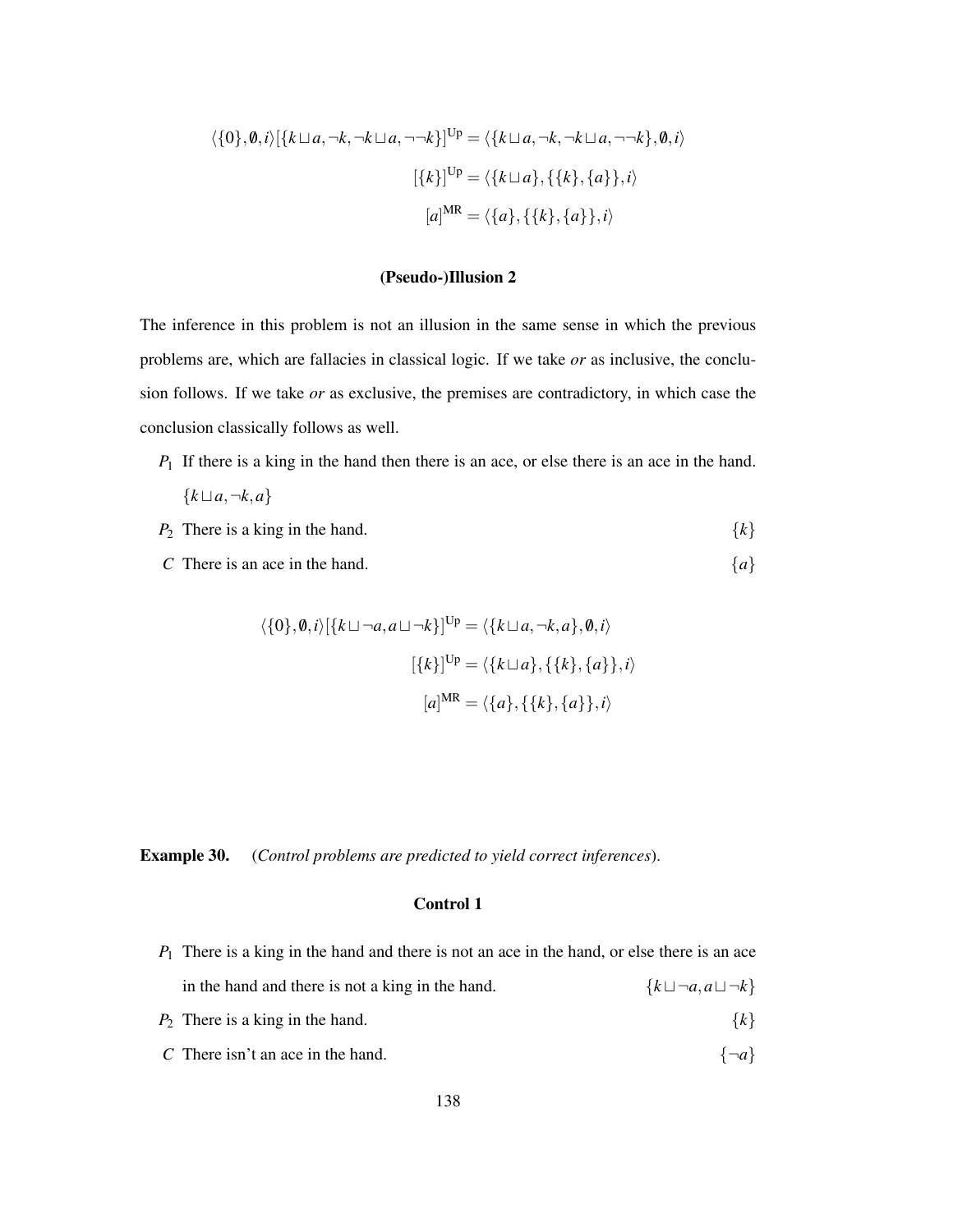$$
\langle \{0\}, \emptyset, i \rangle [\{k \sqcup \neg a, a \sqcup \neg k\}]^{Up} = \langle \{k \sqcup \neg a, a \sqcup \neg k\}, \emptyset, i \rangle
$$

$$
[\{k\}]^{Up} = \langle \{k \sqcup \neg a\}, \{\{k\}, \{\neg a\}\}, i \rangle
$$

$$
[\neg a]^{MR} = \langle \{\neg a\}, \{\{k\}, \{\neg a\}\}, i \rangle
$$

#### Control 2

| $P_1$ If there is a king in the hand then there is an ace in the hand, or else there is not a |                          |
|-----------------------------------------------------------------------------------------------|--------------------------|
| king in the hand.                                                                             | $\{k \sqcup a, \neg k\}$ |
| $P_2$ There is a king in the hand.                                                            | $\{k\}$                  |
| C There is an ace in the hand.                                                                | $\{a\}$                  |

$$
\langle \{0\}, \emptyset, i \rangle [\{k \sqcup a, \neg k\}]^{\text{Up}} = \langle \{k \sqcup a, \neg k\}, \emptyset, i \rangle
$$

$$
[\{k\}]^{\text{Up}} = \langle \{k \sqcup a\}, \{\{k\}, \{a\}\}, i \rangle
$$

$$
[a]^{\text{MR}} = \langle \{a\}, \{\{k\}, \{a\}\}, i \rangle
$$

Example 31. (*Illusory inference from disjunction, novel experiment*). As predicted by Q-update and our account of supposition, subjects accept as valid fallacious conditional conclusions in setups similar to Example [27.](#page-143-0) The following data were collected from 20 participants using an online survey. Numbers next to example titles below indicate proportions of "Yes" responses to the question of whether the conclusion follows from the premise.

#### Illusion 1 — 20/20

*P*<sub>1</sub> There is a jack and a king or there is a queen and an ace.

*C* If there is a jack, then there is a king.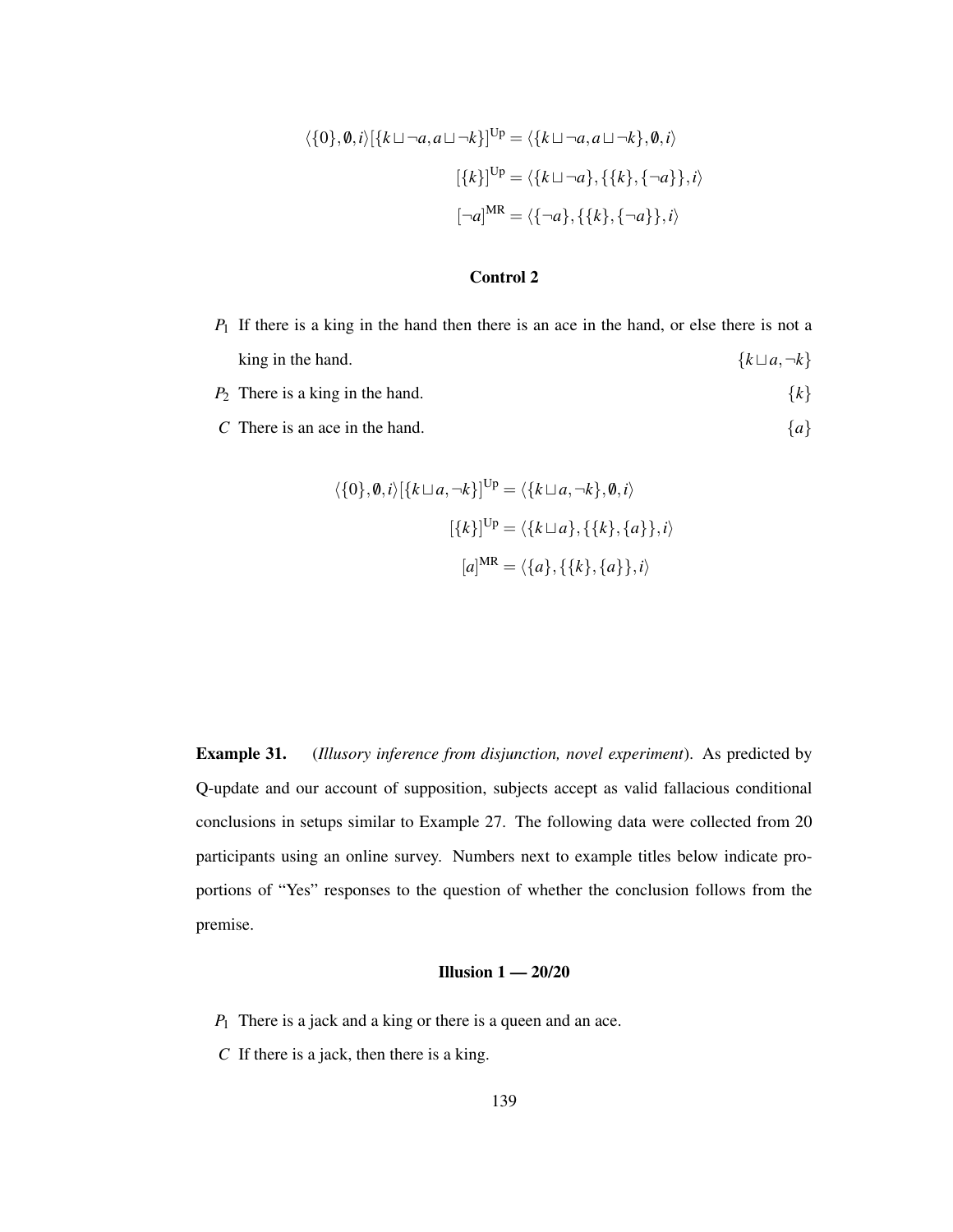$$
\langle \{0\}, \emptyset, i \rangle [\{j \sqcup k, q \sqcup a\}]^{Up} = \langle \{j \sqcup k, q \sqcup a\}, \emptyset, i \rangle
$$

$$
[\{j\}]^{Sup} = \langle \{j \sqcup k\}, \{\{j\}, \{k\}\}, \langle \emptyset, i, \{\{j\}\} \rangle \rangle
$$

$$
[k]^{MR} = \langle \{k\}, \{\{j\}, \{k\}\}, \langle \emptyset, i, \{\{j\}\} \rangle \rangle
$$

$$
[ ]^{Dep} = \langle \{j \sqcup k, \neg j\}, \emptyset, i \rangle
$$

#### Illusion 2 — 19/20

*P*<sub>1</sub> There is a queen or there is a king and an ace.

*C* If there is a king then there is an ace.

$$
\langle \{0\}, \emptyset, i \rangle [\{q, k \sqcup a\}]^{Up} = \langle \{q, k \sqcup a\}, \emptyset, i \rangle
$$

$$
[\{k\}]^{Sup} = \langle \{k \sqcup a\}, \{\{k\}, \{a\}\}, \langle \emptyset, i, \{\{k\}\} \rangle \rangle
$$

$$
[a]^{MR} = \langle \{a\}, \{\{k\}, \{a\}\}, \langle \emptyset, i, \{\{k\}\} \rangle \rangle
$$

$$
[ ]^{Dep} = \langle \{k \sqcup a, \neg k\}, \emptyset, i \rangle
$$

#### Control 1, invalid — 0/20

*P*<sub>1</sub> There is a jack or there is a queen or an ace.

*C* If there is a jack, then there is a queen.

Supposing "there is a jack" upon updating with the first premise will not lead to a conclusion of "there is a queen." This fallacy is not derivable using default procedures.

#### Control 2, invalid — 4/20

*P*<sub>1</sub> There is an ace or a king or there is a jack or a queen.

*C* If there is an ace, then there is a king or a jack or a queen.

Supposing "there is an ace" will not reduce the alternatives in the discourse to "there is a king or jack or a queen."

#### Control 3, valid — 15/20

*P*<sub>1</sub> There is a queen or there is a king or a jack.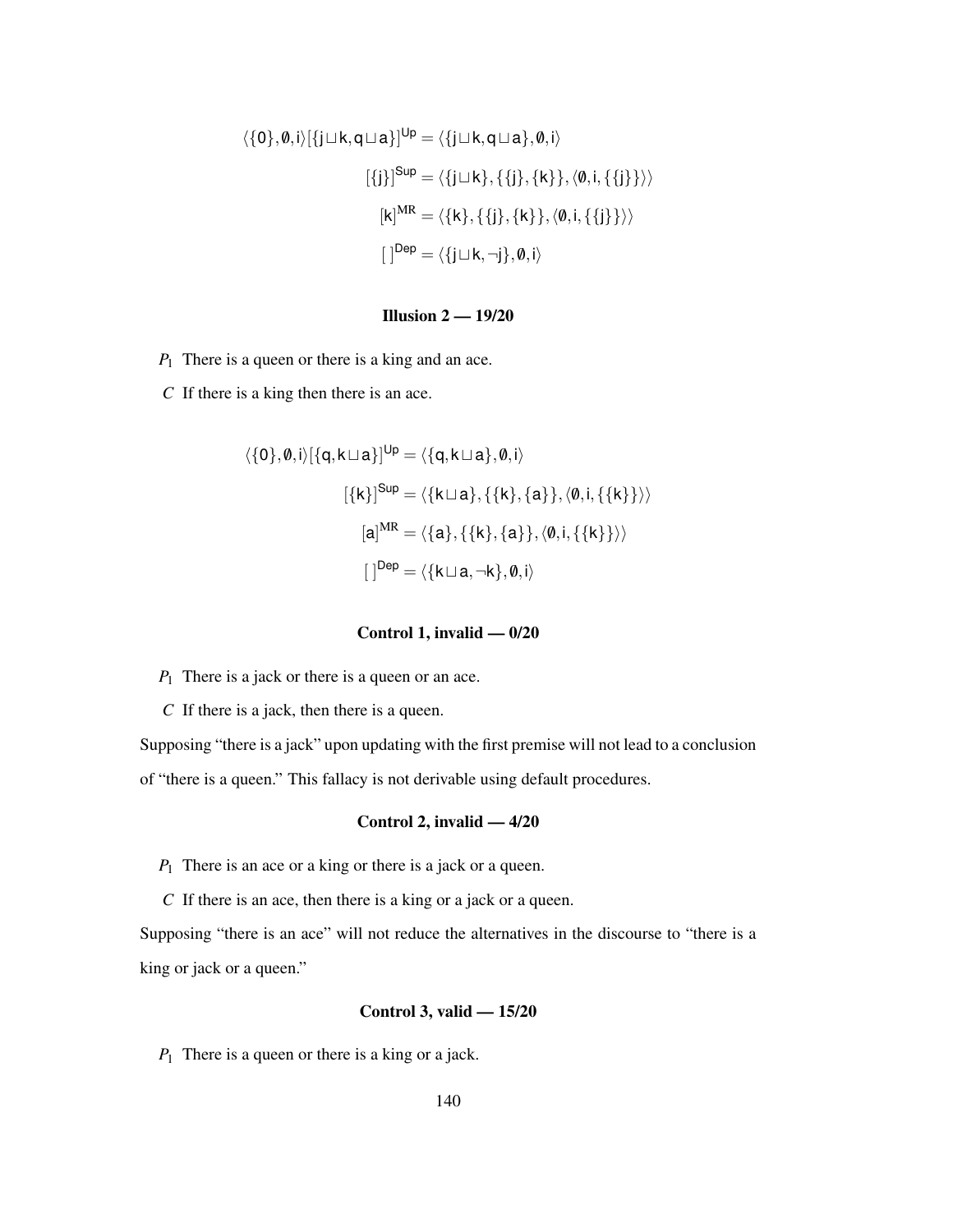*C* If there is no queen, then there is a king or a jack.

An instance of disjunctive syllogism, see Example [26.](#page-142-0)

Example 32. (*Affirming the consequent and denying the antecedent*). Ordinary reasoners are somewhat prone to the fallacies of affirming the consequent (AC) and denying the antecedent (DA). However, AC is endorsed more rapidly than DA (Barrouillet et al. 2000). AC can be derived by default updating and molecular reduction. By contrast, unless we consider very roundabout derivations, DA can only be derived if we suppose that reasoners take an extra interpretive processing step of generating an implicature from "if *P* then *Q*" to "*P* if and only if *Q*" (Grice 1989). This might explain why the reaction time involved in endorsing DA has been found to be longer than that involved in AC.

#### Affirming the consequent

| $P_1$ If the card is long then the number is even. | $\{l \sqcup e, \neg l\}$ |
|----------------------------------------------------|--------------------------|
| $P_2$ The number is even.                          | $\{e\}$                  |
| C The card is long.                                |                          |

$$
\langle \{0\}, \emptyset, i \rangle [\{l \sqcup e, \neg l\}]^{\text{Up}} = \langle \{l \sqcup e, \neg l\}, \emptyset, i \rangle
$$

$$
[\{e\}]^{\text{Up}} = \langle \{l \sqcup e\}, \{\{l\}, \{e\}\}, i \rangle
$$

$$
[l]^{\text{MR}} = \langle \{l\}, \{\{l\}, \{e\}\}, i \rangle
$$

#### Denying the antecedent

- *P*<sub>1</sub> If the card is long then the number is even [with implicature to biconditional]. { $l \sqcup$  $e, \neg l \sqcup \neg e$
- $P_2$  The card is not long.  $\{\neg l\}$
- *C* The card is not even.  $\{\neg e\}$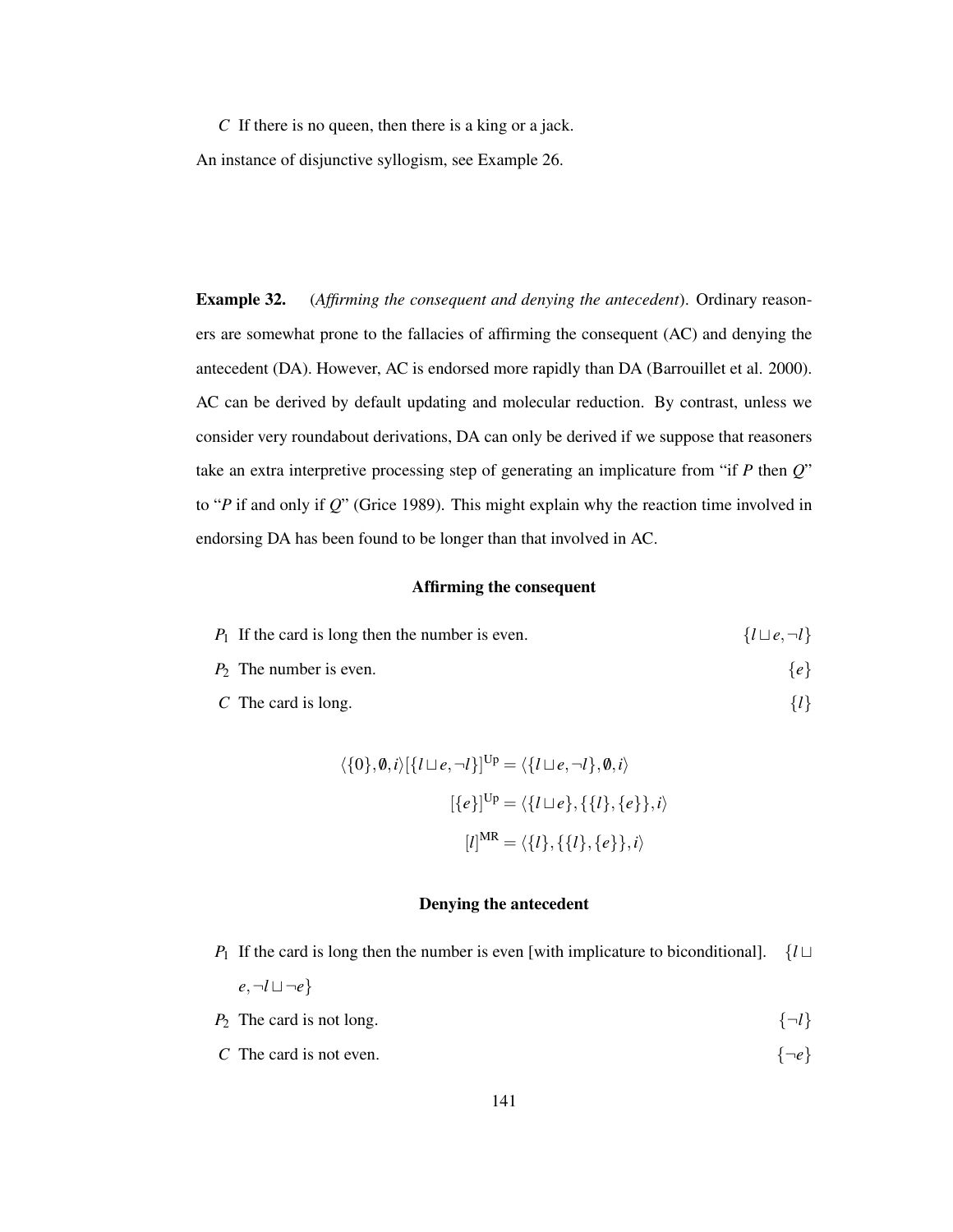$$
\langle \{0\}, \emptyset, i \rangle [\{l \sqcup e, \neg l \sqcup \neg e\}]^{\text{Up}} = \langle \{l \sqcup e, \neg l \sqcup \neg e\}, \emptyset, i \rangle
$$

$$
[\{\neg l\}]^{\text{Up}} = \langle \{\neg l \sqcup \neg e\}, \{\{\neg l\}, \{\neg e\}\}, i \rangle
$$

$$
[\neg e]^{\text{MR}} = \langle \{\neg e\}, \{\{\neg l\}, \{\neg e\}\}, i \rangle
$$

Example 33. (*Order effect on modus tollens*). Modus tollens becomes easier if the negative premise is encountered before the conditional (Girotto et al. 1997).

- *P*<sub>1</sub> If John comes to the party, Mary will come to the party.  $\{ j \sqcup m, \neg j \}$  $P_2$  Mary won't come to the party.  $\{\neg m\}$
- *C* John won't come to the party.  $\{\neg j\}$

$$
\langle \{0\}, \emptyset, i \rangle [\{j \sqcup m, \neg j\}]^{\text{Up}} = \langle \{j \sqcup m, \neg j\}, \emptyset, i \rangle
$$

$$
[\{\neg m\}]^{\text{Up}} = \langle \{j \sqcup m \sqcup \neg m, \neg j \sqcup \neg m\}, \{\{\neg m\}\}, i \rangle
$$

$$
[\ ]^{\text{F}} = \langle \{\neg j \sqcup \neg m\}, \{\{\neg m\}, \{\neg j\}\}, i \rangle
$$

$$
[\neg j]^{\text{MR}} = \langle \{\neg j\}, \{\{\neg m\}, \{\neg j\}\}, i \rangle
$$

*P*<sub>1</sub> Mary won't come to the party.  $\{\neg m\}$ *P*<sub>2</sub> If John comes to the party, Mary will come to the party.  $\{ j \sqcup m, \neg j \}$ *C* John won't come to the party.  $\{\neg j\}$ 

$$
\langle \{0\}, \emptyset, i \rangle [\{\neg m\}]^{Up} = \langle \{\neg m\}, \{\{\neg m\}\}, i \rangle
$$

$$
[\{j \sqcup m, \neg j\}]^{Up} = \langle \{\neg j \sqcup \neg m\}, \{\{\neg m\}, \{\neg j\}\}, i \rangle
$$

$$
[\neg j]^{MR} = \langle \{\neg j\}, \{\{\neg m\}, \{\neg j\}\}, i \rangle
$$

Example 34. (*Illusory consistency judgments with sets of biconditional statements*). Biconditional statements can yield mistaken judgments about consistency in certain cases (Johnson-Laird et al. 2004). The broad explanatory strategy on any mental model theory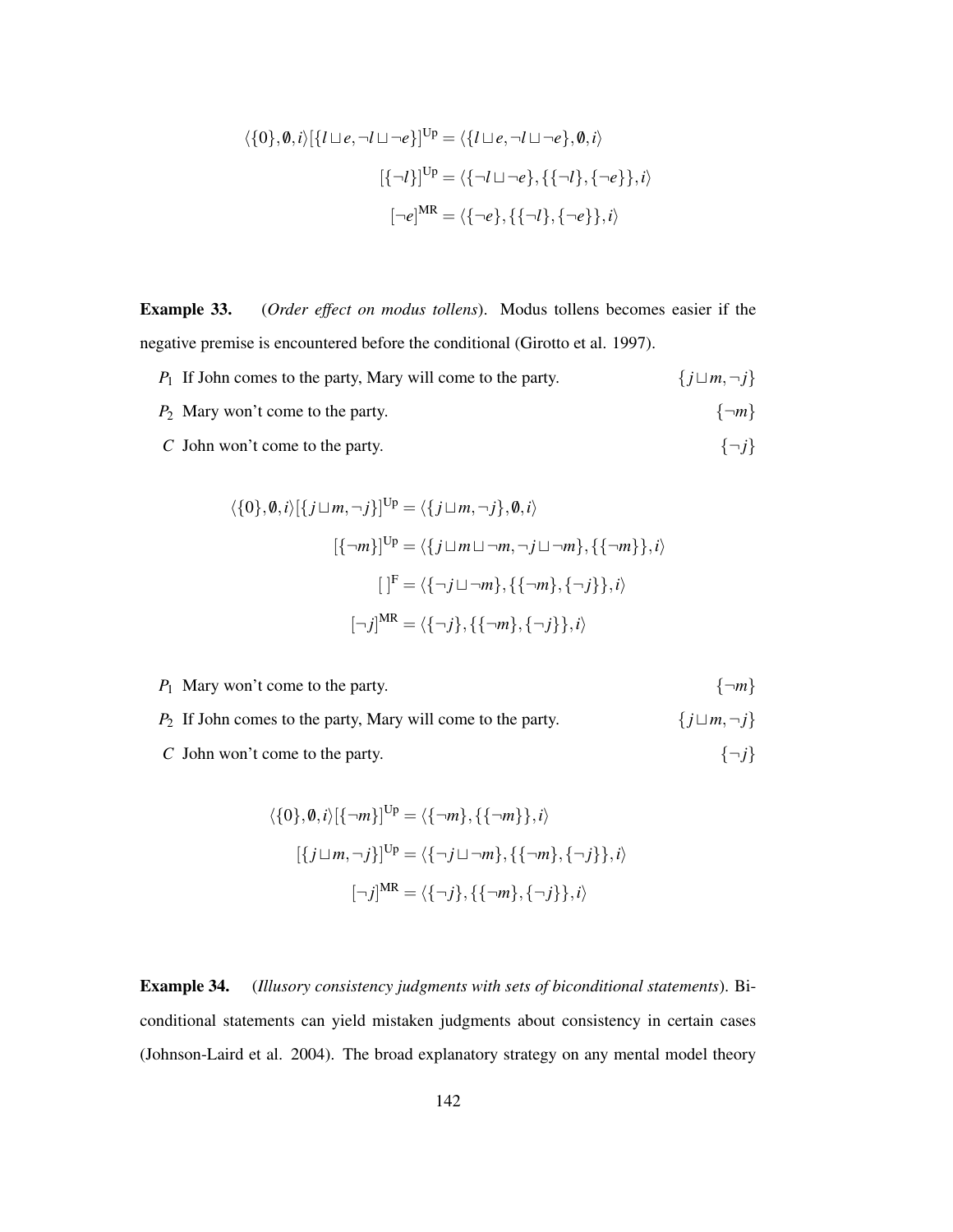would be to say that people are disposed to evaluate a set of statements as consistent if they can easily find a mental model in which all the statements hold. We will assume the following: (1) *P* if and only if *Q* is represented in mental models of the form  $\{p \sqcup q, \neg p \sqcup \neg q\}$ (which is helpfully equivalent to the mental model resulting from  $\Vert P \text{ if } Q \text{ and } Q \text{ if } P \Vert$  followed by the filter operation). (2) Reasoners are disposed to try to find a mental model in which a series of biconditional statement holds by interpreting the first biconditional, making a supposition, and continuing to update with the rest of the biconditionals. If the supposition yields the empty set, reasoners either conclude that the biconditionals are inconsistent or try again with a different supposition. Otherwise, they conclude that the biconditionals are consistent.

97% of responses correctly identified the following statements as consistent.

#### Consistent case where straightforward updating suffices

| $P_1$ The chair is saleable if and only if it is elegant. | $\{s \sqcup e, \neg s \sqcup \neg e\}$ |
|-----------------------------------------------------------|----------------------------------------|
| $P_2$ The chair is elegant if and only if it is stable.   | $\{e \sqcup t, \neg e \sqcup \neg t\}$ |
| $P_3$ The chair is saleable or it is stable, or both.     | $\{s,t,s\sqcup t\}$                    |

$$
\langle \{0\}, \emptyset, i \rangle [\{s \sqcup e, \neg s \sqcup \neg e\}]^{Up} = \langle \{s \sqcup e, \neg s \sqcup \neg e\}, \emptyset, i \rangle
$$

$$
[\{s\}]^{Sup} = \langle \{s \sqcup e\}, \{\{s\}, \{e\}\}, \langle \emptyset, i, \{s\} \rangle \rangle
$$

$$
[\{e \sqcup t, \neg e \sqcup \neg t\}]^{Up} = \langle \{s \sqcup e \sqcup t\}, \{\{s\}, \{e\}, \{t\}\}, \langle \emptyset, i, \{s\} \rangle \rangle
$$

$$
[\{s, t, s \sqcup t\}]^{Up} = \langle \{s \sqcup e \sqcup t\}, \{\{s\}, \{e\}, \{t\}\}, \langle \emptyset, i, \{s\} \rangle \rangle
$$

Straightforward updating with a supposition does not yield an empty set, so the consistency judgment is easy to reach.

Example 35. (*Control problem for biconditional consistency judgments*). In contrast to the previous example, only 39% judged the set of statements below to be consistent. Here,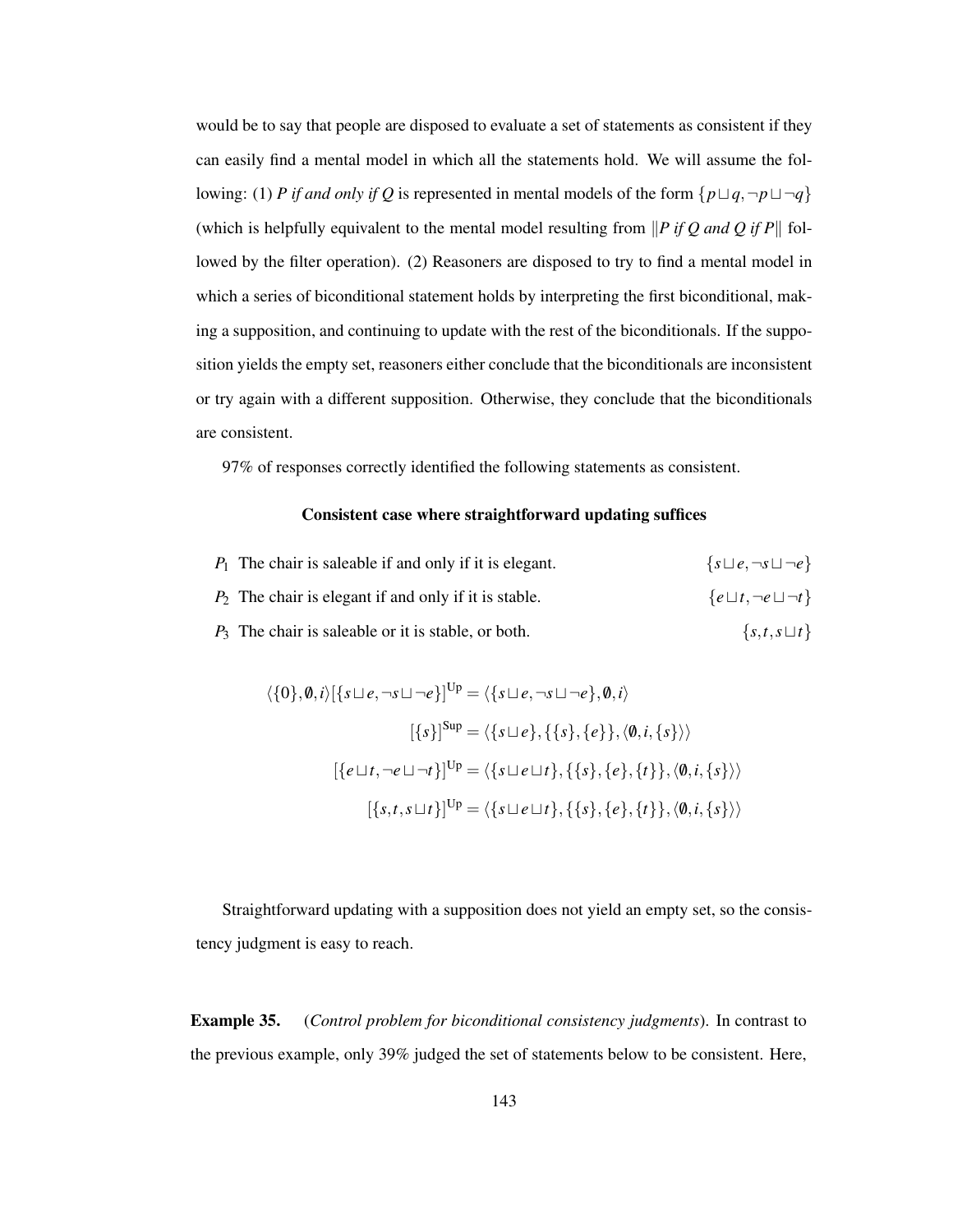straightforward updating results in the empty model.

| $P_1$ The chair is unsaleable if and only if it is inelegant. | $\{\neg s \sqcup \neg e, \neg \neg s \sqcup \neg \neg e\}$ |
|---------------------------------------------------------------|------------------------------------------------------------|
| $P_2$ The chair is inelegant if and only if it is unstable.   | $\{\neg e \sqcup \neg t, \neg \neg e \sqcup \neg \neg t\}$ |
| $P_3$ The chair is saleable or it is stable, or both.         | $\{s,t,s\sqcup t\}$                                        |

$$
\langle \{0\}, \emptyset, i \rangle [\{\neg s \sqcup \neg e, \neg \neg s \sqcup \neg \neg e\}]^{Up} = \langle \{\neg s \sqcup \neg e, \neg \neg s \sqcup \neg \neg e\}, \emptyset, i \rangle
$$

$$
[\{\neg s\}]^{Sup} = \langle \{\neg s \sqcup \neg e\}, \{\{\neg s\}, \{\neg e\}\}, \langle \emptyset, i, \{\neg s\} \rangle \rangle
$$

$$
[\{\{\neg e \sqcup \neg t, \neg \neg e \sqcup \neg \neg t\}\}]^{Up} = \langle \{\neg s \sqcup \neg e \sqcup \neg t\}, \{\{\neg s\}, \{\neg e\}, \{\neg t\}\}, \langle \emptyset, i, \{\neg s\} \rangle \rangle
$$

$$
[\{s, t, s \sqcup t\}]^{Up} = \langle \emptyset, \{\{\neg s\}, \{\neg e\}, \{\neg t\}\}, \langle \emptyset, i, \{\neg s\} \rangle \rangle
$$

Thus, the same reasoning strategy that yields a consistency judgment in the previous problem yields an inconsistency judgment in this case. What about the 39% who did obtain the consistency judgment on this problem? By choosing a "less natural" supposition and using contradiction filter, it is possible to find a mental model integrating the premises of this reasoning problem as well.

$$
\langle \{0\}, \emptyset, i \rangle [\{\neg s \sqcup \neg e, \neg \neg s \sqcup \neg \neg e\}]^{Up} = \langle \{\neg s \sqcup \neg e, \neg \neg s \sqcup \neg \neg e\}, \emptyset, i \rangle
$$

$$
[\{\neg \neg s\}]^{Sup} = \langle \{\neg \neg s \sqcup \neg \neg e\}, \{\{\neg \neg s\}, \{\neg \neg e\}\}, \emptyset, i, \{\neg \neg s\} \rangle \rangle
$$

$$
[\{\{\neg e \sqcup \neg t, \neg \neg e \sqcup \neg \neg t\}\}]^{Up} = \langle \{\neg \neg s \sqcup \neg \neg e \sqcup \neg \neg t\}, \{\neg \neg t\}, \{\emptyset, i, \{\neg \neg s\} \rangle \rangle
$$

$$
[\ ]^{F} = \langle \{s \sqcup e \sqcup t\}, \{\{\neg \neg s\}, \{s\}, \{\neg \neg e\}, \{e\}, \{\neg \neg t\}, \{t\}\}, \emptyset, i, \{\neg \neg s\} \rangle \rangle
$$

$$
[\{s, t, s \sqcup t\}]^{Up} = \langle \{s \sqcup e \sqcup t\}, \{\{\neg \neg s\}, \{s\}, \{\neg \neg e\}, \{e\}, \{\neg \neg t\}, \{t\}\}, \emptyset, i, \{\neg \neg s\} \rangle \rangle
$$

$$
[\{\neg \neg s\}, \{s\}, \{\neg \neg e\}, \{e\}, \{\neg \neg t\}, \{t\}\}, \emptyset, i, \{\neg \neg s\} \rangle \rangle
$$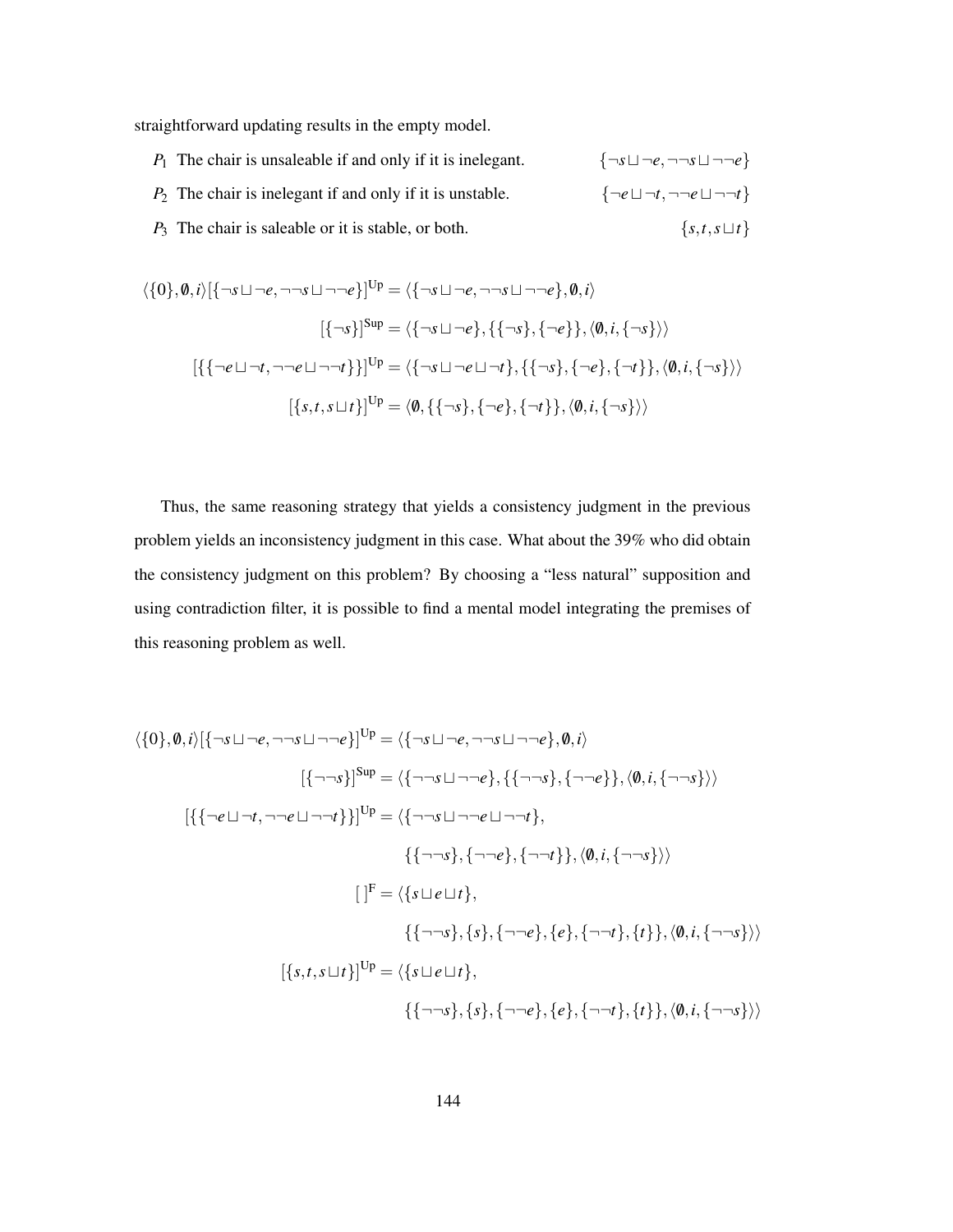Example 36. (*Conditional transitivity*). We take it that when reasoners try to see if a conditional conclusion follows from premises, they are primed by the linguistic meaning of "if ... then" to use the supposition operation, since that operation is recruited by the linguistic meaning of "if ... then".

| $P_1$ If P then Q. | $\{p \sqcup q, \neg p\}$ |
|--------------------|--------------------------|
| $P_2$ If Q then R. | $\{q \sqcup r, \neg q\}$ |
| $C$ If P then R.   | $\{p \sqcup r, \neg p\}$ |

$$
[\{p\}]^{\text{Sup}} = \langle \{p\}, \{\{p\}\}, \langle \{p\}, \emptyset, i \rangle \rangle
$$

$$
[\{p \sqcup q, \neg p\}]^{\text{Up}} = \langle \{p \sqcup q\}, \{\{p\}, \{q\}\}, \langle \{p\}, \emptyset, i \rangle \rangle
$$

$$
[\{q \sqcup r, \neg q\}]^{\text{Up}} = \langle \{p \sqcup q \sqcup r\}, \{\{p\}, \{q\}, \{r\}\}, \langle \{p\}, \emptyset, i \rangle \rangle
$$

$$
[\{p \sqcup r\}]^{\text{MR}} = \langle \{p \sqcup r\}, \{\{p\}, \{q\}, \{r\}\}, \langle \{p\}, \emptyset, i \rangle \rangle
$$

$$
[\}^{\text{Dep}} = \langle \{p \sqcup r, \neg p\}, \emptyset, i \rangle
$$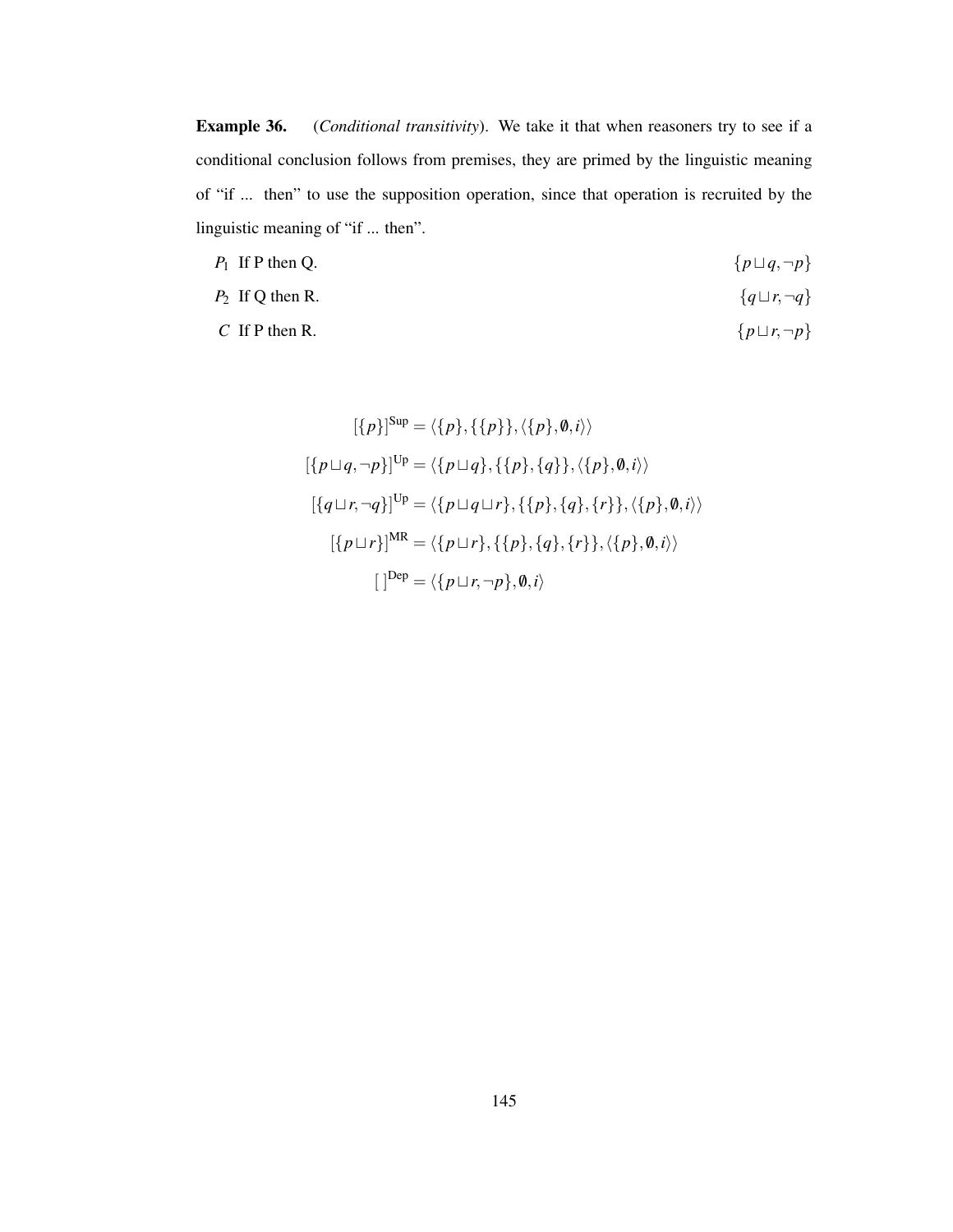## Appendix C

# Experimental materials

## C.1 Story A, Linda — based on [Tversky and Kahneman](#page-165-0) [\(1983\)](#page-165-0)

In what follows, assume that BNC is a major US bank.

Linda is 31 years old, single, outspoken, and very bright. She majored in philosophy. As a student, she was deeply concerned with issues of discrimination and social justice, and also participated in anti-nuclear demonstrations.

(80) Question:

- a. To what degree does Linda represent a typical example of the following statement?
- b. How likely do you think the following statement is?

(81) Targets:

- a. Linda is a bank teller.
- b. BNC engaged in risky trading in the mid 2000's.
- c. Linda is a bank teller, and BNC engaged in risky trading in the mid 2000's.

## C.2 Story B, Bill — based on [Tversky and Kahneman](#page-165-0) [\(1983\)](#page-165-0)

In what follows, assume that "The Superlatives" is an amateur jazz band.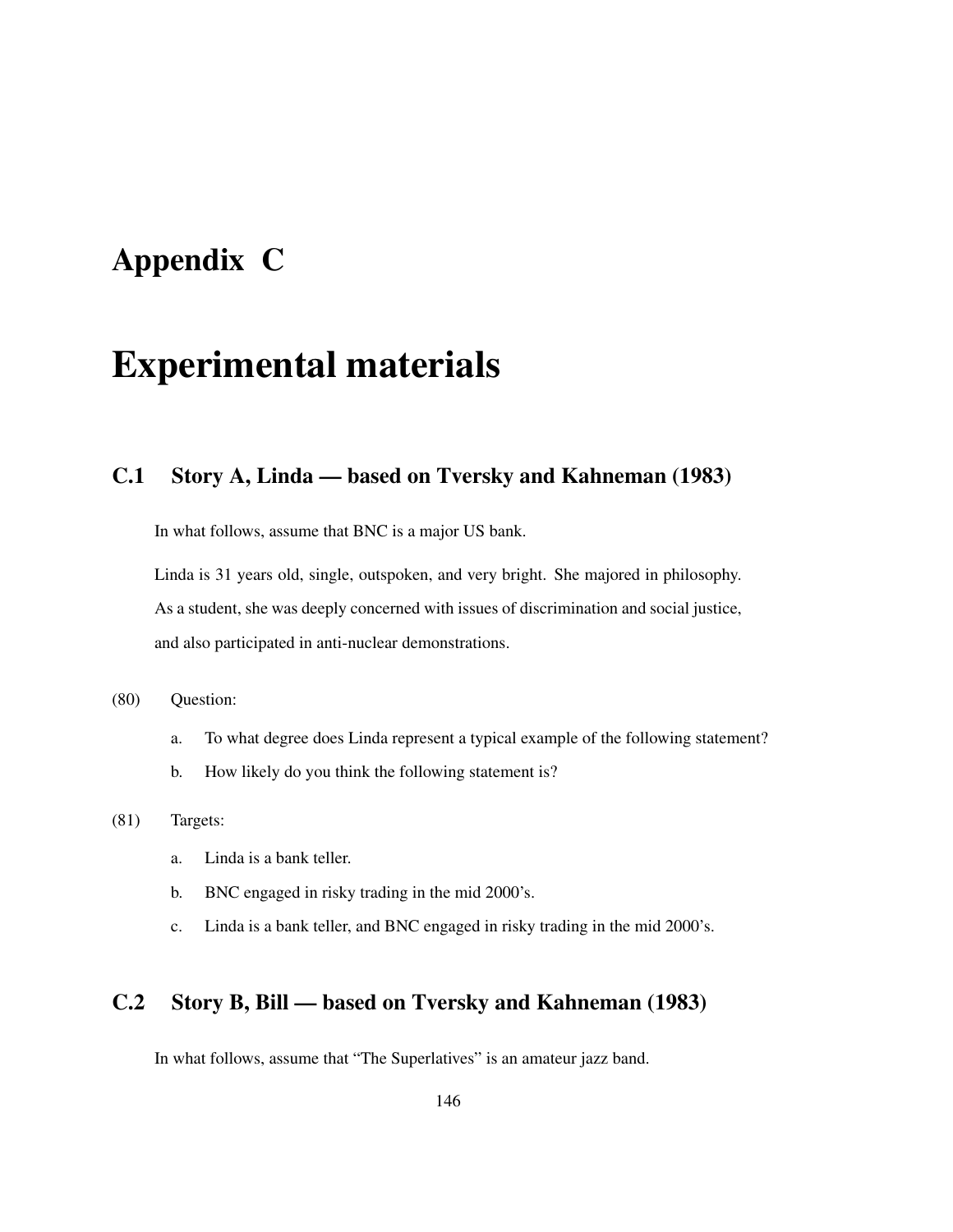Bill is 34 years old. He is intelligent, but unimaginative, compulsive, and generally lifeless. In school, he was strong in mathematics but weak in social studies and humanities.

#### (82) Question:

- a. To what degree does Bill represent a typical example of the following statement?
- b. How likely do you think the following statement is?

#### (83) Targets:

- a. Bill is an amateur jazz player.
- b. "The Superlatives" includes a keyboard player.
- c. Bill is an amateur jazz player, and "The Superlatives" includes a keyboard player.

### C.3 Story C, Scandinavian individual — based on [Tentori et al.](#page-165-1) [\(2004\)](#page-165-1)

The Scandinavian peninsula, including Sweden, Norway, and Finland, has a high percentage of people with blond hair and blue eyes. This is the case even though (as in the US) every possible combination of hair and eye color occurs. Suppose we choose at random an individual from the Scandinavian peninsula.

- (84) Question:
	- a. To what degree does the individual represent a typical example of the following statement?
	- b. How likely do you think the following statement is?

#### (85) Targets:

- a. The individual has dark hair.
- b. Norway has universal healthcare.
- c. The individual has dark hair, and Norway has universal healthcare.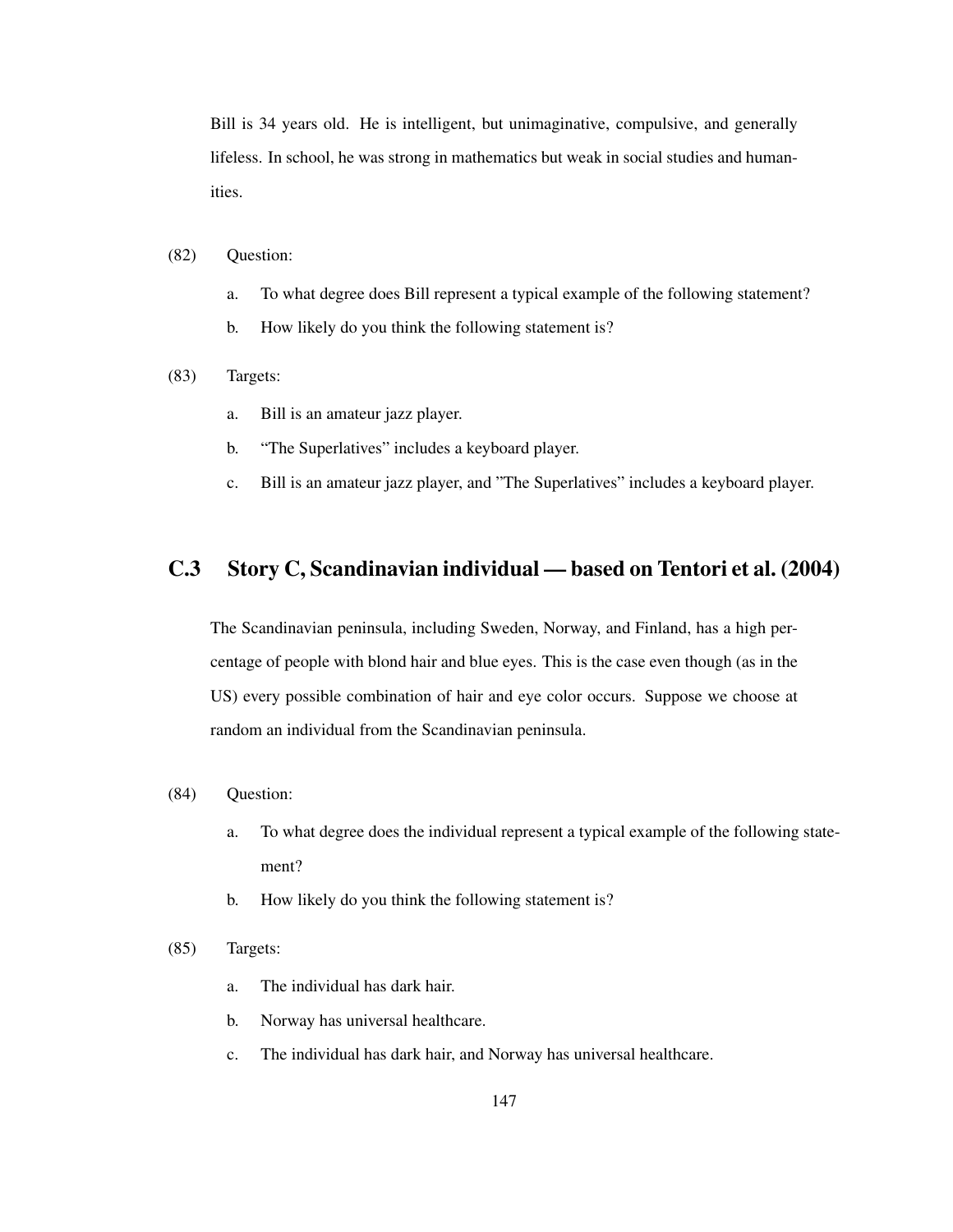## C.4 Story D, Donna — based on [Politzer and Noveck](#page-164-0) [\(1991\)](#page-164-0)

In high school, Donna got excellent grades at math and science. She likes human contact, she enjoys helping others, and she is very determined.

(86) Question:

- a. To what degree does Donna represent a typical example of the following statement?
- b. How likely do you think the following statement is?

#### (87) Targets:

- a. Donna is a theoretical physicist.
- b. Most scientists at UCLA's physics department are male.
- c. Donna is a theoretical physicist, and most scientists at UCLA's physics department are male.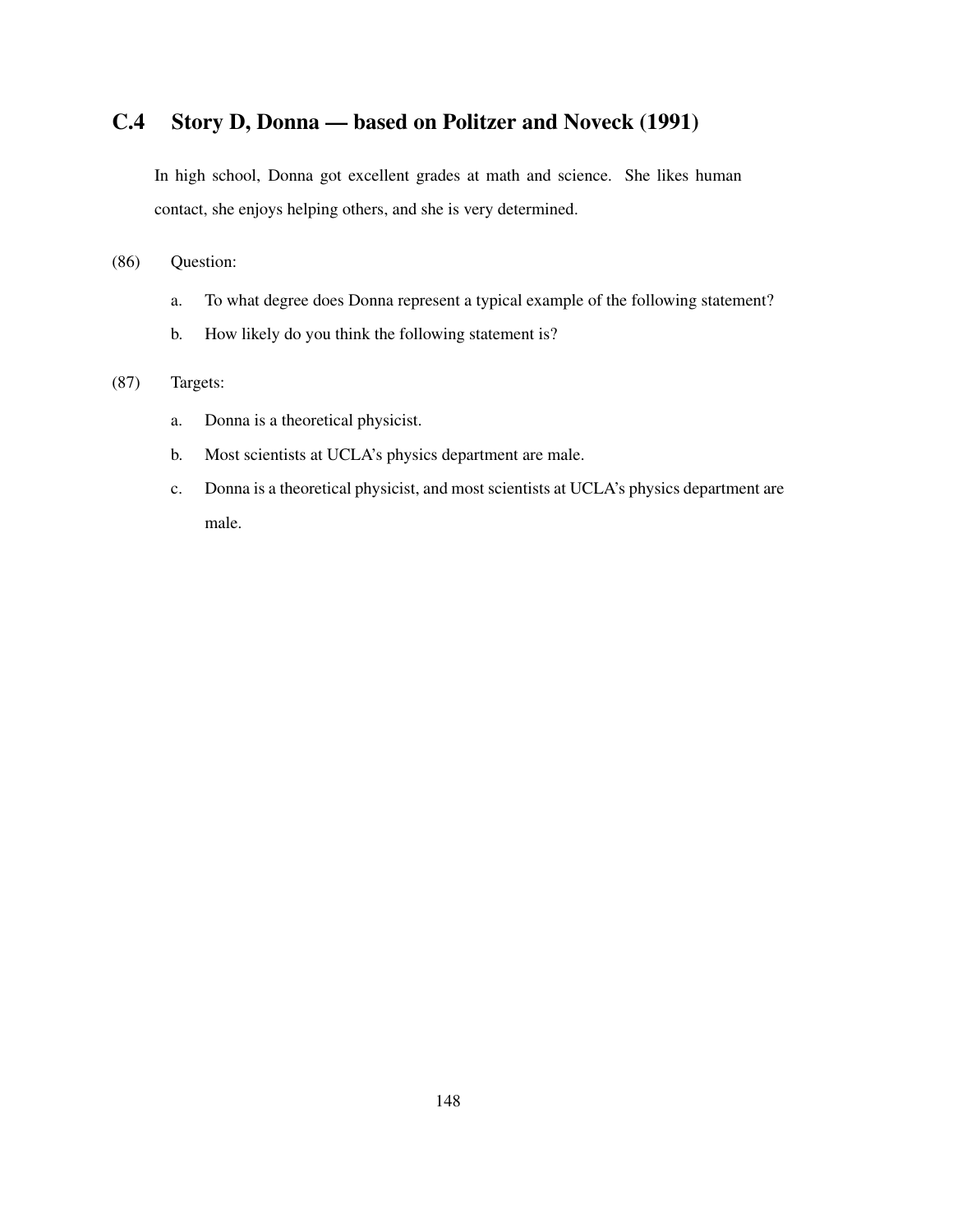# References

- Anderson, Craig A. (1982). Inoculation and counterexplanation: Debiasing techniques in the perseverance of social theories. *Social Cognition*, 1(2):126–139.
- Arkes, Hal R., David Faust, Thomas J. Guilmette and Kathleen Hart (1988). Eliminating the hindsight bias. *Journal of Applied Psychology*, 73(2):305–307.
- Armstrong, David M. (2004). *Truth and Truthmakers*. Cambridge: Cambridge University Press.
- Baron, Jonathan (1993). Deduction as an example of thinking. *Behavioral and Brain Sciences*, 16(2):336–337.
- Barrouillet, Pierre, Caroline Gauffroy and Jean-François Lecas (2008). Mental models and the suppositional account of conditionals. *Psychological Review*, 115(3):760–771.
- Barrouillet, Pierre, Nelly Grosset and Jean-François Lecas (2000). Conditional reasoning by mental models: chronometric and developmental evidence. *Cognition*, 75(3):237–266.
- Barrouillet, Pierre and Jean-François Lecas (1998). How can mental models theory account for content effects in conditional reasoning? A developmental perspective. *Cognition*, 67(3):209– 253.
- Bauer, Malcolm I. and Philip N. Johnson-Laird (1993). How diagrams can improve reasoning. *Psychological Science*, 4(6):372–378.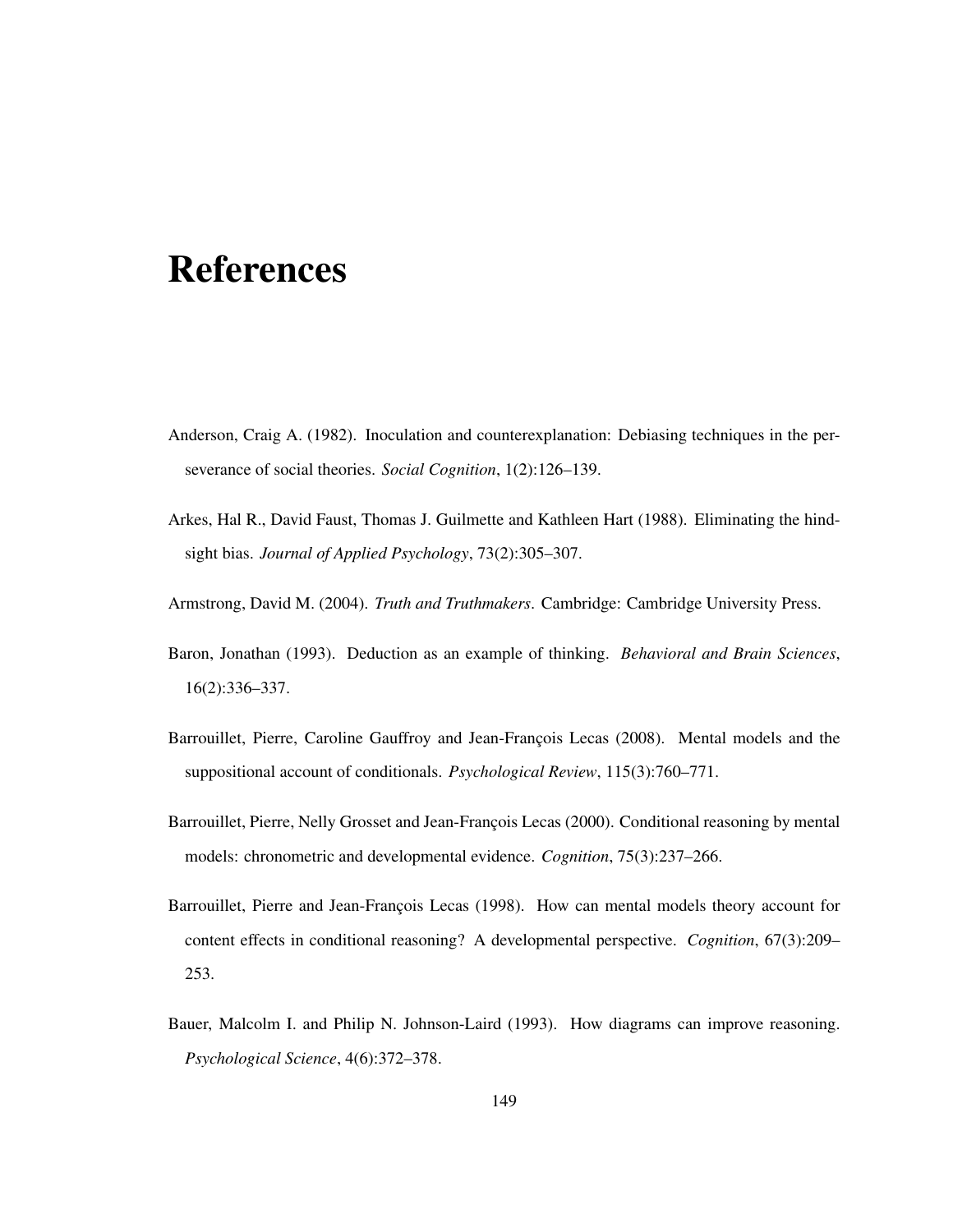- Braine, Martin D. and David P. O'Brien (1991). A theory of if: A lexical entry, reasoning program, and pragmatic principles. *Psychological Review*, 98(2):182–203.
- Braine, Martin D. S., Brian J. Reiser and Barbara Rumain (1984). Some empirical justification for a theory of natural propositional logic. In Gordon H. Bower, editor, *The Psychology of Learning and Motivation*, chapter 18, pages 317–371. New York: Academic Press.
- Braine, Martin D. S. and Barbara Rumain (1983). Logical reasoning. In J. H. Flavell and E. M. Markman, editors, *Handbook of Child Psychology: vol 3, Cognitive Development*, pages 263– 339. New York: Wiley.
- Chierchia, Gennaro (2004). Scalar implicatures, polarity phenomena, and the syntax/semantics interface. In A. Belleti, editor, *Structures and Beyond*. Oxford: Oxford University Press.
- Chierchia, Gennaro, Danny Fox and Benjamin Spector (2012). The grammatical view of scalar implicatures and the relationship between semantics and pragmatics. In Paul Portner, Claudia Maienborn and Klaus von Heusinger, editors, *Semantics: An International Handbook of Natural Language Meaning*. Berlin: Mouton de Gruyter.
- Ciardelli, Ivano A (2009). *Inquisitive semantics and intermediate logics*. Master's thesis, University of Amsterdam.
- Davidson, Donald (1967). Truth and meaning. *Synthese*, 17(3):304–323.
- Dulany, Don E. and Denis J. Hilton (1991). Conversational implicature, conscious representation, and the conjunction fallacy. *Social Cognition*, 9(1):85–110.
- Evans, Jonathan St BT, Stephen E Newstead and Ruth MJ Byrne (1993). *Human reasoning: The psychology of deduction*. Psychology Press.
- Fine, Kit (2012). A difficulty for the possible world analysis of counterfactuals. *Synthese*.
- von Fintel, Kai (1999). The presupposition of subjunctive conditionals. In Uli Sauerland and Orin Percus, editors, *The Interpretive Tract. MIT Working Papers in Linguistics*, volume 25, pages 29–44. Cambridge, MA: MITWPL.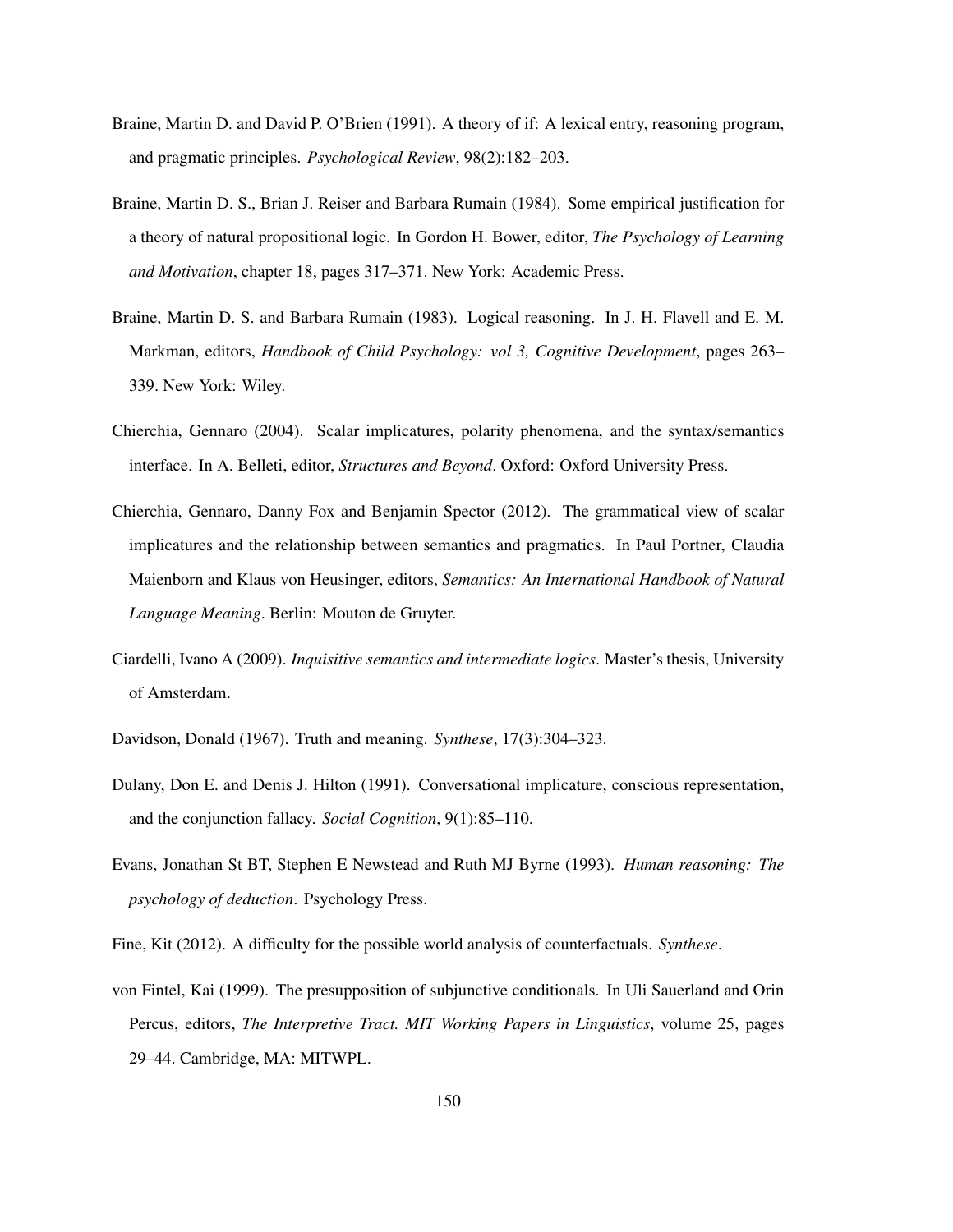- Fox, Danny (2007). Free choice disjunction and the theory of scalar implicature. In Uli Sauerland and Penka Stateva, editors, *Presupposition and Implicature in Compositional Semantics*, pages 71–120. Pelgrave McMillan.
- Fox, Danny and Roni Katzir (2011). On the characterization of alternatives. *Natural Language Semantics*, 19:87–107.
- Fox, John F (1987). Truthmaker. *Australasian Journal of Philosophy*, 65(2):188–207.
- van Fraassen, Bas (1969). Facts and tautological entailments. *The Journal of Philosophy*, 66(15):477–487.
- García-Madruga, Juan A, S Moreno, N Carriedo, F Gutiérrez and PN Johnson-Laird (2001). Are conjunctive inferences easier than disjunctive inferences? a comparison of rules and models. *The Quarterly Journal of Experimental Psychology: Section A*, 54(2):613–632.
- Gigerenzer, Gerd (1991). How to make cognitive illusions disappear: Beyond "heuristics and biases". In W. Stroebe and M. Hewstone, editors, *European Review of Social Psychology*. Chichester, England: Wiley.
- Gigerenzer, Gerd (1996). On narrow norms and vague heuristics: a reply to Kahneman and Tversky (1996). *Psychological Review*, 103(3):592–596.
- Gillies, Anthony S (2009). On truth-conditions for if (but not quite only if). *Philosophical Review*, 118(3):325–349.
- Girotto, Vittorio, Alberto Mazzocco and Alessandra Tasso (1997). The effect of premise order in conditional reasoning: a test of the mental model theory. *Cognition*, 63:1–28.
- Grice, Paul (1989). *Studies in the Way of Words*. Cambridge, MA: Harvard University Press.
- Groenendijk, Jeroen (2008). Inquisitive Semantics: Two possibilities for disjunction. ILLC Prepublications PP-2008-26, ILLC.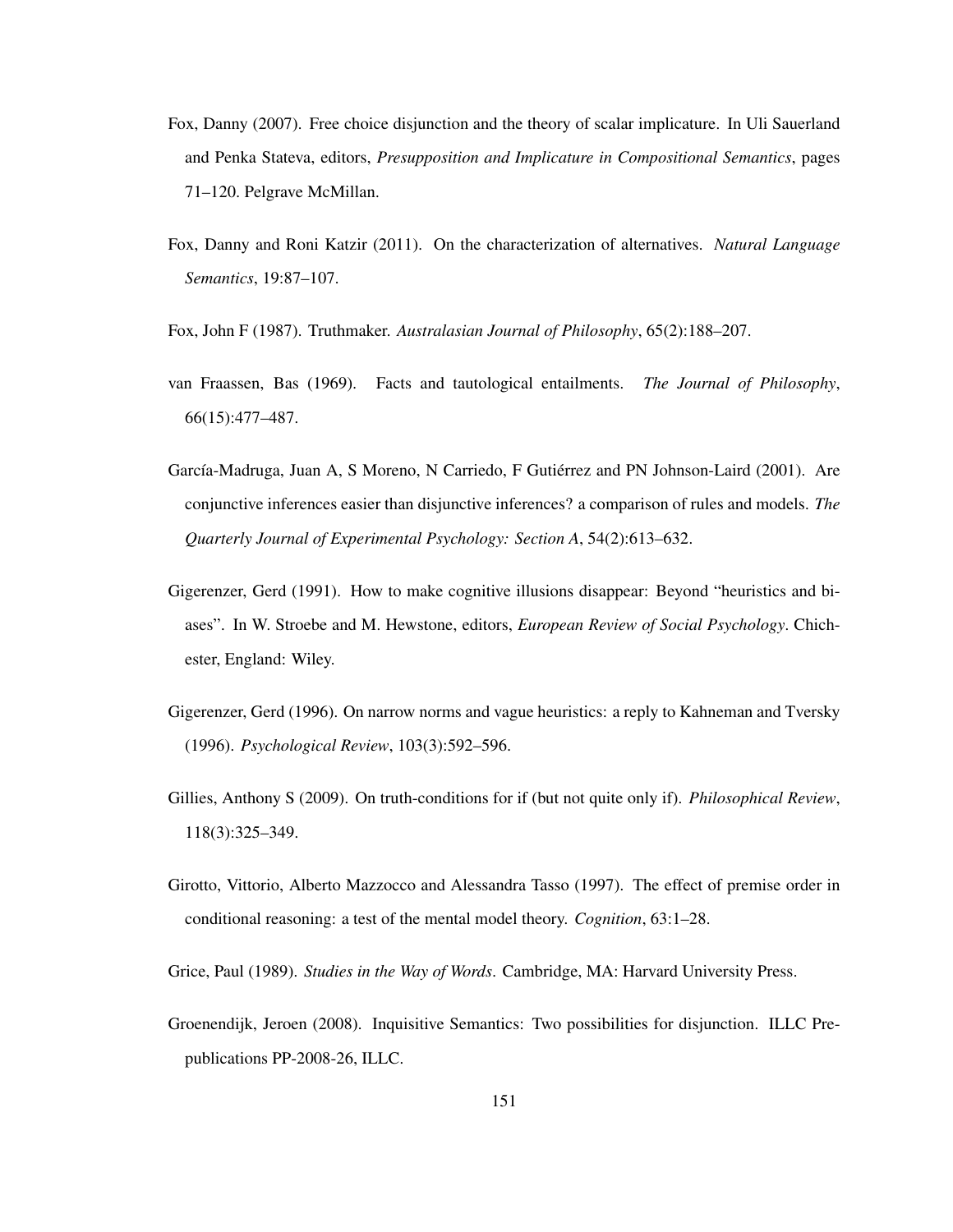- Groenendijk, Jeroen and Floris Roelofsen (2009). Inquisitive semantics and pragmatics. In *Presented at the Workshop on Language, Communication, and Rational Agency, Stanford, May 2009*.
- Groenendijk, Jeroen and Floris Roelofsen (2010). Radical inquisitive semantics. In *Preliminary version, presented at the Colloquium of the Institute for Cognitive Science, University of Osnabrueck*.
- Groenendijk, Jeroen and Martin Stokhof (1990). Dynamic Montague grammar. In L. Kálmán, editor, *Proceedings of the Second Symposium on Logic and Language*.
- Groenendijk, Jeroen and Martin Stokhof (1991). Dynamic predicate logic. *Linguistics and Philosophy*, 14:39–100.
- Haiman, John (1978). Conditionals are topics. *Language*, 54(3):564–589.
- Hamblin, Charles L. (1958). Questions. *Australasian Journal of Philosophy*, 36(3):159–168.

Harman, Gilbert (1979). If and modus ponens. *Theory and Decision*, 11(1):41–53.

- Harman, Gilbert (1986). *Change in view: Principles of reasoning*. MIT press Cambridge, MA.
- Heim, Irene (1982). *The semantics of definite and indefinite noun phrases*. Ph.D. thesis, University of Massachusetts Amherst.
- Hertwig, Ralph and Gerd Gigerenzer (1999). The conjunction fallacy revisited: how intelligent inferences look like reasoning errors. *Journal of Behavioral Decision Making*, 12:275–305.
- Hintikka, Jaakko (1962). *Knowledge and Belief: an Introduction to the Logic of the two Notions*. Cornell University Press Ithaca.
- Hoch, Stephen J (1985). Counterfactual reasoning and accuracy in predicting personal events. *Journal of Experimental Psychology: Learning, Memory, and Cognition*, 11(4):719–731.
- Hodges, Wilfrid (1993). The logical content of theories of deduction. *Behavioral and Brain Sciences*, 16(2):353–354.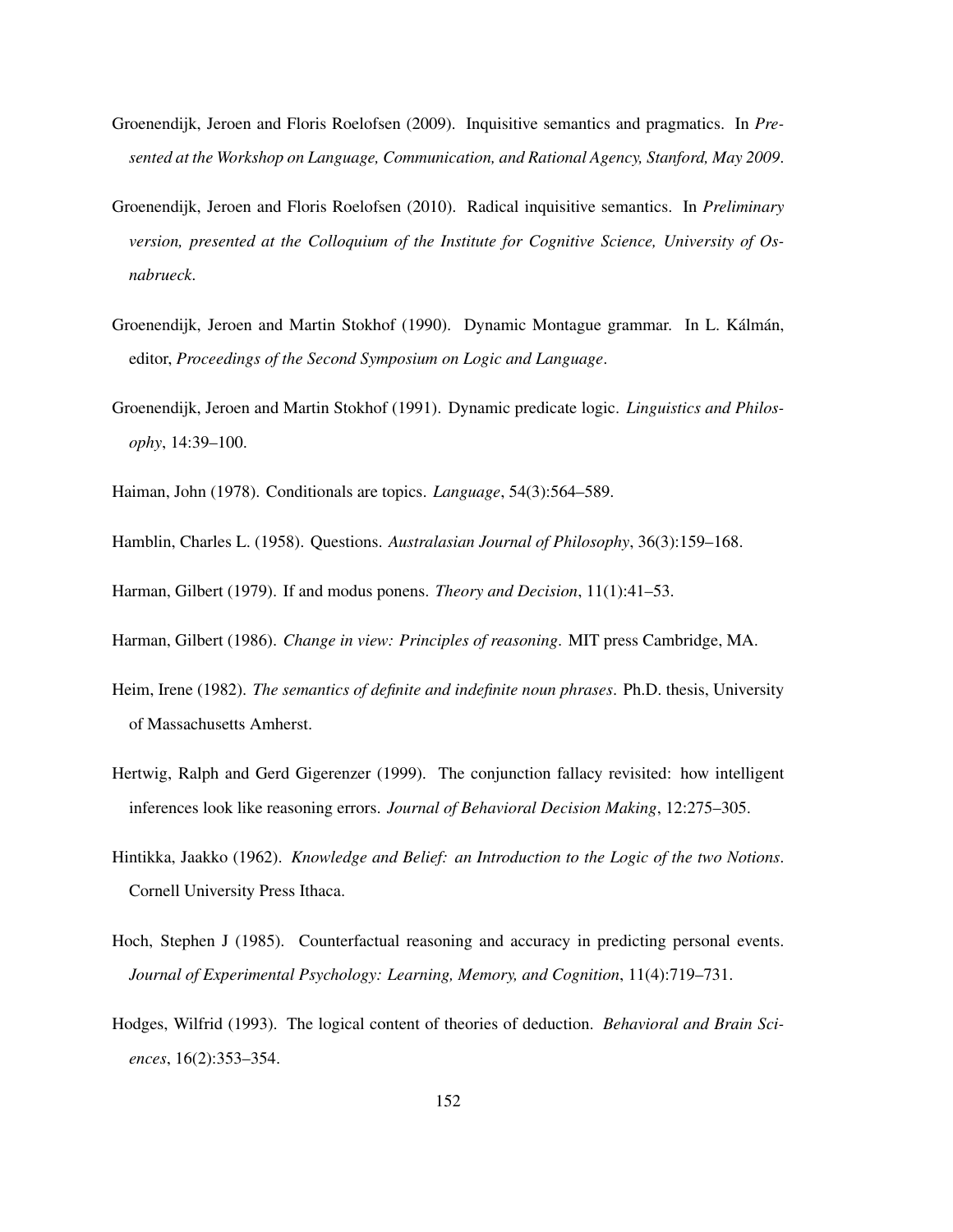- Holliday, Wesley H. and Thomas F. Icard (2013). Logic, probability, and epistemic modality. Unpublished manuscript, UC Berkley and Stanford.
- Horn, Laurence (1972). *On the semantic properties of the logical operators in English*. Ph.D. thesis, UCLA.
- Horn, Laurence (2000). From *if* to *iff* : conditional perfection as pragmatic strengthening. *Journal of Pragmatics*, 32:289–326.
- Jackendoff, Ray (1983). *Semantics and Cognition*. MIT Press: Cambridge, MA.
- Johnson-Laird, Philip N (1970). The perception and memory of sentences. *New Horizons in Linguistic. Harmondsworth, Middlesex England: Penguin Book*, pages 261–270.
- Johnson-Laird, Philip N. (1983). *Mental models: towards a cognitive science of language, inference, and consciousness*. Cambridge: Cambridge University Press.
- Johnson-Laird, Philip N (2008). Mental models and deductive reasoning. In Lance Rips and J Adler, editors, *Reasoning: studies in human inference and its foundations*, pages 206–222. Cambridge: Cambridge University Press.
- Johnson-Laird, Philip N and Fabien Savary (1999). Illusory inferences: A novel class of erroneous deductions. *Cognition*, 71(3):191–229.
- Johnson-Laird, Philip N and Rosemary Stevenson (1970). Memory for syntax. *Nature*, 227(412).
- Johnson-Laird, Philip Nicholas and Ruth MJ Byrne (1991). *Deduction*. Erlbaum Hillsdale, NJ.
- Johnson-Laird, PN, Paolo Legrenzi and Vittorio Girotto (2004). How we detect logical inconsistencies. *Current Directions in Psychological Science*, 13(2):41–45.

Kahneman, Daniel (2011). *Thinking, Fast and Slow*. Farrar, Straus and Giroux.

Kahneman, Daniel and Shane Frederick (2002). Representativeness revisited: attribute substitution in intuitive judgment. In Thomas Gilovich, Dale Griffin and Daniel Kahneman, editors, *Heuris-*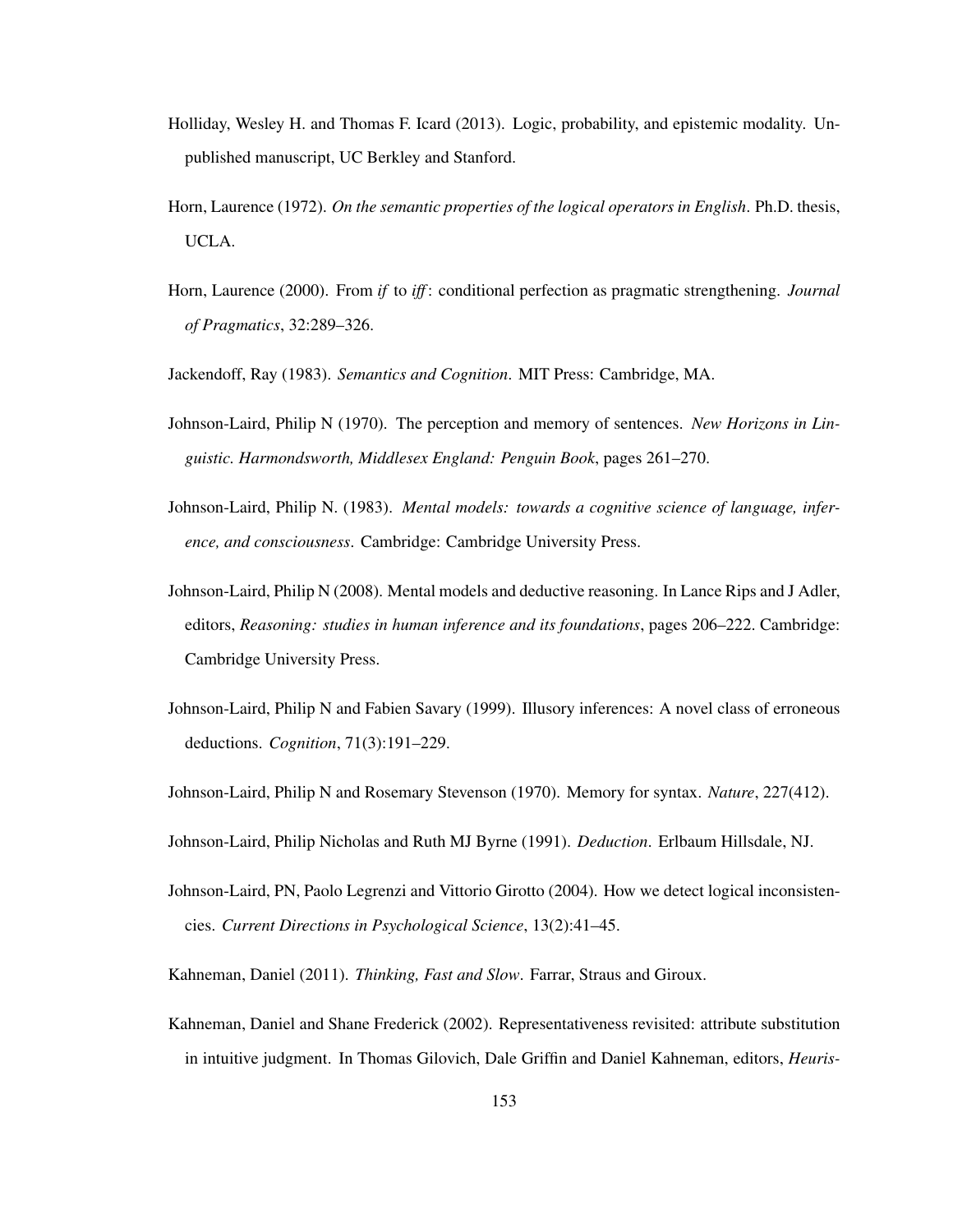*tics and Biases: The Psychology of Intuitive Judgment*, pages 49–81. Cambridge: Cambridge University Press.

- Kamp, Hans (1981). A theory of truth and semantic representation. In Jeroen Groenendijk, Theo Janssen and Martin Stokhof, editors, *Formal methods in the study of language*, pages 277–322. Amsterdam: Matematisch Centrum.
- Karttunen, Lauri (1976). Discourse referents. In James McCawley, editor, *Syntax and Semantics: Notes from the Linguistic Underground*, volume 7, pages 363–386. New York: Academic Press.

Katzir, Roni (2007). Structurally-defined alternatives. *Linguistics and Philosophy*, 30:669–690.

- Khemlani, Sangeet, Isabel Orenes and Philip N. Johnson-Laird (2012). Negation: A theory of its meaning, representation, and use. *Journal of Cognitive Psychology*, 24(5):541–559.
- Kleitman, Daniel (1969). On Dedekind's problem: the number of monotone boolean functions. In *Proceedings of the American Mathematical Society*, volume 21, pages 677–682.
- Koralus, Philipp (2012). The open instruction theory of attitude reports and the pragmatics of answers. *Philosopher's Imprint*, 12(14).
- Koralus, Philipp and Salvador Mascarenhas (2013). The erotetic theory of reasoning: bridges between formal semantics and the psychology of deductive inference. *Philosophical Perspectives*, 27:312–365.
- Koriat, Asher, Sarah Lichtenstein and Baruch Fischhoff (1980). Reasons for confidence. *Journal of Experimental Psychology: Human Learning and Memory*, 6(2):107–118.
- Kratzer, Angelika (1991). Modality. In Arnim von Stechow and Dieter Wunderlich, editors, *Semantics: An International Handbook of Contemporary Research*. Berlin: Walter de Gruyter.
- Kratzer, Angelika and Junko Shimoyama (2002). Indeterminate pronouns: the view from Japanese. In *Third Tokyo Conference on Psycholinguistics*.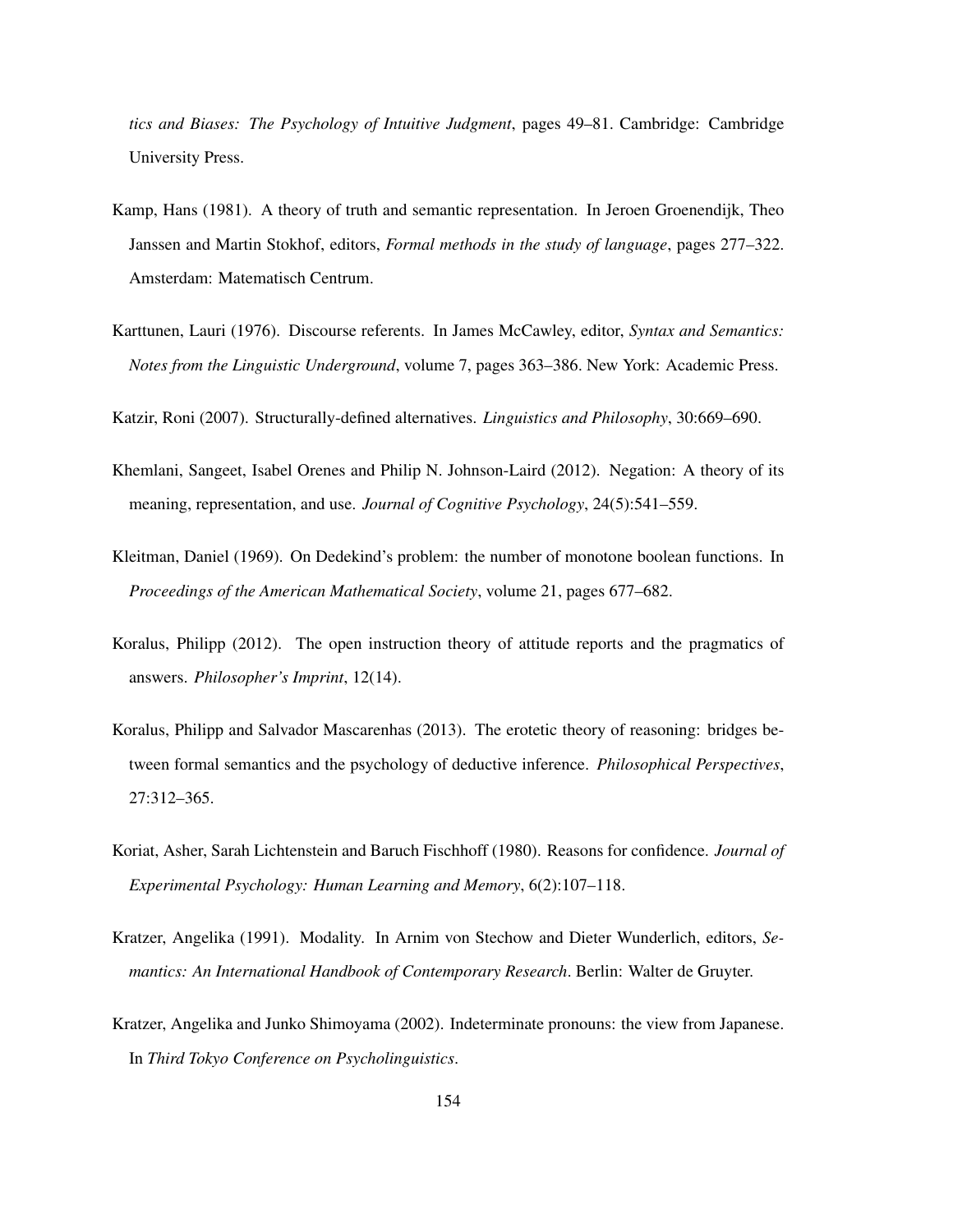- Lassiter, Daniel (2011). *Measurement and Modality: The Scalar Basis of Modal Semantics*. Ph.D. thesis, New York University.
- Lewis, David (1981). Ordering semantics and premise semantics for conditionals. *Journal of Philosophical Logic*, 10:217–234.
- Mackie, John Leslie (1973). *Truth, probability and paradox: Studies in philosophical logic*. Oxford University Press.
- Marr, David (1982). *Vision: A computational investigation into the human representation and processing of visual information*. W.H. Freeman and Company.

Mascarenhas, Salvador (2009). *Inquisitive Semantics and Logic*. Master's thesis, ILLC.

- Mascarenhas, Salvador (2011). Licensing by modification: the case of positive polarity pronouns. In Ana A. Guevara, Anna Chernilovskaya and Rick Nouwen, editors, *Proceedings of* Sinn und Bedeutung *16*, pages 417–429.
- Morris, Bradley J and Uri Hasson (2010). Multiple sources of competence underlying the comprehension of inconsistencies: A developmental investigation. *Journal of Experimental Psychology: Learning, Memory, and Cognition*, 36(2):277–287.
- Nilson, Hakan, Peter Juslin and Henrik Olsson (2008). Exemplars in the mist: the cognitive substrate of the representativeness heuristic. *Scandinavian Journal of Psychology*, 49:201–212.
- Oaksford, Michael and Nicholas Chater (2007). *Bayesian rationality: The probabilistic approach to human reasoning*. Oxford University Press.
- Oaksford, Michael and Keith Stenning (1992). Reasoning with conditionals containing negated constituents. *Journal of experimental psychology. Learning, memory, and cognition*, 18(4):835– 854.
- Oberauer, Klaus (2006). Reasoning with conditionals: A test of formal models of four theories. *Cognitive Psychology*, 53(3):238–283.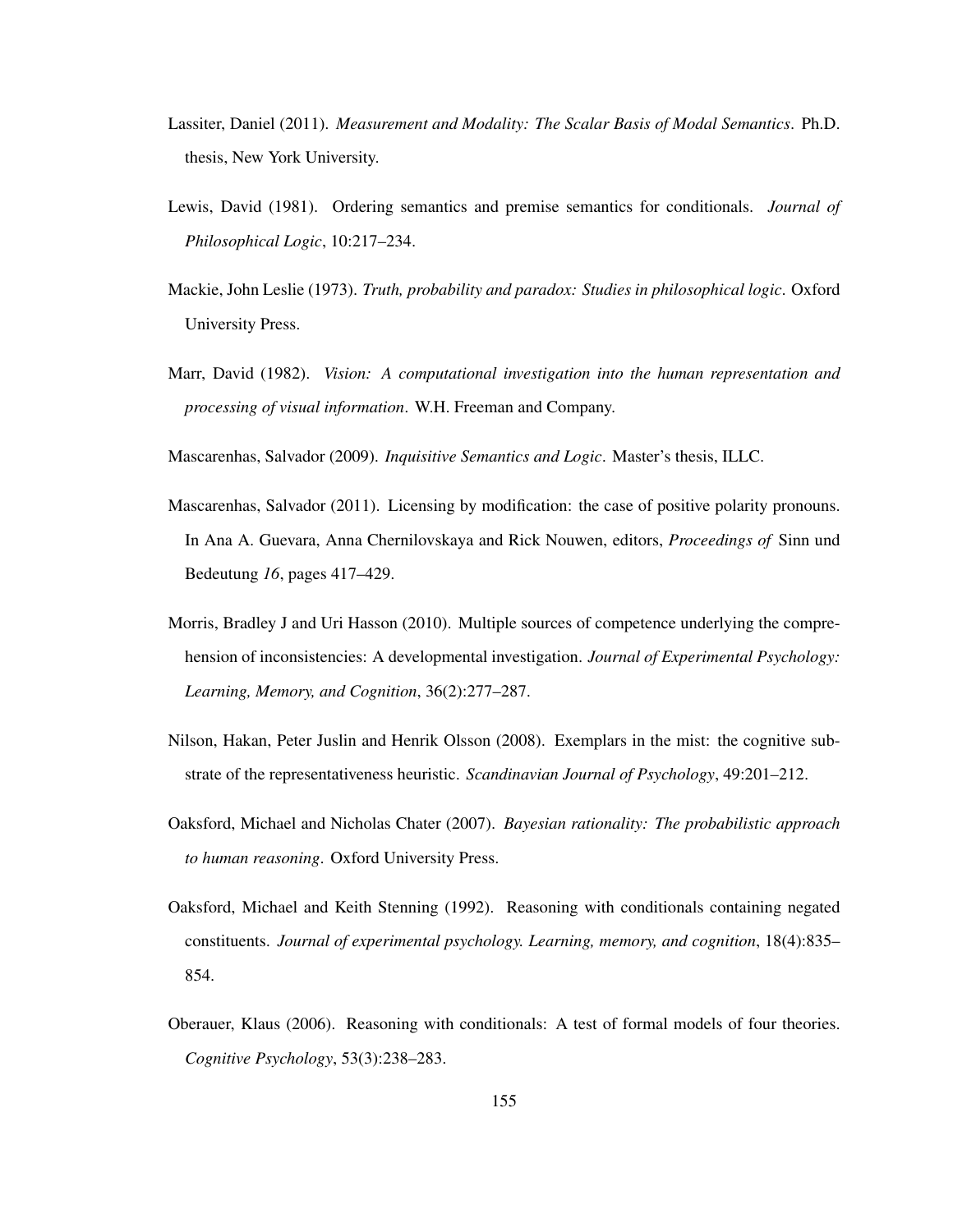<span id="page-164-0"></span>Politzer, Guy and Ira A. Noveck (1991). Are conjunction rule violations the result of conversational rule violations? *Journal of Psycholinguistic Research*, 20(2):83–103.

Rips, Lance (1994). *The Psychology of Proof*. Cambridge, MA: MIT Press.

- Sauerland, Uli (2004). Scalar implicatures in complex sentences. *Linguistics and Philosophy*, 27:367–391.
- Schlenker, Philippe (2012). The semantics/pragmatics interface. In Maria Aloni and Paul Dekker, editors, to appear in *Handbook of Semantics*. Cambridge: Cambridge University Press.
- Schroyens, Walter J, Walter Schaeken and Géry d'Ydewalle (2001). The processing of negations in conditional reasoning: A meta-analytic case study in mental model and/or mental logic theory. *Thinking & reasoning*, 7(2):121–172.
- Spector, Benjamin (2007). Scalar implicatures: exhaustivity and Gricean reasoning. In Maria Aloni, Paul Dekker and Alastair Butler, editors, *Questions in Dynamic Semantics*. Elsevier.
- Stalnaker, Robert (1968). A theory of conditionals. *Studies in Logical Theory, Americal Philosophical Quarterly*, 2.
- Stalnaker, Robert (1975). Indicative conditionals. *Philosophia*, 5:269–286.
- Stalnaker, Robert (1981). A defense of conditional excluded middle. In William L. Harper, Robert Stalnaker and Glenn Pearce, editors, *Ifs: Conditionals, Belief, Decision, Chance, and Time*, pages 87–104. D. Reidel Publishing Company, Dordrecht.

Starr, William (forthcoming). What *if* ? *Philosopher's Imprint*.

- Stenning, Keith and Michiel van Lambalgen (2008a). *Human Reasoning and Cognitive Science*. Cambridge, MA: MIT Press.
- Stenning, Keith and Michiel van Lambalgen (2008b). Interpretation, representation, and deductive reasoning. In J Adler and Lance Rips, editors, *Reasoning: studies in human inference and its foundations*, pages 223–249. Cambridge: Cambridge University Press.